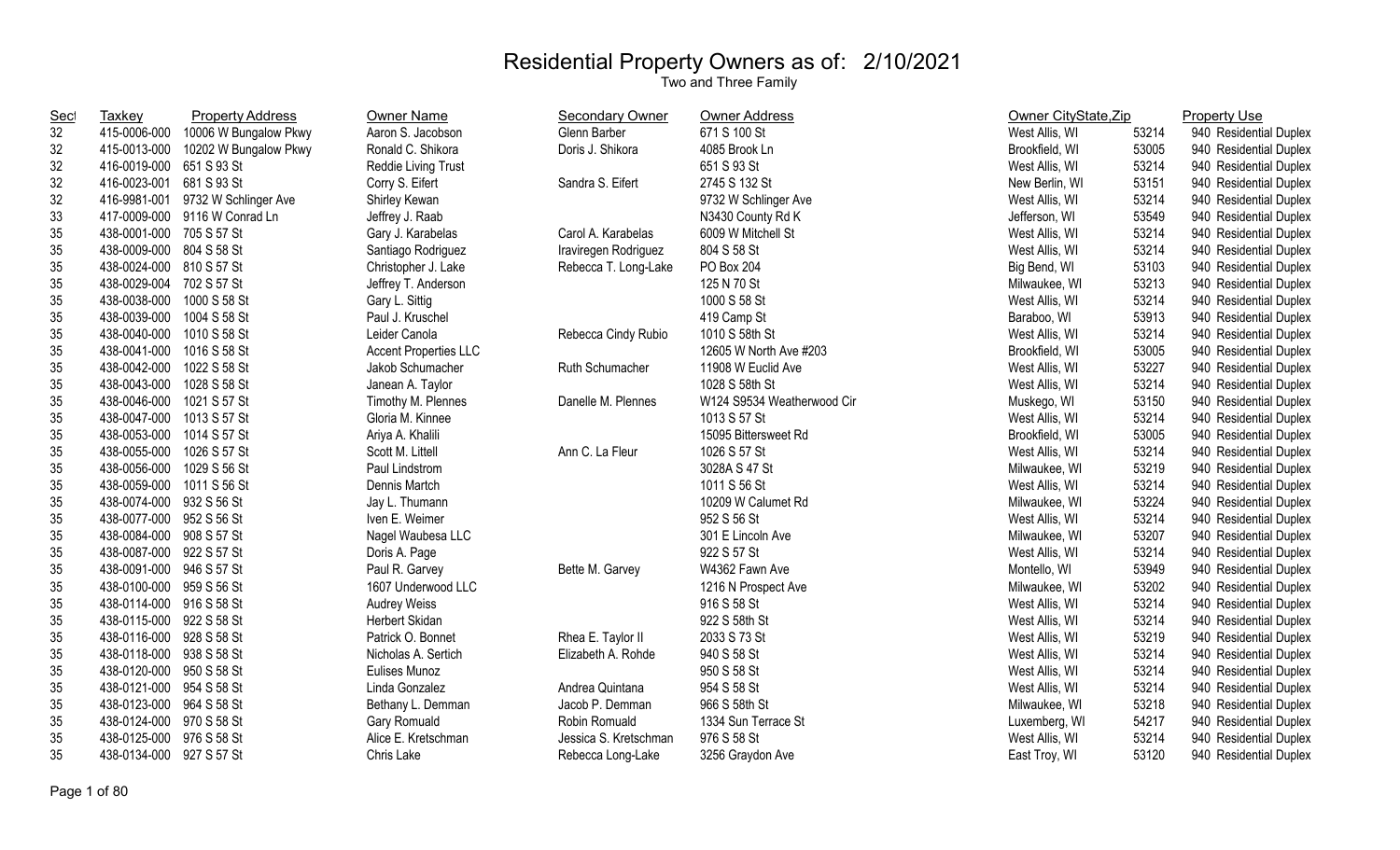| <b>Sec</b> | Taxkey                    | <b>Property Address</b>           | Owner Name                    | Secondary Owner         | Owner Address                | Owner CityState, Zip |       | <b>Property Use</b>          |
|------------|---------------------------|-----------------------------------|-------------------------------|-------------------------|------------------------------|----------------------|-------|------------------------------|
| 35         | 438-0140-000 900 S 60 St  |                                   | Javier Rodriguez              |                         | 900 S 60 St                  | West Allis, WI       | 53214 | 940 Residential Duplex       |
| 35         |                           | 438-0144-000 5841 W Walker St     | Brian J. Mc Hugh              |                         | N65 W22201 St James Pkwy #M3 | Sussex, WI           | 53089 | 940 Residential Duplex       |
| 35         |                           | 438-0145-000 5835 W Walker St     | Thomas F. Lemoine             |                         | 5835 W Walker St             | West Allis, WI       | 53214 | 940 Residential Duplex       |
| 35         |                           | 438-0147-000 5821 W Walker St     | Sylvia M. Brazeau             |                         | 5823 W Walker St             | West Allis, WI       | 53214 | 940 Residential Duplex       |
| 35         | 438-0159-000              | 5832 W Walker St                  | Anastasios Skarlatos          | Anthony Skarlatos       | 1624 S 85 St                 | West Allis, WI       | 53214 | 940 Residential Duplex       |
| 35         | 438-0160-000              | 5826 W Walker St                  | Destiny Groff                 |                         | 812 S 60 St                  | West Allis, WI       | 53214 | 940 Residential Duplex       |
| 35         | 438-0164-000              | 5802 W Walker St                  | Michael Vieyra                |                         | 3339 N Weil St               | Milwaukee, WI        | 53212 | 940 Residential Duplex       |
| 35         | 438-0166-000 807 S 58 St  |                                   | Scott N. Brzycki              | Laura Brzycki           | 807 S 58 St                  | West Allis, WI       | 53214 | 940 Residential Duplex       |
| 35         | 438-0170-000 814 S 58 St  |                                   | William T. Heberer            |                         | N77 W24609 Century Ct        | Sussex, WI           | 53089 | 940 Residential Duplex       |
| 35         | 438-0171-000 820 S 58 St  |                                   | Gregorio Fierro               | Maria D. Fierro Padilla | 820 S 58th St                | West Allis, WI       | 53214 | 940 Residential Duplex       |
| 35         |                           | 438-0173-000 5718 W Walker St     | Joshua J. Manske              |                         | 5718 W Walker St             | West Allis, WI       | 53214 | 940 Residential Duplex       |
| 35         |                           | 438-0175-000 5712 W Walker St     | Gerald C. Rahn                | Karen L. Rahn           | 5712 W Walker St             | West Allis, WI       | 53214 | 940 Residential Duplex       |
| 35         |                           | 438-0191-000 5824 W Pierce St     | Patrick J. Rohr               |                         | 5824 W Pierce St             | West Allis, WI       | 53214 | 940 Residential Duplex       |
| 35         |                           | 438-0193-000 5814 W Pierce St     | Thomas M. Deladurantey        |                         | 5814 W Pierce St             | West Allis, WI       | 53214 | 940 Residential Duplex       |
| 35         | 438-0200-000 968 S 60 St  |                                   | Michael T. Boos               |                         | 970 S 60 St                  | West Allis, WI       | 53214 | 940 Residential Duplex       |
| 35         | 438-0201-000 974 S 60 St  |                                   | DA & DT, LLC                  |                         | 974 S 60th St                | West Allis, WI       | 53214 | 940 Residential Duplex       |
| 35         | 438-0212-000 971 S 58 St  |                                   | Joanne L. Jurena              | Jodi M. Jurena          | 973 S 58th St                | West Allis, WI       | 53214 | 940 Residential Duplex       |
| 35         | 438-0218-001 1008 S 60 St |                                   | George Dovinos                |                         | 8816 W Lapham St             | West Allis, WI       | 53214 | 940 Residential Duplex       |
| 35         | 438-0220-001              | 5845 W Mineral St                 | William G. English            | Paula M. Kalka English  | 1750 S 65th St               | West Allis, WI       | 53214 | 940 Residential Duplex       |
| 35         |                           | 438-0222-000 5839 W Mineral St    | Mary Roeglin                  |                         | 2563 S Seymour PI            | West Allis, WI       | 53227 | 940 Residential Duplex       |
| 35         | 438-0227-000 1005 S 58 St |                                   | <b>GVI Properties LLC</b>     |                         | 2904 S Stratton Dr           | West Allis, WI       | 53219 | 940 Residential Duplex       |
| 35         | 438-0228-000 1011 S 58 St |                                   | Romero Reyes Pedro            |                         | 1011 S 58 St                 | West Allis, WI       | 53214 | 940 Residential Duplex       |
| 35         | 438-0230-000              | 1023 S 58 St                      | Scott A. Kreel                |                         | 2111 N 65 St                 | Wauwatosa, WI        | 53213 | 940 Residential Duplex       |
| 35         |                           | 438-0232-000 5816 W Washington St | Amy C. Oltendorf              |                         | 5818 W Washington St         | West Allis, WI       | 53214 | 940 Residential Duplex       |
| 35         |                           | 438-0234-000 5828 W Washington St | Jose A. Garcia Carranza       |                         | 5828 W Washington St         | West Allis, WI       | 53214 | 940 Residential Duplex       |
| 35         | 438-0235-000              | 5832 W Washington St              | Benjamin Gohlke               | Maria Gohlke            | 16103 W Heritage Ln          | New Berlin, WI       | 53151 | 940 Residential Duplex       |
| 35         | 438-0238-001              | 5848 W Washington St              | Miguel A. Chavez              |                         | 5848 W Washington St         | West Allis, WI       | 53214 | 940 Residential Duplex       |
| 35         |                           | 438-0249-000 5837 W Washington St | <b>Israel Galindo</b>         |                         | 5837 W Washington St         | West Allis, WI       | 53214 | 940 Residential Duplex       |
| 35         | 438-0253-000 1104 S 60 St |                                   | Dean Truettner                |                         | 6838 Maple Ter               | Wauwatosa, WI        | 53213 | 950 Residential Three Family |
| 35         | 438-0258-000 1129 S 58 St |                                   | Barbara Dix                   | Jessica Hubbard         | 1129 S 58 St                 | West Allis, WI       | 53214 | 940 Residential Duplex       |
| 35         |                           | 438-0261-000 5826 W Scott St      | Nataly Andrade Sanchez        |                         | 5826 W Scott St              | West Allis, WI       | 53214 | 940 Residential Duplex       |
| 35         |                           | 438-0262-000 5832 W Scott St      | Mary J. Aprahamian            | Edward M. Aprahamian    | W332 N6556 N Moose Ln        | Nashotah, WI         | 53058 | 940 Residential Duplex       |
| 35         | 438-0268-000 1200 S 60 St |                                   | <b>Timothy Egland</b>         |                         | 8116 S Tryon St # 160        | Charlotte, NC        | 28273 | 940 Residential Duplex       |
| 35         | 438-0269-002 1208 S 60 St |                                   | Weier Property Management LLC |                         | S87 W25250 Edgewood Ave      | Mukwonago, WI        | 53149 | 940 Residential Duplex       |
| 35         | 438-0270-000 1212 S 60 St |                                   | Jorge Avila                   |                         | 6580 S Carroll Cir           | Franklin, WI         | 53132 | 940 Residential Duplex       |
| 35         | 438-0271-001              | 5847 W Scott St                   | Anthony Lopez                 |                         | 5849 W Scott St              | West Allis, WI       | 53214 | 940 Residential Duplex       |
| 35         | 438-0274-000              | 5829 W Scott St                   | Roger W. Rouse                |                         | 700 Larry Ct                 | Waukesha, WI         | 53186 | 940 Residential Duplex       |
| 35         | 438-0277-000              | 1201 S 58 St                      | Patrick J. Byle               |                         | 696 Winchester Pass          | Colgate, WI          | 53017 | 940 Residential Duplex       |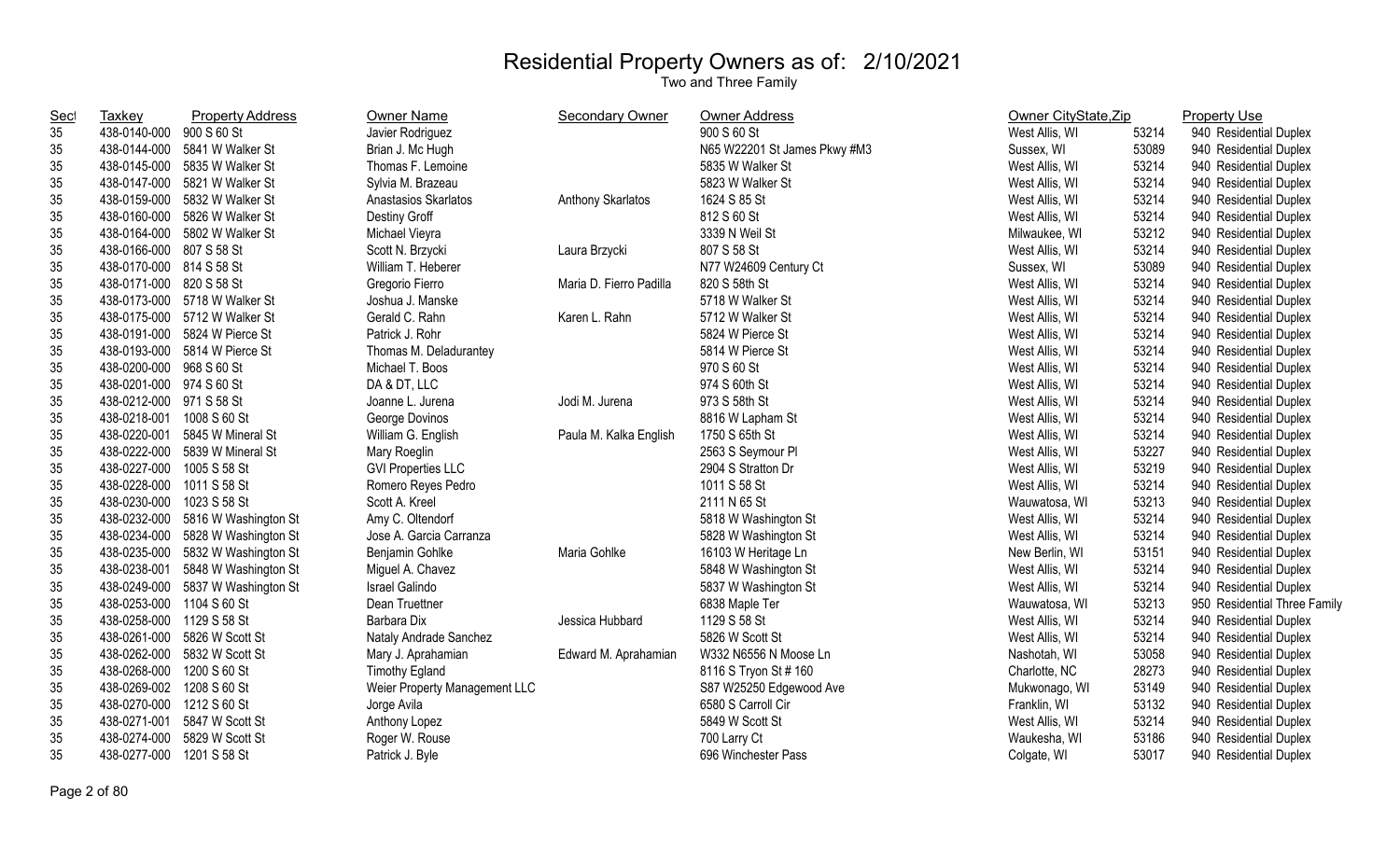| <b>Sec</b>     | Taxkey                    | <b>Property Address</b>        | Owner Name                      | <b>Secondary Owner</b> | <b>Owner Address</b>       |          | Owner CityState, Zip |       | <b>Property Use</b>          |
|----------------|---------------------------|--------------------------------|---------------------------------|------------------------|----------------------------|----------|----------------------|-------|------------------------------|
| 35             | 438-0280-000              | 1209 S 58 St                   | Charles Lyle Harbeck II Rev Tr  |                        | 2351 Silvernail Rd         |          | Pewaukee, WI         | 53072 | 940 Residential Duplex       |
| 35             | 438-0281-000              | 1216 S 60 St                   | Sandra Marissa Camarena         |                        | 1216 S 60th St             |          | West Allis, WI       | 53214 | 940 Residential Duplex       |
| 35             |                           | 438-0286-000 5834 W Madison St | Isaiah Retzlaff                 |                        | 5834 W Madison St          |          | West Allis, WI       | 53214 | 940 Residential Duplex       |
| 35             | 438-0296-000 1305 S 58 St |                                | Giovanni A. Corro               |                        | 1305 S 58 St               |          | West Allis, WI       | 53214 | 940 Residential Duplex       |
| 35             | 438-0309-000 1312 S 60 St |                                | Spencer M. Blair                |                        | 1312 S 60 St               |          | West Allis, WI       | 53214 | 940 Residential Duplex       |
| 35             | 438-0312-000              | 5851 W Madison St              | <b>Hector Dones</b>             | Aida Ivette Dones      | 5851 W Madison St          |          | West Allis, WI       | 53214 | 940 Residential Duplex       |
| 35             | 438-0313-000              | 5847 W Madison St              | John M. Brusky                  | Ronald Brusky          | 1916 S 72 St               |          | West Allis, WI       | 53219 | 940 Residential Duplex       |
| 35             |                           | 438-0315-000 5831 W Madison St | Benjamin C. Gohlke              |                        | 16103 W Heritage Ln        |          | New Berlin, WI       | 53151 | 940 Residential Duplex       |
| 35             | 438-0318-000 1104 S 58 St |                                | Constantino Medina              |                        | 7768 S Lenox Ave           |          | Oak Creek, WI        | 53154 | 940 Residential Duplex       |
| 35             | 438-0320-000 1112 S 58 St |                                | Tosa Investment Corp            |                        | 10233 W North Ave          |          | Wauwatosa, WI        | 53226 | 940 Residential Duplex       |
| 35             | 438-0328-000 1107 S 57 St |                                | Patrick M. Valente              | Jill M. Valente        | 7551 Edgehill Rd           |          | Greendale, WI        | 53129 | 940 Residential Duplex       |
| 35             | 438-0333-000 1212 S 58 St |                                | Tabitha Roman                   |                        | 1212 S 58th St             |          | West Allis, WI       | 53214 | 940 Residential Duplex       |
| 35             | 438-0337-000 1232 S 58 St |                                | James E. Opalewski              |                        | 1232 S 58 St               |          | West Allis, WI       | 53214 | 940 Residential Duplex       |
| 35             | 438-0345-000 1227 S 57 St |                                | Charles B. Mather               |                        | 1227 S 57 St               |          | West Allis, WI       | 53214 | 940 Residential Duplex       |
| 35             | 438-0346-000 1219 S 57 St |                                | Ziemendorf Family II, LLC       |                        | 15780 Mark Dr              |          | Brookfield, WI       | 53005 | 940 Residential Duplex       |
| 35             | 438-0362-000 1204 S 57 St |                                | Timothy M. Plennes              | Danelle M. Plennes     | W124 S9534 Weatherwood Cir |          | Muskego, WI          | 53150 | 940 Residential Duplex       |
| 35             | 438-0365-000 1216 S 57 St |                                | Mohinder Dhillon                |                        | 1216 S 57th St             |          | West Allis, WI       | 53214 | 940 Residential Duplex       |
| 35             | 438-0367-001              | 5630 W National Ave            | Darryl J Pitcher Trust          |                        | 711 Emerson Ave            |          | South Milwaukee, WI  | 53172 | 940 Residential Duplex       |
| 35             | 438-0373-000 1205 S 56 St |                                | Theresa L. Weinert              |                        | 1207 S 56 St               |          | West Allis, WI       | 53214 | 940 Residential Duplex       |
| 35             | 438-0378-000 1121 S 56 St |                                | Alan Shebesta                   |                        | 1121 S 56th St             |          | West Allis, WI       | 53214 | 940 Residential Duplex       |
| 35             | 438-0380-000 1111 S 56 St |                                | David Jagodzinski               | Lisa Jagodzinski       | 1111 S 56 St               |          | West Allis, WI       | 53214 | 940 Residential Duplex       |
| 35             | 438-0386-000 1116 S 56 St |                                | Terrance A. Perlick             | Denise Gutierrez       | 1118 S 56 St               |          | West Allis, WI       | 53214 | 940 Residential Duplex       |
| 35             | 438-0387-000 1120 S 56 St |                                | 1120-1122 S 56 St LLC           |                        | 4404 Rib Mountain Dr #165  |          | Wausau, WI           | 54401 | 940 Residential Duplex       |
| 35             | 438-0388-000 1126 S 56 St |                                | <b>Ideal Rentals LLC</b>        |                        | 1809 E Broadway St Ste 303 |          | Oviedo, FL           | 32765 | 940 Residential Duplex       |
| 35             | 438-0389-000 1132 S 56 St |                                | Christian W. Gonzalez-Velazquez |                        | 1132 S 56 St               |          | West Allis, WI       | 53214 | 940 Residential Duplex       |
| 35             | 438-0390-000 1138 S 56 St |                                | Gaurav Agrawal                  | Anshu Poddar           | 5017 N Lake Dr             |          | Whitefish Bay, WI    | 53217 | 940 Residential Duplex       |
| 35             | 438-0392-000 1212 S 56 St |                                | Jose F. Martinez                | Ana Lilia Martinez     | 1212 S 56 St               |          | West Allis, WI       | 53214 | 940 Residential Duplex       |
| $\overline{2}$ | 438-0402-000 1401 S 59 St |                                | Scott Morgano Revocable Trust   |                        | N81 W23369 Five Iron Way   |          | Sussex, WI           | 53089 | 940 Residential Duplex       |
| $\overline{2}$ | 438-0403-000 1407 S 59 St |                                | Greg A. Zarling                 | Ruth E. Zarling        | 5837 Glen Flora Dr         |          | Greendale, WI        | 53129 | 940 Residential Duplex       |
| $\overline{2}$ | 438-0413-000 1523 S 59 St |                                | Nagel Waubesa LLC               |                        | 301 E Lincoln Ave          |          | Milwaukee, WI        | 53207 | 940 Residential Duplex       |
| $\overline{2}$ | 438-0414-000 1529 S 59 St |                                | Mark A. Tanner                  |                        | 1529 S 59 St               |          | West Allis, WI       | 53214 | 940 Residential Duplex       |
| $\overline{2}$ | 438-0420-001              | 1510 S 60 St                   | Milutin Stojanovic              | Mira Stojanovic        | 1510 S 60 St               |          | West Allis, WI       | 53214 | 950 Residential Three Family |
| $\overline{2}$ | 438-0422-001              | 1502 S 60 St                   | <b>Troy Troskey</b>             | Michelle Troskey       | 9080 Rangeline Rd          |          | Milwaukee, WI        | 53217 | 940 Residential Duplex       |
| $\overline{2}$ | 438-0428-000              | 1412 S 60 St                   | Cody Connors                    | MacKenzie Connors      | 1723 Alta Vista Ave        |          | Wauwatosa, WI        | 53213 | 940 Residential Duplex       |
| $\overline{2}$ | 438-0430-001              | 5927 W Greenfield Ave          | <b>AOK Living LLC</b>           |                        | 2085 Lynn Haven Pkwy       | #106-510 | Virginia Beach, VA   | 23456 | 950 Residential Three Family |
| 35             | 438-0436-000 1344 S 58 St |                                | Miguel Herrera                  |                        | 1344 S 58 St               |          | West Allis, WI       | 53214 | 940 Residential Duplex       |
| 35             | 438-0437-000              | 1350 S 58 St                   | Sonny J. Provo                  |                        | 1350 S 58 St               |          | West Allis, WI       | 53214 | 940 Residential Duplex       |
| 35             | 438-0438-000 1356 S 58 St |                                | James T. Maultra                | Denise Maultra         | 1356 S 58 St               |          | West Allis, WI       | 53214 | 940 Residential Duplex       |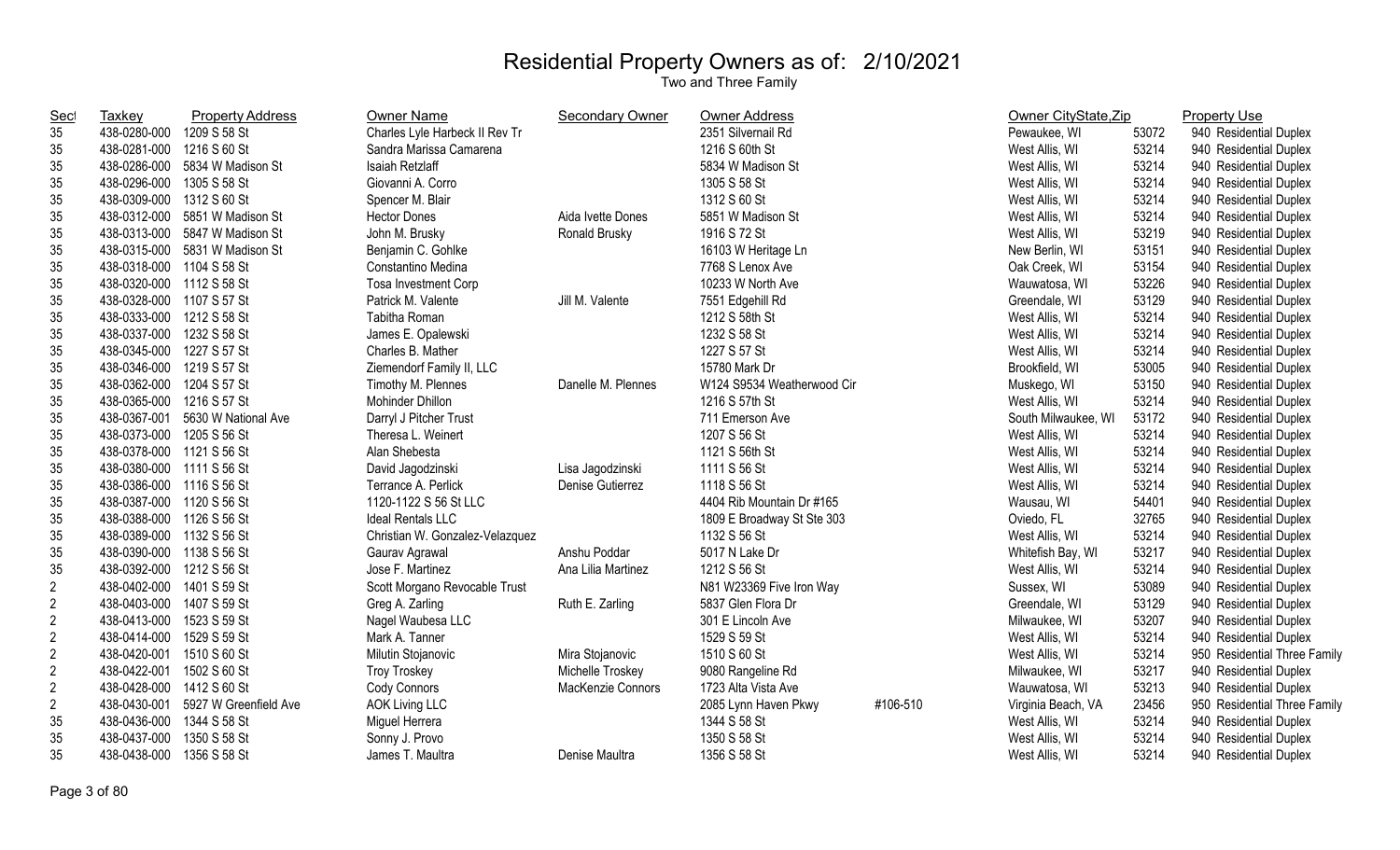| <u>Sec</u>     | Taxkey                    | <b>Property Address</b>            | <b>Owner Name</b>                  | <b>Secondary Owner</b>     | <b>Owner Address</b>       | Owner CityState, Zip |       | <b>Property Use</b>          |
|----------------|---------------------------|------------------------------------|------------------------------------|----------------------------|----------------------------|----------------------|-------|------------------------------|
| 35             | 438-0440-000              | 1368 S 58 St                       | Daniel & Kellie Robinson Trust     |                            | 1368 S 58 St               | West Allis, WI       | 53214 | 940 Residential Duplex       |
| 35             |                           | 438-0441-000 5708 W Greenfield Ave | Steve E. Bruno                     | Cynthia Bruno              | 2236 S 73rd St             | West Allis, WI       | 53219 | 940 Residential Duplex       |
| 35             | 438-0443-000 1359 S 57 St |                                    | Daniel D. Sheehan                  |                            | 103 Shepard Ct             | Mukwonago, WI        | 53149 | 940 Residential Duplex       |
| 35             | 438-0444-000 1353 S 57 St |                                    | Maria E. Castrejon                 |                            | 1353 S 57 St               | West Allis, WI       | 53214 | 940 Residential Duplex       |
| 35             |                           | 438-0449-000 5809 W National Ave   | Schmid Norbert J Trust             |                            | 15120 W Mark Dr            | New Berlin, WI       | 53151 | 940 Residential Duplex       |
| 35             |                           | 438-0450-000 5815 W National Ave   | Meng Chen                          |                            | 8754 W Lapham St Apt B     | West Allis, WI       | 53214 | 950 Residential Three Family |
| 35             | 438-0454-000 1352 S 59 St |                                    | Gregory B. Kasper                  | Amy Kasper                 | 1352 S 59 St               | West Allis, WI       | 53214 | 940 Residential Duplex       |
| 35             | 438-0455-000              | 1362 S 59 St                       | Mayerlin Lizardo-Manzanillo        |                            | 1362 S 59 St               | West Allis, WI       | 53214 | 940 Residential Duplex       |
| 35             | 438-0456-000              | 1368 S 59 St                       | Jonhatan Gonzalez                  |                            | 1368 S 59 St               | West Allis, WI       | 53214 | 940 Residential Duplex       |
| 35             | 438-0458-000              | 1361 S 58 St                       | Scott J. Goeman                    | Bobbie L. Goeman           | 1361 S 58 St               | West Allis, WI       | 53214 | 940 Residential Duplex       |
| $\sqrt{2}$     |                           | 438-0461-000 5805 W Greenfield Ave | David J. Marsella                  |                            | 5805 W Greenfield Ave      | West Allis, WI       | 53214 | 940 Residential Duplex       |
| $\sqrt{2}$     | 438-0475-000 1537 S 58 St |                                    | Michael Larson                     | Wendy Larson               | 2017 S 107 St              | West Allis, WI       | 53227 | 940 Residential Duplex       |
| $\overline{2}$ | 438-0476-000 1541 S 58 St |                                    | Armando Maciel                     |                            | 1541 S 58th St             | West Allis, WI       | 53214 | 940 Residential Duplex       |
| $\sqrt{2}$     | 438-0479-000 1561 S 58 St |                                    | Jose L. Gonzalez Orozco            |                            | 1561 S 58th St             | West Allis, WI       | 53214 | 940 Residential Duplex       |
| $\sqrt{2}$     | 438-0481-000 1571 S 58 St |                                    | Leana T. Nakielski                 |                            | 1571 S 58 St               | West Allis, WI       | 53214 | 940 Residential Duplex       |
| $\sqrt{2}$     |                           | 438-0482-000 5808 W Lapham St      | Michael J. Polacheck               | <b>William Polacheck</b>   | 1577 S 58 St               | West Allis, WI       | 53214 | 940 Residential Duplex       |
| $\sqrt{2}$     | 438-0483-000              | 1576 S 59 St                       | Terrence L. Vetsch                 | Lenagene B. Vetsch         | 1576 S 59 St               | West Allis, WI       | 53214 | 940 Residential Duplex       |
| $\sqrt{2}$     | 438-0484-000              | 1574 S 59 St                       | <b>Bracken Brae Properties LLC</b> |                            | 11908 W Euclid Ave         | West Allis, WI       | 53227 | 940 Residential Duplex       |
| $\sqrt{2}$     | 438-0485-000              | 1566 S 59 St                       | Sidewalk Properties LLC            |                            | 230 W Wells St #706        | Milwaukee, WI        | 53203 | 940 Residential Duplex       |
| $\sqrt{2}$     | 438-0486-000              | 1560 S 59 St                       | Angelica Morales                   |                            | 1560 S 59th St             | West Allis, WI       | 53214 | 940 Residential Duplex       |
| $\sqrt{2}$     | 438-0487-000              | 1554 S 59 St                       | Marcela Nunez                      |                            | 1554 S 59th St             | West Allis, WI       | 53214 | 940 Residential Duplex       |
| $\sqrt{2}$     | 438-0488-000              | 1550 S 59 St                       | Albaro Vargas Alpizar              |                            | 1550 S 59 St               | West Allis, WI       | 53214 | 940 Residential Duplex       |
| $\sqrt{2}$     | 438-0490-000 1540 S 59 St |                                    | Stephen Parmenter                  | <b>Christine Parmenter</b> | 1540 S 59 St               | West Allis, WI       | 53214 | 940 Residential Duplex       |
| $\sqrt{2}$     | 438-0493-000 1522 S 59 St |                                    | Michael J. Schmid                  |                            | 1948 Woodland Dr           | Caledonia, WI        | 53108 | 940 Residential Duplex       |
| $\overline{2}$ | 438-0497-000 1446 S 59 St |                                    | Mary H Rutenbeck Revoc Trust       |                            | 7720 W Honey Creek Pkwy    | West Allis, WI       | 53219 | 940 Residential Duplex       |
| $\overline{2}$ | 438-0498-000 1440 S 59 St |                                    | Juan Herrera                       | Gail L. Arandas            | 1440 S 59 St               | West Allis, WI       | 53214 | 940 Residential Duplex       |
| $\overline{2}$ | 438-0500-000              | 1430 S 59 St                       | Susan K. Leachy                    |                            | PO Box 146                 | Brookfield, WI       | 53008 | 940 Residential Duplex       |
| $\sqrt{2}$     | 438-0501-000 1424 S 59 St |                                    | Balraj Muthupandiyan               |                            | 1426 S 59th St             | West Allis, WI       | 53214 | 940 Residential Duplex       |
| $\sqrt{2}$     | 438-0502-000 1418 S 59 St |                                    | Michael S. Soiney                  |                            | 1418 S 59 St               | West Allis, WI       | 53214 | 940 Residential Duplex       |
| $\sqrt{2}$     | 438-0503-000 1412 S 59 St |                                    | Mary B. Fischer                    |                            | S32 W24935 Green Valley Ln | Waukesha, WI         | 53189 | 940 Residential Duplex       |
| $\sqrt{2}$     | 438-0504-000 1406 S 59 St |                                    | Steinke Joint Revocable Trust      |                            | W343 S10062 Highway E      | Eagle, WI            | 53119 | 940 Residential Duplex       |
| $\overline{2}$ | 438-0507-000 1405 S 57 St |                                    | Ronald R. Reed                     | Dawn C. Reed               | 1405 S 57 St               | West Allis, WI       | 53214 | 940 Residential Duplex       |
| $\sqrt{2}$     | 438-0510-000 1423 S 57 St |                                    | Larry D. Taubmann                  | Luann D. Jones             | 1423 S 57 St               | West Allis, WI       | 53214 | 940 Residential Duplex       |
| $\overline{2}$ | 438-0512-000 1433 S 57 St |                                    | Gregory A. Zingler                 |                            | 1433 S 57 St               | West Allis, WI       | 53214 | 940 Residential Duplex       |
| $\overline{c}$ | 438-0513-000 1439 S 57 St |                                    | Lynne Marie Kerhn                  |                            | 4053 S 96 St               | Greenfield, WI       | 53228 | 940 Residential Duplex       |
| $\sqrt{2}$     | 438-0517-000 1511 S 57 St |                                    | Theresa J. Schwager                |                            | 1511 S 57 St               | West Allis, WI       | 53214 | 940 Residential Duplex       |
| $\sqrt{2}$     | 438-0518-000              | 1515 S 57 St                       | John M. Mortimer                   |                            | 1515 S 57th St             | West Allis, WI       | 53214 | 940 Residential Duplex       |
| $\overline{2}$ | 438-0519-000              | 1521 S 57 St                       | Joel W. Richards                   |                            | 1521 S 57 St               | West Allis, WI       | 53214 | 940 Residential Duplex       |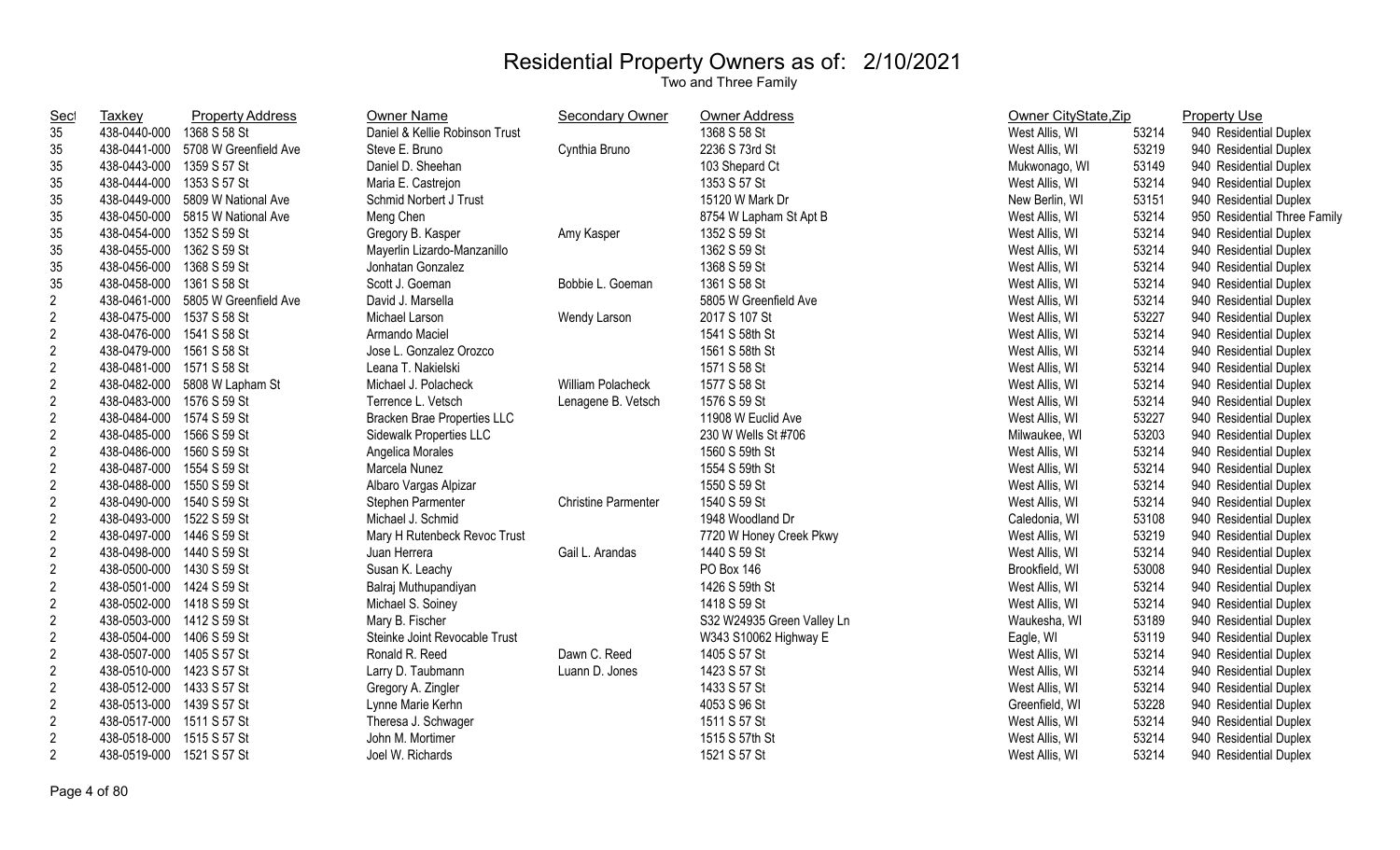| <b>Sec</b>     | Taxkey                    | <b>Property Address</b> | Owner Name                        | <b>Secondary Owner</b>               | <b>Owner Address</b>    | Owner CityState, Zip |       | <b>Property Use</b>              |
|----------------|---------------------------|-------------------------|-----------------------------------|--------------------------------------|-------------------------|----------------------|-------|----------------------------------|
| $\overline{2}$ | 438-0520-000              | 1527 S 57 St            | Robt J. Krawczyk                  | Maril Krawczyk                       | 1527 S 57 St            | West Allis, WI       | 53214 | 940 Residential Duplex           |
| $\overline{c}$ | 438-0525-000              | 1553 S 57 St            | Tom C. Seibert                    |                                      | 1553 S 57 St            | West Allis, WI       | 53214 | 940 Residential Duplex           |
| $\mathbf{2}$   | 438-0527-000 1565 S 57 St |                         | 2453 N. 17th St. LLC              |                                      | 103 Shepard Ct          | Mukwonago, WI        | 53149 | 940 Residential Duplex           |
| $\overline{2}$ | 438-0528-000              | 1569 S 57 St            | Horizon Home Properties LLC       |                                      | 25331 W Loomis Rd       | Wind Lake, WI        | 53185 | 940 Residential Duplex           |
| $\overline{c}$ | 438-0535-000              | 1552 S 58 St            | Thomas P & Holly M Kelly Rev Trus |                                      | S110 W20500 S Denoon    | Muskego, WI          | 53150 | 940 Residential Duplex           |
| $\overline{2}$ | 438-0537-000              | 1540 S 58 St            | Steven J. Anhalt                  |                                      | 6740 S 111 St           | Franklin, WI         | 53132 | 940 Residential Duplex           |
| $\mathbf{2}$   | 438-0538-000              | 1536 S 58 St            | Patrick Timothy Pajot             |                                      | 3452 S 81st St          | Milwaukee, WI        | 53219 | 940 Residential Duplex           |
| $\overline{2}$ | 438-0541-000              | 1514 S 58 St            | Lorena Santibanez Gamino          |                                      | 1514 S 58 St            | West Allis, WI       | 53214 | 940 Residential Duplex           |
| $\overline{2}$ | 438-0547-000              | 1418 S 58 St            | Michael Allen                     | Karen Allen                          | 1418 S 58 St            | West Allis, WI       | 53214 | 940 Residential Duplex           |
| 35             | 438-0559-000              | 1332 S 57 St            | Elizabeth E. Schmidt              |                                      | 10822 W Jeffrey Ln      | Milwaukee, WI        | 53225 | 940 Residential Duplex           |
| 35             | 438-0563-000              | 1354 S 57 St            | <b>Howard W Garnell Trust</b>     |                                      | PO Box 341811           | Milwaukee, WI        | 53234 | 940 Residential Duplex           |
| 35             | 438-0566-000              | 1369 S 56 St            | Kimberly J. Petroviak             |                                      | 1369 S 56 St            | West Allis, WI       | 53214 | 940 Residential Duplex           |
| 35             | 438-0568-000              | 1361 S 56 St            | Andrey Duchenko                   | Valeriya Duchenko                    | 9900 N Baehr Rd         | Mequon, WI           | 53092 | 940 Residential Duplex           |
| 35             | 438-0574-000              | 1335 S 56 St            | T. Anders Borstad                 | Natalie J. Borstad                   | 1335 S 56th St          | West Allis, WI       | 53214 | 940 Residential Duplex           |
| $\overline{2}$ | 438-0576-000              | 1405 S 56 St            | Jose I. Silva                     | Herica R. Silva                      | 3047 W Yorkshire Cir    | Franklin, WI         | 53132 | 940 Residential Duplex           |
| $\overline{c}$ | 438-0579-000 1413 S 56 St |                         | Curtis H. Weber                   |                                      | 8420 W Lisbon Ave       | Milwaukee, WI        | 53222 | 940 Residential Duplex           |
| $\overline{2}$ | 438-0580-000 1417 S 56 St |                         | <b>Grant Faris</b>                |                                      | 1417 S 56th St          | West Allis, WI       | 53214 | 940 Residential Duplex           |
| $\overline{2}$ | 438-0581-000 1423 S 56 St |                         | Jose A. Mercado                   |                                      | 1421 S 56 St            | West Allis, WI       | 53214 | 940 Residential Duplex           |
| $\overline{2}$ | 438-0584-000 1435 S 56 St |                         | Gregory G. Gardner                |                                      | 3707 S Packard Ave      | St Francis, WI       | 53235 | 940 Residential Duplex           |
| $\overline{2}$ | 438-0585-000 1439 S 56 St |                         | Torry Beauchamp                   |                                      | 106 Hill St #12         | Stoneham, MA         | 02180 | 940 Residential Duplex           |
| $\overline{2}$ | 438-0586-000              | 1443 S 56 St            | Frank Hauer                       | Marilyn P. Hauer                     | 7001 N Bethmaur Ln      | Glendale, WI         | 53209 | 940 Residential Duplex           |
| $\overline{2}$ | 438-0587-000              | 1445 S 56 St            | David Netz                        |                                      | 1445 S 56th St          | West Allis, WI       | 53214 | 940 Residential Duplex           |
| $\overline{2}$ | 438-0589-000              | 1507 S 56 St            | Gerald Iwinski                    | Deborah Iwinski                      | 1505 S 56 St            | West Allis, WI       | 53214 | 940 Residential Duplex           |
| $\overline{2}$ | 438-0590-000 1513 S 56 St |                         | Juan R. Encino                    |                                      | 1511 S 56 St            | West Allis, WI       | 53214 | 940 Residential Duplex           |
| $\overline{2}$ | 438-0596-000 1543 S 56 St |                         | Kathleen A. Recely                |                                      | 1543 S 56 St            | West Allis, WI       | 53214 | 940 Residential Duplex           |
| $\overline{2}$ | 438-0597-000 1547 S 56 St |                         | Michael J. Weier                  |                                      | S87 W25250 Edgewood Ave | Mukwonago, WI        | 53149 | 940 Residential Duplex           |
| $\overline{c}$ | 438-0598-000              | 1555 S 56 St            | Christian I. Chairez              |                                      | 1555 S 56th St          | West Allis, WI       | 53214 | 940 Residential Duplex           |
| $\overline{c}$ | 438-0601-000              | 1571 S 56 St            | Flavia Florentino                 | Gustavo Florentino                   | 1569 S 56 St            | West Allis, WI       | 53214 | 940 Residential Duplex           |
| $\overline{c}$ | 438-0602-000 1575 S 56 St |                         | Annmarie Berndt                   |                                      | 1573 S 56 St            | West Allis, WI       | 53214 | 940 Residential Duplex           |
| $\overline{c}$ | 438-0605-000 1570 S 57 St |                         | Dan Sheehan                       |                                      | 103 Shephard Ct         | Mukwonago, WI        | 53149 | 940 Residential Duplex           |
| $\overline{2}$ | 438-0614-000 1522 S 57 St |                         | Phillip W. Thomas                 | Susannah C. Ayres-Thoma 1524 S 57 St |                         | West Allis, WI       | 53214 | 940 Residential Duplex           |
| $\overline{2}$ | 438-0615-000 1520 S 57 St |                         | Elvira Romero A/K/A Elvira Romero | Maria E. Estrada Romero              | 2533 S 33rd St          | Milwaukee, WI        | 53215 | 940 Residential Duplex           |
| $\overline{2}$ | 438-0618-000              | 1506 S 57 St            | Cecilia Muniz                     | Jose L. Rivas Torres                 | 1504 S 57 St            | West Allis, WI       | 53214 | 955 Residential - Multiple Bldgs |
| $\overline{2}$ | 438-0618-000              | 1506 S 57 St            | Cecilia Muniz                     | Jose L. Rivas Torres                 | 1504 S 57 St            | West Allis, WI       | 53214 | 940 Residential Duplex           |
| $\overline{2}$ | 438-0621-000              | 1438 S 57 St            | Dorothy Sario                     |                                      | 1436 S 57 St            | West Allis, WI       | 53214 | 940 Residential Duplex           |
| $\overline{c}$ | 438-0624-000              | 1424 S 57 St            | Thomas Getka                      | Laurie Getka                         | 2626 Kettle Ct          | West Bend, WI        | 53090 | 940 Residential Duplex           |
| $\overline{c}$ | 438-0626-000              | 1414 S 57 St            | Gerardo Hernandez                 |                                      | 7101 W Forest Home Ave  | Greenfield, WI       | 53220 | 940 Residential Duplex           |
| $\overline{2}$ | 438-0632-000              | 1611 S 56 St            | Michael L. Leitner                |                                      | 4520 N Brookfield Rd    | Brookfield, WI       | 53045 | 940 Residential Duplex           |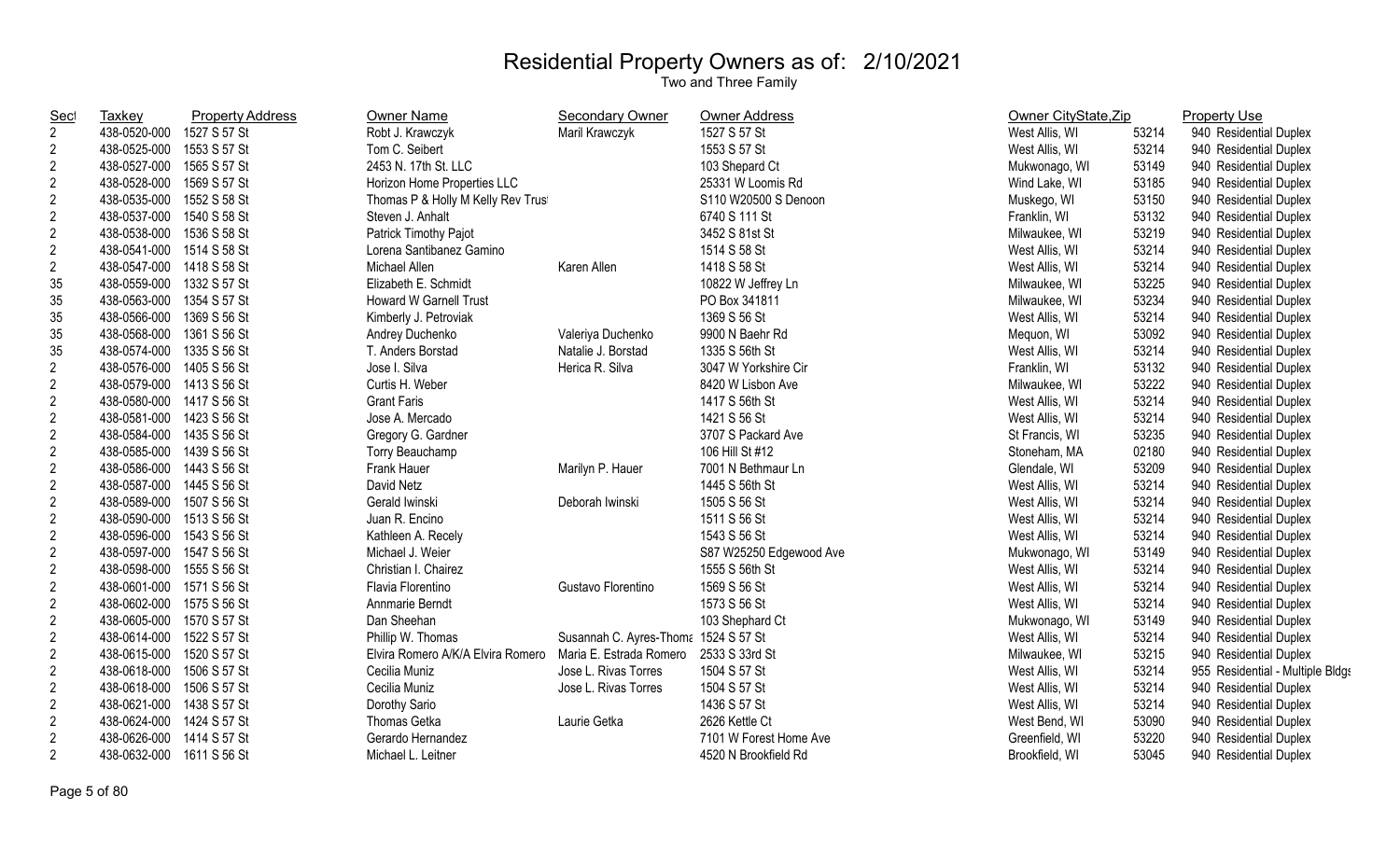| <b>Sec</b>     | <b>Taxkey</b>             | <b>Property Address</b>         | <b>Owner Name</b>                 | <b>Secondary Owner</b> | Owner Address            | Owner CityState, Zip |       | <b>Property Use</b>              |
|----------------|---------------------------|---------------------------------|-----------------------------------|------------------------|--------------------------|----------------------|-------|----------------------------------|
| $\overline{2}$ | 438-0633-000              | 1617 S 56 St                    | Randy R. Luedtke                  |                        | 400 S 69 St              | Milwaukee, WI        | 53214 | 940 Residential Duplex           |
| $\overline{2}$ | 438-0639-000              | 1649 S 56 St                    | Kyle Stuckert                     |                        | 1649 S 56 St             | West Allis, WI       | 53214 | 940 Residential Duplex           |
| $\overline{2}$ |                           | 438-0641-000 5612 W Mitchell St | Danielle Coleman                  | Ethan Coleman          | 5612 W Mitchell St       | West Allis, WI       | 53214 | 940 Residential Duplex           |
| $\overline{2}$ | 438-0644-000              | 5630 W Mitchell St              | Oscar Cervantes Garcia            |                        | 5630 W Mitchell St       | West Allis, WI       | 53214 | 940 Residential Duplex           |
| $\overline{2}$ | 438-0652-000              | 1636 S 57 St                    | Maung Maung                       | Mu Dah Htoo            | 1636 S 57 St             | West Allis, WI       | 53214 | 955 Residential - Multiple Bldgs |
| $\overline{2}$ | 438-0659-000              | 1606 S 57 St                    | JTS Holdings LLC                  |                        | S87 W25250 Edgewood Ave  | Mukwonago, WI        | 53149 | 940 Residential Duplex           |
| $\overline{c}$ | 438-0660-000              | 5623 W Lapham St                | Christopher J. Lake               |                        | PO Box 204               | Big Bend, WI         | 53103 | 940 Residential Duplex           |
| $\overline{2}$ | 438-0661-000              | 1603 S 57 St                    | Douglas Prahst                    | Maggie Prahst          | 967 Log Cabin Ln         | Belgium, WI          | 53004 | 940 Residential Duplex           |
| $\overline{2}$ | 438-0669-000              | 1643 S 57 St                    | Jacinto De La Rosa                |                        | 1643 S 57th St           | Milwaukee, WI        | 53214 | 940 Residential Duplex           |
| $\overline{2}$ | 438-0675-000              | 1654 S 58 St                    | Frederick Three LLC               |                        | 6043 N Berkeley Blvd     | Whitefish Bay, WI    | 53217 | 940 Residential Duplex           |
| $\overline{2}$ | 438-0677-000              | 1646 S 58 St                    | Carin Gordon                      |                        | 1646 S 58th St           | West Allis, WI       | 53214 | 940 Residential Duplex           |
| $\overline{c}$ | 438-0679-002 1634 S 58 St |                                 | Thomas C. & Sonia A. Roth Revoca  |                        | 2607 Keri Ct             | Waukesha, WI         | 53188 | 940 Residential Duplex           |
| $\overline{c}$ | 438-0680-000              | 1630 S 58 St                    | Gabino Chaparro                   | Cipriana Chaparro      | 1630 S 58 St             | West Allis, WI       | 53214 | 940 Residential Duplex           |
| $\overline{2}$ | 438-0682-000              | 1622 S 58 St                    | <b>Brittain Brothers LLC</b>      |                        | 929 W Bruce St           | Milwaukee, WI        | 53204 | 940 Residential Duplex           |
| $\overline{c}$ | 438-0684-000 1612 S 58 St |                                 | Essam Elsafy                      |                        | 735 E Sylvan Ave         | Whitefish Bay, WI    | 53217 | 950 Residential Three Family     |
| $\overline{2}$ | 438-0686-000 1602 S 58 St |                                 | Terra F. Gaither                  | Karra M. Gaither       | 5725 W Lapham St         | West Allis, WI       | 53214 | 940 Residential Duplex           |
| $\overline{2}$ | 438-0689-000 1607 S 58 St |                                 | Peter F. Odell                    | Nicole E. Odell        | 1607 S 58 St             | West Allis, WI       | 53214 | 940 Residential Duplex           |
| $\overline{2}$ | 438-0690-000 1613 S 58 St |                                 | Mark S. Pagach                    |                        | 1615 S 58 St             | West Allis, WI       | 53214 | 940 Residential Duplex           |
| $\overline{2}$ | 438-0692-000 1623 S 58 St |                                 | Jeryl Lou Anthony                 |                        | 1623 S 58 St             | West Allis, WI       | 53214 | 940 Residential Duplex           |
| $\overline{2}$ | 438-0694-000 1631 S 58 St |                                 | Diana L. Donald                   |                        | 1631 S 58 St             | West Allis, WI       | 53214 | 940 Residential Duplex           |
| $\overline{2}$ | 438-0696-000              | 1641 S 58 St                    | Matthew Aaron Lownik              |                        | 6203 W Nebraska Ave      | Milwaukee, WI        | 53220 | 940 Residential Duplex           |
| $\overline{2}$ | 438-0698-000              | 1651 S 58 St                    | Patricia M. Gigowski              |                        | 1669 S 58 St             | West Allis, WI       | 53214 | 940 Residential Duplex           |
| $\overline{2}$ | 438-0699-000              | 1659 S 58 St                    | Patricia M. Gigowski              |                        | 1669 S 58 St             | West Allis, WI       | 53214 | 940 Residential Duplex           |
| $\overline{2}$ | 438-0700-000              | 1667 S 58 St                    | Patricia M. Gigowski              |                        | 1669 S 58 St             | West Allis, WI       | 53214 | 950 Residential Three Family     |
| $\overline{2}$ |                           | 438-0703-000 5826 W Mitchell St | John R. Ritland                   |                        | 5826 W Mitchell St       | West Allis, WI       | 53214 | 940 Residential Duplex           |
| $\overline{2}$ | 438-0705-000 1654 S 59 St |                                 | Joseph P. Carlone                 |                        | 1654 S 59 St             | West Allis, WI       | 53214 | 940 Residential Duplex           |
| $\overline{2}$ | 438-0706-000              | 1650 S 59 St                    | Jakss Property Group, LLC         |                        | PO Box 204               | Big Bend, WI         | 53103 | 940 Residential Duplex           |
| $\overline{2}$ | 438-0707-000 1644 S 59 St |                                 | Robert Sather                     |                        | 7952 W Glenbrook Rd      | Milwaukee, WI        | 53223 | 940 Residential Duplex           |
| $\overline{c}$ | 438-0708-000 1640 S 59 St |                                 | Gavin Lynn Ladewig                |                        | 2390 S Lenox St          | Milwaukee, WI        | 53207 | 940 Residential Duplex           |
| $\overline{2}$ | 438-0709-000 1636 S 59 St |                                 | Michael Pranghofer                |                        | 1636 S 59 St             | West Allis, WI       | 53214 | 940 Residential Duplex           |
| $\overline{2}$ | 438-0710-000 1630 S 59 St |                                 | Jack B. Gramza                    | Lori A. Gramza         | 1630 S 59 St             | West Allis, WI       | 53214 | 940 Residential Duplex           |
| $\overline{2}$ | 438-0714-000 1610 S 59 St |                                 | David T. Race                     |                        | 1610 S 59 St             | West Allis, WI       | 53214 | 940 Residential Duplex           |
| $\mathbf{2}$   | 438-0723-000 1739 S 58 St |                                 | Craig Douglas Allen               |                        | 933 N Mayfair Rd Ste 305 | Wauwatosa, WI        | 53226 | 940 Residential Duplex           |
| $\overline{2}$ | 438-0726-000 1751 S 58 St |                                 | Edward J. Krumnow                 | Karen K. Krumnow       | 1751 S 58th St           | West Allis, WI       | 53154 | 940 Residential Duplex           |
| $\overline{2}$ | 438-0729-000 1748 S 59 St |                                 | Jerald B. Conley                  |                        | 1748 S 59 St             | West Allis, WI       | 53214 | 940 Residential Duplex           |
| $\overline{2}$ | 438-0736-000 1710 S 59 St |                                 | Daniel J. Burt II                 | Blair J. Burt          | 1710 S 59th St           | West Allis, WI       | 53214 | 940 Residential Duplex           |
| $\mathbf{2}$   | 438-0743-000 1715 S 57 St |                                 | James A. Gogan                    |                        | 4435 Imperial Dr         | Brookfield, WI       | 53045 | 940 Residential Duplex           |
| $\overline{2}$ | 438-0744-000 1719 S 57 St |                                 | North Shore Prop Mgmt & Renovatio |                        | 8125 N Regent Rd         | Fox Point, WI        | 53217 | 940 Residential Duplex           |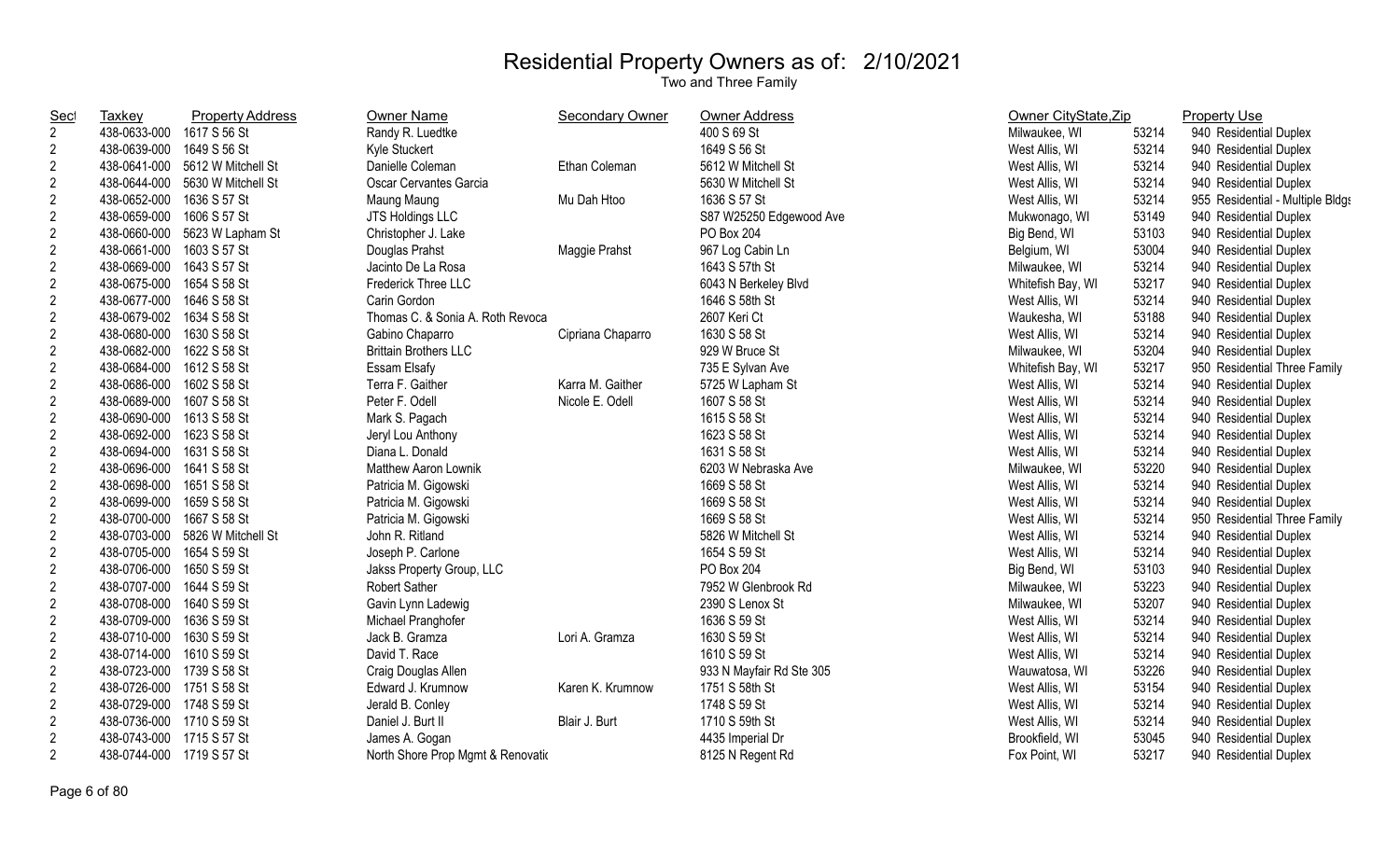| <b>Sec</b>       | <b>Taxkey</b>             | <b>Property Address</b>       | Owner Name                        | <b>Secondary Owner</b> | <b>Owner Address</b>    |              | Owner CityState, Zip |       | <b>Property Use</b>    |
|------------------|---------------------------|-------------------------------|-----------------------------------|------------------------|-------------------------|--------------|----------------------|-------|------------------------|
| $\overline{2}$   | 438-0746-000              | 1729 S 57 St                  | Sean C. Johnston                  |                        | 5930 Castlewood Ln      |              | Colorado Springs, CO | 80918 | 940 Residential Duplex |
| $\overline{c}$   | 438-0747-000 1733 S 57 St |                               | Friedrich Joint Revocable Trust   |                        | 15385 W Harcove Dr      |              | New Berlin, WI       | 53151 | 940 Residential Duplex |
| $\sqrt{2}$       | 438-0749-000 1743 S 57 St |                               | Robert J. Schilling               | Jane L. Schilling      | 1743 S 57 St            |              | West Allis, WI       | 53214 | 940 Residential Duplex |
| $\sqrt{2}$       | 438-0750-000 1749 S 57 St |                               | <b>Troy Troskey</b>               | Michelle Troskey       | 9080 Rangeline Rd       |              | Milwaukee, WI        | 53217 | 940 Residential Duplex |
| $\boldsymbol{2}$ | 438-0751-000 1753 S 57 St |                               | James Maurer                      |                        | 1755 S 57 St            |              | West Allis, WI       | 53214 | 940 Residential Duplex |
| $\boldsymbol{2}$ | 438-0753-000 1754 S 58 St |                               | Antonio Morales                   |                        | 1754 S 58th St          |              | West Allis, WI       | 53214 | 940 Residential Duplex |
| $\sqrt{2}$       | 438-0754-000 1752 S 58 St |                               | Leo Albert Quartullo              |                        | 1219 S 74 St            |              | West Allis, WI       | 53214 | 940 Residential Duplex |
| $\boldsymbol{2}$ | 438-0755-000 1748 S 58 St |                               | Rex Holtz Jr                      |                        | 1748 S 58 St            |              | West Allis, WI       | 53214 | 940 Residential Duplex |
| $\sqrt{2}$       | 438-0761-000 1718 S 58 St |                               | Michael G. Staffaroni             |                        | 1718 S 58 St            |              | West Allis, WI       | 53214 | 940 Residential Duplex |
| $\sqrt{2}$       | 438-0762-000 1712 S 58 St |                               | Juan M. Ortiz                     |                        | 1712 S 58 St            |              | West Allis, WI       | 53214 | 940 Residential Duplex |
| $\sqrt{2}$       | 438-0765-000 1701 S 56 St |                               | Maureen M. Herzog                 |                        | 1701 S 56 St            |              | West Allis, WI       | 53214 | 940 Residential Duplex |
| $\sqrt{2}$       | 438-0767-000 1709 S 56 St |                               | Olga Santana                      |                        | 2318 S 73 St            |              | West Allis, WI       | 53219 | 940 Residential Duplex |
| $\overline{c}$   |                           | 438-0773-000 5618 W Beloit Rd | Judy M. Miller                    |                        | 5615 S Lochleven Ln     |              | New Berlin, WI       | 53146 | 940 Residential Duplex |
| $\mathbf{2}$     |                           | 438-0775-000 5632 W Beloit Rd | Sadof Communication LLC           |                        | 7117 Tamarack Ct        |              | Mequon, WI           | 53092 | 940 Residential Duplex |
| 34               | 439-0009-000 976 S 61 St  |                               | Carole A. West                    |                        | 976 S 61 St             |              | West Allis, WI       | 53214 | 940 Residential Duplex |
| 34               | 439-0011-000 964 S 61 St  |                               | Peter J. Kraus                    |                        | 964 S 61 St             |              | West Allis, WI       | 53214 | 940 Residential Duplex |
| 34               | 439-0012-000 958 S 61 St  |                               | Daniel A. Palmen                  |                        | 958 S 61 St             |              | West Allis, WI       | 53214 | 940 Residential Duplex |
| 34               | 439-0017-000 1013 S 60 St |                               | Dennis M. Rainer                  | Ricarda Nunez          | 1013 S 60 St            |              | West Allis, WI       | 53214 | 940 Residential Duplex |
| 34               | 439-0021-000 1028 S 61 St |                               | Daniel E. Pabelick                | Maria A. Pabelick      | 6706 W New Jersey Ave   |              | Milwaukee, WI        | 53220 | 940 Residential Duplex |
| 34               | 439-0022-000 1024 S 61 St |                               | Amy Bruggink                      |                        | 1024 S 61st St          |              | West Allis, WI       | 53214 | 940 Residential Duplex |
| 34               | 439-0023-002 1020 S 61 St |                               | Steven N. Lehman                  |                        | 2475 S Brookside Pkwy   |              | New Berlin, WI       | 53151 | 940 Residential Duplex |
| 34               | 439-0025-001 1006 S 61 St |                               | <b>Lawrence Peters</b>            | Sandra Peters          | 705 Terrace Dr          |              | Elm Grove, WI        | 53122 | 940 Residential Duplex |
| 34               | 439-0027-002 1011 S 61 St |                               | Benjamin P. Baker                 |                        | 1228 S 54 St            |              | West Milwaukee, WI   | 53214 | 940 Residential Duplex |
| 34               | 439-0028-002 1019 S 61 St |                               | Catherine B. Bieganski            |                        | 1140 Laager Ln          |              | Oshkosh, WI          | 54902 | 940 Residential Duplex |
| 34               | 439-0039-000 951 S 61 St  |                               | Daniel Ingvoldstad                | Katherine Peinovich    | 951 S 61st St           |              | West Allis, WI       | 53214 | 940 Residential Duplex |
| 34               | 439-0045-000 979 S 61 St  |                               | Charlotte A. King                 |                        | 979 S 61 St             |              | West Allis, WI       | 53214 | 940 Residential Duplex |
| 34               | 439-0049-000 958 S 62 St  |                               | Lourdes Tiare Robles              |                        | 958 S 62nd St           |              | West Allis, WI       | 53214 | 940 Residential Duplex |
| 34               | 439-0055-000 977 S 62 St  |                               | Ronald J. Taddey                  |                        | 977 S 62 St             |              | West Allis, WI       | 53214 | 940 Residential Duplex |
| 34               | 439-0089-000 1109 S 64 St |                               | Ginger K. Anderson                |                        | 1109 S 64th St          |              | West Allis, WI       | 53214 | 940 Residential Duplex |
| 34               | 439-0090-000 1117 S 64 St |                               | <b>Enhanced Properties II LLC</b> |                        | 2039 E Fernwood Ave     |              | Milwaukee, WI        | 53207 | 940 Residential Duplex |
| 34               | 439-0105-000 1214 S 65 St |                               | John L. Gardner                   |                        | 1214 S 65 St            |              | West Allis, WI       | 53214 | 940 Residential Duplex |
| 34               | 439-0106-000 1208 S 65 St |                               | Charles P. Lemberger              |                        | 8802 W Maple St         |              | West Allis, WI       | 53214 | 940 Residential Duplex |
| 34               | 439-0107-000 1202 S 65 St |                               | Charles P. Lemberger              |                        | 8802 W Maple St         | PO Box 14053 | West Allis, WI       | 53214 | 940 Residential Duplex |
| 34               | 439-0112-000 1118 S 65 St |                               | Keith Robers                      |                        | 2558 S 118 St           |              | West Allis, WI       | 53227 | 940 Residential Duplex |
| 34               | 439-0120-000 1319 S 64 St |                               | <b>TCD Management LLC</b>         |                        | 6465 W County Line Rd   |              | Brown Deer, WI       | 53223 | 940 Residential Duplex |
| 34               | 439-0121-000              | 1323 S 64 St                  | Hector D. Gamillo                 | Dora E. Gamillo        | 6204 W Verona Ct        |              | Milwaukee, WI        | 53219 | 940 Residential Duplex |
| 34               | 439-0122-000              | 1327 S 64 St                  | Ali Anthony Vang                  |                        | 5128 Camden Rd          |              | Madison, WI          | 53716 | 940 Residential Duplex |
| 34               | 439-0123-000              | 1331 S 64 St                  | Kevin Wangard                     |                        | S80 W35794 Oak Ridge Dr |              | Eagle, WI            | 53119 | 940 Residential Duplex |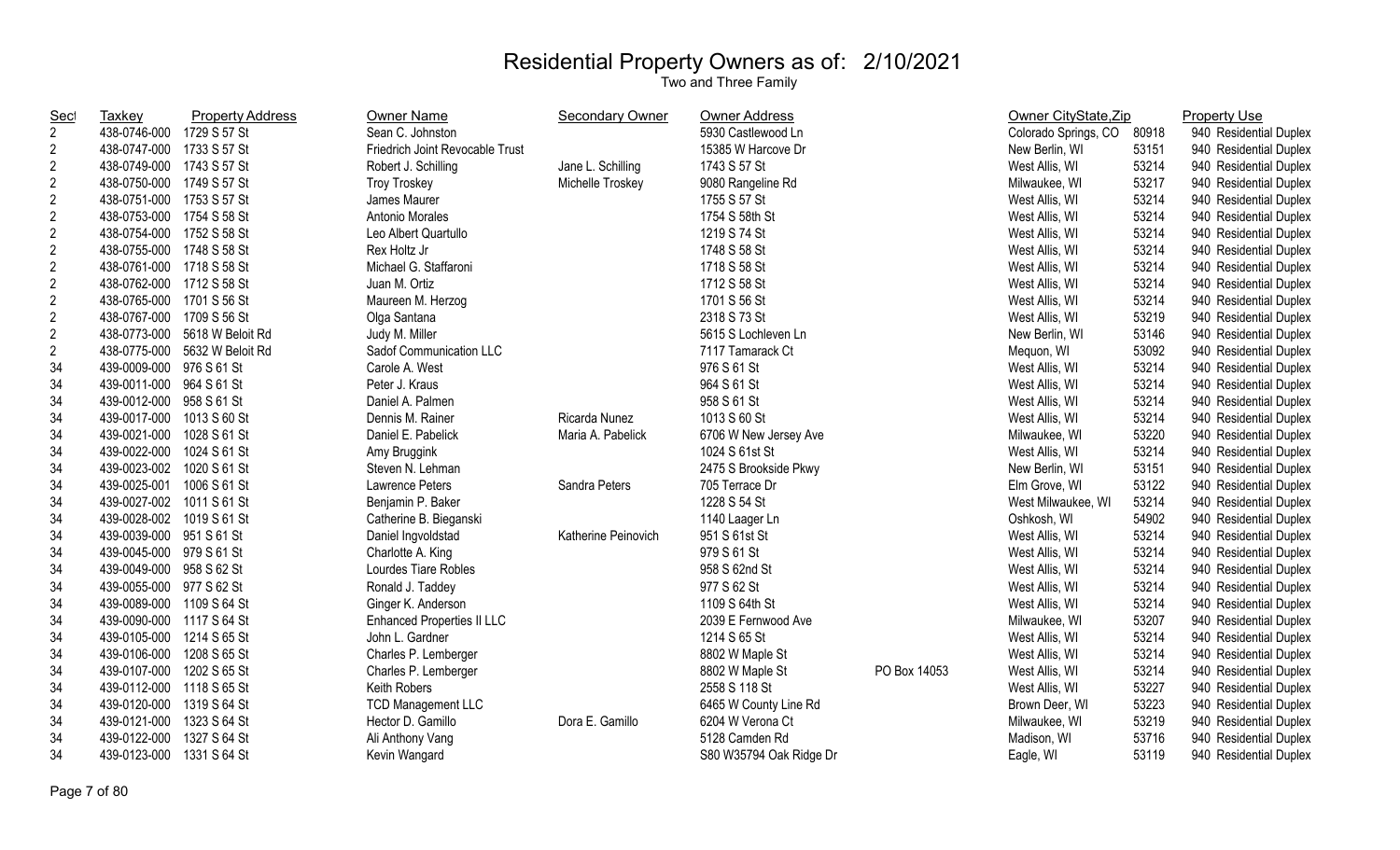| <b>Sec</b> | Taxkey                    | <b>Property Address</b>        | <b>Owner Name</b>                 | Secondary Owner            | <b>Owner Address</b>       | Owner CityState, Zip |       | <b>Property Use</b>    |
|------------|---------------------------|--------------------------------|-----------------------------------|----------------------------|----------------------------|----------------------|-------|------------------------|
| 34         | 439-0124-000              | 1335 S 64 St                   | Mohinder Dhillon                  |                            | 8492 S Cortland Dr         | Oak Creek, WI        | 53154 | 940 Residential Duplex |
| 34         | 439-0129-000              | 1338 S 65 St                   | Mark F. Vicena                    |                            | 1338 S 65 St               | West Allis, WI       | 53214 | 940 Residential Duplex |
| 34         | 439-0155-000 1109 S 60 St |                                | Simon Palomino                    | Ma Elsa Hernandez          | 1109 S 60 St               | West Allis, WI       | 53214 | 940 Residential Duplex |
| 34         | 439-0156-000 1113 S 60 St |                                | Craig Nowakowski                  |                            | 1507 S Green Ridge Ter     | New Berlin, WI       | 53151 | 940 Residential Duplex |
| 34         | 439-0158-000 1123 S 60 St |                                | Ana J. Olivas Ocon                |                            | 1123 S 60th St             | West Allis, WI       | 53214 | 940 Residential Duplex |
| 34         | 439-0164-000 1215 S 60 St |                                | Guevara LLC                       | Victory Outreach Church Ir | 2981 S Kinnickinnic Ave    | Milwaukee, WI        | 53207 | 940 Residential Duplex |
| 34         | 439-0170-000 1124 S 61 St |                                | Steve Mui                         | Connie Mui                 | 1124 S 61 St               | West Allis, WI       | 53214 | 940 Residential Duplex |
| 34         | 439-0173-000 1112 S 61 St |                                | Gladys E. Gonzalez                |                            | 1112 S 61st St             | West Allis, WI       | 53214 | 940 Residential Duplex |
| 34         | 439-0174-000 1110 S 61 St |                                | Mark Matteson                     |                            | 2575 Maple Hill Ln         | Brookfield, WI       | 53045 | 940 Residential Duplex |
| 34         | 439-0175-000 1104 S 61 St |                                | Randy L. Ostricki                 |                            | 3538 S 45 St               | Greenfield, WI       | 53220 | 940 Residential Duplex |
| 34         | 439-0176-000 1100 S 61 St |                                | Jeffrey J. Koehler                | Brenda J. Koehler          | 850 E Waterford Ave #1     | Milwaukee, WI        | 53207 | 940 Residential Duplex |
| 34         | 439-0179-000 1101 S 61 St |                                | Robin Sprangers                   |                            | 400 First St               | Menasha, WI          | 54952 | 940 Residential Duplex |
| 34         | 439-0180-000 1107 S 61 St |                                | Elite Property Partners LLC       |                            | W257 S4940 Wood Lilly Ln   | Waukesha, WI         | 53189 | 940 Residential Duplex |
| 34         | 439-0181-000 1115 S 61 St |                                | Charles Westerman                 |                            | 1115 S 61 St               | West Allis, WI       | 53214 | 940 Residential Duplex |
| 34         | 439-0183-002 1133 S 61 St |                                | Violet Klingbeil                  |                            | 1133 S 61 St               | West Allis, WI       | 53214 | 940 Residential Duplex |
| 34         | 439-0184-000 1137 S 61 St |                                | Erwin R. Ninaus                   | Kim Lea Wojciuch           | 1137 A S 61 St             | West Allis, WI       | 53214 | 940 Residential Duplex |
| 34         | 439-0185-000 1203 S 61 St |                                | Olga M. Mata                      |                            | 1203 S 61 St               | West Allis, WI       | 53214 | 940 Residential Duplex |
| 34         | 439-0186-000 1209 S 61 St |                                | Kathleen M LaBarbera Revoc Trust  |                            | W2168 Sunset Dr            | Campbellsport, WI    | 53010 | 940 Residential Duplex |
| 34         | 439-0187-000 1217 S 61 St |                                | <b>Brittain Residential LLC</b>   |                            | 1918 N 53 St               | Milwaukee, WI        | 53208 | 940 Residential Duplex |
| 34         | 439-0188-000 1221 S 61 St |                                | Susan J. Knight                   | Roger E. Knight            | 20305 Downing Ct           | Brookfield, WI       | 53045 | 940 Residential Duplex |
| 34         | 439-0190-000 1229 S 61 St |                                | Sam A. Kahn                       |                            | 220 W Rockwell St          | Elkhorn, WI          | 53121 | 940 Residential Duplex |
| 34         |                           | 439-0191-000 6108 W Madison St | Jose Torres                       | Amy Torres                 | 1809 E Broadway St Ste 303 | Oviedo, FL           | 32765 | 940 Residential Duplex |
| 34         |                           | 439-0192-000 6132 W Madison St | Peter Kessel                      | Charlene Nemec-Kessel      | N8170 Pleasant Lake Rd     | East Troy, WI        | 53120 | 940 Residential Duplex |
| 34         | 439-0196-000 1216 S 62 St |                                | Cindy L. Schnell                  |                            | 746 N 112 St               | Wauwatosa, WI        | 53226 | 940 Residential Duplex |
| 34         | 439-0197-000 1212 S 62 St |                                | Casey Mayton                      | Janice Mayton              | 1212 S 62nd St             | West Allis, WI       | 53214 | 940 Residential Duplex |
| 34         | 439-0199-000 1204 S 62 St |                                | Brian R. Kuhn                     | Yelena Y. Lysakova         | 10218 W Park Ridge Ave     | Wauwatosa, WI        | 53222 | 940 Residential Duplex |
| 34         | 439-0200-000 1200 S 62 St |                                | M&I Assets LLC                    |                            | W162 N10493 Auburn Ln      | Germantown, WI       | 53022 | 940 Residential Duplex |
| 34         | 439-0203-001 1128 S 62 St |                                | Robert Bornheimer                 |                            | 500 W Bradley St #213C     | Fox Point, WI        | 53217 | 940 Residential Duplex |
| 34         | 439-0203-002 1124 S 62 St |                                | Shawn M. Pucylowski               |                            | 760 W Green Tree Rd        | River Hills, WI      | 53217 | 940 Residential Duplex |
| 34         | 439-0205-000 1116 S 62 St |                                | Daniel W. Bruckner                |                            | 6530 N Lake Dr             | Fox Point, WI        | 53217 | 940 Residential Duplex |
| 34         | 439-0206-001 1112 S 62 St |                                | Michael A. Martinez               | Beth A. Martinez           | 1112 S 62 St               | West Allis, WI       | 53214 | 940 Residential Duplex |
| 34         | 439-0206-002 1108 S 62 St |                                | Wayne R. Jashinski                | Beatrice Jashinski         | 1108 S 62 St               | West Allis, WI       | 53214 | 940 Residential Duplex |
| 34         | 439-0207-000 1104 S 62 St |                                | Amy C. Medrano                    |                            | 1104 S 62nd St             | West Allis, WI       | 53214 | 940 Residential Duplex |
| 34         | 439-0208-000 1100 S 62 St |                                | James R. Fierst                   |                            | 1100 S 62 St               | West Allis, WI       | 53214 | 940 Residential Duplex |
| 34         | 439-0210-000 1109 S 62 St |                                | <b>Bell Investments LLC</b>       |                            | PO Box 070224              | Milwaukee, WI        | 53207 | 940 Residential Duplex |
| 34         | 439-0215-000 1133 S 62 St |                                | <b>GPS General Properties LLC</b> |                            | 8877 S 13 St               | Oak Creek, WI        | 53154 | 940 Residential Duplex |
| 34         | 439-0218-001              | 1211 S 62 St                   | Amelia Cruz                       | <b>Hector Cruz</b>         | 1211 S 62nd St             | West Allis, WI       | 53214 | 940 Residential Duplex |
| 34         | 439-0222-001              | 1225 S 62 St                   | Jose E. Perez Morales             |                            | 2325 W Burnham St          | Milwaukee, WI        | 53204 | 940 Residential Duplex |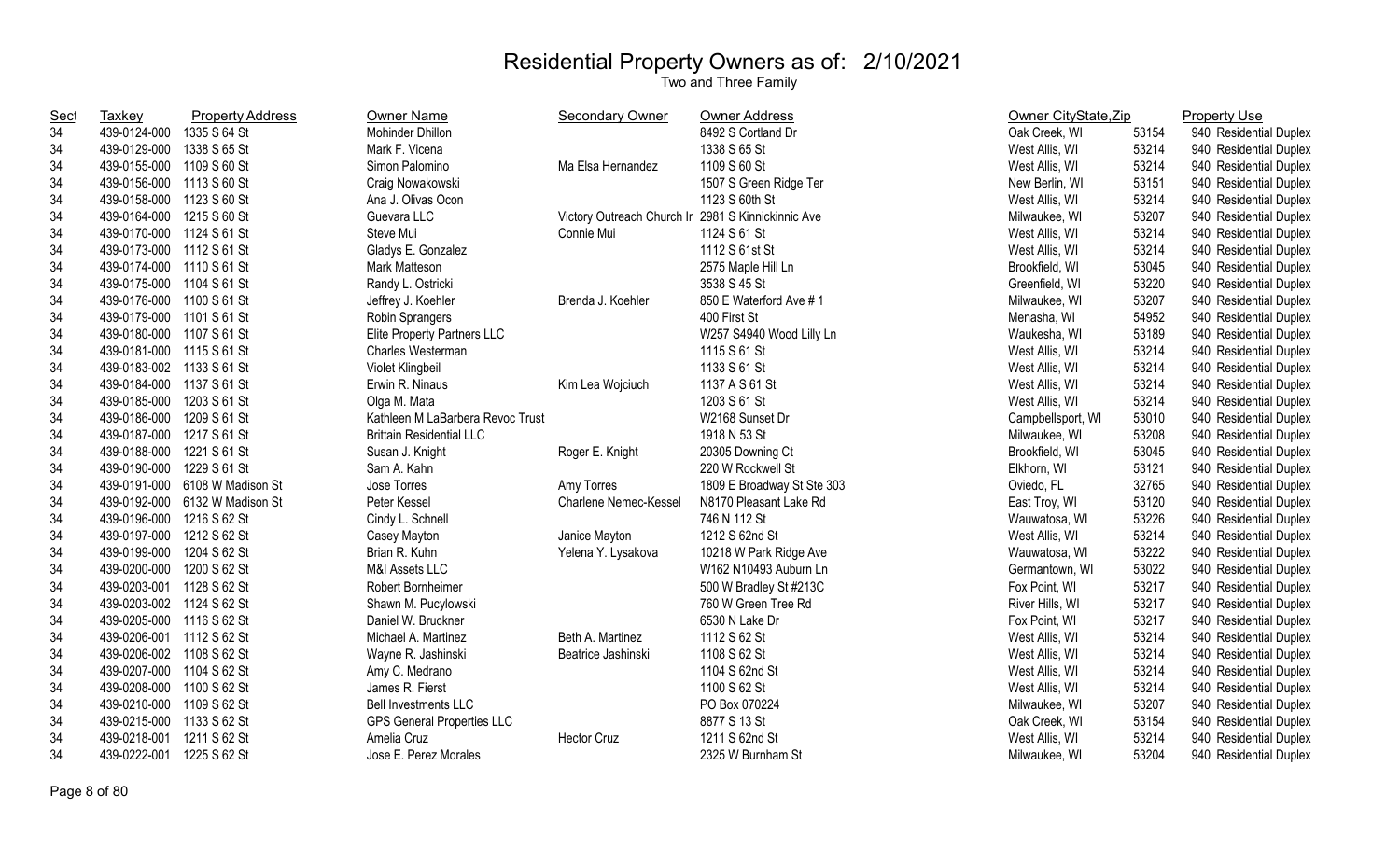| <b>Sec</b> | <b>Taxkey</b>             | <b>Property Address</b>        | <b>Owner Name</b>          | <b>Secondary Owner</b> | <b>Owner Address</b>    | Owner CityState, Zip |       | <b>Property Use</b>              |
|------------|---------------------------|--------------------------------|----------------------------|------------------------|-------------------------|----------------------|-------|----------------------------------|
| 34         | 439-0225-000 1218 S 63 St |                                | Aaron Property Rentals LLC |                        | PO Box 13092            | Wawautosa, WI        | 53213 | 940 Residential Duplex           |
| 34         | 439-0227-000              | 1208 S 63 St                   | Steven E. Spitz            | Laureen E. Spitz       | 17914 W Oak Dr          | New Berlin, WI       | 53146 | 940 Residential Duplex           |
| 34         | 439-0231-000 1120 S 63 St |                                | <b>Colin Merrill</b>       |                        | S76 W19414 Prospect Dr  | Muskego, WI          | 53150 | 940 Residential Duplex           |
| 34         | 439-0232-000 1112 S 63 St |                                | Darryl J Pitcher Trust     |                        | 711 Emerson Ave         | South Milwaukee, WI  | 53172 | 940 Residential Duplex           |
| 34         | 439-0233-002 1104 S 63 St |                                | Shimon & Yelenagez         |                        | 1104 S 63 St            | West Allis, WI       | 53214 | 940 Residential Duplex           |
| 34         | 439-0235-000 1101 S 63 St |                                | Yelton Properties, LLC     |                        | 927 W Shaker Cir        | Mequon, WI           | 53092 | 940 Residential Duplex           |
| 34         | 439-0243-000 1213 S 63 St |                                | Robert F. Peeple           |                        | 2562 N Wauwatosa Ave    | Wauwatosa, WI        | 53213 | 940 Residential Duplex           |
| 34         |                           | 439-0248-000 6316 W Madison St | Mohammad Siddiqui          |                        | 2851 S 60th ST          | Milwaukee, WI        | 53219 | 940 Residential Duplex           |
| 34         | 439-0251-000 1212 S 64 St |                                | Kevin F. McFaddan          |                        | 1212 S 64 St            | West Allis, WI       | 53214 | 950 Residential Three Family     |
| 34         | 439-0252-000 1210 S 64 St |                                | Kyle M. Wilhelm            |                        | 1208 S 64 St            | West Allis, WI       | 53214 | 940 Residential Duplex           |
| 34         | 439-0253-000 1204 S 64 St |                                | Glen Lindenberg            | Samsun Lindenberg      | 1139 Woodview Pl        | Hubertus, WI         | 53033 | 940 Residential Duplex           |
| 34         | 439-0255-001 1138 S 64 St |                                | Darla J. Stone             |                        | 1138 S 64 St            | West Allis, WI       | 53214 | 940 Residential Duplex           |
| 34         | 439-0258-000 1124 S 64 St |                                | Kenneth J. Heckel          |                        | 1333 S 116 St           | West Allis, WI       | 53214 | 940 Residential Duplex           |
| 34         | 439-0260-000 1118 S 64 St |                                | Zachary H. Nelson          |                        | 1116 S 64th St          | West Allis, WI       | 53214 | 940 Residential Duplex           |
| 34         |                           | 439-0265-000 6307 W Madison St | 7121 Chestnut LLC          |                        | 2022 N 72 St            | Wauwatosa, WI        | 53213 | 940 Residential Duplex           |
| 34         | 439-0266-000 1305 S 63 St |                                | Jackie L. Plohocky         |                        | 1305 S 63 St            | West Allis, WI       | 53214 | 940 Residential Duplex           |
| 34         | 439-0268-001              | 1321 S 63 St                   | Dmitry Tchaikovski         | Alexander Tchaikovski  | 1321 S 63rd St          | West Allis, WI       | 53214 | 940 Residential Duplex           |
| 34         | 439-0270-000              | 1333 S 63 St                   | Kenneth P. Elbert          | Ashley R. Elbert       | 1333 S 63rd St          | West Allis, WI       | 53214 | 940 Residential Duplex           |
| 34         | 439-0271-000 1337 S 63 St |                                | John D. Fisher             |                        | 1468 S 77 St            | West Allis, WI       | 53214 | 940 Residential Duplex           |
| 34         | 439-0288-002 1332 S 64 St |                                | Debra L. Gregg             |                        | 1334 S 64 St            | West Allis, WI       | 53214 | 940 Residential Duplex           |
| 34         | 439-0291-000 1312 S 64 St |                                | Nicholas T. Jordan         | Jeanne A. Jordan       | 1405 Rockridge Rd #144  | Waukesha, WI         | 53188 | 940 Residential Duplex           |
| 34         | 439-0295-000 1301 S 62 St |                                | James J. Kusik             | Kay M. Kusik           | 2146 S 105 St           | West Allis, WI       | 53227 | 940 Residential Duplex           |
| 34         | 439-0297-000 1315 S 62 St |                                | Paula L. Pilarski          |                        | 16055 W Armour          | New Berlin, WI       | 53151 | 940 Residential Duplex           |
| 34         | 439-0298-000 1321 S 62 St |                                | Cheryl B. Mazurek          |                        | 1319 S 62 St            | West Allis, WI       | 53214 | 940 Residential Duplex           |
| 34         | 439-0299-001 1325 S 62 St |                                | Cheryl B. Mazurek          |                        | 1319 S 62 St            | West Allis, WI       | 53214 | 940 Residential Duplex           |
| 34         | 439-0301-000 1333 S 62 St |                                | John Molitor               |                        | 1333 S 62nd St          | West Allis, WI       | 53214 | 940 Residential Duplex           |
| 34         | 439-0302-000 1341 S 62 St |                                | Thomas E. Smarella         |                        | W315 S1160 Glacier Pass | Delafield, WI        | 53018 | 940 Residential Duplex           |
| 34         | 439-0311-000 1344 S 63 St |                                | Stephen L. Panlener        |                        | 1455 St Charles St      | Wauwatosa, WI        | 53213 | 940 Residential Duplex           |
| 34         | 439-0313-000 1336 S 63 St |                                | <b>BW01 Properties LLC</b> |                        | 3573 Ithaca Ter         | The Villages, FL     | 32163 | 940 Residential Duplex           |
| 34         | 439-0314-000 1334 S 63 St |                                | Michael R. Dolan           |                        | W9421 Lake Lorraine Rd  | Delavan, WI          | 53115 | 940 Residential Duplex           |
| 34         | 439-0315-000 1324 S 63 St |                                | Alberto Hermosillo         |                        | 1324 S 63 St            | West Allis, WI       | 53214 | 940 Residential Duplex           |
| 34         | 439-0317-000 1316 S 63 St |                                | Robert R. Hubinger         |                        | 5128 S Menard Dr        | New Berlin, WI       | 53151 | 940 Residential Duplex           |
| 34         | 439-0318-000 1308 S 63 St |                                | <b>Timothy Schlidt</b>     |                        | 14270 Applewood Ct      | Elm Grove, WI        | 53122 | 955 Residential - Multiple Bldgs |
| 34         | 439-0321-000 1305 S 61 St |                                | Jakob A. Schumacher        | Ruth A. Nagel          | 11908 W Euclid Ave      | West Allis, WI       | 53227 | 940 Residential Duplex           |
| 34         | 439-0322-000 1311 S 61 St |                                | Abraham Aburto Rosas       | Carmen M. Arenas       | 1311 S 61 St            | West Allis, WI       | 53214 | 940 Residential Duplex           |
| 34         | 439-0323-000 1321 S 61 St |                                | Joel Ibarra                |                        | 1321 S 61st St          | West Allis, WI       | 53214 | 940 Residential Duplex           |
| 34         | 439-0351-000              | 1330 S 61 St                   | <b>Thomas Recely</b>       |                        | 1330 S 61 St            | West Allis, WI       | 53214 | 940 Residential Duplex           |
| 34         | 439-0357-000              | 1304 S 61 St                   | Ashley D. House            |                        | 1304 S 61 St            | West Allis, WI       | 53214 | 940 Residential Duplex           |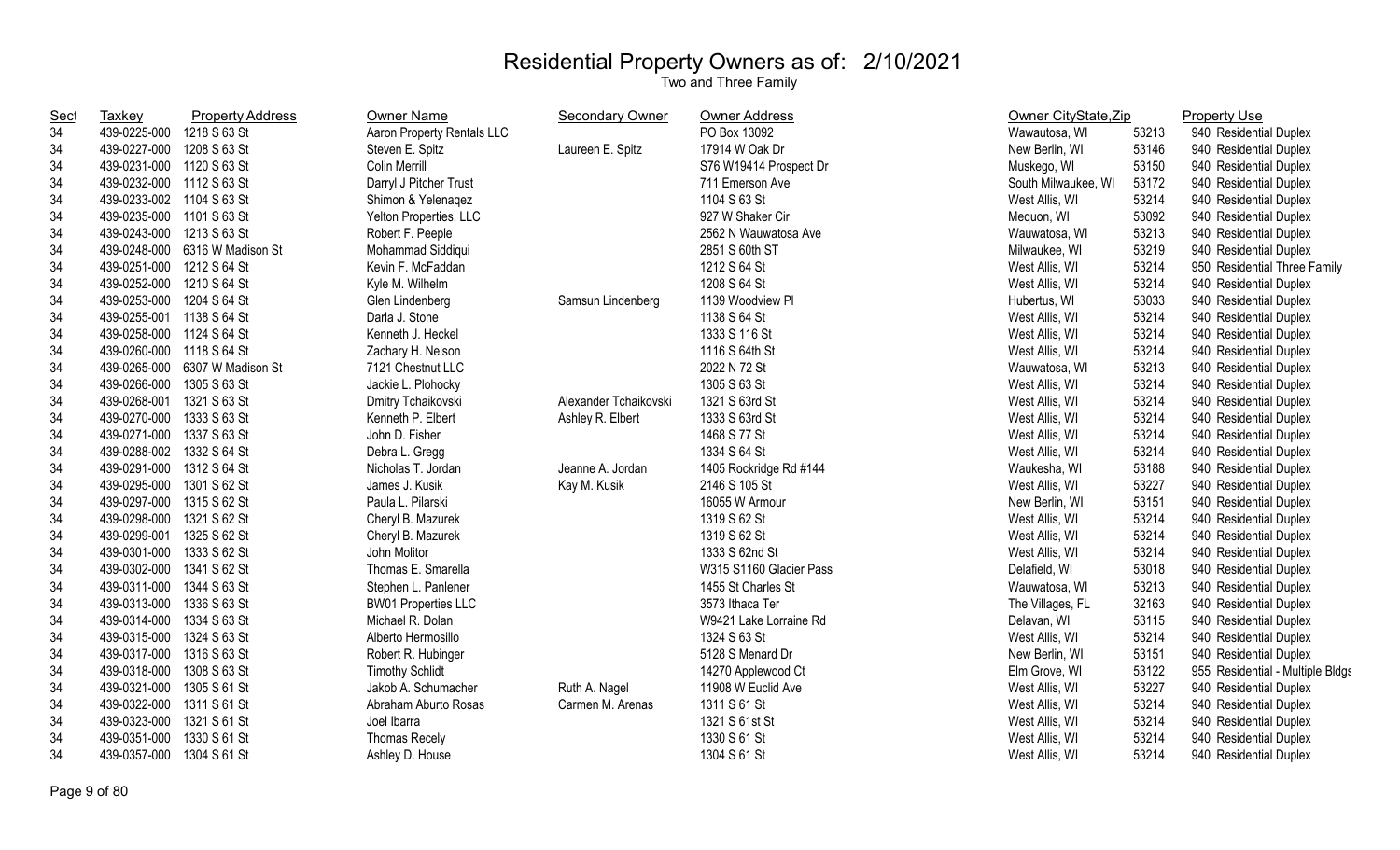| <b>Sec</b> | Taxkey                    | <b>Property Address</b>           | <b>Owner Name</b>                 | <b>Secondary Owner</b> | <b>Owner Address</b>       | Owner CityState, Zip |       | <b>Property Use</b>          |
|------------|---------------------------|-----------------------------------|-----------------------------------|------------------------|----------------------------|----------------------|-------|------------------------------|
| 34         | 440-0007-000 833 S 73 St  |                                   | Kevin Abrahamson                  |                        | PO Box 1036                | Jeffernsonville, IN  | 47131 | 940 Residential Duplex       |
| 34         | 440-0008-000 837 S 73 St  |                                   | AMP Investments LLC               |                        | 2837 S Logan St            | Milwaukee, WI        | 53207 | 940 Residential Duplex       |
| 34         | 440-0009-000 843 S 73 St  |                                   | Jerry Whiteley                    | Florisa Whiteley       | 2760 S 63 St               | Milwaukee, WI        | 53219 | 940 Residential Duplex       |
| 34         | 440-0010-000 847 S 73 St  |                                   | <b>Mark Zindars</b>               |                        | 847 S 73 St                | West Allis, WI       | 53214 | 940 Residential Duplex       |
| 34         | 440-0011-000 853 S 73 St  |                                   | Jeffrey L. Hamann                 |                        | 1640 Indianwood Dr         | Brookfield, WI       | 53005 | 940 Residential Duplex       |
| 34         |                           | 440-0014-001 7302 W Walker St     | Daniel K. Wing                    |                        | W162 N11656 Park Ave       | Germantown, WI       | 53022 | 940 Residential Duplex       |
| 34         | 440-0017-000 856 S 74 St  |                                   | Jeffrey W. Cottrell               |                        | PO Box 1900                | Waukesha, WI         | 53187 | 940 Residential Duplex       |
| 34         | 440-0018-000 852 S 74 St  |                                   | April Ogren                       |                        | 1007 S 73 St               | West Allis, WI       | 53214 | 940 Residential Duplex       |
| 34         | 440-0019-000 848 S 74 St  |                                   | <b>Richard Newton</b>             |                        | 848 S 74 St                | West Allis, WI       | 53214 | 940 Residential Duplex       |
| 34         | 440-0020-000 844 S 74 St  |                                   | Edward D. Bomback                 | Carol Bomback          | 16724 W Crescent Dr        | New Berlin, WI       | 53151 | 940 Residential Duplex       |
| 34         | 440-0021-000 840 S 74 St  |                                   | Christopher M. Peters             | Peggy J. Peters        | 840 S 74 St                | West Allis, WI       | 53214 | 940 Residential Duplex       |
| 34         | 440-0023-000 833 S 74 St  |                                   | Catherine M. Benavides            |                        | 835 S 74 St                | West Allis, WI       | 53214 | 940 Residential Duplex       |
| 34         | 440-0024-000 837 S 74 St  |                                   | Dennis M. O'Halloran              |                        | 839 S 74 St                | West Allis, WI       | 53214 | 940 Residential Duplex       |
| 34         | 440-0026-000 849 S 74 St  |                                   | Ashley Plotkin                    |                        | 849 S 74th St              | West Allis, WI       | 53214 | 940 Residential Duplex       |
| 34         | 440-0035-000 852 S 75 St  |                                   | Ronald Strothmann                 |                        | 5330 S 108 #15-256         | Hales Corners, WI    | 53130 | 940 Residential Duplex       |
| 34         | 440-0037-000 844 S 75 St  |                                   | <b>Troy Troskey</b>               | Michelle Troskey       | 9080 Rangeline Rd          | Milwaukee, WI        | 53217 | 940 Residential Duplex       |
| 34         | 440-0039-000 836 S 75 St  |                                   | Irina Newbold                     |                        | 806 32nd Ave               | San Francisco, CA    | 94121 | 940 Residential Duplex       |
| 34         | 440-0040-000 832 S 75 St  |                                   | <b>Brett Felsman</b>              | Amanda Felsman         | 3010 S Meadowcreek Ct      | New Berlin, WI       | 53146 | 940 Residential Duplex       |
| 34         | 440-0041-000 833 S 75 St  |                                   | Anastasia Tohovitis               |                        | 19230 W North Ave          | Brookfield, WI       | 53045 | 940 Residential Duplex       |
| 34         | 440-0042-001 841 S 75 St  |                                   | Michelle D. Senn                  |                        | 841 S 75 St                | West Allis, WI       | 53214 | 940 Residential Duplex       |
| 34         | 440-0045-000 853 S 75 St  |                                   | Saban Kurucay                     |                        | W218 N5443 Taylor Woods Dr | Menomonee Falls, WI  | 53051 | 940 Residential Duplex       |
| 34         | 440-0046-001 857 S 75 St  |                                   | Leonard A. Eckland                |                        | 859 S 75 St                | West Allis, WI       | 53214 | 940 Residential Duplex       |
| 34         | 440-0046-002 861 S 75 St  |                                   | James Cochrane                    | Danica Jennings        | 861 S 75 St                | West Allis, WI       | 53227 | 940 Residential Duplex       |
| 34         | 440-0047-000 865 S 75 St  |                                   | Kristi Jennings                   |                        | 865 S 75th St              | West Allis, WI       | 53214 | 940 Residential Duplex       |
| 34         | 440-0050-000 866 S 76 St  |                                   | JC Integrity Holdings LLC         |                        | 2472 S Wentworth Ave       | Milwaukee, WI        | 53207 | 940 Residential Duplex       |
| 34         | 440-0053-000 848 S 76 St  |                                   | Kevin Scrima                      |                        | W2210 Wilmers Grove        | East Troy, WI        | 53120 | 940 Residential Duplex       |
| 34         |                           | 440-0059-000 7205 W Walker St     | 7205 West Walker, LLC             |                        | 330 S Executive Dr Ste 109 | Brookfield, WI       | 53005 | 950 Residential Three Family |
| 34         | 440-0062-000 917 S 72 St  |                                   | Claudia Just                      | Darlene Conlon         | 917 S 72 St                | West Allis, WI       | 53214 | 940 Residential Duplex       |
| 34         | 440-0064-000 925 S 72 St  |                                   | <b>Gregory Hernet</b>             | Theresa Hernet         | 925 S 72 St                | West Allis, WI       | 53214 | 940 Residential Duplex       |
| 34         | 440-0066-000 933 S 72 St  |                                   | Ignacio Noe Montesinos            |                        | 933 S 72 St                | West Allis, WI       | 53214 | 940 Residential Duplex       |
| 34         | 440-0067-000 937 S 72 St  |                                   | Steven N. Welli                   | Maureen Welli          | 937 S 72 St                | West Allis, WI       | 53214 | 940 Residential Duplex       |
| 34         | 440-0068-000 1001 S 72 St |                                   | LSF 10 Master Participation Trust |                        | 13801 Wireless Way         | Oklahoma City, OK    | 73134 | 940 Residential Duplex       |
| 34         | 440-0069-000 1005 S 72 St |                                   | Daniel R. Adamczyk                |                        | W185 S6619 Agate Dr        | Muskego, WI          | 53150 | 940 Residential Duplex       |
| 34         | 440-0071-000              | 1013 S 72 St                      | Ivan A. Cicla                     |                        | 1013 S 72 St               | West Allis, WI       | 53214 | 940 Residential Duplex       |
| 34         | 440-0076-002              | 1037 S 72 St                      | Kenneth Krueger                   |                        | 1037 S 72nd St             | West Allis, WI       | 53214 | 940 Residential Duplex       |
| 34         |                           | 440-0077-000 7204 W Washington St | Scott R. Smith                    |                        | 2365 N 130 St              | Brookfield, WI       | 53005 | 940 Residential Duplex       |
| 34         |                           | 440-0078-000 7224 W Washington St | Dennis M. Gerth Revocable Trust   |                        | 1040 S 73rd St             | West Allis, WI       | 53214 | 940 Residential Duplex       |
| 34         | 440-0080-000              | 1032 S 73 St                      | Deborah L. Kramer                 |                        | W172 S8131 Lannon Dr       | Muskego, WI          | 53150 | 940 Residential Duplex       |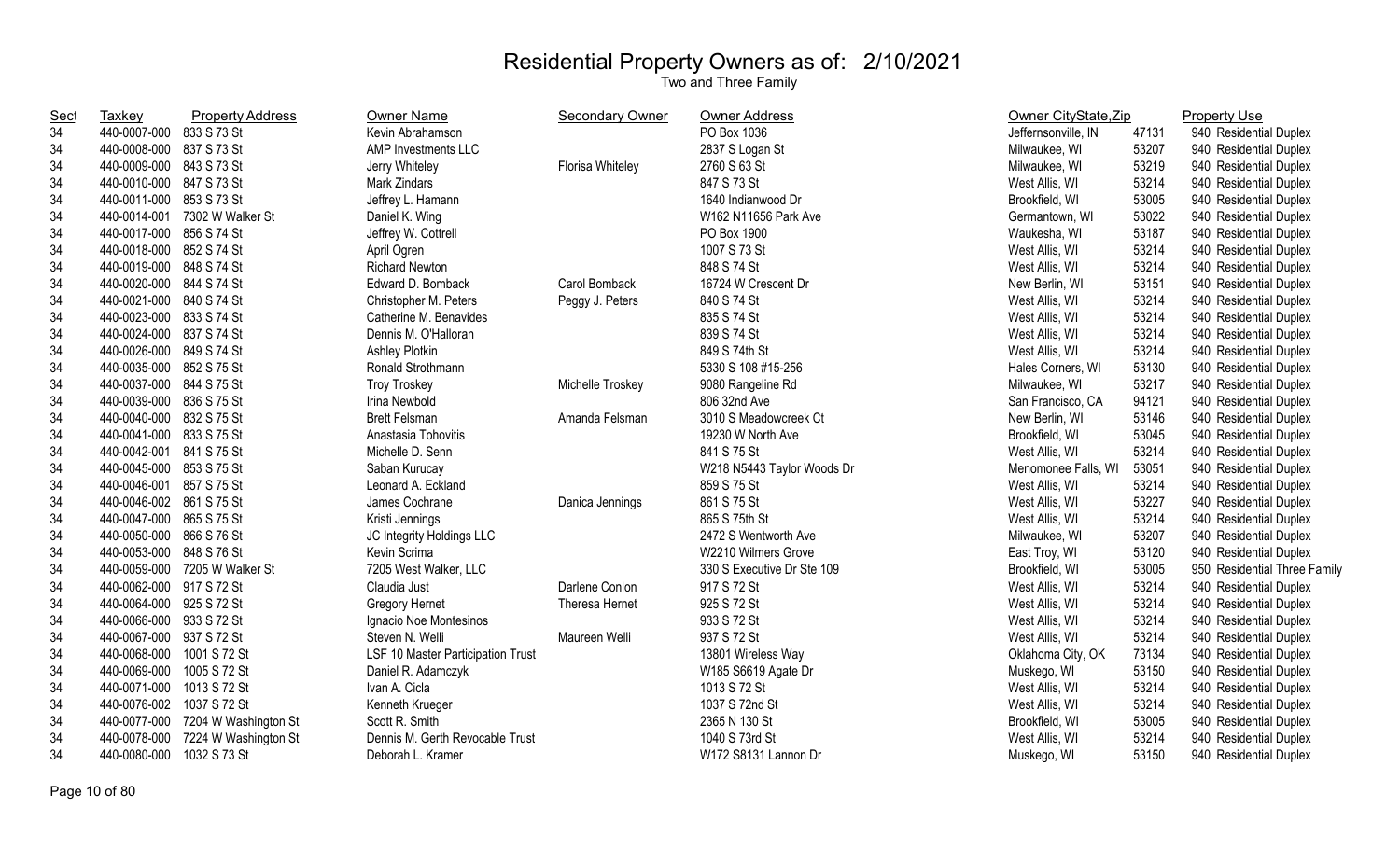| <b>Sec</b> | <b>Taxkey</b>             | <b>Property Address</b>           | Owner Name                  | <b>Secondary Owner</b>    | Owner Address               | Owner CityState, Zip |       | <b>Property Use</b>    |
|------------|---------------------------|-----------------------------------|-----------------------------|---------------------------|-----------------------------|----------------------|-------|------------------------|
| 34         | 440-0081-000              | 1028 S 73 St                      | Daniel Zwickey              |                           | PO Box 294                  | Menominee, MI        | 49858 | 940 Residential Duplex |
| 34         | 440-0082-000              | 1022 S 73 St                      | Ranjan Singh                | Meghna Singh              | 2452 Emslie Dr              | Waukesha, WI         | 53188 | 940 Residential Duplex |
| 34         | 440-0084-000              | 1012 S 73 St                      | David Mc Cullough           | Katherine P. Mc Cullough  | 6511 Powell Pl              | Wauwatosa, WI        | 53213 | 940 Residential Duplex |
| 34         | 440-0085-000              | 1006 S 73 St                      | Richard Thompson            |                           | 18270 Carriage Ct           | Brookfield, WI       | 53045 | 940 Residential Duplex |
| 34         | 440-0088-000 932 S 73 St  |                                   | Alberto W. Vasquez          |                           | 934 S 73rd St               | West Allis, WI       | 53214 | 940 Residential Duplex |
| 34         | 440-0089-000 928 S 73 St  |                                   | Kenneth R. Hoppe            | Susan Hoppe               | 928 S 73 St                 | West Allis, WI       | 53214 | 940 Residential Duplex |
| 34         | 440-0090-000 924 S 73 St  |                                   | Robert R. Hubinger          |                           | 5128 S Menard Dr            | New Berlin, WI       | 53151 | 940 Residential Duplex |
| 34         |                           | 440-0096-000 7219 W Walker St     | Myoung Sun Cheon            |                           | 3133 110 Ave SE             | Bellevue, WA         | 98004 | 940 Residential Duplex |
| 34         | 440-0099-000 909 S 73 St  |                                   | Alvaro Isidoro Aburto       | Bianca Isidoro            | 909 S 73 St                 | West Allis, WI       | 53214 | 940 Residential Duplex |
| 34         | 440-0100-000 913 S 73 St  |                                   | Ronald A. Krygsman          | Valerie A. Sichi-Krygsman | 913 S 73 St                 | West Allis, WI       | 53214 | 940 Residential Duplex |
| 34         | 440-0102-000 921 S 73 St  |                                   | <b>Westview Rentals LLC</b> |                           | PO Box 510754               | New Berlin, WI       | 53151 | 940 Residential Duplex |
| 34         | 440-0103-000              | 925 S 73 St                       | Joseph M. Knight            |                           | 925 S 73rd St               | West Allis, WI       | 53214 | 940 Residential Duplex |
| 34         | 440-0104-000 929 S 73 St  |                                   | Eric Yanke                  |                           | 955 W Manitoba              | Milwaukee, WI        | 53215 | 940 Residential Duplex |
| 34         | 440-0106-000 937 S 73 St  |                                   | Donna Robers                | Keith Robers              | 2558 S 118 St               | West Allis, WI       | 53227 | 940 Residential Duplex |
| 34         | 440-0107-000              | 1001 S 73 St                      | Oscar A. Aguirre            |                           | 1003 S 73 St                | West Allis, WI       | 53214 | 940 Residential Duplex |
| 34         | 440-0113-000 1031 S 73 St |                                   | Amie L. Palokonis           |                           | 1031 S 73 St                | West Allis, WI       | 53214 | 940 Residential Duplex |
| 34         | 440-0114-000 1037 S 73 St |                                   | Jacy Mynette Causing Felipe |                           | 1037 S 73rd St              | West Allis, WI       | 53214 | 940 Residential Duplex |
| 34         |                           | 440-0115-000 7308 W Washington St | Keith J. Robers             | Donna L. Robers           | 2558 S 118 St               | West Allis, WI       | 53227 | 940 Residential Duplex |
| 34         | 440-0116-000              | 1040 S 74 St                      | West Allis Properties LLC   |                           | 4937 State Rd 144           | Hartford, WI         | 53027 | 940 Residential Duplex |
| 34         | 440-0119-000              | 1028 S 74 St                      | Daniel S. Gurgul            |                           | 1957 S East Ln              | New Berlin, WI       | 53151 | 940 Residential Duplex |
| 34         | 440-0126-000              | 1000 S 74 St                      | Daniel J. Wick              |                           | 1000 S 74 St                | West Allis, WI       | 53214 | 940 Residential Duplex |
| 34         | 440-0127-000 936 S 74 St  |                                   | G & J Properties LLC        |                           | 2631 N 89 St                | Wauwatosa, WI        | 53226 | 940 Residential Duplex |
| 34         | 440-0128-000 932 S 74 St  |                                   | Thomas J. Giesfeldt         |                           | 932 S 74 St                 | West Allis, WI       | 53214 | 940 Residential Duplex |
| 34         | 440-0130-000 924 S 74 St  |                                   | Armon Noori                 |                           | 10552 Bella Camrosa Dr      | Las Vegas, NV        | 89141 | 940 Residential Duplex |
| 34         | 440-0131-000 920 S 74 St  |                                   | Aaron Enterprises LLC       |                           | 12605 W North Ave #203      | Brookfield, WI       | 53005 | 940 Residential Duplex |
| 34         | 440-0132-000 916 S 74 St  |                                   | Aaron Enterprises LLC       |                           | 12605 W North Ave #203      | Brookfield, WI       | 53005 | 940 Residential Duplex |
| 34         | 440-0133-000 912 S 74 St  |                                   | Dixon Number 1, LLC         |                           | 9102 W Dixon St Ste 100     | Milwaukee, WI        | 53214 | 940 Residential Duplex |
| 34         | 440-0134-000 908 S 74 St  |                                   | <b>Rick Kramasz</b>         | Diane M. Kramasz          | 908 S 74 St                 | West Allis, WI       | 53214 | 940 Residential Duplex |
| 34         | 440-0139-000 909 S 74 St  |                                   | Gregory A. Barg             |                           | 909 S 74 St                 | West Allis, WI       | 53214 | 940 Residential Duplex |
| 34         | 440-0143-000 925 S 74 St  |                                   | Thomas Darrow               | Kathleen Darrow           | 925 S 74 St                 | West Allis, WI       | 53214 | 940 Residential Duplex |
| 34         | 440-0144-000 929 S 74 St  |                                   | 74th ST Properties LLC      |                           | 4445 S 114th St             | Greenfield, WI       | 53228 | 940 Residential Duplex |
| 34         | 440-0145-000 933 S 74 St  |                                   | 933 S 74 St LLC             |                           | N85W16110 Appleton Ave #943 | Menomonee Falls, WI  | 53051 | 940 Residential Duplex |
| 34         | 440-0146-000 937 S 74 St  |                                   | Jacqueline E. Joy           |                           | 937 S 74 St                 | West Allis, WI       | 53214 | 940 Residential Duplex |
| 34         | 440-0147-000              | 1001 S 74 St                      | Jose L. Guzman              |                           | 1001 S 74th St              | West Allis, WI       | 53214 | 940 Residential Duplex |
| 34         | 440-0148-000              | 1005 S 74 St                      | Mary Jo Olewinski           |                           | 1007 S 74 St                | West Allis, WI       | 53214 | 940 Residential Duplex |
| 34         | 440-0153-000              | 1029 S 74 St                      | Scott Kreel                 |                           | 2111 N 65th St              | Wauwatosa, WI        | 53213 | 940 Residential Duplex |
| 34         | 440-0154-000              | 1033 S 74 St                      | Kevin Krizan                | Alicia Krizan             | 1140 Maple St               | Plain, WI            | 53577 | 940 Residential Duplex |
| 34         | 440-0155-000              | 1037 S 74 St                      | Jeffrey W. Cottrell         |                           | PO Box 1900                 | Waukesha, WI         | 53187 | 940 Residential Duplex |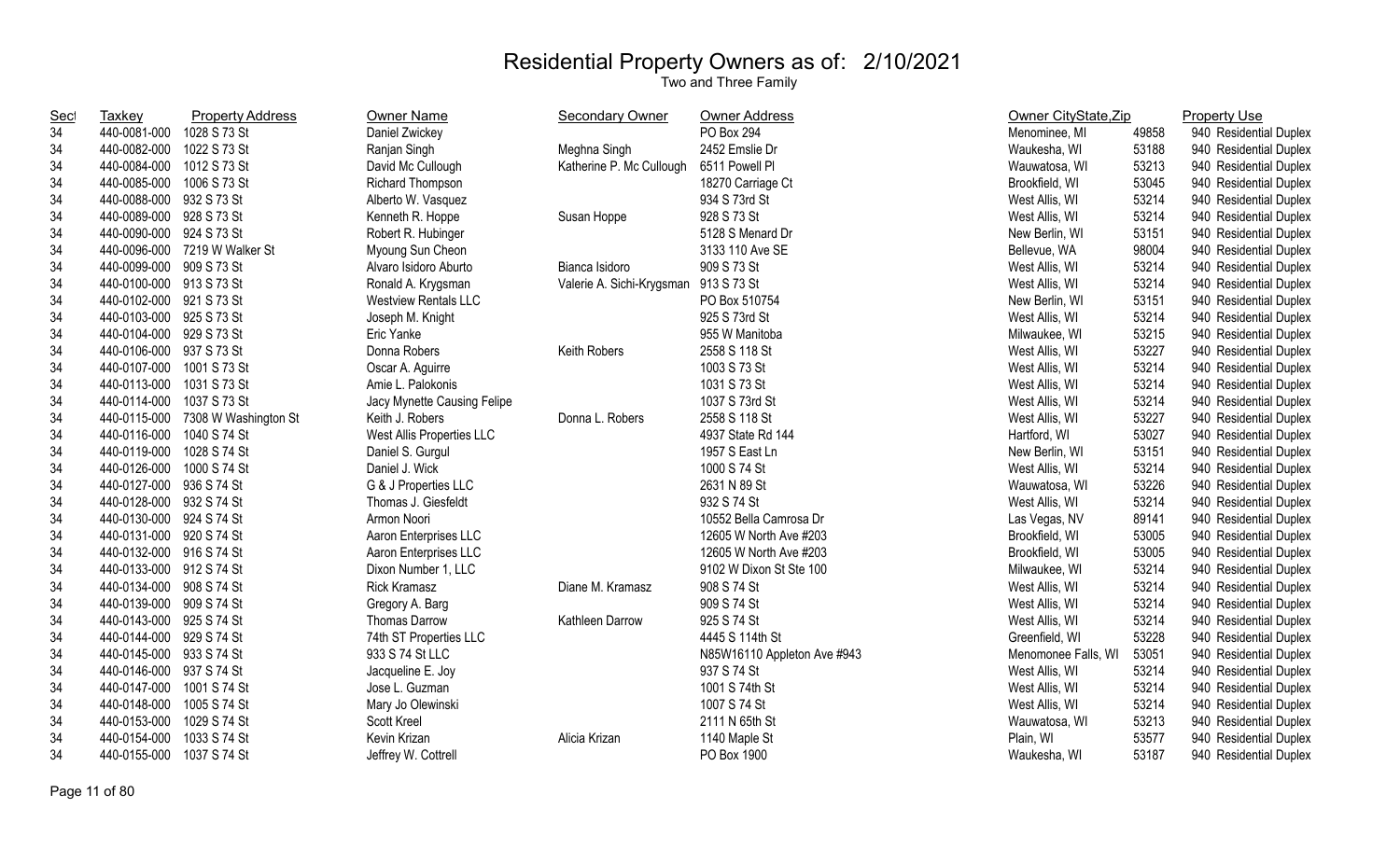| <b>Sec</b> | <b>Taxkey</b>             | <b>Property Address</b> | Owner Name                         | Secondary Owner       | Owner Address            | Owner CityState, Zip |       | <b>Property Use</b>    |
|------------|---------------------------|-------------------------|------------------------------------|-----------------------|--------------------------|----------------------|-------|------------------------|
| 34         | 440-0159-000              | 1032 S 75 St            | Shirley A. Anderson                |                       | 1032 S 75 St             | West Allis, WI       | 53214 | 940 Residential Duplex |
| 34         | 440-0162-000 1020 S 75 St |                         | 1020 S 75th St LLC                 |                       | 3000 N Stowell Ave       | Milwaukee, WI        | 53211 | 940 Residential Duplex |
| 34         | 440-0167-000 936 S 75 St  |                         | Michael Granato                    |                       | 936 S 75 St              | West Allis, WI       | 53214 | 940 Residential Duplex |
| 34         | 440-0168-000 932 S 75 St  |                         | Kenneth L. Golubeff                |                       | 3512 Willow Creek Rd     | Colgate, WI          | 53017 | 940 Residential Duplex |
| 34         | 440-0170-000 924 S 75 St  |                         | Romaine E. Soles                   |                       | W1639 Redwood Rd         | New Holstein, WI     | 53061 | 940 Residential Duplex |
| 34         | 440-0172-000 916 S 75 St  |                         | Shawn Pucylowski                   |                       | 760 W Green Tree Rd      | Milwaukee, WI        | 53217 | 940 Residential Duplex |
| 34         | 440-0176-000 900 S 75 St  |                         | <b>Russell Shields</b>             | Jessica Shields       | W245 N4742 Swan Rd       | Pewaukee, WI         | 53072 | 940 Residential Duplex |
| 34         | 440-0178-000 905 S 75 St  |                         | Donald J. Klain Jr                 | Nancy K. Klain        | S77 W17015 Casey Dr      | Muskego, WI          | 53150 | 940 Residential Duplex |
| 34         | 440-0180-000 913 S 75 St  |                         | Rose Przedwiecki                   | Traci L. Batcher      | 915 S 75 St              | West Allis, WI       | 53214 | 940 Residential Duplex |
| 34         | 440-0182-000 921 S 75 St  |                         | Shannyn Miller                     |                       | 141 Garfield Ave         | Waukesha, WI         | 53186 | 940 Residential Duplex |
| 34         | 440-0185-000 937 S 75 St  |                         | Steven P. Weiand                   |                       | 1636 N 70 St             | Wauwatosa, WI        | 53213 | 940 Residential Duplex |
| 34         | 440-0186-000 1001 S 75 St |                         | Arthur J. Paustian                 |                       | 18369 W Hillside Rd      | New Berlin, WI       | 53146 | 940 Residential Duplex |
| 34         | 440-0187-000 1005 S 75 St |                         | James E. Weller                    |                       | 10794 N Cambridge Ct     | Mequon, WI           | 53092 | 940 Residential Duplex |
| 34         | 440-0190-000 1019 S 75 St |                         | John Paul Russell                  |                       | 1019 S 75th St           | West Allis, WI       | 53214 | 940 Residential Duplex |
| 34         | 440-0194-000 1037 S 75 St |                         | Paula J. Wink                      |                       | 1039 S 75 St             | West Allis, WI       | 53214 | 940 Residential Duplex |
| 34         | 440-0195-000 1041 S 75 St |                         | Marjorie A. Wells                  |                       | 1569 S 75 St             | West Allis, WI       | 53214 | 940 Residential Duplex |
| 34         | 440-0197-000 1034 S 76 St |                         | Golden Valley Investments LLC      |                       | 2904 S Stratton Dr       | West Allis, WI       | 53219 | 940 Residential Duplex |
| 34         | 440-0199-000 1024 S 76 St |                         | Dale Carl Dorsha                   | Judith A. Konings     | 1024 S 76 St             | West Allis, WI       | 53214 | 940 Residential Duplex |
| 34         | 440-0200-000 1020 S 76 St |                         | Sandra L. Reinke-Bonsack           | Harvey D. Bonsack Jr  | 1020 S 76th St           | West Allis, WI       | 53214 | 940 Residential Duplex |
| 34         | 440-0202-000 1008 S 76 St |                         | Elizabeth M. Keast                 | Kevin T. Keast        | 1008 S 76 St             | West Allis, WI       | 53214 | 940 Residential Duplex |
| 34         | 440-0210-000 908 S 76 St  |                         | Lee Fiedler                        | Charleen Fiedler      | 908 S 76 St              | West Allis, WI       | 53214 | 940 Residential Duplex |
| 34         | 440-0211-000 904 S 76 St  |                         | Pensco Trust Co FBO Phyllis J Eise |                       | 37 High Point Cir E #209 | Naples, FL           | 34103 | 940 Residential Duplex |
| 34         | 440-0212-000 900 S 76 St  |                         | August F. Dascenzo & Judith R. Das |                       | 14100 W Maple Ridge Rd   | New Berlin, WI       | 53151 | 940 Residential Duplex |
| 34         | 440-0262-000 1112 S 72 St |                         | Joshua C. Klug                     | Heidi L. Klug         | 1112 S 72 St             | West Allis, WI       | 53214 | 940 Residential Duplex |
| 34         | 440-0264-000 1124 S 72 St |                         | Michelle A. Heimmermann            |                       | 1124 S 72nd St           | West Allis, WI       | 53214 | 940 Residential Duplex |
| 34         | 440-0265-000 1128 S 72 St |                         | Daniel A. Mulcahy                  |                       | 1128 S 72 St             | West Allis, WI       | 53214 | 940 Residential Duplex |
| 34         | 440-0271-000 1214 S 72 St |                         | <b>Ricky Conti</b>                 |                       | 1214 S 72nd St           | West Allis, WI       | 53214 | 940 Residential Duplex |
| 34         | 440-0272-000 1216 S 72 St |                         | Lance Z. Aldi                      |                       | 1216 S 72 St             | West Allis, WI       | 53214 | 940 Residential Duplex |
| 34         | 440-0276-002 1236 S 72 St |                         | Jon M. Reetz                       | Elizabeth M. Reetz    | 2568 N 86 St             | Wauwatosa, WI        | 53226 | 940 Residential Duplex |
| 34         | 440-0277-000 1237 S 71 St |                         | <b>William Kaiser</b>              | Patsy Kaiser          | 1239 S 71 St             | West Allis, WI       | 53214 | 940 Residential Duplex |
| 34         | 440-0278-000 1233 S 71 St |                         | Kathleen S. Cone                   |                       | 1233 S 71 St             | West Allis, WI       | 53214 | 940 Residential Duplex |
| 34         | 440-0279-000 1229 S 71 St |                         | David A. Boerst                    |                       | 12031 W Underwood Pkwy   | Wauwatosa, WI        | 53226 | 940 Residential Duplex |
| 34         | 440-0280-000 1225 S 71 St |                         | Lori A. Abadie                     |                       | 1225 S 71 St             | West Allis, WI       | 53214 | 940 Residential Duplex |
| 34         | 440-0281-000 1221 S 71 St |                         | M Janet Frey                       |                       | 7400 W State St          | Wauwatosa, WI        | 53213 | 940 Residential Duplex |
| 34         | 440-0283-000 1211 S 71 St |                         | Justin Nichols                     | Jared Lee Rentmeester | 7824 Jackson Park        | Wauwatosa, WI        | 53213 | 940 Residential Duplex |
| 34         | 440-0287-000 1137 S 71 St |                         | George Dovinos                     |                       | 1137 S 71 St             | West Allis, WI       | 53214 | 940 Residential Duplex |
| 34         | 440-0288-000 1133 S 71 St |                         | Maggie Prahst                      | Douglas Prahst        | 967 Log Cabin Ln         | Belgium, WI          | 53004 | 940 Residential Duplex |
| 34         | 440-0289-000 1129 S 71 St |                         | Thomas L. Loomis                   |                       | 1129 S 71 St             | West Allis, WI       | 53214 | 940 Residential Duplex |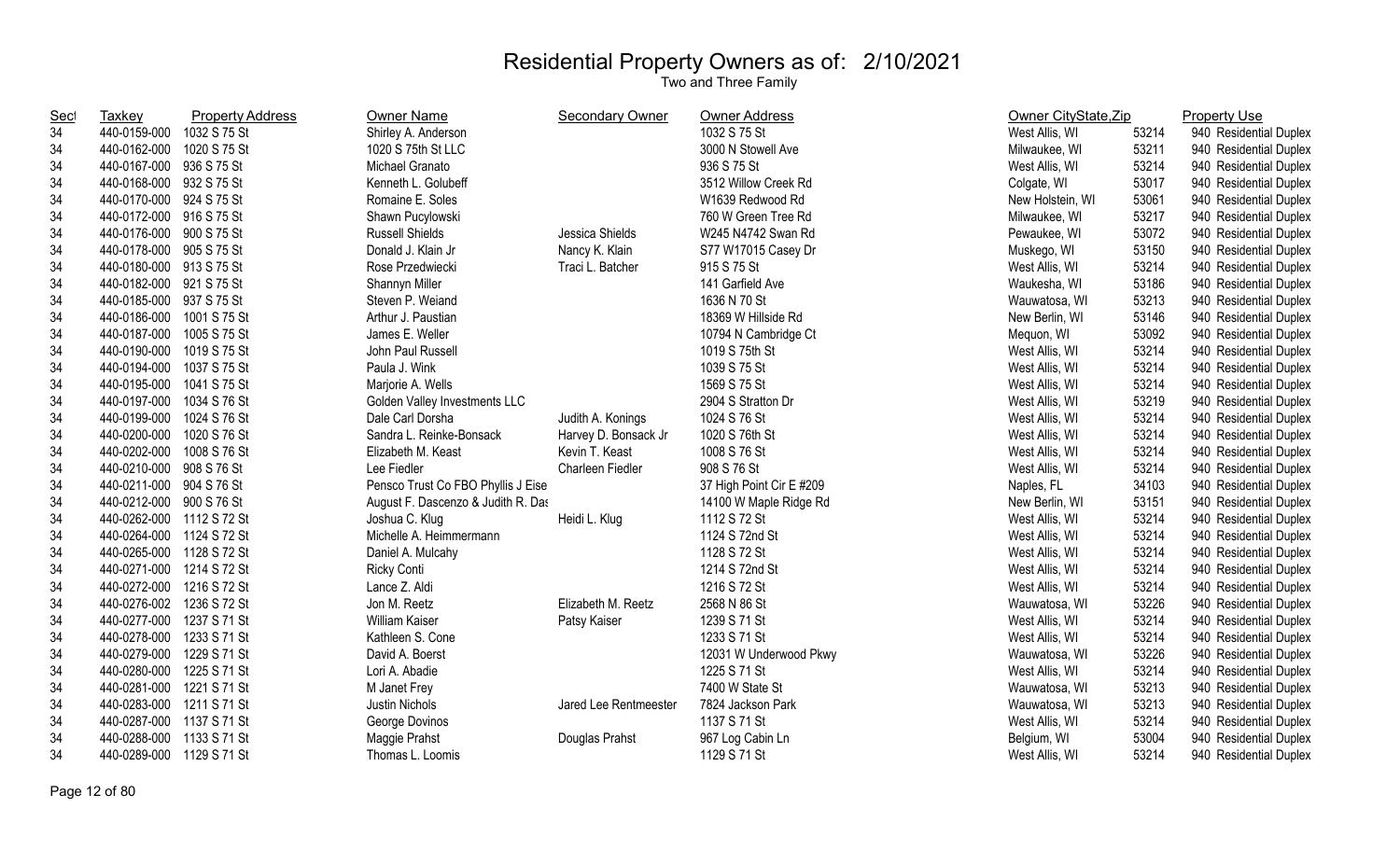| <b>Sec</b> | Taxkey                    | <b>Property Address</b>        | <b>Owner Name</b>                    | <b>Secondary Owner</b> | Owner Address                | Owner CityState, Zip |       | <b>Property Use</b>          |
|------------|---------------------------|--------------------------------|--------------------------------------|------------------------|------------------------------|----------------------|-------|------------------------------|
| 34         | 440-0290-000 1125 S 71 St |                                | Richard D. Vis                       |                        | 1125 S 71 St                 | West Allis, WI       | 53214 | 940 Residential Duplex       |
| 34         | 440-0291-001 1121 S 71 St |                                | John K. Grotjan                      | Dawn C. Grotjan        | W397 S3799 Hardscrabble Rd   | Dousman, WI          | 53118 | 940 Residential Duplex       |
| 34         | 440-0291-002 1117 S 71 St |                                | Klose LLC                            |                        | 6025 W North Ave             | Wauwatosa, WI        | 53213 | 940 Residential Duplex       |
| 34         | 440-0292-000 1111 S 71 St |                                | Jose Emmanuel Lopez Valdez           | Rachel Emely Rubio     | 1113 S 71st St               | West Allis, WI       | 53214 | 940 Residential Duplex       |
| 34         | 440-0293-000 1107 S 71 St |                                | James A. Ciurlik                     |                        | 112 S West St                | Waukesha, WI         | 53186 | 940 Residential Duplex       |
| 34         | 440-0294-000 1101 S 71 St |                                | <b>Andrew Stark</b>                  |                        | 1101 S 71 St                 | West Allis, WI       | 53214 | 940 Residential Duplex       |
| 34         | 440-0295-000              | 1300 S 72 St                   | Mark J. Filiatrault                  |                        | 1652 Legend Hill Ln          | Waukesha, WI         | 53189 | 940 Residential Duplex       |
| 34         | 440-0296-000              | 1304 S 72 St                   | James Kollross                       |                        | 1750 N Franklin Pl           | Milwaukee, WI        | 53202 | 940 Residential Duplex       |
| 34         | 440-0297-000 1308 S 72 St |                                | Bruce C & Carol J Klein Joint Rev Tr |                        | 233 Meadowside Ct            | Pewaukee, WI         | 53072 | 940 Residential Duplex       |
| 34         | 440-0300-001 1320 S 72 St |                                | Daniel S. Gurgul                     |                        | 1957 S East Ln               | New Berlin, WI       | 53151 | 940 Residential Duplex       |
| 34         | 440-0300-002 1324 S 72 St |                                | Caleb E. Hart                        |                        | 1324 S 72nd St               | West Allis, WI       | 53214 | 940 Residential Duplex       |
| 34         | 440-0301-000              | 1328 S 72 St                   | Jeffrey L. Hamann                    | Julie A. Olson         | 1640 Indianwood Dr           | Brookfield, WI       | 53005 | 940 Residential Duplex       |
| 34         | 440-0302-000              | 1332 S 72 St                   | 72nd Street LLC                      |                        | 2758 S Logan Ave             | Milwaukee, WI        | 53207 | 940 Residential Duplex       |
| 34         | 440-0303-000              | 1336 S 72 St                   | Jorge Avila                          |                        | 6580 S Carroll Cir           | Franklin, WI         | 53132 | 940 Residential Duplex       |
| 34         | 440-0305-000 1344 S 72 St |                                | Ryan D. Swan                         |                        | 11113 W Forest Home Ave #200 | Franklin, WI         | 53132 | 940 Residential Duplex       |
| 34         | 440-0318-000 1349 S 71 St |                                | Randall James Schneider              |                        | 9732 W Vigo Terrace          | West Allis, WI       | 53227 | 940 Residential Duplex       |
| 34         | 440-0319-000 1345 S 71 St |                                | Guadalupe Avalos                     |                        | 2165 S 5th PI                | Milwaukee, WI        | 53207 | 940 Residential Duplex       |
| 34         | 440-0320-001 1341 S 71 St |                                | Robert M. Pritzlaff                  | Fatima G. Pritzlaff    | 1341 S 71 St                 | West Allis, WI       | 53214 | 940 Residential Duplex       |
| 34         | 440-0321-000 1333 S 71 St |                                | Kyle Andrysczyk                      |                        | W310 S7570 Arbor Dr          | Mukwonago, WI        | 53149 | 940 Residential Duplex       |
| 34         | 440-0325-000 1317 S 71 St |                                | Robert M. Grunstein                  |                        | 3017 E Loretta Dr            | Tucson, AZ           | 85716 | 940 Residential Duplex       |
| 34         |                           | 440-0328-000 7107 W Madison St | Todd M. Daniels                      |                        | 1303 S 71 St                 | West Allis, WI       | 53214 | 940 Residential Duplex       |
| 34         | 440-0329-000              | 1300 S 73 St                   | Gary Bredeson                        |                        | 10200 W St Martins Rd        | Franklin, WI         | 53132 | 940 Residential Duplex       |
| 34         | 440-0331-000 1308 S 73 St |                                | Christine A. Verbanac                |                        | 1308 S 73 St                 | West Allis, WI       | 53214 | 940 Residential Duplex       |
| 34         | 440-0332-000 1312 S 73 St |                                | Angeline Koell                       | Karen A. Koell         | 1312 S 73 St                 | West Allis, WI       | 53214 | 940 Residential Duplex       |
| 34         | 440-0333-000 1316 S 73 St |                                | Zachary E. Maas                      | Ashley E. Maas         | 1316 S 73rd St               | West Allis, WI       | 53214 | 940 Residential Duplex       |
| 34         | 440-0336-000 1328 S 73 St |                                | German Flores                        |                        | 1330 S 73 St                 | West Allis, WI       | 53214 | 940 Residential Duplex       |
| 34         | 440-0337-000 1332 S 73 St |                                | Derek A. Blaguski                    |                        | 1332 S 73 St                 | West Allis, WI       | 53214 | 940 Residential Duplex       |
| 34         | 440-0357-000              | 1335 S 72 St                   | Jose L. Ornelas Sr                   | Aida A. Ornelas        | 1337 S 72 St                 | West Allis, WI       | 53214 | 940 Residential Duplex       |
| 34         | 440-0359-000 1323 S 72 St |                                | Alejandro Paez Ramirez               | Leticia Jeannette Paez | 5212 Raven Dr                | Greendale, WI        | 53129 | 940 Residential Duplex       |
| 34         | 440-0360-000 1319 S 72 St |                                | Glen D. Goytowski                    |                        | S74 W17330 Lake Dr           | Muskego, WI          | 53150 | 950 Residential Three Family |
| 34         | 440-0361-000 1311 S 72 St |                                | Constantine A. George                | Jacqueline A. George   | 1313 S 72nd St               | Milwaukee, WI        | 53214 | 940 Residential Duplex       |
| 34         | 440-0362-000 1307 S 72 St |                                | Steven Buczak                        | Dianna Buczak          | 1307 S 72 St                 | West Allis, WI       | 53214 | 940 Residential Duplex       |
| 34         | 440-0363-000 1301 S 72 St |                                | David F. Trungale                    | Alan Belohlav          | 284 Fieldstone Rd            | Delafield, WI        | 53018 | 940 Residential Duplex       |
| 34         | 440-0364-000              | 1300 S 74 St                   | Ryan Raymond Katzman                 |                        | 17745 Lucy Cir               | Brookfield, WI       | 53045 | 940 Residential Duplex       |
| 34         | 440-0366-001 1312 S 74 St |                                | Kevin Neu                            |                        | 1314 S 74 St                 | West Allis, WI       | 53214 | 940 Residential Duplex       |
| 34         | 440-0368-000              | 1320 S 74 St                   | Laverne M. Krickeberg                | Gerald G. Krickeberg   | 1320 S 74 St                 | West Allis, WI       | 53214 | 940 Residential Duplex       |
| 34         | 440-0370-000              | 1332 S 74 St                   | Scott J. Homa                        | Lisa R. George Homa    | 14380 Woodridge Cir          | Brookfield, WI       | 53005 | 940 Residential Duplex       |
| 34         | 440-0371-000              | 1336 S 74 St                   | <b>Daniel Perrault</b>               |                        | 6809 Magnolia Ct             | Greendale, WI        | 53129 | 940 Residential Duplex       |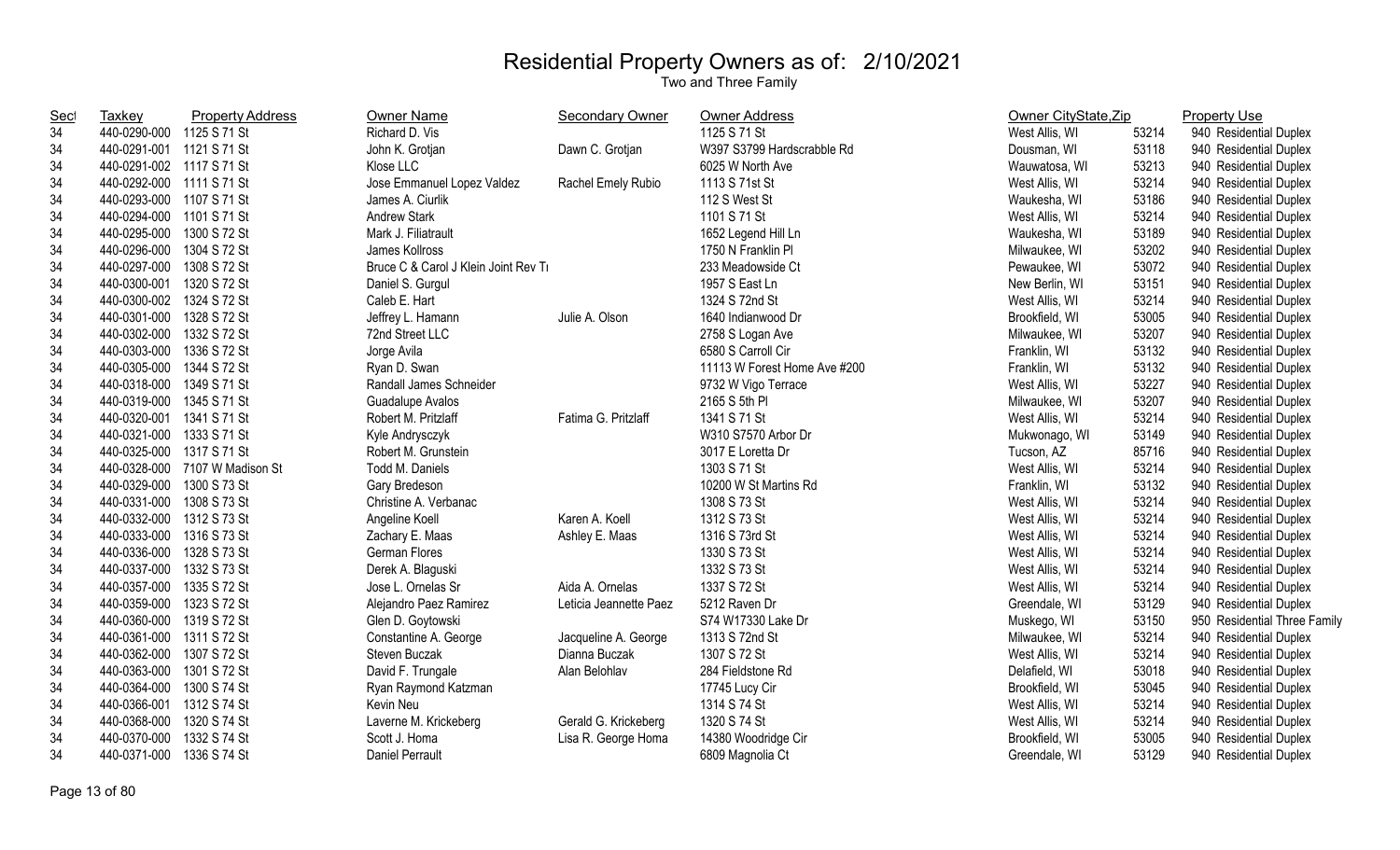| <b>Sec</b> | Taxkey                    | <b>Property Address</b>        | <b>Owner Name</b>                     | Secondary Owner          | <b>Owner Address</b>     | Owner CityState, Zip |       | <b>Property Use</b>              |
|------------|---------------------------|--------------------------------|---------------------------------------|--------------------------|--------------------------|----------------------|-------|----------------------------------|
| 34         | 440-0372-000              | 1342 S 74 St                   | Franklin L. Andrew                    |                          | 1344 S 74 St             | West Allis, WI       | 53214 | 940 Residential Duplex           |
| 34         | 440-0373-000              | 1350 S 74 St                   | Robert H. Ohlrich                     |                          | W268 N2717 Platt St      | Pewaukee, WI         | 53072 | 940 Residential Duplex           |
| 34         | 440-0387-000 1347 S 73 St |                                | 1607 Underwood LLC                    |                          | 2022 N 72 St             | Wauwatosa, WI        | 53213 | 940 Residential Duplex           |
| 34         | 440-0389-000 1337 S 73 St |                                | Kenneth L. Golubeff                   |                          | 3512 Willow Creek Rd     | Colgate, WI          | 53017 | 940 Residential Duplex           |
| 34         | 440-0392-000 1325 S 73 St |                                | Nancy M. Perleberg                    |                          | 1325 S 73 St             | West Allis, WI       | 53214 | 940 Residential Duplex           |
| 34         | 440-0393-000 1321 S 73 St |                                | Dragan D. Kresovic                    | Maureen J. Kresovic      | 8896 S 51 St             | Franklin, WI         | 53132 | 940 Residential Duplex           |
| 34         | 440-0394-000 1315 S 73 St |                                | Bruce A. Raymark                      | Heather A. Raymark       | 1315 73 St               | West Allis, WI       | 53214 | 940 Residential Duplex           |
| 34         | 440-0398-000 1301 S 73 St |                                | Tammy L. Dopp                         |                          | 1303 S 73 St             | West Allis, WI       | 53214 | 940 Residential Duplex           |
| 34         | 440-0408-000 1346 S 75 St |                                | Karen T. Hart                         |                          | 1346 S 75 St             | West Allis, WI       | 53214 | 940 Residential Duplex           |
| 34         | 440-0424-000 1321 S 74 St |                                | Joseph J. Kirchner                    |                          | W300 S10284 Cakeside Dr  | Mukwonago, WI        | 53149 | 955 Residential - Multiple Bldgs |
| 34         | 440-0424-000 1321 S 74 St |                                | Joseph J. Kirchner                    |                          | W300 S10284 Cakeside Dr  | Mukwonago, WI        | 53149 | 940 Residential Duplex           |
| 34         |                           | 440-0429-000 7407 W Madison St | Madison Street Homes, LLC             |                          | 5140 S 37th St           | Greenfield, WI       | 53221 | 940 Residential Duplex           |
| 34         | 440-0431-000 1308 S 76 St |                                | Michael D. Weir                       |                          | 1308 S 76th St           | West Allis, WI       | 53214 | 940 Residential Duplex           |
| 34         | 440-0434-000 1324 S 76 St |                                | Julie A. Scherzer As Trustee of Julie |                          | 1324 S 76th St           | West Allis, WI       | 53214 | 940 Residential Duplex           |
| 34         | 440-0436-000 1334 S 76 St |                                | Dean A. Barney                        | Jean Barney              | 1334 S 76 St             | West Allis, WI       | 53214 | 940 Residential Duplex           |
| 34         | 440-0437-000 1338 S 76 St |                                | Robert R. Hubinger                    |                          | 5128 S Menard Dr         | New Berlin, WI       | 53151 | 940 Residential Duplex           |
| 34         | 440-0438-000              | 1344 S 76 St                   | Jon R. Cervantes                      | <b>Barbara Cervantes</b> | 1344 S 76 St             | West Allis, WI       | 53214 | 940 Residential Duplex           |
| 34         | 440-0448-000 1355 S 75 St |                                | Lisa A. Anderson                      |                          | 1355 S 75 St             | West Allis, WI       | 53214 | 940 Residential Duplex           |
| 34         | 440-0449-000 1349 S 75 St |                                | Richard K. Guidry                     |                          | 1349 S 75th St           | West Allis, WI       | 53214 | 940 Residential Duplex           |
| 34         | 440-0450-000 1343 S 75 St |                                | Timothy L. & Sara A. Curro Revocal    |                          | S78 W20747 Hillendale Dr | Muskego, WI          | 53150 | 955 Residential - Multiple Bldgs |
| 34         | 440-0450-000 1343 S 75 St |                                | Timothy L. & Sara A. Curro Revocal    |                          | S78 W20747 Hillendale Dr | Muskego, WI          | 53150 | 940 Residential Duplex           |
| 34         | 440-0451-000 1337 S 75 St |                                | Pedro Plascencia                      |                          | 1337 S 75th St           | West Allis, WI       | 53214 | 940 Residential Duplex           |
| 34         | 440-0453-000 1327 S 75 St |                                | <b>Edward Bomback</b>                 | Carol Bomback            | 16724 W Crescent Dr      | New Berlin, WI       | 53151 | 940 Residential Duplex           |
| 34         | 440-0454-000 1321 S 75 St |                                | Lisa R. Terry                         |                          | 1321 S 75 St             | West Allis, WI       | 53214 | 940 Residential Duplex           |
| 34         | 440-0457-000 1307 S 75 St |                                | JD Sveda Realty LLC                   |                          | 1926 N 56 St             | Milwaukee, WI        | 53208 | 940 Residential Duplex           |
| 34         | 440-0458-000 1301 S 75 St |                                | Martin M. Brodzeller                  |                          | 1303 S 75 St             | West Allis, WI       | 53214 | 940 Residential Duplex           |
| 34         | 440-0467-000 1142 S 76 St |                                | Andrew R. Brown                       |                          | 1142 S 76 St             | West Allis, WI       | 53214 | 940 Residential Duplex           |
| 34         | 440-0468-000 1202 S 76 St |                                | Anna M. Eickstaedt                    |                          | 1202 S 76th St           | West Allis, WI       | 53214 | 940 Residential Duplex           |
| 34         | 440-0469-000 1208 S 76 St |                                | Carolyn A. Scholzen                   | Timothy P. Scholzen      | 1208 S 76 St             | West Allis, WI       | 53214 | 940 Residential Duplex           |
| 34         | 440-0470-000 1214 S 76 St |                                | Elaine C. Schmay Revocable Trust I    |                          | 3348 S Highpointe Dr     | New Berlin, WI       | 53151 | 940 Residential Duplex           |
| 34         | 440-0472-000              | 1224 S 76 St                   | Sarah R. Corlett                      |                          | 1224 S 76th St           | West Allis, WI       | 53214 | 940 Residential Duplex           |
| 34         | 440-0480-000 1215 S 75 St |                                | Brian Rosenbaum                       | Cathy Rosenbaum          | 1217 S 75 St             | West Allis, WI       | 53214 | 940 Residential Duplex           |
| 34         | 440-0494-000 1106 S 75 St |                                | Danielle E. Kawatski                  |                          | 1106 S 75 St             | West Allis, WI       | 53214 | 940 Residential Duplex           |
| 34         | 440-0498-000 1128 S 75 St |                                | Peter B. Fehler                       |                          | 1128 S 75 St             | West Allis, WI       | 53214 | 940 Residential Duplex           |
| 34         | 440-0503-000 1208 S 75 St |                                | Travis J. Antoniewicz                 | Nathaniel S. Fales       | 1210 S 75 St             | West Allis, WI       | 53214 | 940 Residential Duplex           |
| 34         | 440-0504-000 1212 S 75 St |                                | Deanne J. Pirelli                     |                          | 1212 S 75 St             | West Allis, WI       | 53214 | 940 Residential Duplex           |
| 34         | 440-0509-000              | 1236 S 75 St                   | Dejan Tirnanic                        |                          | 1349 S 95 St             | West Allis, WI       | 53214 | 940 Residential Duplex           |
| 34         | 440-0510-000              | 7414 W Madison St              | Aaron Enterprises LLC                 |                          | 12605 W North Ave #203   | Brookfield, WI       | 53005 | 940 Residential Duplex           |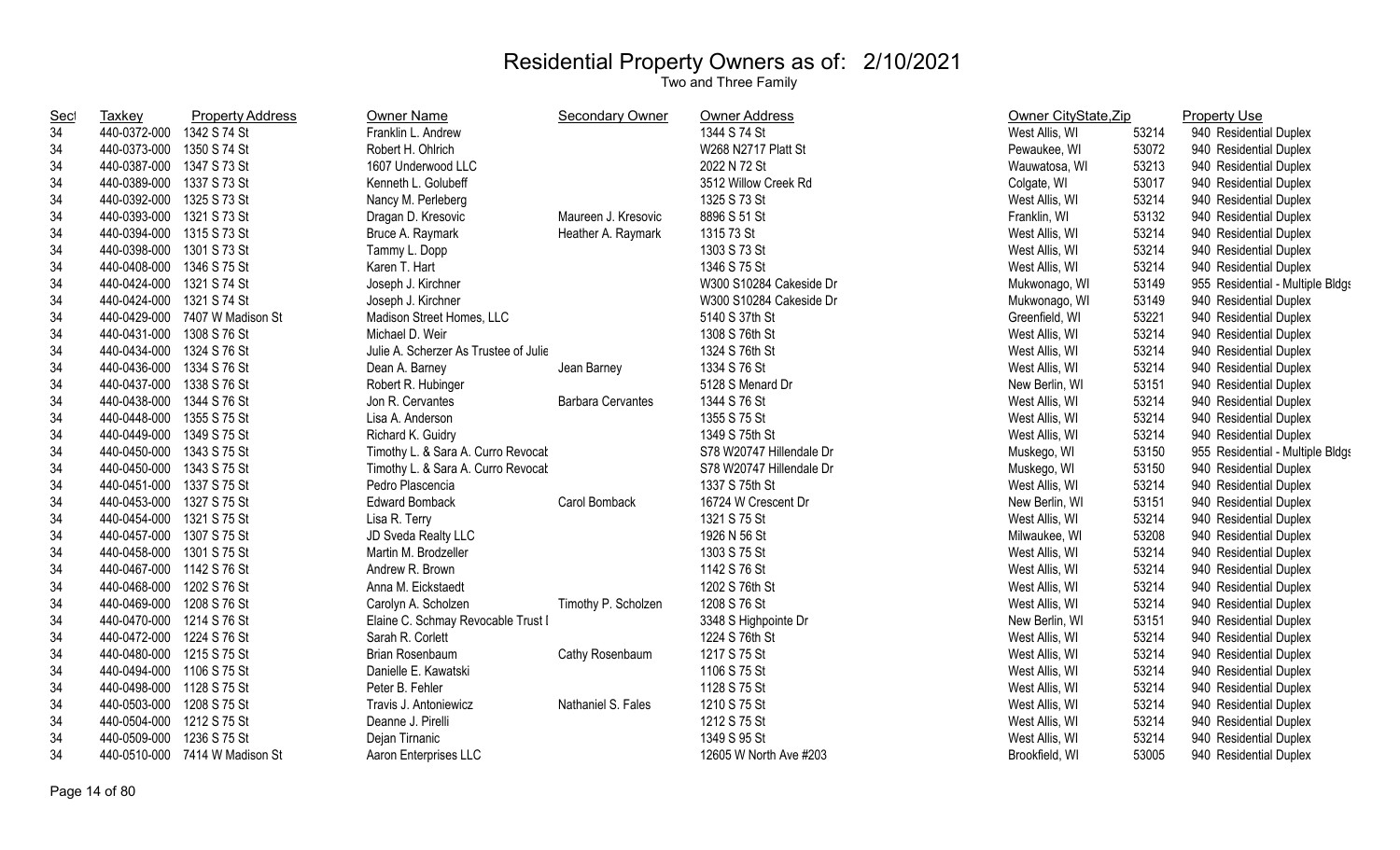| Sec | Taxkey                    | <b>Property Address</b>           | Owner Name                           | Secondary Owner         | <b>Owner Address</b>       | Owner CityState, Zip |       | <b>Property Use</b>          |
|-----|---------------------------|-----------------------------------|--------------------------------------|-------------------------|----------------------------|----------------------|-------|------------------------------|
| 34  | 440-0513-000              | 1223 S 74 St                      | Malibrry LLC                         |                         | 721 Charolais Dr           | Slinger, WI          | 53086 | 940 Residential Duplex       |
| 34  | 440-0514-000              | 1219 S 74 St                      | Leo A. Quartullo                     |                         | 1219 S 74 St               | West Allis, WI       | 53214 | 940 Residential Duplex       |
| 34  | 440-0517-000 1205 S 74 St |                                   | Matthew D. Klauck                    | Antoinette J. Klauck    | 1205 S 74 St               | West Allis, WI       | 53214 | 940 Residential Duplex       |
| 34  | 440-0519-000 1139 S 74 St |                                   | Doris M. Riehle                      |                         | 1141 S 74 St               | West Allis, WI       | 53214 | 940 Residential Duplex       |
| 34  | 440-0522-000 1125 S 74 St |                                   | Eunice A. Weber                      | Eunice A. Weber Revocab | 1127 S 74 St               | West Allis, WI       | 53214 | 950 Residential Three Family |
| 34  | 440-0527-000 1101 S 74 St |                                   | Oanh TK Do                           |                         | 4631 S 110th St            | Greenfield, WI       | 53228 | 940 Residential Duplex       |
| 34  | 440-0528-000 1100 S 74 St |                                   | Peter S. & Terry M. Stefaniak Rev Li |                         | 13565 W Park Ave           | New Berlin, WI       | 53151 | 940 Residential Duplex       |
| 34  | 440-0529-000 1104 S 74 St |                                   | Melinda Deibert                      |                         | 1104 S 74th                | West Allis, WI       | 53214 | 940 Residential Duplex       |
| 34  | 440-0530-000 1108 S 74 St |                                   | <b>Berenice Cruz</b>                 |                         | 1110 S 74 St               | West Allis, WI       | 53214 | 940 Residential Duplex       |
| 34  | 440-0531-000 1112 S 74 St |                                   | Kenneth J. Heckel                    |                         | 1333 S 116 St              | West Allis, WI       | 53214 | 940 Residential Duplex       |
| 34  | 440-0532-000 1118 S 74 St |                                   | John C. Douglas                      |                         | 914 S 111 PI               | West Allis, WI       | 53214 | 940 Residential Duplex       |
| 34  | 440-0533-000 1122 S 74 St |                                   | Jordan Nowak                         |                         | 1124 S 74th St             | West Allis, WI       | 53214 | 940 Residential Duplex       |
| 34  | 440-0534-000 1128 S 74 St |                                   | Sarah L. Smith                       |                         | 1128 S 74 St               | West Allis, WI       | 53214 | 940 Residential Duplex       |
| 34  | 440-0536-000 1136 S 74 St |                                   | Oscar A. Arndt                       |                         | 1136 S 74 St               | West Allis, WI       | 53214 | 940 Residential Duplex       |
| 34  | 440-0537-000 1142 S 74 St |                                   | Mitchell Schultz                     |                         | 1142 S 74th St             | West Allis, WI       | 53214 | 940 Residential Duplex       |
| 34  | 440-0538-000 1202 S 74 St |                                   | William P. Gedemer                   |                         | 1202 S 74 St               | West Allis, WI       | 53214 | 940 Residential Duplex       |
| 34  | 440-0539-000 1208 S 74 St |                                   | Mary Patterson                       |                         | 1208 S 74th St             | West Allis, WI       | 53214 | 940 Residential Duplex       |
| 34  | 440-0541-000 1218 S 74 St |                                   | Thomas J. Greenwood                  |                         | W304 S7952 Oakridge Dr     | Mukwonago, WI        | 53149 | 940 Residential Duplex       |
| 34  | 440-0542-000 1222 S 74 St |                                   | Geoff Stuhr                          | Samuel Stuhr            | 9061 S 83 St               | Franklin, WI         | 53132 | 940 Residential Duplex       |
| 34  | 440-0543-000 1226 S 74 St |                                   | Adam Goetsch                         |                         | 1226 S 74 St               | West Allis, WI       | 53214 | 940 Residential Duplex       |
| 34  | 440-0546-000              | 1237 S 73 St                      | Kenneth Cullen                       | Dennis Cullen           | 1237 S 73 St               | West Allis, WI       | 53214 | 940 Residential Duplex       |
| 34  | 440-0550-000 1217 S 73 St |                                   | Ben Romski                           | <b>Tim Coakley</b>      | 662 S 94th PI              | West Allis, WI       | 53214 | 940 Residential Duplex       |
| 34  | 440-0553-000 1203 S 73 St |                                   | Paul Thacker                         | Patricia Thacker        | 1203 S 73 St               | West Allis, WI       | 53214 | 940 Residential Duplex       |
| 34  | 440-0555-000 1137 S 73 St |                                   | Luis F. Pearson                      | Linda Pearson           | 1139 S 73rd St             | West Allis, WI       | 53214 | 940 Residential Duplex       |
| 34  | 440-0557-000 1127 S 73 St |                                   | Carl A. Jahnke                       | Troy M. Jahnke          | 1127 S 73rd St             | West Allis, WI       | 53214 | 940 Residential Duplex       |
| 34  | 440-0558-000 1123 S 73 St |                                   | Nick R. Buttitta                     |                         | 840 N 17 St Ste 111        | Milwaukee, WI        | 53233 | 940 Residential Duplex       |
| 34  |                           | 440-0563-000 7227 W Washington St | Clint M. Skaradzinski                |                         | 7227 W Washington St       | West Allis, WI       | 53214 | 940 Residential Duplex       |
| 34  | 440-0566-000 1114 S 73 St |                                   | Sandra Ann Patterson                 |                         | 1114 S 73 St               | West Allis, WI       | 53214 | 940 Residential Duplex       |
| 34  | 440-0568-000 1124 S 73 St |                                   | John S. Domjen                       | Mary P. Domjen          | 725 E Wahner PI            | Bayside, WI          | 53217 | 940 Residential Duplex       |
| 34  | 440-0573-000 1204 S 73 St |                                   | Robert D. Myers                      | Olivia Myers            | N32 W23360 Fieldside Rd    | Pewaukee, WI         | 53072 | 940 Residential Duplex       |
| 34  | 440-0574-000 1210 S 73 St |                                   | Lukich Family Trust                  |                         | 130 Castle Rock Rd Unit 70 | Sedona, AZ           | 86351 | 940 Residential Duplex       |
| 34  | 440-0577-000              | 1224 S 73 St                      | Lyle C. Hendrickson                  |                         | 1224 S 73rd St             | West Allis, WI       | 53214 | 940 Residential Duplex       |
| 34  | 440-0582-000 1229 S 72 St |                                   | Dorothy M. Baisley                   |                         | 1229 S 72 St               | West Allis, WI       | 53214 | 940 Residential Duplex       |
| 34  | 440-0583-000 1225 S 72 St |                                   | Melissa M. Theesfeld                 | Phillip C. Theesfeld    | 2217 N 63 St               | Wauwatosa, WI        | 53213 | 940 Residential Duplex       |
| 34  | 440-0584-000 1221 S 72 St |                                   | Dorothy M. Baisley                   |                         | 1229 S 72 St               | West Allis, WI       | 53214 | 940 Residential Duplex       |
| 34  | 440-0587-000 1209 S 72 St |                                   | 1209 South 72nd, LLC                 |                         | 330 S Executive Dr Ste 109 | Brookfield, WI       | 53005 | 940 Residential Duplex       |
| 34  | 440-0590-001 1141 S 72 St |                                   | Gregg Sorenson                       | Barbara Sorenson        | 1201 S 72 St               | West Allis, WI       | 53214 | 940 Residential Duplex       |
| 34  | 440-0592-000 1129 S 72 St |                                   | James A. Kundinger                   |                         | 1131 S 72 St               | West Allis, WI       | 53219 | 940 Residential Duplex       |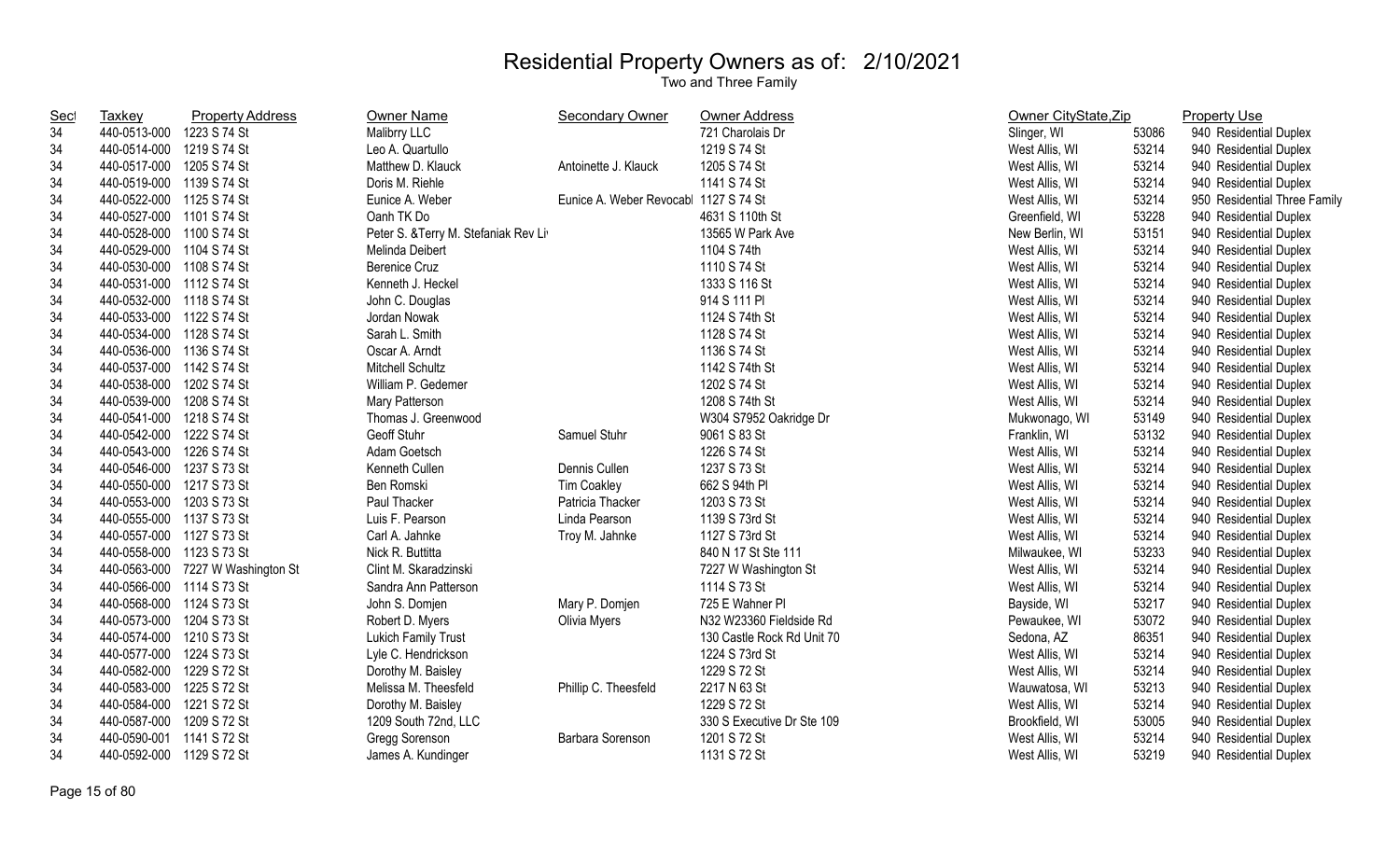| <b>Sec</b> | <b>Taxkey</b>             | <b>Property Address</b> | Owner Name            | <b>Secondary Owner</b> | <b>Owner Address</b>   | Owner CityState, Zip |       | <b>Property Use</b>              |
|------------|---------------------------|-------------------------|-----------------------|------------------------|------------------------|----------------------|-------|----------------------------------|
| 34         | 440-0593-000 1125 S 72 St |                         | Greg A. Zarling       | Ruth E. Zarling        | 5837 Glen Flora Dr     | Greendale, WI        | 53129 | 940 Residential Duplex           |
| 34         | 440-0596-000 1107 S 72 St |                         | Sonia Najera          | Fernando Hernandez     | 1107 S 72nd St         | West Allis, WI       | 53214 | 940 Residential Duplex           |
| 33         | 441-0015-000 830 S 77 St  |                         | Daniel A. Hayes       | Deborah L. Hayes       | 830 S 77th St # 32     | West Allis, WI       | 53214 | 940 Residential Duplex           |
| 33         | 441-0016-000 824 S 77 St  |                         | Yolanda Bonilla       |                        | 824 S 77 St            | West Allis, WI       | 53214 | 940 Residential Duplex           |
| 33         | 441-0021-000 921 S 76 St  |                         | Gregory Budish        | Doreen Budish          | 6356 Nabob Dr T        | West Bend, WI        | 53095 | 940 Residential Duplex           |
| 33         | 441-0022-000 927 S 76 St  |                         | Andrew P. Ciszewski   | Jean M. Ciszewski      | 13600 W Park Ave       | New Berlin, WI       | 53151 | 950 Residential Three Family     |
| 33         | 441-0024-000 937 S 76 St  |                         | Devon J. Sindelar     |                        | 937 S 76th St          | West Allis, WI       | 53214 | 940 Residential Duplex           |
| 33         | 441-0030-000 1031 S 76 St |                         | Zachary Lutz          |                        | 837A S 87 St           | West Allis, WI       | 53214 | 940 Residential Duplex           |
| 33         | 441-0033-001 1034 S 77 St |                         | <b>Scott DeMots</b>   | Jodi Demots            | 8111 W Chestnut St     | Wauwatosa, WI        | 53213 | 940 Residential Duplex           |
| 33         | 441-0038-000              | 1004 S 77 St            | Anthony Iczkowski     |                        | 1004 S 77 St           | West Allis, WI       | 53214 | 940 Residential Duplex           |
| 33         | 441-0039-000 936 S 77 St  |                         | Laura K. Prentice     | Robert W. Dodd         | 12745 Wembley Rd       | Brookfield, WI       | 53005 | 940 Residential Duplex           |
| 33         | 441-0040-000 932 S 77 St  |                         | Bartholomew J. Walsh  |                        | 934 S 77 St            | West Allis, WI       | 53214 | 940 Residential Duplex           |
| 33         | 441-0041-000 926 S 77 St  |                         | Michael S. Soiney     |                        | 1418 S 59 St           | West Allis, WI       | 53214 | 940 Residential Duplex           |
| 33         | 441-0042-000 920 S 77 St  |                         | Christopher J. Durkin | Andrew R. Albrecht     | 920 S 77th St          | West Allis, WI       | 53214 | 940 Residential Duplex           |
| 33         | 441-0051-000 1129 S 76 St |                         | Eric P. Manteau       | Cassondra K. Manteau   | 1135 S 76 St           | West Allis, WI       | 53214 | 940 Residential Duplex           |
| 33         | 441-0059-000              | 1229 S 76 St            | Luka Zoric Trust      |                        | 3434 W St Paul Ave     | Milwaukee, WI        | 53208 | 940 Residential Duplex           |
| 33         | 441-0063-000              | 7606 W Madison St       | Corey J. Scheu        | J Michael Scheu        | 7606 W Madison St      | West Allis, WI       | 53214 | 950 Residential Three Family     |
| 33         | 441-0065-000              | 1240 S 77 St            | Thomas C. Jens II     |                        | 34129 Venice Park Rd   | Delafield, WI        | 53018 | 940 Residential Duplex           |
| 33         | 441-0066-002 1236 S 77 St |                         | Douglas A. Prahst     | Margaret M. Prahst     | 967 Log Cabin Ln       | Belgium, WI          | 53004 | 940 Residential Duplex           |
| 33         | 441-0067-001 1226 S 77 St |                         | Jason A. Jones        | <b>Tiffany Jones</b>   | 1226 S 77 St           | West Allis, WI       | 53214 | 940 Residential Duplex           |
| 33         | 441-0070-001 1208 S 77 St |                         | Jeffrey W. Hrdlicka   | Craig W. Hrdlicka      | 1208 S 77 St           | West Allis, WI       | 53214 | 940 Residential Duplex           |
| 33         | 441-0070-002 1204 S 77 St |                         | <b>Troy McBrair</b>   |                        | 1619 E Howard Ave      | Milwaukee, WI        | 53207 | 940 Residential Duplex           |
| 33         | 441-0071-000 1200 S 77 St |                         | George E. Falk        | George A. Falk III     | N25 W26386 Foxcroft Dr | Pewaukee, WI         | 53072 | 940 Residential Duplex           |
| 33         | 441-0072-000 1138 S 77 St |                         | Gail Perszewski       |                        | 1138 S 77 St           | West Allis, WI       | 53214 | 940 Residential Duplex           |
| 33         | 441-0074-000 1128 S 77 St |                         | Presley Ward Jr       | Jessica M J. Ward      | 1128 S 77 St           | West Allis, WI       | 53214 | 940 Residential Duplex           |
| 33         | 441-0075-000 1122 S 77 St |                         | Ronald Loiselle       | Mary E. Loiselle       | 1124 S 77 St           | West Allis, WI       | 53214 | 940 Residential Duplex           |
| 33         | 441-0078-000 1106 S 77 St |                         | Allen S. Paszkiewicz  | Amy D. Paszkiewicz     | W237 S6855 Fernwood Dr | Waukesha, WI         | 53189 | 940 Residential Duplex           |
| 33         | 441-0080-000              | 1301 S 76 St            | Joann M. Hillebrand   |                        | 615 N 75 St            | Wauwatosa, WI        | 53213 | 940 Residential Duplex           |
| 33         | 441-0081-000              | 1307 S 76 St            | lan M. Zephirin       |                        | 1309 S 76 St           | West Allis, WI       | 53214 | 940 Residential Duplex           |
| 33         | 441-0084-000              | 1321 S 76 St            | Joseph D. Ticcioni    | Danielle Ticcioni      | 330 S Park Blvd        | Brookfield, WI       | 53005 | 940 Residential Duplex           |
| 33         | 441-0085-000 1327 S 76 St |                         | Amy L. La Fond        |                        | 1327 S 76 St           | West Allis, WI       | 53214 | 940 Residential Duplex           |
| 33         | 441-0086-000 1333 S 76 St |                         | Tramaine D. Robinson  |                        | 1333 S 76 St           | West Allis, WI       | 53214 | 950 Residential Three Family     |
| 33         | 441-0089-000 1351 S 76 St |                         | Audi Investments LLC  |                        | 14975 W Glenora Ave    | New Berlin, WI       | 53151 | 955 Residential - Multiple Bldgs |
| 33         | 441-0095-000 1344 S 77 St |                         | <b>Elliot Brown</b>   |                        | 1344 S 77th St         | West Allis, WI       | 53214 | 940 Residential Duplex           |
| 33         | 441-0097-000              | 1336 S 77 St            | Jacob Demman          | Bethany Demman         | 1336 S 77th St         | West Allis, WI       | 53214 | 940 Residential Duplex           |
| 33         | 441-0098-001              | 1332 S 77 St            | Jeffrey T. Anderson   |                        | 125 N 70 St            | Milwaukee, WI        | 53213 | 940 Residential Duplex           |
| 33         | 441-0100-000              | 1320 S 77 St            | Arturo Sanches Magana |                        | 1320 S 77th St         | West Allis, WI       | 53214 | 940 Residential Duplex           |
| 33         | 442-0001-000              | 1362 S 92 St            | Mekdelawit H. Didena  | Melaku M. Kibebew      | 1362 S 92nd St         | West Allis, WI       | 53219 | 940 Residential Duplex           |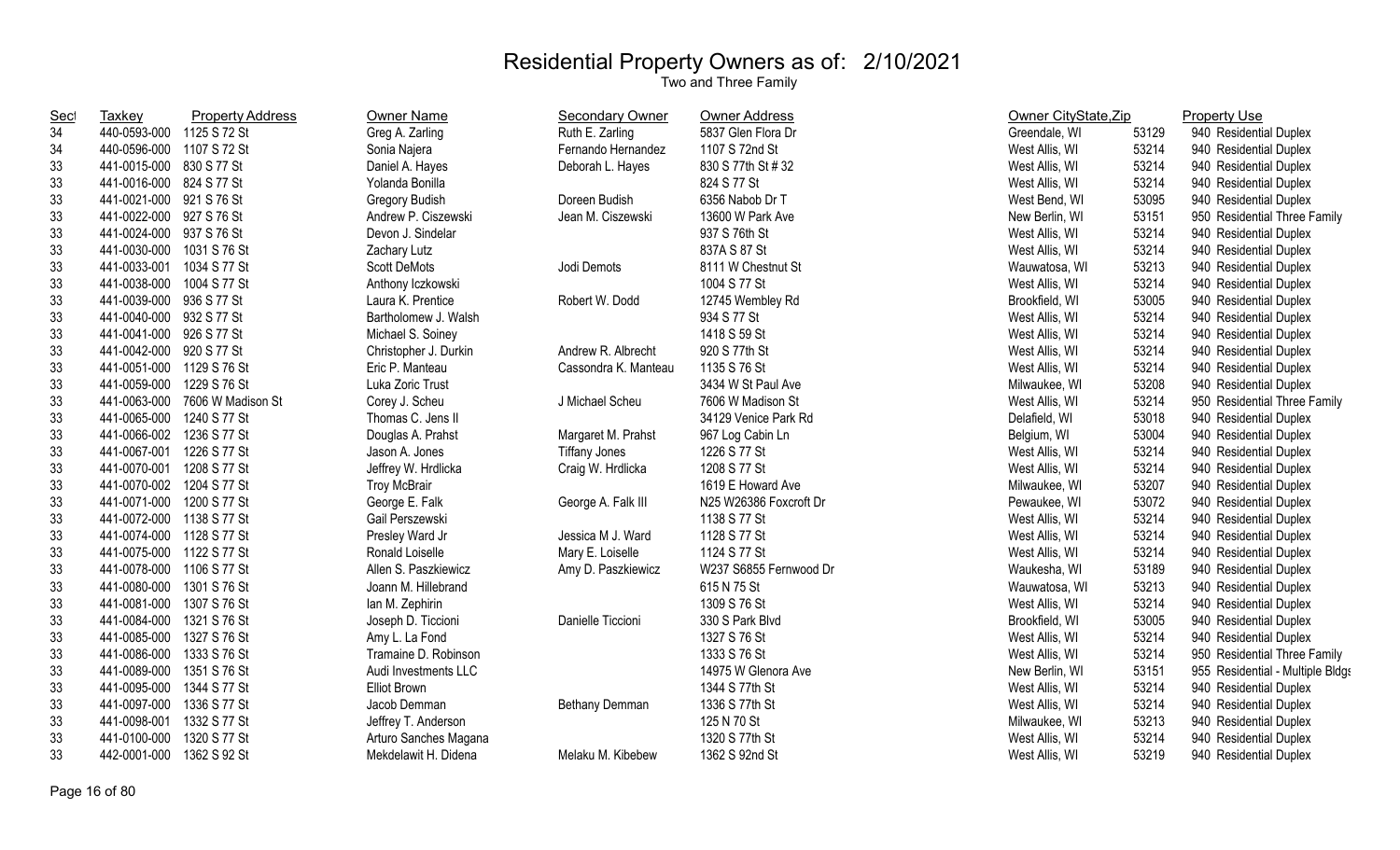| Sec | <b>Taxkey</b>             | <b>Property Address</b>           | Owner Name                         | <b>Secondary Owner</b> | Owner Address            | Owner CityState, Zip |       | <b>Property Use</b>    |
|-----|---------------------------|-----------------------------------|------------------------------------|------------------------|--------------------------|----------------------|-------|------------------------|
| 33  | 442-0048-000 1014 S 92 St |                                   | Helen C. Cordon                    |                        | 1014 S 92 St             | West Allis, WI       | 53214 | 940 Residential Duplex |
| 33  | 442-0108-000 1235 S 90 St |                                   | Paul W. Baumgart                   | Sayyid RJ Jaffer       | 4445 S Hi View Ct        | New Berlin, WI       | 53146 | 940 Residential Duplex |
| 33  | 442-0146-001 827 S 90 St  |                                   | Joseph A & Anna L Sperandio Liv Ti |                        | 13315 Roswell Dr         | Brookfield, WI       | 53005 | 940 Residential Duplex |
| 33  | 442-0156-000 732 S 91 St  |                                   | Diane Jerins                       |                        | PO Box 270571            | Milwaukee, WI        | 53227 | 940 Residential Duplex |
| 33  | 442-0161-002 1114 S 91 St |                                   | Thomas M. Stoller                  |                        | 1114 S 91 St             | West Allis, WI       | 53214 | 940 Residential Duplex |
| 33  | 442-0172-000 1324 S 91 St |                                   | Erich E. Eirschele                 | Amy Eirschele          | 1324 S 91 St             | West Allis, WI       | 53214 | 940 Residential Duplex |
| 33  | 442-0173-001 1334 S 91 St |                                   | Lorraine Beining                   | D&T Ventures LLC       | 1334 S 91 St             | West Allis, WI       | 53214 | 940 Residential Duplex |
| 33  | 442-0173-002 1328 S 91 St |                                   | Donald Falk                        |                        | 1328 S 91 St             | West Allis, WI       | 53214 | 940 Residential Duplex |
| 33  | 442-0183-000 1341 S 89 St |                                   | <b>Matt Maurice</b>                |                        | 13521 W Montana Ave      | New Berlin, WI       | 53151 | 940 Residential Duplex |
| 33  | 442-0185-000 1329 S 89 St |                                   | Cheryl L. Sommers                  | Gregg E. Pasky         | S83 W20702 Janesville Rd | Muskego, WI          | 53150 | 940 Residential Duplex |
| 33  | 442-0186-000 1330 S 90 St |                                   | Claudia N. Abrams                  |                        | 1330 S 90 St             | West Allis, WI       | 53214 | 940 Residential Duplex |
| 33  | 442-0199-000 1235 S 89 St |                                   | Michael T. Frailing                |                        | 1235 S 89th St           | West Allis, WI       | 53214 | 940 Residential Duplex |
| 33  | 442-0211-000 1104 S 90 St |                                   | Todd T. Taylor                     |                        | 1106 S 90th St           | West Allis, WI       | 53214 | 940 Residential Duplex |
| 33  | 442-0213-000 1039 S 89 St |                                   | Vicki L. Plonsker                  | Rita M. Plonsker       | 1039 S 89 St             | West Allis, WI       | 53214 | 940 Residential Duplex |
| 33  | 442-0246-000 1334 S 89 St |                                   | Jeffrey D. Cartwright              | Tina M. Cartwright     | 1334 S 89 St             | West Allis, WI       | 53214 | 940 Residential Duplex |
| 33  | 442-0247-000 1321 S 88 St |                                   | Jacqueline K. Pollack              |                        | 3875 S Massachusetts Ave | Milwaukee, WI        | 53220 | 940 Residential Duplex |
| 33  | 442-0262-001 1200 S 89 St |                                   | Raymond Cukjati                    | Deborah E. Cukjati     | 1200 S 89 St             | West Allis, WI       | 53214 | 940 Residential Duplex |
| 33  | 442-0263-000 1210 S 89 St |                                   | Jacqueline M. Dow                  |                        | 1210 S 89 St             | West Allis, WI       | 53214 | 940 Residential Duplex |
| 33  | 442-0266-000 1111 S 88 St |                                   | James R. Felkner                   | Dale M. Felkner        | 1111 S 88 St             | West Allis, WI       | 53214 | 940 Residential Duplex |
| 33  |                           | 442-0303-000 8841 W Schlinger Ave | Bryon R. Konkol                    |                        | 8841 W Schlinger Ave     | West Allis, WI       | 53214 | 940 Residential Duplex |
| 33  |                           | 442-0317-000 8420 W Mcmyron St    | Donald R. Klein                    | Joy L. Cihak           | 8420 W McMyron St        | West Allis, WI       | 53214 | 940 Residential Duplex |
| 33  |                           | 442-0319-000 8438 W Mcmyron St    | Terra Properties 3, LLC            |                        | 1844 W Brantwood CT      | Glendale, WI         | 53209 | 940 Residential Duplex |
| 33  | 442-0328-004 807 S 87 St  |                                   | Ronald E. Martinson                | Karen J. Martinson     | 173 W Warnimont Ave      | Milwaukee, WI        | 53207 | 940 Residential Duplex |
| 33  | 442-0329-001 817 S 87 St  |                                   | Aleksandar Ratkovic                |                        | 817 S 87 St              | West Allis, WI       | 53214 | 940 Residential Duplex |
| 33  | 442-0331-001 831 S 87 St  |                                   | Edwin J. Clark                     | <b>Xueping Clark</b>   | 17435 Oak Park Row       | Brookfield, WI       | 53045 | 940 Residential Duplex |
| 33  | 442-0332-001 837 S 87 St  |                                   | Zachary Lutz                       |                        | 837A S 87 St             | West Allis, WI       | 53214 | 940 Residential Duplex |
| 33  |                           | 442-0339-000 8419 W Mcmyron St    | Mark J. Filiatrault                |                        | 1652 Legend Hill Ln      | Waukesha, WI         | 53189 | 940 Residential Duplex |
| 33  | 442-0353-000 824 S 87 St  |                                   | Momo LLC                           |                        | 1329 S 87 St             | West Allis, WI       | 53227 | 940 Residential Duplex |
| 33  | 442-0354-000 818 S 87 St  |                                   | Kevin Acker                        |                        | 818 S 87 St              | West Allis, WI       | 53214 | 940 Residential Duplex |
| 33  | 442-0355-000 812 S 87 St  |                                   | Duane D. Nichols                   | Becky A. Parmenter     | 6533 Willow Ln           | Waterford, WI        | 53185 | 940 Residential Duplex |
| 33  | 442-0356-000 806 S 87 St  |                                   | Emily Makowski                     |                        | 806 S 87 St              | West Allis, WI       | 53214 | 940 Residential Duplex |
| 33  | 442-0367-000 837 S 85 St  |                                   | Lynn M. Mallak                     |                        | 837 S 85 St              | West Allis, WI       | 53214 | 940 Residential Duplex |
| 33  | 442-0368-000 836 S 86 St  |                                   | Michael T. Romund                  |                        | 836 S 86th St            | West Allis, WI       | 53214 | 940 Residential Duplex |
| 33  | 442-0374-000 848 S 85 St  |                                   | Richard A. Robinson                | Patricia L. Robinson   | 4313 89th St             | Kenosha, WI          | 53142 | 940 Residential Duplex |
| 33  | 442-0385-000 911 S 84 St  |                                   | Saldi Gam Real Estate Inc          |                        | 13735 W Prairie Ln       | New Berlin, WI       | 53131 | 940 Residential Duplex |
| 33  | 442-0411-000 903 S 86 St  |                                   | Daniel D. Zwickey                  |                        | PO Box 294               | Menominee, MI        | 49858 | 940 Residential Duplex |
| 33  | 442-0436-000 1233 S 87 St |                                   | Ronald J. Simon                    |                        | 943 Oconobanks Dr        | Colgate, WI          | 53017 | 940 Residential Duplex |
| 33  | 442-0448-000              | 1201 S 87 St                      | Donald J. Kerwin                   |                        | 1201 S 87 St             | West Allis, WI       | 53214 | 940 Residential Duplex |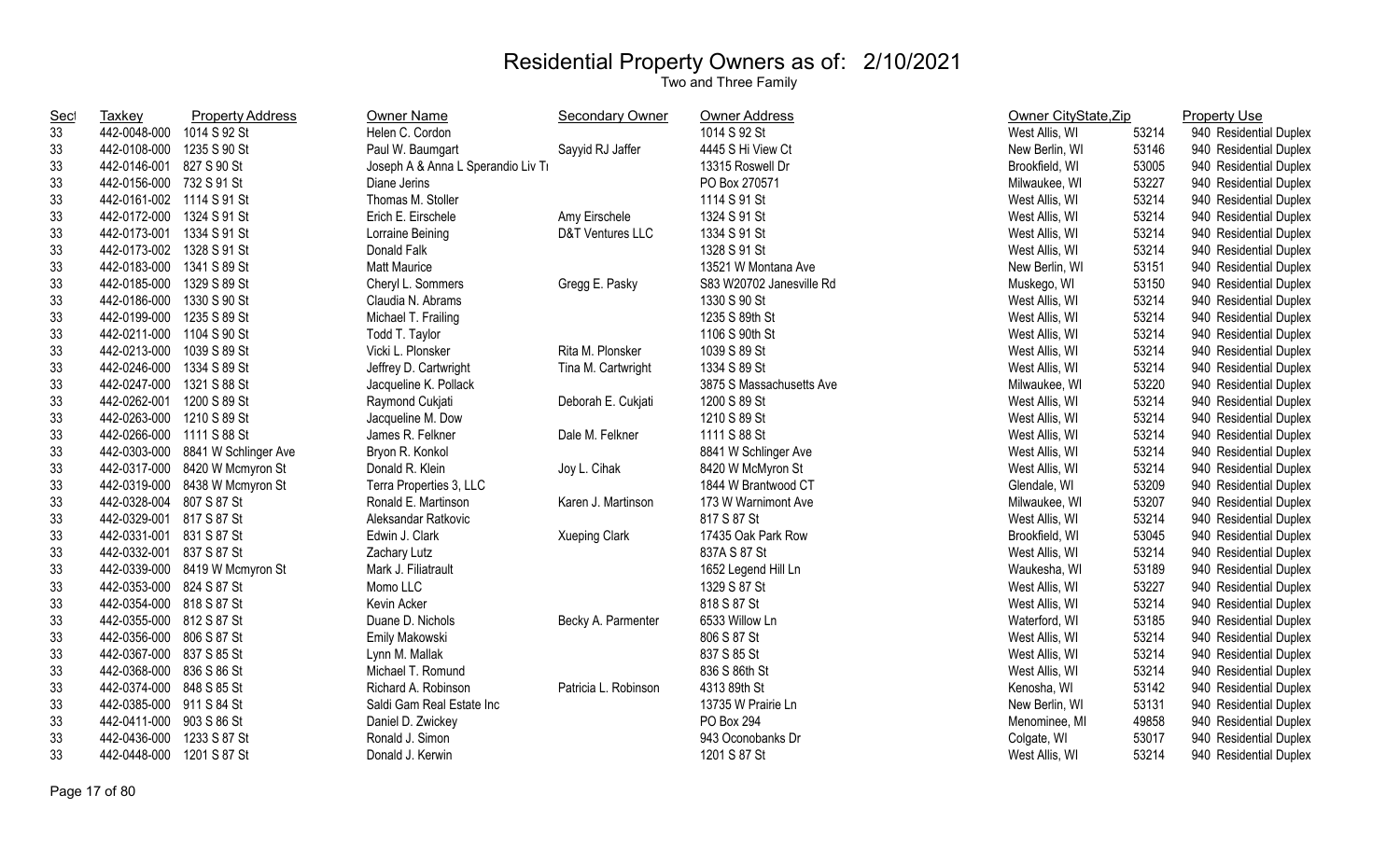| <u>Sec</u> | Taxkey                    | <b>Property Address</b>            | Owner Name                      | Secondary Owner           | <b>Owner Address</b>          | Owner CityState, Zip |         | <b>Property Use</b>              |
|------------|---------------------------|------------------------------------|---------------------------------|---------------------------|-------------------------------|----------------------|---------|----------------------------------|
| 33         | 442-0469-000              | 8907 W Schlinger Ave               | William S. Harford Jr           |                           | 8907 W Schlinger Ave          | West Allis, WI       | 53214   | 955 Residential - Multiple Bldgs |
| 33         | 442-0474-000              | 8935 W Schlinger Ave               | Balraj Muthupandiyan            |                           | 8935 W Schlinger Ave          | West Allis, WI       | 53214   | 940 Residential Duplex           |
| 33         | 442-0476-000              | 720 S 90 St                        | Cameron M. Scharr               |                           | PO Box 320833                 | Franklin, WI         | 53132   | 940 Residential Duplex           |
| 33         | 442-0478-000              | 732 S 90 St                        | Michael J. Weiler               |                           | 732 S 90 St                   | West Allis, WI       | 53214   | 940 Residential Duplex           |
| 33         | 442-0481-000 803 S 89 St  |                                    | Kevin Wangard                   | Jeff Anderson             | 125 N 70 St                   | Milwaukee, WI        | 53213   | 940 Residential Duplex           |
| 33         | 442-0482-000 739 S 89 St  |                                    | <b>Elliot Kouri</b>             |                           | 4120 Douglas Blvd Ste 306-408 | Granite Bay, CA      | 95746-5 | 955 Residential - Multiple Bldgs |
| 33         | 442-0485-000 723 S 89 St  |                                    | Jeff Anderson                   |                           | 125 N 70 St                   | Milwaukee, WI        | 53213   | 940 Residential Duplex           |
| 33         | 442-0494-000 728 S 91 St  |                                    | Julie L. Schmeling              | Lucas Wellskopf           | 730 S 91st St                 | West Allis, WI       | 53214   | 940 Residential Duplex           |
| 33         |                           | 442-0504-000 8711 W Schlinger Ave  | Anna Rohmann Revocable Trust    |                           | 255 Hillside Rd               | Colgate, WI          | 53017   | 955 Residential - Multiple Bldgs |
| 33         |                           | 442-0513-000 8712 W Mcmyron St     | Paul Cinadr                     |                           | 2425 N Brookfield Rd          | Brookfield, WI       | 53045   | 940 Residential Duplex           |
| 33         |                           | 442-0514-000 8706 W Mcmyron St     | Sandra L. Sobotka               |                           | 8706 W McMyron St             | West Allis, WI       | 53214   | 940 Residential Duplex           |
| 33         | 442-0520-000              | 8610 W Mcmyron St                  | Jessica M. Thielen              |                           | 8610A W McMyron St            | West Allis, WI       | 53214   | 940 Residential Duplex           |
| 33         | 442-0542-000              | 8908 W Greenfield Ave              | Sergey Amelyan                  |                           | PO Box 4015                   | Milwaukee, WI        | 53204   | 940 Residential Duplex           |
| 33         |                           | 442-0543-000 8914 W Greenfield Ave | Jonathan M. Klug Family Trust   |                           | 4321 N Ballard Rd             | Appleton, WI         | 54919   | 940 Residential Duplex           |
| 33         | 442-0551-000 1363 S 88 St |                                    | Thomasina M. Gross              | <b>Todd Michael Gross</b> | 1363 S 88th St                | West Allis, WI       | 53214   | 940 Residential Duplex           |
| 33         | 442-0556-000              | 1041 S 86 St                       | <b>Marilyn Monroy</b>           | Vanelly Monroy-Garibay    | 1041 S 86th St                | West Allis, WI       | 53214   | 940 Residential Duplex           |
| 33         | 442-0557-000 1031 S 86 St |                                    | Scott J. Homa                   | Lisa R. George Homa       | 1031 S 86th St                | West Allis, WI       | 53214   | 940 Residential Duplex           |
| 33         | 442-0561-000 1101 S 86 St |                                    | Jeanne R. Amrhein               |                           | W245 S7180 Heather Rdg Dr     | Waukesha, WI         | 53189   | 940 Residential Duplex           |
| 33         | 442-0562-002 1113 S 86 St |                                    | Mitchell R. Bradetich           |                           | 1113 S 86 St                  | West Allis, WI       | 53214   | 950 Residential Three Family     |
| 33         | 442-0565-000 1119 S 86 St |                                    | Allyssa Findorff                |                           | 1119 S 86th St                | West Allis, WI       | 53214   | 940 Residential Duplex           |
| 33         | 442-0568-000 1133 S 86 St |                                    | Carol A Ward Living Trust       |                           | 1133 S 86 St                  | West Allis, WI       | 53214   | 940 Residential Duplex           |
| 33         | 442-0574-000              | 1219 S 86 St                       | Cheryl Legler                   |                           | 1219 S 86 St                  | West Allis, WI       | 53214   | 940 Residential Duplex           |
| 33         | 442-0580-000              | 1307 S 86 St                       | Aaron Enterprises LLC           |                           | 12605 W North Ave #203        | Brookfield, WI       | 53005   | 940 Residential Duplex           |
| 33         | 442-0581-003 1306 S 87 St |                                    | Florencio Castro Jr             |                           | 1306 S 87 St                  | West Allis, WI       | 53214   | 940 Residential Duplex           |
| 33         | 442-0581-004 1312 S 87 St |                                    | <b>Brittain Residential LLC</b> |                           | 1918 N 53 St                  | Milwaukee, WI        | 53208   | 940 Residential Duplex           |
| 33         | 442-0581-005 1318 S 87 St |                                    | Steven Scheidegger              | J Scheidegger             | 16447 W Marietta Dr           | New Berlin, WI       | 53151   | 940 Residential Duplex           |
| 33         | 442-0583-001              | 1330 S 87 St                       | Adrienne Moncree                |                           | 1330 S 87th St                | West Allis, WI       | 53214   | 940 Residential Duplex           |
| 33         | 442-0584-000              | 1325 S 86 St                       | Bryan J. Faust                  | Amanda J. Faust           | 3245 Town Creek Ct            | Brookfield, WI       | 53005   | 940 Residential Duplex           |
| 33         | 442-0589-000              | 1353 S 86 St                       | Donald L. Dougherty             |                           | PO Box 14191                  | West Allis, WI       | 53214   | 940 Residential Duplex           |
| 33         | 442-0597-003              | 1030 S 86 St                       | Raman Sachdev                   | Ritu Sachdev              | 1175 Ridgeway Rd              | Brookfield, WI       | 53045   | 950 Residential Three Family     |
| 33         | 442-0607-000              | 1343 S 84 St                       | Andrew J. Mueller               |                           | 1339 S 84 St                  | West Allis, WI       | 53214   | 940 Residential Duplex           |
| 33         | 442-0608-000              | 1339 S 84 St                       | Andrew J. Mueller               |                           | 1339 S 84 St                  | West Allis, WI       | 53214   | 940 Residential Duplex           |
| 33         | 442-0620-000              | 1300 S 85 St                       | Alfred S. Wyremski              |                           | PO Box 44314                  | West Allis, WI       | 53214   | 940 Residential Duplex           |
| 33         | 442-0629-000 1348 S 85 St |                                    | James N. Larson                 |                           | 1348 S 85 St                  | West Allis, WI       | 53214   | 940 Residential Duplex           |
| 33         | 442-0666-000              | 8520 W Greenfield Ave              | Anastasia Tohovitis             |                           | 19230 W North Ave             | Brookfield, WI       | 53045   | 940 Residential Duplex           |
| 33         | 442-0667-000              | 8516 W Greenfield Ave              | Quest Housing LLC               |                           | W336 N6455 Lakeview Ln        | Oconomowoc, WI       | 53066   | 940 Residential Duplex           |
| 33         | 442-0673-001              | 1039 S 85 St                       | Brian J. Brechlin               |                           | 1041 S 85 St                  | West Allis, WI       | 53214   | 940 Residential Duplex           |
| 33         | 442-0673-002              | 1036 S 86 St                       | Donald J. Zinda                 |                           | 1036 S 86 St                  | West Allis, WI       | 53214   | 940 Residential Duplex           |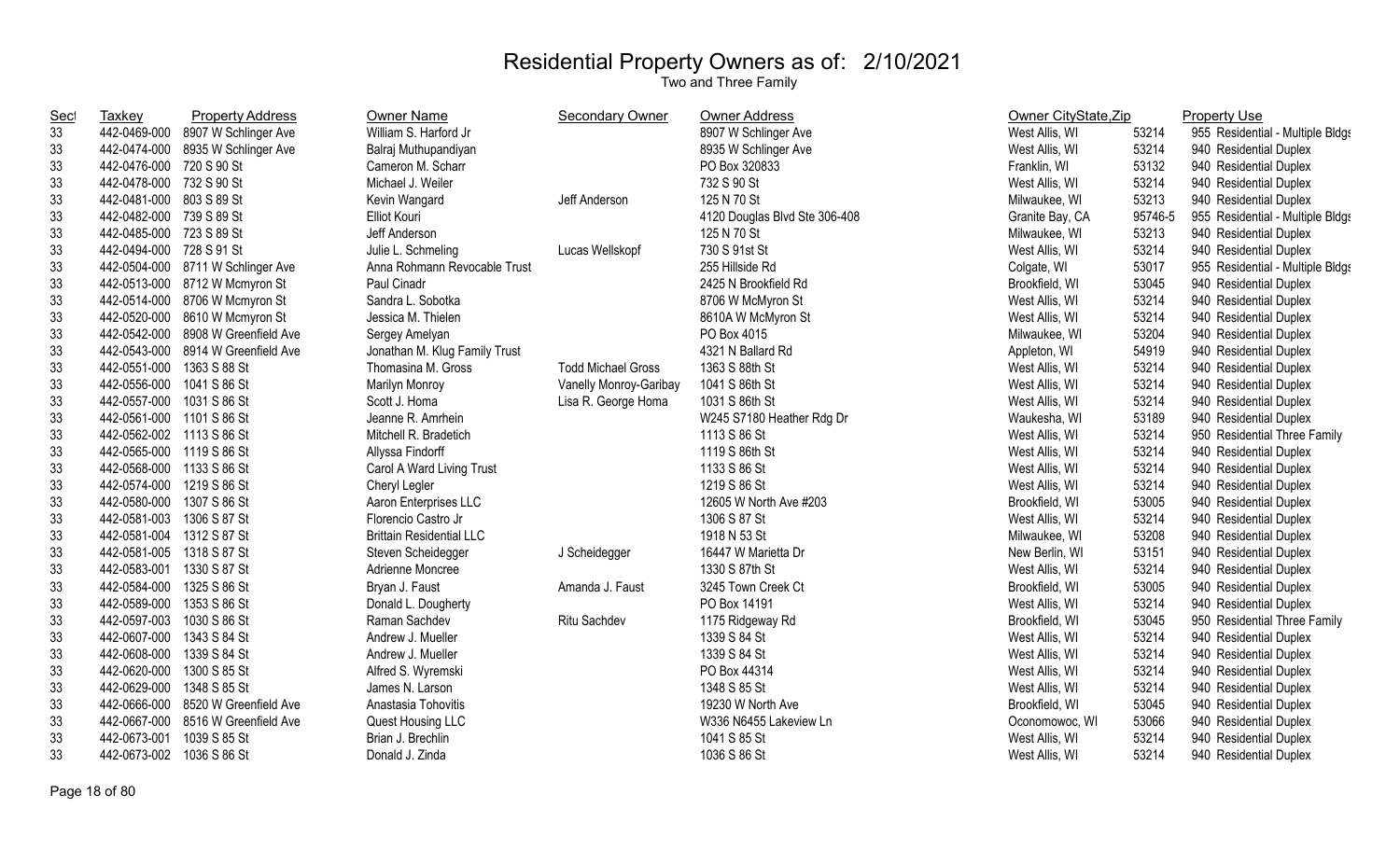| <b>Sec</b> | Taxkey                    | <b>Property Address</b>           | Owner Name                      | <b>Secondary Owner</b>  | <b>Owner Address</b>    | Owner CityState, Zip |       | <b>Property Use</b>              |
|------------|---------------------------|-----------------------------------|---------------------------------|-------------------------|-------------------------|----------------------|-------|----------------------------------|
| 33         | 442-0674-000              | 1103 S 85 St                      | Morgan Klipp                    |                         | 1103 S 85th St          | West Allis, WI       | 53214 | 940 Residential Duplex           |
| 33         | 442-0681-000              | 1205 S 85 St                      | Alan R. Stout                   | Kathleen Stout          | 1205 S 85 St            | West Allis, WI       | 53214 | 940 Residential Duplex           |
| 33         | 442-0682-000              | 1209 S 85 St                      | Arthur J. Senger Jr             |                         | 1209 S 85 St            | West Allis, WI       | 53214 | 940 Residential Duplex           |
| 33         | 442-0695-000              | 1114 S 86 St                      | Klose LLC                       |                         | 6025 W North Ave        | Wauwatosa, WI        | 53213 | 940 Residential Duplex           |
| 33         | 442-0697-000 1100 S 86 St |                                   | Eric A. Heil                    |                         | 1102 S 86 St            | West Allis, WI       | 53214 | 940 Residential Duplex           |
| 33         | 442-0701-002 1117 S 84 St |                                   | Jay H. Cohen                    |                         | 1119 S 84 St            | West Allis, WI       | 53214 | 940 Residential Duplex           |
| 33         | 442-0702-000 1121 S 84 St |                                   | Yuliana Garcia-Jasso            |                         | 1121 S 84th St          | West Allis, WI       | 53214 | 940 Residential Duplex           |
| 33         | 442-0704-000 1131 S 84 St |                                   | Richard J. Brookman             |                         | 1131 S 84 St            | West Allis, WI       | 53214 | 940 Residential Duplex           |
| 32         | 443-0022-000              | 722 S 93 St                       | McCarthy Investments LLC        |                         | 200 W Main St           | Waukesha, WI         | 53186 | 940 Residential Duplex           |
| 32         | 443-0023-000 728 S 93 St  |                                   | Kyle J. Thompson                | Courtney P. Thompson    | 14385 W Park Ave        | New Berlin, WI       | 53151 | 940 Residential Duplex           |
| 32         | 443-0024-000 732 S 93 St  |                                   | David E. Hearn                  |                         | 732 S 93 St             | West Allis, WI       | 53214 | 940 Residential Duplex           |
| 32         | 443-0056-000              | 831 S 93 St                       | Petrea A. King                  |                         | 833 S 93 St             | West Allis, WI       | 53214 | 940 Residential Duplex           |
| 32         | 443-0057-000              | 827 S 93 St                       | Andrew G. Seiden                |                         | 2823 South St           | East Troy, WI        | 53120 | 940 Residential Duplex           |
| 32         |                           | 443-0066-000 9405 W Schlinger Ave | Benjamin J. Koenig              | Suzanne M. Richmond     | 2401 S Green Links Dr   | West Allis, WI       | 53227 | 940 Residential Duplex           |
| 32         | 443-0114-000              | 1327 S 92 St                      | Michael Weier                   |                         | S87 W25250 Edgewood Ave | Mukwonago, WI        | 53149 | 940 Residential Duplex           |
| 32         | 443-0138-003              | 1327 S 93 St                      | Ramiro Castillo                 | Malidia Castillo        | 1327 S 93rd St          | West Allis, WI       | 53214 | 940 Residential Duplex           |
| 32         | 443-0140-000              | 1319 S 93 St                      | Nicholas Allen Marszalkowski    |                         | 1319 S 93rd St          | Milwaukee, WI        | 53214 | 940 Residential Duplex           |
| 32         | 443-0141-000              | 1309 S 93 St                      | Jay B. Diebold                  | Lisa Diebold            | W275 N1012 Wildwood Ln  | Waukesha, WI         | 53188 | 940 Residential Duplex           |
| 32         | 443-0169-000              | 1317 S 94 St                      | Double Boldt Properties LLC     |                         | 9540 N Beverly Pl       | Wauwatosa, WI        | 53226 | 940 Residential Duplex           |
| 32         | 443-0186-000              | 838 S 96 St                       | Daryl M. Forsyth                | Mark Charnetsky         | 838 S 96 St             | West Allis, WI       | 53214 | 940 Residential Duplex           |
| 32         | 443-0195-000              | 1118 S 96 St                      | Diane V. Klein                  | Joshua J. Huebner-Klein | 1118 S 96th St          | West Allis, WI       | 53214 | 955 Residential - Multiple Bldgs |
| 32         | 443-0208-001              | 1326 S 96 St                      | Sandra S Becker Revocable Trust |                         | 1328 S 96 St            | West Allis, WI       | 53214 | 940 Residential Duplex           |
| 32         | 443-0220-000              | 1343 S 95 St                      | RKBohmann Properties, LLC       |                         | 25800 Auburn Ct         | Wind Lake, WI        | 53185 | 940 Residential Duplex           |
| 32         | 443-0253-000              | 1142 S 97 St                      | Scott McDowell                  | Kathleen McDowell       | 1142 S 97 St            | West Allis, WI       | 53214 | 940 Residential Duplex           |
| 32         | 443-0264-003              | 1338 S 97 St                      | Gerald L. Immel                 |                         | 5306 W Allerton Ave     | Greenfield, WI       | 53220 | 940 Residential Duplex           |
| 32         | 443-0268-000              | 9640 W Greenfield Ave             | Richard A. Krueger              | Diane M. Krueger        | 6320 N River Bay Rd     | Waterford, WI        | 53185 | 940 Residential Duplex           |
| 32         | 443-0269-000              | 9636 W Greenfield Ave             | Crystal Rehak                   |                         | 9636 W Greenfield Ave   | West Allis, WI       | 53214 | 940 Residential Duplex           |
| 32         | 443-0282-001              | 1245 S 96 St                      | Ryan J. Melinski                |                         | 1245 S 96 St            | West Allis, WI       | 53214 | 940 Residential Duplex           |
| 32         | 443-0283-000              | 1233 S 96 St                      | Marlene L. Christenson-Sukkert  |                         | 1233 S 96 St            | West Allis, WI       | 53214 | 955 Residential - Multiple Bldgs |
| 32         | 443-0292-003              | 1041 S 96 St                      | Steven V. Bruss                 | Catherine C. Bruss      | 1041 S 96 St            | West Allis, WI       | 53214 | 940 Residential Duplex           |
| 32         | 443-0293-001              | 1025 S 96 St                      | Jeffrey W. Cottrell             |                         | PO Box 1900             | Waukesha, WI         | 53187 | 940 Residential Duplex           |
| 32         | 443-0294-000              | 1013 S 96 St                      | Constance J. Wiedmeyer          |                         | 1013 S 96 St            | West Allis, WI       | 53214 | 940 Residential Duplex           |
| 32         | 443-0305-001              | 835 S 96 St                       | Cory L. Biehn                   | Dawn Schlechta          | 835 S 96 St             | West Allis, WI       | 53214 | 940 Residential Duplex           |
| 32         | 443-0307-003 811 S 96 St  |                                   | Ronald A. Sancinati             | Anthony J. Sancinati    | 811 S 96 St             | West Allis, WI       | 53214 | 940 Residential Duplex           |
| 32         | 443-0310-000 727 S 96 St  |                                   | Iku Pae                         | Eunice L. Vazquez       | 727 S 96 St             | West Allis, WI       | 53214 | 940 Residential Duplex           |
| 32         | 443-0318-001              | 810 S 98 St                       | Eddie Rosete                    |                         | 515 W Orchard St        | Milwaukee, WI        | 53204 | 940 Residential Duplex           |
| 32         | 443-0327-001              | 902 S 98 St                       | John C. Mcelwain Jr             | Anna E. Mcelwain        | 2270 N 62nd St          | Wauwatosa, WI        | 53213 | 940 Residential Duplex           |
| 32         | 443-0366-000              | 1327 S 97 St                      | Seamon Patricia Living Trust    |                         | 1027 S 97 St            | West Allis, WI       | 53214 | 955 Residential - Multiple Bldgs |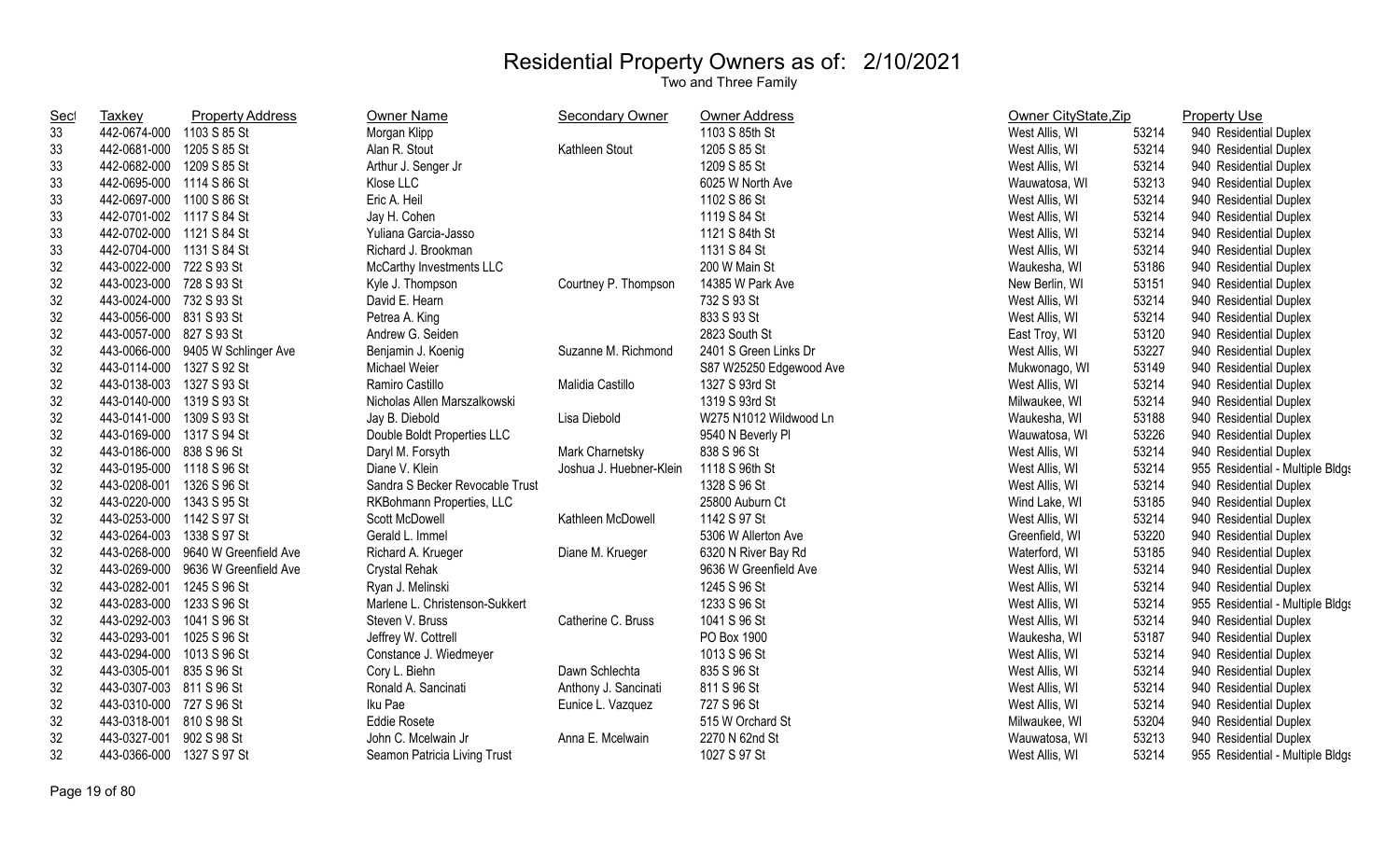| <b>Sec</b> | <b>Taxkey</b>              | <b>Property Address</b>             | Owner Name                          | <b>Secondary Owner</b>     | Owner Address               | Owner CityState, Zip |       | <b>Property Use</b>    |
|------------|----------------------------|-------------------------------------|-------------------------------------|----------------------------|-----------------------------|----------------------|-------|------------------------|
| 32         | 443-0371-000 1243 S 97 St  |                                     | John Musta                          | <b>Tracy Musta</b>         | 1573 S 73 St                | West Allis, WI       | 53214 | 940 Residential Duplex |
| 32         | 443-0388-000 841 S 97 St   |                                     | Donald W. Lampien                   |                            | 3012 N 55 St                | Milwaukee, WI        | 53210 | 940 Residential Duplex |
| 32         | 443-0466-000 1112 S 95 St  |                                     | Jeffrey S. Roland                   | Debra S. Roland            | 1112 S 95 St                | West Allis, WI       | 53214 | 940 Residential Duplex |
| 32         |                            | 444-0004-000 10109 W Schlinger Ave  | Margaret M. Vargo                   |                            | 10109 W Schlinger Ave       | West Allis, WI       | 53214 | 940 Residential Duplex |
| 32         | 444-0030-000 927 S 101 St  |                                     | Dawn A. Prostinak                   |                            | 927 S 101 St                | West Allis, WI       | 53214 | 940 Residential Duplex |
| 32         | 444-0128-000 933 S 100 St  |                                     | Daniel J. Grandlich                 |                            | 12800 Elmwood Dr            | Elm Grove, WI        | 53122 | 940 Residential Duplex |
| 32         | 444-0345-006 1351 S 104 St |                                     | Ryan Barbian                        | Keith Barbian              | 1351 S 104th St             | West Allis, WI       | 53214 | 940 Residential Duplex |
| 32         | 444-9981-000 1137 S 100 St |                                     | Justin E. Murphy                    | Kyla M. Murphy             | 1137 S 100th St             | West Allis, WI       | 53214 | 940 Residential Duplex |
| 31         | 445-0048-000 918 S 109 St  |                                     | Dawn A. Daly                        |                            | 918 S 109 St # Lower        | West Allis, WI       | 53214 | 940 Residential Duplex |
| 31         | 445-0077-001 707 S 109 St  |                                     | Clair Sprenger                      |                            | 707 S 109th St              | West Allis, WI       | 53214 | 940 Residential Duplex |
| 31         | 445-0134-000 1001 S 110 St |                                     | Daniel E. Walsh                     | Laurie Walsh               | 1007 S 110 St               | West Allis, WI       | 53214 | 940 Residential Duplex |
| 31         | 445-0160-000 1007 S 111 St |                                     | Corry S. Eifert                     |                            | 1007 S 111 St               | West Allis, WI       | 53214 | 940 Residential Duplex |
| 31         |                            | 445-0359-000 11328 W Greenfield Ave | Tammy S. Schneider                  | Barbara S. Schneider       | 11328 W Greenfield Ave      | West Allis, WI       | 53214 | 940 Residential Duplex |
| 31         |                            | 445-0360-000 11332 W Greenfield Ave | Zoe Wolf                            |                            | 11332 W Greenfield Ave      | West Allis, WI       | 53214 | 940 Residential Duplex |
| 31         | 445-0386-000 1237 S 113 St |                                     | Julie L. Wiench                     | Ralph D. Charneski         | 1237 S 113 St               | West Allis, WI       | 53214 | 940 Residential Duplex |
| 31         | 445-0439-000 820 S 114 St  |                                     | Brian J. Maurice                    | Janet L. Maurice           | 20420 Brook Park Dr         | Brookfield, WI       | 53045 | 940 Residential Duplex |
| 31         | 445-0458-000 831 S 114 St  |                                     | Sharon G. Dietzler                  |                            | 831 S 114 St                | West Allis, WI       | 53214 | 940 Residential Duplex |
| 31         | 445-0493-000 910 S 116 St  |                                     | Michael P. Stirmel                  |                            | 910 S 116 St                | West Allis, WI       | 53214 | 940 Residential Duplex |
| 31         | 445-0589-000 1349 S 114 St |                                     | Phyllis J. Eisen                    | Leonard P. Voltes          | 37 High Point Circle E #209 | Naples, FL           | 34103 | 940 Residential Duplex |
| 31         | 445-0590-000 1343 S 114 St |                                     | Jody Ann Martin                     |                            | 4802 W Cleveland Ave        | Milwaukee, WI        | 53219 | 940 Residential Duplex |
| 31         | 445-0593-000 1327 S 114 St |                                     | Patrick Dillon                      | Debra Dillon               | N6238 E Lakeshore Dr        | Burlington, WI       | 53105 | 940 Residential Duplex |
| 31         | 445-0596-000 1309 S 114 St |                                     | William W. Herrick                  | Sandra A. Herrick          | 1309 S 114 St               | West Allis, WI       | 53214 | 940 Residential Duplex |
| 31         | 445-0655-000 1102 S 111 St |                                     | <b>MTL Properties LLC</b>           |                            | PO Box 161                  | Nashota, WI          | 53058 | 940 Residential Duplex |
| 31         | 445-0656-000 1110 S 111 St |                                     | Hahn Trust                          | Stephen M. Hahn            | 1110 S 111 St               | West Allis, WI       | 53214 | 940 Residential Duplex |
| 31         | 445-0657-000 1118 S 111 St |                                     | Keith Schaenzer                     |                            | 1118 S 111 St               | West Allis, WI       | 53214 | 940 Residential Duplex |
| 31         | 445-0658-000 1126 S 111 St |                                     | <b>AML Properties LLC</b>           |                            | PO Box 161                  | Nashota, WI          | 53058 | 940 Residential Duplex |
| 31         | 445-0659-000 1134 S 111 St |                                     | Dimetrios & Alexandra Jifas Rev Tru |                            | 15150 W San Mateo Dr        | New Berlin, WI       | 53151 | 940 Residential Duplex |
| 31         | 445-0660-000 1200 S 111 St |                                     | Kerry L. Rivera                     | Joyce A. Friend            | 1200 S 111 St               | West Allis, WI       | 53214 | 940 Residential Duplex |
| 31         | 445-0661-000 1208 S 111 St |                                     | T & T Herrick LLC                   |                            | 1210 S 111 St               | West Allis, WI       | 53214 | 940 Residential Duplex |
| 31         | 445-0662-000 1216 S 111 St |                                     | <b>MTL Properties LLC</b>           |                            | PO Box 161                  | Nashota, WI          | 53058 | 940 Residential Duplex |
| 31         | 445-0663-000 1224 S 111 St |                                     | <b>MTL Properties LLC</b>           |                            | PO Box 161                  | Nashota, WI          | 53058 | 940 Residential Duplex |
| 31         |                            | 445-0664-000 11030 W Madison St     | John R. Cieslewicz                  | Marianne P. Lutz-Cieslewio | 11030 W Madison St          | West Allis, WI       | 53214 | 940 Residential Duplex |
| 31         |                            | 445-0665-000 11029 W Madison St     | NDL Properties, LLC                 |                            | PO Box 161                  | Nashotah, WI         | 53058 | 940 Residential Duplex |
| 31         | 445-0666-000 1310 S 111 St |                                     | Troy W. Dahlke                      | Candace L. Dahlke          | 12501 W Needham Dr          | New Berlin, WI       | 53151 | 940 Residential Duplex |
| 31         | 445-0667-000 1318 S 111 St |                                     | Scott Morgano Revocable Trust       |                            | N81 W23369 Five Iron Way    | Sussex, WI           | 53089 | 940 Residential Duplex |
| 31         | 445-0668-000               | 1326 S 111 St                       | The Stolper & Johnson Joint Trust   |                            | 3770 S Woelfel Rd           | New Berlin, WI       | 53144 | 940 Residential Duplex |
| 31         | 445-0669-000               | 1336 S 111 St                       | Donald Sorce Jr                     | Donna T. Becker            | 1336 S 111 St               | West Allis, WI       | 53214 | 940 Residential Duplex |
| 31         | 445-0670-000               | 1344 S 111 St                       | MTL Properties, LLC                 |                            | PO Box 161                  | Nashotah, WI         | 53058 | 940 Residential Duplex |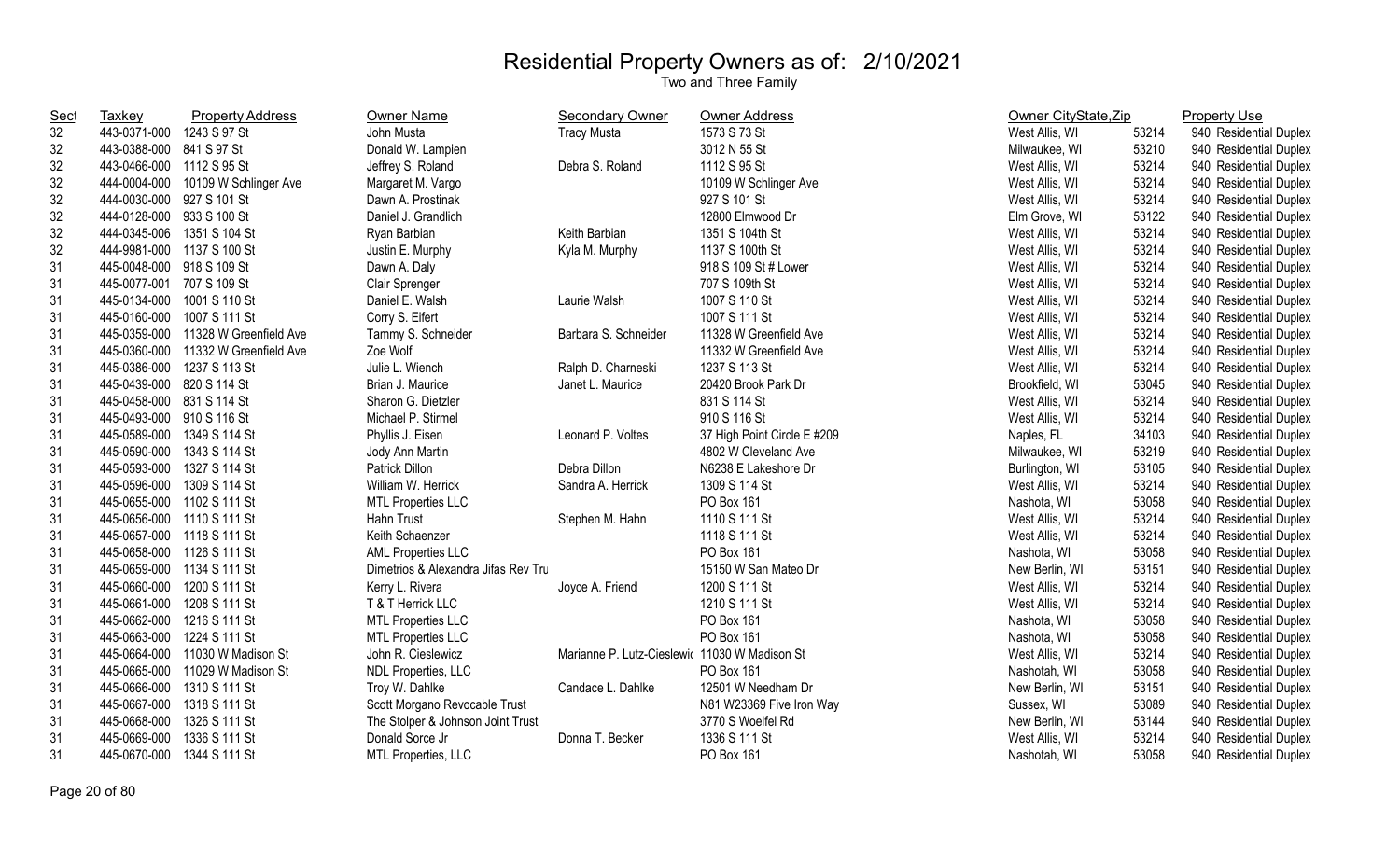| <u>Sec</u> | <b>Taxkey</b>              | <b>Property Address</b>         | Owner Name                     | <b>Secondary Owner</b> | Owner Address              | Owner CityState, Zip |       | <b>Property Use</b>    |
|------------|----------------------------|---------------------------------|--------------------------------|------------------------|----------------------------|----------------------|-------|------------------------|
| 31         | 445-0671-000 1103 S 111 St |                                 | Lynn C. Howard                 | Christopher W. Howard  | 1105 S 111 St              | West Allis, WI       | 53214 | 940 Residential Duplex |
| 31         | 445-0672-000 1111 S 111 St |                                 | Cannek Magdalene Trust         |                        | 1111 S 111 St              | West Allis, WI       | 53214 | 940 Residential Duplex |
| 31         | 445-0673-000 1121 S 111 St |                                 | NDL Properties, LLC            |                        | PO Box 161                 | Nashotah, WI         | 53058 | 940 Residential Duplex |
| 31         | 445-0674-000 1127 S 111 St |                                 | Juan M. Cerdan                 |                        | 1129 S 111 St              | West Allis, WI       | 53214 | 940 Residential Duplex |
| 31         | 445-0675-000 1135 S 111 St |                                 | Elizabeth Ann Bilgo            |                        | 1135 S 111 St              | West Allis, WI       | 53214 | 940 Residential Duplex |
| 31         | 445-0676-000 1203 S 111 St |                                 | Ethos Properties LLC           |                        | N59 W14200 Bobolink Ave    | Menomonee Falls, WI  | 53051 | 940 Residential Duplex |
| 31         | 445-0677-000 1209 S 111 St |                                 | Todd A. Henke                  |                        | 1209 S 111 St              | West Allis, WI       | 53214 | 940 Residential Duplex |
| 31         | 445-0678-000 1217 S 111 St |                                 | Ernest D. Goytowski            |                        | 1217 S 111 St              | West Allis, WI       | 53214 | 940 Residential Duplex |
| 31         | 445-0679-000 1225 S 111 St |                                 | Richard B. Gardner             |                        | 1225 S 111th St            | West Allis, WI       | 53214 | 940 Residential Duplex |
| 31         |                            | 445-0680-000 11106 W Madison St | <b>Thomas Miller</b>           | Peggy Miller           | 11106 W Madison St         | West Allis, WI       | 53214 | 940 Residential Duplex |
| 31         |                            | 445-0681-000 11107 W Madison St | Dennis G. Thompson             | Lisa A. Thompson       | S86 W18452 Sue Marie Ln    | Muskego, WI          | 53150 | 940 Residential Duplex |
| 31         | 445-0682-000 1315 S 111 St |                                 | William D. Wandschneider       | Jodi K. Wandschneider  | 1317 S 111 St              | West Allis, WI       | 53214 | 940 Residential Duplex |
| 31         | 445-0683-000 1323 S 111 St |                                 | NDL Properties, LLC            |                        | PO Box 161                 | Nashotah, WI         | 53058 | 940 Residential Duplex |
| 31         | 445-0684-000 1335 S 111 St |                                 | Roger W. Rouse                 |                        | 700 Larry Ct               | Waukesha, WI         | 53186 | 940 Residential Duplex |
| 31         | 445-0685-000 1341 S 111 St |                                 | <b>AML Properties LLC</b>      |                        | PO Box 161                 | Nashotah, WI         | 53058 | 940 Residential Duplex |
| 31         | 445-0686-000 1351 S 111 St |                                 | Ilga A. Ivulis                 | Richard Ivulis         | 1353 S 111th               | West Allis, WI       | 53214 | 940 Residential Duplex |
| 31         | 445-0688-000 1109 S 109 St |                                 | Michael Weier                  |                        | S87 W25250 Edgewood Ave    | Mukwonago, WI        | 53149 | 940 Residential Duplex |
| 31         | 445-0705-000               | 10914 W Madison St              | Reginald G. Effinger           |                        | 12940 Oriole Ln            | Brookfield, WI       | 53005 | 940 Residential Duplex |
| 31         | 445-0714-000 1123 S 109 St |                                 | TTMJ, LLC                      |                        | 3397 S Cooper Ct           | West Allis, WI       | 53227 | 940 Residential Duplex |
| 31         | 445-0724-000 1324 S 109 St |                                 | James R. Grabowski             | Pam Grabowski          | 1324 S 109 ST              | West Allis, WI       | 53214 | 940 Residential Duplex |
| 31         | 445-0727-000 1334 S 109 St |                                 | Kenneth Dienberg               | Katherine Dienberg     | 14140 W North Oak Ct       | New Berlin, WI       | 53151 | 940 Residential Duplex |
| 31         | 445-0728-000 1345 S 108 St |                                 | Gail D. Wurch                  |                        | 2000 S 108 St              | West Allis, WI       | 53227 | 940 Residential Duplex |
| 31         | 445-0762-000 734 S 116 St  |                                 | Vicki Schultz                  |                        | PO Box 306                 | Brookfield, WI       | 53008 | 940 Residential Duplex |
| 31         | 446-0054-000 809 S 120 St  |                                 | Douglas Ruplinger              | Jessica Schmidt        | 809 S 120th St             | West Allis, WI       | 53214 | 940 Residential Duplex |
| 31         |                            | 446-0158-000 12323 W Walker St  | Kathryn A. Burnett             |                        | 12323 W Walker St          | West Allis, WI       | 53214 | 940 Residential Duplex |
| 31         | 446-0178-002 920 S 123 St  |                                 | Phillip W. Siwek               | Kristine A. Siwek      | 920 S 123 St               | West Allis, WI       | 53214 | 940 Residential Duplex |
| 31         | 446-0235-001               | 1005 S 119 St                   | Jonathan Marks                 | Sarah Antinucci        | 1005 S 119th St            | West Allis, WI       | 53214 | 940 Residential Duplex |
| 31         | 446-0252-000 904 S 120 St  |                                 | Clayton Volckmann              | Janelle Anderson       | 904 S 120 St               | West Allis, WI       | 53214 | 940 Residential Duplex |
| 31         | 446-0356-000 1118 S 120 St |                                 | Joseph G. Guidone              |                        | 1118 S 120th St            | West Allis, WI       | 53214 | 940 Residential Duplex |
| 31         | 446-0440-000               | 1203 S 123 St                   | Giovanni Cataldo               |                        | 1203 S 123rd St            | West Allis, WI       | 53214 | 940 Residential Duplex |
| 31         | 446-0446-000               | 1236 S 124 St                   | Sulika LLC                     |                        | 19375 Compton Ln           | Brookfield, WI       | 53045 | 940 Residential Duplex |
| 31         | 446-0557-000               | 1336 S 121 St                   | Joseph C. Risse                | Kriste Risse           | 623 Prairie Hill Ave       | Mukwonago, WI        | 53149 | 940 Residential Duplex |
| 31         | 446-0559-001               | 1352 S 117 St                   | 1352-54 South 117th Street LLC |                        | 3400 Parkside Dr           | Brookfield, WI       | 53005 | 940 Residential Duplex |
| 31         | 446-0560-001 1342 S 117 St |                                 | Debra A. Rindahl               |                        | 1344 S 117 St              | West Allis, WI       | 53214 | 940 Residential Duplex |
| 31         | 446-0561-001 1334 S 117 St |                                 | Nancy Holtslander              | Jennifer Holtslander   | 1336 S 117 St              | West Allis, WI       | 53214 | 940 Residential Duplex |
| 31         | 446-0562-000               | 1353 S 116 St                   | Miroslaw Pawelec               | Iwona Pawelec          | 11031 N Granville Rd       | Mequoun, WI          | 53097 | 940 Residential Duplex |
| 31         | 446-0563-000               | 1345 S 116 St                   | Anne R. Slattery               |                        | N27 W22444 Burning Wood Ln | Waukesha, WI         | 53186 | 940 Residential Duplex |
| 31         | 446-0564-000               | 1337 S 116 St                   | Joan A. Merkt                  |                        | 214 N 78 St                | Milwaukee, WI        | 53213 | 940 Residential Duplex |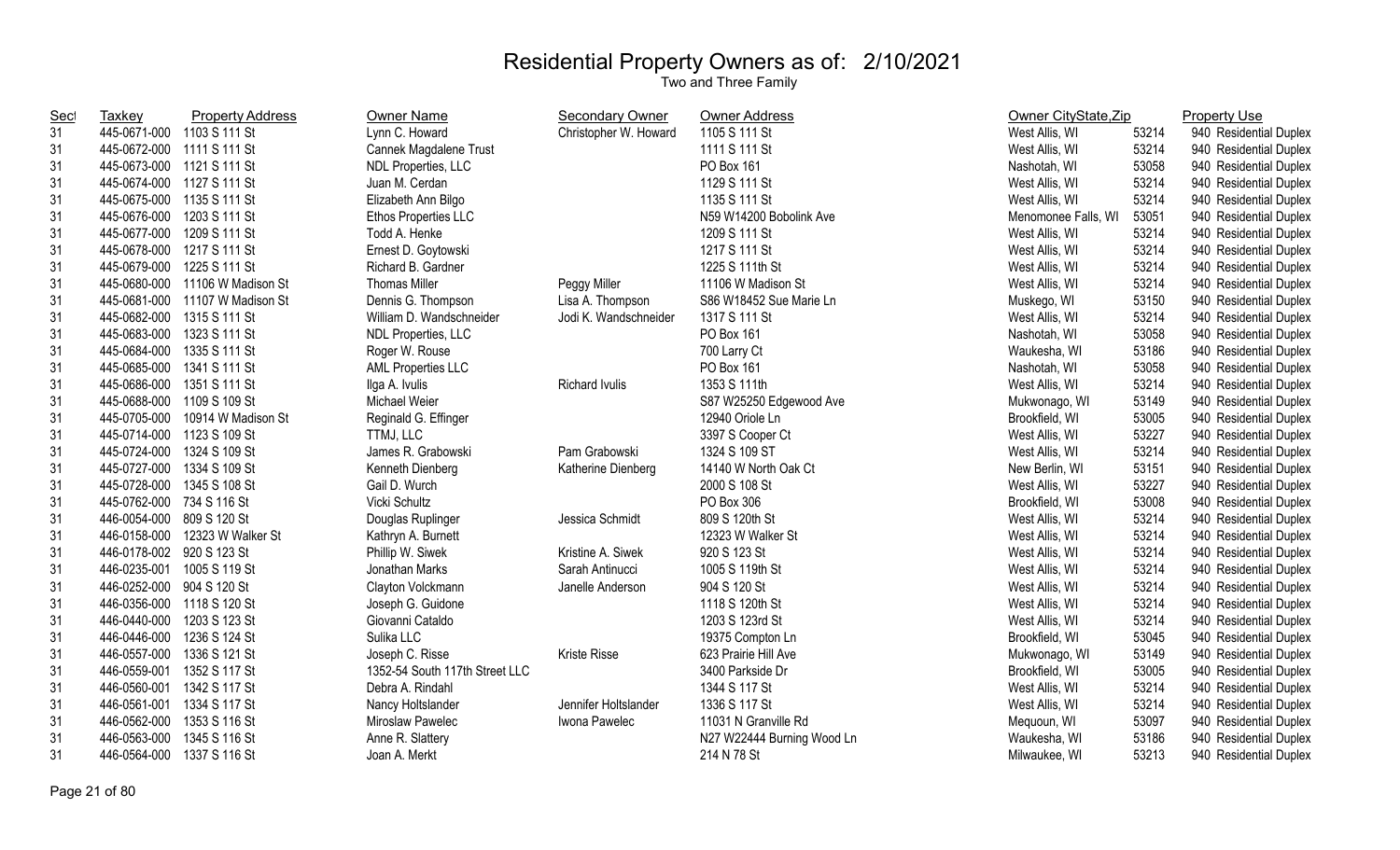| Sec             | <b>Taxkey</b>              | <b>Property Address</b>            | Owner Name                     | Secondary Owner            | Owner Address            |           | Owner CityState, Zip |       | <b>Property Use</b>          |
|-----------------|----------------------------|------------------------------------|--------------------------------|----------------------------|--------------------------|-----------|----------------------|-------|------------------------------|
| 31              | 446-0565-000               | 1331 S 116 St                      | Kenneth J. Heckel              |                            | 1333 S 116 St            |           | West Allis, WI       | 53214 | 940 Residential Duplex       |
| 5               | 449-0009-001               | 1502 S 101 St                      | Glenn C & Janet C Hansen Trust |                            | 1605 Blue Ridge Blvd     |           | Elm Grove, WI        | 53122 | 940 Residential Duplex       |
| 5               | 449-0010-002 1512 S 101 St |                                    | Glenn C & Janet C Hansen Trust |                            | 1605 Blue Ridge Blvd     |           | Elm Grove, WI        | 53122 | 940 Residential Duplex       |
| 5               | 449-9987-004               | 10519 W Greenfield Ave             | Breunig Engineering Inc.       |                            | 10535 W College Ave      |           | Franklin, WI         | 53132 | 950 Residential Three Family |
| 5               |                            | 450-0008-000 9331 W Greenfield Ave | Robert R. Mueller              |                            | 9331 W Greenfield Ave    |           | West Allis, WI       | 53214 | 940 Residential Duplex       |
| 5               |                            | 450-0034-000 9416 W Orchard St     | Ericka M. Guzman               |                            | 12735 Cardinal Crest Dr  |           | Brookfield, WI       | 53005 | 940 Residential Duplex       |
| 5               | 450-0100-001 1496 S 93 St  |                                    | Dean M. Blaszczyk              | Marcia Blaszczyk           | 1496 S 93 St             |           | West Allis, WI       | 53214 | 940 Residential Duplex       |
| 5               | 450-0119-000               | 1426 S 96 St                       | Alexander J. Pezewski          | Kirsten L. Fagerland Pezey | 9312 W National Ave      |           | West Allis, WI       | 53227 | 940 Residential Duplex       |
| 5               | 450-0120-000 1434 S 96 St  |                                    | Joel Michael Taylor            | Helena F. Taylor           | 1434 S 96 St             |           | West Allis, WI       | 53214 | 940 Residential Duplex       |
| $5\overline{)}$ | 450-0125-000               | 1468 S 96 St                       | Justin Molenda Sr              |                            | 1470 S 96 St             |           | West Allis, WI       | 53214 | 940 Residential Duplex       |
| $5\phantom{.0}$ | 450-0172-000               | 1525 S 96 St                       | William A. Crego               |                            | 1525 S 96 St             |           | West Allis, WI       | 53214 | 940 Residential Duplex       |
| 5               | 450-0173-000               | 1531 S 96 St                       | William C. Leet                |                            | 1533 S 96 St             |           | West Allis, WI       | 53214 | 940 Residential Duplex       |
| 5               | 450-0174-000               | 1532 S 97 St                       | Tina A. McAuliffe              |                            | 7635 S 68th St           |           | Franklin, WI         | 53132 | 940 Residential Duplex       |
| $5\overline{)}$ | 450-0175-000 1526 S 97 St  |                                    | Tina A. McAuliffe              |                            | 7635 S 68th St           |           | Franklin, WI         | 53132 | 940 Residential Duplex       |
| 5               | 450-0188-000               | 9444 W Mitchell St                 | Robert J. Haveman              | Kristine B M. Haveman      | N72 W22365 Jeanine Ln    |           | Lisbon, WI           | 53089 | 950 Residential Three Family |
| 5               | 450-0189-004               | 1637 S 94 PI                       | Santos Rubi                    |                            | 1637 S 94 PI             |           | West Allis, WI       | 53214 | 940 Residential Duplex       |
| 5               | 450-0189-006               | 9434 W Mitchell St                 | Robert Bergmann                |                            | 9436 W Mitchell St       |           | West Allis, WI       | 53214 | 940 Residential Duplex       |
| 5               | 450-0197-000               | 9322 W Mitchell St                 | Andrew P. Johnson              | Diana R. Johnson           | 9322 W Mitchell St       |           | West Allis, WI       | 53214 | 940 Residential Duplex       |
| 5               | 450-0198-000               | 9316 W Mitchell St                 | Thomas G. Healy                | Camille Healy              | PO Box 510333            |           | New Berlin, WI       | 53151 | 940 Residential Duplex       |
| 5               | 450-0200-000               | 9306 W Mitchell St                 | Amy S. Graham                  | Robert Graham              | 9306 W Mitchell St       |           | West Allis, WI       | 53214 | 940 Residential Duplex       |
| 5               | 450-0201-000               | 9300 W Mitchell St                 | Bridget R. Chybowski           | Kristin Chybowski          | 9300 W Mitchell St       |           | West Allis, WI       | 53214 | 940 Residential Duplex       |
| 5               | 450-0202-000               | 9236 W Mitchell St                 | Gustavo Camacho                | Beatriz Camacho            | 9236 W Mitchell St       |           | West Allis, WI       | 53214 | 940 Residential Duplex       |
| 5               |                            | 450-0208-000 9507 W Mitchell St    | Jason D. Knutowski             | Devra D. Knutowski         | 9507 W Mitchell St       |           | West Allis, WI       | 53214 | 940 Residential Duplex       |
| $5\phantom{.0}$ | 450-0214-000               | 9441 W Mitchell St                 | Daniel L. Zastrow              | Barbara Zastrow            | 10228 W Bunny Ct         |           | Hales Corners, WI    | 53130 | 950 Residential Three Family |
| 5               |                            | 450-0217-000 9423 W Mitchell St    | Sead Properties LLC            |                            | N48 W18950 Pleasant vw   |           | Menomonee Falls, WI  | 53051 | 950 Residential Three Family |
| 5               |                            | 450-0239-000 9516 W Lapham St      | David M. Lees                  |                            | 9516 W Lapham St         |           | West Allis, WI       | 53214 | 940 Residential Duplex       |
| $5\phantom{.0}$ | 450-0242-000 1547 S 95 St  |                                    | Dennis Fermenich               | Lynette Y. Ross            | 1547 S 95 St             |           | West Allis, WI       | 53214 | 940 Residential Duplex       |
| 5               | 450-0250-000               | 1502 S 95 St                       | <b>Scott Demots</b>            | Jodi L. Demots             | 8111 W Chestnut St       |           | Milwaukee, WI        | 53213 | 940 Residential Duplex       |
| 5               |                            | 450-0263-001 9448 W Lapham St      | Douglas M. Freiberg            | Jo Elle S Freiberg         | 9448 W Lapham St         |           | West Allis, WI       | 53214 | 940 Residential Duplex       |
| 5               | 450-0268-000               | 1533 S 94 PI                       | Gary A. DeJong                 |                            | 1533 S 94th PI           |           | West Allis, WI       | 53214 | 940 Residential Duplex       |
| 5               | 450-0285-000 1544 S 94 PI  |                                    | Yanju Wang                     |                            | 1546 S 94 PI             |           | West Allis, WI       | 53214 | 940 Residential Duplex       |
| 5               |                            | 450-0290-001 9400 W Lapham St      | Andrew Nevinski                |                            | N29 W22138 Kathryn Ct    |           | Waukesha, WI         | 53186 | 940 Residential Duplex       |
| 5               | 450-0300-000               | 1502 S 94 St                       | Herbert O. Ibisch              |                            | 1502 S 94 St             |           | West Allis, WI       | 53214 | 940 Residential Duplex       |
| $5\phantom{.0}$ | 450-0303-001               | 1516 S 94 St                       | Daniel Sandoval                |                            | 1516 S 94th St           |           | West Allis, WI       | 53214 | 940 Residential Duplex       |
| 5               | 450-0303-002               | 1524 S 94 St                       | Brenda Gannon                  |                            | 1524 S 94 St             |           | West Allis, WI       | 53214 | 940 Residential Duplex       |
| 5               | 450-0303-003               | 1530 S 94 St                       | Come Up For Air, LLC           |                            | 11501 SW Pacific Highway | Suite 101 | Portland, OR         | 97223 | 940 Residential Duplex       |
| $5\phantom{.0}$ | 450-0326-000               | 1508 S 93 St                       | Joseph Heim Jr                 | Angel Heim                 | 1508 S 93 St             |           | West Allis, WI       | 53214 | 940 Residential Duplex       |
| 5 <sup>5</sup>  | 450-0341-000 1501 S 92 St  |                                    | Pamela M. Neumann              |                            | 1501 S 92nd St           |           | West Allis, WI       | 53214 | 940 Residential Duplex       |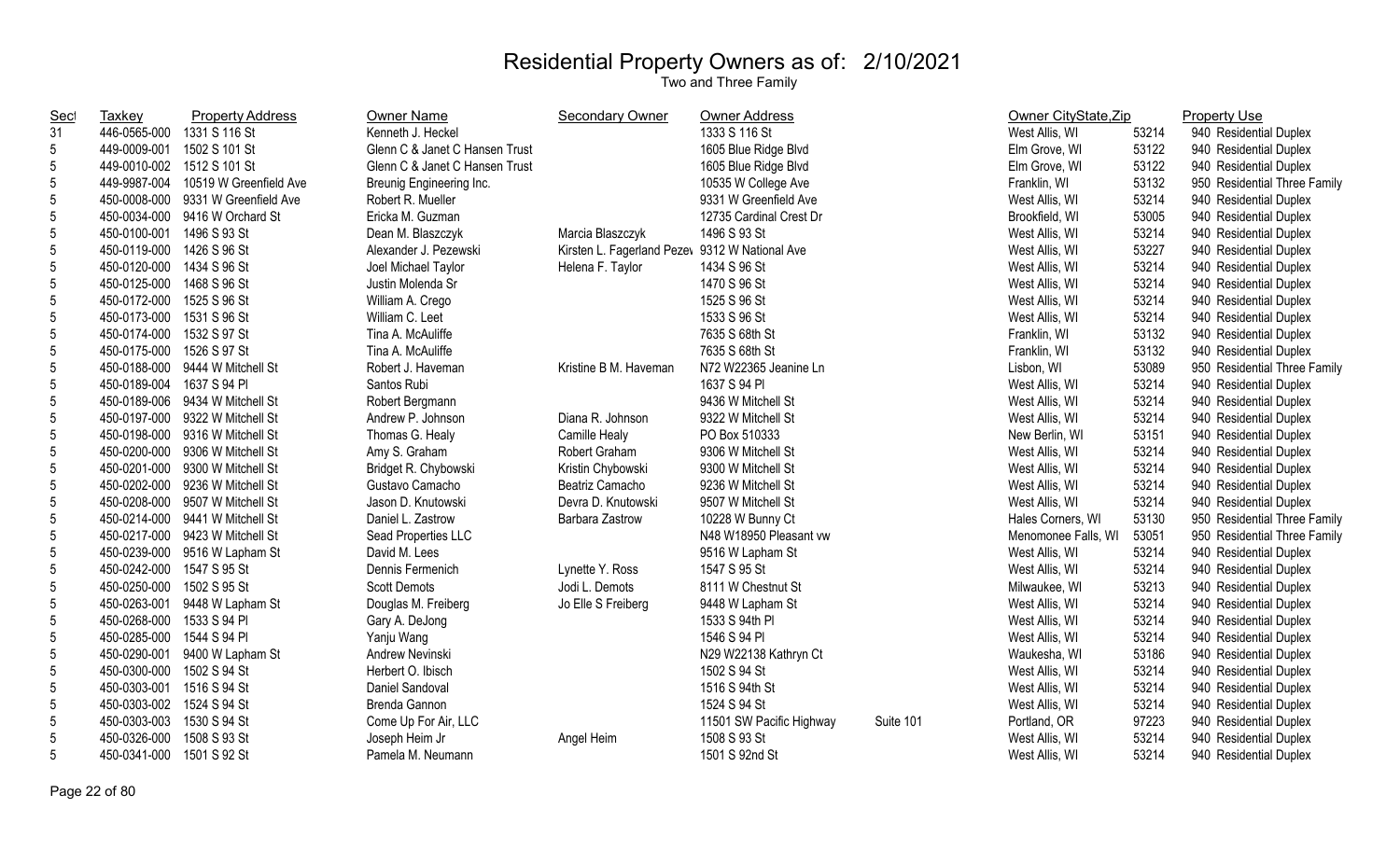| Sec             | <b>Taxkey</b>             | <b>Property Address</b>            | <b>Owner Name</b>                 | <b>Secondary Owner</b>  | <b>Owner Address</b>         | Owner CityState, Zip |         | <b>Property Use</b>          |
|-----------------|---------------------------|------------------------------------|-----------------------------------|-------------------------|------------------------------|----------------------|---------|------------------------------|
| 5               | 450-0342-000              | 1493 S 92 St                       | Rebecca M. Hammock                |                         | 1493 S 92 St                 | West Allis, WI       | 53214   | 940 Residential Duplex       |
| 5               |                           | 450-0344-000 9525 W Lapham St      | Gregory B. Grosskreutz            | Kathleen J. Grosskreutz | 9525 W Lapham St             | West Allis, WI       | 53214   | 940 Residential Duplex       |
| 5               | 450-0346-001              | 9515 W Lapham St                   | Robert S. Schubert                |                         | PO Box 111                   | Wales, WI            | 53183-0 | 940 Residential Duplex       |
| 5               |                           | 450-0349-000 9501 W Lapham St      | Susan L. Agnew                    |                         | 9501 W Lapham St             | West Allis, WI       | 53214   | 940 Residential Duplex       |
| $\overline{5}$  | 450-0350-000 1617 S 95 St |                                    | Jeffrey D. Ploegman               |                         | 1617 S 95 St                 | West Allis, WI       | 53214   | 940 Residential Duplex       |
| 5               | 450-0354-001 1624 S 96 St |                                    | <b>Scott DeMots</b>               |                         | 8111 Chestnut St             | Milwaukee, WI        | 53213   | 940 Residential Duplex       |
| 5               |                           | 450-0357-000 9459 W Lapham St      | Nancy Nguyen                      |                         | 9459 W Lapham St             | West Allis, WI       | 53214   | 940 Residential Duplex       |
| 5               | 450-0365-000 1625 S 94 PI |                                    | Daniel L. Zastrow                 | Barbara Zastrow         | 10228 W Bunny Ct             | Hales Corners, WI    | 53130   | 940 Residential Duplex       |
| 5               | 450-0366-001              | 1631 S 94 PI                       | Strandt Revocable Living Trust    |                         | 1631 S 94 PI                 | West Allis, WI       | 53214   | 940 Residential Duplex       |
| 5               |                           | 450-0373-000 9415 W Lapham St      | Suzzette M. Grisham               |                         | 9415 W Lapham St             | West Allis, WI       | 53214   | 940 Residential Duplex       |
| 5               | 450-0378-001              | 1631 S 94 St                       | Brenda L. Dlapa                   | Mary J. Kerch           | 1631 S 94 St                 | West Allis, WI       | 53214   | 940 Residential Duplex       |
| 5               | 450-9955-000 1434 S 97 St |                                    | Juan R. Correa                    | Mireya Ramirez Barragan | 1434 S 97th St               | West Allis, WI       | 53227   | 940 Residential Duplex       |
| $5\phantom{.0}$ | 450-9958-000 1448 S 97 St |                                    | Werner G. Bayer                   |                         | 3561 S 81 St                 | Milwaukee, WI        | 53220   | 940 Residential Duplex       |
| 5               | 450-9959-000 1460 S 97 St |                                    | Mario Estrada                     |                         | 1460 S 97th St               | West Allis, WI       | 53214   | 940 Residential Duplex       |
| 5               | 450-9979-000 1545 S 97 St |                                    | Michael J. Kassa                  | Lori Kassa              | 1551 S 97 St                 | West Allis, WI       | 53214   | 940 Residential Duplex       |
| 5               | 450-9992-002 1537 S 96 St |                                    | Malcolm E. Hoth                   | Jill D. Hoth            | 7762 N Chadwick Rd           | Glendale, WI         | 53217   | 940 Residential Duplex       |
| 5               | 450-9992-003 1545 S 96 St |                                    | Kevin E. Van Aacken               | Kamy A. Van Aacken      | 1545 S 96 St                 | West Allis, WI       | 53214   | 940 Residential Duplex       |
| 5               |                           | 450-9992-004 9606 W Lapham St      | Cassidy Rae Gaidish               |                         | 9606 W Lapham St             | West Allis, WI       | 53214   | 940 Residential Duplex       |
| $5\overline{)}$ |                           | 450-9992-007 9622 W Lapham St      | Dorothy J Borek Revocable Trust   |                         | 9622 W Lapham St             | West Allis, WI       | 53214   | 940 Residential Duplex       |
| 5               | 450-9992-009 1550 S 97 St |                                    | Benjamin A. Caravella             |                         | 15750 Mark Dr                | Brookfield, WI       | 53005   | 940 Residential Duplex       |
| 5               |                           | 450-9992-010 9628 W Lapham St      | Benjamin A. Caravella             |                         | 15750 Mark Dr                | Brookfield, WI       | 53005   | 950 Residential Three Family |
| $\overline{4}$  | 451-0010-000 1446 S 86 St |                                    | Klose LLC                         |                         | 6025 W North Ave             | Wauwatosa, WI        | 53213   | 940 Residential Duplex       |
| 4               | 451-0011-000 1450 S 86 St |                                    | Faude Investments WI LLC          |                         | 8405 S Paradise Trl          | Gold Canyon, AZ      | 85118   | 940 Residential Duplex       |
|                 |                           | 451-0023-000 8611 W Greenfield Ave | Josiane L. Lemke                  |                         | 8611 W Greenfield Ave        | West Allis, WI       | 53214   | 940 Residential Duplex       |
|                 | 451-0034-000 1442 S 87 St |                                    | Walter lafelice                   |                         | 1442 S 87 St                 | West Allis, WI       | 53214   | 940 Residential Duplex       |
|                 | 451-0042-000 1476 S 87 St |                                    | Kathy S. Muench                   |                         | 1478 S 87 St                 | West Allis, WI       | 53214   | 940 Residential Duplex       |
| $\overline{4}$  |                           | 451-0043-000 8630 W Orchard St     | James A. Powell                   |                         | 230 S 66 St                  | Milwaukee, WI        | 53214   | 940 Residential Duplex       |
|                 |                           | 451-0044-000 8624 W Orchard St     | Steven J. Bozora                  | Gary L. Rhoden          | 3835 S 39 St                 | Greenfield, WI       | 53221   | 940 Residential Duplex       |
| 4               | 451-0052-000 1465 S 86 St |                                    | Arborvitae Properties-70 West LLC |                         | N17 W26899 E Fieldhack Dr #E | Pewaukee, WI         | 53072   | 940 Residential Duplex       |
| 4               | 451-0057-000 1443 S 86 St |                                    | SSC Properties, LLC               |                         | 599 Cottonwood Ln            | Grafton, WI          | 53024   | 940 Residential Duplex       |
| 4               | 451-0061-000 1425 S 86 St |                                    | First Last Always, LLC            |                         | 2025 N Summit Ave            | Milwaukee, WI        | 53202   | 940 Residential Duplex       |
|                 | 451-0078-000 1437 S 87 St |                                    | Kathryn L. Gaedtke                | Matthew L. Gaedtke      | 16205 Patricia Ln            | Brookfield, WI       | 53005   | 940 Residential Duplex       |
| $\overline{4}$  |                           | 451-0086-001 8821 W Greenfield Ave | Dan Rohloff                       |                         | PO Box 2492                  | Brookfield, WI       | 53008   | 940 Residential Duplex       |
|                 | 451-0089-000 1414 S 89 St |                                    | Rodrigo Martinez                  |                         | 1414 S 89th St               | West Allis, WI       | 53214   | 940 Residential Duplex       |
| 4               | 451-0091-000 1424 S 89 St |                                    | Elevenbravo Realty, LLC           |                         | S68 W13384 Bristlecone Ct    | Muskego, WI          | 53150   | 940 Residential Duplex       |
| 4               | 451-0092-000 1428 S 89 St |                                    | Kimberly Leannais                 |                         | 8080 S Chapel Hill Dr        | Franklin, WI         | 53132   | 940 Residential Duplex       |
| 4               | 451-0093-000 1432 S 89 St |                                    | Richard Baczek Jr                 | <b>Becky Baczek</b>     | 1432 S 89 St                 | West Allis, WI       | 53214   | 940 Residential Duplex       |
| $\overline{4}$  | 451-0096-000 1446 S 89 St |                                    | Alfredo N. Gonzalez               |                         | 1446 S 89th St               | West Allis, WI       | 53214   | 940 Residential Duplex       |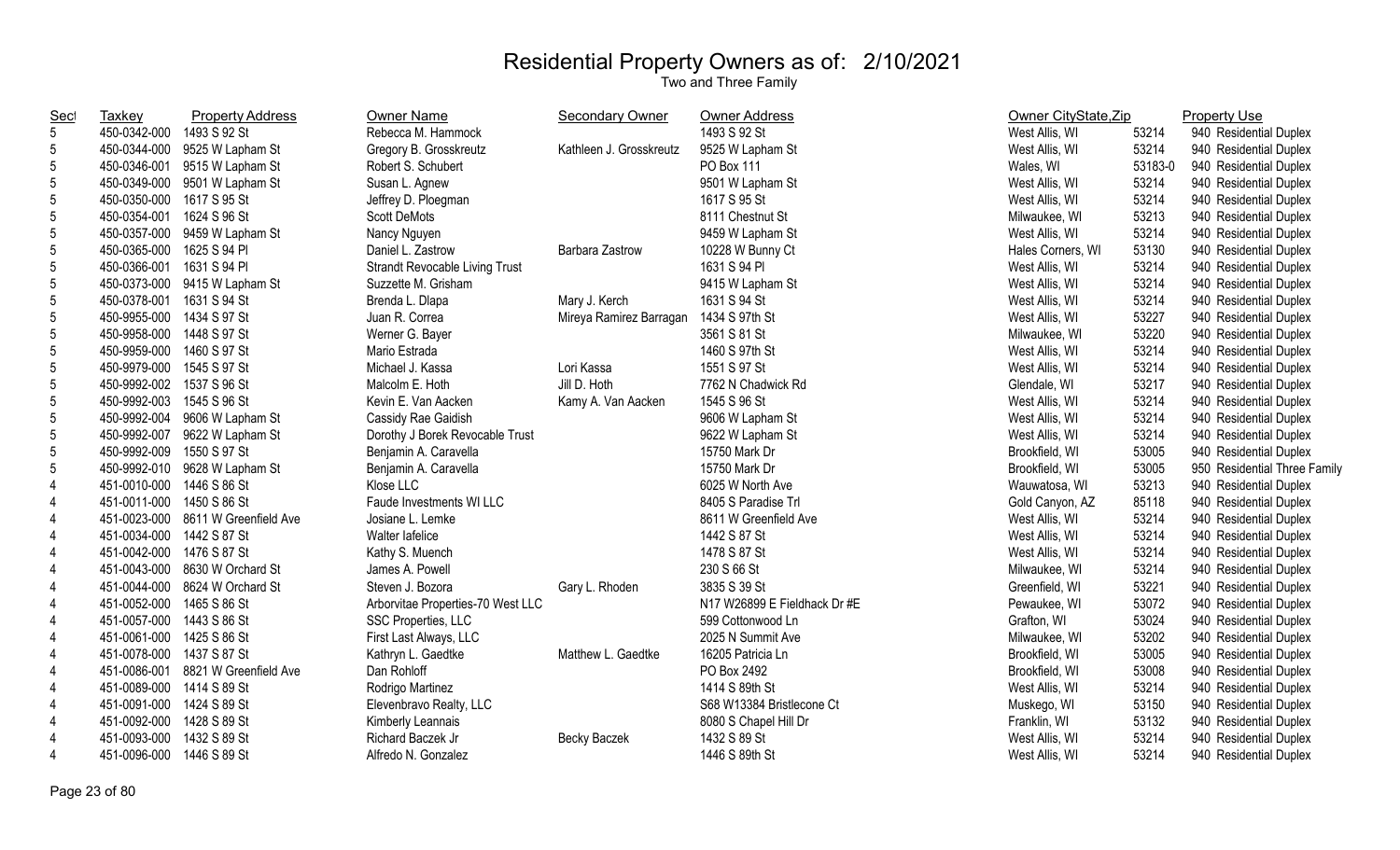| <u>Sec</u>     | <b>Taxkey</b>             | <b>Property Address</b>            | <b>Owner Name</b>            | <b>Secondary Owner</b>     | <b>Owner Address</b>      | Owner CityState, Zip |       | <b>Property Use</b>              |
|----------------|---------------------------|------------------------------------|------------------------------|----------------------------|---------------------------|----------------------|-------|----------------------------------|
| $\overline{4}$ | 451-0099-000 1458 S 89 St |                                    | Joe Busalacchi               | D'Ann Busalacchi           | 12511 W Marquette Dr      | New Berlin, WI       | 53151 | 940 Residential Duplex           |
| $\overline{4}$ | 451-0115-000 1451 S 88 St |                                    | Sam Gruichich                | Linda M. Gruichich         | 11833 W Lakefield Dr      | West Allis, WI       | 53227 | 940 Residential Duplex           |
| 4              | 451-0117-000 1443 S 88 St |                                    | Kevin D. Loth                |                            | 1443 S 88 St              | West Allis, WI       | 53214 | 940 Residential Duplex           |
| 4              | 451-0118-000 1439 S 88 St |                                    | Brandon A. Pintar            |                            | 1439 S 88th St            | West Allis, WI       | 53219 | 940 Residential Duplex           |
| 4              | 451-0120-000 1429 S 88 St |                                    | Charles P. Hepp              |                            | 1429 S 88 St              | West Allis, WI       | 53214 | 940 Residential Duplex           |
| 4              | 451-0121-000 1425 S 88 St |                                    | MNM Real Estate LLC          |                            | 109 Marshall St           | Pewaukee, WI         | 53072 | 940 Residential Duplex           |
| 4              | 451-0123-000 1415 S 88 St |                                    | William L. Richardson        | Kristen A. Barnick-Richard | 1415 S 88 St              | West Allis, WI       | 53214 | 940 Residential Duplex           |
| 4              |                           | 451-0125-000 8907 W Greenfield Ave | Martin E. Villalobos         | Esmeralda Villalobos       | 8907 W Greenfield Ave     | West Allis, WI       | 53214 | 950 Residential Three Family     |
| $\overline{4}$ | 451-0128-000 1421 S 89 St |                                    | Justin D. Lindberg           |                            | 1421 S 89 St              | West Allis, WI       | 53214 | 940 Residential Duplex           |
| $\overline{4}$ | 451-0135-000 1459 S 89 St |                                    | Joseph K. Brunk              |                            | 1459 S 89 St              | West Allis, WI       | 53214 | 940 Residential Duplex           |
| 4              | 451-0136-000 1463 S 89 St |                                    | Keith R. Bierle              | Suzanne Bierle             | 14101 W Gatewood Dr       | New Berlin, WI       | 53151 | 940 Residential Duplex           |
| $\overline{4}$ | 451-0146-000 1414 S 90 St |                                    | Linda Kraft Revocable Trust  |                            | 1414 S 90 St              | West Allis, WI       | 53214 | 940 Residential Duplex           |
| 4              |                           | 451-0153-000 9013 W Greenfield Ave | Michael D. Cataldo           |                            | 1474 S 94 St              | West Allis, WI       | 53214 | 940 Residential Duplex           |
| 4              |                           | 451-0154-000 9021 W Greenfield Ave | <b>Structure Rentals LLC</b> |                            | 2936 S 91st St            | West Allis, WI       | 53227 | 940 Residential Duplex           |
| 4              |                           | 451-0155-000 9027 W Greenfield Ave | Juan M. Morales              |                            | 9027 W Greenfield Ave     | West Allis, WI       | 53214 | 940 Residential Duplex           |
| $\overline{4}$ | 451-0163-000 1423 S 90 St |                                    | Mark J. Filiatrault          |                            | 1652 Legend Hill Ln       | Waukesha, WI         | 53189 | 940 Residential Duplex           |
| $\overline{4}$ | 451-0164-000 1419 S 90 St |                                    | Ellwood M. Skogstad          | Lynn M. Skogstad           | 1421 S 90th St            | West Allis, WI       | 53214 | 940 Residential Duplex           |
| 4              |                           | 451-0185-000 9024 W Orchard St     | Jennifer L. Brandenburg      |                            | 3987 Windemere Dr         | Colgate, WI          | 53017 | 940 Residential Duplex           |
| 4              | 451-0188-000 1487 S 90 St |                                    | Tomasz Radziszewski          | Monika Radziszewski        | W124 S6629 Hawthorne Rd   | Muskego, WI          | 53150 | 940 Residential Duplex           |
| $\overline{4}$ | 451-0191-000 1475 S 90 St |                                    | David Rogowski               |                            | 1475 S 90th St            | West Allis, WI       | 53214 | 940 Residential Duplex           |
| 4              | 451-0195-000 1461 S 90 St |                                    | Elizabeth A. Tanner          |                            | 1461 S 90th St            | Milwaukee, WI        | 53214 | 940 Residential Duplex           |
| 4              | 451-0202-000 1462 S 90 St |                                    | Eric P. Iseli                | Lisa M. Iseli              | 1462 S 90 St              | West Allis, WI       | 53214 | 940 Residential Duplex           |
| $\overline{4}$ | 451-0218-000 1500 S 91 St |                                    | Steven Erceg                 | Mary Netzer                | 1502 S 91 St              | West Allis, WI       | 53214 | 940 Residential Duplex           |
| $\overline{4}$ | 451-0228-002 1436 S 92 St |                                    | Elliott & Elliott LLP        |                            | 1438 S 92 St              | West Allis, WI       | 53214 | 940 Residential Duplex           |
| $\overline{4}$ | 451-0232-001 1464 S 92 St |                                    | Cullen P. Rotroff            |                            | 701 China Basin St #428   | San Francisco, CA    | 94158 | 940 Residential Duplex           |
| 4              | 451-0232-001 1464 S 92 St |                                    | Cullen P. Rotroff            |                            | 701 China Basin St #428   | San Francisco, CA    | 94158 | 955 Residential - Multiple Bldgs |
| $\overline{4}$ | 451-0233-001 1470 S 92 St |                                    | Katherine M. Lageman         |                            | 1470 S 92nd St            | West Allis, WI       | 53214 | 940 Residential Duplex           |
| 4              | 451-0249-000 1532 S 92 St |                                    | George A. Falk               |                            | 2825 N Burton Ct          | Waukesha, WI         | 53188 | 940 Residential Duplex           |
| 4              | 451-0253-000 1527 S 91 St |                                    | Jonathan D. Krueger          |                            | 1527 S 91 St              | West Allis, WI       | 53214 | 940 Residential Duplex           |
| 5              | 451-0277-000 1721 S 92 St |                                    | <b>RPC Properties LLC</b>    |                            | 11317 W Potter Rd         | Wauwatosa, WI        | 53226 | 940 Residential Duplex           |
| $\overline{4}$ | 451-0289-000 1540 S 91 St |                                    | Bryan A. Bishop              |                            | 1540 S 91st St            | West Allis, WI       | 53214 | 940 Residential Duplex           |
| 4              |                           | 451-0294-000 9018 W Lapham St      | Antonio R. York              |                            | 9018 W Lapham St          | West Allis, WI       | 53214 | 940 Residential Duplex           |
| 4              | 451-0296-000 1543 S 91 St |                                    | Gloria J. Carlson            |                            | 9326 NE 28th Cir          | Vancouver, WA        | 98662 | 940 Residential Duplex           |
| 4              | 451-0297-000 1551 S 91 St |                                    | John H. Anderson             |                            | 1551 S 91 St              | West Allis, WI       | 53214 | 940 Residential Duplex           |
| 4              |                           | 451-0301-000 9118 W Lapham St      | Yaoju Chen                   |                            | N64 W13828 Cobblestone Dr | Menomonee Falls, WI  | 53051 | 940 Residential Duplex           |
| 4              | 451-0305-000 1608 S 92 St |                                    | Jack Brandon Boehler         | Bobbie Jo Moran            | 1608 S 92 St              | West Allis, WI       | 53214 | 940 Residential Duplex           |
| 4              |                           | 451-0309-000 8712 W Lapham St      | Anthony Schneider            |                            | 8714 W Lapham St          | West Allis, WI       | 53214 | 940 Residential Duplex           |
| $\overline{4}$ |                           | 451-0310-000 8718 W Lapham St      | Heather M. Michael           |                            | 8720 W Lapham St          | West Allis, WI       | 53214 | 940 Residential Duplex           |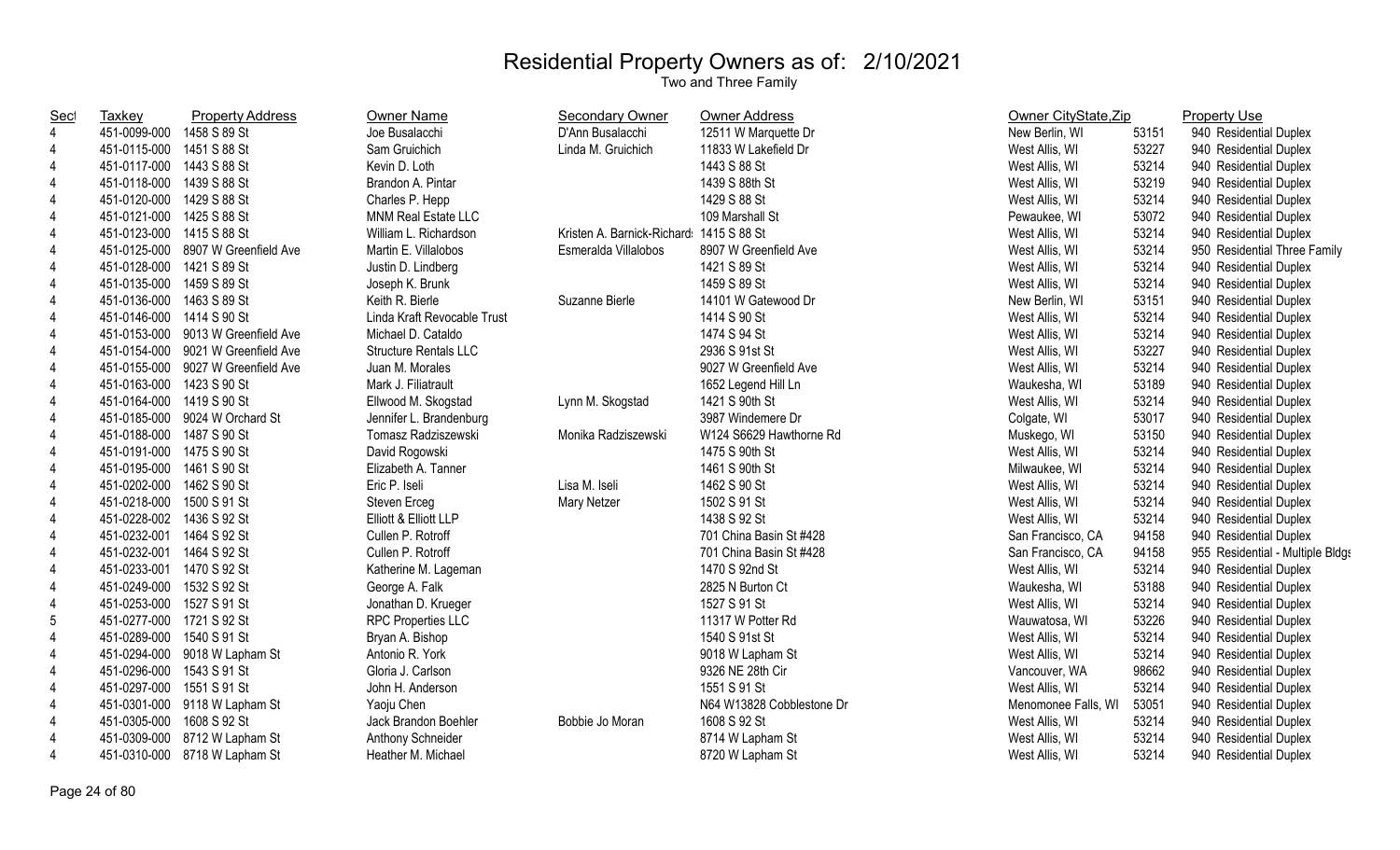| Sec            | Taxkey                    | <b>Property Address</b>         | <b>Owner Name</b>                  | <b>Secondary Owner</b> | <b>Owner Address</b>     |              | Owner CityState, Zip |       | <b>Property Use</b>              |
|----------------|---------------------------|---------------------------------|------------------------------------|------------------------|--------------------------|--------------|----------------------|-------|----------------------------------|
| $\overline{4}$ | 451-0313-000              | 8732 W Lapham St                | Linda J. Mecha                     |                        | 8734 W Lapham St         |              | West Allis, WI       | 53214 | 940 Residential Duplex           |
| $\overline{4}$ | 451-0317-000              | 8754 W Lapham St                | Meng Chen                          |                        | 8754 W Lapham St         |              | West Allis, WI       | 53214 | 950 Residential Three Family     |
| $\overline{4}$ | 451-0318-000              | 8802 W Lapham St                | Edith M. Tomczak                   |                        | 8802 W Lapham St         |              | West Allis, WI       | 53214 | 940 Residential Duplex           |
| 4              | 451-0320-000              | 8814 W Lapham St                | George Dovinos                     |                        | 1137 S 71 St             |              | West Allis, WI       | 53214 | 940 Residential Duplex           |
| $\overline{4}$ | 451-0323-000              | 8830 W Lapham St                | Kristine Ann Hagen                 |                        | 8832 W Lapham St         |              | West Allis, WI       | 53214 | 940 Residential Duplex           |
| 4              | 451-0324-000              | 8834 W Lapham St                | Therese Diedrich                   |                        | 8836 W Lapham St         |              | West Allis, WI       | 53214 | 940 Residential Duplex           |
| 4              | 451-0325-000              | 8838 W Lapham St                | Jerome Gardner                     | Amelia Gardner         | 8840 W Lapham St         |              | West Allis, WI       | 53214 | 940 Residential Duplex           |
| $\overline{4}$ |                           | 451-0349-000 8740 W Mitchell St | Kenneth D. Griese                  | Sharon L. Griese       | N51 W22180 Lisbon Rd     |              | Sussex, WI           | 53089 | 940 Residential Duplex           |
| 4              |                           | 451-0353-000 8718 W Mitchell St | <b>JAV Investments LLC</b>         |                        | 11138 W Greenfield Ave   |              | West Allis, WI       | 53214 | 940 Residential Duplex           |
| $\overline{4}$ |                           | 451-0354-002 8712 W Mitchell St | <b>JAV Investments LLC</b>         |                        | 11138 W Greenfield Ave   |              | West Allis, WI       | 53214 | 940 Residential Duplex           |
| $\overline{4}$ | 451-0387-002 1621 S 90 St |                                 | Milka Tomich Revocable Trust       |                        | 2114 S 95th St           |              | West Allis, WI       | 53227 | 950 Residential Three Family     |
| 4              | 451-0389-000              | 9002 W Mitchell St              | Autumn Spata                       | Paul D. Spata          | 9002 W Mitchell St       |              | West Allis, WI       | 53214 | 940 Residential Duplex           |
| 4              | 451-0390-000              | 9008 W Mitchell St              | Gordon V. Uhan                     | Helen Uhan             | 1519 Fox River Run       |              | Mukwonago, WI        | 53149 | 940 Residential Duplex           |
| 4              | 451-0391-000              | 9014 W Mitchell St              | Martin Schroeder                   |                        | 9014 W Mitchell St       |              | West Allis, WI       | 53214 | 940 Residential Duplex           |
| 4              | 451-0411-001              | 8811 W Mitchell St              | ABC Real Estate Partners LLC       |                        | 200 W Main St            |              | Waukesha, WI         | 53186 | 950 Residential Three Family     |
| 4              | 451-0412-000              | 8819 W Mitchell St              | Joshua C. Padgett                  |                        | 8819 W Mitchell St       |              | West Allis, WI       | 53214 | 940 Residential Duplex           |
| 4              | 451-0413-000              | 8825 W Mitchell St              | Better Living Property Management, |                        | 1003 N Cypress Ct        |              | Hartland, WI         | 53029 | 940 Residential Duplex           |
| 4              | 451-0414-000              | 8831 W Mitchell St              | Geri Lynn Rush                     |                        | 647 S 100 St             |              | West Allis, WI       | 53214 | 940 Residential Duplex           |
| 4              | 451-0415-001 1714 S 89 St |                                 | T & J Smith LLC                    |                        | W737 Carlin Trl          |              | Palmyra, WI          | 53156 | 940 Residential Duplex           |
| 4              | 451-0417-001              | 1724 S 89 St                    | Alvin C. Harvey                    | Lorie Harvey           | 2057 S 91 St             |              | West Allis, WI       | 53227 | 940 Residential Duplex           |
| 4              |                           | 451-0435-000 8743 W Mitchell St | James G. Heisler                   |                        | 8743 W Mitchell St       |              | West Allis, WI       | 53214 | 940 Residential Duplex           |
| $\overline{4}$ | 451-0439-000              | 1728 S 88 St                    | Charles P. Lemberger               |                        | 8802 W Maple St          | PO Box 14053 | West Allis, WI       | 53214 | 940 Residential Duplex           |
| $\overline{4}$ | 451-0447-000              | 8751 W Maple St                 | Dixon Number 1, LLC                |                        | 9102 W Dixon St Ste 100  |              | Milwaukee, WI        | 53214 | 940 Residential Duplex           |
| $\overline{4}$ | 451-0448-000              | 8805 W Maple St                 | <b>Brittain Brothers LLC</b>       |                        | 929 W Bruce St           |              | Milwaukee, WI        | 53204 | 940 Residential Duplex           |
| $\overline{4}$ | 451-0450-000              | 8813 W Maple St                 | <b>Brittain Brothers LLC</b>       |                        | 929 W Bruce St           |              | Milwaukee, WI        | 53204 | 940 Residential Duplex           |
| $\overline{4}$ | 451-0461-000 1727 S 85 St |                                 | <b>DPK Properties LLC</b>          |                        | W151 N8719 Marshall Dr   |              | Menomonee Falls, WI  | 53151 | 940 Residential Duplex           |
| $\overline{4}$ | 451-0462-000              | 8502 W Maple St                 | <b>Brew City Real Estate LLC</b>   |                        | 15750 Mark Dr            |              | Brookfield, WI       | 53005 | 940 Residential Duplex           |
| $\overline{4}$ | 451-0472-000              | 8628 W Maple St                 | Douglas Bay                        |                        | 2408 S Lenox St          |              | Milwaukee, WI        | 53207 | 940 Residential Duplex           |
| $\overline{4}$ |                           | 451-0478-000 8716 W Maple St    | Kenneth Fehrmann                   |                        | 16680 Gebhardt Rd        |              | Brookfield, WI       | 53005 | 940 Residential Duplex           |
| 4              | 451-0479-000              | 8720 W Maple St                 | Keith A. Sawatske                  |                        | 4315 Lake St             |              | Burlington, WI       | 53105 | 940 Residential Duplex           |
| 4              | 451-0481-001              | 8451 W Maple St                 | 2947 S 11 St LLC                   |                        | 2108A Silvernail Rd #166 |              | Pewaukee, WI         | 53072 | 940 Residential Duplex           |
| 4              | 451-0481-001              | 8451 W Maple St                 | 2947 S 11 St LLC                   |                        | 2108A Silvernail Rd #166 |              | Pewaukee, WI         | 53072 | 955 Residential - Multiple Bldgs |
| 4              | 451-0501-000              | 8727 W Maple St                 | Klose LLC                          |                        | 6025 W North Ave         |              | Wauwatosa, WI        | 53213 | 940 Residential Duplex           |
| 4              |                           | 451-0509-000 8452 W Maple St    | Zeilhofer Properties, LLC          |                        | 4125 Pilgrim Rd          |              | Brookfield, WI       | 53005 | 940 Residential Duplex           |
| 4              | 451-0522-000              | 8418 W Lapham St                | Cynthia L. Hesse                   |                        | S31 W22221 Oak Park Dr   |              | Waukesha, WI         | 53189 | 940 Residential Duplex           |
| 4              | 451-0523-000              | 8422 W Lapham St                | John C. Hartert                    |                        | 8422 W Lapham St         |              | West Allis, WI       | 53214 | 940 Residential Duplex           |
| 4              | 451-0526-000              | 8438 W Lapham St                | <b>Margreet Fleege</b>             |                        | 8438 W Lapham St         |              | West Allis, WI       | 53214 | 940 Residential Duplex           |
| $\overline{4}$ | 451-0529-000              | 1526 S 85 St                    | Brianna Lamee                      |                        | 1526 S 85th St 1528      |              | West Allis, WI       | 53214 | 940 Residential Duplex           |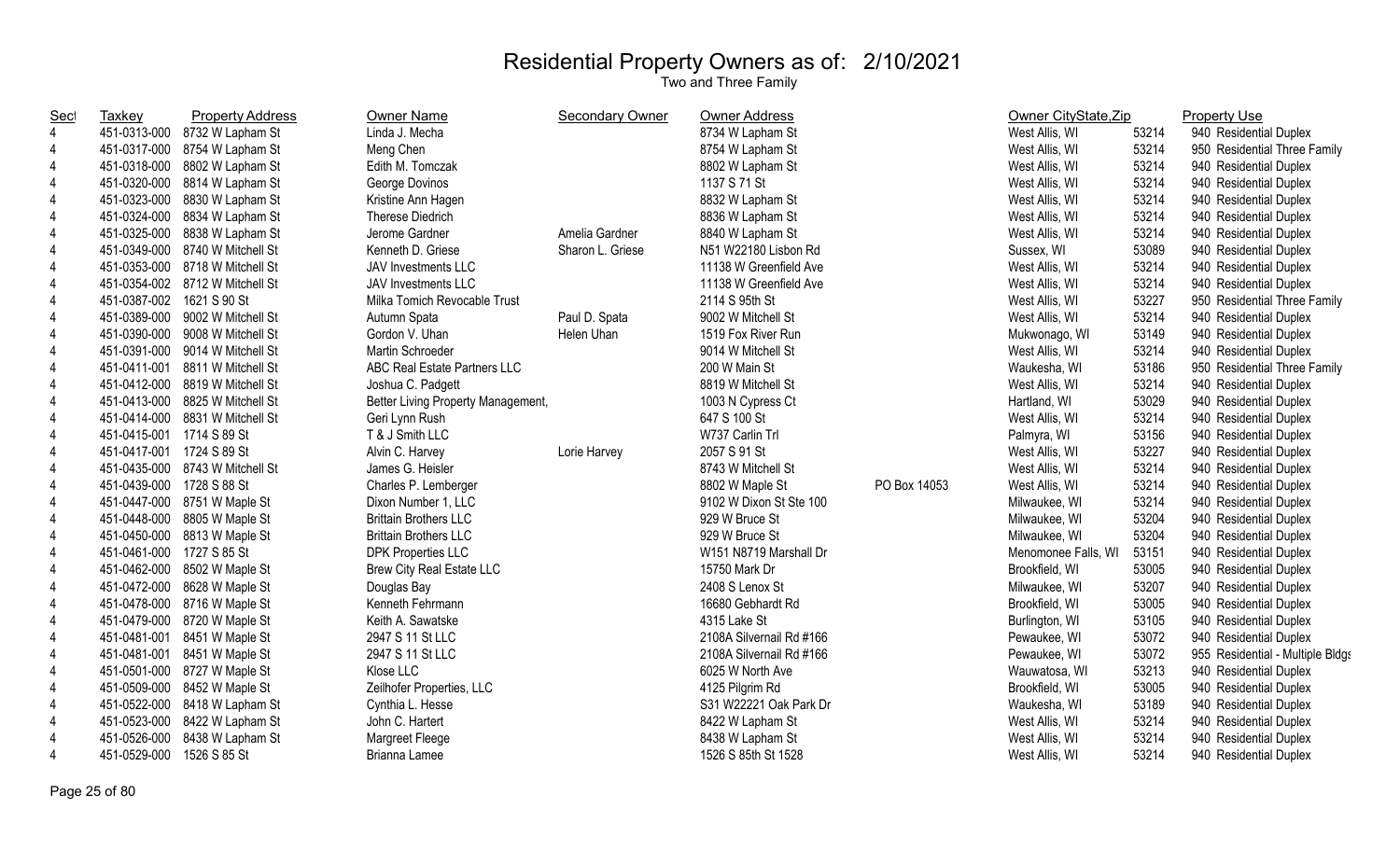| Sec            | Taxkey                    | <b>Property Address</b>            | Owner Name                          | <b>Secondary Owner</b>                | Owner Address               | Owner CityState, Zip |       | <b>Property Use</b>          |
|----------------|---------------------------|------------------------------------|-------------------------------------|---------------------------------------|-----------------------------|----------------------|-------|------------------------------|
| $\overline{4}$ | 451-0535-000              | 8604 W Lapham St                   | Deston R. Flamini                   |                                       | 8604 W Lapham St            | Wauwatosa, WI        | 53214 | 940 Residential Duplex       |
| 4              |                           | 451-0540-000 8630 W Lapham St      | Saveon Grenell                      |                                       | 8630 W Lapham St            | West Allis, WI       | 53214 | 940 Residential Duplex       |
| 4              |                           | 451-0545-000 8706 W Lapham St      | Bonnie L. Nguyen                    | Knanh P. Nguyen                       | 4130 N Brookfield Rd        | Brookfield, WI       | 53045 | 940 Residential Duplex       |
| 4              | 451-0547-000 1619 S 84 St |                                    | Daniel J. Binder                    |                                       | 1623 S 84 St                | West Allis, WI       | 53214 | 940 Residential Duplex       |
| $\overline{4}$ |                           | 451-0553-000 8451 W Lapham St      | Chris McGavock                      |                                       | 8451 W Lapham St            | West Allis, WI       | 53214 | 940 Residential Duplex       |
| 4              | 451-0554-000              | 1610 S 85 St                       | Greg A. Zarling                     | Ruth E. Zarling                       | 5837 Glen Flora Dr          | Greendale, WI        | 53129 | 940 Residential Duplex       |
| 4              | 451-0564-000              | 8432 W Mitchell St                 | Jessica Salfer                      |                                       | 8432 W Mitchell St          | West Allis, WI       | 53214 | 940 Residential Duplex       |
| 4              | 451-0567-000              | 1624 S 85 St                       | Anastasios Skarlatos                | Anthony Skarlatos                     | 1624 S 85 St                | West Allis, WI       | 53214 | 940 Residential Duplex       |
| $\overline{4}$ | 451-0569-000              | 1640 S 85 St                       | Mari B. Wood                        | Christian D. Wood                     | 1640 S 85 St                | West Allis, WI       | 53214 | 940 Residential Duplex       |
| 4              | 451-0571-000              | 1609 S 85 St                       | Tamara L. Melchert                  |                                       | 1611 S 85th St              | West Allis, WI       | 53214 | 940 Residential Duplex       |
| 4              | 451-0572-000              | 1615 S 85 St                       | Anna G. Godiali                     |                                       | 15110 Bending Brae Ct       | Brookfield, WI       | 53005 | 940 Residential Duplex       |
| $\overline{4}$ |                           | 451-0575-000 8609 W Lapham St      | William B & Beth J Alveshire Revoca |                                       | 317 Shore Dr                | Palmyra, WI          | 53156 | 940 Residential Duplex       |
| 4              |                           | 451-0576-000 8615 W Lapham St      | Zachary L. Whitehall                |                                       | 8617 W Lapham St            | West Allis, WI       | 53214 | 940 Residential Duplex       |
| 4              | 451-0580-000 1625 S 85 St |                                    | Diane Jerins                        |                                       | PO Box 270571               | Milwaukee, WI        | 53227 | 940 Residential Duplex       |
| 4              | 451-0581-000 1633 S 85 St |                                    | Derrick R. Oleson                   |                                       | 3010 S 124 St               | West Allis, WI       | 53227 | 940 Residential Duplex       |
| $\overline{4}$ |                           | 451-0584-000 8522 W Mitchell St    | <b>VMH Properties LLC</b>           |                                       | S78 W19252 Youngwood Ct     | Muskego, WI          | 53150 | 940 Residential Duplex       |
| $\overline{4}$ |                           | 451-0589-002 8638 W Mitchell St    | Patrick Ruff                        | Qing Wang                             | 8638 W Mitchell St          | West Allis, WI       | 53214 | 940 Residential Duplex       |
| $\overline{4}$ | 451-0596-005 1485 S 85 St |                                    | Robert J. Hare                      |                                       | 6291 Highgate PI            | Lewis Center, OH     | 43035 | 940 Residential Duplex       |
| $\overline{4}$ |                           | 451-0598-000 8500 W Orchard St     | Frederick R. Rittenhouse            | Karyn Rittenhouse                     | 8500 W Orchard St           | Milwaukee, WI        | 53214 | 940 Residential Duplex       |
| $\overline{4}$ | 451-0604-000 1439 S 85 St |                                    | David M. Sweet                      |                                       | 10325 Parklane Ct           | Hales Corners, WI    | 53130 | 940 Residential Duplex       |
| $\overline{4}$ | 451-0616-000 1424 S 85 St |                                    | Kimberly S. Gaynor                  | Janet L. Gaynor                       | 1424 S 85 St                | West Allis, WI       | 53214 | 940 Residential Duplex       |
| $\overline{4}$ | 451-0618-000 1432 S 85 St |                                    | Taylor M. Hewitt                    | Eric E. Seefeldt                      | 1432 S 85th St              | West Allis, WI       | 53214 | 940 Residential Duplex       |
|                | 451-0622-000 1458 S 85 St |                                    | Brian C. Vincent                    |                                       | 3356A S Delaware Ave        | Milwaukee, WI        | 53207 | 940 Residential Duplex       |
| $\overline{4}$ | 451-0632-000 1461 S 84 St |                                    | Michael G. Rogala                   |                                       | 1461 S 84th St              | West Allis, WI       | 53214 | 940 Residential Duplex       |
| $\overline{4}$ | 451-0633-000 1433 S 84 St |                                    | Jose Mora A. Cardenas               |                                       | 1433 S 84 St                | West Allis, WI       | 53214 | 940 Residential Duplex       |
| 4              | 451-0634-000 1427 S 84 St |                                    | Nancy Santner                       | Nancy J Santner Revocabl 1427 S 84 St |                             | West Allis, WI       | 53214 | 940 Residential Duplex       |
| 4              | 451-0637-000 1415 S 84 St |                                    | Susan L. Radtke                     |                                       | 4639 S 109 St               | Greenfield, WI       | 53228 | 950 Residential Three Family |
| 4              |                           | 451-0640-000 8431 W Greenfield Ave | Michael C. O'Connor                 |                                       | 8435 W Greenfield Ave Upper | West Allis, WI       | 53214 | 940 Residential Duplex       |
| 4              | 451-0653-000 1481 S 84 St |                                    | Daniel W. Brooks III                |                                       | 24 Enterprise Rd Unit D     | Delafield, WI        | 53018 | 940 Residential Duplex       |
| 4              | 451-0654-000 1489 S 84 St |                                    | Dennis R. Mc Donald                 |                                       | 1489 S 84 St                | West Allis, WI       | 53214 | 940 Residential Duplex       |
| $\overline{4}$ | 451-0656-000              | 8405 W Orchard St                  | Klose LLC                           |                                       | 6025 W North Ave            | Wauwatosa, WI        | 53213 | 940 Residential Duplex       |
| 4              | 451-0657-000              | 8415 W Orchard St                  | Thomas S. Curasi                    | Diane C. Curasi                       | 8415 W Orchard St           | West Allis, WI       | 53214 | 940 Residential Duplex       |
| 4              | 451-0663-000              | 8451 W Orchard St                  | Ryan Hoffmann                       |                                       | 8451 W Orchard St           | West Allis, WI       | 53214 | 940 Residential Duplex       |
| 4              | 451-0666-002              | 1509 S 84 St                       | Midwest Development & Mgmt LLC      |                                       | 6525 W Bluemound Rd Ste 10  | Milwaukee, WI        | 53213 | 940 Residential Duplex       |
| 4              |                           | 451-0681-000 8903 W Orchard St     | June a Molthen Revocable Living Tr  |                                       | 8903 W Orchard St           | West Allis, WI       | 53214 | 940 Residential Duplex       |
|                |                           | 451-0686-000 8817 W Orchard St     | Robert J. Conrad                    | Patricia A. Conrad                    | PO Box 621                  | Hales Corners, WI    | 53130 | 940 Residential Duplex       |
| 4              | 451-0697-000              | 8701 W Orchard St                  | Steven R. Tippel                    |                                       | 8701 W Orchard St           | West Allis, WI       | 53214 | 940 Residential Duplex       |
| $\overline{4}$ |                           | 451-1004-000 8713 W Maple St       | Mark D. Neathery                    |                                       | 8713 W Maple St             | West Allis, WI       | 53214 | 940 Residential Duplex       |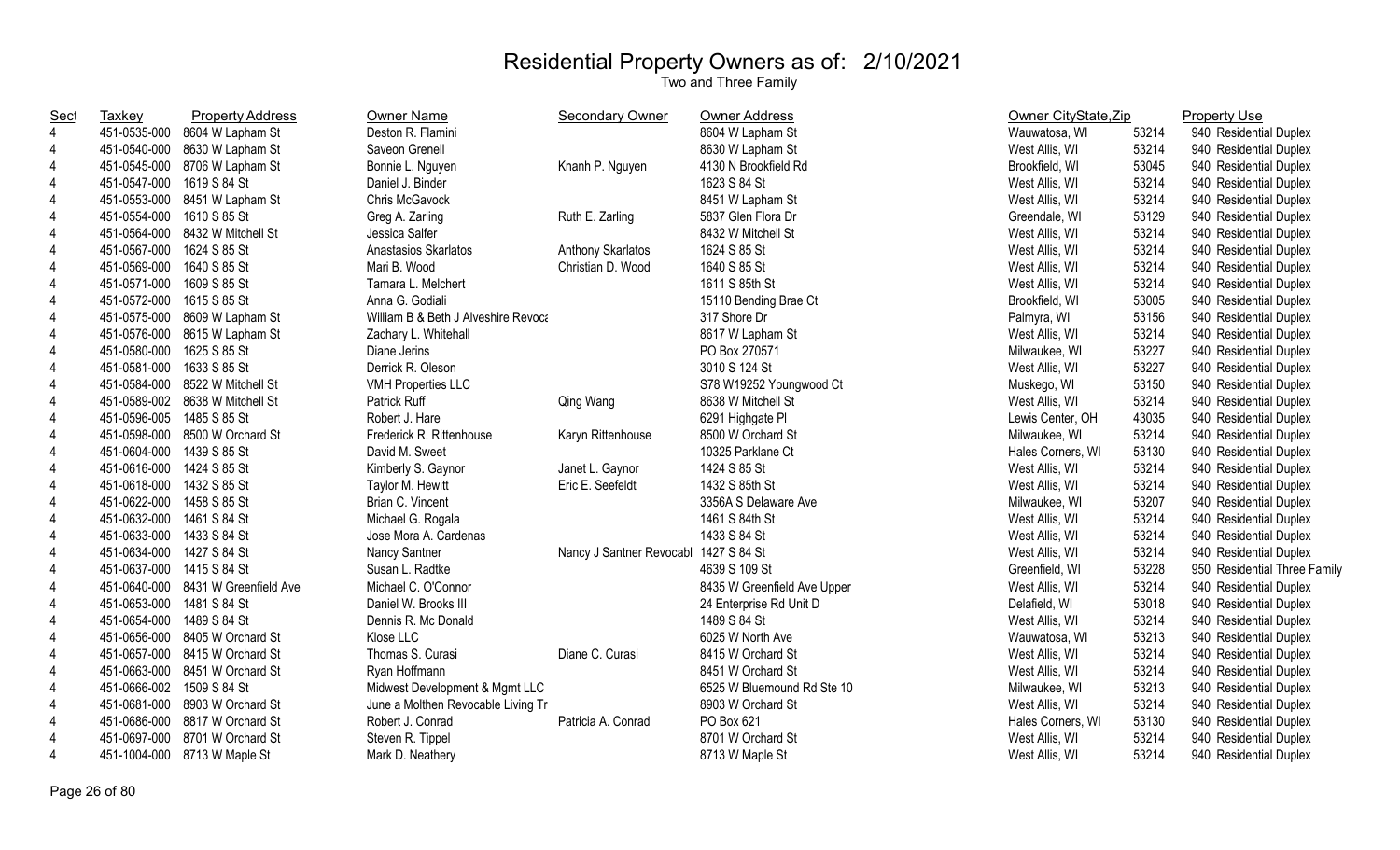| Sec            | Taxkey                    | <b>Property Address</b> | Owner Name                         | <b>Secondary Owner</b>  | <b>Owner Address</b>         | Owner CityState, Zip |       | <b>Property Use</b>          |
|----------------|---------------------------|-------------------------|------------------------------------|-------------------------|------------------------------|----------------------|-------|------------------------------|
| $\overline{4}$ | 452-0003-001 1413 S 76 St |                         | DCC Realty LLC                     |                         | S97 W13398 Lloyd Mangrum Ct  | Muskego, WI          | 53150 | 940 Residential Duplex       |
| $\overline{4}$ | 452-0006-000 1425 S 76 St |                         | Norman C. Standlee Jr              | Christiane T. Standlee  | 808 Andover Dr               | Eagle, WI            | 53119 | 940 Residential Duplex       |
| 4              | 452-0008-002 1441 S 76 St |                         | Fern A. King                       | Therese L. King         | 1441 S 76th St               | West Allis, WI       | 53214 | 940 Residential Duplex       |
| $\overline{4}$ | 452-0009-000 1445 S 76 St |                         | Mary J. Aprahamian                 | Edward M. Aprahamian    | W332 N6556 N Moose Ln        | Nashotah, WI         | 53058 | 940 Residential Duplex       |
| 4              | 452-0013-000 1468 S 77 St |                         | John D. Fisher                     | Sherry L. Fisher        | 1468 S 77 St                 | West Allis, WI       | 53214 | 940 Residential Duplex       |
| $\overline{4}$ | 452-0014-000 1460 S 77 St |                         | Monika Rahn                        |                         | 1460A S 77th St              | West Allis, WI       | 53214 | 940 Residential Duplex       |
| 4              | 452-0015-000              | 1452 S 77 St            | <b>Bonnie Hammernik</b>            | Michael Hammernik       | 5512 S 115 St                | Hales Corners, WI    | 53130 | 940 Residential Duplex       |
| 4              | 452-0016-000 1446 S 77 St |                         | Andrew J. Wachholz                 |                         | 1446 S 77th St               | West Allis, WI       | 53214 | 940 Residential Duplex       |
| $\overline{4}$ | 452-0017-000 1442 S 77 St |                         | Gary Douglas                       | Rose E. Douglas         | 1442 S 77 St                 | West Allis, WI       | 53214 | 940 Residential Duplex       |
| $\overline{4}$ | 452-0019-000 1432 S 77 St |                         | Patrick K. Walsh                   | Anita Walsh             | 1436 S 77 St                 | West Allis, WI       | 53214 | 940 Residential Duplex       |
| $\overline{4}$ | 452-0020-000 1428 S 77 St |                         | Kevin Griffiths                    |                         | 1428 S 77th St               | West Allis, WI       | 53214 | 940 Residential Duplex       |
| 4              | 452-0021-000 1422 S 77 St |                         | Barbara Kruegel                    |                         | 1424 S 77 St                 | West Allis, WI       | 53214 | 940 Residential Duplex       |
| $\overline{4}$ | 452-0030-000 1425 S 77 St |                         | Portia M. Menges                   |                         | 1427 S 77th St               | West Allis, WI       | 53214 | 940 Residential Duplex       |
| $\overline{4}$ | 452-0035-000 1449 S 77 St |                         | Arborvitae Properties-77 West LLC  |                         | N17 W26899 E Fieldhack Dr #E | Pewaukee, WI         | 53072 | 940 Residential Duplex       |
| 4              | 452-0038-001 1469 S 77 St |                         | David P. Neis                      |                         | 1469 S 77 St                 | West Allis, WI       | 53214 | 940 Residential Duplex       |
| $\overline{4}$ | 452-0041-000 1456 S 78 St |                         | Michael P. Weis                    |                         | 28834 Sunflower Ln           | Waterford, WI        | 53185 | 940 Residential Duplex       |
| 4              | 452-0043-000 1448 S 78 St |                         | Souk Phommasack                    |                         | 1448 S 78 St                 | West Allis, WI       | 53214 | 940 Residential Duplex       |
| 4              | 452-0044-000 1442 S 78 St |                         | Taylor Sr Harvey & E Irrevoc Trust |                         | 1503 N 50 PI                 | Milwaukee, WI        | 53208 | 940 Residential Duplex       |
| $\overline{4}$ | 452-0045-000 1436 S 78 St |                         | <b>Christopher Sagat</b>           |                         | 1715 E Butler Dr             | Phoenix, AZ          | 85020 | 940 Residential Duplex       |
| $\overline{4}$ | 452-0054-000 1509 S 77 St |                         | <b>Richard Betker</b>              |                         | 11053 S 76 St                | Franklin, WI         | 53132 | 940 Residential Duplex       |
| 4              | 452-0055-000 1513 S 77 St |                         | Pamela L. Arnold                   | Marc Christopher Arnold | 1515 S 77 St                 | West Allis, WI       | 53214 | 940 Residential Duplex       |
| 4              | 452-0059-000 1537 S 77 St |                         | Lynnett S. Ross                    |                         | 1537 S 77 St                 | West Allis, WI       | 53219 | 940 Residential Duplex       |
| 4              | 452-0061-000 1549 S 77 St |                         | Mark A. Kujath                     | Nancy L. Kujath         | 5725 Island View Ct          | Waterford, WI        | 53185 | 940 Residential Duplex       |
| $\overline{4}$ | 452-0062-000 1555 S 77 St |                         | Christopher M. Clark               |                         | 1555 S 77 St                 | West Allis, WI       | 53214 | 940 Residential Duplex       |
| 4              | 452-0063-000 1559 S 77 St |                         | Daniel J. Merkt                    |                         | 1561 S 77th St               | West Allis, WI       | 53214 | 940 Residential Duplex       |
| 4              | 452-0064-000 1565 S 77 St |                         | Wayne A. Young                     | Peggy A. Young          | 1585 S 80 St                 | West Allis, WI       | 53214 | 940 Residential Duplex       |
| 4              | 452-0065-000 1569 S 77 St |                         | Nell B. Dockry                     | William P. Dockry       | 4016 N Larkin St             | Shorewood, WI        | 53211 | 940 Residential Duplex       |
| 4              | 452-0074-000 1544 S 78 St |                         | True McCarthy                      |                         | 1544 S 78th St               | West Allis, WI       | 53214 | 940 Residential Duplex       |
| 4              | 452-0078-000 1522 S 78 St |                         | Shawn Gartmann                     |                         | S99 W14923 Keeley Ct         | Muskego, WI          | 53150 | 940 Residential Duplex       |
| 4              | 452-0081-001 1504 S 78 St |                         | Gregory J. Schneider               | Theresa Schneider       | N75 W17299 Wilson Dr         | Menomonee Falls, WI  | 53051 | 940 Residential Duplex       |
| 4              | 452-0090-001 1565 S 76 St |                         | Integrity Bank & Trust             |                         | 13540 Meadowgrass Dr #100    | Colorado Springs, CO | 80921 | 940 Residential Duplex       |
| 4              | 452-0090-002 1569 S 76 St |                         | <b>Accent Properties LLC</b>       |                         | 12605 W North Ave #203       | Brookfield, WI       | 53005 | 940 Residential Duplex       |
| $\overline{4}$ | 452-0092-000 1577 S 76 St |                         | John Krieser                       |                         | 1577 S 76 St                 | West Allis, WI       | 53214 | 950 Residential Three Family |
| 4              | 452-0095-000 1580 S 77 St |                         | David E. Van Dorf                  |                         | W156 N7588 Pilgrim Rd        | Menomonee Falls, WI  | 53051 | 940 Residential Duplex       |
| $\overline{4}$ | 452-0097-000              | 1568 S 77 St            | <b>Robert Anderson Trust</b>       |                         | 6720 W Forest Home Ave       | Milwaukee, WI        | 53220 | 940 Residential Duplex       |
| 4              | 452-0108-000              | 1500 S 77 St            | Nancy R. Krizan Revocable Trust    |                         | 1500 S 77th St               | West Allis, WI       | 53214 | 940 Residential Duplex       |
| 4              | 452-0109-000              | 1601 S 76 St            | Leslie R. Kloes                    |                         | 1603 S 76 St                 | West Allis, WI       | 53214 | 940 Residential Duplex       |
| 4              | 452-0110-000              | 1605 S 76 St            | Melissa Sanchez                    | Rodrigo Sanchez Rosas   | 1605 S 76th St               | West Allis, WI       | 53214 | 940 Residential Duplex       |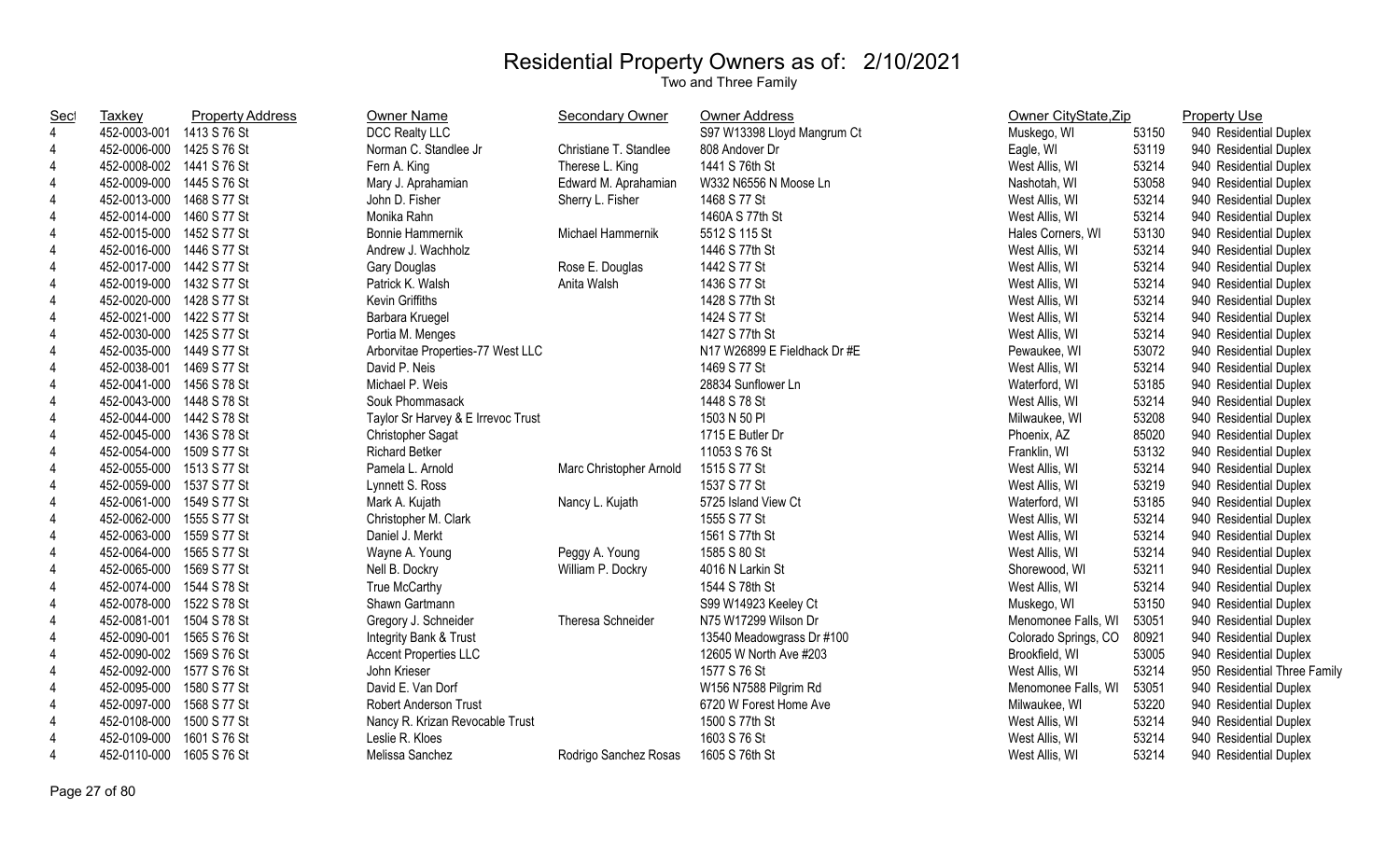| Sec            | <b>Taxkey</b>             | <b>Property Address</b>        | <b>Owner Name</b>                 | <b>Secondary Owner</b> | Owner Address               | Owner CityState, Zip |       | <b>Property Use</b>              |
|----------------|---------------------------|--------------------------------|-----------------------------------|------------------------|-----------------------------|----------------------|-------|----------------------------------|
| $\overline{4}$ | 452-0111-000              | 1609 S 76 St                   | Ramiro De Avila                   |                        | 5042 S Marshfield           | Chicago, IL          | 60609 | 940 Residential Duplex           |
| 4              | 452-0112-000 1617 S 76 St |                                | Celtic Properties LLC             |                        | 633 Swan Dr                 | Waterford, WI        | 53185 | 940 Residential Duplex           |
| 4              | 452-0113-000 1621 S 76 St |                                | North Shore Prop Mgmt & Renovatio |                        | 8125 N Regent Rd            | Fox Point, WI        | 53217 | 940 Residential Duplex           |
| 4              | 452-0121-001 1620 S 77 St |                                | <b>Quinn Gumieny</b>              |                        | 2634 N 69 St                | Wauwatosa, WI        | 53213 | 940 Residential Duplex           |
| 4              | 452-0122-000 1610 S 77 St |                                | <b>Tyler Melso</b>                | Kimberly Melso         | 1610 S 77 St                | West Allis, WI       | 53214 | 940 Residential Duplex           |
| 4              | 452-0125-000              | 1601 S 77 St                   | David Mo                          |                        | 1601 S 85th St              | West Allis, WI       | 53214 | 940 Residential Duplex           |
| 4              | 452-0128-000              | 1613 S 77 St                   | Douglas A. Nelson                 |                        | 1615 S 77 St                | West Allis, WI       | 53214 | 940 Residential Duplex           |
| 4              | 452-0144-000              | 1632 S 78 St                   | Katherine M. Burke                |                        | 1634 S 78 St                | West Allis, WI       | 53214 | 940 Residential Duplex           |
| $\overline{4}$ | 452-0145-000              | 1626 S 78 St                   | Eileen M. Ryan                    | Susan Zdrojewski       | 1626 S 78th St              | West Allis, WI       | 53214 | 940 Residential Duplex           |
| $\overline{4}$ | 452-0148-000              | 1610 S 78 St                   | Jasmine Parra                     |                        | 1610 S 78th St              | West Allis, WI       | 53214 | 940 Residential Duplex           |
| $\overline{4}$ | 452-0152-001 1500 S 79 St |                                | <b>Maxine Cook</b>                |                        | 1500 S 79th St              | West Allis, WI       | 53214 | 940 Residential Duplex           |
| $\overline{4}$ | 452-0155-000 1516 S 79 St |                                | Michael A. Odle                   | Janet K. Perkins       | 1516 S 79 St                | West Allis, WI       | 53214 | 940 Residential Duplex           |
| $\overline{4}$ | 452-0158-000              | 1532 S 79 St                   | Edwin A. Vis                      | Mary C. Vis            | 2660 S 94 St                | West Allis, WI       | 53227 | 940 Residential Duplex           |
| 4              | 452-0161-000 1551 S 78 St |                                | Steven Deplazes                   | Anne Deplazes          | 447 W 1st St                | New Richmond, WI     | 54017 | 940 Residential Duplex           |
| 4              | 452-0164-000 1571 S 78 St |                                | Keith R. Nitkowski                | Theresa L. Nitkowski   | 1445 S 90 St                | West Allis, WI       | 53227 | 940 Residential Duplex           |
| $\overline{4}$ | 452-0165-000 1577 S 78 St |                                | Brian J. Hense                    |                        | W220 S3958 Crestview Ct     | Waukesha, WI         | 53189 | 940 Residential Duplex           |
| $\overline{4}$ | 452-0168-000 1584 S 79 St |                                | Sarah Weisenburger                |                        | 1584 S 79 St                | West Allis, WI       | 53214 | 940 Residential Duplex           |
| $\overline{4}$ | 452-0169-000 1580 S 79 St |                                | Peter Lesniewski                  |                        | 1580 S 79th St              | West Allis, WI       | 53214 | 940 Residential Duplex           |
| 4              | 452-0173-000 1558 S 79 St |                                | Robin M. Inman                    |                        | 1558 S 79 St                | West Allis, WI       | 53214 | 940 Residential Duplex           |
| $\overline{4}$ | 452-0174-000 1552 S 79 St |                                | Nicholas J. Martorano             | Katherine Martorano    | N57 W15133 Mesa Dr          | Menomonee Falls, WI  | 53051 | 940 Residential Duplex           |
| 4              | 452-0183-000 1428 S 80 St |                                | Graceful Living, LLC              |                        | 2712 W Rosevelt Dr          | Milwaukee, WI        | 53216 | 940 Residential Duplex           |
| $\overline{4}$ | 452-0186-000 1444 S 80 St |                                | Steven C. Chybowski               | Cheryl A. Chybowski    | 13540 Edgewood Ct           | New Berlin, WI       | 53151 | 940 Residential Duplex           |
| $\overline{4}$ | 452-0188-000 1456 S 80 St |                                | ATD Rentals 80 LLC                |                        | 15300 W Howard Unit 510678  | New Berlin, WI       | 53151 | 940 Residential Duplex           |
| 4              | 452-0189-000 1460 S 80 St |                                | Imatra Properties LLC             |                        | N75 W22531 Chestnut Hill Rd | Sussex, WI           | 53089 | 940 Residential Duplex           |
| 4              |                           | 452-0190-000 7924 W Orchard St | Mark J. Filiatrault               |                        | 1652 Legend Hill Ln         | Waukesha, WI         | 53189 | 940 Residential Duplex           |
| 4              | 452-0196-000 1439 S 79 St |                                | William R. Sitarz                 |                        | 1441 S 79 St                | West Allis, WI       | 53214 | 940 Residential Duplex           |
| 4              | 452-0197-000 1435 S 79 St |                                | Daniel Courtney                   |                        | 1435 S 79 St                | West Allis, WI       | 53214 | 940 Residential Duplex           |
| 4              | 452-0198-000 1429 S 79 St |                                | Clark H. Pade                     |                        | 1431 S 79 St                | West Allis, WI       | 53214 | 940 Residential Duplex           |
| $\overline{4}$ | 452-0206-000 1429 S 80 St |                                | Camel Properties 8 LLC            | Frank Sadowski         | 5191 S Sunnyslope Rd        | New Berlin, WI       | 53151 | 940 Residential Duplex           |
| 4              | 452-0209-000 1445 S 80 St |                                | Richard P. Gniech                 | Susan Gniech           | 1451 S 80 St                | West Allis, WI       | 53214 | 940 Residential Duplex           |
| $\overline{4}$ | 452-0210-000 1451 S 80 St |                                | Susan Gniech                      |                        | 1451 S 80 St                | West Allis, WI       | 53214 | 955 Residential - Multiple Bldgs |
| 4              | 452-0210-000 1451 S 80 St |                                | Susan Gniech                      |                        | 1451 S 80 St                | West Allis, WI       | 53214 | 940 Residential Duplex           |
| 4              | 452-0213-000 1501 S 80 St |                                | Marcease Ledale Warren            |                        | 1501 S 80 St                | West Allis, WI       | 53214 | 940 Residential Duplex           |
| 4              | 452-0214-000 1513 S 80 St |                                | Ryan M. Oschmann                  | Laurie K. Oschmann     | 1513 S 80th St              | West Allis, WI       | 53214 | 940 Residential Duplex           |
| 4              | 452-0215-000 1519 S 80 St |                                | Ryan M. Oschmann                  | Desarae M. Harwood     | 1519 S 80th St              | West Allis, WI       | 53214 | 940 Residential Duplex           |
| $\overline{4}$ | 452-0216-000              | 1527 S 80 St                   | Scott O. Sitowski                 |                        | 20155 Colony Ct             | Brookfield, WI       | 53045 | 940 Residential Duplex           |
| 4              | 452-0220-000              | 1553 S 80 St                   | Brian T. Wilson                   |                        | 1555 S 80 St                | West Allis, WI       | 53214 | 940 Residential Duplex           |
| 4              | 452-0222-000              | 1565 S 80 St                   | Melvin W. Schwulst                |                        | S74 W17648 Lake Dr          | Muskego, WI          | 53150 | 940 Residential Duplex           |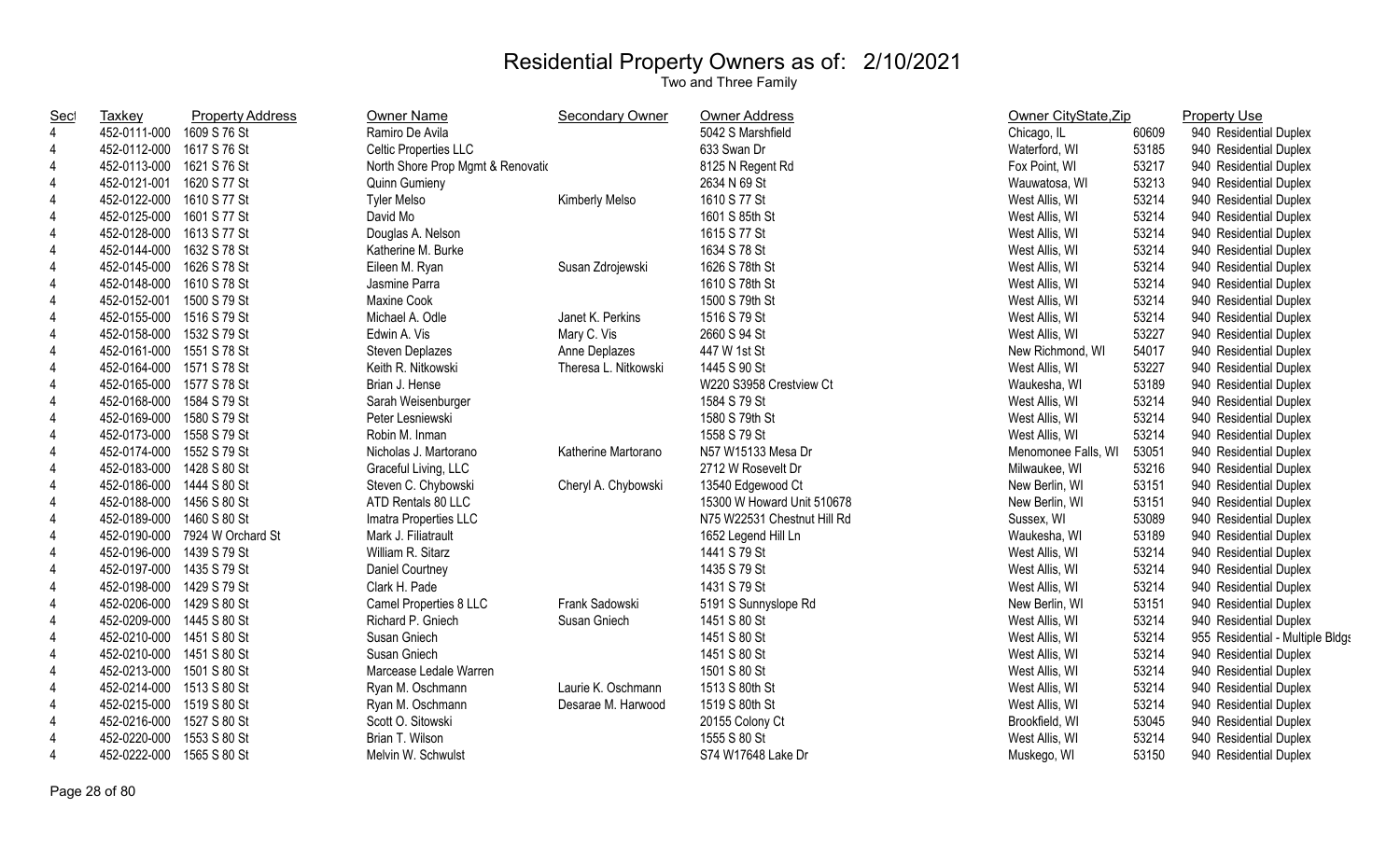| <u>Sec</u>     | <b>Taxkey</b>             | <b>Property Address</b>       | <b>Owner Name</b>                 | <b>Secondary Owner</b> | Owner Address                | Owner CityState, Zip |       | <b>Property Use</b>              |
|----------------|---------------------------|-------------------------------|-----------------------------------|------------------------|------------------------------|----------------------|-------|----------------------------------|
| $\overline{4}$ | 452-0224-000 1581 S 80 St |                               | <b>Eckhard Ankerstein</b>         |                        | 1581 S 80 St                 | West Allis, WI       | 53214 | 940 Residential Duplex           |
| $\overline{4}$ |                           | 452-0225-000 8008 W Lapham St | Wayne A. Young                    |                        | 8008 W Lapham St & 1585 S 80 | West Allis, WI       | 53214 | 940 Residential Duplex           |
| 4              | 452-0226-000 1501 S 79 St |                               | Ethan J. Steingraber              | Morgan F. Steingraber  | 1501 S 79th St               | West Allis, WI       | 53214 | 940 Residential Duplex           |
| 4              | 452-0234-000 1549 S 79 St |                               | Alan N. Hoenk                     |                        | 1549 S 79th St               | West Allis, WI       | 53214 | 940 Residential Duplex           |
| 4              | 452-0240-000 1574 S 80 St |                               | Morgan L. Miller                  |                        | 1574 S 80th St               | West Allis, WI       | 53214 | 940 Residential Duplex           |
| 4              | 452-0241-000 1570 S 80 St |                               | Aaron Enterprises LLC             |                        | 12605 W North Ave #203       | Brookfield, WI       | 53005 | 940 Residential Duplex           |
| 4              | 452-0246-000 1548 S 80 St |                               | Stephen Kolodij                   | Julie Kolodij          | 1560 S 80 St                 | West Allis, WI       | 53214 | 940 Residential Duplex           |
| $\overline{4}$ | 452-0247-000 1540 S 80 St |                               | Paul J. Budiac                    | Kristine M. Budiac     | 1542 S 80 St                 | West Allis, WI       | 53214 | 940 Residential Duplex           |
| $\overline{4}$ | 452-0248-000 1536 S 80 St |                               | Sharon M. Wiktorek                |                        | 26922 S Elm Ln               | Wind Lake, WI        | 53185 | 940 Residential Duplex           |
| $\overline{4}$ | 452-0255-001 1416 S 81 St |                               | Paul J. Budiac                    | Kristine M. Budiac     | 1542 S 80 St                 | West Allis, WI       | 53214 | 940 Residential Duplex           |
| $\overline{4}$ | 452-0271-001 1431 S 81 St |                               | Ronald T. Bautch                  | Susan Bautch           | 5335 S Edinbourgh Dr         | New Berlin, WI       | 53146 | 940 Residential Duplex           |
| $\overline{4}$ | 452-0275-000 1467 S 81 St |                               | Unit 81 LLC                       |                        | 1288 S Cherokee Dr           | Waukesha, WI         | 53186 | 940 Residential Duplex           |
| $\overline{4}$ | 452-0283-000 1537 S 81 St |                               | Michael J. Weier                  |                        | S87 W25250 Edgewood Ave      | Mukwonago, WI        | 53149 | 940 Residential Duplex           |
| $\overline{4}$ |                           | 452-0293-000 8106 W Lapham St | JP Herman Real Estate Service LTD |                        | 3741 E Armour Ave            | Cudahy, WI           | 53110 | 940 Residential Duplex           |
| 4              | 452-0296-000 1504 S 81 St |                               | Brian M. Vitense                  |                        | 1251 Ridgeside Rd            | Oconomowoc, WI       | 53066 | 940 Residential Duplex           |
| $\overline{4}$ | 452-0298-000 1512 S 81 St |                               | Linda M. Burakowski               |                        | 4863 S 23 St                 | Milwaukee, WI        | 53221 | 940 Residential Duplex           |
| 4              | 452-0305-000 1550 S 81 St |                               | Gary S. Coltman                   |                        | 1550 S 81 St                 | West Allis, WI       | 53214 | 940 Residential Duplex           |
| $\overline{4}$ | 452-0306-000 1556 S 81 St |                               | Sam K. Hafez                      |                        | 4445 S 114 St                | Greenfield, WI       | 53228 | 940 Residential Duplex           |
| 4              | 452-0315-000 1624 S 81 St |                               | Urbrand LLC                       |                        | 234 Reservoir Ave Unit 103   | Milwaukee, WI        | 53212 | 940 Residential Duplex           |
| $\overline{4}$ | 452-0317-000 1632 S 81 St |                               | Carol J. Dunn                     |                        | 1632 S 81 St                 | West Allis, WI       | 53214 | 940 Residential Duplex           |
| $\overline{4}$ | 452-0323-000 1700 S 81 St |                               | Curtis K. Bayer                   | Carrie A. Muffler      | 1400 E Parkside Dr           | Oak Creek, WI        | 53154 | 955 Residential - Multiple Bldgs |
| 4              | 452-0323-000 1700 S 81 St |                               | Curtis K. Bayer                   | Carrie A. Muffler      | 1400 E Parkside Dr           | Oak Creek, WI        | 53154 | 940 Residential Duplex           |
| $\overline{4}$ | 452-0324-000 1706 S 81 St |                               | Diane P. Jerins                   |                        | PO Box 270571                | Milwaukee, WI        | 53227 | 940 Residential Duplex           |
| $\overline{4}$ | 452-0325-000 1712 S 81 St |                               | Blair R. Mazer                    |                        | 3890 Westwood Ct             | Brookfield, WI       | 53005 | 940 Residential Duplex           |
| $\overline{4}$ | 452-0329-000 1619 S 81 St |                               | John E. Kalashian                 |                        | 7707 W National Ave          | West Allis, WI       | 53214 | 940 Residential Duplex           |
| $\overline{4}$ | 452-0330-000 1625 S 81 St |                               | Robert S. Haglund                 | Karen A. Haglund       | 1625 S 81 St                 | West Allis, WI       | 53214 | 940 Residential Duplex           |
| $\overline{4}$ | 452-0333-000 1647 S 81 St |                               | Ryan J. Wargolet                  |                        | 1210 River Park Cir W        | Mukwonago, WI        | 53149 | 940 Residential Duplex           |
| $\overline{4}$ | 452-0334-000 1651 S 81 St |                               | S2 Real Estate Group 5, LLC       |                        | 11512 W Woodside Dr          | Hales Corners, WI    | 53130 | 940 Residential Duplex           |
| $\overline{4}$ | 452-0336-000 1709 S 81 St |                               | Kenneth L. Derezinski             |                        | 12660 Cardinal Crest Dr      | Brookfield, WI       | 53005 | 940 Residential Duplex           |
| $\overline{4}$ | 452-0337-000 1715 S 81 St |                               | Timothy J. Ellis                  |                        | 1715 S 81 St                 | West Allis, WI       | 53214 | 940 Residential Duplex           |
| $\overline{4}$ | 452-0339-000 1723 S 81 St |                               | Susan J. Kniech                   |                        | 1723 S 81 St                 | West Allis, WI       | 53214 | 940 Residential Duplex           |
| 4              | 452-0360-002 1430 S 82 St |                               | Michael G. Macaluso               |                        | 4012 Lake St                 | Burlington, WI       | 53105 | 940 Residential Duplex           |
| $\overline{4}$ | 452-0365-000 1450 S 82 St |                               | David D. Volle                    |                        | 10312 W Sunset Ave           | Wauwatosa, WI        | 53222 | 940 Residential Duplex           |
| 4              | 452-0376-000 1532 S 82 St |                               | Kathleen M. Backus                | Julie Ann Myrick       | 1534 S 82nd St               | West Allis, WI       | 53214 | 940 Residential Duplex           |
| 4              | 452-0385-000 1584 S 82 St |                               | Antonio Crivello                  | Nadine R. Crivello     | 1584 S 82 St                 | West Allis, WI       | 53214 | 940 Residential Duplex           |
| 4              | 452-0393-000 1537 S 82 St |                               | William Loker                     | Constance Loker        | 9120 N 104 PI                | Scottsdale, AZ       | 85258 | 940 Residential Duplex           |
| $\overline{4}$ | 452-0394-000 1543 S 82 St |                               | <b>Tony Mares</b>                 | Priscilla E. Mares     | 1543 S 82 St                 | West Allis, WI       | 53214 | 940 Residential Duplex           |
| $\overline{4}$ | 452-0398-000 1567 S 82 St |                               | Louis J. Wrezenski Jr             |                        | 11012 W Meguanigo Dr         | West Allis, WI       | 53227 | 940 Residential Duplex           |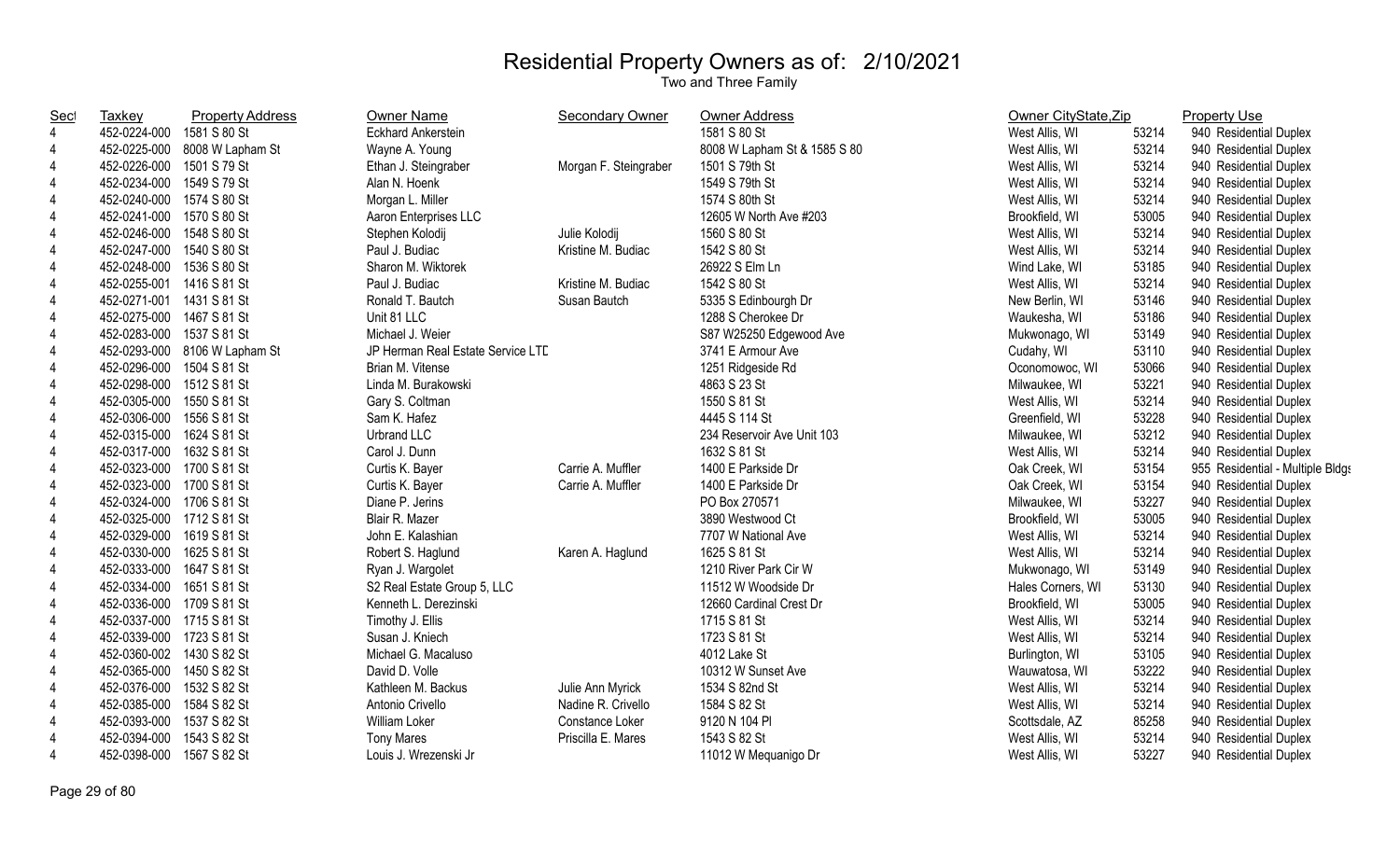| <u>Sec</u>     | <b>Taxkey</b>             | <b>Property Address</b>         | Owner Name                      | <b>Secondary Owner</b>                  | Owner Address            | Owner CityState, Zip |       | <b>Property Use</b>              |
|----------------|---------------------------|---------------------------------|---------------------------------|-----------------------------------------|--------------------------|----------------------|-------|----------------------------------|
| $\overline{4}$ | 452-0399-000 1575 S 82 St |                                 | Ellis Reeder                    | Cynthia Reeder                          | 1575 S 82nd St           | West Allis, WI       | 53214 | 940 Residential Duplex           |
| 4              | 452-0400-000 1581 S 82 St |                                 | Robert R. Jansen                | Debra D. Jansen                         | 1360 S 85 St             | West Allis, WI       | 53214 | 940 Residential Duplex           |
| 4              |                           | 452-0401-000 8206 W Lapham St   | Amy Weems                       | Christopher J. Bitz                     | 1340 S 93rd St           | West Allis, WI       | 53214 | 940 Residential Duplex           |
| 4              | 452-0406-001 1556 S 83 St |                                 | Miles O'Neil                    |                                         | 957 N 70th St            | Milwaukee, WI        | 53213 | 940 Residential Duplex           |
| 4              | 452-0410-000 1538 S 83 St |                                 | <b>Brittain Residential LLC</b> |                                         | 1918 N 53 St             | Milwaukee, WI        | 53208 | 940 Residential Duplex           |
| 4              | 452-0413-000 1522 S 83 St |                                 | Steve A. Moser                  |                                         | 1522 S 83 St             | West Allis, WI       | 53214 | 940 Residential Duplex           |
| 4              | 452-0414-000 1518 S 83 St |                                 | Eugene G. Bruckner              | Karen Bruckner                          | 14345 Ranch Rd           | Brookfield, WI       | 53005 | 940 Residential Duplex           |
| 4              | 452-0424-001 1543 S 83 St |                                 | <b>Christian Sis</b>            | Lynnae Sis                              | 1543 S 83rd St           | West Allis, WI       | 53214 | 955 Residential - Multiple Bldgs |
| $\overline{4}$ | 452-0427-000 1557 S 83 St |                                 | Kenneth S. Duchemin             |                                         | 1557 S 83 St             | West Allis, WI       | 53214 | 940 Residential Duplex           |
| $\overline{4}$ | 452-0428-000 1561 S 83 St |                                 | <b>Brittain Residential LLC</b> |                                         | 1918 N 53 St             | Milwaukee, WI        | 53208 | 940 Residential Duplex           |
| 4              |                           | 452-0448-000 8447 W Maple St    | Matthew M. Schirmer             |                                         | 8447 W Maple St          | West Allis, WI       | 53214 | 940 Residential Duplex           |
| $\overline{4}$ |                           | 452-0450-000 8446 W Maple St    | Joseph P. Callahan              |                                         | 8446 W Maple St          | West Allis, WI       | 53214 | 940 Residential Duplex           |
| 4              | 452-0459-000 1723 S 84 St |                                 | Mark F. Mazzone                 |                                         | 1723 S 84 St             | West Allis, WI       | 53214 | 940 Residential Duplex           |
| 4              | 452-0461-000 1711 S 84 St |                                 | <b>Troy McBrair</b>             |                                         | 1619 E Howard Ave        | Milwaukee, WI        | 53207 | 940 Residential Duplex           |
| 4              |                           | 452-0466-000 8427 W Mitchell St | Esteban Castillo                |                                         | 8427 W Mitchell St       | West Allis, WI       | 53214 | 940 Residential Duplex           |
| $\overline{4}$ | 452-0485-000 1627 S 82 St |                                 | Kenneth L. Golubeff             |                                         | 3512 Willow Creek Rd     | Colgate, WI          | 53017 | 940 Residential Duplex           |
| 4              | 452-0487-001 1641 S 82 St |                                 | Bruckner Real Estate 6 LLC      |                                         | 6530 N Lake Dr           | Fox Point, WI        | 53217 | 940 Residential Duplex           |
| 4              | 452-0501-000 1616 S 83 St |                                 | Peter C. Karpfinger             |                                         | 2556 N 86 St             | Wauwatosa, WI        | 53226 | 940 Residential Duplex           |
| 4              |                           | 452-0502-000 8243 W Lapham St   | <b>Structure Rentals LLC</b>    |                                         | 2936 S 91st St           | West Allis, WI       | 53227 | 940 Residential Duplex           |
| $\overline{4}$ | 452-0508-000 1610 S 82 St |                                 | Hoffman Ramon F & Mary C Trust  |                                         | 1606 S 82 St             | West Allis, WI       | 53214 | 940 Residential Duplex           |
| 4              | 452-0513-000 1638 S 82 St |                                 | Joshua D. Rowland               | Carolyn K. Rowland                      | 1725 N 49th St           | Milwaukee, WI        | 53208 | 940 Residential Duplex           |
| 4              | 452-0514-000 1646 S 82 St |                                 | Gregory C. North                |                                         | 1646 S 82 St             | West Allis, WI       | 53214 | 940 Residential Duplex           |
| 4              | 452-0516-000 1652 S 82 St |                                 | Jose R. Gonzalez                |                                         | 1702 S 82 St             | West Allis, WI       | 53214 | 940 Residential Duplex           |
| $\overline{4}$ | 452-0517-000 1702 S 82 St |                                 | Jennifer M. Erdmann             | Donald Erdmann                          | 1702 S 82 St             | West Allis, WI       | 53214 | 940 Residential Duplex           |
| $\overline{4}$ | 452-0519-000 1716 S 82 St |                                 | Patrick M. Tappa                | Sharon L. Tappa                         | 3435 S Cari-Adam Dr      | New Berlin, WI       | 53146 | 940 Residential Duplex           |
|                | 452-0520-000 1720 S 82 St |                                 | Kaye M. O'Connell               | Daniel D. O'Connell                     | 1720 S 82 St             | West Allis, WI       | 53214 | 940 Residential Duplex           |
| $\overline{4}$ | 452-0521-000 1726 S 82 St |                                 | Paul Konkol                     |                                         | 2994 S Root River Pkwy   | West Allis, WI       | 53227 | 940 Residential Duplex           |
| 4              |                           | 452-0525-000 7909 W Lapham St   | Richard K. Stahle               |                                         | PO Box 242222            | Milwaukee, WI        | 53224 | 940 Residential Duplex           |
| 4              | 452-0534-000 1655 S 79 St |                                 | Dennis D. Stevens               | <b>Kathy Stevens</b>                    | 1655 S 79 St             | West Allis, WI       | 53214 | 940 Residential Duplex           |
| 4              | 452-0535-000 1661 S 79 St |                                 | Menlo Group LLC                 |                                         | 311 E Chicago St Ste 510 | Milwaukee, WI        | 53202 | 940 Residential Duplex           |
| 4              | 452-0541-000 1650 S 80 St |                                 | Brian J. Maurice                | Janet Maurice                           | 20420 Brook Park Dr      | Brookfield, WI       | 53045 | 940 Residential Duplex           |
| 4              | 452-0554-000 1625 S 80 St |                                 | Michael Immekus                 |                                         | 1625 S 80 St             | West Allis, WI       | 53214 | 940 Residential Duplex           |
| 4              | 452-0555-000 1633 S 80 St |                                 | Curtis A. Chybowski             | Sharon J. Chybowski                     | N64 W15880 Wildflower Dr | Menomnee Falls, WI   | 53051 | 940 Residential Duplex           |
| 4              | 452-0558-000 1651 S 80 St |                                 | Robert W. Knoebel               |                                         | 1651 S 80 St             | West Allis, WI       | 53214 | 940 Residential Duplex           |
| 4              | 452-0561-000 1709 S 80 St |                                 | Scott J. Bunker                 | Joan M. Luedke                          | 1709 S 80th St           | West Allis, WI       | 53214 | 940 Residential Duplex           |
| 4              | 452-0565-000 1717 S 80 St |                                 | Mark T. Mohr                    | Jeffrey G. Kouchich Revoc 5225 Donna Ct |                          | Hales Corners, WI    | 53130 | 940 Residential Duplex           |
| 4              | 452-0568-000 1433 S 78 St |                                 | Robert E. Brick                 | Patricia E. Brick                       | 1433 S 78 St             | West Allis, WI       | 53214 | 940 Residential Duplex           |
| $\overline{4}$ | 452-0571-000 1447 S 78 St |                                 | Judith A. Cullen                |                                         | PO Box 44334             | West Allis, WI       | 53214 | 950 Residential Three Family     |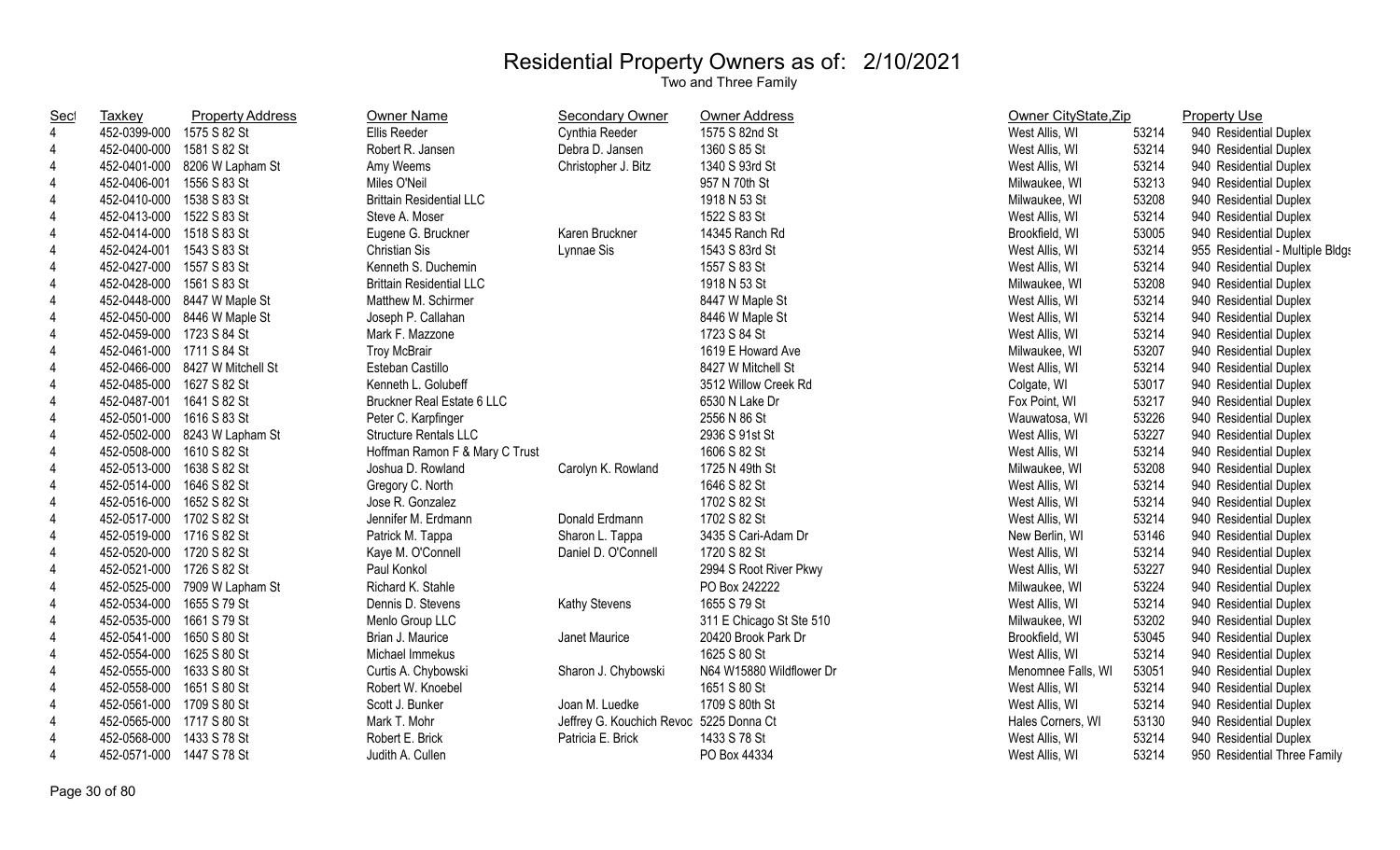| <b>Sec</b>     | Taxkey                    | <b>Property Address</b>          | Owner Name                        | <b>Secondary Owner</b>  | <b>Owner Address</b>       | Owner CityState, Zip |       | <b>Property Use</b>              |
|----------------|---------------------------|----------------------------------|-----------------------------------|-------------------------|----------------------------|----------------------|-------|----------------------------------|
| $\overline{4}$ | 452-0572-000              | 1455 S 78 St                     | Robby L. Lemmermann               |                         | 1455 S 78 St               | West Allis, WI       | 53214 | 940 Residential Duplex           |
| 4              | 452-0573-000              | 1459 S 78 St                     | <b>Brooktosa Properties LLC</b>   |                         | 2631 N 89 St               | Wauwatosa, WI        | 53226 | 940 Residential Duplex           |
| 4              | 452-0574-000 1467 S 78 St |                                  | Harry Mattheis                    |                         | 1467 S 78 St               | West Allis, WI       | 53214 | 940 Residential Duplex           |
| 4              | 452-0575-000 1464 S 79 St |                                  | Tiffany L. Cook                   |                         | 1464 S 79th St             | West Allis, WI       | 53214 | 940 Residential Duplex           |
| 4              | 452-0576-000 1456 S 79 St |                                  | Juliann M. Holman                 | Thomas A. Holman        | W360 S3139 State Road 67   | Dousman, WI          | 53118 | 940 Residential Duplex           |
| 4              | 452-0577-000              | 1448 S 79 St                     | <b>Michael Stout</b>              | Cynthia Stout           | 1448 S 79 St               | West Allis, WI       | 53214 | 940 Residential Duplex           |
| 4              | 452-0578-000              | 1444 S 79 St                     | Harold N. Weber                   |                         | W8269 Lincoln Ave          | Oakfield, WI         | 53065 | 940 Residential Duplex           |
| 4              | 452-0580-000              | 1434 S 79 St                     | Carl B. Stessl                    | Victoria Stessl         | 1434 S 79 St               | West Allis, WI       | 53214 | 940 Residential Duplex           |
| $\overline{4}$ | 452-0581-000              | 1428 S 79 St                     | <b>BW01 Properties LLC</b>        |                         | 3573 Ithaca Ter            | The Villages, FL     | 32163 | 940 Residential Duplex           |
| $\overline{4}$ | 452-0582-000 1424 S 79 St |                                  | William Perdzock                  |                         | N61 W16168 Hawthorne Dr    | Menomonee Falls, WI  | 53051 | 940 Residential Duplex           |
| 4              | 452-0583-000 1420 S 79 St |                                  | David M. Brazeau                  | Thor Xiong              | 3130 S Kinnickinnic Ave    | Milwaukee, WI        | 53207 | 940 Residential Duplex           |
| 4              | 452-0591-000 1527 S 78 St |                                  | Brenda J. Arndt                   |                         | 1527 S 78th St             | West Allis, WI       | 53214 | 940 Residential Duplex           |
| $\overline{4}$ |                           | 452-0600-000 7719 W National Ave | Jeffrey J. Raab                   |                         | N3430 County Rd K          | Jefferson, WI        | 53549 | 940 Residential Duplex           |
| 4              | 452-0613-003 1744 S 83 St |                                  | Mier Mier, LLC                    |                         | 6335 N 101st St            | Milwaukee, WI        | 53225 | 940 Residential Duplex           |
| 4              | 452-0613-005 1750 S 83 St |                                  | <b>Moonlight Acquisitions LLC</b> |                         | W301 S1487 Brandy Brook Rd | Genesee, WI          | 53188 | 940 Residential Duplex           |
| 4              | 452-0709-000 1710 S 80 St |                                  | JTS Holdings LLC                  |                         | S87 W25250 Edgerwood Ave   | Mukwonago, WI        | 53149 | 940 Residential Duplex           |
| 3              | 453-0045-000 1434 S 71 St |                                  | Brandon A. Viliunas               |                         | 1108 N Milwaukee Ct #226   | Milwaukee, WI        | 53202 | 940 Residential Duplex           |
| 3              | 453-0046-001 1438 S 71 St |                                  | Apex Property Ventures LLC        |                         | 2477 N Bremen St #2        | Milwaukee, WI        | 53212 | 940 Residential Duplex           |
| 3              | 453-0046-002 1442 S 71 St |                                  | Kay M. Pickart                    | David P. Pickart        | 1442 S 71st St             | West Allis, WI       | 53214 | 940 Residential Duplex           |
| $\mathfrak{Z}$ | 453-0048-000 1450 S 71 St |                                  | David E. Van Dorf                 |                         | W156 N7588 Pilgrim Rd      | Menomonee Falls, WI  | 53051 | 940 Residential Duplex           |
| 3              | 453-0053-001              | 1435 S 70 St                     | TWO19AM, LLC                      |                         | 7900 W Edgerton Ave        | Greendale, WI        | 53129 | 940 Residential Duplex           |
| 3              | 453-0057-000              | 1425 S 70 St                     | Eliana F. Huidobro                | David C. Ory            | 1425 S 70 St               | West Allis, WI       | 53214 | 940 Residential Duplex           |
| $\mathfrak{Z}$ | 453-0066-000              | 1426 S 72 St                     | David C. Grulke                   | Linda J. Grulke         | 9131 W Walker St           | West Allis, WI       | 53214 | 940 Residential Duplex           |
| $\mathfrak{Z}$ | 453-0068-000 1434 S 72 St |                                  | David M. Kastner                  | Kay E. Kastner          | 20195 Liberty Ct           | Brookfield, WI       | 53045 | 940 Residential Duplex           |
| $\mathfrak{Z}$ | 453-0069-000 1438 S 72 St |                                  | Doug Annesley                     |                         | 3600 Shetland Ln           | Brookfield, WI       | 53005 | 940 Residential Duplex           |
| $\mathfrak{Z}$ | 453-0073-001 1458 S 72 St |                                  | Susan M. Deguiseppi               | Gary J. Wutkowski       | 1458 So 72 St              | West Allis, WI       | 53214 | 940 Residential Duplex           |
| 3              | 453-0075-000 1469 S 71 St |                                  | Ada M Derksen Living Trust        |                         | 7112 W Orchard St          | West Allis, WI       | 53214 | 955 Residential - Multiple Bldgs |
| 3              | 453-0076-000              | 1463 S 71 St                     | Mary J. Aprahamian                | Edward M. Aprahamian    | W332 N6556 N Moose Ln      | Nashotah, WI         | 53058 | 940 Residential Duplex           |
| 3              | 453-0077-000 1459 S 71 St |                                  | Francisco Ramirez                 |                         | 1459 S 71 St               | West Allis, WI       | 53214 | 940 Residential Duplex           |
| 3              | 453-0081-000 1443 S 71 St |                                  | Kyla Meuer Revocable Living Trust |                         | 981 Augusta Dr Unit 7      | Oregon, WI           | 53575 | 940 Residential Duplex           |
| 3              | 453-0083-000 1435 S 71 St |                                  | Adrian Feuntes-Navarro            | Natali Cervantes-Castro | 1435 S 71st St             | West Allis, WI       | 53214 | 940 Residential Duplex           |
| 3              | 453-0085-000 1427 S 71 St |                                  | Rosemary A. Musta                 |                         | 1429 S 71 St               | West Allis, WI       | 53214 | 940 Residential Duplex           |
| $\mathfrak{Z}$ | 453-0099-000 1442 S 73 St |                                  | Frederick Three, LLC              |                         | 225 E Mason Ste 501        | Milwaukee, WI        | 53202 | 940 Residential Duplex           |
| 3              | 453-0100-000              | 1448 S 73 St                     | James S. Mason                    |                         | 1450 S 73 St               | West Allis, WI       | 53214 | 940 Residential Duplex           |
| 3              | 453-0103-000              | 1466 S 73 St                     | Dennis W. Wurch                   |                         | 1349 S 108 St              | West Allis, WI       | 53214 | 940 Residential Duplex           |
| 3              | 453-0104-001              | 1469 S 72 St                     | Orchard Street Enterprises LLC    |                         | W148 S7796 Broken Arrow Ct | Muskego, WI          | 53150 | 950 Residential Three Family     |
| 3              | 453-0104-002              | 1463 S 72 St                     | Preston Chybowski                 |                         | 13540 Edgewood Ct          | New Berlin, WI       | 53151 | 940 Residential Duplex           |
| 3              | 453-0105-000              | 1459 S 72 St                     | Amy C. Oltendorf                  |                         | 2144 S 96th St             | West Allis, WI       | 53227 | 940 Residential Duplex           |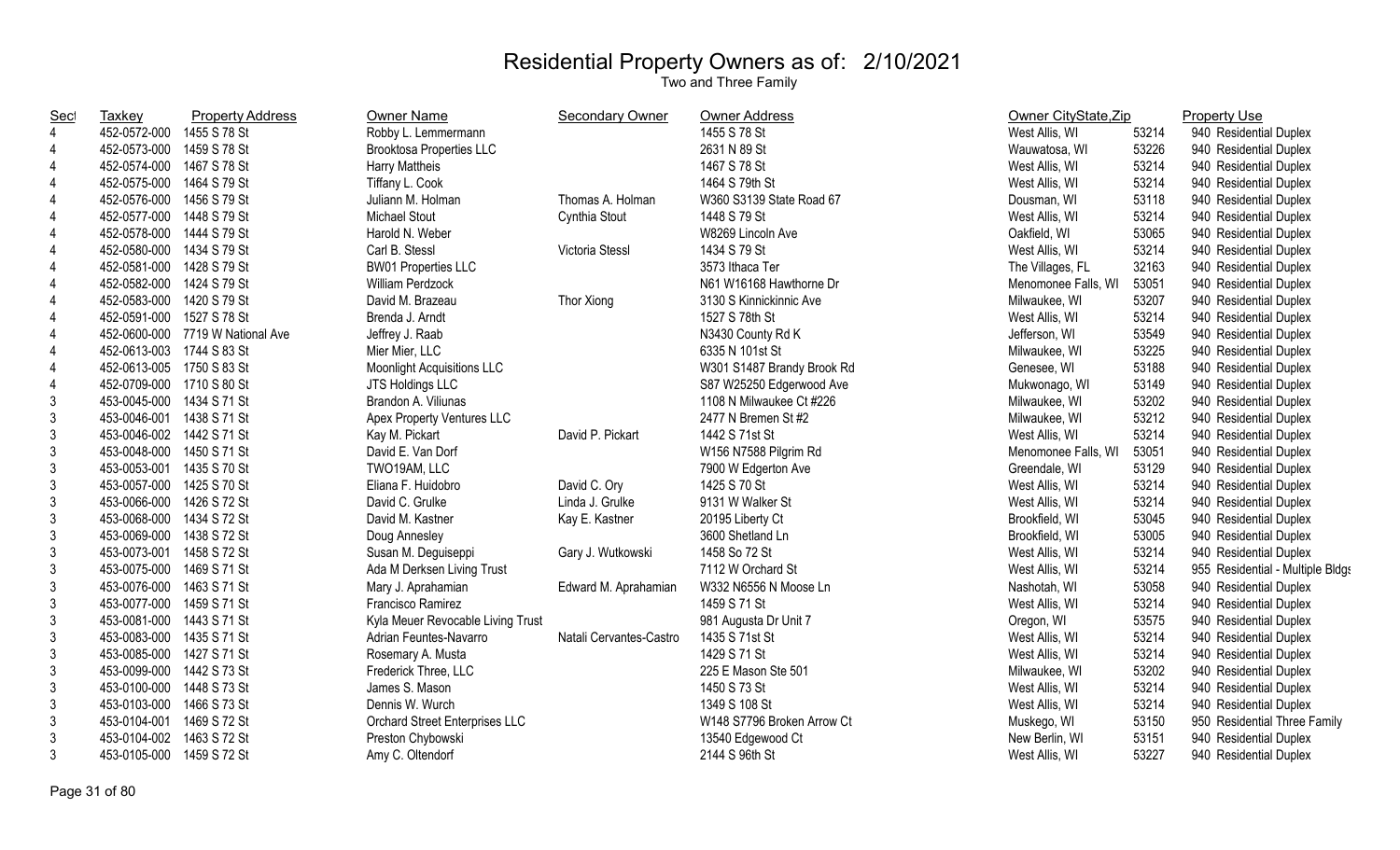| <b>Sec</b>     | <b>Taxkey</b>             | <b>Property Address</b> | Owner Name                | <b>Secondary Owner</b>                  | Owner Address              | Owner CityState, Zip |       | <b>Property Use</b>              |
|----------------|---------------------------|-------------------------|---------------------------|-----------------------------------------|----------------------------|----------------------|-------|----------------------------------|
| $\mathbf{3}$   | 453-0106-000              | 1455 S 72 St            | Donald J. Oldenburg       |                                         | 1457 S 72 St               | West Allis, WI       | 53214 | 940 Residential Duplex           |
| 3              | 453-0108-000 1447 S 72 St |                         | <b>Robert Reimer</b>      | Dora E. Reimer                          | 1449 S 72 St               | West Allis, WI       | 53214 | 940 Residential Duplex           |
| $\mathfrak{Z}$ | 453-0110-000 1439 S 72 St |                         | Kyle Thomas Rabe          | Rachel A. King                          | 1439 S 72 St               | West Allis, WI       | 53214 | 940 Residential Duplex           |
| 3              | 453-0111-000 1435 S 72 St |                         | Benjamin Paul Risley      |                                         | 1435 S 72nd St             | West Allis, WI       | 53214 | 940 Residential Duplex           |
| 3              | 453-0112-000 1431 S 72 St |                         | Stephen Glazer            | Malgorzata Glazer                       | 1533 S 74 St               | West Allis, WI       | 53214 | 940 Residential Duplex           |
| 3              | 453-0125-000 1438 S 74 St |                         | Jeffrey W. Cottrell       |                                         | PO Box 1900                | Waukesha, WI         | 53187 | 940 Residential Duplex           |
| 3              | 453-0126-000 1444 S 74 St |                         | Hayden Properties LLC     |                                         | 5601 W North Ave           | Milwaukee, WI        | 53208 | 940 Residential Duplex           |
| 3              | 453-0128-000              | 1456 S 74 St            | Glenn J. Weber            | Kim Weber                               | 1456 S 74 St               | West Allis, WI       | 53214 | 940 Residential Duplex           |
| $\mathfrak{Z}$ | 453-0129-000              | 1462 S 74 St            | Howard E. Salbashian      |                                         | N19 W22545 North Ave       | Waukesha, WI         | 53186 | 940 Residential Duplex           |
| $\mathfrak{Z}$ | 453-0130-000 1468 S 74 St |                         | <b>MPN Properties LLC</b> |                                         | 5940 S 92 St               | Hales Corners, WI    | 53130 | 940 Residential Duplex           |
| $\mathfrak{Z}$ | 453-0132-001              | 1463 S 73 St            | Uncle Billy, LLC          |                                         | S67 W19063 Steeplechase Dr | Muskego, WI          | 53150 | 940 Residential Duplex           |
| $\mathfrak{Z}$ | 453-0134-000              | 1451 S 73 St            | Anthony R. LaCroix        |                                         | 1451 S 73 St               | West Allis, WI       | 53214 | 940 Residential Duplex           |
| 3              | 453-0136-000 1443 S 73 St |                         | Jerome C. Fox Jr          | Lana Fox                                | 6 Ferrand Woods            | St Louis, MO         | 63124 | 940 Residential Duplex           |
| 3              | 453-0139-000 1427 S 73 St |                         | Alta Schmidt              |                                         | 1427 S 73 St               | West Allis, WI       | 53214 | 940 Residential Duplex           |
| 3              | 453-0146-000 1531 S 73 St |                         | Lisa Smith                |                                         | 1533 S 73 St               | West Allis, WI       | 53214 | 955 Residential - Multiple Bldgs |
| $\mathfrak{Z}$ | 453-0146-000 1531 S 73 St |                         | Lisa Smith                |                                         | 1533 S 73 St               | West Allis, WI       | 53214 | 940 Residential Duplex           |
| $\mathfrak{Z}$ | 453-0147-000 1537 S 73 St |                         | Jacob C. Homa             |                                         | 1539 S 73rd St             | West Allis, WI       | 53214 | 940 Residential Duplex           |
| 3              | 453-0149-000 1545 S 73 St |                         | Kira Elton                |                                         | 13400 Juneau Blvd          | Elm Grove, WI        | 53122 | 940 Residential Duplex           |
| 3              | 453-0150-000 1549 S 73 St |                         | Catalina Wagner           |                                         | 21295 Birdseye Ln          | Waukesha, WI         | 53186 | 940 Residential Duplex           |
| $\mathfrak{Z}$ | 453-0152-000 1561 S 73 St |                         | Julie Olson               | Jeffrey Hamann                          | 1640 Indian Wood Dr        | Brookfield, WI       | 53005 | 940 Residential Duplex           |
| 3              | 453-0153-000 1567 S 73 St |                         | Mark T. Mohr              | Jeffrey G. Kouchich Revoc 5225 Donna Ct |                            | Hales Corners, WI    | 53130 | 940 Residential Duplex           |
| 3              | 453-0155-000 1579 S 73 St |                         | Joseph J. Zablocki        |                                         | 1579 S 73 St               | West Allis, WI       | 53214 | 940 Residential Duplex           |
| 3              | 453-0160-001 1564 S 74 St |                         | Nancy A. Fabian           |                                         | 11202 W Forest Home Ave    | Franklin, WI         | 53132 | 940 Residential Duplex           |
| $\mathfrak{Z}$ | 453-0166-000 1524 S 74 St |                         | Jordan R. Sowinski        |                                         | 1524 S 74th St             | West Allis, WI       | 53214 | 940 Residential Duplex           |
| $\mathfrak{Z}$ | 453-0167-000 1520 S 74 St |                         | Jeffrey T. Anderson       |                                         | 125 N 70 St                | Milwaukee, WI        | 53213 | 940 Residential Duplex           |
| $\mathfrak{Z}$ | 453-0168-000 1516 S 74 St |                         | E G Homes LLC             |                                         | W231 S5927 Molla Dr        | Waukesha, WI         | 53189 | 940 Residential Duplex           |
| $\mathfrak{Z}$ | 453-0168-000 1516 S 74 St |                         | E G Homes LLC             |                                         | W231 S5927 Molla Dr        | Waukesha, WI         | 53189 | 955 Residential - Multiple Bldgs |
| $\mathfrak{Z}$ | 453-0173-000              | 1505 S 72 St            | James A. Rademacher       | Claudia G. Rademacher                   | 1505 S 72 St               | West Allis, WI       | 53214 | 940 Residential Duplex           |
| 3              | 453-0174-000 1509 S 72 St |                         | Brenda L. Tryba           |                                         | 1509 S 72 St               | West Allis, WI       | 53214 | 940 Residential Duplex           |
| 3              | 453-0175-000 1513 S 72 St |                         | Rafiki LLC                |                                         | PO Box 44341               | Milwaukee, WI        | 53214 | 940 Residential Duplex           |
| $\mathfrak{Z}$ | 453-0176-000 1517 S 72 St |                         | Thomas A. Shepherd        |                                         | 1517 S 72nd St             | West Allis, WI       | 53214 | 940 Residential Duplex           |
| 3              | 453-0178-000 1529 S 72 St |                         | Billie Jo Zawahir         |                                         | 1534 Rosedale Ln           | Hoffman Estates, IL  | 60169 | 940 Residential Duplex           |
| $\mathfrak{Z}$ | 453-0180-000 1537 S 72 St |                         | Herro Living Trust        | Javier Rodriguez                        | 6599 N Bethmaur Ln         | Glendale, WI         | 53209 | 940 Residential Duplex           |
| 3              | 453-0181-000 1541 S 72 St |                         | Cynthia Christie          | <b>Connor Christie</b>                  | 1541 S 72nd St             | Milwaukee, WI        | 53214 | 940 Residential Duplex           |
| 3              | 453-0182-000              | 1545 S 72 St Unit R     | Timothy M. Plennes        | Danelle M. Plennes                      | W124 S9534 Weatherwood Cir | Muskego, WI          | 53150 | 950 Residential Three Family     |
| 3              | 453-0185-000              | 1557 S 72 St            | Steven E. Drenning        |                                         | 1557 S 72 St               | West Allis, WI       | 53214 | 940 Residential Duplex           |
| 3              | 453-0187-000              | 1567 S 72 St            | Ken Fehrmann              |                                         | 16680 Gebhardt Rd          | Brookfield, WI       | 53005 | 940 Residential Duplex           |
| $\mathfrak{Z}$ | 453-0189-000              | 1577 S 72 St            | Ben Romski                | <b>Tim Coakley</b>                      | 662 S 94th PI              | West Allis, WI       | 53214 | 940 Residential Duplex           |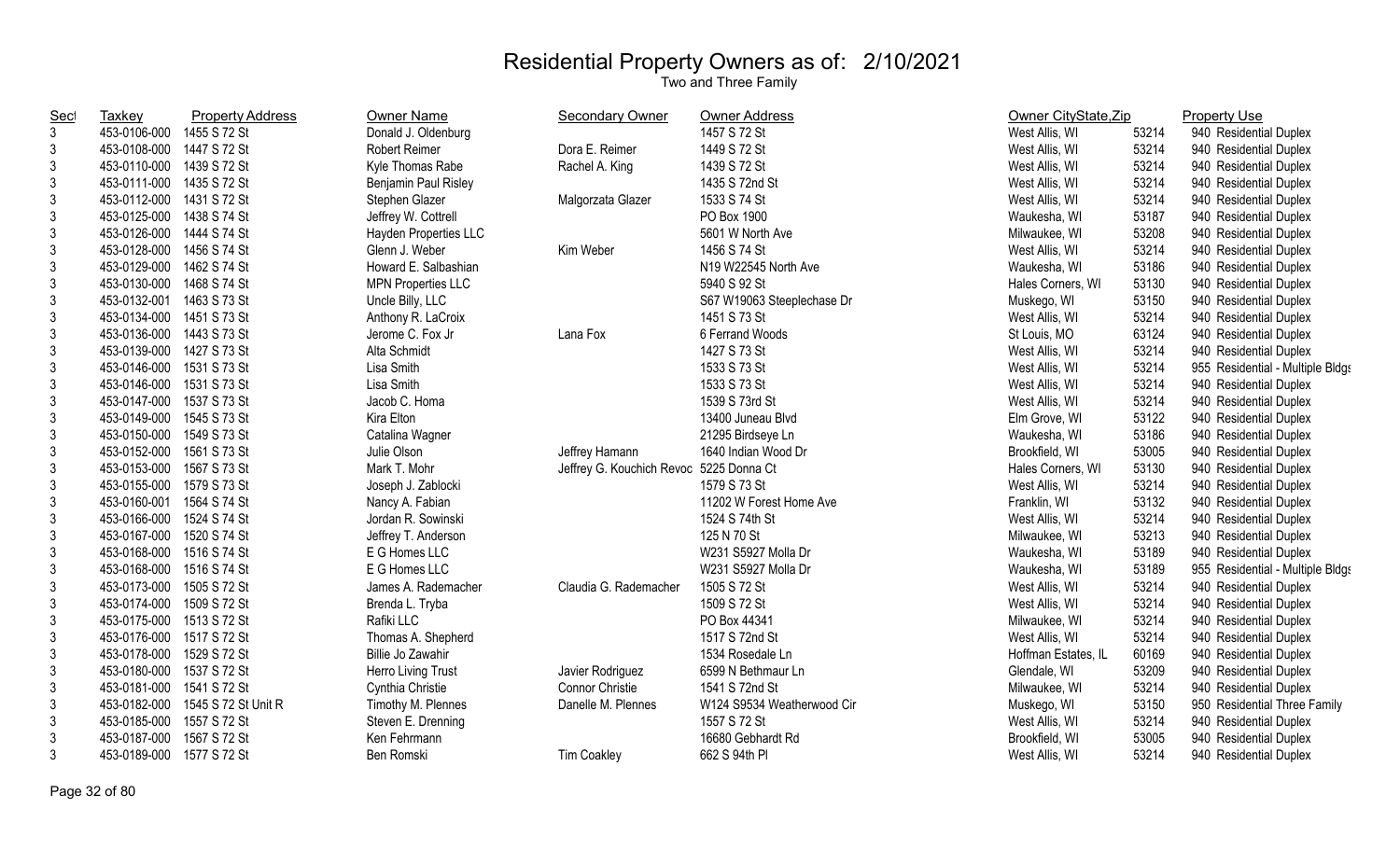| <b>Sec</b>     | Taxkey                    | <b>Property Address</b>          | Owner Name                         | <b>Secondary Owner</b> | <b>Owner Address</b>        | Owner CityState, Zip |       | <b>Property Use</b>              |
|----------------|---------------------------|----------------------------------|------------------------------------|------------------------|-----------------------------|----------------------|-------|----------------------------------|
| $\mathbf{3}$   | 453-0194-000              | 1576 S 73 St                     | Kai Xiao                           |                        | 1288 S Cherokee Dr          | Waukesha, WI         | 53186 | 940 Residential Duplex           |
| 3              | 453-0195-000 1572 S 73 St |                                  | Tracy C. Musta                     | John P. Musta          | 1573 S 73 St                | West Allis, WI       | 53214 | 940 Residential Duplex           |
| 3              | 453-0204-000 1536 S 73 St |                                  | Joseph M. Weber, Jr.& Erin A. Web  |                        | 3805 W Honey Creek Cir      | Greenfield, WI       | 53221 | 940 Residential Duplex           |
| 3              | 453-0205-000 1532 S 73 St |                                  | <b>Bleu Acquisitions LLC</b>       |                        | 9875 S FRANKLIN DR Ste 200  | Franklin, WI         | 53132 | 940 Residential Duplex           |
| $\sqrt{3}$     | 453-0207-000 1524 S 73 St |                                  | Robert F. Geboy                    | Doreen Geboy           | 1524 S 73 St                | West Allis, WI       | 53214 | 940 Residential Duplex           |
| 3              | 453-0208-000 1520 S 73 St |                                  | Antonio G. Crivello                |                        | 9438 W Montana Ave          | West Allis, WI       | 53227 | 940 Residential Duplex           |
| 3              |                           | 453-0217-000 7305 W Lapham St    | Richard W. Romans                  |                        | 1607 S 73 St                | West Allis, WI       | 53214 | 940 Residential Duplex           |
| 3              |                           | 453-0219-000 7313 W Lapham St    | <b>Dylan Detert</b>                |                        | PO Box 26905                | Milwaukee, WI        | 53226 | 940 Residential Duplex           |
| $\mathfrak{Z}$ |                           | 453-0220-000 7317 W Lapham St    | Mark S. Bukowski                   | Heidi A. Bukowski      | 7317 W Lapham St            | West Allis, WI       | 53214 | 940 Residential Duplex           |
| $\sqrt{3}$     | 453-0229-000 1567 S 71 St |                                  | Margaret M. Prahst                 | Douglas A. Prahst      | 967 Log Cabin Ln            | Belgium, WI          | 53004 | 940 Residential Duplex           |
| $\sqrt{3}$     | 453-0230-000 1573 S 71 St |                                  | Raymond J. Mc Lean                 | Becky L. Mc Lean       | 1573 S 71 St                | West Allis, WI       | 53214 | 940 Residential Duplex           |
| $\sqrt{3}$     | 453-0231-000 1577 S 71 St |                                  | Nicholas Kolacz                    |                        | 2313 Barberry Ct            | Waukesha, WI         | 53188 | 940 Residential Duplex           |
| $\mathfrak{Z}$ | 453-0232-000 1581 S 71 St |                                  | Dorothy Anne Bordeau               |                        | 1581 S 71 St                | West Allis, WI       | 53214 | 940 Residential Duplex           |
| 3              | 453-0241-000 1578 S 72 St |                                  | Stephen P & Marilyn J McAdams Re   |                        | 5152 S 111th St             | Hales Corners, WI    | 53130 | 940 Residential Duplex           |
| 3              | 453-0242-000 1574 S 72 St |                                  | Kenneth J. Heckel                  |                        | 1333 S 116 St               | West Allis, WI       | 53214 | 940 Residential Duplex           |
| $\mathfrak{Z}$ | 453-0243-000 1570 S 72 St |                                  | <b>Robert Diers</b>                | Sharon M. Diers        | 1570 S 72 St                | West Allis, WI       | 53214 | 940 Residential Duplex           |
| $\mathfrak{Z}$ | 453-0244-000 1566 S 72 St |                                  | Kyle Koth                          |                        | 1568 S 72nd St              | West Allis, WI       | 53214 | 940 Residential Duplex           |
| 3              | 453-0258-000 1500 S 71 St |                                  | <b>Enderis Properties LLC</b>      |                        | N75 W22531 Chestnut Hill Rd | Sussex, WI           | 53089 | 940 Residential Duplex           |
| $\mathfrak{Z}$ | 453-0260-002 1516 S 71 St |                                  | Donald C & Maria C Ott Rev Liv Tru |                        | N50 W16383 Maple Crest Ln   | Menomonee Falls, WI  | 53051 | 940 Residential Duplex           |
| $\mathfrak{Z}$ | 453-0261-000 1520 S 71 St |                                  | Louise A. Weitzer                  | Cecelia M. Lively      | 1520 S 71 St                | West Allis, WI       | 53214 | 940 Residential Duplex           |
| $\sqrt{3}$     | 453-0263-000 1532 S 71 St |                                  | Avocado Ranch LLC                  |                        | W221 N7897 Golf View Rd     | Lisbon, WI           | 53089 | 940 Residential Duplex           |
| 3              | 453-0264-000 1536 S 71 St |                                  | Philip Roman Pfeifer               |                        | 1536 S 71st St              | West Allis, WI       | 53214 | 940 Residential Duplex           |
| $\sqrt{3}$     | 453-0265-000 1542 S 71 St |                                  | Jay D. Smith                       | Jennifer Smith         | 1542 S 71 St                | West Allis, WI       | 53214 | 955 Residential - Multiple Bldgs |
| $\sqrt{3}$     | 453-0265-000 1542 S 71 St |                                  | Jay D. Smith                       | Jennifer Smith         | 1542 S 71 St                | West Allis, WI       | 53214 | 940 Residential Duplex           |
| $\mathfrak{Z}$ | 453-0266-000 1548 S 71 St |                                  | Jerome M. Falk                     | Gayle A. Falk          | 1548 S 71 St                | West Allis, WI       | 53214 | 940 Residential Duplex           |
| 3              | 453-0269-000 1564 S 71 St |                                  | Robert K. Kuehl Jr                 | Vicki A. Kuehl         | W4997 New York Lake Rd      | Vulcan, MI           | 49892 | 940 Residential Duplex           |
| 3              | 453-0274-000 1463 S 70 St |                                  | Dane Osmonson                      |                        | 2758 S 130 St               | New Berlin, WI       | 53151 | 940 Residential Duplex           |
| 3              |                           | 453-0277-001 7000 W National Ave | Ken Baranowski                     |                        | 319 W Main St               | Palmya, WI           | 53156 | 940 Residential Duplex           |
| 3              | 453-0278-000 1573 S 70 St |                                  | Elia Benitez                       |                        | 1573 S 70 St                | West Allis, WI       | 53214 | 940 Residential Duplex           |
| $\sqrt{3}$     | 453-0279-000 1569 S 70 St |                                  | Greg A. Zarling                    | Ruth E. Zarling        | 5837 Glen Flora Dr          | Greendale, WI        | 53129 | 940 Residential Duplex           |
| 3              | 453-0280-000              | 1565 S 70 St                     | Kathleen S. Gallow                 |                        | PO Box 622                  | Hales Corners, WI    | 53130 | 940 Residential Duplex           |
| 3              | 453-0281-000              | 1559 S 70 St                     | Nicholas J. Linz                   | Carrie L. Linz         | 490 Leah Ln                 | Green Bay, WI        | 54311 | 940 Residential Duplex           |
| $\mathfrak{Z}$ | 453-0283-000              | 1547 S 70 St                     | Kimberly Chan                      | Richard Bluhm          | 1814 Michigan St            | Oshkosh, WI          | 54901 | 940 Residential Duplex           |
| 3              | 453-0284-000 1541 S 70 St |                                  | Dallas L. Evans Jr                 |                        | 1541 S 70th St              | West Allis, WI       | 53214 | 940 Residential Duplex           |
| $\sqrt{3}$     | 453-0285-000 1535 S 70 St |                                  | Josefina Palmer                    |                        | 1535 S 70 St                | West Allis, WI       | 53214 | 940 Residential Duplex           |
| 3              | 453-0286-000              | 1529 S 70 St                     | John Douglas                       |                        | 914 S 111 PI                | West Allis, WI       | 53214 | 940 Residential Duplex           |
| 3              | 453-0287-000              | 1523 S 70 St                     | Kristie Farnham                    | Dante Farnham          | 32 Tribute Ave              | Hudson, WI           | 54016 | 940 Residential Duplex           |
| 3              | 453-0288-000 1517 S 70 St |                                  | <b>Brandon Allen Brouillard</b>    | Amalia Ann Antao       | 1517 S 70 St                | West Allis, WI       | 53214 | 940 Residential Duplex           |
|                |                           |                                  |                                    |                        |                             |                      |       |                                  |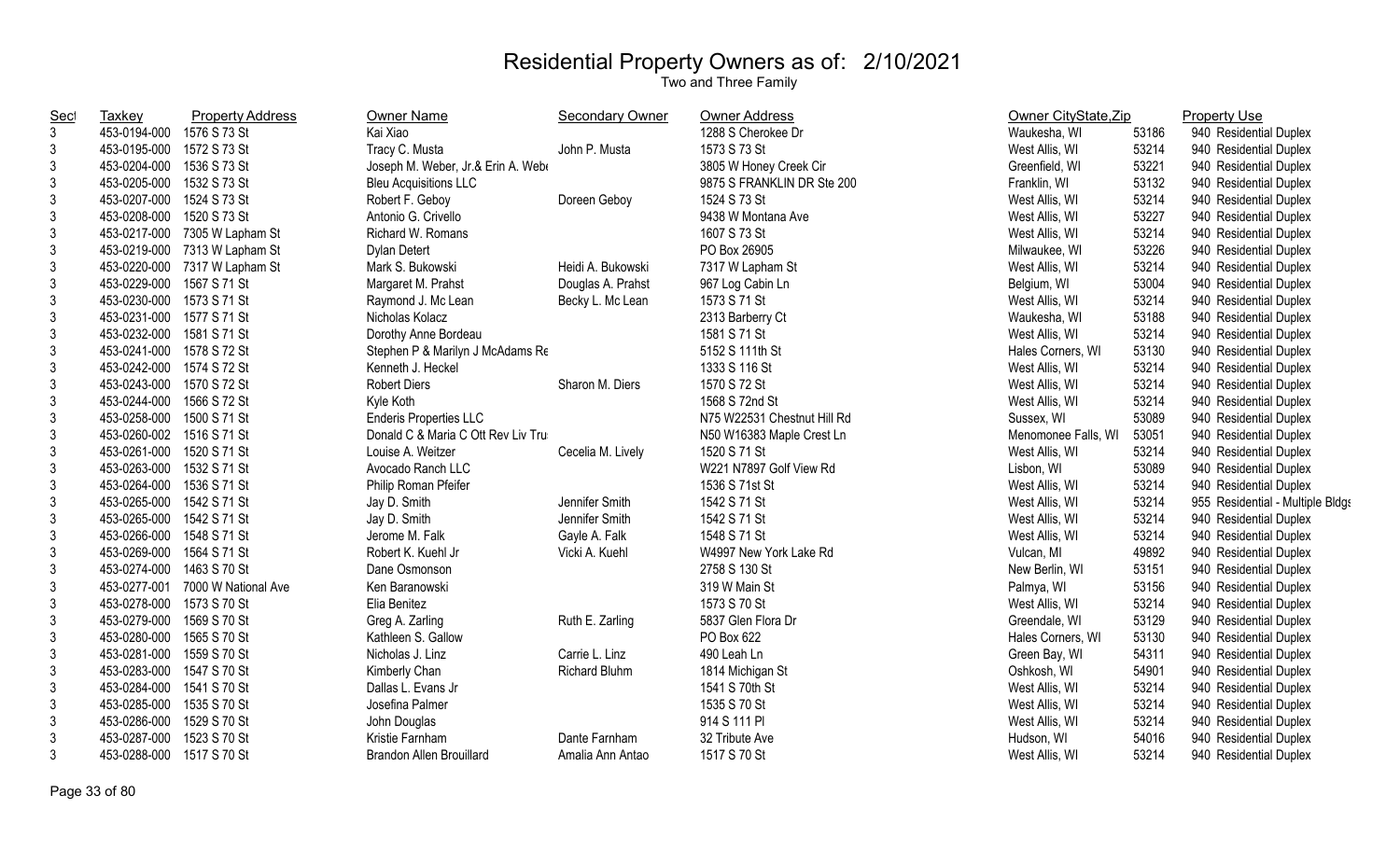| <b>Sec</b>     | <b>Taxkey</b>             | <b>Property Address</b>        | Owner Name                        | Secondary Owner     | <b>Owner Address</b>         | Owner CityState, Zip |       | <b>Property Use</b>          |
|----------------|---------------------------|--------------------------------|-----------------------------------|---------------------|------------------------------|----------------------|-------|------------------------------|
| $\mathfrak{Z}$ | 453-0289-002              | 1509 S 70 St                   | Kyle Andrysczyk                   |                     | W310 S7570 Arbor Dr          | Mukwonago, WI        | 53149 | 940 Residential Duplex       |
| $\mathfrak{Z}$ | 453-0290-000              | 1505 S 70 St                   | Yolanda Hernandez                 |                     | 1505 S 70 St                 | West Allis, WI       | 53214 | 940 Residential Duplex       |
| $\mathfrak{Z}$ | 453-0308-000 1457 S 74 St |                                | Robert T. Wood                    | Lisa Wood           | 6175 Washington Cir          | Wauwatosa, WI        | 53213 | 940 Residential Duplex       |
| 3              | 453-0309-000 1463 S 74 St |                                | Dennis Glazewski                  | Julie Glazewski     | W231 S5927 Molla Dr          | Waukesha, WI         | 53189 | 940 Residential Duplex       |
| $\mathfrak{Z}$ |                           | 453-0310-000 7412 W Orchard St | Charles A. Wenzel                 |                     | 7414 W Orchard St            | West Allis, WI       | 53214 | 940 Residential Duplex       |
| $\mathfrak{Z}$ | 453-0313-000 1454 S 75 St |                                | Faymarie A. Pluskota              |                     | 1454 S 75 St                 | West Allis, WI       | 53214 | 940 Residential Duplex       |
| $\mathfrak{Z}$ | 453-0344-000 1521 S 75 St |                                | Scott A. Drolshagen               |                     | 1521 S 75 St                 | West Allis, WI       | 53214 | 940 Residential Duplex       |
| $\mathfrak{Z}$ | 453-0346-000 1533 S 75 St |                                | Betty Lou Pyka                    |                     | 1533 S 75 St                 | West Allis, WI       | 53214 | 940 Residential Duplex       |
| $\mathfrak{Z}$ | 453-0347-000 1537 S 75 St |                                | Timothy J. Burns                  | Kim Burns           | 1539 S 75 St                 | West Allis, WI       | 53214 | 940 Residential Duplex       |
| $\mathfrak{Z}$ | 453-0348-000 1543 S 75 St |                                | Quest Housing LLC                 |                     | W336 N6455 Lakeview Ln       | Oconomowoc, WI       | 53066 | 950 Residential Three Family |
| $\mathfrak{Z}$ | 453-0350-000 1553 S 75 St |                                | <b>GVI Properties LLC</b>         |                     | 2904 S Stratton Dr           | West Allis, WI       | 53219 | 940 Residential Duplex       |
| $\mathfrak{Z}$ | 453-0351-000 1559 S 75 St |                                | Alphamatt, LLC                    |                     | 2575 Maple Hill Ln           | Brookfield, WI       | 53045 | 940 Residential Duplex       |
| $\mathfrak{Z}$ | 453-0352-000 1563 S 75 St |                                | Chad M. Szopinski                 |                     | 1563 S 75 St                 | West Allis, WI       | 53214 | 940 Residential Duplex       |
| $\mathfrak{Z}$ | 453-0353-000 1567 S 75 St |                                | Marjorie A. Larson                |                     | 1569 S 75th St               | West Allis, WI       | 53214 | 940 Residential Duplex       |
| $\mathfrak{Z}$ | 453-0358-000 1556 S 76 St |                                | Amos D. Mietz                     |                     | 9336 W Dixon                 | Milwaukee, WI        | 53214 | 940 Residential Duplex       |
| $\mathfrak{Z}$ | 453-0359-000 1552 S 76 St |                                | Eric R. Stephens                  | Renee A. Stephens   | 5850 S Marting Rd            | New Berlin, WI       | 53146 | 940 Residential Duplex       |
| 3              | 453-0378-000              | 1559 S 74 St                   | Vicki L. Schultz                  |                     | 1559 S 74 St                 | West Allis, WI       | 53214 | 940 Residential Duplex       |
| $\mathfrak{Z}$ | 453-0380-000 1571 S 74 St |                                | Eriks Zvers                       | Suzanne M. Zvers    | 100 Pleasant Ridge Ln        | Rogers, AK           | 72756 | 940 Residential Duplex       |
| $\mathfrak{Z}$ | 453-0383-000 1582 S 75 St |                                | Anderson's Tall Pines LLC         |                     | 2350 Graves Pl               | The Villages, FL     | 32162 | 940 Residential Duplex       |
| $\mathsf 3$    | 453-0384-000              | 1576 S 75 St                   | William C. Schilling Jr           | Teresa A. Schilling | W4147 Bluff Rd               | East Troy, WI        | 53120 | 940 Residential Duplex       |
| $\mathfrak{Z}$ | 453-0386-001              | 1564 S 75 St                   | Nicole A. Gray                    |                     | 1564 S 75th St               | West Allis, WI       | 53214 | 940 Residential Duplex       |
| $\mathfrak{Z}$ | 453-0386-002 1560 S 75 St |                                | Catherine J. Ludwig               | Jonathan P. Wood    | 2962 S Connie Ln             | New Berlin, WI       | 53151 | 940 Residential Duplex       |
| $\mathfrak{Z}$ | 453-0387-000 1552 S 75 St |                                | Arborvitae Properties-77 West LLC |                     | N17 W26899 E Fieldhack Dr #E | Pewaukee, WI         | 53072 | 940 Residential Duplex       |
| $\mathsf 3$    | 453-0389-000 1538 S 75 St |                                | Tailwind Capital Holdings, LLC    |                     | 361 Falls Rd #138            | Grafton, WI          | 53024 | 940 Residential Duplex       |
| $\mathfrak{Z}$ | 453-0391-000 1528 S 75 St |                                | Merz Properties LLC               |                     | 1938 N 70th St               | Milwaukee, WI        | 53213 | 940 Residential Duplex       |
| $\mathfrak{Z}$ | 453-0397-000 1613 S 74 St |                                | Diane L. Solarez                  |                     | 1613 S 74th St               | West Allis, WI       | 53214 | 940 Residential Duplex       |
| $\mathfrak{Z}$ | 453-0402-000 1616 S 75 St |                                | Paul Quesnell                     | Lisa A. Quesnell    | 1616 S 75 St                 | West Allis, WI       | 53214 | 940 Residential Duplex       |
| $\mathfrak{Z}$ | 453-0404-000              | 1606 S 75 St                   | Peter A. Dillenburg               |                     | 1606 S 75 St                 | West Allis, WI       | 53214 | 940 Residential Duplex       |
| $\mathfrak{Z}$ | 453-0405-000 1602 S 75 St |                                | Christopher J. Saugstad           |                     | 1602 S 75 St                 | West Allis, WI       | 53214 | 940 Residential Duplex       |
| $\mathfrak{Z}$ | 453-0410-001 1716 S 76 St |                                | Nichole M. Stern                  |                     | 29524 Timberwood St          | Waterford, WI        | 53185 | 940 Residential Duplex       |
| $\mathfrak{Z}$ | 453-0414-000 1804 S 76 St |                                | Paul F. Yehle                     |                     | 18480 Gate Post Rd           | Brookfield, WI       | 53045 | 940 Residential Duplex       |
| $\mathfrak{Z}$ | 453-0416-000 1816 S 76 St |                                | Kenneth Wierzba                   | Sandra Wierzba      | 1816 S 76 St                 | West Allis, WI       | 53214 | 940 Residential Duplex       |
| $\mathfrak{Z}$ | 453-0417-000 1820 S 76 St |                                | Mariusz Trzcinski                 | Agnieszka Trzcinska | 1820 S 76 St                 | West Allis, WI       | 53214 | 940 Residential Duplex       |
| $\mathfrak{Z}$ | 453-0421-000 1821 S 75 St |                                | Tracey S. Kochanski               |                     | N63 W37625 Woodcrest Dr      | Oconomowoc, WI       | 53066 | 940 Residential Duplex       |
| $\mathfrak{Z}$ | 453-0422-000              | 1817 S 75 St                   | 1817 75th LLC                     |                     | 2022 N 72 St                 | Wauwatosa, WI        | 53213 | 940 Residential Duplex       |
| $\mathfrak{Z}$ | 453-0424-000              | 1807 S 75 St                   | Susan C. Novitzke                 |                     | 1809 S 75 St                 | West Allis, WI       | 53214 | 940 Residential Duplex       |
| $\mathfrak{Z}$ | 453-0428-000              | 1733 S 75 St                   | Tina M. Kovacic                   | Frank A. Kovacic    | 1735 S 75th St               | West Allis, WI       | 53214 | 940 Residential Duplex       |
| $\overline{4}$ | 453-0441-000 1812 S 77 St |                                | David E. Van Dorf                 |                     | W156 N7588 Pilgrim Rd        | Menomonee Falls, WI  | 53051 | 940 Residential Duplex       |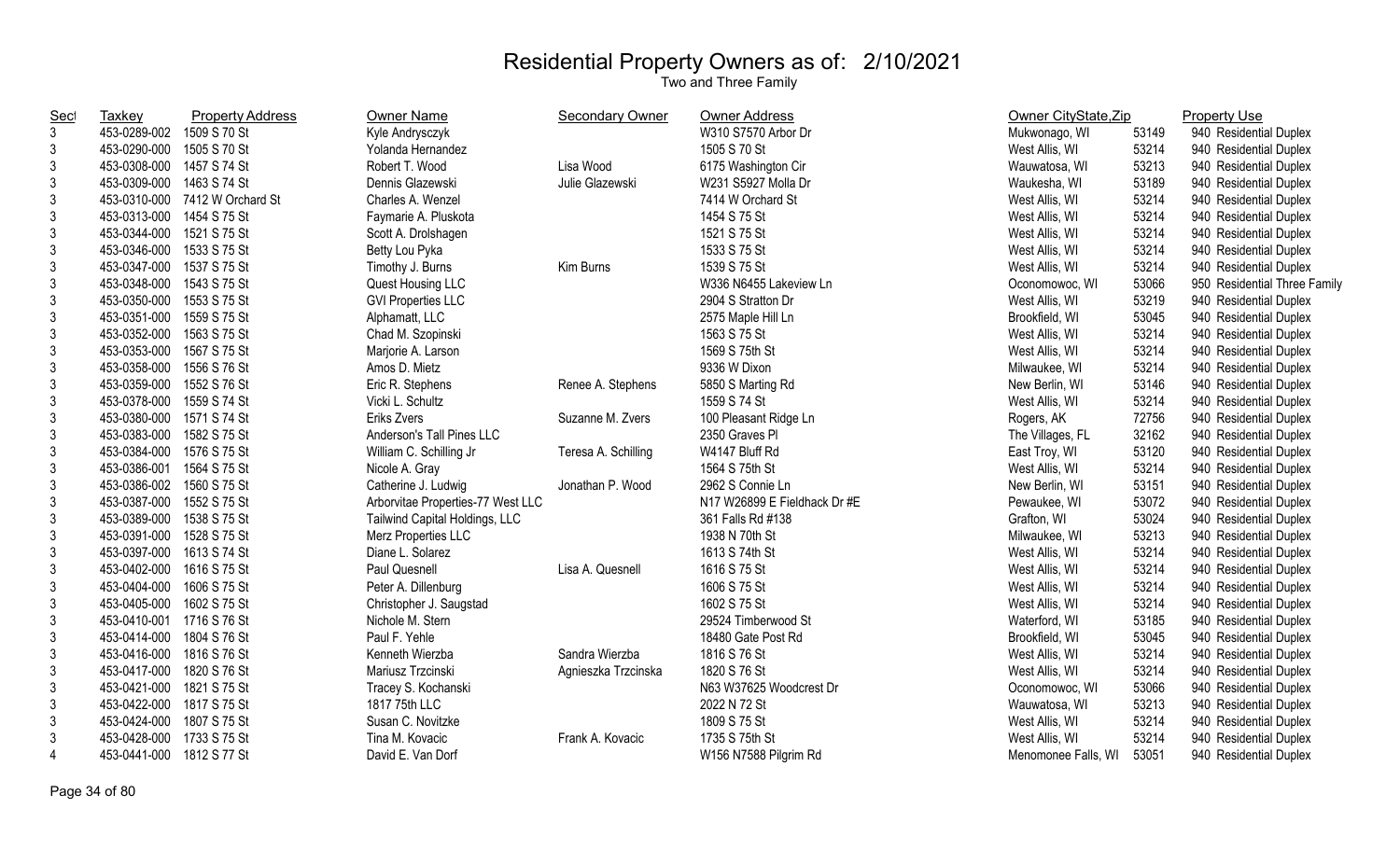| Sec            | Taxkey                    | <b>Property Address</b>          | Owner Name                 | <b>Secondary Owner</b> | <b>Owner Address</b>    | Owner CityState, Zip |       | <b>Property Use</b>          |
|----------------|---------------------------|----------------------------------|----------------------------|------------------------|-------------------------|----------------------|-------|------------------------------|
| $\overline{4}$ | 453-0448-000 1805 S 76 St |                                  | Robert H. Olson            |                        | 1805 S 76th St          | West Allis, WI       | 53214 | 940 Residential Duplex       |
| 4              | 453-0449-000 1801 S 76 St |                                  | Chris J. Lake              | Rebecca T. Long-Lake   | 3256 Graydon Ave        | East Troy, WI        | 53120 | 940 Residential Duplex       |
| 4              |                           | 453-0454-001 7711 W National Ave | Jamie Topaz                | Linda Holt             | 7711 W National Ave     | West Allis, WI       | 53214 | 940 Residential Duplex       |
| 4              |                           | 453-0454-002 7715 W National Ave | Yin Li                     | Hui Zhao               | 13530 Terrywood Ct      | New Berlin, WI       | 53151 | 940 Residential Duplex       |
| 4              | 453-0457-000 1805 S 77 St |                                  | Donald Vernon              |                        | 1805 S 77 St            | West Allis, WI       | 53214 | 940 Residential Duplex       |
| 4              | 453-0458-000              | 1811 S 77 St                     | Larry Larson               | Marjorie Larson        | 1569 S 75 St            | West Allis, WI       | 53214 | 940 Residential Duplex       |
| 4              | 453-0460-000              | 1825 S 77 St                     | Robert Motola LLC          |                        | 18930 W Norwood Dr      | New Berlin, WI       | 53146 | 940 Residential Duplex       |
| $\mathfrak{Z}$ | 453-0476-001              | 1920 S 76 St                     | KARMA II LLC               |                        | 34529 51st St           | Burlington, WI       | 53105 | 940 Residential Duplex       |
| $\mathfrak{Z}$ | 453-0476-002 1916 S 76 St |                                  | David E. Van Dorf          |                        | W156 N7588 Pilgrim Rd   | Menomonee Falls, WI  | 53051 | 940 Residential Duplex       |
| $\mathsf 3$    | 453-0477-000 1912 S 76 St |                                  | David E. Van Dorf          |                        | W156 N7588 Pilgrim Rd   | Menomonee Falls, WI  | 53051 | 940 Residential Duplex       |
| $\mathfrak{Z}$ | 453-0478-000              | 1908 S 76 St                     | Miriam B. Lezama           |                        | 1910 S 76 St            | West Allis, WI       | 53219 | 940 Residential Duplex       |
| 3              | 453-0479-000              | 1902 S 76 St                     | James Jansa                |                        | 9430 W Grange Ave       | Hales Corners, WI    | 53130 | 940 Residential Duplex       |
| 3              | 453-0489-000 1947 S 74 St |                                  | Susan J. Sommerfeld        |                        | 1947 S 74 St            | West Allis, WI       | 53219 | 940 Residential Duplex       |
| $\mathfrak{Z}$ | 453-0499-000 1974 S 75 St |                                  | Mark Yehle                 | Nancy Yehle            | 1974 S 75th St          | West Allis, WI       | 53219 | 940 Residential Duplex       |
| $\mathfrak{Z}$ | 453-0504-000 1952 S 75 St |                                  | Sandra J. Miszczak         | Linda M. Nelson        | 1952 S 75 St            | West Allis, WI       | 53219 | 940 Residential Duplex       |
| $\mathfrak{Z}$ | 453-0507-000 1943 S 75 St |                                  | Timothy J. Hosni           |                        | 523 N 59 St             | Wauwatosa, WI        | 53213 | 940 Residential Duplex       |
| 3              | 453-0511-000 1961 S 75 St |                                  | Paul Dennis Sibila         | Susan L. Sibila        | 1961 S 76th St          | West Allis, WI       | 53219 | 940 Residential Duplex       |
| 3              | 453-0516-001              | 1984 S 76 St                     | Nathan Dragotta            |                        | 3131 S Austin St        | Milwaukee, WI        | 53207 | 940 Residential Duplex       |
| 3              | 453-0516-002 1978 S 76 St |                                  | Melanie J. Eden            | Brian R. Eden          | 431 Preserve Way        | Colgate, WI          | 53017 | 950 Residential Three Family |
| $\mathfrak{Z}$ | 453-0522-000 1954 S 76 St |                                  | Randy Wukoman              |                        | PO Box 375              | Oak Creek, WI        | 53154 | 940 Residential Duplex       |
| $\mathfrak{Z}$ | 453-0524-000 1946 S 76 St |                                  | Rafael Figueroa Luna       | Veronia Figueroa       | 1946 S 76 St            | West Allis, WI       | 53219 | 940 Residential Duplex       |
| $\mathsf 3$    |                           | 453-0535-000 7219 W National Ave | Dennis Geniesse            | Gloria Geniesse        | 18100 Bonnie Ln         | Brookfield, WI       | 53045 | 940 Residential Duplex       |
| $\mathfrak{Z}$ | 453-0539-000 1722 S 73 St |                                  | Elvia Roman                |                        | 1722 S 73 St            | West Allis, WI       | 53214 | 940 Residential Duplex       |
| 3              | 453-0540-000 1728 S 73 St |                                  | Matthew T. Losiniecki      | Angela C. Losiniecki   | 1728 S 73 St            | West Allis, WI       | 53214 | 940 Residential Duplex       |
| $\mathfrak{Z}$ | 453-0543-000 1746 S 73 St |                                  | Tiffany E. Rodriguez       |                        | 1746 S 73 St            | West Allis, WI       | 53214 | 940 Residential Duplex       |
| $\mathfrak{Z}$ |                           | 453-0552-001 7311 W National Ave | Lizandra Nieves            |                        | 7311 W National Ave     | West Allis, WI       | 53214 | 940 Residential Duplex       |
| $\mathfrak{Z}$ | 453-0556-000 1731 S 73 St |                                  | David Roberts              |                        | 1731 S 73rd St          | West Allis, WI       | 53214 | 940 Residential Duplex       |
| $\mathfrak{Z}$ | 453-0558-000 1745 S 73 St |                                  | <b>Edward Krajcir</b>      | Kristine Krajcir       | 1745 S 73 St            | West Allis, WI       | 53214 | 940 Residential Duplex       |
| 3              | 453-0560-000 1755 S 73 St |                                  | Bogey 1755 LLC             |                        | N49 W16914 Fox Ridge Dr | Menomonee Falls, WI  | 53051 | 940 Residential Duplex       |
| 3              | 453-0571-000 1648 S 69 St |                                  | <b>Brian Bahr</b>          |                        | 8104 Warren Ave         | Wauwatosa, WI        | 53213 | 940 Residential Duplex       |
| 3              | 453-0573-001              | 1660 S 69 St                     | Robert T. Boissonnault     | Debra Boissonnault     | 1660 S 69 St            | West Allis, WI       | 53214 | 940 Residential Duplex       |
| $\mathfrak{Z}$ | 453-0573-002              | 1664 S 69 St                     | Matthew P. Adamczyk        |                        | 6019 W Bluemound Rd     | Milwaukee, WI        | 53213 | 940 Residential Duplex       |
| $\mathfrak{Z}$ | 453-0574-000              | 1668 S 69 St                     | Sally Neuenschwander       |                        | 6828 W Mitchell St      | West Allis, WI       | 53214 | 940 Residential Duplex       |
| $\mathfrak{Z}$ | 453-0577-001              | 1661 S 68 St                     | David M. Bennett           |                        | 8710 Caldwell Rd        | Mukwonago, WI        | 53149 | 940 Residential Duplex       |
| $\mathfrak{Z}$ | 453-0578-000              | 1657 S 68 St                     | Michael Madden             |                        | S67 W18911 Tans Dr      | Muskego, WI          | 53150 | 940 Residential Duplex       |
| 3              | 453-0579-000              | 1653 S 68 St                     | John A. Benzinger          |                        | 2235 S 74th St          | West Allis, WI       | 53219 | 940 Residential Duplex       |
| 3              | 453-0581-000              | 1645 S 68 St                     | Robert T. Wood             | Lisa Kleiner-Wood      | 6175 Washington Cir     | Wauwatosa, WI        | 53213 | 950 Residential Three Family |
| $\mathfrak{Z}$ | 453-0583-000 1637 S 68 St |                                  | Future Home Investment LLC |                        | 2857 Portland Dr        | Fairfield, CA        | 94533 | 940 Residential Duplex       |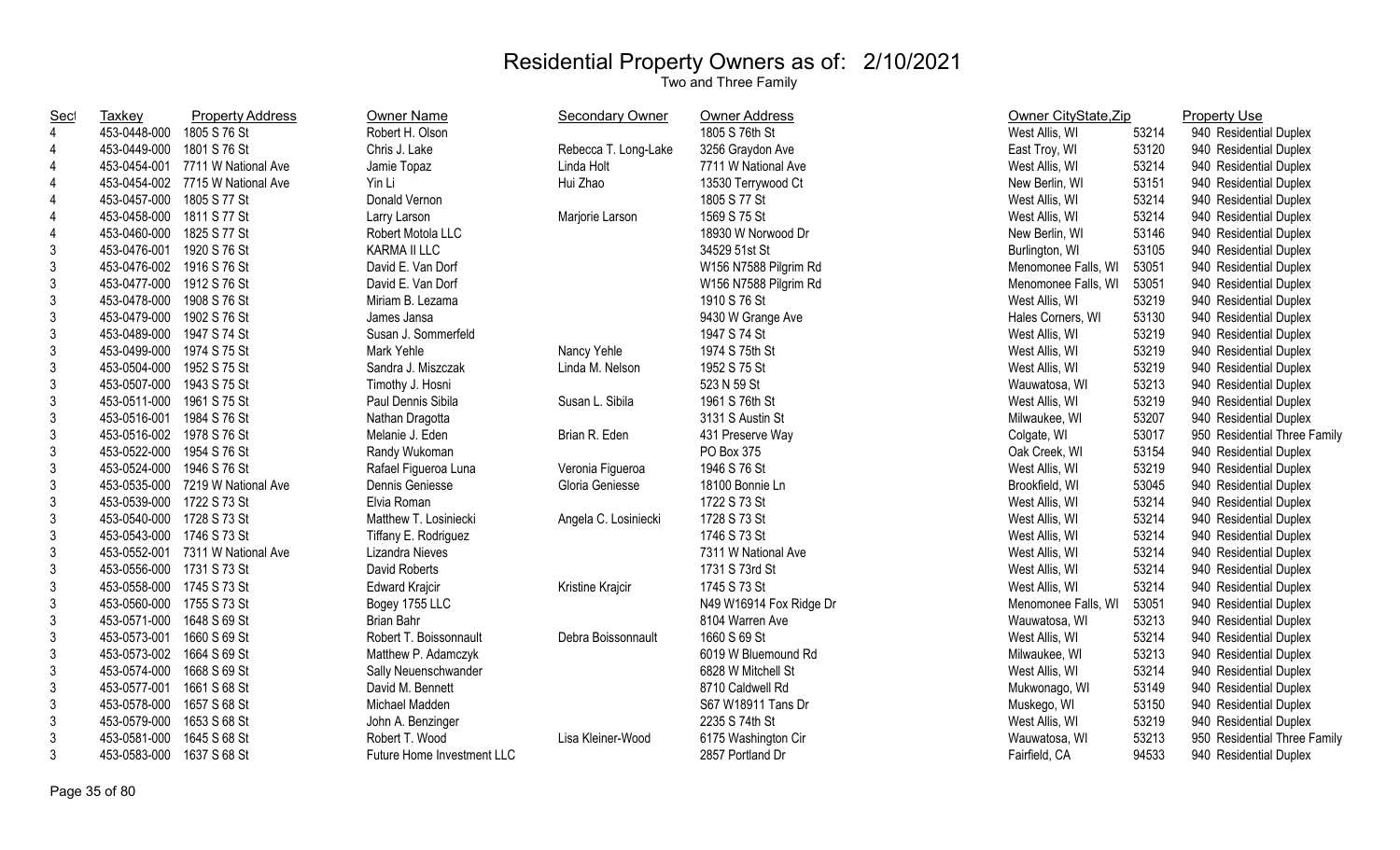| <u>Sec</u>     | <b>Taxkey</b>             | <b>Property Address</b>          | Owner Name                      | <b>Secondary Owner</b> | Owner Address            | Owner CityState, Zip |       | <b>Property Use</b>    |
|----------------|---------------------------|----------------------------------|---------------------------------|------------------------|--------------------------|----------------------|-------|------------------------|
| 3              |                           | 453-0586-000 6907 W National Ave | Cody Reitz                      |                        | 6907 W National Ave      | West Allis, WI       | 53214 | 940 Residential Duplex |
| $\mathfrak{Z}$ | 453-0592-000              | 1664 S 70 St                     | Michael D. Madden               |                        | S67 W18911 Tans Dr       | Muskego, WI          | 53150 | 940 Residential Duplex |
| $\mathfrak{Z}$ |                           | 453-0593-000 6922 W Mitchell St  | Lloyd Pitsch Sr                 |                        | 6922 W Mitchell St       | West Allis, WI       | 53214 | 940 Residential Duplex |
| 3              | 453-0596-000 1657 S 69 St |                                  | Holdum 2 LLC                    |                        | 3300 S 66th St           | West Allis, WI       | 53219 | 940 Residential Duplex |
| $\mathfrak{S}$ | 453-0597-000 1653 S 69 St |                                  | James A. Swenson                |                        | 3672 S 21 St             | Milwaukee, WI        | 53221 | 940 Residential Duplex |
| $\mathfrak{S}$ |                           | 453-0599-000 7019 W National Ave | Bradley J. Toth                 |                        | 6317 Riverside Rd        | Waterford, WI        | 53185 | 940 Residential Duplex |
| $\mathfrak{S}$ |                           | 453-0600-000 7023 W National Ave | Jorge Avila                     |                        | 6580 S Carroll Cir       | Franklin, WI         | 53132 | 940 Residential Duplex |
| $\mathfrak{Z}$ |                           | 453-0601-000 7027 W National Ave | Thor Housing LLC                |                        | 3865 Bradee Rd           | Brookfield, WI       | 53005 | 940 Residential Duplex |
| $\mathfrak{S}$ | 453-0613-000 1708 S 72 St |                                  | Rafael Bustamante               |                        | 3052 S 51st St           | Milwaukee, WI        | 53219 | 940 Residential Duplex |
| $\mathfrak{Z}$ | 453-0615-000 1720 S 72 St |                                  | Jennifer A. Sanchez             |                        | 1720 S 72 St             | West Allis, WI       | 53214 | 940 Residential Duplex |
| $\mathfrak{S}$ | 453-0618-000 1736 S 72 St |                                  | David A. Nowalis                |                        | 1736 S 72 St             | West Allis, WI       | 53214 | 940 Residential Duplex |
| $\mathfrak{S}$ | 453-0627-000 1753 S 71 St |                                  | Esther M. Kinateder             |                        | 1749 S 71 St             | West Allis, WI       | 53214 | 940 Residential Duplex |
| 3              | 453-0630-000 1741 S 71 St |                                  | Randolph Bash                   |                        | 1741 S 71 St             | West Allis, WI       | 53214 | 940 Residential Duplex |
| 3              | 453-0631-000 1737 S 71 St |                                  | Adam R. Matson                  | Vyara Z. Matson        | 7155 Lakeshore Dr        | Racine, WI           | 53402 | 940 Residential Duplex |
| $\mathfrak{S}$ | 453-0634-000 1725 S 71 St |                                  | Michael P. Cody                 |                        | 17720 W Stevens Dr       | New Berlin, WI       | 53146 | 940 Residential Duplex |
| $\mathfrak{Z}$ | 453-0638-000 1705 S 71 St |                                  | Elizabeth A. Rae                |                        | 1705 S 71 St             | West Allis, WI       | 53214 | 940 Residential Duplex |
| 3              | 453-0640-000 1679 S 71 St |                                  | <b>Blal Zafar</b>               |                        | 7527 W National Ave #301 | West Allis, WI       | 53214 | 940 Residential Duplex |
| 3              |                           | 453-0646-000 7215 W National Ave | Calen Rohrman                   |                        | 315 Hanna Ln             | Wilmington, NC       | 28412 | 940 Residential Duplex |
| $\mathfrak{Z}$ | 453-0647-000 1721 S 72 St |                                  | Michael B. Luksic               |                        | 1721 S 72 St             | West Allis, WI       | 53214 | 940 Residential Duplex |
| $\mathfrak{S}$ | 453-0650-000 1731 S 72 St |                                  | David C. Marek                  |                        | 4025 S 106 St            | Greenfield, WI       | 53228 | 940 Residential Duplex |
| $\mathfrak{S}$ | 453-0651-000 1737 S 72 St |                                  | Julie A. Haleman                |                        | 2048 S 70th St           | West Allis, WI       | 53219 | 940 Residential Duplex |
| $\mathfrak{Z}$ | 453-0652-000 1739 S 72 St |                                  | Colin P. O'Neill                |                        | 8822 Hart Dr             | Wind Lake, WI        | 53185 | 940 Residential Duplex |
| 3              | 453-0653-000 1745 S 72 St |                                  | David Marek                     |                        | 4025 S 106 St            | Greenfield, WI       | 53228 | 940 Residential Duplex |
| $\mathfrak{S}$ | 453-0654-000 1749 S 72 St |                                  | John W. Christopherson          |                        | 747 N Oakwood Ave        | Oconomowoc, WI       | 53066 | 940 Residential Duplex |
| 3              | 453-0656-000 1759 S 72 St |                                  | Daniel N. Hein                  | Patricia Hein          | 1759 S 72 St             | West Allis, WI       | 53214 | 940 Residential Duplex |
| 3              | 453-0666-000 1701 S 70 St |                                  | Sam Khan                        |                        | 220 W Rockwell St        | Elkhorn, WI          | 53121 | 940 Residential Duplex |
| 3              | 453-0670-000 1717 S 70 St |                                  | John K. Krumree Revocable Trust |                        | 1717 S 70th St           | West Allis, WI       | 53214 | 940 Residential Duplex |
| $\mathfrak{Z}$ | 453-0671-000 1721 S 70 St |                                  | Steven T. Knopp                 |                        | 811 E Pleasant St        | Milwaukee, WI        | 53202 | 940 Residential Duplex |
| 3              | 453-0672-000 1725 S 70 St |                                  | Indra Pal                       | Kriti Kumari           | 502 E Conner Ct          | Oak Creek, WI        | 53154 | 940 Residential Duplex |
| 3              | 453-0673-000 1729 S 70 St |                                  | Zachary Lutz                    |                        | 837A S 87 St             | West Allis, WI       | 53214 | 940 Residential Duplex |
| 3              | 453-0675-000 1737 S 70 St |                                  | <b>Brett Felsman</b>            | Amanda Felsman         | 3010 S Meadowcreek Ct    | New Berlin, WI       | 53146 | 940 Residential Duplex |
| 3              | 453-0676-000 1741 S 70 St |                                  | Marilyn M. Yaunke               |                        | 1741 S 70 St             | West Allis, WI       | 53214 | 940 Residential Duplex |
| 3              | 453-0678-000 1749 S 70 St |                                  | Randy Wukoman                   |                        | PO Box 375               | Oak Creek, WI        | 53154 | 940 Residential Duplex |
| 3              | 453-0683-000 1813 S 70 St |                                  | Joseph A. Cauley                |                        | 1813 S 70 St             | West Allis, WI       | 53214 | 940 Residential Duplex |
| 3              | 453-0689-000 1812 S 71 St |                                  | Jason S. Radomski               |                        | 8904 W Center St         | Milwaukee, WI        | 53222 | 940 Residential Duplex |
| 3              | 453-0695-000 1744 S 71 St |                                  | David B. Nourse                 |                        | 1744 S 71 St             | West Allis, WI       | 53214 | 940 Residential Duplex |
| 3              | 453-0697-000 1734 S 71 St |                                  | Joseph J. Petkus                |                        | 1734 S 71 St             | West Allis, WI       | 53214 | 940 Residential Duplex |
| $\mathfrak{Z}$ | 453-0698-000 1730 S 71 St |                                  | Danelle Hawig                   | Joey Hawig             | S82 W21005 Fireside Dr   | Muskego, WI          | 53150 | 940 Residential Duplex |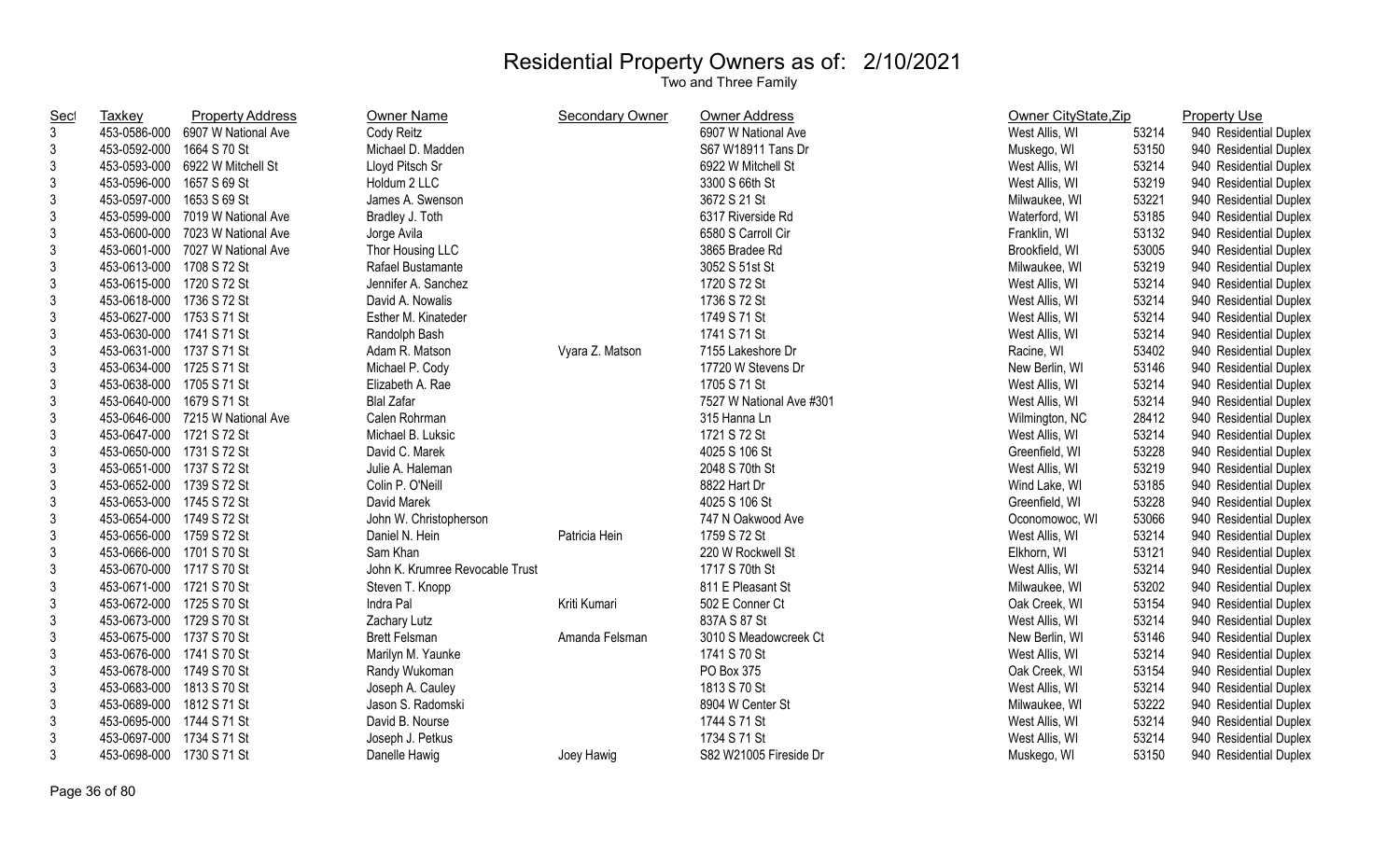| <u>Sec</u>                | Taxkey                    | <b>Property Address</b>        | <b>Owner Name</b>                 | <b>Secondary Owner</b> | <b>Owner Address</b>        | Owner CityState, Zip |       | <b>Property Use</b>    |
|---------------------------|---------------------------|--------------------------------|-----------------------------------|------------------------|-----------------------------|----------------------|-------|------------------------|
| $\mathfrak{Z}$            | 453-0699-000              | 1726 S 71 St                   | Robert L. Hammel                  |                        | 3005 S 97 St                | West Allis, WI       | 53227 | 940 Residential Duplex |
| 3                         | 453-0700-000 1718 S 71 St |                                | Nicholas R. Kowalski              |                        | 1718 S 71 St                | West Allis, WI       | 53214 | 940 Residential Duplex |
| 3                         | 453-0706-000 1711 S 69 St |                                | Homebody Edge, LLC                |                        | 18430 W Hillcrest Dr        | New Berlin, WI       | 53146 | 940 Residential Duplex |
| $\sqrt{3}$                | 453-0709-000 1721 S 69 St |                                | James J. Fuchs                    | Diane L. Fuchs         | 2945 Willaura Ct            | Brookfield, WI       | 53005 | 940 Residential Duplex |
| $\mathsf 3$               | 453-0710-000 1725 S 69 St |                                | Audra K. Woerner                  | Daniel R. Woerner      | 2032 S 96 St                | West Allis, WI       | 53227 | 940 Residential Duplex |
| $\mathsf 3$               | 453-0711-000 1729 S 69 St |                                | Sam Khan                          |                        | 220 W Rockwell St           | Elkhorn, WI          | 53121 | 940 Residential Duplex |
| $\sqrt{3}$                | 453-0712-000 1733 S 69 St |                                | Michael J. Weier                  |                        | S87 W25250 Edgewood Ave     | Mukwonago, WI        | 53149 | 940 Residential Duplex |
| $\sqrt{3}$                | 453-0713-000 1737 S 69 St |                                | Richard L. Ward                   |                        | 1737 S 69 St                | West Allis, WI       | 53214 | 940 Residential Duplex |
| $\mathsf 3$               | 453-0714-001 1741 S 69 St |                                | Scott R. Smith                    |                        | 2365 N 130th St             | Brookfield, WI       | 53005 | 940 Residential Duplex |
| $\sqrt{3}$                |                           | 453-0724-000 6926 W Burnham St | <b>Accent Properties LLC</b>      |                        | 12605 W North Ave #203      | Brookfield, WI       | 53005 | 940 Residential Duplex |
| $\sqrt{3}$                | 453-0725-000 1816 S 70 St |                                | Steven S. Anderson                | Jan M. Salek-Anderson  | 1816 S 70 St                | West Allis, WI       | 53214 | 940 Residential Duplex |
| $\sqrt{3}$                | 453-0729-000 1800 S 70 St |                                | Sophie Geboy Revocable Trust Date |                        | 1800 S 70th St              | West Allis, WI       | 53214 | 940 Residential Duplex |
| $\mathfrak{Z}$            | 453-0732-000 1746 S 70 St |                                | <b>Baudelio Perea</b>             |                        | 1746 S 70th St              | West Allis, WI       | 53214 | 940 Residential Duplex |
| $\mathfrak{Z}$            | 453-0733-002 1736 S 70 St |                                | David R. Bogust                   |                        | 1736 S 70 St                | West Allis, WI       | 53214 | 940 Residential Duplex |
| $\sqrt{3}$                | 453-0734-000 1732 S 70 St |                                | Matthew Foth                      |                        | 1732 S 70th St              | West Allis, WI       | 53214 | 940 Residential Duplex |
| $\sqrt{3}$                | 453-0735-000 1724 S 70 St |                                | Victor E. Kurer                   |                        | 1724 S 70 St                | West Allis, WI       | 53214 | 940 Residential Duplex |
| 3                         | 453-0736-000 1720 S 70 St |                                | Jeffrey A. Steck                  |                        | 4862 S 123 St               | Greenfield, WI       | 53228 | 940 Residential Duplex |
| $\sqrt{3}$                | 453-0737-000 1716 S 70 St |                                | Toan K. Ly                        |                        | 1307 N 68 St                | Wauwatosa, WI        | 53213 | 940 Residential Duplex |
| $\mathsf 3$               | 453-0738-000 1712 S 70 St |                                | <b>Accent Properties LLC</b>      |                        | 12605 W North Ave #203      | Brookfield, WI       | 53005 | 940 Residential Duplex |
| $\sqrt{3}$                | 453-0739-000 1708 S 70 St |                                | William C. Manske                 |                        | 10050 W Beloit Rd           | Greenfield, WI       | 53228 | 940 Residential Duplex |
| $\mathsf 3$               | 453-0740-000 1700 S 70 St |                                | <b>Enderis Properties LLC</b>     |                        | N75 W22531 Chestnut Hill Rd | Sussex, WI           | 53089 | 940 Residential Duplex |
| $\sqrt{3}$                | 453-0742-000 1705 S 68 St |                                | Caralyn Irland                    |                        | 1705 S 68 St                | West Allis, WI       | 53214 | 940 Residential Duplex |
| $\sqrt{3}$                | 453-0743-000 1709 S 68 St |                                | Janice Fazen                      |                        | 1709 S 68 St                | West Allis, WI       | 53214 | 940 Residential Duplex |
| $\mathfrak{Z}$            | 453-0744-000 1713 S 68 St |                                | Michael Madden                    |                        | S67 W18911 Tans Dr          | Muskego, WI          | 53150 | 940 Residential Duplex |
| $\sqrt{3}$                | 453-0745-000 1717 S 68 St |                                | Paragon Properties of Wauwatosa   |                        | 2373 N 61 St                | Wauwatosa, WI        | 53213 | 940 Residential Duplex |
| $\sqrt{3}$                | 453-0750-000 1741 S 68 St |                                | James M. Blazek                   | Terri A. Blazek        | N64 W30388 Beaver Lake Rd   | Hartland, WI         | 53029 | 940 Residential Duplex |
| $\mathfrak{Z}$            | 453-0751-001 1745 S 68 St |                                | Michael D. McKay                  |                        | 1745 S 68 St                | West Allis, WI       | 53214 | 940 Residential Duplex |
| $\mathfrak{Z}$            | 453-0754-000 1805 S 68 St |                                | Structure Rentals, LLC            |                        | 2936 S 91st St              | West Allis, WI       | 53227 | 940 Residential Duplex |
| $\mathsf 3$               | 453-0755-000 1811 S 68 St |                                | Steve J. Nekich                   | Diane J. Nekich        | 2650 S 65 St                | West Allis, WI       | 53219 | 940 Residential Duplex |
| $\mathsf 3$               | 453-0761-000 1808 S 69 St |                                | Daniel Martinez Alatriste         | Ana B. Bernal          | 1808 S 69 St                | West Allis, WI       | 53214 | 940 Residential Duplex |
| $\ensuremath{\mathsf{3}}$ | 453-0770-001 1728 S 69 St |                                | Christopher Howard                |                        | 1728 S 69 St                | West Allis, WI       | 53214 | 940 Residential Duplex |
| $\sqrt{3}$                | 453-0771-000 1724 S 69 St |                                | TA& L L Kotlarek Family Trust     |                        | 617 Glenview Ave            | Wauwatosa, WI        | 53213 | 940 Residential Duplex |
| $\ensuremath{\mathsf{3}}$ | 453-0772-000 1716 S 69 St |                                | Dan A. Vollriede Jr               |                        | W13759 Cypress Ave          | Coloma, WI           | 54930 | 940 Residential Duplex |
| $\sqrt{3}$                | 453-0775-000 1700 S 69 St |                                | Kyle C. Andrysczyk                |                        | W310 S7570 Arbor Dr         | Mukwonago, WI        | 53149 | 940 Residential Duplex |
| $\ensuremath{\mathsf{3}}$ | 453-0780-000 1906 S 70 St |                                | Brett M. Felsman                  |                        | 1906 S 70th St              | West Allis, WI       | 53219 | 940 Residential Duplex |
| $\sqrt{3}$                | 453-0781-002 1914 S 70 St |                                | Gerald S. Demshar                 | Wendi L. Demshar       | 14825 W Cleveland Ave       | New Berlin, WI       | 53151 | 940 Residential Duplex |
| $\mathfrak{Z}$            | 453-0787-000              | 1948 S 70 St                   | North Shore Prop Mgmt & Renovatio |                        | 8125 N Regent Rd            | Fox Point, WI        | 53217 | 940 Residential Duplex |
| $\mathfrak{Z}$            | 453-0788-002 1954 S 70 St |                                | Ed Goggins                        |                        | 2392 State Road 164         | Richfield, WI        | 53076 | 940 Residential Duplex |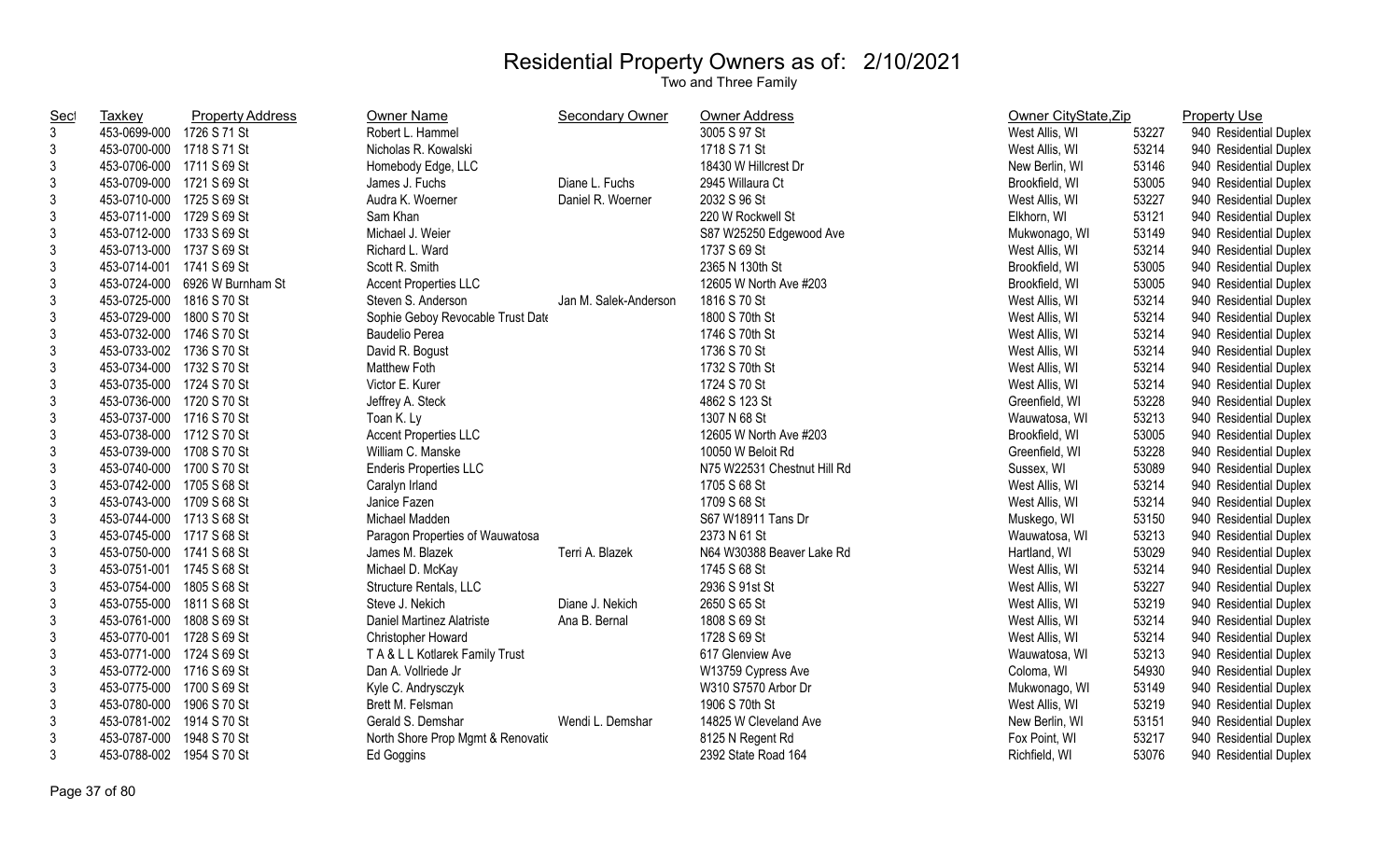| <b>Sec</b>     | <b>Taxkey</b>             | <b>Property Address</b> | <b>Owner Name</b>              | Secondary Owner    | Owner Address           | Owner CityState, Zip |       | <b>Property Use</b>          |
|----------------|---------------------------|-------------------------|--------------------------------|--------------------|-------------------------|----------------------|-------|------------------------------|
| 3              | 453-0792-000 1976 S 70 St |                         | Anthony B. Steinweber          |                    | 1976 S 70 St            | West Allis, WI       | 53219 | 940 Residential Duplex       |
| 3              | 453-0799-001              | 1935 S 70 St            | Dylan Grgich                   |                    | 1935 S 70th St          | West Allis, WI       | 53219 | 940 Residential Duplex       |
| 3              | 453-0799-002 1939 S 70 St |                         | T & J Smith LLC                |                    | W737 Carlin Trl         | Palmyra, WI          | 53156 | 940 Residential Duplex       |
| 3              | 453-0799-003 1943 S 70 St |                         | Daniel L. Zastrow              | Barbara Zastrow    | 10228 W Bunny Ct        | Hales Corners, WI    | 53130 | 940 Residential Duplex       |
| 3              | 453-0800-000 1947 S 70 St |                         | Lisa R. George                 | Scott J. Homa      | 14380 Woodridge Cir     | Brookfield, WI       | 53005 | 940 Residential Duplex       |
| 3              | 453-0806-000 1975 S 70 St |                         | Dawn Martin                    |                    | 1975 S 70 St            | West Allis, WI       | 53219 | 940 Residential Duplex       |
| 3              | 453-0817-000 1926 S 71 St |                         | Jason D. Schicantek            | Jennifer Troppmann | 1926 S 71st St          | West Allis, WI       | 53219 | 940 Residential Duplex       |
| 3              | 453-0819-000 1918 S 71 St |                         | Amy L. Kershner                |                    | 1920 S 71 St            | West Allis, WI       | 53219 | 940 Residential Duplex       |
| 3              | 453-0821-000 1908 S 71 St |                         | Michael A. Porubcan            |                    | 8536 S River Terrace Dr | Franklin, WI         | 53132 | 940 Residential Duplex       |
| $\mathfrak{Z}$ | 453-0834-000 1955 S 71 St |                         | Mark D. Leow                   | Vicki Leow         | 1955 S 71 St            | West Allis, WI       | 53219 | 940 Residential Duplex       |
| $\mathfrak{Z}$ | 453-0838-000 1971 S 71 St |                         | Michael B. Elton               |                    | 13400 Juneau Blvd       | Elm Grove, WI        | 53122 | 940 Residential Duplex       |
| 3              | 453-0844-000 1960 S 72 St |                         | Paul Gast                      | Doug Gast          | 1960 S 72nd St          | West Allis, WI       | 53219 | 940 Residential Duplex       |
| 3              | 453-0861-000 1913 S 72 St |                         | Rokd Solid LLC                 |                    | 2558 S 118th St         | West Allis, WI       | 53227 | 940 Residential Duplex       |
| 3              | 453-0866-000 1933 S 72 St |                         | Wang Real Estate LLC           |                    | PO Box 283              | Brookfield, WI       | 53008 | 940 Residential Duplex       |
| 3              | 453-0875-000 1967 S 72 St |                         | Christopher J. Dragotta        |                    | 1967 S 72 St            | West Allis, WI       | 53219 | 940 Residential Duplex       |
| 3              | 453-0876-000 1971 S 72 St |                         | Dragotta Family Properties Inc |                    | N76 W29220 CTH VV       | Hartland, WI         | 53029 | 940 Residential Duplex       |
| 3              | 453-0894-000 2069 S 72 St |                         | Stacy L. Bieniek               | Aaron S. Bieniek   | 2069 S 72 St            | West Allis, WI       | 53219 | 940 Residential Duplex       |
| 3              | 453-0907-000 2059 S 71 St |                         | Karen L. Cooley                |                    | 2059 S 71 St            | West Allis, WI       | 53219 | 940 Residential Duplex       |
| 3              | 453-0909-000 2069 S 71 St |                         | Gerald S. Demshar              | Wendi L. Demshar   | 14825 W Cleveland Ave   | New Berlin, WI       | 53151 | 940 Residential Duplex       |
| 3              | 453-0912-000 2072 S 72 St |                         | Patricia M. Gigowski           |                    | 1669 S 58 St            | West Allis, WI       | 53214 | 940 Residential Duplex       |
| 3              | 453-0917-001 2044 S 72 St |                         | Alyxandria Welch               |                    | 2046 S 72 St            | West Allis, WI       | 53219 | 940 Residential Duplex       |
| 3              | 453-0917-002 2040 S 72 St |                         | Julie N. Andrade               |                    | 2042 S 72 St            | West Allis, WI       | 53219 | 940 Residential Duplex       |
| 3              | 453-0934-000 2037 S 70 St |                         | Araceli Espinoza               |                    | 2037 S 70 St            | West Allis, WI       | 53219 | 940 Residential Duplex       |
| 3              | 453-0935-002 2045 S 70 St |                         | Ashley A. Campbell             |                    | 2045 S 70 St            | West Allis, WI       | 53219 | 940 Residential Duplex       |
| 3              | 453-0942-003 2076 S 71 St |                         | Quest Housing LLC              |                    | W336 N6455 Lakeview Ln  | Oconomowoc, WI       | 53066 | 950 Residential Three Family |
| 3              | 453-0943-000 2064 S 71 St |                         | Kathleen Nichols               |                    | 2066 S 71st St          | West Allis, WI       | 53219 | 940 Residential Duplex       |
| 3              | 453-0950-000 2036 S 71 St |                         | Florencio Castro Jr            |                    | 2036 S 71st St          | West Allis, WI       | 53219 | 940 Residential Duplex       |
| 3              | 453-0951-000 2032 S 71 St |                         | Florencio Castro Jr            |                    | 2032 S 71st St          | West Allis, WI       | 53219 | 940 Residential Duplex       |
| 3              | 453-0955-000 2016 S 71 St |                         | Jennifer Osborne               |                    | 2016 S 71st St          | Milwaukee, WI        | 53219 | 940 Residential Duplex       |
| 3              | 453-0963-002 2024 S 70 St |                         | Richard Rosenberg              | Donna Rosenberg    | 2024 S 70 St            | West Allis, WI       | 53219 | 940 Residential Duplex       |
| 3              | 453-0968-000 2044 S 70 St |                         | Galaxia Properties LLC         |                    | W156 N5188 Pilgrim Rd   | Menomenee Falls, WI  | 53051 | 940 Residential Duplex       |
| 3              | 453-0969-000 2048 S 70 St |                         | Julie A. Haleman               |                    | 2048 S 70th St          | West Allis, WI       | 53219 | 940 Residential Duplex       |
| 3              | 453-0972-000 2060 S 70 St |                         | Sarah A. Friberg               |                    | 4100 W Acre Ave         | Franklin, WI         | 53132 | 940 Residential Duplex       |
| 3              | 453-0985-000 2154 S 70 St |                         | Nathan M. Lipski               |                    | 2154 S 70 St            | West Allis, WI       | 53219 | 940 Residential Duplex       |
| 3              | 453-0988-001 2174 S 70 St |                         | Theresa L. Wolf                |                    | 2176 S 70 St            | West Allis, WI       | 53219 | 940 Residential Duplex       |
| 3              | 453-0993-000 2111 S 70 St |                         | Amber Pantich                  |                    | 2111 S 70 St            | West Allis, WI       | 53219 | 940 Residential Duplex       |
| 3              | 453-0995-000 2119 S 70 St |                         | Robert J. Whitlow              |                    | 2119 S 70 St            | West Allis, WI       | 53219 | 940 Residential Duplex       |
| $\mathfrak{Z}$ | 453-0999-000 2139 S 70 St |                         | Jeremiah Houle                 |                    | 2139 S 70th St          | West Allis, WI       | 53219 | 940 Residential Duplex       |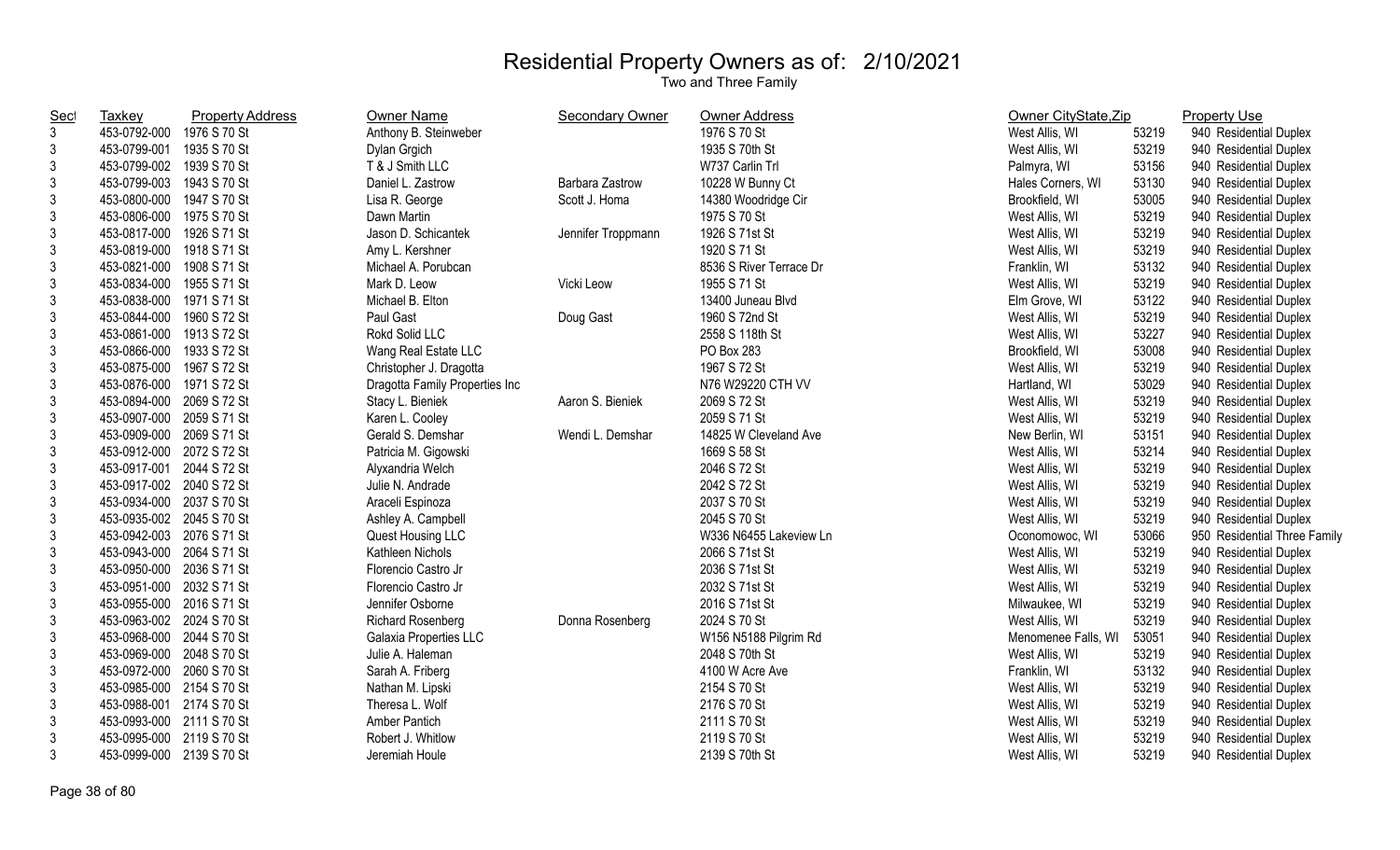| <b>Sec</b>     | <b>Taxkey</b>             | <b>Property Address</b> | Owner Name                       | <b>Secondary Owner</b>  | Owner Address          | Owner CityState, Zip |       | <b>Property Use</b>              |
|----------------|---------------------------|-------------------------|----------------------------------|-------------------------|------------------------|----------------------|-------|----------------------------------|
| $\mathbf{3}$   | 453-1005-000 2173 S 70 St |                         | John E. Graves                   |                         | 2173 S 70 St           | West Allis, WI       | 53219 | 940 Residential Duplex           |
| 3              | 453-1007-000 2174 S 71 St |                         | Debra L. Moore                   |                         | 2176 S 71 St           | West Allis, WI       | 53219 | 940 Residential Duplex           |
| 3              | 453-1014-001 2144 S 71 St |                         | Classic Realty of West Allis LLC |                         | 7010 W Lincoln Ave     | West Allis, WI       | 53219 | 940 Residential Duplex           |
| 3              | 453-1015-000 2136 S 71 St |                         | Luis E. Cardona Hernandez        | Ana R. Cardona          | 2136 S 71st St         | West Allis, WI       | 53219 | 940 Residential Duplex           |
| 3              | 453-1018-000 2124 S 71 St |                         | <b>Accent Properties LLC</b>     |                         | 12605 W North Ave #203 | Brookfield, WI       | 53005 | 940 Residential Duplex           |
| 3              | 453-1022-000 2108 S 71 St |                         | DRW Properties 1, LLC            |                         | 825 S 88th St          | West Allis, WI       | 53214 | 940 Residential Duplex           |
| 3              | 453-1023-000 2104 S 71 St |                         | Shawn Pucylowski                 |                         | 760 W Green Tree Rd    | River Hills, WI      | 53217 | 940 Residential Duplex           |
| 3              | 453-1032-002 2137 S 71 St |                         | Robert D. Hampton                |                         | 2137 S 71 St           | West Allis, WI       | 53219 | 940 Residential Duplex           |
| $\mathfrak{Z}$ | 453-1036-000 2159 S 71 St |                         | Milan Radjenovic                 | Savo Radjenovic         | 2159 S 71 St           | West Allis, WI       | 53219 | 950 Residential Three Family     |
| $\mathfrak{Z}$ | 453-1039-000 2173 S 71 St |                         | Adolfo Espejo Chagala            |                         | 2173 S 71st St         | Milwaukee, WI        | 53219 | 940 Residential Duplex           |
| $\mathfrak{Z}$ | 453-1046-000 2156 S 72 St |                         | Corey Kmichik                    |                         | 13555 W Radisson Dr    | New Berlin, WI       | 53151 | 940 Residential Duplex           |
| $\mathfrak{Z}$ | 453-1059-000 2113 S 72 St |                         | Stephanie Vallecio               |                         | 2113 S 72 St           | West Allis, WI       | 53219 | 940 Residential Duplex           |
| 3              | 453-1064-000 2133 S 72 St |                         | Guillermo Morales                | <b>Fidencio Flores</b>  | 2133 S 72 St           | West Allis, WI       | 53219 | 940 Residential Duplex           |
| 3              | 453-1068-000 2147 S 72 St |                         | Donna E. Owen                    |                         | 2147 S 72 St           | West Allis, WI       | 53219 | 940 Residential Duplex           |
| 3              | 454-0002-001 1409 S 60 St |                         | AJM Management LLC               |                         | PO Box 1861            | Waukesha, WI         | 53187 | 940 Residential Duplex           |
| $\mathfrak{Z}$ | 454-0002-001 1409 S 60 St |                         | AJM Management LLC               |                         | PO Box 1861            | Waukesha, WI         | 53187 | 955 Residential - Multiple Bldgs |
| $\mathfrak{Z}$ | 454-0004-000 1423 S 60 St |                         | John A. Plunkett                 |                         | 771 S 2nd Ave          | West Bend, WI        | 53095 | 940 Residential Duplex           |
| 3              | 454-0006-000 1437 S 60 St |                         | Laurence E. Day                  | Michelle L. Day         | 1437 S 60 St           | West Allis, WI       | 53214 | 940 Residential Duplex           |
| $\overline{2}$ | 454-0008-000 1547 S 59 St |                         | Melanie A. Heimer                | Bruce K. Heimer         | 1547 S 59 St           | West Allis, WI       | 53214 | 940 Residential Duplex           |
| $\overline{2}$ | 454-0009-000 1553 S 59 St |                         | Gregory Hintz                    | Melinda Hintz           | 1553 S 59 St           | West Allis, WI       | 53214 | 940 Residential Duplex           |
| $\overline{2}$ | 454-0010-000              | 1559 S 59 St            | Jose G. Martinez                 | Diana Gonzalez          | 1559 S 59 St           | West Allis, WI       | 53214 | 940 Residential Duplex           |
| $\overline{2}$ | 454-0011-000 1565 S 59 St |                         | Mary C. Busalacchi               |                         | 1567 S 59 St           | West Allis, WI       | 53214 | 940 Residential Duplex           |
| $\overline{2}$ | 454-0012-000 1571 S 59 St |                         | Miguel Tavares A. Ledezma        | Rosa Vera M. Rocha      | 1571 S 59 St           | West Allis, WI       | 53214 | 940 Residential Duplex           |
| $\overline{2}$ | 454-0013-000 1577 S 59 St |                         | Erin R. Rafalow                  |                         | 1577 S 59 St           | West Allis, WI       | 53214 | 940 Residential Duplex           |
| $\overline{2}$ | 454-0015-002 1566 S 60 St |                         | Curtis K. Bayer                  | Carrie A. Muffler       | 1400 E Parkside Dr     | Oak Creek, WI        | 53154 | 940 Residential Duplex           |
| $\overline{2}$ | 454-0016-000 1554 S 60 St |                         | Wayne Koepke                     | Donna Koepke            | 1554 S 60 St           | West Allis, WI       | 53214 | 940 Residential Duplex           |
| $\overline{2}$ | 454-0017-000              | 1548 S 60 St            | David Velez                      |                         | 1548 S 60 St           | West Allis, WI       | 53214 | 940 Residential Duplex           |
| $\overline{2}$ | 454-0018-000 1542 S 60 St |                         | Lynda K. Kufalk                  |                         | 1542 S 60 St           | West Allis, WI       | 53214 | 940 Residential Duplex           |
| $\overline{c}$ | 454-0019-000              | 1601 S 59 St            | William J. Wagar                 |                         | 1603 S 59 St           | West Allis, WI       | 53214 | 940 Residential Duplex           |
| $\mathbf{2}$   | 454-0023-000              | 1631 S 59 St            | <b>Dennies Carlos</b>            | Molly M. Carlos         | 1631 S 59th St         | West Allis, WI       | 53214 | 940 Residential Duplex           |
| $\overline{2}$ | 454-0027-000 1616 S 60 St |                         | Donald E. Wegner                 | Rose A. Chojnacki       | 1616 S 60 St           | West Allis, WI       | 53214 | 940 Residential Duplex           |
| $\overline{2}$ | 454-0038-000 1748 S 60 St |                         | Jesus Ayde Garcia-Velazquez      | Yohana Garcia-Velazquez | 1748 S 60th St         | West Allis, WI       | 53214 | 940 Residential Duplex           |
| $\overline{2}$ | 454-0039-000 1754 S 60 St |                         | TSE Investments LLC              |                         | 2712 W Roosevelt Dr    | Milwaukee, WI        | 53216 | 950 Residential Three Family     |
| $\overline{c}$ | 454-0040-000 1755 S 59 St |                         | Michele L. King                  |                         | W1288 Marietta Ave     | Ixonia, WI           | 53036 | 955 Residential - Multiple Bldgs |
| $\overline{2}$ | 454-0040-000 1755 S 59 St |                         | Michele L. King                  |                         | W1288 Marietta Ave     | Ixonia, WI           | 53036 | 940 Residential Duplex           |
| $\overline{2}$ | 454-0041-000 1751 S 59 St |                         | Daniel L. Ayala Jr               | Rebecca Ayala           | 1751 S 59 St           | West Allis, WI       | 53214 | 940 Residential Duplex           |
| $\overline{c}$ | 454-0042-000 1745 S 59 St |                         | Robert J. Kummer                 |                         | 1745 S 59 St           | West Allis, WI       | 53214 | 940 Residential Duplex           |
| $\overline{2}$ | 454-0047-000 1721 S 59 St |                         | LeRoy Buth                       | Diane Lukich            | 1221 E Brady St        | Milwaukee, WI        | 53202 | 940 Residential Duplex           |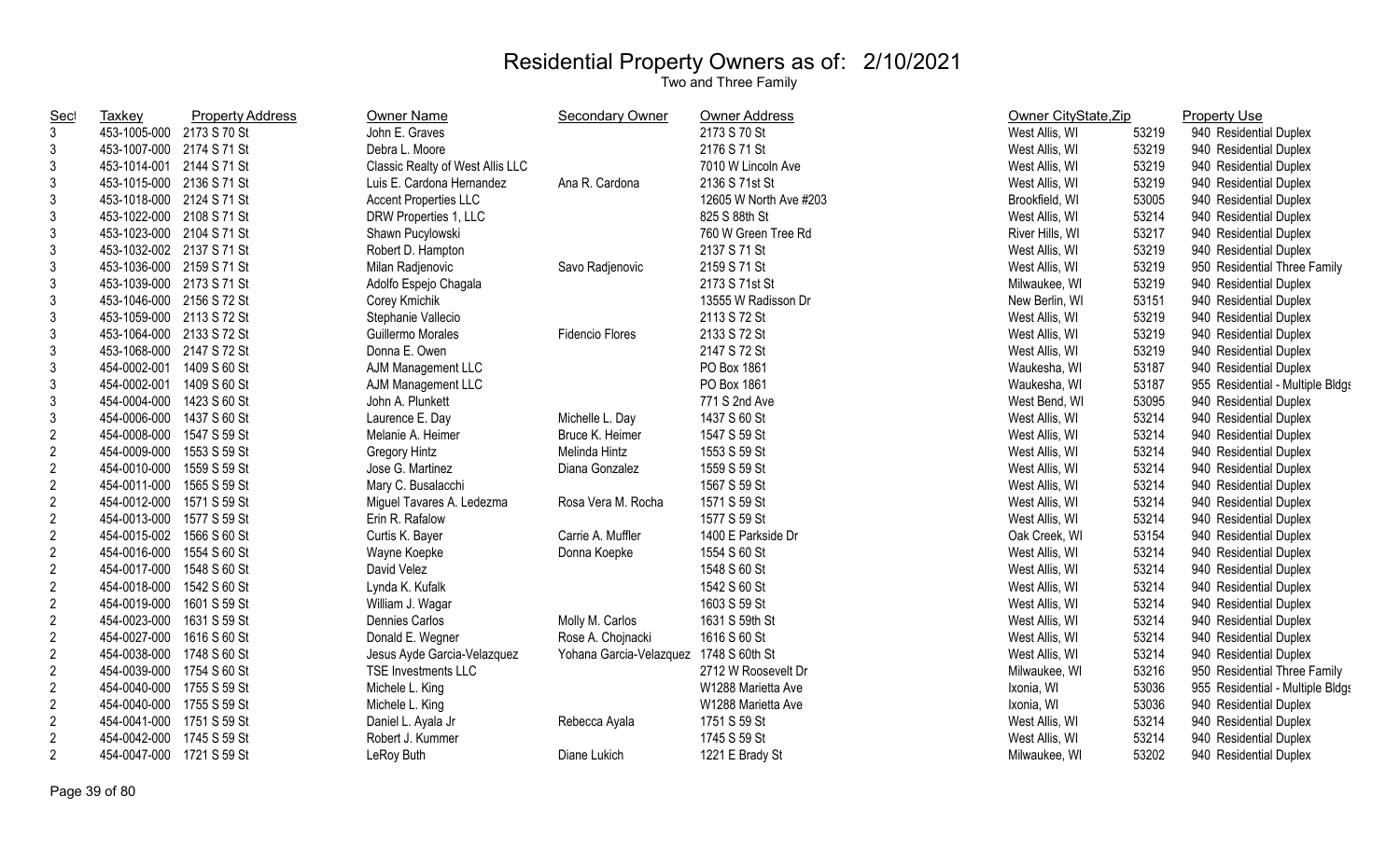| <b>Sec</b>     | Taxkey                    | <b>Property Address</b>        | <b>Owner Name</b>                  | <b>Secondary Owner</b>   | <b>Owner Address</b>        | Owner CityState, Zip |       | <b>Property Use</b>              |
|----------------|---------------------------|--------------------------------|------------------------------------|--------------------------|-----------------------------|----------------------|-------|----------------------------------|
| 3              | 454-0051-000              | 6036 W Orchard St              | Tica Group LLC                     |                          | 6036A W Orchard St          | West Allis, WI       | 53214 | 940 Residential Duplex           |
| 3              | 454-0053-000              | 6026 W Orchard St              | Priscilla Romero                   | Jose Juan Padilla        | 6026 W Orchard St           | West Allis, WI       | 53214 | 940 Residential Duplex           |
| 3              |                           | 454-0054-000 6022 W Orchard St | Joseph P. Henika                   | Shirley Henika           | W288 N8049 Park Dr          | Hartland, WI         | 53029 | 940 Residential Duplex           |
| 3              |                           | 454-0066-000 6120 W Orchard St | Robyn A. Smith                     |                          | 6120 W Orchard St           | West Allis, WI       | 53214 | 940 Residential Duplex           |
| 3              |                           | 454-0067-000 6116 W Orchard St | Equity Trust Company Custodian, FI |                          | 2630 S 66th St              | Milwaukee, WI        | 53219 | 940 Residential Duplex           |
| 3              | 454-0068-000              | 6110 W Orchard St              | James R. Merner                    |                          | 6110 W Orchard St           | West Allis, WI       | 53214 | 940 Residential Duplex           |
| 3              | 454-0069-000              | 6106 W Orchard St              | Eric J. D'Amour                    | Paul E. Lewandowski      | 6106 W Orchard St           | West Allis, WI       | 53214 | 940 Residential Duplex           |
| 3              | 454-0070-000              | 1431 S 61 St                   | <b>Toriono Mayek</b>               |                          | 1431 S 61st St              | West Allis, WI       | 53214 | 940 Residential Duplex           |
| 3              | 454-0088-000              | 1557 S 64 St                   | 921 Properties LLC                 |                          | 19465 Whitehall Dr          | Brookfield, WI       | 53045 | 940 Residential Duplex           |
| 3              | 454-0089-000              | 1561 S 64 St                   | Eric T. Frauen                     | Kathryn Elizabeth Frauen | 4830 N Berkeley Blvd        | Whitefish Bay, WI    | 53217 | 940 Residential Duplex           |
| 3              |                           | 454-0090-000 6402 W Lapham St  | Earl R. Ziebell                    | Kaylee M. Ziebell        | W234 N8544 Woodside Rd      | Sussex, WI           | 53089 | 940 Residential Duplex           |
| 3              | 454-0096-000 1507 S 63 St |                                | Sierra Holdings, LLC               |                          | 20250 W Coffee Rd           | New Berlin, WI       | 53146 | 940 Residential Duplex           |
| 3              | 454-0101-000              | 1535 S 63 St                   | Guadalupe Sanchez                  |                          | 2537 W Becher St            | Milwaukee, WI        | 53215 | 940 Residential Duplex           |
| 3              | 454-0102-000              | 1539 S 63 St                   | Ariosto Lopez Campos               |                          | 4331 S 76 St                | Greenfield, WI       | 53220 | 955 Residential - Multiple Bldgs |
| 3              | 454-0105-000              | 1563 S 63 St                   | Maribel Maldonado                  |                          | 1563 S 63 St                | West Allis, WI       | 53214 | 940 Residential Duplex           |
| 3              | 454-0111-000 1562 S 64 St |                                | Noah Farnham Property LLC          |                          | 32 Tribute Ave              | Hudson, WI           | 54016 | 940 Residential Duplex           |
| 3              | 454-0113-000 1552 S 64 St |                                | Michal Jory Delgado                |                          | 1552 S 64th                 | West Allis, WI       | 53214 | 940 Residential Duplex           |
| 3              | 454-0114-000 1548 S 64 St |                                | Steven Pluta                       | <b>Bernadine Pluta</b>   | 1548 S 64th St              | Milwaukee, WI        | 53214 | 940 Residential Duplex           |
| 3              | 454-0115-000 1538 S 64 St |                                | Robert Petroski                    | Linda Petroski           | 1538 S 64 St                | West Allis, WI       | 53214 | 940 Residential Duplex           |
| 3              | 454-0118-000 1520 S 64 St |                                | Andrew Bastian                     | John Downing             | W270 N6894 Woodland Oaks Dr | Sussex, WI           | 53089 | 940 Residential Duplex           |
| 3              | 454-0120-000 1510 S 64 St |                                | Matt Smith                         |                          | 4616 Abbott Ave S           | Minneapolis, MN      | 55410 | 940 Residential Duplex           |
| 3              | 454-0123-000 1501 S 62 St |                                | Nicholas J. Marincic               | Sandra M. Weller         | 1501 S 62 St                | West Allis, WI       | 53214 | 940 Residential Duplex           |
| 3              | 454-0124-000 1507 S 62 St |                                | <b>BVRC Properties LLC</b>         |                          | PO Box 43                   | Oak Creek, WI        | 53154 | 940 Residential Duplex           |
| 3              | 454-0125-000 1511 S 62 St |                                | Michael T. Hefter                  |                          | 507 Pressler St #3130       | Austin, TX           | 78703 | 940 Residential Duplex           |
| 3              | 454-0128-000 1525 S 62 St |                                | Philip L. Turner                   |                          | 5925 N Berkeley Blvd        | Whitefish Bay, WI    | 53217 | 940 Residential Duplex           |
| $\mathsf 3$    | 454-0130-000 1537 S 62 St |                                | McCarthy Investments LLC           |                          | 200 Main St                 | Waukesha, WI         | 53186 | 940 Residential Duplex           |
| 3              | 454-0136-000              | 1563 S 62 St                   | Gregory M. Paulson                 | Carol A. Sroka-Paulson   | 1563 S 62 St                | West Allis, WI       | 53214 | 940 Residential Duplex           |
| 3              | 454-0137-000 1567 S 62 St |                                | First Franklin Mortgage Loan Trust |                          | 3217 S Decker Lake Dr       | Salt Lake City, UT   | 84119 | 940 Residential Duplex           |
| 3              | 454-0138-000 1571 S 62 St |                                | Michael Vieyra                     |                          | 3339 N Weil St              | Milwaukee, WI        | 53212 | 940 Residential Duplex           |
| 3              | 454-0139-000 1577 S 62 St |                                | Benjamin A. Burki                  |                          | 1577 S 62nd St              | West Allis, WI       | 53214 | 940 Residential Duplex           |
| 3              | 454-0149-000 1544 S 63 St |                                | Kevin L. Hooley                    | <b>Tracy Hooley</b>      | 1544 S 63rd St              | West Alllis, WI      | 53214 | 940 Residential Duplex           |
| 3              | 454-0150-000 1538 S 63 St |                                | Anastasiya P. Dorsey               | Gary R. McManus          | 1538 1540 South 63rd St     | West Allis, WI       | 53214 | 940 Residential Duplex           |
| 3              | 454-0153-000              | 1526 S 63 St                   | Todd A. Oleson                     | Prudence M. Oleson       | 3010 S 124 St               | West Allis, WI       | 53227 | 940 Residential Duplex           |
| 3              | 454-0155-000              | 1516 S 63 St                   | Jose Reyes Velasco                 |                          | 1516 S 63 St                | West Allis, WI       | 53214 | 940 Residential Duplex           |
| 3              | 454-0156-000              | 1510 S 63 St                   | Bradley T. Chmielewski             | Courtney E. Chmielewski  | W134 N6830 Wild Rose Ct     | Menomonee Falls, WI  | 53051 | 940 Residential Duplex           |
| 3              | 454-0160-000 1503 S 60 St |                                | <b>Encino Properties LLC</b>       |                          | PO Box 44288                | West Allis, WI       | 53214 | 940 Residential Duplex           |
| 3              | 454-0162-000              | 1511 S 60 St                   | Thomas H. Kaschak                  | Susan Kaschak            | 6981 S Phyllis Ln           | Franklin, WI         | 53132 | 940 Residential Duplex           |
| $\mathfrak{Z}$ | 454-0164-000 1521 S 60 St |                                | Randall R. Artrip                  | Gail Artrip              | 3911 Campbell Trace         | Hartland, WI         | 53029 | 940 Residential Duplex           |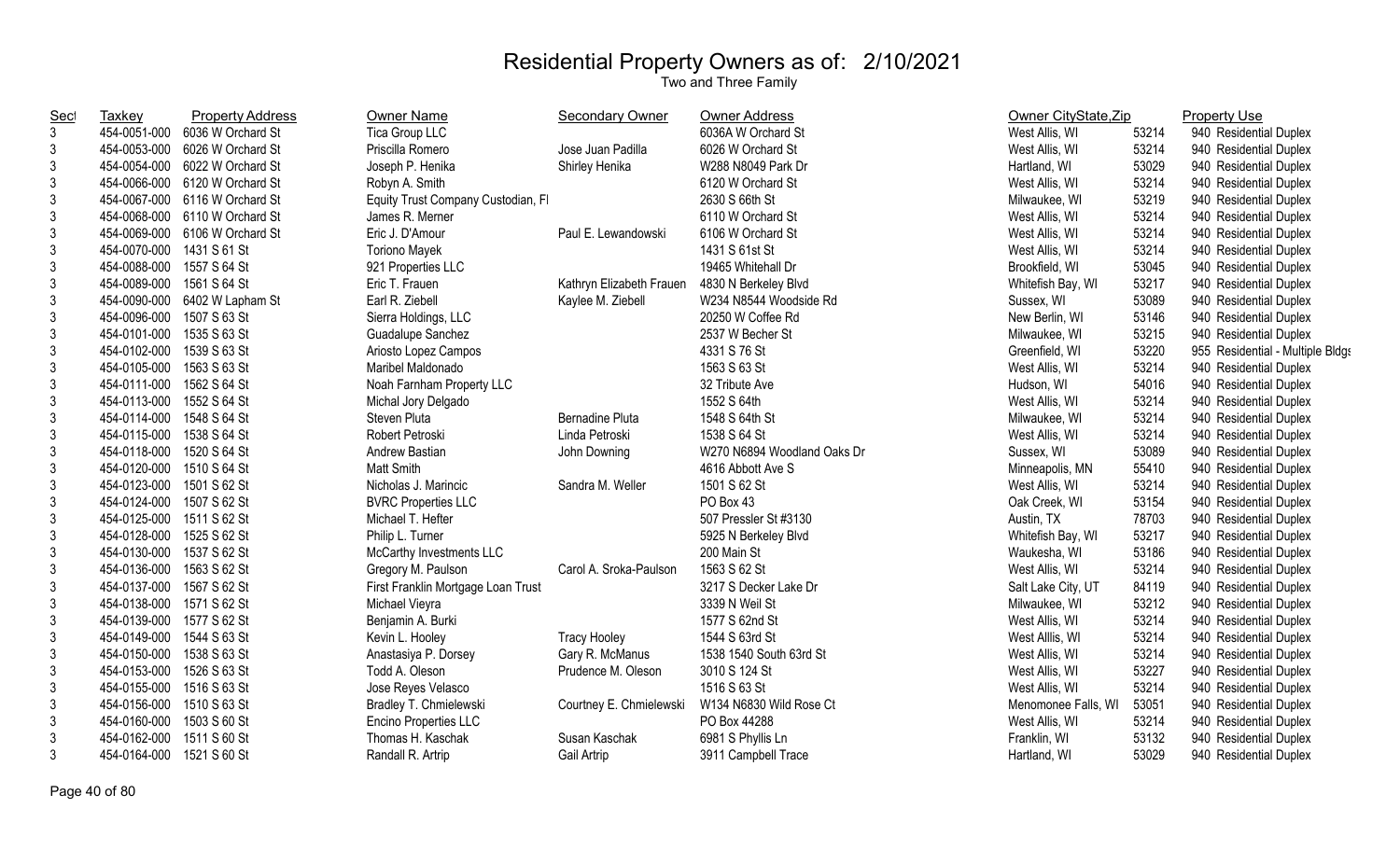| <b>Sec</b>     | Taxkey                    | <b>Property Address</b>          | Owner Name                      | <b>Secondary Owner</b> | Owner Address          | Owner CityState, Zip |       | <b>Property Use</b>          |
|----------------|---------------------------|----------------------------------|---------------------------------|------------------------|------------------------|----------------------|-------|------------------------------|
| $\mathbf{3}$   | 454-0165-000              | 1525 S 60 St                     | Kara J. Rosene                  |                        | 1527 S 60 St           | West Allis, WI       | 53214 | 940 Residential Duplex       |
| $\mathbf{3}$   | 454-0166-000              | 1531 S 60 St                     | Vera Shields                    |                        | 1533 S 60 St           | West Allis, WI       | 53214 | 940 Residential Duplex       |
| 3              | 454-0167-000              | 1535 S 60 St                     | Janis Griffiths                 |                        | 1537 S 60 St           | West Allis, WI       | 53214 | 940 Residential Duplex       |
| 3              | 454-0168-000              | 1539 S 60 St                     | <b>Edward Janusiak</b>          | Barbara J. Janusiak    | 1539 S 60 St           | West Allis, WI       | 53214 | 940 Residential Duplex       |
| 3              | 454-0169-000 1543 S 60 St |                                  | Theodore Palmisano              | Rose Palmisano         | 1543 S 60 St           | West Allis, WI       | 53214 | 940 Residential Duplex       |
| $\mathbf{3}$   | 454-0173-000 1563 S 60 St |                                  | Lukas Esteves                   |                        | 1563 S 60th St         | West Allis, WI       | 53214 | 940 Residential Duplex       |
| $\mathbf{3}$   | 454-0174-000 1567 S 60 St |                                  | <b>Brittain Brothers LLC</b>    |                        | 929 W Bruce St         | Milwaukee, WI        | 53204 | 940 Residential Duplex       |
| 3              | 454-0176-000 1579 S 60 St |                                  | Linda J. Ziegler                |                        | 1579 S 60 St           | West Allis, WI       | 53214 | 940 Residential Duplex       |
| $\mathfrak{Z}$ |                           | 454-0186-001 6402 W National Ave | Juan J. Sendejo Jr              |                        | 3877 E Squire Ave      | Cudahy, WI           | 53110 | 940 Residential Duplex       |
| $\sqrt{3}$     |                           | 454-0189-000 6334 W National Ave | Jorge Avila                     |                        | 6580 S Carroll Cir     | Franklin, WI         | 53132 | 940 Residential Duplex       |
| 3              |                           | 454-0191-000 6324 W National Ave | Brandon W. Masch                |                        | 2600 Oakcrest Dr       | Waukesha, WI         | 53188 | 940 Residential Duplex       |
| $\mathfrak{Z}$ |                           | 454-0202-000 6428 W National Ave | National Avenue North LLC       |                        | 12825 W Euclid Ct      | New Berlin, WI       | 53151 | 950 Residential Three Family |
| $\mathbf{3}$   | 454-0240-000              | 1550 S 65 St                     | Jose Luis Montes                | Maria Ramirez          | 1550 S 65th St         | West Allis, WI       | 53214 | 940 Residential Duplex       |
| $\mathbf{3}$   | 454-0241-000              | 1556 S 65 St                     | Mary Sunvold                    |                        | 1556 S 65th St         | West Allis, WI       | 53214 | 940 Residential Duplex       |
| $\mathbf{3}$   | 454-0244-000 1574 S 65 St |                                  | Nicholas E. Tikvich             |                        | 1574 S 65 St           | West Allis, WI       | 53214 | 940 Residential Duplex       |
| 3              | 454-0260-000 1618 S 65 St |                                  | Scott Kasabuske                 |                        | 1618 S 65th St         | West Allis, WI       | 53214 | 940 Residential Duplex       |
| 3              | 454-0273-000 1613 S 65 St |                                  | Terry L. Young                  | Cindy L. Young         | 1613 S 65 St           | West Allis, WI       | 53214 | 940 Residential Duplex       |
| $\mathbf{3}$   | 454-0275-000 1624 S 66 St |                                  | Colleen A. Zylka                |                        | 1624 S 66              | West Allis, WI       | 53214 | 940 Residential Duplex       |
| $\mathbf{3}$   | 454-0276-000 1630 S 66 St |                                  | Johanna M. Damm                 |                        | 1630 S 66 St           | West Allis, WI       | 53214 | 940 Residential Duplex       |
| $\mathbf{3}$   |                           | 454-0282-000 6522 W Mitchell St  | Melody A. Hottenstein           |                        | 6522 W Mitchell St     | West Allis, WI       | 53214 | 940 Residential Duplex       |
| $\mathbf{3}$   |                           | 454-0283-000 6520 W Mitchell St  | James S. Rottscholl             |                        | 1412 S Greenridge Ter  | New Berlin, WI       | 53151 | 940 Residential Duplex       |
| $\mathbf{3}$   |                           | 454-0284-000 6516 W Mitchell St  | Paul L. Sardina                 |                        | 6516 W Mitchell St     | West Allis, WI       | 53214 | 940 Residential Duplex       |
| $\mathbf{3}$   |                           | 454-0287-000 6502 W Mitchell St  | <b>Brad Okray</b>               |                        | 6502 W Mitchell St     | West Allis, WI       | 53214 | 940 Residential Duplex       |
| $\mathfrak{Z}$ | 454-0290-000              | 1643 S 65 St                     | Guozhu Zhang                    | Miaolan Yu Zhang       | 1643 S 65 St           | West Allis, WI       | 53214 | 940 Residential Duplex       |
| $\sqrt{3}$     | 454-0291-001              | 1637 S 65 St                     | Joel F. Oquist                  |                        | 1637 S 65 St           | West Allis, WI       | 53214 | 940 Residential Duplex       |
| $\mathfrak{Z}$ | 454-0291-002 1633 S 65 St |                                  | Adam J. Valentine               |                        | 1633 S 65 St           | West Allis, WI       | 53214 | 940 Residential Duplex       |
| $\mathfrak{Z}$ | 454-0292-000 1629 S 65 St |                                  | Karen A. Murray                 |                        | 1629 S 65 St           | West Allis, WI       | 53214 | 940 Residential Duplex       |
| $\mathbf{3}$   | 454-0293-000              | 1625 S 65 St                     | Nathaniel L. Driskill           | Martha M. Driskill     | 1627 S 65 St           | West Allis, WI       | 53214 | 940 Residential Duplex       |
| $\mathbf{3}$   |                           | 454-0301-000 6507 W Mitchell St  | Malibrry LLC                    |                        | 721 Charolais Dr       | Slinger, WI          | 53086 | 940 Residential Duplex       |
| 3              |                           | 454-0302-000 6501 W Mitchell St  | Rina Y. Castillo Chavez         | Victor O. Chavez       | 13735 W Morningview Ct | New Berlin, WI       | 53151 | 940 Residential Duplex       |
| 3              | 454-0304-000 1722 S 66 St |                                  | Chez Bunny, LLC                 |                        | 3482 N Frederick Ave   | Milwaukee, WI        | 53211 | 940 Residential Duplex       |
| 3              | 454-0305-000 1726 S 66 St |                                  | Timber Ridge IRA Property I LLC |                        | 1405 Timber Ridge Trl  | Watertown, WI        | 53098 | 940 Residential Duplex       |
| 3              | 454-0306-000 1730 S 66 St |                                  | Jesse R. Curtis                 |                        | 607 S Oak Park Ct      | Milwaukee, WI        | 53214 | 940 Residential Duplex       |
| $\mathbf{3}$   | 454-0307-000 1734 S 66 St |                                  | Michael Vierya                  |                        | 3339 N Weil St         | Milwaukee, WI        | 53212 | 940 Residential Duplex       |
| $\mathbf{3}$   | 454-0308-001 1738 S 66 St |                                  | Jaymar Investment Group #3 LLC  |                        | 9000 N Pelham Pkwy     | Milwaukee, WI        | 53217 | 940 Residential Duplex       |
| 3              | 454-0308-002 1742 S 66 St |                                  | Eric T. Wanta                   |                        | 1742 S 66 St           | West Allis, WI       | 53214 | 940 Residential Duplex       |
| 3              | 454-0309-000              | 1746 S 66 St                     | James G. Preiser                |                        | 209 Randall St         | Waukesha, WI         | 53188 | 940 Residential Duplex       |
| $\mathbf{3}$   | 454-0312-000              | 1806 S 66 St                     | Jose S F. Espino                |                        | 1806 S 66th St         | West Allis, WI       | 53214 | 940 Residential Duplex       |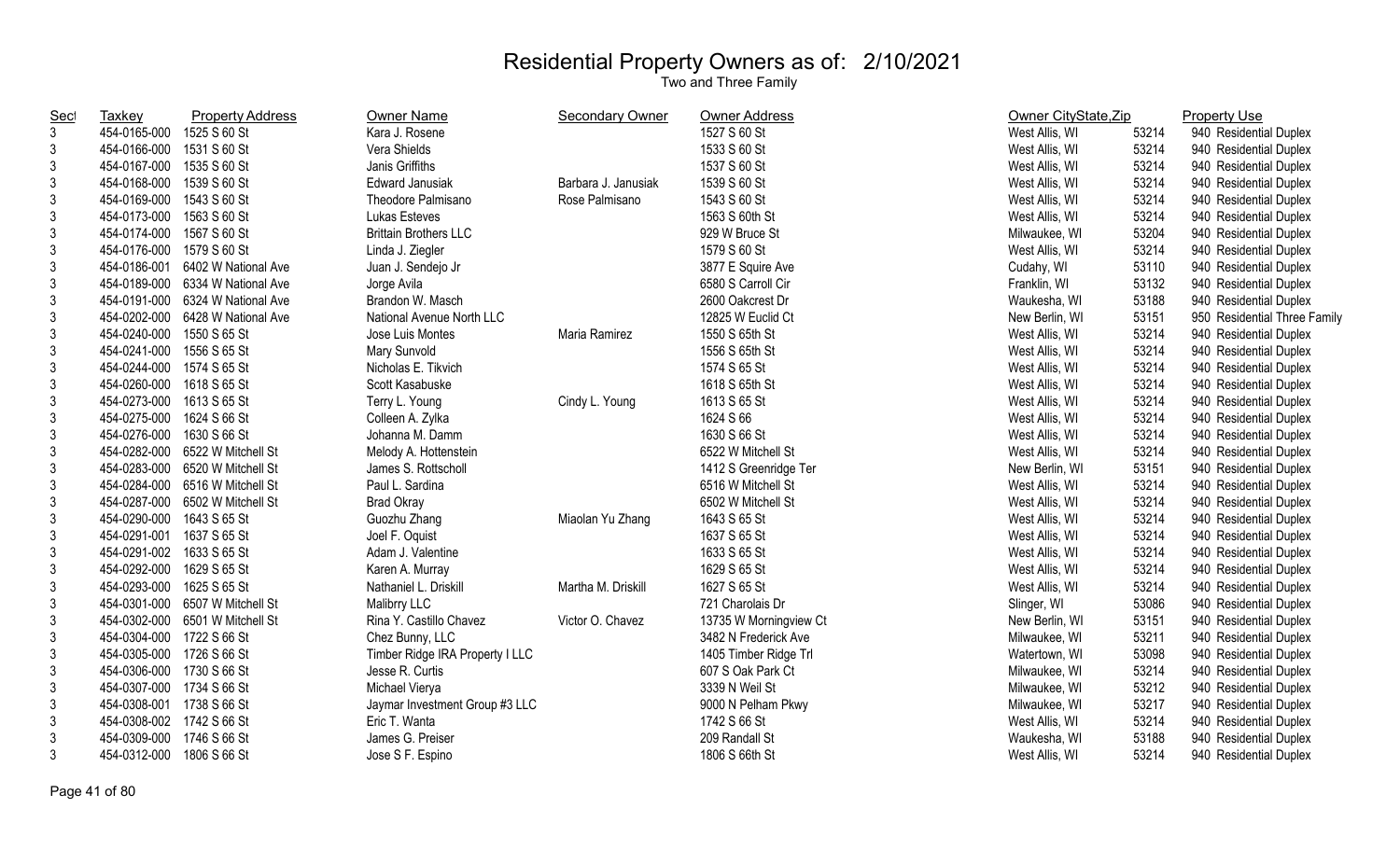| <b>Sec</b>     | <b>Taxkey</b>             | <b>Property Address</b>         | Owner Name                        | <b>Secondary Owner</b> | <b>Owner Address</b>          | Owner CityState, Zip |       | <b>Property Use</b>          |
|----------------|---------------------------|---------------------------------|-----------------------------------|------------------------|-------------------------------|----------------------|-------|------------------------------|
| 3              | 454-0314-000              | 1816 S 66 St                    | James A. Swenson                  |                        | 3031A S 9 PI                  | Milwaukee, WI        | 53215 | 940 Residential Duplex       |
| 3              |                           | 454-0318-000 6516 W Burnham St  | Wendy L. Leon                     |                        | 1200 Jefferson St             | Racine, WI           | 53404 | 950 Residential Three Family |
| 3              | 454-0322-000 1813 S 65 St |                                 | Gino Palazzini                    | Jennifer Palazzini     | 1813 S 65th St                | West Allis, WI       | 53214 | 940 Residential Duplex       |
| 3              | 454-0324-000 1805 S 65 St |                                 | Rodney C. Jurgilanis              |                        | 1805 S 65 St                  | West Allis, WI       | 53214 | 940 Residential Duplex       |
| 3              | 454-0326-000 1755 S 65 St |                                 | Ahmed R. Kaabachi                 |                        | 1121 W Grange Ave             | Milwaukee, WI        | 53221 | 940 Residential Duplex       |
| 3              |                           | 454-0336-000 6427 W Mitchell St | Gerald A. Kruse                   |                        | 31232 High Dr                 | Burlington, WI       | 53105 | 940 Residential Duplex       |
| 3              | 454-0337-000              | 6421 W Mitchell St              | Timothy J. Hosni                  | Nicole M. Hosni        | 523 N 59 St                   | Wauwatosa, WI        | 53213 | 940 Residential Duplex       |
| 3              | 454-0340-000              | 6411 W Mitchell St              | Justin M. Pitts                   |                        | 6411 W Mitchell St            | West Allis, WI       | 53214 | 940 Residential Duplex       |
| $\mathfrak{Z}$ | 454-0343-001 1718 S 65 St |                                 | Patrick B. Binversie              |                        | 3379 N Newhall St             | Milwaukee, WI        | 53211 | 940 Residential Duplex       |
| 3              | 454-0345-000 1726 S 65 St |                                 | Kenneth L. Derezinski             |                        | 12660 Cardinal Crest Dr       | Brookfield, WI       | 53005 | 940 Residential Duplex       |
| 3              | 454-0346-000 1730 S 65 St |                                 | Jonute Svien                      |                        | 1732 S 65th St                | West Allis, WI       | 53214 | 940 Residential Duplex       |
| 3              | 454-0347-000 1734 S 65 St |                                 | Mark M. Matteson                  |                        | 2575 Maple Hill Ln            | Brookfield, WI       | 53045 | 940 Residential Duplex       |
| 3              | 454-0352-000 1754 S 65 St |                                 | Paula M. Kalka-English            |                        | 1750 S 65 St                  | West Allis, WI       | 53214 | 940 Residential Duplex       |
| 3              | 454-0355-000 1816 S 65 St |                                 | <b>Brittain Residential LLC</b>   |                        | 1918 N 53 St                  | Milwaukee, WI        | 53208 | 940 Residential Duplex       |
| 3              |                           | 454-0358-000 6406 W Burnham St  | PRM Properties, LLC               |                        | 13425 Watertown Plank Rd #305 | Elm Grove, WI        | 53122 | 940 Residential Duplex       |
| $\mathsf 3$    | 454-0363-000 1801 S 64 St |                                 | Suburban Properties LLC           |                        | 3420 Walnut Trl               | Waukesha, WI         | 53188 | 950 Residential Three Family |
| 3              | 454-0366-000 1743 S 64 St |                                 | Wade Tourangeau                   |                        | 6538 Coldspring Rd            | Greenfield, WI       | 53220 | 940 Residential Duplex       |
| 3              | 454-0368-000 1731 S 64 St |                                 | Jeremy R. Albrecht                |                        | 1249 St Huberts Dr            | Hubertus, WI         | 53033 | 940 Residential Duplex       |
| 3              |                           | 454-0372-000 6331 W Mitchell St | Craig Schewe                      |                        | 6331 W Mitchell St Lower Unit | West Allis, WI       | 53214 | 940 Residential Duplex       |
| 3              |                           | 454-0373-000 6325 W Mitchell St | <b>ZMW 6325 LLC</b>               |                        | 6325 W Mitchell St            | West Allis, WI       | 53214 | 940 Residential Duplex       |
| 3              |                           | 454-0375-000 6319 W Mitchell St | Jose Isabel Gonzalez Sanchez      |                        | 6319 W Mitchell St            | West Allis, WI       | 53214 | 940 Residential Duplex       |
| 3              | 454-0377-000              | 6307 W Mitchell St              | S2 Real Estate Group 5 LLC        |                        | 11512 W Woodside Dr           | Hales Corners, WI    | 53130 | 940 Residential Duplex       |
| $\mathfrak{Z}$ |                           | 454-0378-000 6301 W Mitchell St | Joel Cerda                        | Veronica Cerda         | 6301 W Mitchell St            | West Allis, WI       | 53214 | 940 Residential Duplex       |
| $\sqrt{3}$     | 454-0379-000 1718 S 64 St |                                 | Bruce P. Ebert                    | Laura E. Ebert         | 1718 S 64 St                  | West Allis, WI       | 53214 | 940 Residential Duplex       |
| 3              | 454-0382-000 1736 S 64 St |                                 | Ohiorenuan J. Amu                 |                        | 3001 Welcome Way              | Greenwood, WI        | 46143 | 940 Residential Duplex       |
| 3              | 454-0383-000 1742 S 64 St |                                 | North Shore Prop Mgmt & Renovatio |                        | 8125 N Regent Rd              | Fox Point, WI        | 53217 | 940 Residential Duplex       |
| 3              | 454-0387-001 1808 S 64 St |                                 | William P. Negron                 | Hayley R. Negron       | 1808 S 64 St                  | West Allis, WI       | 53214 | 940 Residential Duplex       |
| 3              | 454-0394-000              | 1815 S 63 St                    | Thomas D. Syndergaard             |                        | 3510 W St Paul Ave Stop 1     | Milwaukee, WI        | 53208 | 940 Residential Duplex       |
| 3              | 454-0396-000 1803 S 63 St |                                 | Jose Perea-Herrera                |                        | 1803 S 63 St                  | West Allis, WI       | 53214 | 940 Residential Duplex       |
| 3              | 454-0398-000 1753 S 63 St |                                 | <b>Scott Stielow</b>              | Shannon N. Stielow     | 1753 S 63 St                  | West Allis, WI       | 53214 | 940 Residential Duplex       |
| 3              | 454-0402-000 1735 S 63 St |                                 | Richard Krawczyk                  |                        | 1735 S 63 St                  | West Allis, WI       | 53214 | 940 Residential Duplex       |
| 3              | 454-0404-000 1723 S 63 St |                                 | Lung Ying Ting                    |                        | 19055 Quial Hollow Dr         | Brookfield, WI       | 53045 | 940 Residential Duplex       |
| 3              | 454-0405-000 1719 S 63 St |                                 | Hector M. Cruz                    | Sara J. Cruz           | 7636 S 51st St                | Franklin, WI         | 53132 | 940 Residential Duplex       |
| 3              | 454-0408-001              | 6009 W Lapham St                | Judy M. Miller                    |                        | 5615 S Lochleven Ln           | New Berlin, WI       | 53146 | 940 Residential Duplex       |
| 3              |                           | 454-0408-002 6015 W Lapham St   | <b>Brandon Viliunas</b>           |                        | 6015 W Lapham St              | West Allis, WI       | 53214 | 940 Residential Duplex       |
| 3              | 454-0409-000              | 6019 W Lapham St                | <b>Matthew Fried</b>              |                        | 6019 W Lapham St              | West Allis, WI       | 53214 | 940 Residential Duplex       |
| 3              | 454-0410-000              | 6025 W Lapham St                | Tania T. Grobarchik               |                        | 6025 W Lapham St              | West Allis, WI       | 53214 | 940 Residential Duplex       |
| $\mathfrak{Z}$ |                           | 454-0411-000 6029 W Lapham St   | Laurel T. Walters                 |                        | W142 S6839 Gaulke Dr          | Muskego, WI          | 53150 | 940 Residential Duplex       |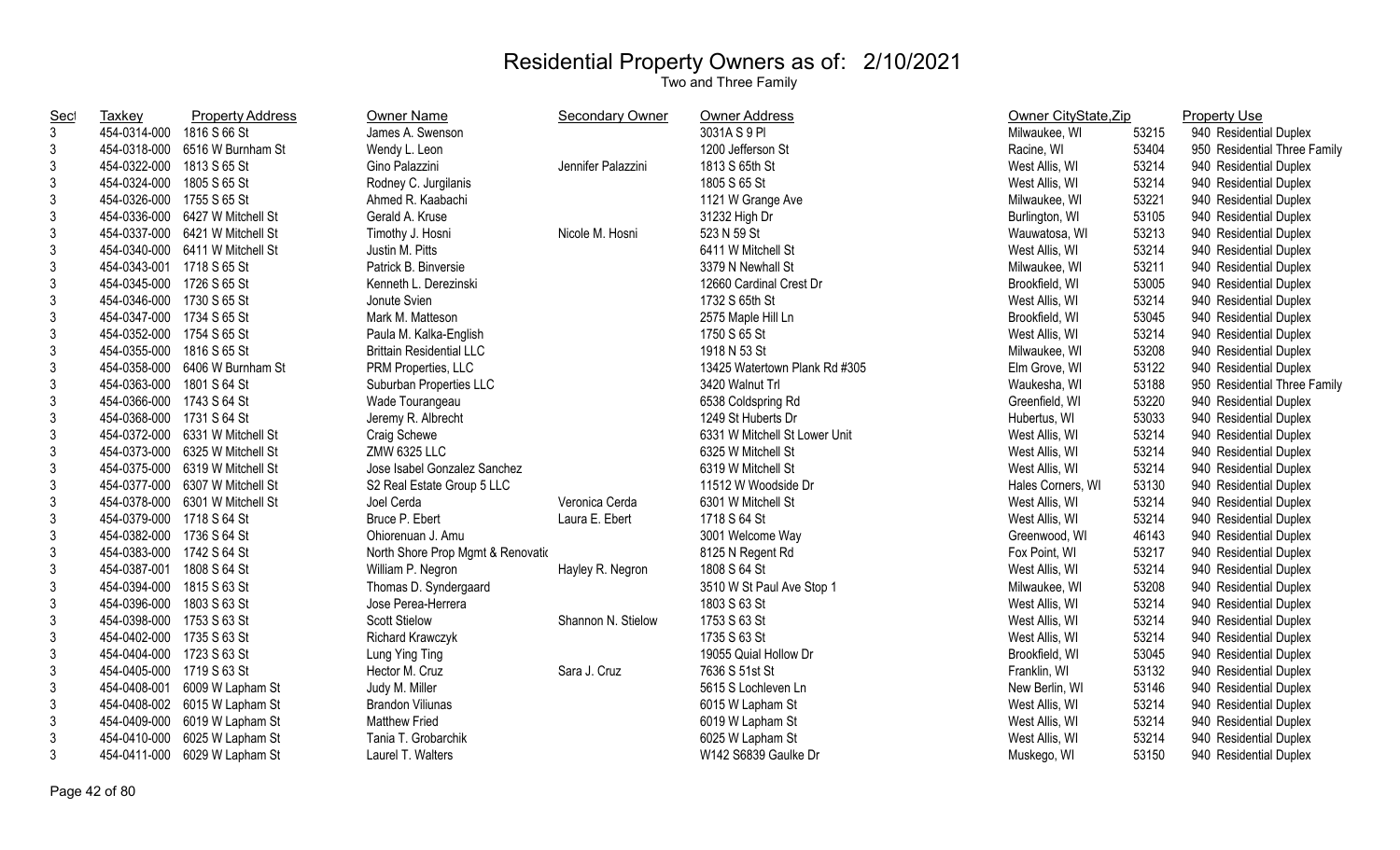| <b>Sec</b>     | Taxkey                    | <b>Property Address</b>         | Owner Name                          | Secondary Owner       | Owner Address            | Owner CityState, Zip |       | <b>Property Use</b>          |
|----------------|---------------------------|---------------------------------|-------------------------------------|-----------------------|--------------------------|----------------------|-------|------------------------------|
| $\mathfrak{Z}$ | 454-0412-000              | 6035 W Lapham St                | Gary Karabelas                      | Carol Jackson         | 6009 W Mitchell St       | West Allis, WI       | 53214 | 940 Residential Duplex       |
| 3              | 454-0413-000              | 1618 S 61 St                    | Ricky J. Cochenet                   |                       | 1618 S 61 St             | West Allis, WI       | 53214 | 940 Residential Duplex       |
| 3              | 454-0414-000              | 1622 S 61 St                    | Carol Decker                        | Nicole R. Wendt       | 1622 S 61 St             | West Allis, WI       | 53214 | 940 Residential Duplex       |
| 3              | 454-0415-000              | 1628 S 61 St                    | <b>Richard Rivera</b>               |                       | 1628 S 61 St             | West Allis, WI       | 53214 | 940 Residential Duplex       |
| 3              | 454-0416-000              | 1632 S 61 St                    | Gregory R. Gaffke                   |                       | 1634 S 61 St             | West Allis, WI       | 53214 | 940 Residential Duplex       |
| 3              | 454-0418-000              | 1640 S 61 St                    | Dejan Tirnanic                      | Terra Tirnanic        | 1349 S 95 St             | West Allis, WI       | 53214 | 940 Residential Duplex       |
| 3              | 454-0420-000              | 1648 S 61 St                    | Timothy D. Mallman                  | Mark Reginald Mallman | 1650 S 61 St             | West Allis, WI       | 53214 | 940 Residential Duplex       |
| 3              | 454-0421-000              | 6036 W Mitchell St              | Ashley Laganowski                   | Haily Laganowski      | 6036 W Mitchell St       | West Allis, WI       | 53214 | 940 Residential Duplex       |
| 3              | 454-0422-000              | 6032 W Mitchell St              | Silvan Management LLC               |                       | 2027 Pleasant St         | Wauwatosa, WI        | 53213 | 940 Residential Duplex       |
| $\mathfrak{Z}$ | 454-0426-000              | 6012 W Mitchell St              | Vincent T. DiBella                  |                       | 6303 Mansfield Dr        | Greendale, WI        | 53129 | 940 Residential Duplex       |
| $\mathfrak{Z}$ | 454-0427-000              | 6008 W Mitchell St              | Quincy Toliver                      |                       | 6008 W Mitchell St       | West Allis, WI       | 53214 | 940 Residential Duplex       |
| $\mathfrak{Z}$ | 454-0433-001              | 1641 S 60 St                    | Malibrry LLC                        |                       | 721 Charolais Dr         | Slinger, WI          | 53086 | 940 Residential Duplex       |
| $\mathfrak{Z}$ | 454-0433-002 1637 S 60 St |                                 | Greg A. Zarling                     | Ruth E. Zarling       | 5837 Glen Flora Dr       | Greendale, WI        | 53129 | 940 Residential Duplex       |
| 3              | 454-0434-000              | 1629 S 60 St                    | Joselito Manto                      |                       | 1629 S 60 St             | West Allis, WI       | 53214 | 940 Residential Duplex       |
| $\mathfrak{Z}$ | 454-0435-000              | 1625 S 60 St                    | Nicholas DeMuro                     | Nicholas Weber        | 4840 N Oakland Ave       | Whitefish Bay, WI    | 53217 | 940 Residential Duplex       |
| 3              | 454-0436-000 1619 S 60 St |                                 | Peter C. Karpfinger                 |                       | 2556 N 86 St             | Wauwatosa, WI        | 53226 | 940 Residential Duplex       |
| 3              |                           | 454-0437-000 6105 W Lapham St   | Ryan D. Colwell                     |                       | 6957 N Sussex St         | Milwaukee, WI        | 53209 | 940 Residential Duplex       |
| $\mathfrak{Z}$ |                           | 454-0440-000 6117 W Lapham St   | Stephen R. Sanchez                  |                       | N1189 County Rd H        | Genoa City, WI       | 53128 | 940 Residential Duplex       |
| 3              | 454-0444-000              | 1602 S 62 St                    | Ernest G. Piraino III               |                       | N56 W34742 Lake Dr       | Oconomowoc, WI       | 53066 | 940 Residential Duplex       |
| 3              | 454-0447-000              | 1628 S 62 St                    | Ronald W. St. Charles               |                       | 1628 S 62 St             | West Allis, WI       | 53214 | 940 Residential Duplex       |
| 3              | 454-0449-000              | 1636 S 62 St                    | Lung Ying Ting                      |                       | 19055 Quail Hollow Dr    | Brookfield, WI       | 53045 | 940 Residential Duplex       |
| $\mathbf{3}$   | 454-0450-000              | 1640 S 62 St                    | Jorge Avila                         |                       | 6580 S Carroll Cir       | Franklin, WI         | 53132 | 940 Residential Duplex       |
| $\mathfrak{Z}$ | 454-0454-000              | 1668 S 62 St                    | Rick L. Morgan                      |                       | 1668 S 62 St             | West Allis, WI       | 53214 | 940 Residential Duplex       |
| $\mathfrak{Z}$ |                           | 454-0456-000 6122 W Mitchell St | Duran J. Reyes                      |                       | 6124 W Mitchell St       | West Allis, WI       | 53214 | 940 Residential Duplex       |
| 3              |                           | 454-0457-000 6116 W Mitchell St | Jeffrey Peterke                     | Cheryl Peterke        | 1106 S 47 St             | Milwaukee, WI        | 53214 | 940 Residential Duplex       |
| 3              |                           | 454-0458-000 6112 W Mitchell St | Janice L. North                     |                       | 827 S 91st St            | West Allis, WI       | 53214 | 940 Residential Duplex       |
| 3              | 454-0461-000              | 1653 S 61 St                    | John J. Arndt                       |                       | 4595 S 72 St             | Greenfield, WI       | 53220 | 940 Residential Duplex       |
| 3              | 454-0463-000              | 1645 S 61 St                    | Jeffrey T. Anderson                 |                       | 125 N 70 St              | Milwaukee, WI        | 53213 | 940 Residential Duplex       |
| 3              | 454-0464-000 1641 S 61 St |                                 | <b>Bella Property Investors LLC</b> |                       | 9103 Timberglen Dr       | Imperial, PA         | 15126 | 940 Residential Duplex       |
| 3              | 454-0466-000 1633 S 61 St |                                 | Curtis Chybowski                    | Sharon Chybowski      | N64 W15880 Wildflower Dr | Menomonee Falls, WI  | 53051 | 940 Residential Duplex       |
| 3              | 454-0467-000 1629 S 61 St |                                 | Benjamin J. Block                   | Laura S. Kaiser       | 731 E Oklahoma Ave       | Milwaukee, WI        | 53207 | 940 Residential Duplex       |
| 3              | 454-0468-000              | 1625 S 61 St                    | Andrew D. Hopkins                   |                       | 10403 Birch Ct           | Mequon, WI           | 53092 | 940 Residential Duplex       |
| 3              | 454-0469-000              | 1619 S 61 St                    | Jim Alan Zillmer                    |                       | 1621 S 61 St             | West Allis, WI       | 53214 | 940 Residential Duplex       |
| 3              | 454-0475-000              | 6228 W Mitchell St              | AMP Investments LLC                 |                       | 2837 S Logan St          | Milwaukee, WI        | 53207 | 950 Residential Three Family |
| 3              | 454-0478-000              | 6216 W Mitchell St              | Wendy S. Deere                      |                       | 6216 W Mitchell St       | West Allis, WI       | 53214 | 940 Residential Duplex       |
| $\mathfrak{Z}$ | 454-0479-000              | 6208 W Mitchell St              | North Shore Prop Mgmt & Renovatio   |                       | 8125 N Regent Rd         | Fox Point, WI        | 53217 | 940 Residential Duplex       |
| 3              | 454-0480-000              | 6200 W Mitchell St              | Karl W. Stahle                      |                       | PO Box 242222            | Milwaukee, WI        | 53224 | 940 Residential Duplex       |
| 3              | 454-0481-001              | 1653 S 62 St                    | Todd E. Jacobs                      |                       | 1653 S 62nd St           | West Allis, WI       | 53214 | 940 Residential Duplex       |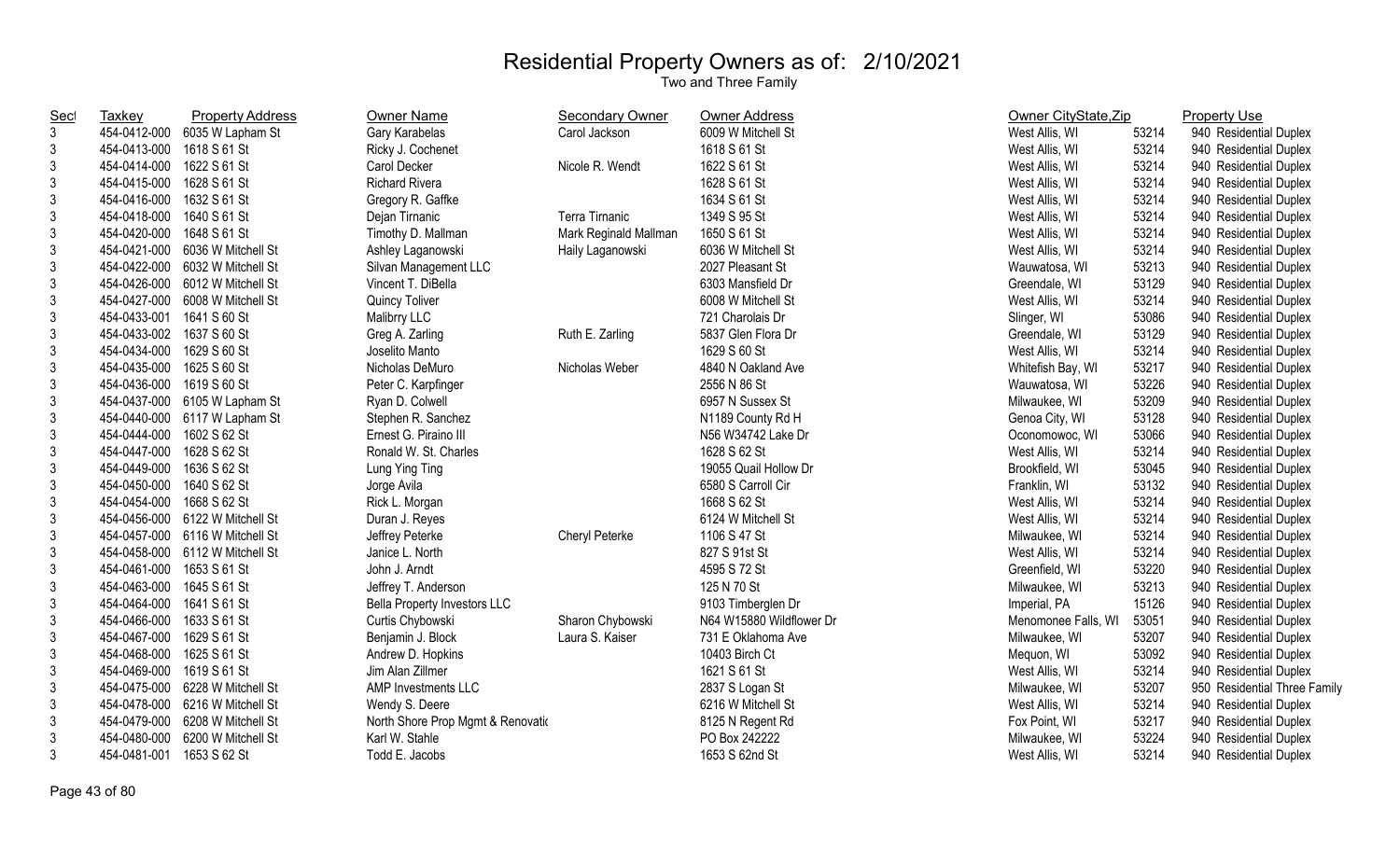| Taxkey       | <b>Property Address</b> | <b>Owner Name</b>                                                                                                                                                                                                                                                                                                                                                                                                                                                                                                                                                                                                                                                                                                                                                                                                                                                                                                                                                                                                                          | Secondary Owner        | Owner Address          |                   |       | <b>Property Use</b>              |
|--------------|-------------------------|--------------------------------------------------------------------------------------------------------------------------------------------------------------------------------------------------------------------------------------------------------------------------------------------------------------------------------------------------------------------------------------------------------------------------------------------------------------------------------------------------------------------------------------------------------------------------------------------------------------------------------------------------------------------------------------------------------------------------------------------------------------------------------------------------------------------------------------------------------------------------------------------------------------------------------------------------------------------------------------------------------------------------------------------|------------------------|------------------------|-------------------|-------|----------------------------------|
| 454-0486-000 |                         | Richard Carl Carlson                                                                                                                                                                                                                                                                                                                                                                                                                                                                                                                                                                                                                                                                                                                                                                                                                                                                                                                                                                                                                       |                        | 6301 W Lapham St       | West Allis, WI    | 53214 | 940 Residential Duplex           |
| 454-0487-000 |                         | Jeffrey Anderson                                                                                                                                                                                                                                                                                                                                                                                                                                                                                                                                                                                                                                                                                                                                                                                                                                                                                                                                                                                                                           |                        | 125 N 70 St            | Milwaukee, WI     | 53213 | 940 Residential Duplex           |
|              |                         | Jose Quiles                                                                                                                                                                                                                                                                                                                                                                                                                                                                                                                                                                                                                                                                                                                                                                                                                                                                                                                                                                                                                                | Betsy I. Quiles        | 1216 E Norwich         | St Francis, WI    | 53235 | 940 Residential Duplex           |
| 454-0492-000 |                         | Allen R. Rackow                                                                                                                                                                                                                                                                                                                                                                                                                                                                                                                                                                                                                                                                                                                                                                                                                                                                                                                                                                                                                            |                        | 6329 W Lapham St       | West Allis, WI    | 53214 | 940 Residential Duplex           |
| 454-0493-000 |                         | Kimberly K. Kohlhepp                                                                                                                                                                                                                                                                                                                                                                                                                                                                                                                                                                                                                                                                                                                                                                                                                                                                                                                                                                                                                       | Julie A. Kohlhepp      | 1620 S 64 St           | West Allis, WI    | 53214 | 955 Residential - Multiple Bldgs |
| 454-0493-000 |                         | Kimberly K. Kohlhepp                                                                                                                                                                                                                                                                                                                                                                                                                                                                                                                                                                                                                                                                                                                                                                                                                                                                                                                                                                                                                       | Julie A. Kohlhepp      | 1620 S 64 St           | West Allis, WI    | 53214 | 940 Residential Duplex           |
| 454-0494-000 | 1624 S 64 St            | Kelsey R. Landry                                                                                                                                                                                                                                                                                                                                                                                                                                                                                                                                                                                                                                                                                                                                                                                                                                                                                                                                                                                                                           |                        | 1624 N 64th St         | West Allis, WI    | 53214 | 940 Residential Duplex           |
| 454-0495-000 | 1628 S 64 St            | Roger Vanselow                                                                                                                                                                                                                                                                                                                                                                                                                                                                                                                                                                                                                                                                                                                                                                                                                                                                                                                                                                                                                             |                        | N3 W30908 Hwy E        | Waukesha, WI      | 53188 | 940 Residential Duplex           |
| 454-0502-001 | 6320 W Mitchell St      | Marco Zoccoli                                                                                                                                                                                                                                                                                                                                                                                                                                                                                                                                                                                                                                                                                                                                                                                                                                                                                                                                                                                                                              | Palmino Zoccoli        | PO Box 229             | Hales Corners, WI | 53130 | 940 Residential Duplex           |
|              |                         | Donald Milinkovich                                                                                                                                                                                                                                                                                                                                                                                                                                                                                                                                                                                                                                                                                                                                                                                                                                                                                                                                                                                                                         | Mary Milinkovich       | 6318 W Mitchell St     | West Allis, WI    | 53214 | 940 Residential Duplex           |
|              |                         | Colin J. Merrill                                                                                                                                                                                                                                                                                                                                                                                                                                                                                                                                                                                                                                                                                                                                                                                                                                                                                                                                                                                                                           |                        | S76 W19414 Prospect Dr | Muskego, WI       | 53150 | 950 Residential Three Family     |
| 454-0504-001 |                         | Donald Milinkovich                                                                                                                                                                                                                                                                                                                                                                                                                                                                                                                                                                                                                                                                                                                                                                                                                                                                                                                                                                                                                         | Mary Milinkovich       | 6318 W Mitchell St     | West Allis, WI    | 53214 | 940 Residential Duplex           |
|              |                         | Samuel Erickson                                                                                                                                                                                                                                                                                                                                                                                                                                                                                                                                                                                                                                                                                                                                                                                                                                                                                                                                                                                                                            | Stuart Loe             | S75 W20131 Ridge Rd    | Muskego, WI       | 53150 | 940 Residential Duplex           |
|              |                         | <b>Brittain Brothers LLC</b>                                                                                                                                                                                                                                                                                                                                                                                                                                                                                                                                                                                                                                                                                                                                                                                                                                                                                                                                                                                                               |                        | 929 W Bruce St         | Milwaukee, WI     | 53204 | 940 Residential Duplex           |
|              |                         | Vincent Degaro                                                                                                                                                                                                                                                                                                                                                                                                                                                                                                                                                                                                                                                                                                                                                                                                                                                                                                                                                                                                                             | Terese Degaro          | 1649 S 63 St           | West Allis, WI    | 53214 | 940 Residential Duplex           |
|              |                         | Peter D. Fahl                                                                                                                                                                                                                                                                                                                                                                                                                                                                                                                                                                                                                                                                                                                                                                                                                                                                                                                                                                                                                              |                        | 1645 S 63 St           | West Allis, WI    | 53214 | 940 Residential Duplex           |
|              |                         | Matthew D. Keup                                                                                                                                                                                                                                                                                                                                                                                                                                                                                                                                                                                                                                                                                                                                                                                                                                                                                                                                                                                                                            |                        | 1643 S 63 St           | West Allis, WI    | 53214 | 940 Residential Duplex           |
|              |                         | Katherine L. Kasper                                                                                                                                                                                                                                                                                                                                                                                                                                                                                                                                                                                                                                                                                                                                                                                                                                                                                                                                                                                                                        |                        | 4330 N Alpine Ave      | Shorewood, WI     | 53208 | 940 Residential Duplex           |
| 454-0515-001 |                         | 2453 N 17th St, LLC                                                                                                                                                                                                                                                                                                                                                                                                                                                                                                                                                                                                                                                                                                                                                                                                                                                                                                                                                                                                                        |                        | 103 Shepard Ct         | Mukwonago, WI     | 53149 | 940 Residential Duplex           |
|              |                         | Richard M. Feuchtmueller                                                                                                                                                                                                                                                                                                                                                                                                                                                                                                                                                                                                                                                                                                                                                                                                                                                                                                                                                                                                                   |                        | 6209 W Mitchell St     | West Allis, WI    | 53214 | 940 Residential Duplex           |
|              |                         | Jose H. Aviles                                                                                                                                                                                                                                                                                                                                                                                                                                                                                                                                                                                                                                                                                                                                                                                                                                                                                                                                                                                                                             | Elvia M. Aviles        | 17580 Senlac Ln        | Brookfield, WI    | 53045 | 940 Residential Duplex           |
|              |                         | Thomas G. Recely                                                                                                                                                                                                                                                                                                                                                                                                                                                                                                                                                                                                                                                                                                                                                                                                                                                                                                                                                                                                                           |                        | 1330 S 61 St           | West Allis, WI    | 53214 | 940 Residential Duplex           |
|              |                         | Sidewalk Properties LLC                                                                                                                                                                                                                                                                                                                                                                                                                                                                                                                                                                                                                                                                                                                                                                                                                                                                                                                                                                                                                    |                        | 230 W Wells St #706    | Milwaukee, WI     | 53203 | 940 Residential Duplex           |
|              |                         | Jacob T. Kovacevich                                                                                                                                                                                                                                                                                                                                                                                                                                                                                                                                                                                                                                                                                                                                                                                                                                                                                                                                                                                                                        |                        | 1724 S 63rd St         | West Allis, WI    | 53214 | 940 Residential Duplex           |
|              |                         | Joseph Irizarry                                                                                                                                                                                                                                                                                                                                                                                                                                                                                                                                                                                                                                                                                                                                                                                                                                                                                                                                                                                                                            |                        | 1726 S 63 St           | West Allis, WI    | 53214 | 940 Residential Duplex           |
|              |                         | Michael McCurley                                                                                                                                                                                                                                                                                                                                                                                                                                                                                                                                                                                                                                                                                                                                                                                                                                                                                                                                                                                                                           | <b>Bonnie McCurley</b> | 1736 S 63 St           | West Allis, WI    | 53214 | 940 Residential Duplex           |
|              |                         | Thomas Rueden                                                                                                                                                                                                                                                                                                                                                                                                                                                                                                                                                                                                                                                                                                                                                                                                                                                                                                                                                                                                                              | Deborah Rueden         | 1752 S 63 St           | West Allis, WI    | 53214 | 940 Residential Duplex           |
|              |                         | Audel Mazaba Coto                                                                                                                                                                                                                                                                                                                                                                                                                                                                                                                                                                                                                                                                                                                                                                                                                                                                                                                                                                                                                          | Yazmin D. Herrera      | 1800 S 63 St           | West Allis, WI    | 53214 | 940 Residential Duplex           |
|              |                         | Steven Hulen                                                                                                                                                                                                                                                                                                                                                                                                                                                                                                                                                                                                                                                                                                                                                                                                                                                                                                                                                                                                                               |                        | 1809 S 62nd St         | West Allis, WI    | 53214 | 940 Residential Duplex           |
|              |                         | Giovanny Perez Gonzalez                                                                                                                                                                                                                                                                                                                                                                                                                                                                                                                                                                                                                                                                                                                                                                                                                                                                                                                                                                                                                    |                        | 1755 S 62nd St         | West Allis, WI    | 53214 | 940 Residential Duplex           |
|              |                         | Joanna S. Balza                                                                                                                                                                                                                                                                                                                                                                                                                                                                                                                                                                                                                                                                                                                                                                                                                                                                                                                                                                                                                            |                        | 1745 S 62 St           | West Allis, WI    | 53214 | 940 Residential Duplex           |
|              |                         | Jose M Becerra Munos                                                                                                                                                                                                                                                                                                                                                                                                                                                                                                                                                                                                                                                                                                                                                                                                                                                                                                                                                                                                                       | Lilia Rangel Ovalle    | 1725 S 62 St           | West Allis, WI    | 53214 | 940 Residential Duplex           |
|              |                         | Brandyn Dietman                                                                                                                                                                                                                                                                                                                                                                                                                                                                                                                                                                                                                                                                                                                                                                                                                                                                                                                                                                                                                            |                        | 1721 S 62 St           | West Allis, WI    | 53214 | 950 Residential Three Family     |
|              |                         | Sheri J. Fredricks                                                                                                                                                                                                                                                                                                                                                                                                                                                                                                                                                                                                                                                                                                                                                                                                                                                                                                                                                                                                                         |                        | 6107 W Mitchell St     | West Allis, WI    | 53214 | 940 Residential Duplex           |
|              |                         | Jeffrey Conner                                                                                                                                                                                                                                                                                                                                                                                                                                                                                                                                                                                                                                                                                                                                                                                                                                                                                                                                                                                                                             | Theresa Conner         | 6117 W Mitchell St     | West Allis, WI    | 53214 | 950 Residential Three Family     |
|              |                         | Andrew Nevinski                                                                                                                                                                                                                                                                                                                                                                                                                                                                                                                                                                                                                                                                                                                                                                                                                                                                                                                                                                                                                            | Kitty Nevinski         | 250 Hillwood Ct        | Pewaukee, WI      | 53072 | 940 Residential Duplex           |
|              |                         | Linda D. Bartman                                                                                                                                                                                                                                                                                                                                                                                                                                                                                                                                                                                                                                                                                                                                                                                                                                                                                                                                                                                                                           |                        | 12518 N Woodland Dr #2 | Mequon, WI        | 53092 | 940 Residential Duplex           |
|              |                         | Christopher J. Stelmaszewski                                                                                                                                                                                                                                                                                                                                                                                                                                                                                                                                                                                                                                                                                                                                                                                                                                                                                                                                                                                                               | Elizabeth Lopez        | 1734 S 62 St           | West Allis, WI    | 53214 | 940 Residential Duplex           |
|              |                         | 6301 W Lapham St<br>6305 W Lapham St<br>454-0488-000 6309 W Lapham St<br>6329 W Lapham St<br>1618 S 64 St<br>1618 S 64 St<br>454-0502-002 6316 W Mitchell St<br>454-0503-000 6314 W Mitchell St<br>6308 W Mitchell St<br>454-0504-002 6304 W Mitchell St<br>454-0505-000 6300 W Mitchell St<br>454-0507-000 1649 S 63 St<br>454-0508-000 1645 S 63 St<br>454-0509-000 1641 S 63 St<br>454-0511-002 1629 S 63 St<br>6205 W Mitchell St<br>454-0515-002 6209 W Mitchell St<br>454-0517-000 6221 W Mitchell St<br>454-0518-000 6225 W Mitchell St<br>454-0520-000 1718 S 63 St<br>454-0521-000 1722 S 63 St<br>454-0522-000 1726 S 63 St<br>454-0524-000 1736 S 63 St<br>454-0527-000 1752 S 63 St<br>454-0528-000 1800 S 63 St<br>454-0541-000 1809 S 62 St<br>454-0544-000 1755 S 62 St<br>454-0547-000 1743 S 62 St<br>454-0550-000 1725 S 62 St<br>454-0551-000 1717 S 62 St<br>454-0553-000 6105 W Mitchell St<br>454-0556-000 6117 W Mitchell St<br>454-0563-000 1726 S 62 St<br>454-0564-001 1730 S 62 St<br>454-0564-002 1734 S 62 St |                        |                        |                   |       | Owner CityState, Zip             |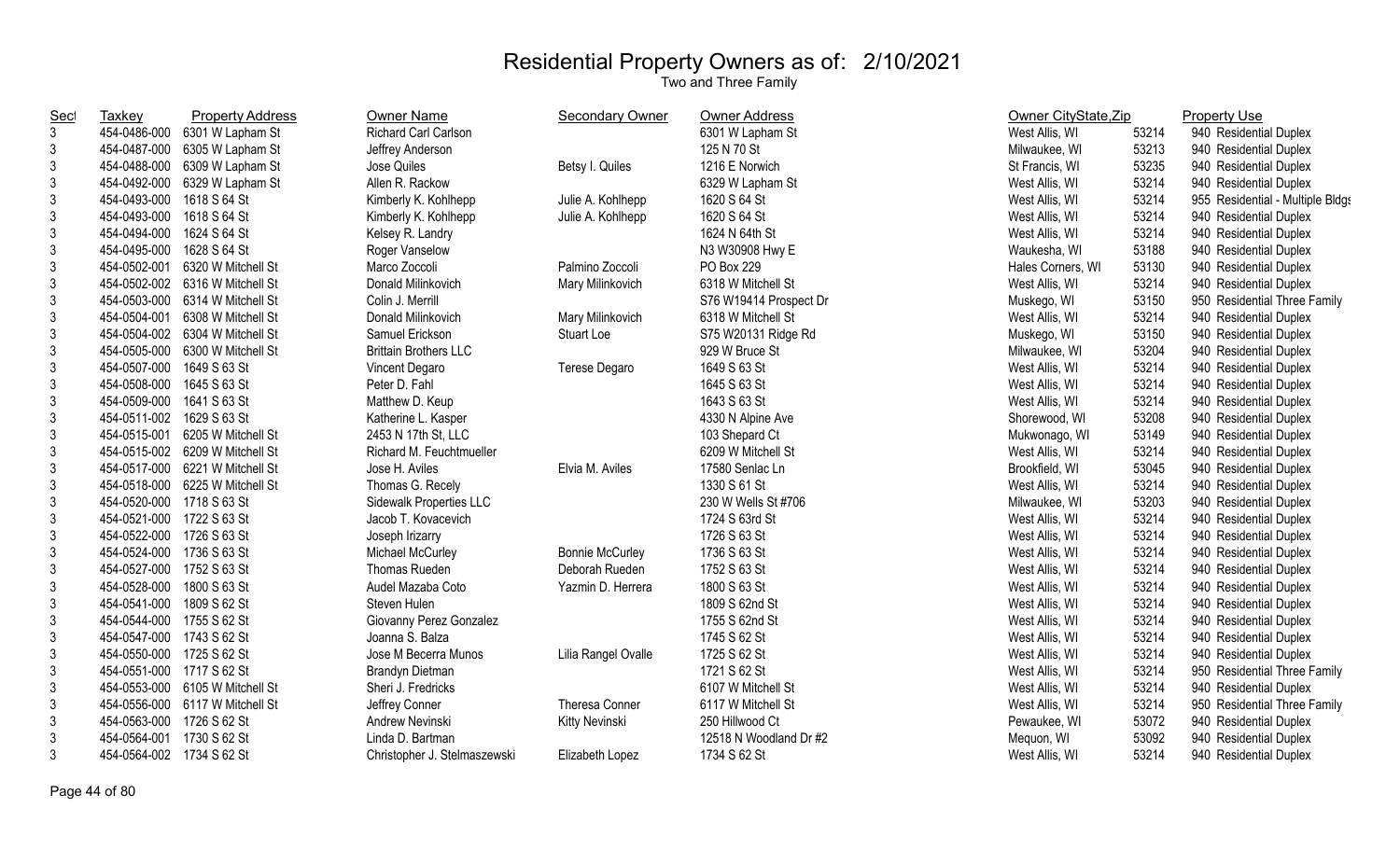| <u>Sec</u>     | <b>Taxkey</b>             | <b>Property Address</b>         | <b>Owner Name</b>                       | <b>Secondary Owner</b>    | Owner Address      | Owner CityState, Zip |       | <b>Property Use</b>              |
|----------------|---------------------------|---------------------------------|-----------------------------------------|---------------------------|--------------------|----------------------|-------|----------------------------------|
| 3              | 454-0566-001 1742 S 62 St |                                 | Michael J. Severson                     |                           | 1742 S 62nd St     | West Allis, WI       | 53214 | 940 Residential Duplex           |
| 3              | 454-0566-002 1746 S 62 St |                                 | Justin Waltho                           |                           | 1746 S 62nd St     | West Allis, WI       | 53214 | 940 Residential Duplex           |
| 3              | 454-0567-000 1750 S 62 St |                                 | Ruiz Properties                         |                           | 3132 S 9th St      | Milwaukee, WI        | 53215 | 940 Residential Duplex           |
| 3              | 454-0570-000 1804 S 62 St |                                 | <b>Barlev Family Trust</b>              |                           | 268 Alicia Way     | Los Altos, CA        | 94022 | 940 Residential Duplex           |
| 3              | 454-0571-000 1808 S 62 St |                                 | Jesse Smeltzer                          |                           | 1810 S 62 St       | West Allis, WI       | 53214 | 940 Residential Duplex           |
| 3              | 454-0581-000 1813 S 61 St |                                 | Karen Bernhardt                         |                           | 1815 S 61st St     | West Allis, WI       | 53214 | 940 Residential Duplex           |
| 3              | 454-0582-000              | 1809 S 61 St                    | Amber M. Brandolino                     |                           | 1809 S 61st St     | West Allis, WI       | 53214 | 940 Residential Duplex           |
| 3              | 454-0589-000 1737 S 61 St |                                 | Melissa Pacheco                         |                           | 1737 S 61 St       | West Allis, WI       | 53214 | 940 Residential Duplex           |
| 3              | 454-0593-000 1719 S 61 St |                                 | Jennifer Rudolf                         |                           | 1719 S 61 St       | West Allis, WI       | 53214 | 940 Residential Duplex           |
| 3              |                           | 454-0597-000 6017 W Mitchell St | Joyce Van Beek                          |                           | 6017 W Mitchell St | West Allis, WI       | 53214 | 940 Residential Duplex           |
| 3              |                           | 454-0598-000 6021 W Mitchell St | Tammy L. Rose                           |                           | 6021 W Mitchell St | West Allis, WI       | 53214 | 940 Residential Duplex           |
| 3              | 454-0603-000 1722 S 61 St |                                 | William Masino                          | Kathleen Masino           | 1722 S 61 St       | West Allis, WI       | 53214 | 940 Residential Duplex           |
| 3              | 454-0603-000 1722 S 61 St |                                 | <b>William Masino</b>                   | Kathleen Masino           | 1722 S 61 St       | West Allis, WI       | 53214 | 955 Residential - Multiple Bldgs |
| 3              | 454-0606-000 1734 S 61 St |                                 | David Kurzontkowski                     | Beatrice Kurzontkowski    | 1734 S 61 St       | West Allis, WI       | 53214 | 940 Residential Duplex           |
| 3              | 454-0609-000 1746 S 61 St |                                 | Antonio Hernandez-Ortega                | Gabrielle Hernandez       | 1746 S 61st St     | West Allis, WI       | 53214 | 940 Residential Duplex           |
| 3              | 454-0611-000 1800 S 61 St |                                 | Diane L. Coates                         |                           | 1800 S 61 St       | West Allis, WI       | 53214 | 940 Residential Duplex           |
| 3              | 454-0612-001 1804 S 61 St |                                 | David Andrew Wise                       | <b>Burton Lee Vickery</b> | 1806 S 61 St       | West Allis, WI       | 53214 | 940 Residential Duplex           |
| 3              | 454-0612-002 1808 S 61 St |                                 | Josefina Romero                         | Sergio Mora               | 1808 S 61 St       | West Allis, WI       | 53214 | 940 Residential Duplex           |
| $\mathfrak{Z}$ | 454-0620-000 1817 S 60 St |                                 | Shraddha Joshi                          |                           | 29 Morningside Dr  | Arlington, MA        | 02474 | 940 Residential Duplex           |
| 3              | 454-0621-000 1813 S 60 St |                                 | Nadine Roach                            |                           | 1813 S 60 St       | West Allis, WI       | 53214 | 940 Residential Duplex           |
| 3              | 454-0623-000 1805 S 60 St |                                 | Balraj Muthupandiyan                    |                           | 1170 Elm Grove St  | Elm Grove, WI        | 53122 | 940 Residential Duplex           |
| 3              | 454-0624-000 1801 S 60 St |                                 | Daniel J. Maegli                        |                           | 1801 S 60 St       | West Allis, WI       | 53214 | 940 Residential Duplex           |
| 3              | 454-0625-000 1755 S 60 St |                                 | Daniel J. Maegli                        |                           | 207 N 6th St #2    | Watertown, WI        | 53094 | 940 Residential Duplex           |
| $\mathfrak{Z}$ | 454-0626-000 1751 S 60 St |                                 | Daniel Maegli                           |                           | 207 N 6th St #2    | Watertown, WI        | 53094 | 940 Residential Duplex           |
| 3              | 454-0627-000 1747 S 60 St |                                 | Kira Elton                              |                           | 13400 Juneau Blvd  | Elm Grove, WI        | 53122 | 950 Residential Three Family     |
| $\sqrt{3}$     | 454-0628-000 1743 S 60 St |                                 | Todd A. Oleson                          | Prudence M. Oleson        | 3010 S 124 St      | West Allis, WI       | 53227 | 940 Residential Duplex           |
| $\sqrt{3}$     | 454-0629-000 1739 S 60 St |                                 | Grace R. Orlando                        |                           | 1739 S 60th St     | West Allis, WI       | 53214 | 940 Residential Duplex           |
| 3              | 454-0631-000 1731 S 60 St |                                 | Mary M. Maki                            | Elizabeth Lawson          | 1731 S 60 St       | West Allis, WI       | 53214 | 940 Residential Duplex           |
| $\overline{2}$ | 455-0001-000 1640 S 60 St |                                 | Danielle L. Paswaters                   | Karen A. Paswaters        | 1640 S 60 St       | West Allis, WI       | 53214 | 940 Residential Duplex           |
| $\overline{2}$ | 455-0004-000 1658 S 60 St |                                 | Holdum 2 LLC                            |                           | 2362 S 78 St       | West Allis, WI       | 53219 | 940 Residential Duplex           |
| $\overline{2}$ |                           | 455-0007-000 5902 W Mitchell St | Karen Mueller                           |                           | 5904 W Mitchell St | West Allis, WI       | 53214 | 950 Residential Three Family     |
| $\overline{2}$ | 455-0016-000 1738 S 56 St |                                 | Maria Ramirez                           | <b>Xocholit Relles</b>    | 1738 S 56 St       | West Allis, WI       | 53214 | 940 Residential Duplex           |
| $\overline{2}$ | 455-0017-002 1748 S 56 St |                                 | Jaret J. Sahr                           | Wendy L. Sahr             | 1748 S 56 St       | West Allis, WI       | 53214 | 940 Residential Duplex           |
| $\overline{2}$ | 455-0021-000 1820 S 56 St |                                 | Derek Eckert                            |                           | 432 S 92nd St      | Milwaukee, WI        | 53214 | 955 Residential - Multiple Bldgs |
| $\overline{2}$ |                           | 455-0025-000 5617 W Beloit Rd   | Joseph Knight                           |                           | 5617 W Beloit Rd   | West Allis, WI       | 53214 | 940 Residential Duplex           |
| $\overline{2}$ | 455-0029-000 1816 S 57 St |                                 | <b>K&amp;L Properties Wisconsin LLC</b> |                           | 1816 S 57th St     | West Allis, WI       | 53214 | 940 Residential Duplex           |
| $\overline{2}$ | 455-0030-000              | 1822 S 57 St                    | Tonya Michalowski                       | John Michalowski          | 27226 Long Lake Rd | Wind Lake, WI        | 53185 | 940 Residential Duplex           |
| $\overline{2}$ | 455-0034-000 1823 S 56 St |                                 | Myra L. Sanchez                         |                           | 1423 S 94 St       | West Allis, WI       | 53214 | 940 Residential Duplex           |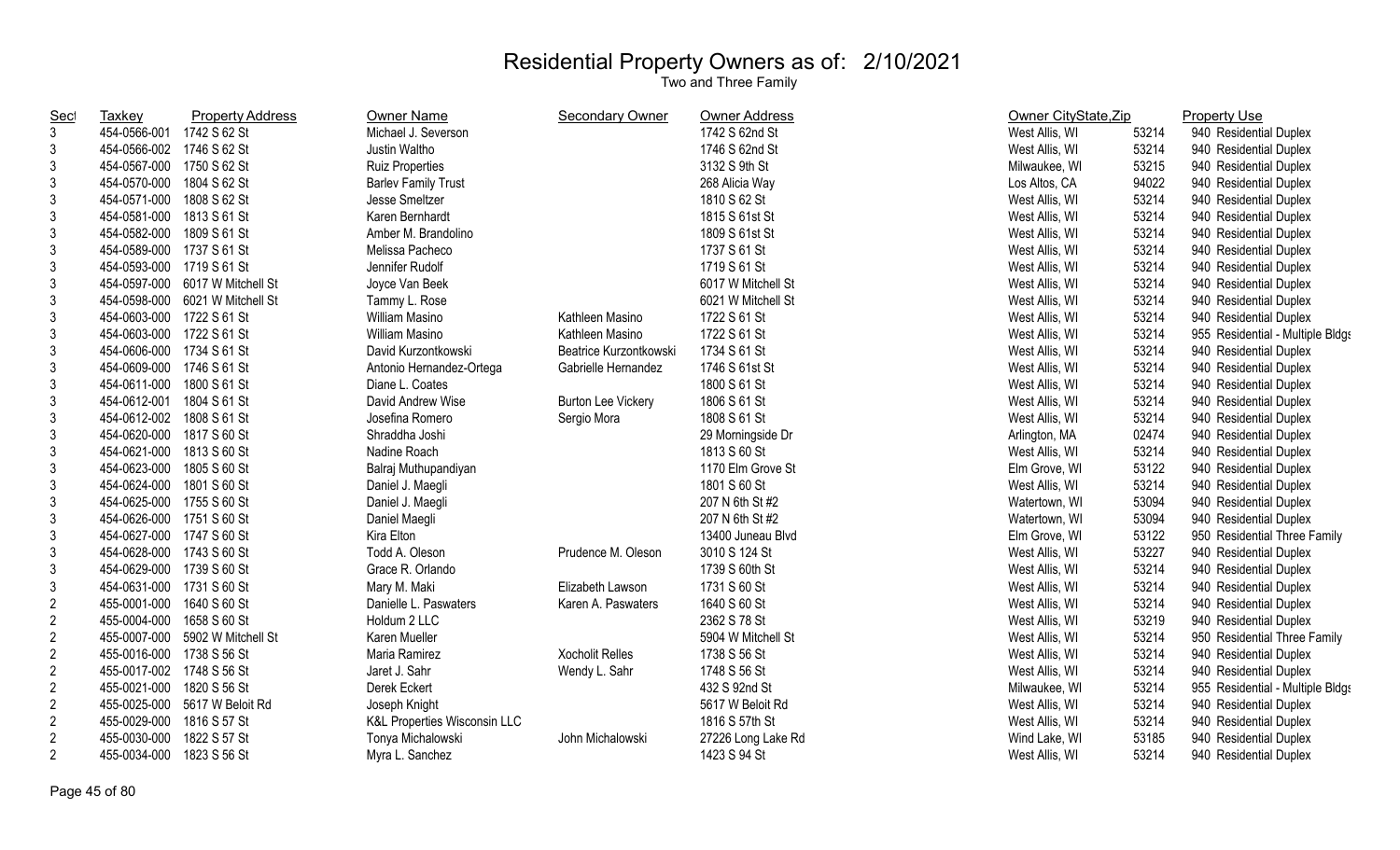| <b>Sec</b>     | <b>Taxkey</b>             | <b>Property Address</b>        | <b>Owner Name</b>           | Secondary Owner         | <b>Owner Address</b>    | Owner CityState, Zip |       | <b>Property Use</b>              |
|----------------|---------------------------|--------------------------------|-----------------------------|-------------------------|-------------------------|----------------------|-------|----------------------------------|
| $\overline{2}$ | 455-0035-000 1817 S 56 St |                                | M and I Assets, LLC         |                         | W162 N10493 Auburn Ln   | Germantown, WI       | 53022 | 940 Residential Duplex           |
| $\overline{2}$ | 455-0036-000 1811 S 56 St |                                | Wayne E. Meyer              | Joan Meyer              | 1813 S 56 St            | West Allis, WI       | 53214 | 940 Residential Duplex           |
| $\sqrt{2}$     |                           | 455-0039-000 5708 W Beloit Rd  | Chad M. Wyskochil           | Petrea Wyskochil        | 14331 W Brian Rd        | New Berlin, WI       | 53151 | 940 Residential Duplex           |
| $\sqrt{2}$     | 455-0041-001              | 5716 W Beloit Rd               | Patricia M. Gigowski        |                         | 1669 S 58 St            | West Allis, WI       | 53214 | 940 Residential Duplex           |
| $\overline{c}$ | 455-0042-001              | 5722 W Beloit Rd               | Patricia M. Gigowski        |                         | 1669 S 58 St            | West Allis, WI       | 53214 | 940 Residential Duplex           |
| $\overline{2}$ | 455-0045-000              | 1802 S 59 St                   | Two Beers LLC               |                         | N73 W22586 White Ash Ct | Sussex, WI           | 53089 | 940 Residential Duplex           |
| $\sqrt{2}$     | 455-0048-000              | 1816 S 59 St                   | Dones Family Reit LLC       |                         | 2746 S 77th St          | West Allis, WI       | 53219 | 940 Residential Duplex           |
| $\sqrt{2}$     | 455-0049-000              | 1820 S 59 St                   | Michael Macaluso            | Julie Macaluso          | 4012 Lake St            | Burlington, WI       | 53105 | 950 Residential Three Family     |
| $\sqrt{2}$     | 455-0060-000 1802 S 60 St |                                | Jon Nilsen                  |                         | 7229 Grand Pkwy         | Wauwatosa, WI        | 53213 | 940 Residential Duplex           |
| $\overline{2}$ | 455-0060-000 1802 S 60 St |                                | Jon Nilsen                  |                         | 7229 Grand Pkwy         | Wauwatosa, WI        | 53213 | 955 Residential - Multiple Bldgs |
| $\sqrt{2}$     | 455-0061-000              | 1806 S 60 St                   | Rodney C. Thomas            |                         | 1808 S 60 St            | West Allis, WI       | 53214 | 940 Residential Duplex           |
| $\sqrt{2}$     | 455-0063-000 1820 S 60 St |                                | Frederick J. Dambeck        |                         | 1820 S 60 St            | West Allis, WI       | 53214 | 940 Residential Duplex           |
| $\sqrt{2}$     | 455-0071-000 1807 S 59 St |                                | Kyle Christopher Andrysczyk | Rebecca Lee Andrysczyk  | W130 S7570 Arbor Dr     | Mukwonago, WI        | 53149 | 940 Residential Duplex           |
| $\sqrt{2}$     | 455-0072-000 1803 S 59 St |                                | Joseph A. Bohringer         |                         | 77 Cottage Ct           | Montello<, WI        | 53949 | 940 Residential Duplex           |
| $\overline{2}$ | 455-0074-000 1910 S 60 St |                                | Hetzel F. John              | Rossi Survivor's Trust  | 1908 S 60th St          | West Allis, WI       | 53219 | 940 Residential Duplex           |
| $\overline{2}$ |                           | 455-0085-000 5912 W Beloit Rd  | <b>Todd Eisenberg</b>       |                         | PO Box 11362            | Shorewood, WI        | 53211 | 940 Residential Duplex           |
| $\sqrt{2}$     | 455-0093-000 1905 S 59 St |                                | Tosha Yoshimura             |                         | 1905 S 59th St          | West Allis, WI       | 53219 | 940 Residential Duplex           |
| $\sqrt{2}$     | 455-0104-000 1952 S 59 St |                                | Nathaniel R. Siemers        | Meredith J. Siemers     | 1952 S 59th St          | West Allis, WI       | 53219 | 940 Residential Duplex           |
| $\overline{c}$ | 455-0108-000 1972 S 59 St |                                | Luis J. Morales             |                         | 3144 S 15 St            | Milwaukee, WI        | 53215 | 940 Residential Duplex           |
| $\sqrt{2}$     | 455-0109-000 1976 S 59 St |                                | David M. Brazeau            | Thor Xiong              | 3130 S Kinnickinnic Ave | Milwaukee, WI        | 53207 | 940 Residential Duplex           |
| $\sqrt{2}$     | 455-0110-000 1977 S 58 St |                                | Jacqueline Butler           | Jennifer Butler         | 1977 S 58 St            | West Allis, WI       | 53219 | 940 Residential Duplex           |
| $\overline{2}$ | 455-0114-000 1955 S 58 St |                                | Peter N. Madsen             | Marieda P. Madsen       | 1955 S 58 St            | West Allis, WI       | 53219 | 940 Residential Duplex           |
| $\sqrt{2}$     | 455-0116-000 1945 S 58 St |                                | Larry Taylor                | Roxanne Taylor          | N24 W26750 Accent Ct    | Pewaukee, WI         | 53072 | 940 Residential Duplex           |
| $\sqrt{2}$     |                           | 474-0016-000 5417 W Burnham St | Terry D. Bruss              |                         | S48 W33286 Onisch Dr    | Dousman, WI          | 53118 | 940 Residential Duplex           |
| $\overline{c}$ | 474-0024-001 1934 S 55 St |                                | Matthew W. Keough           | John R. Skalla          | PO Box 494              | Muskego, WI          | 53150 | 940 Residential Duplex           |
| $\sqrt{2}$     | 474-0029-000 1958 S 55 St |                                | Rosa Salazar                |                         | 1958 S 55 St            | West Allis, WI       | 53219 | 940 Residential Duplex           |
| $\overline{2}$ | 474-0035-000 1967 S 54 St |                                | Norberto Ramos-Gaspar       | Erika A. Valdez         | 1967 S 54 St 67A        | West Allis, WI       | 53219 | 940 Residential Duplex           |
| $\overline{2}$ | 474-0040-000 1937 S 54 St |                                | Daniel M. Katona            |                         | 828 Hawthorne Ave       | South Milwaukee, WI  | 53172 | 940 Residential Duplex           |
| $\sqrt{2}$     | 474-0041-000 1931 S 54 St |                                | James P. Collins            |                         | 5864 S Trinthammer Ave  | Cudahy, WI           | 53110 | 940 Residential Duplex           |
| $\overline{2}$ |                           | 474-0044-000 5501 W Burnham St | <b>Benjamin Buss</b>        |                         | 5501 W Burnham St       | Milwaukee, WI        | 53219 | 940 Residential Duplex           |
| $\sqrt{2}$     | 474-0048-001              | 5519 W Burnham St              | Luis Quinones               | <b>Maribel Gonzales</b> | 5519 W Burnham St       | West Allis, WI       | 53219 | 940 Residential Duplex           |
| $\sqrt{2}$     | 474-0051-000 1918 S 56 St |                                | David T. St. Pierre         | Samantha A. St. Pierre  | 5717 W Vliet St         | Milwaukee, WI        | 53208 | 940 Residential Duplex           |
| $\overline{c}$ | 474-0057-001              | 1950 S 56 St                   | Steven F. Lingeman          |                         | 13665 Courtland Ave     | Brookfield, WI       | 53005 | 940 Residential Duplex           |
| $\sqrt{2}$     | 474-0057-002 1954 S 56 St |                                | Luis Blanco Calderon        | Liliana E. Rincon       | 1954 S 56 St            | West Allis, WI       | 53219 | 940 Residential Duplex           |
| $\sqrt{2}$     |                           | 474-0063-000 5508 W Rogers St  | Lightning Investments LLC   |                         | 2934 S 9th St           | Milwaukee, WI        | 53215 | 940 Residential Duplex           |
| $\overline{2}$ | 474-0066-000              | 1957 S 55 St                   | Tara M. Squire              |                         | 1957 S 55 St            | West Allis, WI       | 53219 | 940 Residential Duplex           |
| $\sqrt{2}$     | 474-0076-001              | 5607 W Burnham St              | Alejandro A. Lemus          |                         | 5607 W Burnham St       | West Allis, WI       | 53219 | 940 Residential Duplex           |
| $\overline{2}$ | 474-0080-000              | 5625 W Burnham St              | <b>GGJ Holdings Inc</b>     |                         | 26563 Marion Ct         | Wind Lake, WI        | 53185 | 940 Residential Duplex           |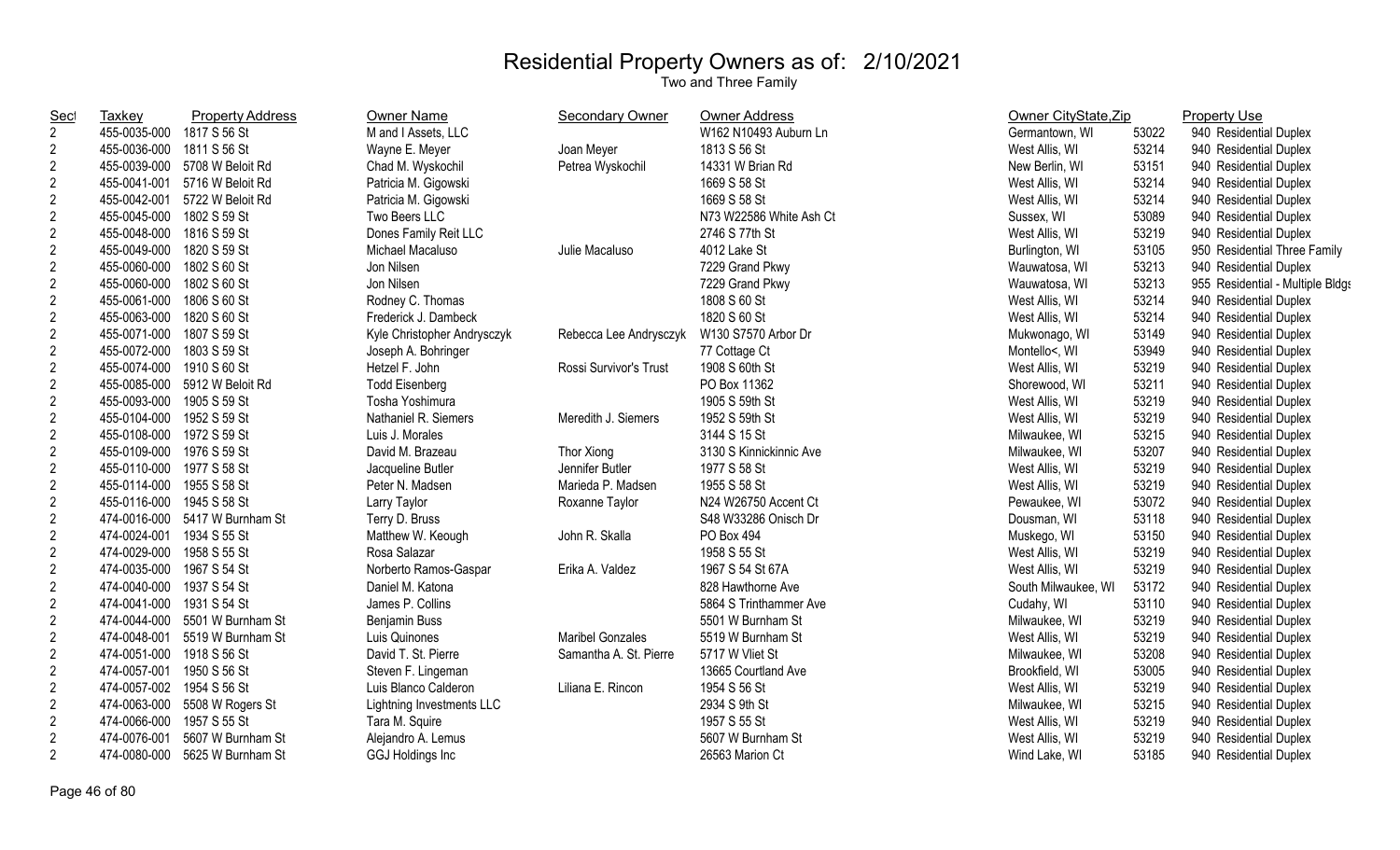| <u>Sec</u>     | Taxkey                    | <b>Property Address</b> | <b>Owner Name</b>                 | <b>Secondary Owner</b>     | <b>Owner Address</b>    | Owner CityState, Zip |       | <b>Property Use</b>              |
|----------------|---------------------------|-------------------------|-----------------------------------|----------------------------|-------------------------|----------------------|-------|----------------------------------|
| $\overline{2}$ | 474-0081-000              | 5631 W Burnham St       | Brett A. Kutschenreuter           |                            | 5631 W Burnham St       | West Allis, WI       | 53219 | 940 Residential Duplex           |
| $\overline{2}$ | 474-0082-000              | 1918 S 57 St            | Orise C P. Ortmann                | Sharlynn A. Steinle Ortmar | 3001 Nicholson Ave      | South Milwaukee, WI  | 53172 | 940 Residential Duplex           |
| $\overline{2}$ | 474-0087-000              | 1940 S 57 St            | Michelle Meza                     | Javier Ramirez             | 1942 S 57 St            | West Allis, WI       | 53219 | 940 Residential Duplex           |
| $\overline{2}$ | 474-0091-000              | 5630 W Rogers St        | Laura Penkert                     |                            | 5630 W Rogers St        | West Allis, WI       | 53219 | 940 Residential Duplex           |
| $\overline{2}$ | 474-0093-001              | 5620 W Rogers St        | Joseph R. Stanislawski            |                            | 2451 S 59 St            | West Allis, WI       | 53219 | 940 Residential Duplex           |
| $\overline{2}$ | 474-0097-000              | 5602 W Rogers St        | Leandra A. Evans                  |                            | 5602 W Rogers St        | West Allis, WI       | 53219 | 940 Residential Duplex           |
| $\overline{2}$ | 474-0098-000              | 1959 S 56 St            | Christopher J. Schmitz            |                            | 1959 S 56 St            | West Allis, WI       | 53219 | 940 Residential Duplex           |
| $\overline{2}$ | 474-0103-000              | 1935 S 56 St            | Reich Homes II LLC                |                            | 337 N 72 St             | Milwaukee, WI        | 53213 | 940 Residential Duplex           |
| $\overline{2}$ | 474-0104-000              | 1931 S 56 St            | Steven Lehman                     |                            | 2475 S Brookside Pkwy   | New Berlin, WI       | 53151 | 940 Residential Duplex           |
| $\overline{c}$ | 474-0107-000              | 1919 S 56 St            | Edwin Rodriguez                   |                            | 2642 S 64th St          | Milwaukee, WI        | 53219 | 940 Residential Duplex           |
| $\overline{2}$ | 474-0127-001              | 1959 S 57 St            | Jason A. Weber                    | Kristine D. Weber          | 623 N 119 St            | Wauwatosa, WI        | 53226 | 940 Residential Duplex           |
| $\overline{2}$ | 474-0127-002              | 1955 S 57 St            | Somlot Dudenhoefer-Senethavisouk  |                            | 4444 S 64th St          | Greenfield, WI       | 53220 | 940 Residential Duplex           |
| $\overline{2}$ | 474-0133-000              | 1925 S 57 St            | <b>Brittain Brothers LLC</b>      |                            | 929 W Bruce St          | Milwaukee, WI        | 53204 | 940 Residential Duplex           |
| $\overline{2}$ | 474-0137-000              | 5915 W Rogers St        | William G. Lewis                  |                            | 1260 Edwards St         | Brookfield, WI       | 53005 | 940 Residential Duplex           |
| $\mathbf{2}$   | 474-0144-000              | 2028 S 60 St            | Michael A. Brewer                 |                            | 2028 S 60 St            | West Allis, WI       | 53219 | 940 Residential Duplex           |
| $\overline{2}$ | 474-0148-001              | 2059 S 59 St            | William D. Brink                  |                            | 125 N Main St           | North Prairie, WI    | 53153 | 940 Residential Duplex           |
| $\overline{2}$ | 474-0154-000              | 2023 S 59 St            | Tyler A. Vande Zande              |                            | W167 N8464 Theodore Ave | Menomonee Falls, WI  | 53051 | 940 Residential Duplex           |
| $\overline{2}$ | 474-0160-001              | 5817 W Rogers St        | John Pellmann                     |                            | PO Box 5214             | Elm Grove, WI        | 53122 | 940 Residential Duplex           |
| $\overline{2}$ | 474-0162-000              | 5831 W Rogers St        | Michael A. Tarasik                | Susan M. Tarasik           | 5255 Oakton Ln          | Greendale, WI        | 53129 | 940 Residential Duplex           |
| $\overline{2}$ | 474-0170-000              | 2054 S 59 St            | Alejandro Romero                  |                            | 2054 S 59 St            | West Allis, WI       | 53219 | 940 Residential Duplex           |
| $\overline{2}$ | 474-0186-000              | 5701 W Rogers St        | Duane E. Kuri                     |                            | 2768 S 112 St           | West Allis, WI       | 53227 | 940 Residential Duplex           |
| $\overline{2}$ | 474-0187-000              | 5705 W Rogers St        | Adam J. Allan                     |                            | W172 S7441 Center Dr    | Muskego, WI          | 53150 | 940 Residential Duplex           |
| $\overline{2}$ | 474-0188-000              | 5711 W Rogers St        | <b>Superlative Properties LLC</b> |                            | W125 N6748 Parkway Dr   | Menomonee Falls, WI  | 53051 | 940 Residential Duplex           |
| $\overline{c}$ | 474-0191-001              | 5731 W Rogers St        | Marco Zoccoli                     | Palmino Zoccoli            | PO Box 229              | Hales Corners, WI    | 53130 | 940 Residential Duplex           |
| $\overline{2}$ | 474-0191-001              | 5731 W Rogers St        | Marco Zoccoli                     | Palmino Zoccoli            | PO Box 229              | Hales Corners, WI    | 53130 | 955 Residential - Multiple Bldgs |
| $\overline{2}$ | 474-0192-000              | 2018 S 58 St            | Scott A. Faber                    |                            | 1952 S 97 St            | West Allis, WI       | 53227 | 940 Residential Duplex           |
| $\overline{2}$ | 474-0194-000              | 2028 S 58 St            | Rosalina Rojas Sierra             |                            | 2028 S 58th St          | West Allis, WI       | 53219 | 940 Residential Duplex           |
| $\overline{2}$ | 474-0197-000              | 2042 S 58 St            | Illiana Malpica                   |                            | 2042 S 58 St            | West Allis, WI       | 53219 | 940 Residential Duplex           |
| $\overline{2}$ | 474-0198-000              | 2048 S 58 St            | Sheri L. Arms                     |                            | 2048 S 58 St            | West Allis, WI       | 53219 | 940 Residential Duplex           |
| $\overline{2}$ | 474-0202-000              | 2070 S 58 St            | Odessa Millan                     |                            | 2070 S 58 St            | West Allis, WI       | 53219 | 940 Residential Duplex           |
| $\overline{2}$ | 474-0208-000              | 2075 S 57 St            | Carlos Flores                     | Juan Manuel Flores         | 2075 S 57 St            | West Allis, WI       | 53219 | 940 Residential Duplex           |
| $\overline{2}$ | 474-0213-000 2045 S 57 St |                         | Sharon Fugger                     | Deborah Fugger             | 2045 S 57 St            | West Allis, WI       | 53219 | 940 Residential Duplex           |
| $\overline{2}$ | 474-0215-000              | 2033 S 57 St            | Maureen Klitz Sopa                | Jennifer Cramer            | 2033 S 57 St            | West Allis, WI       | 53219 | 940 Residential Duplex           |
| $\overline{c}$ | 474-0219-000              | 5603 W Rogers St        | Rosio Suchil                      |                            | 5603 W Rogers St        | West Allis, WI       | 53219 | 940 Residential Duplex           |
| $\mathbf{2}$   | 474-0220-001              | 5605 W Rogers St        | Richard J. Kulas                  | Dawn Kulas                 | 1968 S 59 St            | West Allis, WI       | 53219 | 940 Residential Duplex           |
| $\mathbf{2}$   | 474-0221-000              | 5613 W Rogers St        | John H Blazek Revocable Trust     |                            | W340 N4802 Jaeckles Dr  | Nashotah, WI         | 53058 | 940 Residential Duplex           |
| $\overline{2}$ | 474-0224-000              | 5631 W Rogers St        | Milan Momich                      |                            | 4931 S 35 St            | Greenfield, WI       | 53221 | 940 Residential Duplex           |
| $\overline{2}$ | 474-0229-000              | 2038 S 57 St            | <b>Brad Harry Krause</b>          |                            | 2025 S 58 St            | West Allis, WI       | 53219 | 940 Residential Duplex           |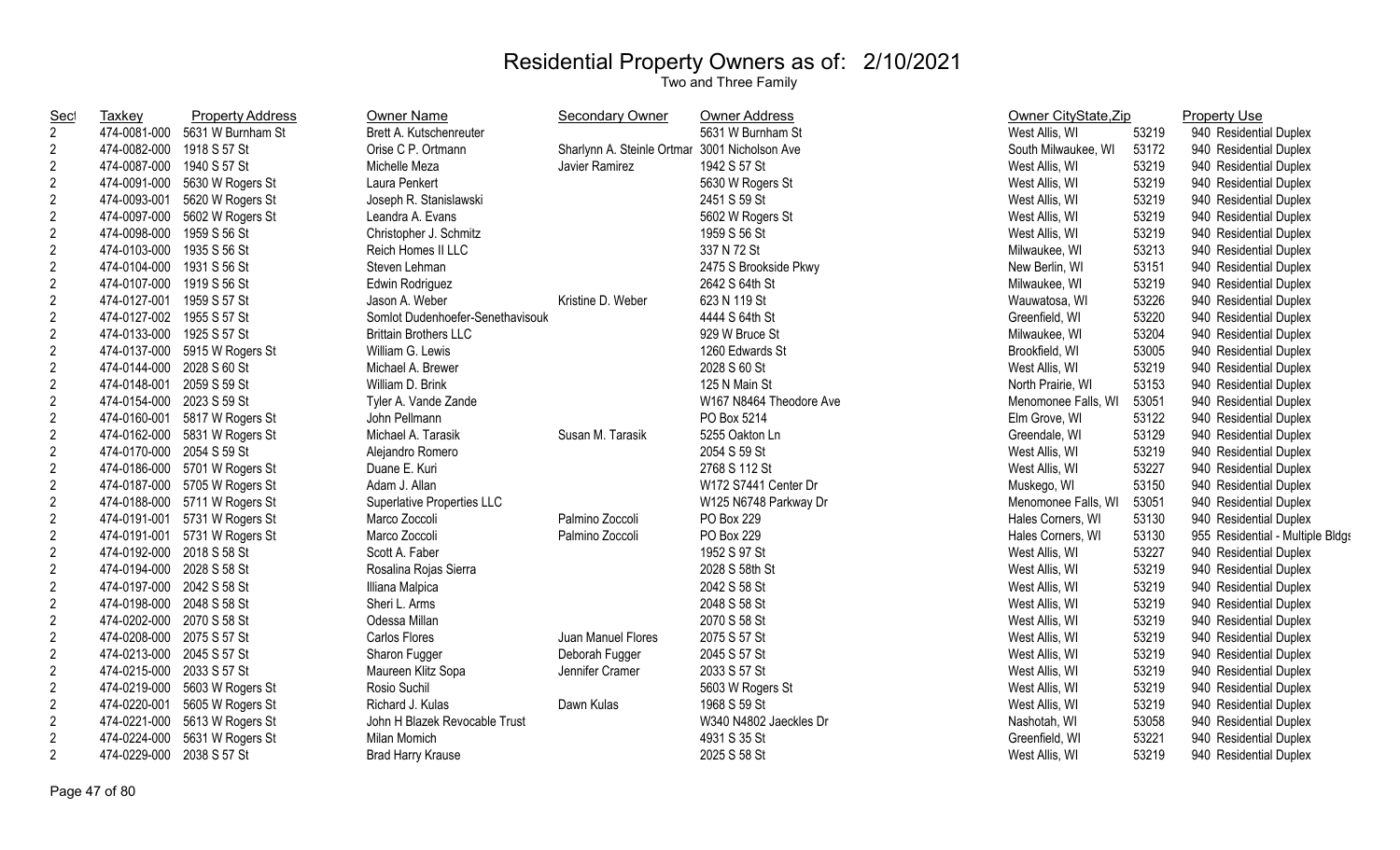| <b>Sec</b>     | <b>Taxkey</b>             | <b>Property Address</b>       | <b>Owner Name</b>                 | <b>Secondary Owner</b>               | Owner Address              | Owner CityState, Zip |       | <b>Property Use</b>              |
|----------------|---------------------------|-------------------------------|-----------------------------------|--------------------------------------|----------------------------|----------------------|-------|----------------------------------|
| $\overline{2}$ | 474-0229-000 2038 S 57 St |                               | <b>Brad Harry Krause</b>          |                                      | 2025 S 58 St               | West Allis, WI       | 53219 | 955 Residential - Multiple Bldgs |
| $\overline{2}$ | 474-0231-000 2050 S 57 St |                               | Jon Friske                        |                                      | 2050 S 057 St              | West Allis, WI       | 53219 | 940 Residential Duplex           |
| $\sqrt{2}$     |                           | 474-0245-000 5509 W Rogers St | Enrique Rojas Gutierrez           |                                      | 5511 W Rogers St           | West Allis, WI       | 53219 | 940 Residential Duplex           |
| $\overline{2}$ |                           | 474-0246-000 5515 W Rogers St | Angela Cuevas                     |                                      | 5515 W Rogers St           | West Allis, WI       | 53219 | 940 Residential Duplex           |
| $\overline{2}$ |                           | 474-0249-000 5531 W Rogers St | Melinda Ulu                       | Omer Ulu                             | 116 Dimond St              | Santa Cruz, CA       | 95060 | 940 Residential Duplex           |
| $\overline{2}$ | 474-0259-000 2054 S 56 St |                               | Tana Pelke Revocable Trust        |                                      | 2054 S 56 St               | West Allis, WI       | 53219 | 940 Residential Duplex           |
| $\overline{2}$ | 474-0260-000 2058 S 56 St |                               | Kathleen S. Salbashian            |                                      | PO Box 622                 | Hales Corners, WI    | 53130 | 940 Residential Duplex           |
| $\sqrt{2}$     | 474-0261-000 2062 S 56 St |                               | Thomas J. Trzebiatowski           |                                      | 2062 S 56 St               | West Allis, WI       | 53219 | 940 Residential Duplex           |
| $\sqrt{2}$     | 474-0269-000 2063 S 55 St |                               | Alexia Miles                      | Jamin E. Miles                       | 14780 Hyland Dr            | Brookfield, WI       | 53005 | 940 Residential Duplex           |
| $\sqrt{2}$     | 474-0270-000 2059 S 55 St |                               | Benito Vazquez-Hernandez          | Marcelo Vazquez-Hernand 2059 S 55 St |                            | West Allis, WI       | 53219 | 940 Residential Duplex           |
| $\overline{c}$ | 474-0292-000 2136 S 58 St |                               | Allan F. Jones                    |                                      | 2136 S 58 St               | West Allis, WI       | 53219 | 940 Residential Duplex           |
| $\sqrt{2}$     | 474-0294-000 2128 S 58 St |                               | <b>Brett Barnard</b>              |                                      | 1739 Blackhawk Trl         | Waukesha, WI         | 53186 | 940 Residential Duplex           |
| $\overline{2}$ | 474-0296-001 2120 S 58 St |                               | Larry D. Thompson                 | Sherry L. Orchel                     | 2120 S 58 St               | West Allis, WI       | 53219 | 940 Residential Duplex           |
| $\overline{2}$ | 474-0299-001 2101 S 58 St |                               | Sergio Ramos Perez                | Patricia Contreras                   | 2101 S 58 St               | West Allis, WI       | 53219 | 940 Residential Duplex           |
| $\overline{2}$ | 474-0305-001 2129 S 58 St |                               | Mary E. Henschel                  |                                      | 2129 S 58 St               | West Allis, WI       | 53219 | 940 Residential Duplex           |
| $\overline{2}$ | 474-0314-002 2156 S 59 St |                               | Vivian L. Demos                   |                                      | 2156 S 59 St               | West Allis, WI       | 53219 | 955 Residential - Multiple Bldgs |
| $\overline{2}$ | 474-0315-001 2150 S 59 St |                               | Trudi A. Rzatkiewicz              |                                      | 3429 S 81 St               | Milwaukee, WI        | 53219 | 940 Residential Duplex           |
| $\overline{2}$ | 474-0323-000 2112 S 59 St |                               | Holly B. Miljus                   |                                      | 2112 S 59th St             | West Allis, WI       | 53219 | 940 Residential Duplex           |
| $\overline{2}$ | 474-0331-001 2133 S 59 St |                               | Kathleen M. Mauermann             |                                      | 2133 S 59 St               | West Allis, WI       | 53219 | 940 Residential Duplex           |
| $\overline{2}$ | 474-0331-002 2139 S 59 St |                               | Chebi Morrobel                    |                                      | 2139 S 59th St             | West Allis, WI       | 53219 | 940 Residential Duplex           |
| $\overline{2}$ | 474-0332-001 2143 S 59 St |                               | Francisco Rangel                  | Maria Rangel                         | 2143 S 59 St               | West Allis, WI       | 53219 | 940 Residential Duplex           |
| $\overline{2}$ | 474-0334-000 2153 S 59 St |                               | Adam J. Schrieb                   |                                      | 2153 S 59th St             | West Allis, WI       | 53219 | 940 Residential Duplex           |
| $\overline{2}$ | 474-0338-000 2169 S 59 St |                               | John Rodriguez                    | Jennifer Rodriguez                   | 2169 S 59th St             | West Allis, WI       | 53219 | 940 Residential Duplex           |
| $\sqrt{2}$     | 474-0341-002 2184 S 60 St |                               | Armando Alanis                    |                                      | 4242 W Willow Way          | Milwaukee, WI        | 53221 | 940 Residential Duplex           |
| $\sqrt{2}$     | 474-0346-000 2158 S 60 St |                               | Luke C. Zeilhofer                 | Robert A. Zeilhofer                  | N48 W34160 Jaeckles Dr     | Nashotah, WI         | 53058 | 940 Residential Duplex           |
| $\overline{2}$ | 474-0355-000 2114 S 60 St |                               | Erich K. Doll                     |                                      | 4438 W Tesch Ave           | Greenfield, WI       | 53220 | 940 Residential Duplex           |
| $\overline{2}$ |                           | 474-0357-000 5905 W Grant St  | Christopher R. Anderson           |                                      | 5905 W Grant St            | West Allis, WI       | 53219 | 940 Residential Duplex           |
| $\overline{2}$ | 474-0364-002 2245 S 59 St |                               | Sophie T. Andritsos               |                                      | 2243 S 59 St               | West Allis, WI       | 53219 | 940 Residential Duplex           |
| $\sqrt{2}$     | 474-0368-000 2259 S 59 St |                               | Sandra Schaff 2010 Revocable Trus |                                      | 5924 W Lincoln Ave         | West Allis, WI       | 53219 | 940 Residential Duplex           |
| $\overline{2}$ | 474-0381-000 2226 S 60 St |                               | Mark Vogel                        |                                      | 2226 S 60 St               | West Allis, WI       | 53219 | 940 Residential Duplex           |
| $\overline{2}$ | 474-0389-000 2213 S 58 St |                               | Crimson & Ivy LLC                 |                                      | 6810 Rosemary Ln           | Charlotte, NC        | 28210 | 940 Residential Duplex           |
| $\overline{2}$ | 474-0391-002 2227 S 58 St |                               | Jovan Prpa                        | Olivera Prpa                         | W125 S8511 Country View Ct | Muskego, WI          | 53150 | 940 Residential Duplex           |
| $\overline{2}$ | 474-0392-000 2231 S 58 St |                               | Andrew Volkman                    | Matthew Volkmann                     | 1811 Manor Ct              | Waukesha, WI         | 53188 | 940 Residential Duplex           |
| $\overline{2}$ | 474-0404-000 2254 S 59 St |                               | Suburban Properties LLC           |                                      | 3420 Walnut Trl            | Waukesha, WI         | 53188 | 940 Residential Duplex           |
| $\sqrt{2}$     | 474-0405-000 2248 S 59 St |                               | Catherine Gallagher               |                                      | 2248 S 59 St               | West Allis, WI       | 53219 | 940 Residential Duplex           |
| $\overline{2}$ | 474-0407-000 2240 S 59 St |                               | Brian J. Wroblewski               |                                      | W288 N898 Basque Ct        | Waukesha, WI         | 53188 | 940 Residential Duplex           |
| $\overline{2}$ | 474-0408-001              | 2236 S 59 St                  | James M. Andree                   | Cheryl Bowen-Andree                  | 5430 W Rita Dr             | West Allis, WI       | 53219 | 940 Residential Duplex           |
| $\overline{2}$ | 474-0423-002 2237 S 57 St |                               | Peter J. Pacetti                  |                                      | 104 E Mason St Ste A       | Milwaukee, WI        | 53202 | 940 Residential Duplex           |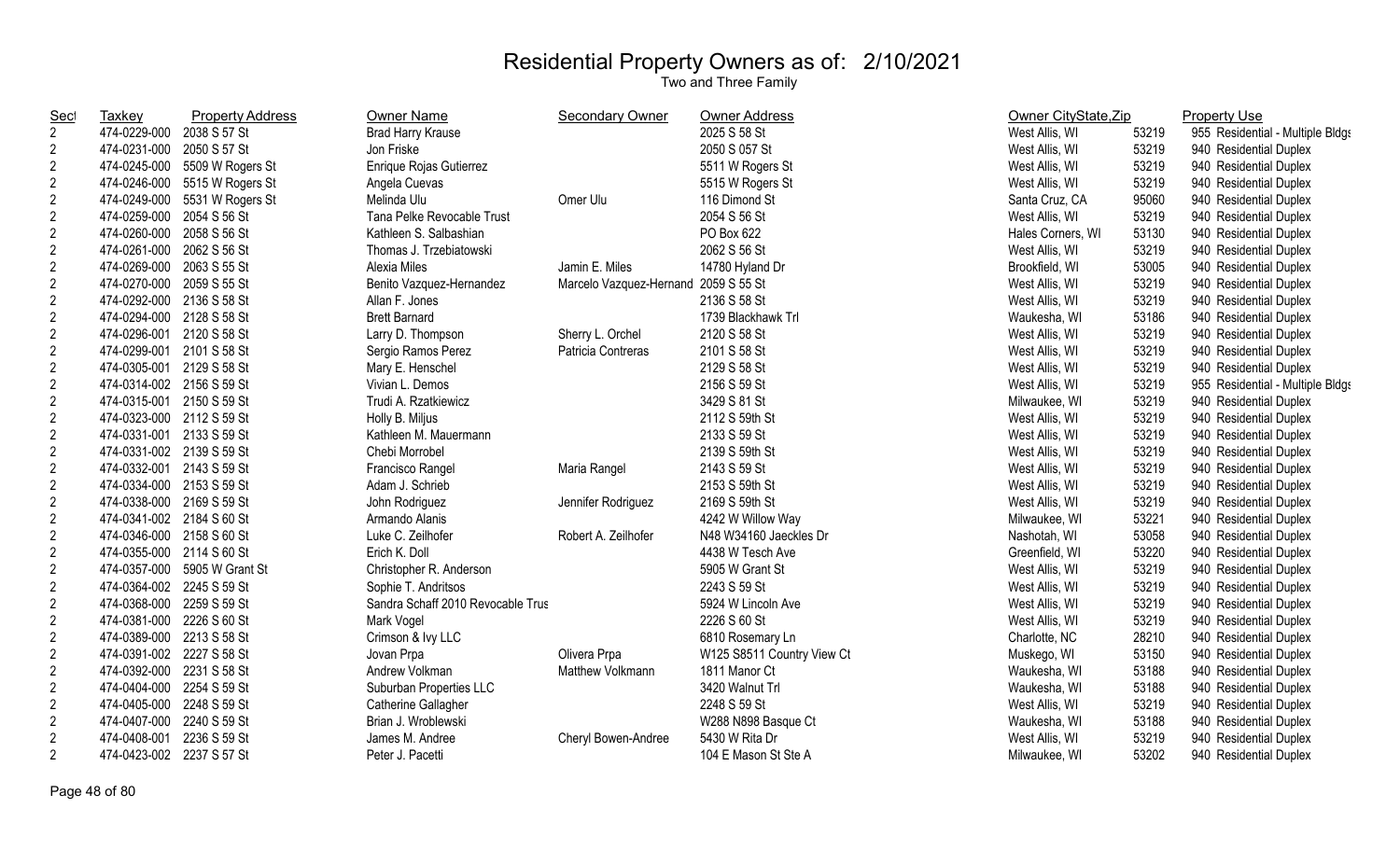| <b>Sec</b>     | Taxkey                    | <b>Property Address</b>         | Owner Name                         | <b>Secondary Owner</b>                  | Owner Address             | Owner CityState, Zip |       | <b>Property Use</b>              |
|----------------|---------------------------|---------------------------------|------------------------------------|-----------------------------------------|---------------------------|----------------------|-------|----------------------------------|
| $\overline{2}$ | 474-0435-000 2258 S 58 St |                                 | Kim M. Johnson                     |                                         | 2258 S 58 St              | West Allis, WI       | 53219 | 940 Residential Duplex           |
| $\overline{2}$ | 474-0439-001 2240 S 58 St |                                 | Thomas J. Cooper                   | Kimberly J. Cooper                      | W151 N10695 Preserve Pkwy | Germantown, WI       | 53022 | 940 Residential Duplex           |
| $\overline{2}$ | 474-0443-000 2220 S 58 St |                                 | Lucas Niebuhr                      |                                         | 2220 S 58 St              | West Allis, WI       | 53219 | 940 Residential Duplex           |
| $\overline{2}$ | 474-0444-000 2216 S 58 St |                                 | Joseph Ornik                       |                                         | 2216 S 58 St              | West Allis, WI       | 53219 | 940 Residential Duplex           |
| $\overline{2}$ |                           | 474-0445-000 5719 W Grant St    | Steven S. Schneider                | Linda Schneider                         | 5719 W Grant St           | West Allis, WI       | 53219 | 940 Residential Duplex           |
| $\overline{2}$ | 474-0447-000              | 5607 W Grant St                 | Nick R. Buttitta                   |                                         | 840 N 17 St Ste 111       | Milwaukee, WI        | 53233 | 940 Residential Duplex           |
| $\overline{c}$ | 474-0449-000              | 2211 S 56 St                    | Michael G. Macaluso                | Julie E. Macaluso                       | 4012 Lake St              | Burlington, WI       | 53105 | 940 Residential Duplex           |
| $\overline{2}$ | 474-0451-000 2221 S 56 St |                                 | Richard B. Arnold                  |                                         | 2221 S 56 St              | West Allis, WI       | 53219 | 940 Residential Duplex           |
| $\overline{2}$ | 474-0452-000 2225 S 56 St |                                 | C&P Real Estate Rental & Maint LL( |                                         | 11114 Mequanigo Dr        | West Allis, WI       | 53227 | 940 Residential Duplex           |
| $\overline{c}$ | 474-0453-000 2231 S 56 St |                                 | TE V LLC                           |                                         | 2318 S 55 St              | West Allis, WI       | 53219 | 940 Residential Duplex           |
| $\overline{2}$ | 474-0457-000 2253 S 56 St |                                 | Marco A. Sanchez Guzman            |                                         | 2253 S 56th St            | West Allis, WI       | 53219 | 940 Residential Duplex           |
| $\overline{c}$ |                           | 474-0461-000 5612 W Lincoln Ave | CBL3 Investments, LLC              |                                         | S67 W19028 Tans Dr        | Muskego, WI          | 54150 | 940 Residential Duplex           |
| $\overline{c}$ |                           | 474-0462-000 5618 W Lincoln Ave | Anna Godiali                       |                                         | 15110 Bending Brae Ct     | Brookfield, WI       | 53005 | 940 Residential Duplex           |
| $\overline{2}$ | 474-0467-000 2254 S 57 St |                                 | Jacob W. Schultz                   |                                         | 2254 S 57th St            | West Allis, WI       | 53219 | 940 Residential Duplex           |
| $\overline{2}$ | 474-0472-001 2220 S 57 St |                                 | Lorenzo Valadez-Jimenez            |                                         | 2220 S 57 St              | West Allis, WI       | 53219 | 940 Residential Duplex           |
| $\overline{2}$ | 474-0477-000 2206 S 57 St |                                 | Sylvia Lee Dobner                  |                                         | 2240 W Le Roy Ave         | Milwaukee, WI        | 53221 | 940 Residential Duplex           |
| $\overline{2}$ | 474-0481-000 2213 S 55 St |                                 | Lisa Wilkerson                     |                                         | 353 E Colonial Dr         | Vernon Hills, IL     | 60061 | 950 Residential Three Family     |
| $\overline{2}$ | 474-0482-000 2219 S 55 St |                                 | Troy C. Owen                       | Haley L. Owen                           | 6043 N Berkeley Blvd      | Whitefish Bay, WI    | 53217 | 940 Residential Duplex           |
| $\overline{2}$ | 474-0482-000 2219 S 55 St |                                 | Troy C. Owen                       | Haley L. Owen                           | 6043 N Berkeley Blvd      | Whitefish Bay, WI    | 53217 | 955 Residential - Multiple Bldgs |
| $\overline{2}$ | 474-0485-001 2239 S 55 St |                                 | Mark J. Bloom & Laureen J. Bloom I |                                         | 4156 S 72nd St            | Greenfield, WI       | 53220 | 940 Residential Duplex           |
| $\overline{2}$ | 474-0485-002 2243 S 55 St |                                 | Kathaleen A. Harsch                |                                         | 2243 S 55 St              | West Allis, WI       | 53219 | 940 Residential Duplex           |
| $\overline{2}$ | 474-0486-001 2247 S 55 St |                                 | Gary A. Brandt                     |                                         | 2247 S 55th St            | West Allis, WI       | 53219 | 940 Residential Duplex           |
| $\overline{c}$ | 474-0500-000 2228 S 56 St |                                 | Dennis R. Anderson                 |                                         | 2228 S 56 St              | West Allis, WI       | 53219 | 940 Residential Duplex           |
| $\overline{2}$ | 474-0502-000 2218 S 56 St |                                 | Rachel J. Schram                   |                                         | 2218 S 56 St              | West Allis, WI       | 53219 | 940 Residential Duplex           |
| $\overline{c}$ | 474-0517-002 2244 S 55 St |                                 | Ezequiel Lopez Casarez             | Margarita Ambriz De Lope: 818 S 39th St |                           | Milwaukee, WI        | 53215 | 940 Residential Duplex           |
| $\overline{c}$ | 474-0522-000 2214 S 55 St |                                 | Diane K. Glass                     | <b>Harold Glass</b>                     | 2214 S 55 St              | West Allis, WI       | 53219 | 955 Residential - Multiple Bldgs |
| $\overline{2}$ | 474-0534-000 2157 S 56 St |                                 | Dones Family Reit LLC              |                                         | 2746 S 77th St            | West Allis, WI       | 53219 | 940 Residential Duplex           |
| $\overline{2}$ | 474-0537-001 2166 S 57 St |                                 | Anna Portillo                      | <b>Ashley Portillo</b>                  | 2166 S 57 St 2168         | West Allis, WI       | 53219 | 940 Residential Duplex           |
| $\overline{2}$ | 474-0537-002 2162 S 57 St |                                 | Landi Feto                         |                                         | 7461 W Pineberry Rdg      | Franklin, WI         | 53132 | 940 Residential Duplex           |
| 3              |                           | 475-0022-001 6017 W Burnham St  | Steven Gengler                     |                                         | 2411 9th Ave              | Bloomer, WI          | 54724 | 940 Residential Duplex           |
| 3              | 475-0029-001              | 1919 S 60 St                    | Dorothea M. Lannin                 |                                         | 1921 S 60 St              | West Allis, WI       | 53219 | 940 Residential Duplex           |
| $\mathfrak{Z}$ | 475-0036-000              | 1955 S 60 St                    | Daniel Rodriguez Sr                | Eugenia Rodriguez Sr                    | 1955 S 60 St              | West Allis, WI       | 53219 | 940 Residential Duplex           |
| $\mathfrak{Z}$ | 475-0044-000 2049 S 67 PI |                                 | Joseph R. Muffler                  | Carrie A. Bayer                         | S75 W24595 National Ave   | Vernon, WI           | 53149 | 940 Residential Duplex           |
| $\mathfrak{Z}$ | 475-0045-000 2055 S 67 PI |                                 | Charles N. West                    |                                         | 2055 S 67 PI              | West Allis, WI       | 53219 | 940 Residential Duplex           |
| 3              | 475-0046-000 2061 S 67 PI |                                 | Steven K. Scheidegger              | Jeanne M. Scheidegger                   | 16447 W Marietta Dr       | New Berlin, WI       | 53151 | 940 Residential Duplex           |
| 3              |                           | 475-0051-000 6300 W Beloit Rd   | Kenneth D. Schinke                 | Lee Schinke                             | 3680 Lilly Rd             | Brookfield, WI       | 53005 | 940 Residential Duplex           |
| 3              | 475-0052-000              | 6306 W Beloit Rd                | Timothy L. Perleberg               | Linda J. Perleberg                      | 6308 W Beloit Rd          | West Allis, WI       | 53219 | 940 Residential Duplex           |
| 3              |                           | 475-0061-000 6408 W Beloit Rd   | Francisco Guzman                   |                                         | 6408 W Beloit Rd          | West Allis, WI       | 53219 | 940 Residential Duplex           |
|                |                           |                                 |                                    |                                         |                           |                      |       |                                  |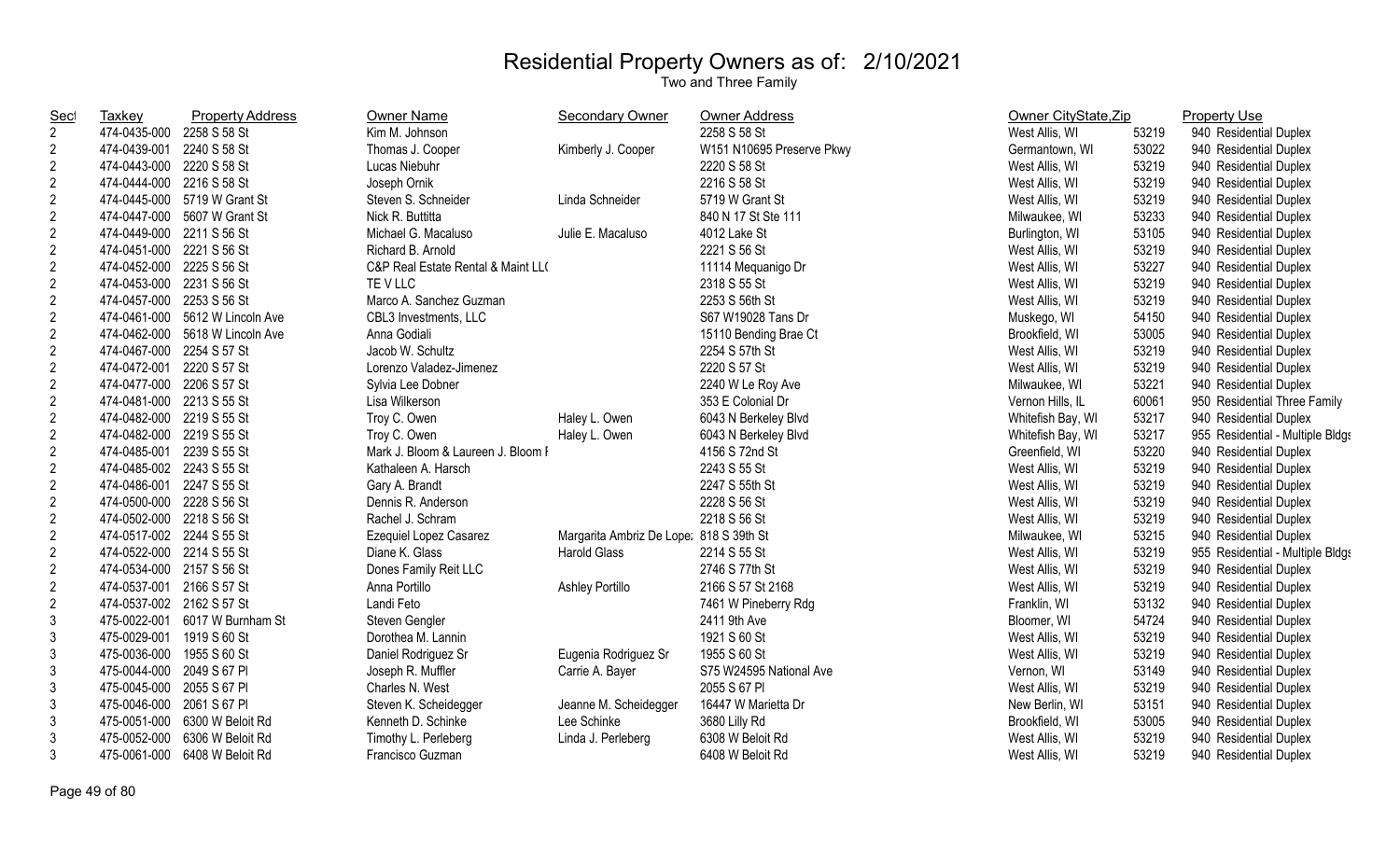| Sec            | <b>Taxkey</b>             | <b>Property Address</b>            | Owner Name                      | <b>Secondary Owner</b> | Owner Address               | Owner CityState, Zip  |       | <b>Property Use</b>    |
|----------------|---------------------------|------------------------------------|---------------------------------|------------------------|-----------------------------|-----------------------|-------|------------------------|
| $\mathbf{3}$   |                           | 475-0081-000 6416 W Oconto PI      | Alexander Ewend                 |                        | 6416 W Oconto PI            | West Allis, WI        | 53219 | 940 Residential Duplex |
| $\mathfrak{Z}$ |                           | 475-0089-000 6504 W Revere PI      | Longfield Investments LLC       |                        | 145 Victoria Cir            | Union Grove, WI       | 53182 | 940 Residential Duplex |
| $\mathfrak{Z}$ |                           | 475-0091-000 6514 W Revere PI      | Nick R. Buttitta                |                        | 840 N 17 St Ste 111         | Milwaukee, WI         | 53233 | 940 Residential Duplex |
| $\mathfrak{Z}$ |                           | 475-0095-000 6536 W Revere PI      | Debra Peterson                  |                        | 12800 W Meadow Ln           | New Berlin, WI        | 53151 | 940 Residential Duplex |
| $\mathfrak{Z}$ |                           | 475-0097-000 6546 W Revere PI      | Theresa M. Cunningham           |                        | 6546 W Revere PI            | West Allis, WI        | 53219 | 940 Residential Duplex |
| $\mathfrak{Z}$ |                           | 475-0098-000 6552 W Revere PI      | Gregory J. Steffek              |                        | 6552 W Revere PI            | West Allis, WI        | 53219 | 940 Residential Duplex |
| $\mathfrak{Z}$ |                           | 475-0099-000 6556 W Revere PI      | 6556-6600 W Revere PI LLC       |                        | 230 N Brookfield Rd         | Brookfield, WI        | 53045 | 940 Residential Duplex |
| $\mathfrak{Z}$ |                           | 475-0100-000 6604 W Revere PI      | Benjamin Riche                  |                        | 6604 W Revere PI            | West Allis, WI        | 53219 | 940 Residential Duplex |
| $\mathfrak{Z}$ |                           | 475-0101-000 6608 W Revere PI      | Timothy J. Hanson               | Tammy R. Hanson        | 6610 W Revere PI            | West Allis, WI        | 53219 | 940 Residential Duplex |
| $\mathfrak{Z}$ |                           | 475-0105-000 6630 W Revere PI      | Kasinski Alan K Trust           |                        | 6632 W Revere PI            | West Allis, WI        | 53219 | 940 Residential Duplex |
| $\mathfrak{Z}$ |                           | 475-0107-000 6642 W Revere PI      | <b>CC&amp;R Association LLC</b> |                        | 9304 W Hayes Ave            | West Allis, WI        | 53227 | 940 Residential Duplex |
| $\mathfrak{Z}$ | 475-0116-000 2079 S 65 St |                                    | Steven J. Oakland               |                        | 2079 S 65 St                | West Allis, WI        | 53219 | 940 Residential Duplex |
| $\mathfrak{Z}$ | 475-0118-000 2101 S 65 St |                                    | <b>Walter Weiberg</b>           |                        | 2101 S 65th St              | West Allis, WI        | 53219 | 940 Residential Duplex |
| 3              | 475-0121-000 2117 S 65 St |                                    | Jason Jahn                      | Hannah Jahn            | 2345 E Oklahoma Ave         | Milwaukee, WI         | 53207 | 940 Residential Duplex |
| 3              | 475-0123-000 2127 S 65 St |                                    | Becky E. Kozera                 | Michael Kozera         | 2127 S 65 St                | West Allis, WI        | 53219 | 940 Residential Duplex |
| $\mathfrak{Z}$ | 475-0125-000 2141 S 65 St |                                    | Andrew Gundrum                  |                        | 2141 S 65th St              | West Allis, WI        | 53219 | 940 Residential Duplex |
| $\mathfrak{Z}$ |                           | 475-0130-000 6530 W Beloit Rd      | Reich Homes I LLC               |                        | 337 N 72 St                 | Milwaukee, WI         | 53213 | 940 Residential Duplex |
| $\mathfrak{Z}$ | 475-0132-000 2172 S 66 St |                                    | Dennis F. Miller                | Judith M. Miller       | 5615 S Lochleven Ln         | New Berlin, WI        | 53146 | 940 Residential Duplex |
| $\mathfrak{Z}$ | 475-0133-000 2168 S 66 St |                                    | Raul Montes                     | Maria Elena Montes     | 2170 S 66 St                | West Allis, WI        | 53219 | 940 Residential Duplex |
| $\mathfrak{Z}$ | 475-0134-000 2162 S 66 St |                                    | Sharon Jo Zalewski              |                        | 2162 S 66 St                | West Allis, WI        | 53219 | 940 Residential Duplex |
| $\mathfrak{Z}$ | 475-0135-000 2156 S 66 St |                                    | Kathleen A. Grimm               | Linda E. Okrent        | 2158 S 66 St                | West Allis, WI        | 53219 | 940 Residential Duplex |
| $\mathfrak{Z}$ | 475-0136-000 2152 S 66 St |                                    | Vincenzo Tarantino              | Nancy A. Kolodzek      | 1635 Fairhaven Blvd         | Elm Grove, WI         | 53122 | 940 Residential Duplex |
| $\mathfrak{Z}$ | 475-0137-000 2146 S 66 St |                                    | Doris R. Thomas                 | Robert P. Thomas       | 2148 S 66th St              | West Allis, WI        | 53219 | 940 Residential Duplex |
| $\mathfrak{Z}$ | 475-0138-000 2140 S 66 St |                                    | Ho-Chunk Nation                 |                        | PO Box 310                  | Black River Falls, WI | 54615 | 940 Residential Duplex |
| $\mathfrak{Z}$ | 475-0139-000 2136 S 66 St |                                    | Thomas Tarantino                |                        | 1765 N Astor St             | Milwaukee, WI         | 53202 | 940 Residential Duplex |
| $\mathfrak{Z}$ | 475-0140-000 2130 S 66 St |                                    | Vincenzo Tarantino              |                        | 1635 Fairhaven Blvd         | Elm Grove, WI         | 53122 | 940 Residential Duplex |
| 3              | 475-0142-000 2120 S 66 St |                                    | <b>Brock White</b>              |                        | 2120 S 66 St                | West Allis, WI        | 53219 | 940 Residential Duplex |
| 3              | 475-0143-000 2114 S 66 St |                                    | Mikush Family Irrev Trust       |                        | 8536 W Oklahoma Ave Apt 184 | West Allis, WI        | 53227 | 940 Residential Duplex |
| 3              | 475-0144-000 2110 S 66 St |                                    | Nick R. Buttitta                |                        | 840 N 17 St Ste 111         | Milwaukee, WI         | 53233 | 940 Residential Duplex |
| 3              | 475-0145-000 2102 S 66 St |                                    | Malcolm Richardson              | Kathleen Schmidt       | 2104 S 66 St                | West Allis, WI        | 53219 | 940 Residential Duplex |
| $\mathfrak{Z}$ | 475-0151-000 2147 S 66 St |                                    | Kim M. Shaw-Cable               | Randy L. Cable         | 2147 S 66th St              | Milwaukee, WI         | 53219 | 940 Residential Duplex |
| 3              | 475-0152-000 2151 S 66 St |                                    | Jeffrey T. Anderson             |                        | 125 N 70 St                 | Milwaukee, WI         | 53213 | 940 Residential Duplex |
| $\mathfrak{Z}$ | 475-0153-000 2157 S 66 St |                                    | Joseph E. Loftus                | Debra Loftus           | 660 Irvin Rd                | Danville, KY          | 40422 | 940 Residential Duplex |
| $\mathfrak{Z}$ | 475-0155-000 2169 S 66 St |                                    | G & J Properties LLC            |                        | 2631 N 89 St                | Wauwatosa, WI         | 53226 | 940 Residential Duplex |
| $\mathfrak{Z}$ | 475-0156-000 2173 S 66 St |                                    | Rokd Solid LLC                  |                        | 2558 S 118th St             | West Allis, WI        | 53227 | 940 Residential Duplex |
| 3              |                           | 475-0157-000 6600 W Grant St       | Nada M. Marcetich               |                        | 6600 W Grant St             | West Allis, WI        | 53219 | 940 Residential Duplex |
| $\mathbf{3}$   |                           | 475-0169-000 6627 W Revere PI      | Vincenzo Tarantino              | Nancy Tarantino        | 1635 Fairhaven Blvd         | Elm Grove, WI         | 53122 | 940 Residential Duplex |
| 3              |                           | 475-0171-000 2109 S Livingston Ter | Karl R. Kodrich                 | Teri L. Kodrich        | 2111 S Livingston Terr      | West Allis, WI        | 53219 | 940 Residential Duplex |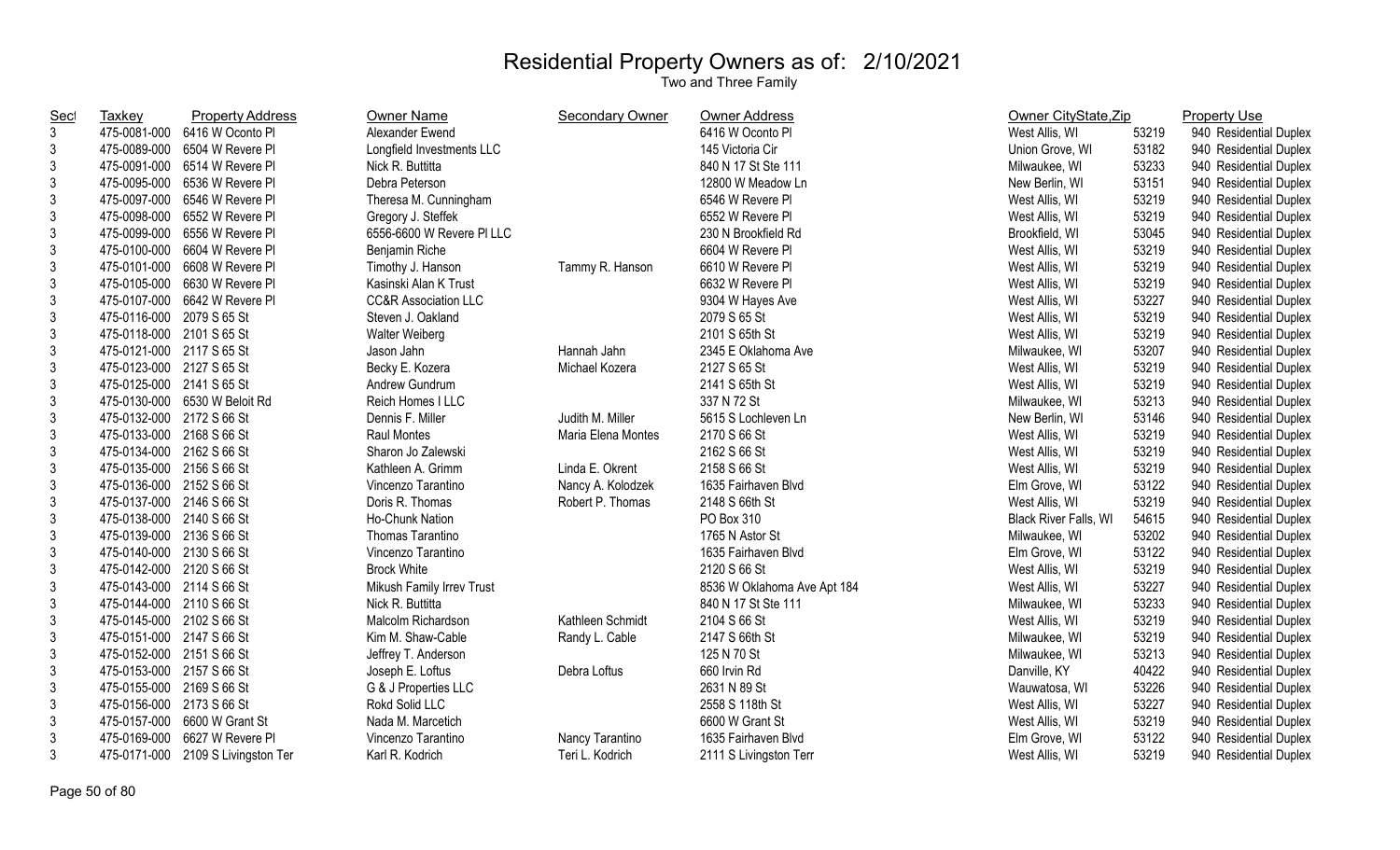| <b>Sec</b>     | Taxkey                    | <b>Property Address</b>       | <b>Owner Name</b>                | Secondary Owner          | <b>Owner Address</b>       | Owner CityState, Zip |       | <b>Property Use</b>              |
|----------------|---------------------------|-------------------------------|----------------------------------|--------------------------|----------------------------|----------------------|-------|----------------------------------|
| $\mathfrak{Z}$ |                           | 475-0183-000 6734 W Grant St  | Suzanne Navin                    |                          | N108 W16546 Carriage Ave   | Germantown, WI       | 53022 | 940 Residential Duplex           |
| 3              | 475-0185-000 2154 S 67 PI |                               | Vucicevic Milan P Trust          |                          | 2156 S 67 PI               | West Allis, WI       | 53219 | 940 Residential Duplex           |
| 3              | 475-0186-000 2148 S 67 PI |                               | G & J Properties LLC             |                          | 2631 N 89 St               | Wauwatosa, WI        | 53226 | 940 Residential Duplex           |
| 3              | 475-0187-000 2144 S 67 PI |                               | Gary Downs                       | Kiara Downs              | 2820 S 127 St              | New Berlin, WI       | 53151 | 940 Residential Duplex           |
| $\mathfrak{Z}$ | 475-0188-000 2138 S 67 PI |                               | Linda Brush                      |                          | 2138 S 67 PI               | West Allis, WI       | 53219 | 940 Residential Duplex           |
| $\mathbf{3}$   | 475-0189-000 2132 S 67 PI |                               | Thomas C. & Sonia A. Roth Revoca |                          | 2607 Keri Ct               | Waukesha, WI         | 53188 | 940 Residential Duplex           |
| $\mathfrak{Z}$ | 475-0194-000              | 6620 W Beloit Rd              | Vicky Hanson                     |                          | W172 S7933 Lannon Dr       | Muskego, WI          | 53150 | 940 Residential Duplex           |
| $\mathfrak{Z}$ | 475-0197-001              | 2222 S 67 PI                  | Eric Veasy                       |                          | 2222 S 67 PI               | West Allis, WI       | 53219 | 940 Residential Duplex           |
| $\mathfrak{Z}$ | 475-0198-000 2216 S 67 PI |                               | Nathaniel M. Newbrough           | Julie Langoehr           | 2218 S 67th PI             | West Allis, WI       | 53219 | 940 Residential Duplex           |
| $\mathfrak{Z}$ | 475-0199-000 2210 S 67 PI |                               | Anthony J. Ramanio Sr            |                          | PO Box 14817               | West Allis, WI       | 53214 | 940 Residential Duplex           |
| 3              | 475-0200-000 2204 S 67 PI |                               | FSH Leads LLC                    |                          | 3400 S Russell Rd          | New Berlin, WI       | 53151 | 940 Residential Duplex           |
| 3              | 475-0211-000 2217 S 67 PI |                               | Dan Sheehan                      |                          | 103 Shephard Ct            | Mukwonago, WI        | 53149 | 940 Residential Duplex           |
| 3              | 475-0213-000 2229 S 67 PI |                               | Robert Anderson Trust            |                          | 6720 W Forest Home Ave     | Milwaukee, WI        | 53220 | 940 Residential Duplex           |
| $\mathfrak{Z}$ | 475-0217-000 2249 S 67 PI |                               | TE VII LLC                       |                          | 8210 W Appleton Ave        | Milwaukee, WI        | 53218 | 940 Residential Duplex           |
| 3              |                           | 475-0221-000 6753 W Becher St | Andrew Atchison                  | Lana Atchison            | 2105 S 67th PI             | West Allis, WI       | 53219 | 940 Residential Duplex           |
| 3              | 475-0227-000 2135 S 67 PI |                               | John V. Leskovar                 | Elfriede Leskovar        | 3248 S 98th St             | Milwaukee, WI        | 53227 | 940 Residential Duplex           |
| $\mathbf{3}$   | 475-0228-000 2141 S 67 PI |                               | Nino Deleon                      |                          | 2141 S 67th St             | West Allis, WI       | 53219 | 940 Residential Duplex           |
| $\mathfrak{Z}$ | 475-0229-000 2145 S 67 PI |                               | Jason L. Hall                    | Jacqueline K. Hall       | 2145 S 67 PI               | West Allis, WI       | 53219 | 940 Residential Duplex           |
| $\mathbf{3}$   | 475-0233-000 2169 S 67 PI |                               | Karin L. Kampa                   |                          | 2169 S 67 PI               | West Allis, WI       | 53219 | 940 Residential Duplex           |
| $\mathfrak{Z}$ | 475-0241-000 2129 S 60 St |                               | Sharon J. Bergmann               |                          | W193 S7957 Ancient Oaks Dr | Muskego, WI          | 53150 | 940 Residential Duplex           |
| $\mathfrak{Z}$ | 475-0242-000 2135 S 60 St |                               | <b>Wilson Huertas</b>            |                          | 2137 S 60th St             | West Allis, WI       | 53219 | 940 Residential Duplex           |
| $\sqrt{3}$     | 475-0245-002 2149 S 60 St |                               | Anthony J. Vanderpoel            | Corey B. Vanderpoel      | 703 N Ponderosa Dr         | Hartland, WI         | 53029 | 940 Residential Duplex           |
| $\mathfrak{Z}$ | 475-0249-002 2179 S 60 St |                               | Brian T. Moore                   | Michelle E. Ballen-Moore | W227 S8480 Lake Park Dr    | Big Bend, WI         | 53103 | 940 Residential Duplex           |
| 3              | 475-0249-003 2183 S 60 St |                               | Donald N. Damask                 | Janice L. Damask         | 7502 Riverview Rd          | Franklin, WI         | 53132 | 940 Residential Duplex           |
| 3              | 475-0252-000 2172 S 61 St |                               | Smile KM Real Estate LLC         |                          | 2174 S 61st St             | West Allis, WI       | 53219 | 940 Residential Duplex           |
| 3              | 475-0255-000 2160 S 61 St |                               | Madelyn Gallert                  | <b>Gary Gallert</b>      | 2160 S 61 St               | West Allis, WI       | 53219 | 940 Residential Duplex           |
| 3              | 475-0256-000 2154 S 61 St |                               | Daniel Hazelton                  |                          | 2156 S 61 St               | West Allis, WI       | 53219 | 940 Residential Duplex           |
| 3              | 475-0260-000 2134 S 61 St |                               | TE V LLC                         |                          | 2318 S 55 St               | West Allis, WI       | 53219 | 955 Residential - Multiple Bldgs |
| $\mathfrak{Z}$ | 475-0260-000 2134 S 61 St |                               | TE V LLC                         |                          | 2318 S 55 St               | West Allis, WI       | 53219 | 940 Residential Duplex           |
| 3              | 475-0261-000 2128 S 61 St |                               | Ryan M. Lehmann                  |                          | 2128 S 61st St             | West Allis, WI       | 53219 | 940 Residential Duplex           |
| 3              | 475-0264-000 2112 S 61 St |                               | Casey Alauf                      | <b>Tara Alauf</b>        | 13430 W Edgewood Ave       | New Berlin, WI       | 53151 | 940 Residential Duplex           |
| $\mathfrak{Z}$ | 475-0266-000 2102 S 61 St |                               | Lizhong Jiang                    | Yali Xie                 | 38 Alpine Cir              | Sandy Hook, CT       | 06482 | 940 Residential Duplex           |
| $\mathfrak{Z}$ | 475-0268-000 2080 S 61 St |                               | <b>Brink Re Capital LLC</b>      |                          | 5405 W Parkview Dr         | Mequon, WI           | 53092 | 940 Residential Duplex           |
| $\mathfrak{Z}$ | 475-0274-000 2247 S 60 St |                               | Dale A. Spaulding                | Robin L. Spaulding       | 2247 S 60 St               | West Allis, WI       | 53219 | 940 Residential Duplex           |
| 3              | 475-0276-000 2261 S 60 St |                               | Tina P. Gendron                  | Douglas E. Gendron       | 2261 S 60 St               | West Allis, WI       | 53219 | 940 Residential Duplex           |
| 3              | 475-0290-000 2215 S 61 St |                               | Araceli Ramirez Sandoval         |                          | 2215 S 61 St               | West Allis, WI       | 53219 | 940 Residential Duplex           |
| 3              | 475-0312-000              | 2083 S 61 St                  | Scott L. Hampton                 |                          | 2083 S 61 St               | West Allis, WI       | 53219 | 940 Residential Duplex           |
| 3              | 475-0317-000 2123 S 61 St |                               | James A. Borowski                | Joan A. Borowski         | 2123 S 61 St               | West Allis, WI       | 53219 | 940 Residential Duplex           |
|                |                           |                               |                                  |                          |                            |                      |       |                                  |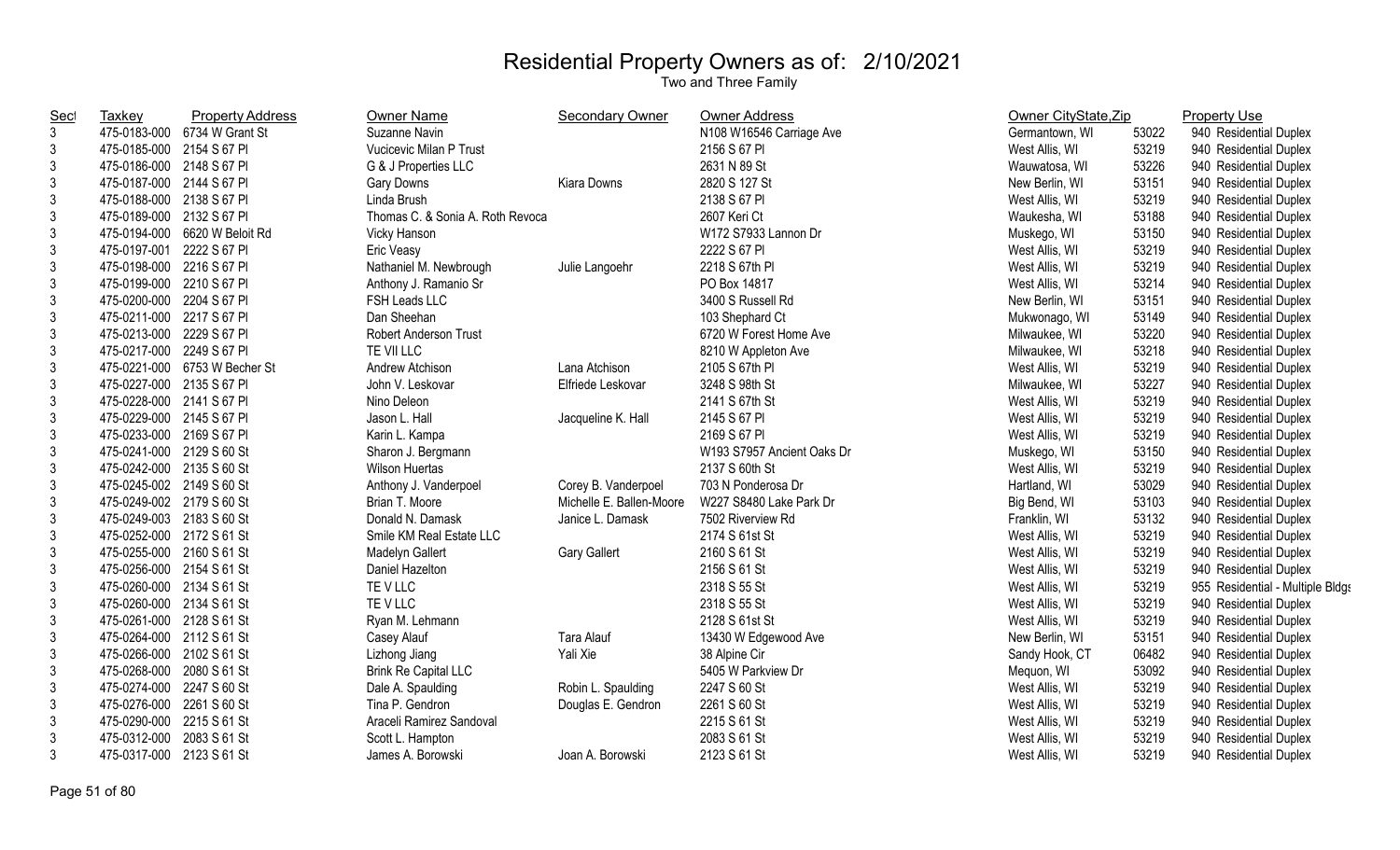| $\mathfrak{Z}$<br>475-0318-000 2127 S 61 St<br>Susan E. Campbell<br>W328 S7830 Glen Way<br>Mukwonago, WI<br>53149<br>940 Residential Duplex<br>2135 S 61 St<br>3<br>475-0319-000 2133 S 61 St<br>Rickie A. Regeth<br>53219<br>940 Residential Duplex<br>West Allis, WI<br>$\mathfrak{Z}$<br>475-0341-000 2144 S 62 St<br>George E. Kardash<br>W1591 Sawyer Ln<br>53120<br>RM Krueger Investments LLC<br>East Troy, WI<br>950 Residential Three Family<br>3<br>475-0345-000 2164 S 62 St<br>Damon H. Wegener<br>2164 S 62 St<br>53219<br>940 Residential Duplex<br>West Allis, WI<br>3<br>53219<br>Karen L. Plopper<br>2218 S 62 St<br>475-0352-000 2218 S 62 St<br>Dennis R. Plopper<br>West Allis, WI<br>940 Residential Duplex<br>3<br>2222 S 62 St<br>53219<br>475-0353-000 2222 S 62 St<br>Andrew Crowbridge<br>West Allis, WI<br>940 Residential Duplex<br>3<br>475-0356-001<br>2236 S 62 St<br>Richard T. Welsh<br>2236 S 62nd St<br>53219<br>940 Residential Duplex<br>West Allis, WI<br>3<br>2242 S 62 St<br>53219<br>475-0357-000 2242 S 62 St<br>John R. Jalensky<br>Maria C. Caravello<br>940 Residential Duplex<br>West Allis, WI<br>$\mathfrak{Z}$<br>475-0360-000 2258 S 62 St<br>Kenneth A Kurszewski Rev 431 Henry St<br>53149<br>Kenneth A. Kurszewski<br>940 Residential Duplex<br>Mukwonago, WI<br>$\mathfrak{Z}$<br>53219<br>475-0361-000 6122 W Lincoln Ave<br>Hernan Sanchez<br>6124 W Lincoln Ave<br>940 Residential Duplex<br>West Allis, WI<br>3<br>53219<br>475-0363-000 6128 W Lincoln Ave<br>6128 W Lincoln Ave<br>940 Residential Duplex<br>James Craig Drzewiecki<br>West Allis, WI<br>3<br>475-0365-000 2207 S 62 St<br>Jerry H. Bellin<br>53224<br>940 Residential Duplex<br>PO Box 241687<br>Brown Deer, WI<br>3<br>53219<br>475-0380-000 2258 S 63 St<br>Stephanie A. Scaccianoce<br>2258 S 63rd St<br>940 Residential Duplex<br>West Allis, WI<br>$\mathfrak{Z}$<br>475-0381-000 2252 S 63 St<br>93906<br><b>Richard Syre Tucker</b><br>Sharon Law Tucker<br>976 Newington St<br>Salinas, CA<br>940 Residential Duplex<br>3<br>475-0383-000 2240 S 63 St<br>James D. Kollross<br>53202<br>1750 N Franklin Pl<br>940 Residential Duplex<br>Milwaukee, WI<br>3<br>53005<br>475-0391-000 2057 S 62 St<br><b>Accent Properties LLC</b><br>12605 W North Ave #203<br>940 Residential Duplex<br>Brookfield, WI<br>3<br>475-0392-000 6209 W Beloit Rd<br>6209A W Beloit Rd<br>53219<br>Kimberly S. Stevenson<br>West Allis, WI<br>940 Residential Duplex<br>3<br>53221<br>475-0393-000 6215 W Beloit Rd<br>5357 S 20 St<br>940 Residential Duplex<br>Jose A. Arteaga<br>Maria C. Arteaga<br>Milwaukee, WI<br>$\mathfrak{Z}$<br>475-0400-000 2139 S 62 St<br>53219<br>2139 S 62 St<br>940 Residential Duplex<br>Darlene Kais<br>West Allis, WI<br>$\mathfrak{Z}$<br>475-0401-000 2145 S 62 St<br>94022<br>940 Residential Duplex<br><b>Barlev Family Trust</b><br>268 Alicia Way<br>Los Altos, CA<br>$\mathfrak{Z}$<br>475-0403-000 2157 S 62 St<br>2157 S 62nd St<br>53219<br>940 Residential Duplex<br>Benjamin Holt<br>West Allis, WI<br>$\mathsf 3$<br>2169 S 62 St<br>475-0405-000 2169 S 62 St<br>Joshua J. Yager<br>53219<br>940 Residential Duplex<br>West Allis, WI<br>$\mathfrak{Z}$<br>475-0407-000 6218 W Grant St<br>Matthew T. Stelzl<br>53219<br>Pamela J. Zorko<br>6224 W Grant St<br>940 Residential Duplex<br>West Allis, WI<br>3<br>81328<br>475-0421-000 6303 W Beloit Rd<br>34880 Road J 7<br>940 Residential Duplex<br>Wayne M. Nadolske<br>Julie A. Nadolske<br>Mancos, CO<br>$\mathfrak{Z}$<br>475-0427-000 2151 S 63 St<br>2151 S 63 St<br>53219<br>Angela Turco<br>West Allis, WI<br>940 Residential Duplex<br>3<br>Kristen R. Joncas<br>2157 S 63 St<br>53219<br>475-0428-000 2157 S 63 St<br>940 Residential Duplex<br>West Allis, WI<br>3<br>53132<br>475-0433-002 2211 S 63 St<br>Rada Milisavljevic<br>9375 S 27 St<br>940 Residential Duplex<br>Miroslav Milisavljevic<br>Franklin, WI<br>3<br>Suite 300<br>53151<br>475-0435-000 2221 S 63 St<br>Dominic Loduca<br>5665 S Westridge Dr<br>940 Residential Duplex<br>New Berlin, WI<br>3<br>53228<br>475-0438-000 2237 S 63 St<br>Patricia L. Springer<br>4771 S 99 St<br>940 Residential Duplex<br>Frederick R. Springer<br>Greenfield, WI<br>3<br>475-0443-000 2259 S 63 St<br>David M. Brazeau<br>3128 S Kinnickinnic Ave<br>53207<br>940 Residential Duplex<br>Thor Xiong<br>Milwaukee, WI<br>3<br>475-0446-000 6312 W Lincoln Ave<br>Laurie E. Ansorge<br>W167 N8464 Theodore Ave<br>Tyler A. Vande Zande<br>Menomonee Falls, WI<br>53051<br>940 Residential Duplex<br>3<br>W332 N6556 N Moose Ln<br>475-0452-000 2164 S 64 St<br>53058<br>940 Residential Duplex<br>Mary J. Aprahamian<br>Edward M. Aprahamian<br>Nashotah, WI<br>$\mathfrak{Z}$<br>475-0453-000 2170 S 64 St<br>4828 W Woodlawn Ct<br>53208<br>Susan Miller<br>Milwaukee, WI<br>940 Residential Duplex<br>3<br>475-0454-000 2176 S 64 St<br>53219<br>John R. Paszkowski<br>6326 W Grant St<br>940 Residential Duplex<br>West Allis, WI<br>3<br>475-0454-000 2176 S 64 St<br>John R. Paszkowski<br>6326 W Grant St<br>53219<br>955 Residential - Multiple Bldgs<br>West Allis, WI<br>$\mathfrak{Z}$<br>53219<br>475-0455-000 2202 S 64 St<br>Salvador Gonzalez<br>Yecsi K. Perez Arriaga<br>2202 S 64 St<br>955 Residential - Multiple Bldgs<br>West Allis, WI<br>3<br>2202 S 64 St<br>53219<br>475-0455-000 2202 S 64 St<br>Salvador Gonzalez<br>Yecsi K. Perez Arriaga<br>940 Residential Duplex<br>West Allis, WI<br>3<br>475-0458-000 2218 S 64 St<br>53018<br>Daniel W. Brooks III<br>24 Enterprise Rd Unit D<br>940 Residential Duplex<br>Delafield, WI | <u>Sec</u> | Taxkey | <b>Property Address</b> | <b>Owner Name</b> | <b>Secondary Owner</b> | <b>Owner Address</b> | Owner CityState, Zip | <b>Property Use</b> |
|------------------------------------------------------------------------------------------------------------------------------------------------------------------------------------------------------------------------------------------------------------------------------------------------------------------------------------------------------------------------------------------------------------------------------------------------------------------------------------------------------------------------------------------------------------------------------------------------------------------------------------------------------------------------------------------------------------------------------------------------------------------------------------------------------------------------------------------------------------------------------------------------------------------------------------------------------------------------------------------------------------------------------------------------------------------------------------------------------------------------------------------------------------------------------------------------------------------------------------------------------------------------------------------------------------------------------------------------------------------------------------------------------------------------------------------------------------------------------------------------------------------------------------------------------------------------------------------------------------------------------------------------------------------------------------------------------------------------------------------------------------------------------------------------------------------------------------------------------------------------------------------------------------------------------------------------------------------------------------------------------------------------------------------------------------------------------------------------------------------------------------------------------------------------------------------------------------------------------------------------------------------------------------------------------------------------------------------------------------------------------------------------------------------------------------------------------------------------------------------------------------------------------------------------------------------------------------------------------------------------------------------------------------------------------------------------------------------------------------------------------------------------------------------------------------------------------------------------------------------------------------------------------------------------------------------------------------------------------------------------------------------------------------------------------------------------------------------------------------------------------------------------------------------------------------------------------------------------------------------------------------------------------------------------------------------------------------------------------------------------------------------------------------------------------------------------------------------------------------------------------------------------------------------------------------------------------------------------------------------------------------------------------------------------------------------------------------------------------------------------------------------------------------------------------------------------------------------------------------------------------------------------------------------------------------------------------------------------------------------------------------------------------------------------------------------------------------------------------------------------------------------------------------------------------------------------------------------------------------------------------------------------------------------------------------------------------------------------------------------------------------------------------------------------------------------------------------------------------------------------------------------------------------------------------------------------------------------------------------------------------------------------------------------------------------------------------------------------------------------------------------------------------------------------------------------------------------------------------------------------------------------------------------------------------------------------------------------------------------------------------------------------------------------------------------------------------------------------------------------------------------------------------------------------------------------------------------------------------------------------------------------------------------------------------------------------------------------------------------------------------------------------------------------------------------------------------------------------------------------------------------------------------------------------------------------------------------------------------------------------------------------------|------------|--------|-------------------------|-------------------|------------------------|----------------------|----------------------|---------------------|
|                                                                                                                                                                                                                                                                                                                                                                                                                                                                                                                                                                                                                                                                                                                                                                                                                                                                                                                                                                                                                                                                                                                                                                                                                                                                                                                                                                                                                                                                                                                                                                                                                                                                                                                                                                                                                                                                                                                                                                                                                                                                                                                                                                                                                                                                                                                                                                                                                                                                                                                                                                                                                                                                                                                                                                                                                                                                                                                                                                                                                                                                                                                                                                                                                                                                                                                                                                                                                                                                                                                                                                                                                                                                                                                                                                                                                                                                                                                                                                                                                                                                                                                                                                                                                                                                                                                                                                                                                                                                                                                                                                                                                                                                                                                                                                                                                                                                                                                                                                                                                                                                                                                                                                                                                                                                                                                                                                                                                                                                                                                                                                                                                                                |            |        |                         |                   |                        |                      |                      |                     |
|                                                                                                                                                                                                                                                                                                                                                                                                                                                                                                                                                                                                                                                                                                                                                                                                                                                                                                                                                                                                                                                                                                                                                                                                                                                                                                                                                                                                                                                                                                                                                                                                                                                                                                                                                                                                                                                                                                                                                                                                                                                                                                                                                                                                                                                                                                                                                                                                                                                                                                                                                                                                                                                                                                                                                                                                                                                                                                                                                                                                                                                                                                                                                                                                                                                                                                                                                                                                                                                                                                                                                                                                                                                                                                                                                                                                                                                                                                                                                                                                                                                                                                                                                                                                                                                                                                                                                                                                                                                                                                                                                                                                                                                                                                                                                                                                                                                                                                                                                                                                                                                                                                                                                                                                                                                                                                                                                                                                                                                                                                                                                                                                                                                |            |        |                         |                   |                        |                      |                      |                     |
|                                                                                                                                                                                                                                                                                                                                                                                                                                                                                                                                                                                                                                                                                                                                                                                                                                                                                                                                                                                                                                                                                                                                                                                                                                                                                                                                                                                                                                                                                                                                                                                                                                                                                                                                                                                                                                                                                                                                                                                                                                                                                                                                                                                                                                                                                                                                                                                                                                                                                                                                                                                                                                                                                                                                                                                                                                                                                                                                                                                                                                                                                                                                                                                                                                                                                                                                                                                                                                                                                                                                                                                                                                                                                                                                                                                                                                                                                                                                                                                                                                                                                                                                                                                                                                                                                                                                                                                                                                                                                                                                                                                                                                                                                                                                                                                                                                                                                                                                                                                                                                                                                                                                                                                                                                                                                                                                                                                                                                                                                                                                                                                                                                                |            |        |                         |                   |                        |                      |                      |                     |
|                                                                                                                                                                                                                                                                                                                                                                                                                                                                                                                                                                                                                                                                                                                                                                                                                                                                                                                                                                                                                                                                                                                                                                                                                                                                                                                                                                                                                                                                                                                                                                                                                                                                                                                                                                                                                                                                                                                                                                                                                                                                                                                                                                                                                                                                                                                                                                                                                                                                                                                                                                                                                                                                                                                                                                                                                                                                                                                                                                                                                                                                                                                                                                                                                                                                                                                                                                                                                                                                                                                                                                                                                                                                                                                                                                                                                                                                                                                                                                                                                                                                                                                                                                                                                                                                                                                                                                                                                                                                                                                                                                                                                                                                                                                                                                                                                                                                                                                                                                                                                                                                                                                                                                                                                                                                                                                                                                                                                                                                                                                                                                                                                                                |            |        |                         |                   |                        |                      |                      |                     |
|                                                                                                                                                                                                                                                                                                                                                                                                                                                                                                                                                                                                                                                                                                                                                                                                                                                                                                                                                                                                                                                                                                                                                                                                                                                                                                                                                                                                                                                                                                                                                                                                                                                                                                                                                                                                                                                                                                                                                                                                                                                                                                                                                                                                                                                                                                                                                                                                                                                                                                                                                                                                                                                                                                                                                                                                                                                                                                                                                                                                                                                                                                                                                                                                                                                                                                                                                                                                                                                                                                                                                                                                                                                                                                                                                                                                                                                                                                                                                                                                                                                                                                                                                                                                                                                                                                                                                                                                                                                                                                                                                                                                                                                                                                                                                                                                                                                                                                                                                                                                                                                                                                                                                                                                                                                                                                                                                                                                                                                                                                                                                                                                                                                |            |        |                         |                   |                        |                      |                      |                     |
|                                                                                                                                                                                                                                                                                                                                                                                                                                                                                                                                                                                                                                                                                                                                                                                                                                                                                                                                                                                                                                                                                                                                                                                                                                                                                                                                                                                                                                                                                                                                                                                                                                                                                                                                                                                                                                                                                                                                                                                                                                                                                                                                                                                                                                                                                                                                                                                                                                                                                                                                                                                                                                                                                                                                                                                                                                                                                                                                                                                                                                                                                                                                                                                                                                                                                                                                                                                                                                                                                                                                                                                                                                                                                                                                                                                                                                                                                                                                                                                                                                                                                                                                                                                                                                                                                                                                                                                                                                                                                                                                                                                                                                                                                                                                                                                                                                                                                                                                                                                                                                                                                                                                                                                                                                                                                                                                                                                                                                                                                                                                                                                                                                                |            |        |                         |                   |                        |                      |                      |                     |
|                                                                                                                                                                                                                                                                                                                                                                                                                                                                                                                                                                                                                                                                                                                                                                                                                                                                                                                                                                                                                                                                                                                                                                                                                                                                                                                                                                                                                                                                                                                                                                                                                                                                                                                                                                                                                                                                                                                                                                                                                                                                                                                                                                                                                                                                                                                                                                                                                                                                                                                                                                                                                                                                                                                                                                                                                                                                                                                                                                                                                                                                                                                                                                                                                                                                                                                                                                                                                                                                                                                                                                                                                                                                                                                                                                                                                                                                                                                                                                                                                                                                                                                                                                                                                                                                                                                                                                                                                                                                                                                                                                                                                                                                                                                                                                                                                                                                                                                                                                                                                                                                                                                                                                                                                                                                                                                                                                                                                                                                                                                                                                                                                                                |            |        |                         |                   |                        |                      |                      |                     |
|                                                                                                                                                                                                                                                                                                                                                                                                                                                                                                                                                                                                                                                                                                                                                                                                                                                                                                                                                                                                                                                                                                                                                                                                                                                                                                                                                                                                                                                                                                                                                                                                                                                                                                                                                                                                                                                                                                                                                                                                                                                                                                                                                                                                                                                                                                                                                                                                                                                                                                                                                                                                                                                                                                                                                                                                                                                                                                                                                                                                                                                                                                                                                                                                                                                                                                                                                                                                                                                                                                                                                                                                                                                                                                                                                                                                                                                                                                                                                                                                                                                                                                                                                                                                                                                                                                                                                                                                                                                                                                                                                                                                                                                                                                                                                                                                                                                                                                                                                                                                                                                                                                                                                                                                                                                                                                                                                                                                                                                                                                                                                                                                                                                |            |        |                         |                   |                        |                      |                      |                     |
|                                                                                                                                                                                                                                                                                                                                                                                                                                                                                                                                                                                                                                                                                                                                                                                                                                                                                                                                                                                                                                                                                                                                                                                                                                                                                                                                                                                                                                                                                                                                                                                                                                                                                                                                                                                                                                                                                                                                                                                                                                                                                                                                                                                                                                                                                                                                                                                                                                                                                                                                                                                                                                                                                                                                                                                                                                                                                                                                                                                                                                                                                                                                                                                                                                                                                                                                                                                                                                                                                                                                                                                                                                                                                                                                                                                                                                                                                                                                                                                                                                                                                                                                                                                                                                                                                                                                                                                                                                                                                                                                                                                                                                                                                                                                                                                                                                                                                                                                                                                                                                                                                                                                                                                                                                                                                                                                                                                                                                                                                                                                                                                                                                                |            |        |                         |                   |                        |                      |                      |                     |
|                                                                                                                                                                                                                                                                                                                                                                                                                                                                                                                                                                                                                                                                                                                                                                                                                                                                                                                                                                                                                                                                                                                                                                                                                                                                                                                                                                                                                                                                                                                                                                                                                                                                                                                                                                                                                                                                                                                                                                                                                                                                                                                                                                                                                                                                                                                                                                                                                                                                                                                                                                                                                                                                                                                                                                                                                                                                                                                                                                                                                                                                                                                                                                                                                                                                                                                                                                                                                                                                                                                                                                                                                                                                                                                                                                                                                                                                                                                                                                                                                                                                                                                                                                                                                                                                                                                                                                                                                                                                                                                                                                                                                                                                                                                                                                                                                                                                                                                                                                                                                                                                                                                                                                                                                                                                                                                                                                                                                                                                                                                                                                                                                                                |            |        |                         |                   |                        |                      |                      |                     |
|                                                                                                                                                                                                                                                                                                                                                                                                                                                                                                                                                                                                                                                                                                                                                                                                                                                                                                                                                                                                                                                                                                                                                                                                                                                                                                                                                                                                                                                                                                                                                                                                                                                                                                                                                                                                                                                                                                                                                                                                                                                                                                                                                                                                                                                                                                                                                                                                                                                                                                                                                                                                                                                                                                                                                                                                                                                                                                                                                                                                                                                                                                                                                                                                                                                                                                                                                                                                                                                                                                                                                                                                                                                                                                                                                                                                                                                                                                                                                                                                                                                                                                                                                                                                                                                                                                                                                                                                                                                                                                                                                                                                                                                                                                                                                                                                                                                                                                                                                                                                                                                                                                                                                                                                                                                                                                                                                                                                                                                                                                                                                                                                                                                |            |        |                         |                   |                        |                      |                      |                     |
|                                                                                                                                                                                                                                                                                                                                                                                                                                                                                                                                                                                                                                                                                                                                                                                                                                                                                                                                                                                                                                                                                                                                                                                                                                                                                                                                                                                                                                                                                                                                                                                                                                                                                                                                                                                                                                                                                                                                                                                                                                                                                                                                                                                                                                                                                                                                                                                                                                                                                                                                                                                                                                                                                                                                                                                                                                                                                                                                                                                                                                                                                                                                                                                                                                                                                                                                                                                                                                                                                                                                                                                                                                                                                                                                                                                                                                                                                                                                                                                                                                                                                                                                                                                                                                                                                                                                                                                                                                                                                                                                                                                                                                                                                                                                                                                                                                                                                                                                                                                                                                                                                                                                                                                                                                                                                                                                                                                                                                                                                                                                                                                                                                                |            |        |                         |                   |                        |                      |                      |                     |
|                                                                                                                                                                                                                                                                                                                                                                                                                                                                                                                                                                                                                                                                                                                                                                                                                                                                                                                                                                                                                                                                                                                                                                                                                                                                                                                                                                                                                                                                                                                                                                                                                                                                                                                                                                                                                                                                                                                                                                                                                                                                                                                                                                                                                                                                                                                                                                                                                                                                                                                                                                                                                                                                                                                                                                                                                                                                                                                                                                                                                                                                                                                                                                                                                                                                                                                                                                                                                                                                                                                                                                                                                                                                                                                                                                                                                                                                                                                                                                                                                                                                                                                                                                                                                                                                                                                                                                                                                                                                                                                                                                                                                                                                                                                                                                                                                                                                                                                                                                                                                                                                                                                                                                                                                                                                                                                                                                                                                                                                                                                                                                                                                                                |            |        |                         |                   |                        |                      |                      |                     |
|                                                                                                                                                                                                                                                                                                                                                                                                                                                                                                                                                                                                                                                                                                                                                                                                                                                                                                                                                                                                                                                                                                                                                                                                                                                                                                                                                                                                                                                                                                                                                                                                                                                                                                                                                                                                                                                                                                                                                                                                                                                                                                                                                                                                                                                                                                                                                                                                                                                                                                                                                                                                                                                                                                                                                                                                                                                                                                                                                                                                                                                                                                                                                                                                                                                                                                                                                                                                                                                                                                                                                                                                                                                                                                                                                                                                                                                                                                                                                                                                                                                                                                                                                                                                                                                                                                                                                                                                                                                                                                                                                                                                                                                                                                                                                                                                                                                                                                                                                                                                                                                                                                                                                                                                                                                                                                                                                                                                                                                                                                                                                                                                                                                |            |        |                         |                   |                        |                      |                      |                     |
|                                                                                                                                                                                                                                                                                                                                                                                                                                                                                                                                                                                                                                                                                                                                                                                                                                                                                                                                                                                                                                                                                                                                                                                                                                                                                                                                                                                                                                                                                                                                                                                                                                                                                                                                                                                                                                                                                                                                                                                                                                                                                                                                                                                                                                                                                                                                                                                                                                                                                                                                                                                                                                                                                                                                                                                                                                                                                                                                                                                                                                                                                                                                                                                                                                                                                                                                                                                                                                                                                                                                                                                                                                                                                                                                                                                                                                                                                                                                                                                                                                                                                                                                                                                                                                                                                                                                                                                                                                                                                                                                                                                                                                                                                                                                                                                                                                                                                                                                                                                                                                                                                                                                                                                                                                                                                                                                                                                                                                                                                                                                                                                                                                                |            |        |                         |                   |                        |                      |                      |                     |
|                                                                                                                                                                                                                                                                                                                                                                                                                                                                                                                                                                                                                                                                                                                                                                                                                                                                                                                                                                                                                                                                                                                                                                                                                                                                                                                                                                                                                                                                                                                                                                                                                                                                                                                                                                                                                                                                                                                                                                                                                                                                                                                                                                                                                                                                                                                                                                                                                                                                                                                                                                                                                                                                                                                                                                                                                                                                                                                                                                                                                                                                                                                                                                                                                                                                                                                                                                                                                                                                                                                                                                                                                                                                                                                                                                                                                                                                                                                                                                                                                                                                                                                                                                                                                                                                                                                                                                                                                                                                                                                                                                                                                                                                                                                                                                                                                                                                                                                                                                                                                                                                                                                                                                                                                                                                                                                                                                                                                                                                                                                                                                                                                                                |            |        |                         |                   |                        |                      |                      |                     |
|                                                                                                                                                                                                                                                                                                                                                                                                                                                                                                                                                                                                                                                                                                                                                                                                                                                                                                                                                                                                                                                                                                                                                                                                                                                                                                                                                                                                                                                                                                                                                                                                                                                                                                                                                                                                                                                                                                                                                                                                                                                                                                                                                                                                                                                                                                                                                                                                                                                                                                                                                                                                                                                                                                                                                                                                                                                                                                                                                                                                                                                                                                                                                                                                                                                                                                                                                                                                                                                                                                                                                                                                                                                                                                                                                                                                                                                                                                                                                                                                                                                                                                                                                                                                                                                                                                                                                                                                                                                                                                                                                                                                                                                                                                                                                                                                                                                                                                                                                                                                                                                                                                                                                                                                                                                                                                                                                                                                                                                                                                                                                                                                                                                |            |        |                         |                   |                        |                      |                      |                     |
|                                                                                                                                                                                                                                                                                                                                                                                                                                                                                                                                                                                                                                                                                                                                                                                                                                                                                                                                                                                                                                                                                                                                                                                                                                                                                                                                                                                                                                                                                                                                                                                                                                                                                                                                                                                                                                                                                                                                                                                                                                                                                                                                                                                                                                                                                                                                                                                                                                                                                                                                                                                                                                                                                                                                                                                                                                                                                                                                                                                                                                                                                                                                                                                                                                                                                                                                                                                                                                                                                                                                                                                                                                                                                                                                                                                                                                                                                                                                                                                                                                                                                                                                                                                                                                                                                                                                                                                                                                                                                                                                                                                                                                                                                                                                                                                                                                                                                                                                                                                                                                                                                                                                                                                                                                                                                                                                                                                                                                                                                                                                                                                                                                                |            |        |                         |                   |                        |                      |                      |                     |
|                                                                                                                                                                                                                                                                                                                                                                                                                                                                                                                                                                                                                                                                                                                                                                                                                                                                                                                                                                                                                                                                                                                                                                                                                                                                                                                                                                                                                                                                                                                                                                                                                                                                                                                                                                                                                                                                                                                                                                                                                                                                                                                                                                                                                                                                                                                                                                                                                                                                                                                                                                                                                                                                                                                                                                                                                                                                                                                                                                                                                                                                                                                                                                                                                                                                                                                                                                                                                                                                                                                                                                                                                                                                                                                                                                                                                                                                                                                                                                                                                                                                                                                                                                                                                                                                                                                                                                                                                                                                                                                                                                                                                                                                                                                                                                                                                                                                                                                                                                                                                                                                                                                                                                                                                                                                                                                                                                                                                                                                                                                                                                                                                                                |            |        |                         |                   |                        |                      |                      |                     |
|                                                                                                                                                                                                                                                                                                                                                                                                                                                                                                                                                                                                                                                                                                                                                                                                                                                                                                                                                                                                                                                                                                                                                                                                                                                                                                                                                                                                                                                                                                                                                                                                                                                                                                                                                                                                                                                                                                                                                                                                                                                                                                                                                                                                                                                                                                                                                                                                                                                                                                                                                                                                                                                                                                                                                                                                                                                                                                                                                                                                                                                                                                                                                                                                                                                                                                                                                                                                                                                                                                                                                                                                                                                                                                                                                                                                                                                                                                                                                                                                                                                                                                                                                                                                                                                                                                                                                                                                                                                                                                                                                                                                                                                                                                                                                                                                                                                                                                                                                                                                                                                                                                                                                                                                                                                                                                                                                                                                                                                                                                                                                                                                                                                |            |        |                         |                   |                        |                      |                      |                     |
|                                                                                                                                                                                                                                                                                                                                                                                                                                                                                                                                                                                                                                                                                                                                                                                                                                                                                                                                                                                                                                                                                                                                                                                                                                                                                                                                                                                                                                                                                                                                                                                                                                                                                                                                                                                                                                                                                                                                                                                                                                                                                                                                                                                                                                                                                                                                                                                                                                                                                                                                                                                                                                                                                                                                                                                                                                                                                                                                                                                                                                                                                                                                                                                                                                                                                                                                                                                                                                                                                                                                                                                                                                                                                                                                                                                                                                                                                                                                                                                                                                                                                                                                                                                                                                                                                                                                                                                                                                                                                                                                                                                                                                                                                                                                                                                                                                                                                                                                                                                                                                                                                                                                                                                                                                                                                                                                                                                                                                                                                                                                                                                                                                                |            |        |                         |                   |                        |                      |                      |                     |
|                                                                                                                                                                                                                                                                                                                                                                                                                                                                                                                                                                                                                                                                                                                                                                                                                                                                                                                                                                                                                                                                                                                                                                                                                                                                                                                                                                                                                                                                                                                                                                                                                                                                                                                                                                                                                                                                                                                                                                                                                                                                                                                                                                                                                                                                                                                                                                                                                                                                                                                                                                                                                                                                                                                                                                                                                                                                                                                                                                                                                                                                                                                                                                                                                                                                                                                                                                                                                                                                                                                                                                                                                                                                                                                                                                                                                                                                                                                                                                                                                                                                                                                                                                                                                                                                                                                                                                                                                                                                                                                                                                                                                                                                                                                                                                                                                                                                                                                                                                                                                                                                                                                                                                                                                                                                                                                                                                                                                                                                                                                                                                                                                                                |            |        |                         |                   |                        |                      |                      |                     |
|                                                                                                                                                                                                                                                                                                                                                                                                                                                                                                                                                                                                                                                                                                                                                                                                                                                                                                                                                                                                                                                                                                                                                                                                                                                                                                                                                                                                                                                                                                                                                                                                                                                                                                                                                                                                                                                                                                                                                                                                                                                                                                                                                                                                                                                                                                                                                                                                                                                                                                                                                                                                                                                                                                                                                                                                                                                                                                                                                                                                                                                                                                                                                                                                                                                                                                                                                                                                                                                                                                                                                                                                                                                                                                                                                                                                                                                                                                                                                                                                                                                                                                                                                                                                                                                                                                                                                                                                                                                                                                                                                                                                                                                                                                                                                                                                                                                                                                                                                                                                                                                                                                                                                                                                                                                                                                                                                                                                                                                                                                                                                                                                                                                |            |        |                         |                   |                        |                      |                      |                     |
|                                                                                                                                                                                                                                                                                                                                                                                                                                                                                                                                                                                                                                                                                                                                                                                                                                                                                                                                                                                                                                                                                                                                                                                                                                                                                                                                                                                                                                                                                                                                                                                                                                                                                                                                                                                                                                                                                                                                                                                                                                                                                                                                                                                                                                                                                                                                                                                                                                                                                                                                                                                                                                                                                                                                                                                                                                                                                                                                                                                                                                                                                                                                                                                                                                                                                                                                                                                                                                                                                                                                                                                                                                                                                                                                                                                                                                                                                                                                                                                                                                                                                                                                                                                                                                                                                                                                                                                                                                                                                                                                                                                                                                                                                                                                                                                                                                                                                                                                                                                                                                                                                                                                                                                                                                                                                                                                                                                                                                                                                                                                                                                                                                                |            |        |                         |                   |                        |                      |                      |                     |
|                                                                                                                                                                                                                                                                                                                                                                                                                                                                                                                                                                                                                                                                                                                                                                                                                                                                                                                                                                                                                                                                                                                                                                                                                                                                                                                                                                                                                                                                                                                                                                                                                                                                                                                                                                                                                                                                                                                                                                                                                                                                                                                                                                                                                                                                                                                                                                                                                                                                                                                                                                                                                                                                                                                                                                                                                                                                                                                                                                                                                                                                                                                                                                                                                                                                                                                                                                                                                                                                                                                                                                                                                                                                                                                                                                                                                                                                                                                                                                                                                                                                                                                                                                                                                                                                                                                                                                                                                                                                                                                                                                                                                                                                                                                                                                                                                                                                                                                                                                                                                                                                                                                                                                                                                                                                                                                                                                                                                                                                                                                                                                                                                                                |            |        |                         |                   |                        |                      |                      |                     |
|                                                                                                                                                                                                                                                                                                                                                                                                                                                                                                                                                                                                                                                                                                                                                                                                                                                                                                                                                                                                                                                                                                                                                                                                                                                                                                                                                                                                                                                                                                                                                                                                                                                                                                                                                                                                                                                                                                                                                                                                                                                                                                                                                                                                                                                                                                                                                                                                                                                                                                                                                                                                                                                                                                                                                                                                                                                                                                                                                                                                                                                                                                                                                                                                                                                                                                                                                                                                                                                                                                                                                                                                                                                                                                                                                                                                                                                                                                                                                                                                                                                                                                                                                                                                                                                                                                                                                                                                                                                                                                                                                                                                                                                                                                                                                                                                                                                                                                                                                                                                                                                                                                                                                                                                                                                                                                                                                                                                                                                                                                                                                                                                                                                |            |        |                         |                   |                        |                      |                      |                     |
|                                                                                                                                                                                                                                                                                                                                                                                                                                                                                                                                                                                                                                                                                                                                                                                                                                                                                                                                                                                                                                                                                                                                                                                                                                                                                                                                                                                                                                                                                                                                                                                                                                                                                                                                                                                                                                                                                                                                                                                                                                                                                                                                                                                                                                                                                                                                                                                                                                                                                                                                                                                                                                                                                                                                                                                                                                                                                                                                                                                                                                                                                                                                                                                                                                                                                                                                                                                                                                                                                                                                                                                                                                                                                                                                                                                                                                                                                                                                                                                                                                                                                                                                                                                                                                                                                                                                                                                                                                                                                                                                                                                                                                                                                                                                                                                                                                                                                                                                                                                                                                                                                                                                                                                                                                                                                                                                                                                                                                                                                                                                                                                                                                                |            |        |                         |                   |                        |                      |                      |                     |
|                                                                                                                                                                                                                                                                                                                                                                                                                                                                                                                                                                                                                                                                                                                                                                                                                                                                                                                                                                                                                                                                                                                                                                                                                                                                                                                                                                                                                                                                                                                                                                                                                                                                                                                                                                                                                                                                                                                                                                                                                                                                                                                                                                                                                                                                                                                                                                                                                                                                                                                                                                                                                                                                                                                                                                                                                                                                                                                                                                                                                                                                                                                                                                                                                                                                                                                                                                                                                                                                                                                                                                                                                                                                                                                                                                                                                                                                                                                                                                                                                                                                                                                                                                                                                                                                                                                                                                                                                                                                                                                                                                                                                                                                                                                                                                                                                                                                                                                                                                                                                                                                                                                                                                                                                                                                                                                                                                                                                                                                                                                                                                                                                                                |            |        |                         |                   |                        |                      |                      |                     |
|                                                                                                                                                                                                                                                                                                                                                                                                                                                                                                                                                                                                                                                                                                                                                                                                                                                                                                                                                                                                                                                                                                                                                                                                                                                                                                                                                                                                                                                                                                                                                                                                                                                                                                                                                                                                                                                                                                                                                                                                                                                                                                                                                                                                                                                                                                                                                                                                                                                                                                                                                                                                                                                                                                                                                                                                                                                                                                                                                                                                                                                                                                                                                                                                                                                                                                                                                                                                                                                                                                                                                                                                                                                                                                                                                                                                                                                                                                                                                                                                                                                                                                                                                                                                                                                                                                                                                                                                                                                                                                                                                                                                                                                                                                                                                                                                                                                                                                                                                                                                                                                                                                                                                                                                                                                                                                                                                                                                                                                                                                                                                                                                                                                |            |        |                         |                   |                        |                      |                      |                     |
|                                                                                                                                                                                                                                                                                                                                                                                                                                                                                                                                                                                                                                                                                                                                                                                                                                                                                                                                                                                                                                                                                                                                                                                                                                                                                                                                                                                                                                                                                                                                                                                                                                                                                                                                                                                                                                                                                                                                                                                                                                                                                                                                                                                                                                                                                                                                                                                                                                                                                                                                                                                                                                                                                                                                                                                                                                                                                                                                                                                                                                                                                                                                                                                                                                                                                                                                                                                                                                                                                                                                                                                                                                                                                                                                                                                                                                                                                                                                                                                                                                                                                                                                                                                                                                                                                                                                                                                                                                                                                                                                                                                                                                                                                                                                                                                                                                                                                                                                                                                                                                                                                                                                                                                                                                                                                                                                                                                                                                                                                                                                                                                                                                                |            |        |                         |                   |                        |                      |                      |                     |
|                                                                                                                                                                                                                                                                                                                                                                                                                                                                                                                                                                                                                                                                                                                                                                                                                                                                                                                                                                                                                                                                                                                                                                                                                                                                                                                                                                                                                                                                                                                                                                                                                                                                                                                                                                                                                                                                                                                                                                                                                                                                                                                                                                                                                                                                                                                                                                                                                                                                                                                                                                                                                                                                                                                                                                                                                                                                                                                                                                                                                                                                                                                                                                                                                                                                                                                                                                                                                                                                                                                                                                                                                                                                                                                                                                                                                                                                                                                                                                                                                                                                                                                                                                                                                                                                                                                                                                                                                                                                                                                                                                                                                                                                                                                                                                                                                                                                                                                                                                                                                                                                                                                                                                                                                                                                                                                                                                                                                                                                                                                                                                                                                                                |            |        |                         |                   |                        |                      |                      |                     |
|                                                                                                                                                                                                                                                                                                                                                                                                                                                                                                                                                                                                                                                                                                                                                                                                                                                                                                                                                                                                                                                                                                                                                                                                                                                                                                                                                                                                                                                                                                                                                                                                                                                                                                                                                                                                                                                                                                                                                                                                                                                                                                                                                                                                                                                                                                                                                                                                                                                                                                                                                                                                                                                                                                                                                                                                                                                                                                                                                                                                                                                                                                                                                                                                                                                                                                                                                                                                                                                                                                                                                                                                                                                                                                                                                                                                                                                                                                                                                                                                                                                                                                                                                                                                                                                                                                                                                                                                                                                                                                                                                                                                                                                                                                                                                                                                                                                                                                                                                                                                                                                                                                                                                                                                                                                                                                                                                                                                                                                                                                                                                                                                                                                |            |        |                         |                   |                        |                      |                      |                     |
|                                                                                                                                                                                                                                                                                                                                                                                                                                                                                                                                                                                                                                                                                                                                                                                                                                                                                                                                                                                                                                                                                                                                                                                                                                                                                                                                                                                                                                                                                                                                                                                                                                                                                                                                                                                                                                                                                                                                                                                                                                                                                                                                                                                                                                                                                                                                                                                                                                                                                                                                                                                                                                                                                                                                                                                                                                                                                                                                                                                                                                                                                                                                                                                                                                                                                                                                                                                                                                                                                                                                                                                                                                                                                                                                                                                                                                                                                                                                                                                                                                                                                                                                                                                                                                                                                                                                                                                                                                                                                                                                                                                                                                                                                                                                                                                                                                                                                                                                                                                                                                                                                                                                                                                                                                                                                                                                                                                                                                                                                                                                                                                                                                                |            |        |                         |                   |                        |                      |                      |                     |
|                                                                                                                                                                                                                                                                                                                                                                                                                                                                                                                                                                                                                                                                                                                                                                                                                                                                                                                                                                                                                                                                                                                                                                                                                                                                                                                                                                                                                                                                                                                                                                                                                                                                                                                                                                                                                                                                                                                                                                                                                                                                                                                                                                                                                                                                                                                                                                                                                                                                                                                                                                                                                                                                                                                                                                                                                                                                                                                                                                                                                                                                                                                                                                                                                                                                                                                                                                                                                                                                                                                                                                                                                                                                                                                                                                                                                                                                                                                                                                                                                                                                                                                                                                                                                                                                                                                                                                                                                                                                                                                                                                                                                                                                                                                                                                                                                                                                                                                                                                                                                                                                                                                                                                                                                                                                                                                                                                                                                                                                                                                                                                                                                                                |            |        |                         |                   |                        |                      |                      |                     |
|                                                                                                                                                                                                                                                                                                                                                                                                                                                                                                                                                                                                                                                                                                                                                                                                                                                                                                                                                                                                                                                                                                                                                                                                                                                                                                                                                                                                                                                                                                                                                                                                                                                                                                                                                                                                                                                                                                                                                                                                                                                                                                                                                                                                                                                                                                                                                                                                                                                                                                                                                                                                                                                                                                                                                                                                                                                                                                                                                                                                                                                                                                                                                                                                                                                                                                                                                                                                                                                                                                                                                                                                                                                                                                                                                                                                                                                                                                                                                                                                                                                                                                                                                                                                                                                                                                                                                                                                                                                                                                                                                                                                                                                                                                                                                                                                                                                                                                                                                                                                                                                                                                                                                                                                                                                                                                                                                                                                                                                                                                                                                                                                                                                |            |        |                         |                   |                        |                      |                      |                     |
|                                                                                                                                                                                                                                                                                                                                                                                                                                                                                                                                                                                                                                                                                                                                                                                                                                                                                                                                                                                                                                                                                                                                                                                                                                                                                                                                                                                                                                                                                                                                                                                                                                                                                                                                                                                                                                                                                                                                                                                                                                                                                                                                                                                                                                                                                                                                                                                                                                                                                                                                                                                                                                                                                                                                                                                                                                                                                                                                                                                                                                                                                                                                                                                                                                                                                                                                                                                                                                                                                                                                                                                                                                                                                                                                                                                                                                                                                                                                                                                                                                                                                                                                                                                                                                                                                                                                                                                                                                                                                                                                                                                                                                                                                                                                                                                                                                                                                                                                                                                                                                                                                                                                                                                                                                                                                                                                                                                                                                                                                                                                                                                                                                                |            |        |                         |                   |                        |                      |                      |                     |
|                                                                                                                                                                                                                                                                                                                                                                                                                                                                                                                                                                                                                                                                                                                                                                                                                                                                                                                                                                                                                                                                                                                                                                                                                                                                                                                                                                                                                                                                                                                                                                                                                                                                                                                                                                                                                                                                                                                                                                                                                                                                                                                                                                                                                                                                                                                                                                                                                                                                                                                                                                                                                                                                                                                                                                                                                                                                                                                                                                                                                                                                                                                                                                                                                                                                                                                                                                                                                                                                                                                                                                                                                                                                                                                                                                                                                                                                                                                                                                                                                                                                                                                                                                                                                                                                                                                                                                                                                                                                                                                                                                                                                                                                                                                                                                                                                                                                                                                                                                                                                                                                                                                                                                                                                                                                                                                                                                                                                                                                                                                                                                                                                                                |            |        |                         |                   |                        |                      |                      |                     |
|                                                                                                                                                                                                                                                                                                                                                                                                                                                                                                                                                                                                                                                                                                                                                                                                                                                                                                                                                                                                                                                                                                                                                                                                                                                                                                                                                                                                                                                                                                                                                                                                                                                                                                                                                                                                                                                                                                                                                                                                                                                                                                                                                                                                                                                                                                                                                                                                                                                                                                                                                                                                                                                                                                                                                                                                                                                                                                                                                                                                                                                                                                                                                                                                                                                                                                                                                                                                                                                                                                                                                                                                                                                                                                                                                                                                                                                                                                                                                                                                                                                                                                                                                                                                                                                                                                                                                                                                                                                                                                                                                                                                                                                                                                                                                                                                                                                                                                                                                                                                                                                                                                                                                                                                                                                                                                                                                                                                                                                                                                                                                                                                                                                |            |        |                         |                   |                        |                      |                      |                     |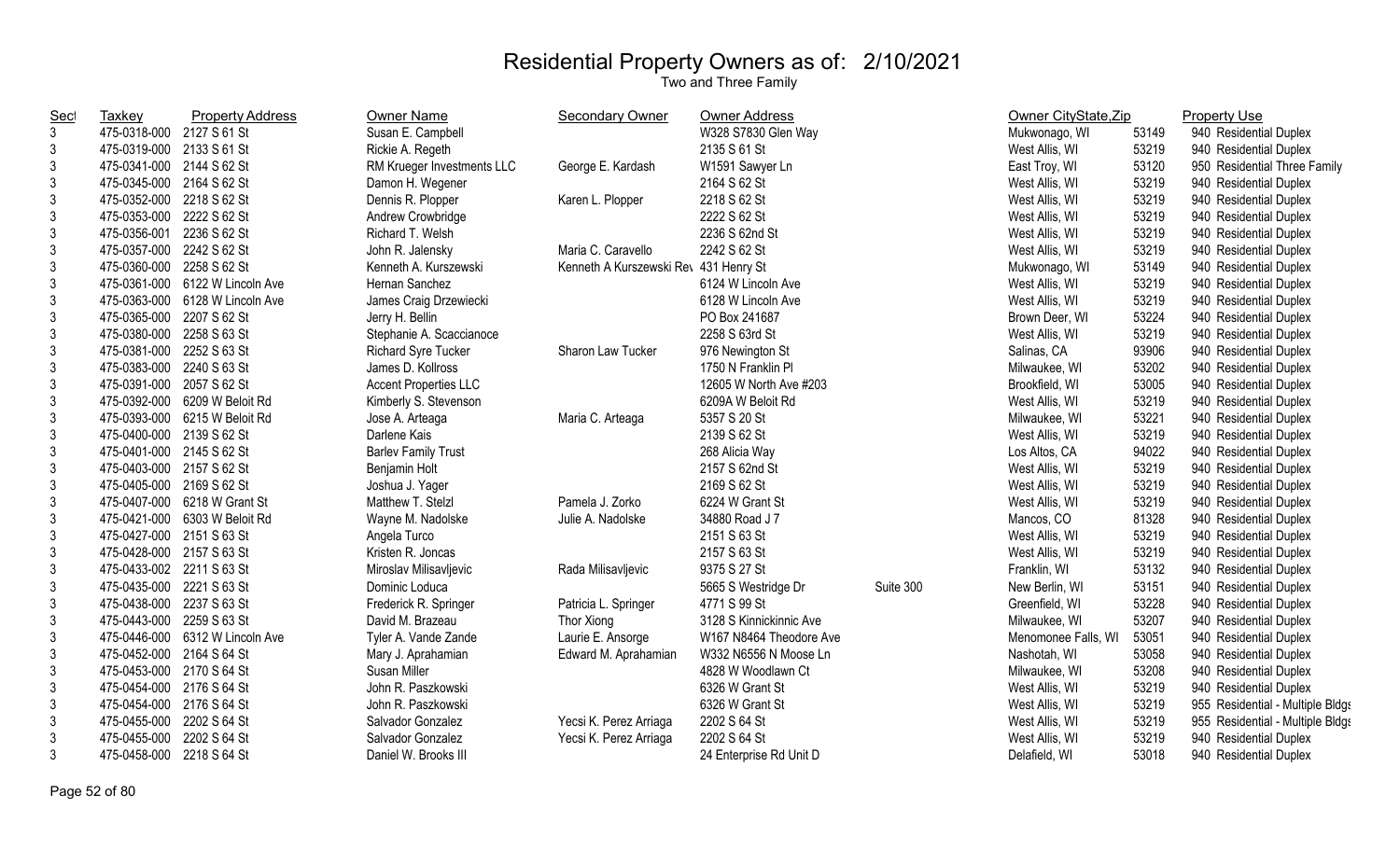| <b>Taxkey</b> | <b>Property Address</b> | Owner Name                                                                                                                                                                                                                                                                                                                                                                                                                                                                                                                                                                                                                                                                                                                                                                                                                                                                                                                                                                                                                                                              | <b>Secondary Owner</b> | Owner Address                 |                     |       | <b>Property Use</b>              |
|---------------|-------------------------|-------------------------------------------------------------------------------------------------------------------------------------------------------------------------------------------------------------------------------------------------------------------------------------------------------------------------------------------------------------------------------------------------------------------------------------------------------------------------------------------------------------------------------------------------------------------------------------------------------------------------------------------------------------------------------------------------------------------------------------------------------------------------------------------------------------------------------------------------------------------------------------------------------------------------------------------------------------------------------------------------------------------------------------------------------------------------|------------------------|-------------------------------|---------------------|-------|----------------------------------|
|               |                         | Ron J. Hack                                                                                                                                                                                                                                                                                                                                                                                                                                                                                                                                                                                                                                                                                                                                                                                                                                                                                                                                                                                                                                                             | Deborah C. Hack        | 2224 S 64 St                  | West Allis, WI      | 53219 | 940 Residential Duplex           |
|               |                         | 2240-42 S 64 St LLC                                                                                                                                                                                                                                                                                                                                                                                                                                                                                                                                                                                                                                                                                                                                                                                                                                                                                                                                                                                                                                                     |                        | 2250 S 64 St                  | West Allis, WI      | 53219 | 940 Residential Duplex           |
|               |                         | Dwight T. Church                                                                                                                                                                                                                                                                                                                                                                                                                                                                                                                                                                                                                                                                                                                                                                                                                                                                                                                                                                                                                                                        | Pauline O. Church      | 2258 S 64 St                  | West Allis, WI      | 53219 | 940 Residential Duplex           |
|               |                         | Gregory J. Pledl                                                                                                                                                                                                                                                                                                                                                                                                                                                                                                                                                                                                                                                                                                                                                                                                                                                                                                                                                                                                                                                        |                        | 2213 S 64 St                  | West Allis, WI      | 53219 | 940 Residential Duplex           |
|               |                         | Eddie D. Tijerina                                                                                                                                                                                                                                                                                                                                                                                                                                                                                                                                                                                                                                                                                                                                                                                                                                                                                                                                                                                                                                                       | Leah F. Tijerina       | S85 W30611 Stoneridge Dr      | Mukwonago, WI       | 53149 | 940 Residential Duplex           |
|               |                         | David J. Moynihan                                                                                                                                                                                                                                                                                                                                                                                                                                                                                                                                                                                                                                                                                                                                                                                                                                                                                                                                                                                                                                                       |                        | 3533 S Whitnall Ave           | Milwaukee, WI       | 53207 | 940 Residential Duplex           |
|               |                         | Vicky L. Rodriguez                                                                                                                                                                                                                                                                                                                                                                                                                                                                                                                                                                                                                                                                                                                                                                                                                                                                                                                                                                                                                                                      |                        | 2241 S 64 St                  | West Allis, WI      | 53219 | 940 Residential Duplex           |
|               |                         | Mark S. Olson                                                                                                                                                                                                                                                                                                                                                                                                                                                                                                                                                                                                                                                                                                                                                                                                                                                                                                                                                                                                                                                           |                        | 2247 S 64 St                  | West Allis, WI      | 53219 | 940 Residential Duplex           |
|               |                         | Sheryl L. Conrad                                                                                                                                                                                                                                                                                                                                                                                                                                                                                                                                                                                                                                                                                                                                                                                                                                                                                                                                                                                                                                                        |                        | 2253 S 64 St                  | West Allis, WI      | 53219 | 940 Residential Duplex           |
|               |                         | Michael J. Kegley                                                                                                                                                                                                                                                                                                                                                                                                                                                                                                                                                                                                                                                                                                                                                                                                                                                                                                                                                                                                                                                       |                        | 2257 S 64 St                  | West Allis, WI      | 53219 | 940 Residential Duplex           |
|               |                         | Andrew P. Ciszewski                                                                                                                                                                                                                                                                                                                                                                                                                                                                                                                                                                                                                                                                                                                                                                                                                                                                                                                                                                                                                                                     | Jean M. Ciszewski      | 13600 W Park Ave              | New Berlin, WI      | 53151 | 940 Residential Duplex           |
|               |                         | Joseph Medina                                                                                                                                                                                                                                                                                                                                                                                                                                                                                                                                                                                                                                                                                                                                                                                                                                                                                                                                                                                                                                                           |                        | 2206 S 65th St                | West Allis, WI      | 53219 | 940 Residential Duplex           |
|               |                         | Joan A. Pretschold                                                                                                                                                                                                                                                                                                                                                                                                                                                                                                                                                                                                                                                                                                                                                                                                                                                                                                                                                                                                                                                      |                        | 2200 S 65 St                  | West Allis, WI      | 53219 | 940 Residential Duplex           |
|               |                         | Paul A. Grooms                                                                                                                                                                                                                                                                                                                                                                                                                                                                                                                                                                                                                                                                                                                                                                                                                                                                                                                                                                                                                                                          | Laurie Ann Grooms      | 16745 Queen Ann Dr            | Brookfield, WI      | 53005 | 940 Residential Duplex           |
|               |                         | Jeremy D. Brown                                                                                                                                                                                                                                                                                                                                                                                                                                                                                                                                                                                                                                                                                                                                                                                                                                                                                                                                                                                                                                                         | Raven A. Brown         | 6409 W Beloit Rd              | West Allis, WI      | 53219 | 955 Residential - Multiple Bldgs |
|               |                         | Kevin Helinski                                                                                                                                                                                                                                                                                                                                                                                                                                                                                                                                                                                                                                                                                                                                                                                                                                                                                                                                                                                                                                                          | Sandra Helinski        | 1213 S 64 St                  | West Allis, WI      | 53214 | 940 Residential Duplex           |
|               |                         | <b>Charles Untiedt</b>                                                                                                                                                                                                                                                                                                                                                                                                                                                                                                                                                                                                                                                                                                                                                                                                                                                                                                                                                                                                                                                  | <b>Carol Untiedt</b>   | 2225 S 65 St                  | West Allis, WI      | 53219 | 940 Residential Duplex           |
|               |                         | Michael J. Fercho                                                                                                                                                                                                                                                                                                                                                                                                                                                                                                                                                                                                                                                                                                                                                                                                                                                                                                                                                                                                                                                       |                        | 2240 S 66 St                  | West Allis, WI      | 53219 | 940 Residential Duplex           |
|               |                         | Ralph A. Prochnow                                                                                                                                                                                                                                                                                                                                                                                                                                                                                                                                                                                                                                                                                                                                                                                                                                                                                                                                                                                                                                                       |                        | 2230 S 66 St                  | West Allis, WI      | 53219 | 940 Residential Duplex           |
|               |                         | Jeffery P. Wolfe                                                                                                                                                                                                                                                                                                                                                                                                                                                                                                                                                                                                                                                                                                                                                                                                                                                                                                                                                                                                                                                        |                        | 6603 W Beloit Rd              | West Allis, WI      | 53219 | 940 Residential Duplex           |
|               |                         | Robert J. Johnsen                                                                                                                                                                                                                                                                                                                                                                                                                                                                                                                                                                                                                                                                                                                                                                                                                                                                                                                                                                                                                                                       |                        | N41 W29235 Prairie Wind Cir S | Pewaukee, WI        | 53072 | 940 Residential Duplex           |
|               |                         | Nicole C. Bernal                                                                                                                                                                                                                                                                                                                                                                                                                                                                                                                                                                                                                                                                                                                                                                                                                                                                                                                                                                                                                                                        |                        | 2257 S 66th St                | West Allis, WI      | 53219 | 940 Residential Duplex           |
|               |                         | Jeffrey T. Anderson                                                                                                                                                                                                                                                                                                                                                                                                                                                                                                                                                                                                                                                                                                                                                                                                                                                                                                                                                                                                                                                     |                        | 125 N 70 St                   | Milwaukee, WI       | 53213 | 940 Residential Duplex           |
|               |                         | <b>DPK Properties LLC</b>                                                                                                                                                                                                                                                                                                                                                                                                                                                                                                                                                                                                                                                                                                                                                                                                                                                                                                                                                                                                                                               |                        | W151 N8719 Marshall Dr        | Menomonee Falls, WI | 53051 | 940 Residential Duplex           |
|               |                         | Peter D. Blake                                                                                                                                                                                                                                                                                                                                                                                                                                                                                                                                                                                                                                                                                                                                                                                                                                                                                                                                                                                                                                                          |                        | 9226 W Mitchell St            | West Allis, WI      | 53214 | 950 Residential Three Family     |
| 476-0004-000  |                         | Menlo Group LLC                                                                                                                                                                                                                                                                                                                                                                                                                                                                                                                                                                                                                                                                                                                                                                                                                                                                                                                                                                                                                                                         |                        | 311 E Chicago St Ste 510      | Milwaukee, WI       | 53202 | 940 Residential Duplex           |
|               |                         | Aaron Enterprises LLC                                                                                                                                                                                                                                                                                                                                                                                                                                                                                                                                                                                                                                                                                                                                                                                                                                                                                                                                                                                                                                                   |                        | 12605 W North Ave #203        | Brookfield, WI      | 53005 | 955 Residential - Multiple Bldgs |
|               |                         | Michael R. Immekus                                                                                                                                                                                                                                                                                                                                                                                                                                                                                                                                                                                                                                                                                                                                                                                                                                                                                                                                                                                                                                                      |                        | 1625 S 80 St                  | West Allis, WI      | 53214 | 940 Residential Duplex           |
|               |                         | Michael R. Immekus                                                                                                                                                                                                                                                                                                                                                                                                                                                                                                                                                                                                                                                                                                                                                                                                                                                                                                                                                                                                                                                      |                        | 1625 S 80 St                  | West Allis, WI      | 53214 | 955 Residential - Multiple Bldgs |
|               |                         | North Shore Prop Mgmt & Renovatio                                                                                                                                                                                                                                                                                                                                                                                                                                                                                                                                                                                                                                                                                                                                                                                                                                                                                                                                                                                                                                       |                        | 8125 N Regent Rd              | Fox Point, WI       | 53217 | 940 Residential Duplex           |
|               |                         | Landi Feto                                                                                                                                                                                                                                                                                                                                                                                                                                                                                                                                                                                                                                                                                                                                                                                                                                                                                                                                                                                                                                                              |                        | 7461 W Pineberry Ridge        | Franklin, WI        | 53132 | 940 Residential Duplex           |
| 476-0023-000  | 1941 S 68 St            | Daniel Zarate                                                                                                                                                                                                                                                                                                                                                                                                                                                                                                                                                                                                                                                                                                                                                                                                                                                                                                                                                                                                                                                           |                        | 2920 W Rogers St Apt A        | Milwaukee, WI       | 53215 | 940 Residential Duplex           |
| 476-0024-000  | 1945 S 68 St            | Juan M. Macias Lucatero                                                                                                                                                                                                                                                                                                                                                                                                                                                                                                                                                                                                                                                                                                                                                                                                                                                                                                                                                                                                                                                 |                        | 1945 S 68th St                | West Allis, WI      | 53219 | 940 Residential Duplex           |
|               |                         | Jose Guadalupe                                                                                                                                                                                                                                                                                                                                                                                                                                                                                                                                                                                                                                                                                                                                                                                                                                                                                                                                                                                                                                                          | Leticia Robles         | 15540 W Carpenter Rd          | Brookfield, WI      | 53005 | 940 Residential Duplex           |
| 476-0027-000  |                         | Troy M. Troskey                                                                                                                                                                                                                                                                                                                                                                                                                                                                                                                                                                                                                                                                                                                                                                                                                                                                                                                                                                                                                                                         | Michelle L. Danielson  | 9080 Rangeline Rd             | Milwaukee, WI       | 53217 | 940 Residential Duplex           |
| 476-0028-001  |                         | 68th Street LLC                                                                                                                                                                                                                                                                                                                                                                                                                                                                                                                                                                                                                                                                                                                                                                                                                                                                                                                                                                                                                                                         |                        | 4864 S 10 St                  | Milwaukee, WI       | 53221 | 950 Residential Three Family     |
|               |                         | Abigail E. Lutz                                                                                                                                                                                                                                                                                                                                                                                                                                                                                                                                                                                                                                                                                                                                                                                                                                                                                                                                                                                                                                                         |                        | 1965 S 68th St                | West Allis, WI      | 53219 | 940 Residential Duplex           |
|               |                         | 705 Chicago Ave LLC                                                                                                                                                                                                                                                                                                                                                                                                                                                                                                                                                                                                                                                                                                                                                                                                                                                                                                                                                                                                                                                     |                        | 3647 S Chase Ave              | Milwaukee, WI       | 53207 | 940 Residential Duplex           |
|               |                         | 475-0459-000 2224 S 64 St<br>475-0462-000 2240 S 64 St<br>475-0465-000 2256 S 64 St<br>475-0471-000 2213 S 64 St<br>475-0472-000 2219 S 64 St<br>475-0474-000 2231 S 64 St<br>475-0476-000 2241 S 64 St<br>475-0477-000 2247 S 64 St<br>475-0478-000 2251 S 64 St<br>475-0479-000 2257 S 64 St<br>475-0485-000 2256 S 65 St<br>475-0495-000<br>2206 S 65 St<br>475-0496-000 2200 S 65 St<br>475-0497-000 6403 W Beloit Rd<br>475-0498-000 6409 W Beloit Rd<br>475-0501-000 6427 W Beloit Rd<br>475-0510-000 2225 S 65 St<br>475-0526-000 2240 S 66 St<br>475-0528-000 2230 S 66 St<br>475-0533-000 6603 W Beloit Rd<br>475-0534-000 6609 W Beloit Rd<br>475-0540-000 2257 S 66 St<br>475-0550-002 6631 W Beloit Rd<br>475-0563-000 2455 S 60 St<br>475-0564-002 2469 S 60 St<br>1920 S 68 St<br>476-0015-000 1901 S 68 St<br>476-0017-000 1909 S 68 St<br>476-0017-000 1909 S 68 St<br>476-0020-000 1921 S 68 St<br>476-0022-000 1937 S 68 St<br>476-0025-000<br>1949 S 68 St<br>1957 S 68 St<br>1961 S 68 St<br>476-0028-002 1965 S 68 St<br>476-0032-000 1970 S 69 St |                        |                               |                     |       | Owner CityState, Zip             |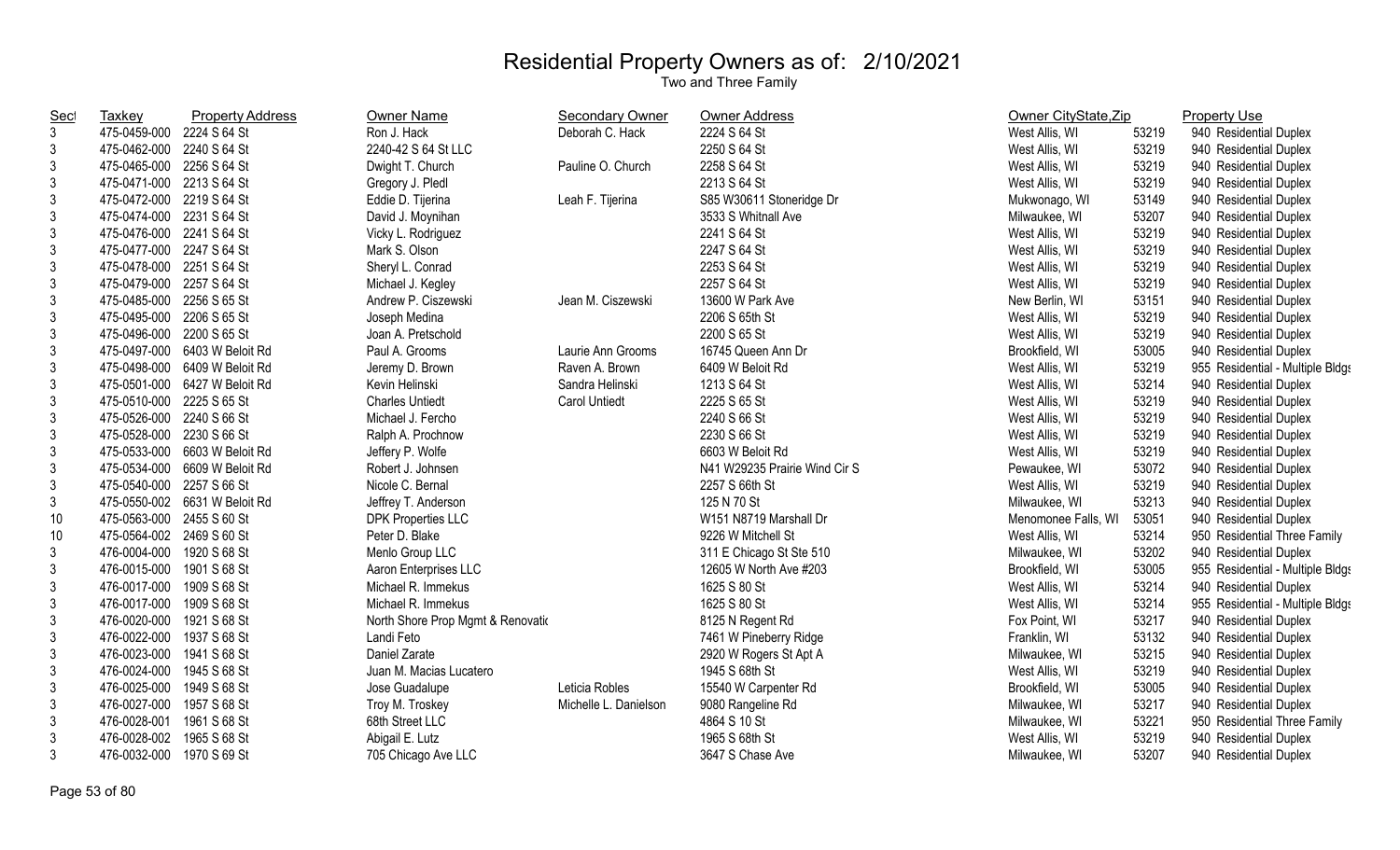| <b>Sec</b>     | Taxkey                    | <b>Property Address</b>      | <b>Owner Name</b>                 | Secondary Owner        | <b>Owner Address</b>  | Owner CityState, Zip |       | <b>Property Use</b>              |
|----------------|---------------------------|------------------------------|-----------------------------------|------------------------|-----------------------|----------------------|-------|----------------------------------|
| 3              | 476-0033-000              | 1966 S 69 St                 | Michael M. Blankenheim            | Joan K. Blankenheim    | 1966 S 69 St          | West Allis, WI       | 53219 | 940 Residential Duplex           |
| 3              | 476-0035-001              | 1958 S 69 St                 | Howard W. Garnell                 |                        | PO Box 1624           | Evans, GA            | 30809 | 940 Residential Duplex           |
| 3              | 476-0036-001              | 1950 S 69 St                 | Andres Espinoza                   | Brenda Avila           | 1950 S 69 St          | West Allis, WI       | 53219 | 940 Residential Duplex           |
| 3              | 476-0039-000              | 1934 S 69 St                 | Joel M. Kiedrowski                |                        | 1934 S 69 St          | West Allis, WI       | 53219 | 940 Residential Duplex           |
| 3              | 476-0042-000 1922 S 69 St |                              | <b>RPC Properties LLC</b>         |                        | 11317 W Potter Rd     | Wauwatosa, WI        | 53226 | 940 Residential Duplex           |
| 3              | 476-0044-000 1914 S 69 St |                              | Andrew E. Olejnik                 |                        | 1914 S 69 St          | West Allis, WI       | 53219 | 940 Residential Duplex           |
| 3              | 476-0053-000 1923 S 69 St |                              | Tad D. Powalisz                   | <b>Sherry Powalisz</b> | 21341 W 8 Mile Rd     | Muskego, WI          | 53150 | 940 Residential Duplex           |
| 3              | 476-0056-000              | 1935 S 69 St                 | Gerald A. Sargent                 |                        | 1935 S 69 St          | West Allis, WI       | 53219 | 940 Residential Duplex           |
| 3              | 476-0060-001              | 1953 S 69 St                 | James Kollross                    |                        | 1750 N Franklin Pl    | Milwaukee, WI        | 53202 | 940 Residential Duplex           |
| $\mathbf{3}$   | 476-0061-002 1963 S 69 St |                              | George T. Henrichs                |                        | 1963 S 69 St          | West Allis, WI       | 53219 | 940 Residential Duplex           |
| $\mathfrak{Z}$ | 476-0063-000 1971 S 69 St |                              | Michael C. Olin                   |                        | 115 Hilly Oak Dr      | Delafield, WI        | 53018 | 940 Residential Duplex           |
| 3              | 476-0064-000 1977 S 69 St |                              | Dina M. Waldenberger              |                        | 1977 S 69 St          | West Allis, WI       | 53219 | 940 Residential Duplex           |
| 3              | 476-0074-000              | 2021 69 St                   | Steven D. Tuchalski               |                        | 2021 S 69 St          | West Allis, WI       | 53219 | 940 Residential Duplex           |
| 3              | 476-0076-000 2033 69 St   |                              | Andrew M. Ramm                    |                        | 2033 S 69th St        | West Allis, WI       | 53219 | 940 Residential Duplex           |
| 3              | 476-0083-000 2063 69 St   |                              | Scott R. Emanuele                 |                        | 2063 69 St            | West Allis, WI       | 53219 | 940 Residential Duplex           |
| 3              | 476-0088-000 2001 S 68 St |                              | David J. Espinoza                 | Anne M. Espinoza       | 7092 Darnell Ln       | Greendale, WI        | 53129 | 940 Residential Duplex           |
| $\mathfrak{Z}$ | 476-0089-000 2005 S 68 St |                              | lan Pesch                         |                        | PO Box 320183         | Franklin, WI         | 53132 | 955 Residential - Multiple Bldgs |
| 3              | 476-0094-000              | 2025 S 68 St                 | Milan J. Bosnic                   |                        | 7323 W Cleveland Ave  | West Allis, WI       | 53219 | 940 Residential Duplex           |
| 3              | 476-0095-000 2029 S 68 St |                              | <b>JER LLC</b>                    |                        | 7010 Breezy Point Rd  | Wind Lake, WI        | 53185 | 940 Residential Duplex           |
| $\mathfrak{Z}$ | 476-0097-000 2039 S 68 St |                              | Thomas P & Holly M Kelly Rev Trus |                        | S110 W20500 Denoon Rd | Muskego, WI          | 53150 | 940 Residential Duplex           |
| $\mathfrak{S}$ | 476-0100-000 2053 S 68 St |                              | Tyler C. Wenig                    |                        | 6700 W Fairview Ave   | Milwaukee, WI        | 53213 | 940 Residential Duplex           |
| $\mathfrak{Z}$ | 476-0104-000 2069 S 68 St |                              | Evelyn E. Jahn                    | Michael J. Jahn        | 2069 S 68 St          | West Allis, WI       | 53219 | 940 Residential Duplex           |
| 3              | 476-0115-000 2024 S 69 St |                              | Michael G. Perry                  |                        | 2024 S 69 St          | West Allis, WI       | 53219 | 940 Residential Duplex           |
| $\mathsf 3$    | 476-0118-000 2012 S 69 St |                              | Sally A. Zajaczkowski             |                        | 2012 S 69 St          | West Allis, WI       | 53219 | 940 Residential Duplex           |
| $\mathfrak{Z}$ | 476-0120-000 2004 S 69 St |                              | Joseph M. Joswick                 | Amy Joswick            | S79 W15722 Aud Mar Dr | Muskego, WI          | 53150 | 955 Residential - Multiple Bldgs |
| 3              | 476-0120-000 2004 S 69 St |                              | Joseph M. Joswick                 | Amy Joswick            | S79 W15722 Aud Mar Dr | Muskego, WI          | 53150 | 940 Residential Duplex           |
| 3              | 476-0121-000 2000 S 69 St |                              | John Hie                          |                        | 82 Pepper Creek Dr    | Sulphur, LA          | 70663 | 955 Residential - Multiple Bldgs |
| 3              | 476-0121-000 2000 S 69 St |                              | John Hie                          |                        | 82 Pepper Creek Dr    | Sulphur, LA          | 70663 | 940 Residential Duplex           |
| 3              | 476-0129-000 2036 S 68 St |                              | Catherine E. Anderson             |                        | 1234 S 118 St         | West Allis, WI       | 53214 | 955 Residential - Multiple Bldgs |
| $\mathfrak{Z}$ | 476-0132-000 2048 S 68 St |                              | Dane B. Osmonson                  |                        | 2758 S 130 St         | New Berlin, WI       | 53151 | 940 Residential Duplex           |
| 3              | 476-0141-000 2122 S 68 St |                              | Aaron J. Wolfgram                 | Melissa A. Wolfgram    | 2850 S 74 St          | West Allis, WI       | 53219 | 940 Residential Duplex           |
| 3              | 476-0142-000 2126 S 68 St |                              | Luis B. Salgado                   |                        | PO Box 64187          | Milwaukee, WI        | 53204 | 940 Residential Duplex           |
| 3              | 476-0156-000 2113 S 68 St |                              | Sandra L. Wesolowski              |                        | 4707 W Minnesota      | Franklin, WI         | 53132 | 940 Residential Duplex           |
| 3              | 476-0157-000 2117 S 68 St |                              | Tony Washington                   | Danzel Washington      | 2117 S 68th St        | West Allis, WI       | 53219 | 940 Residential Duplex           |
| 3              | 476-0162-000 2139 S 68 St |                              | Karina Castro                     | Pedro Salazar Ocegueda | 2139 S 68 St          | West Allis, WI       | 53219 | 940 Residential Duplex           |
| 3              | 476-0168-000 2165 S 68 St |                              | Morgan Traub                      |                        | 2165 S 68th St        | West Allis, WI       | 53219 | 940 Residential Duplex           |
| 3              | 476-0170-000 2175 S 68 St |                              | Omer J. Audi                      | <b>Manal Audi</b>      | 14975 W Glenora Ave   | New Berlin, WI       | 53151 | 940 Residential Duplex           |
| $\mathfrak{Z}$ |                           | 476-0171-000 6826 W Grant St | Jonathan R. Thompson              | Craig C. Thompson      | N2 W27318 Lyles Dr    | Waukesha, WI         | 53188 | 940 Residential Duplex           |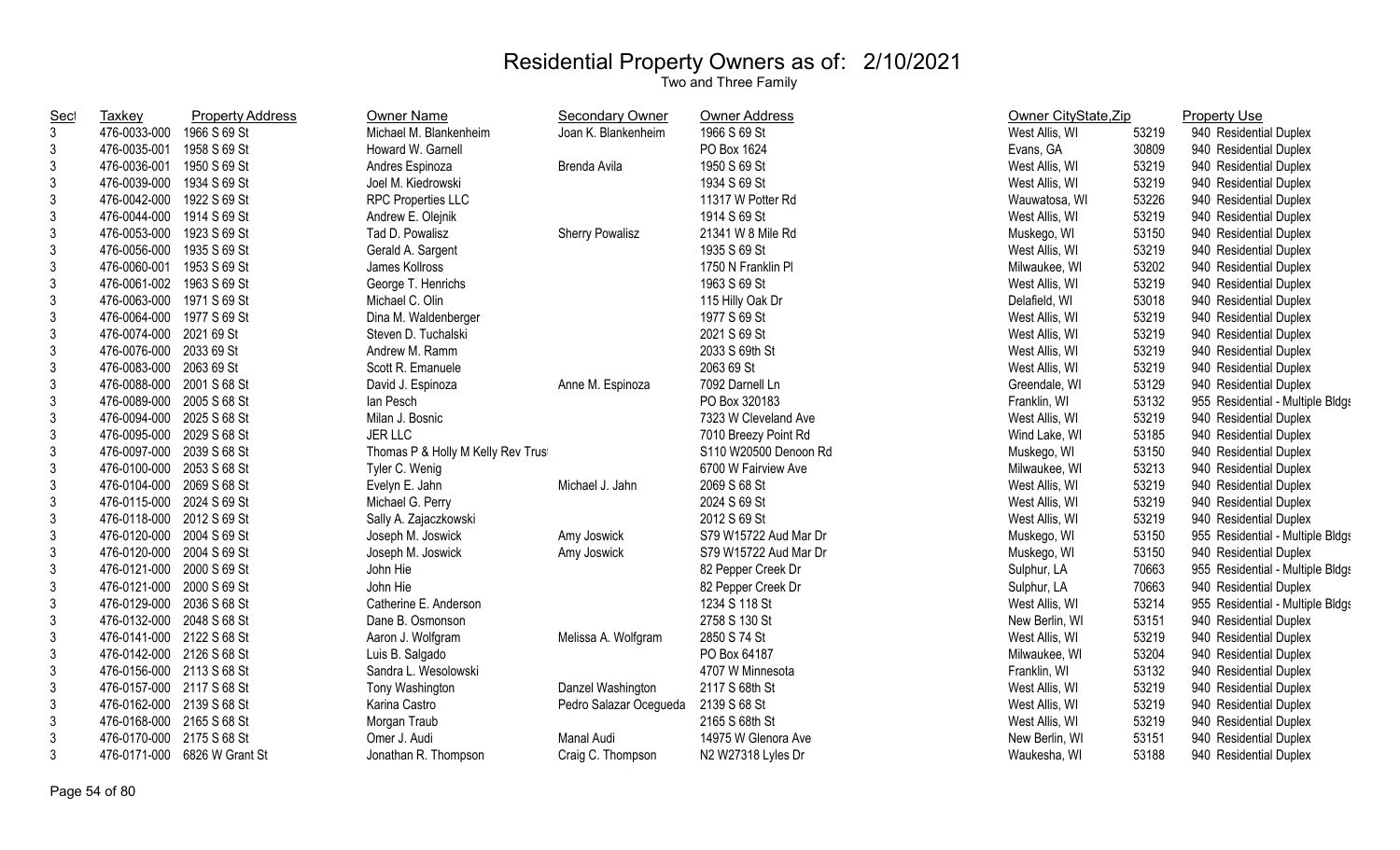| <b>Sec</b>     | Taxkey                    | <b>Property Address</b>      | Owner Name                      | <b>Secondary Owner</b>                    | Owner Address              | Owner CityState, Zip |       | <b>Property Use</b>              |
|----------------|---------------------------|------------------------------|---------------------------------|-------------------------------------------|----------------------------|----------------------|-------|----------------------------------|
| $\mathfrak{Z}$ | 476-0172-000 2172 S 69 St |                              | James Kollross                  |                                           | 1750 N Franklin PI         | Milwaukee, WI        | 53202 | 940 Residential Duplex           |
| 3              | 476-0175-000 2160 S 69 St |                              | Dongxing He                     | Zhonghui Shen                             | 15060 Palomino Mesa Rd 403 | San Diego, CA        | 92127 | 940 Residential Duplex           |
| $\mathfrak{Z}$ | 476-0176-000 2154 S 69 St |                              | D Harry Lammar                  |                                           | 2154 S 69 St               | West Allis, WI       | 53219 | 940 Residential Duplex           |
| 3              | 476-0177-000 2148 S 69 St |                              | Michael Weier                   |                                           | S87 W25250 Edgewood Ave    | Mukwonago, WI        | 53149 | 940 Residential Duplex           |
| 3              | 476-0179-000 2140 S 69 St |                              | John G. Corfeld                 | Lynda C. Corfeld                          | 2140 S 69 St               | West Allis, WI       | 53219 | 940 Residential Duplex           |
| 3              | 476-0180-000 2136 S 69 St |                              | Lucy Hocking                    |                                           | 2136 S 69 St               | West Allis, WI       | 53219 | 940 Residential Duplex           |
| 3              | 476-0183-000 2120 S 69 St |                              | Michael Weier                   |                                           | S87 W25250 Edgewood Ave    | Mukwonago, WI        | 53149 | 940 Residential Duplex           |
| $\mathfrak{Z}$ | 476-0185-000 2108 S 69 St |                              | Jamie D. Aldama                 | Shelly Aldama                             | 2108 S 69 St               | West Allis, WI       | 53219 | 940 Residential Duplex           |
| $\mathfrak{Z}$ | 476-0187-000 2105 S 69 St |                              | Lutz Land Management LLC        |                                           | 11970 W Morgan Ave         | West Allis, WI       | 53228 | 940 Residential Duplex           |
| $\mathfrak{Z}$ | 476-0188-000 2109 S 69 St |                              | Razmi A. Salameh                |                                           | 2109 S 69 St               | West Allis, WI       | 53214 | 940 Residential Duplex           |
| 3              | 476-0194-000 2141 S 69 St |                              | Kristina J. Calvano             |                                           | 2141 S 69 St               | West Allis, WI       | 53219 | 940 Residential Duplex           |
| 3              | 476-0199-000 2159 S 69 St |                              | John F. Seitz                   | Nicholas J. Benz                          | 2159 S 69 St               | West Allis, WI       | 53219 | 940 Residential Duplex           |
| 3              | 476-0200-000 2163 S 69 St |                              | Joan Anne Merkt                 |                                           | 214 N 78 St                | Milwaukee, WI        | 53213 | 940 Residential Duplex           |
| 3              | 476-0201-000 2169 S 69 St |                              | Daniel Nordstrom                | Amanda Sie                                | 2169 S 69 St               | West Allis, WI       | 53219 | 940 Residential Duplex           |
| 3              | 476-0202-000 2173 S 69 St |                              | Richard J. Coppage              | Melissa R. Coppage                        | 2564 Normandy Ln           | Wauwatosa, WI        | 53226 | 940 Residential Duplex           |
| 3              | 476-0205-000 2207 S 69 St |                              | Mirjan M. Rajnovic              | Nadine K. Rajnovic                        | 11926 W Holt Ave           | West Allis, WI       | 53227 | 955 Residential - Multiple Bldgs |
| 3              | 476-0208-000 2219 S 69 St |                              | Kenneth Schultz                 | Suzanne Schultz                           | 2219 S 69 St               | West Allis, WI       | 53219 | 940 Residential Duplex           |
| 3              | 476-0209-000 2223 S 69 St |                              | Lillian Fellin Revocable Trust  |                                           | 2223 S 69th St             | West Allis, WI       | 53219 | 940 Residential Duplex           |
| 3              | 476-0212-001 2239 S 69 St |                              | Angela A. Sinner                |                                           | 2241 S 69 St               | West Allis, WI       | 53219 | 940 Residential Duplex           |
| $\mathfrak{Z}$ | 476-0212-002 2243 S 69 St |                              | Tara N. Barnhill                | Ellyn G. Barnhill                         | 2243 S 69 St               | West Allis, WI       | 53219 | 940 Residential Duplex           |
| $\mathfrak{Z}$ | 476-0213-000 2247 S 69 St |                              | Abel Irena                      |                                           | 11023 W Edgerton Ave       | Hales Corners, WI    | 53130 | 940 Residential Duplex           |
| $\mathbf{3}$   | 476-0214-000 2253 S 69 St |                              | Daniel A. Pena                  |                                           | 2255 S 69 St               | West Allis, WI       | 53219 | 940 Residential Duplex           |
| 3              | 476-0220-000 2201 S 68 St |                              | <b>CC&amp;R Association LLC</b> |                                           | 9304 W Hayes Ave           | West Allis, WI       | 53227 | 940 Residential Duplex           |
| 3              | 476-0225-000 2231 S 68 St |                              | Louis Wrezenski                 | Nancy Wrezenski                           | 11012 W Mequanigo Dr       | West Allis, WI       | 53227 | 940 Residential Duplex           |
| 3              | 476-0226-000 2235 S 68 St |                              | Roberto Roberto Hernandez       |                                           | 2235 S 68 St               | West Allis, WI       | 53219 | 940 Residential Duplex           |
| 3              | 476-0229-000 2247 S 68 St |                              | Timothy Pulizzano               |                                           | 894 Hickory Creek Dr       | Oconomowoc, WI       | 53066 | 940 Residential Duplex           |
| 3              | 476-0230-000 2253 S 68 St |                              | Roger W. Rouse                  | Tim Ogden                                 | 700 Larry Ct               | Waukesha, WI         | 53186 | 940 Residential Duplex           |
| 3              | 476-0234-000 2254 S 69 St |                              | Kelsey A. Kendziorski           |                                           | 2254 S 69th St             | West Allis, WI       | 53219 | 940 Residential Duplex           |
| 3              | 476-0235-000 2250 S 69 St |                              | George R. Melcher               | Charlotte J. Melcher                      | 2250 S 69 St               | West Allis, WI       | 53219 | 940 Residential Duplex           |
| 3              |                           | 476-0246-000 6819 W Grant St | Lani E. Rutenber                |                                           | 6819 W Grant               | West Allis, WI       | 53219 | 940 Residential Duplex           |
| 3              | 476-0246-000              | 6819 W Grant St              | Lani E. Rutenber                |                                           | 6819 W Grant               | West Allis, WI       | 53219 | 955 Residential - Multiple Bldgs |
| $\mathbf{3}$   | 476-0248-002 2208 S 68 St |                              | Bruce P. Kaminski               | Judith L. Kaminski                        | 6909 W Van Norman          | Greenfield, WI       | 53220 | 940 Residential Duplex           |
| $\mathfrak{Z}$ | 476-0249-000 2212 S 68 St |                              | Gaurav Agrawal                  | Anshu Agrawal                             | 5017 N Lake Dr             | Whitefish Bay, WI    | 53217 | 940 Residential Duplex           |
| $\mathfrak{Z}$ | 476-0252-000 2226 S 68 St |                              | David Herrera                   | Teresa Herrera                            | 2228 S 68 St               | West Allis, WI       | 53219 | 940 Residential Duplex           |
| 3              | 476-0265-000 1917 S 73 St |                              | Scott Perry                     | Phouvaly Perry                            | S77 W15690 Woods Rd        | Muskego, WI          | 53150 | 940 Residential Duplex           |
| 3              | 476-0278-000 1979 S 73 St |                              | <b>Andrew Braatz</b>            | Alissa Braatz                             | 4465 Meadow Vw E           | Brookfield, WI       | 53005 | 940 Residential Duplex           |
| 3              | 476-0281-000              | 1963 S 73 St                 | Amy S. Blank                    |                                           | 1963 S 73rd St             | West Allis, WI       | 53219 | 940 Residential Duplex           |
| 3              | 476-0296-000 1948 S 73 St |                              | Marienne Leonhardt              | Robert A. Kihn & Jody L. S 1948 S 73rd St |                            | West Allis, WI       | 53219 | 940 Residential Duplex           |
|                |                           |                              |                                 |                                           |                            |                      |       |                                  |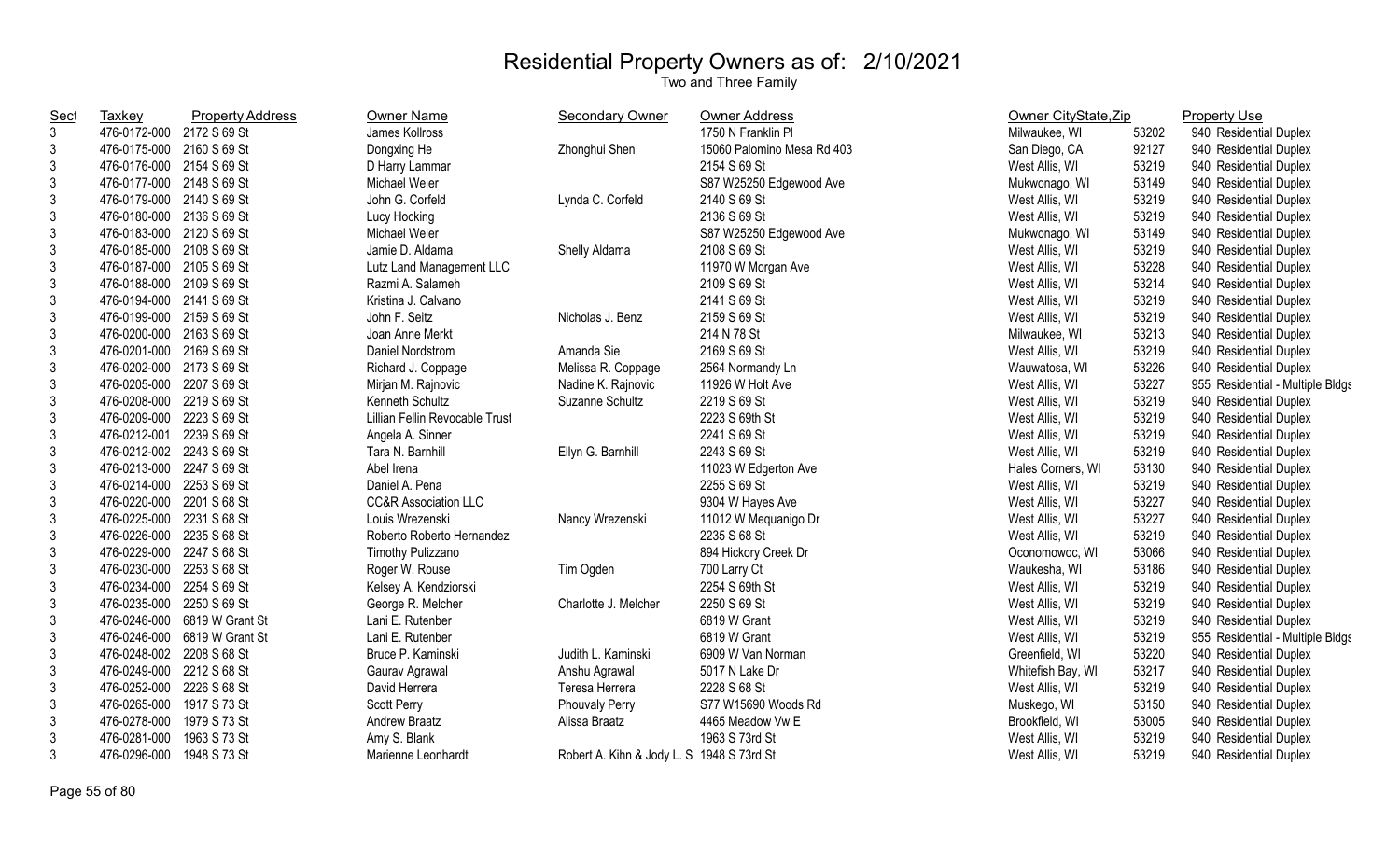| <b>Sec</b>     | <b>Taxkey</b>             | <b>Property Address</b>       | Owner Name                       | <b>Secondary Owner</b>  | Owner Address                | Owner CityState, Zip |       | <b>Property Use</b>    |
|----------------|---------------------------|-------------------------------|----------------------------------|-------------------------|------------------------------|----------------------|-------|------------------------|
| $\mathbf{3}$   | 476-0311-000 2024 S 73 St |                               | Todd T. Schmitt                  |                         | 2026 S 73 St                 | West Allis, WI       | 53219 | 940 Residential Duplex |
| 3              | 476-0313-001 2032 S 73 St |                               | Juan M. Herrera                  |                         | 2032 S 73 St                 | West Allis, WI       | 53219 | 940 Residential Duplex |
| 3              | 476-0313-002 2038 S 73 St |                               | Christine Pacyga                 | Cameron Drury           | 2038 S 73 St                 | West Allis, WI       | 53219 | 940 Residential Duplex |
| 3              | 476-0317-000 2056 S 73 St |                               | Sandra L. Hernandez Vallejo      |                         | 2056 S 73 St                 | West Allis, WI       | 53219 | 940 Residential Duplex |
| $\mathfrak{Z}$ | 476-0323-000 2004 S 74 St |                               | Alonso Castillo                  |                         | 2006 S 74 St                 | West Allis, WI       | 53219 | 940 Residential Duplex |
| 3              | 476-0324-000 2008 S 74 St |                               | Romboy Investments LLC           |                         | PO Box 305                   | Big Bend, WI         | 53103 | 940 Residential Duplex |
| 3              | 476-0331-000 2040 S 74 St |                               | Marilee Wirag                    |                         | 2040 S 74th St               | West Allis, WI       | 53219 | 940 Residential Duplex |
| 3              | 476-0340-000 2065 S 73 St |                               | Jeff M. Perry                    |                         | 2065 S 73rd St               | West Allis, WI       | 53219 | 940 Residential Duplex |
| $\mathfrak{Z}$ | 476-0341-000 2061 S 73 St |                               | Dave Szymuszkiewicz              | Brenda Szymuszkiewicz   | S67 W18950 Steeplechase Dr   | Muskego, WI          | 53150 | 940 Residential Duplex |
| 3              | 476-0342-000 2057 S 73 St |                               | Brad R. Oleson                   | Suzanne K. Oleson       | W268 N2752 Water St          | Pewaukee, WI         | 53072 | 940 Residential Duplex |
| 3              | 476-0344-000 2045 S 73 St |                               | Anthony Peterson                 | <b>Hillary Peterson</b> | 2045 S 73 St                 | West Allis, WI       | 53219 | 940 Residential Duplex |
| 3              | 476-0352-000 2013 S 73 St |                               | Zachary A. Lutz                  |                         | 837A S 87th St               | West Allis, WI       | 53214 | 940 Residential Duplex |
| 3              | 476-0353-000 2009 S 73 St |                               | Cheryl K. O'Donnell              |                         | 2009 S 73 St                 | West Allis, WI       | 53219 | 940 Residential Duplex |
| 3              | 476-0355-000 2001 S 73 St |                               | Nick R. Buttitta                 |                         | 840 N 17 St Ste 111          | Milwaukee, WI        | 53233 | 940 Residential Duplex |
| 3              | 476-0356-000 2001 S 74 St |                               | John H. Knecht                   | Diane M. Knecht         | 2001 S 74th St               | West Allis, WI       | 53219 | 940 Residential Duplex |
| 3              | 476-0361-000 2037 S 74 St |                               | Mark Milan                       | Jeanne Milan            | 10470 W Norwich St           | Greenfield, WI       | 53228 | 940 Residential Duplex |
| $\sqrt{3}$     | 476-0363-000 2047 S 74 St |                               | <b>Helen Tohovits</b>            |                         | 19230 W North Ave            | Brookfield, WI       | 53045 | 940 Residential Duplex |
| $\mathfrak{Z}$ | 476-0365-000 2055 S 74 St |                               | Walter S. Nawrocik               | Victoria L. Nawrocik    | 14310 W Cleveland Ave        | New Berlin, WI       | 53151 | 940 Residential Duplex |
| 3              |                           | 476-0394-000 7518 W Becher St | James L. Fritsch                 |                         | 7518 W Becher St             | West Allis, WI       | 53219 | 940 Residential Duplex |
| $\mathfrak{Z}$ | 476-0397-000 2060 S 76 St |                               | Adriana Perez                    | Crecensio Perez Gomez   | 2060 S 76th St               | West Allis, WI       | 53219 | 940 Residential Duplex |
| $\mathfrak{Z}$ | 476-0401-000 2040 S 76 St |                               | Angela Povletich                 | Michael Povletich       | 2040 S 76th St               | West Allis, WI       | 53219 | 940 Residential Duplex |
| $\mathfrak{Z}$ | 476-0402-000 2036 S 76 St |                               | <b>Britney Zindars</b>           |                         | 2036 S 76th St               | West Allis, WI       | 53219 | 940 Residential Duplex |
| 3              | 476-0406-000 2020 S 76 St |                               | Lang Geraldine M Trust           |                         | 2020 S 76 St                 | West Allis, WI       | 53219 | 940 Residential Duplex |
| 3              | 476-0407-000 2016 S 76 St |                               | Linda M. Clark                   | Heather M. Clark        | 2016 S 76 St                 | West Allis, WI       | 53219 | 940 Residential Duplex |
| 3              | 476-0416-000 2129 S 75 St |                               | Justin S. Jablonski              |                         | N68 W28140 Steepleview Ct    | Hartland, WI         | 53029 | 940 Residential Duplex |
| 3              | 476-0417-000 2133 S 75 St |                               | Suzanne S. Warner                |                         | 2133 S 75 St                 | West Allis, WI       | 53219 | 940 Residential Duplex |
| 3              | 476-0421-000 2149 S 75 St |                               | Paulino Gonzalez                 |                         | 946 S 56 St                  | West Allis, WI       | 53214 | 940 Residential Duplex |
| 3              | 476-0422-000 2153 S 75 St |                               | Kimberly J. Schultz              | Gary T. Schultz         | 2153 S 75th St               | West Allis, WI       | 53219 | 940 Residential Duplex |
| $\mathfrak{Z}$ | 476-0424-002 2165 S 75 St |                               | Thomas Benning                   |                         | 2167 S 75th St               | West Allis, WI       | 53219 | 940 Residential Duplex |
| $\sqrt{3}$     | 476-0425-002 2173 S 75 St |                               | Chigwell, LLC                    |                         | 219 S Third St               | Delavan, WI          | 53115 | 940 Residential Duplex |
| 3              | 476-0426-000 2177 S 75 St |                               | Keith Kaiser                     |                         | W169 S7586 Gregory Dr Unit 2 | Muskego, WI          | 53150 | 940 Residential Duplex |
| 3              |                           | 476-0427-001 7526 W Grant St  | Jessica Ehmke                    |                         | 7526 W Grant St              | West Allis, WI       | 53219 | 940 Residential Duplex |
| 3              | 476-0440-001 2120 S 76 St |                               | Daniel D. Sheehan                |                         | 103 Shepard Ct               | Mukwonago, WI        | 53149 | 940 Residential Duplex |
| $\mathfrak{Z}$ | 476-0441-001 2112 S 76 St |                               | Solid Foundation Rentals, LLC    |                         | S46 W25777 Shadow Ridge Dr   | Waukesha, WI         | 53189 | 940 Residential Duplex |
| 3              | 476-0443-000 2105 S 74 St |                               | Janice J. Pluer                  |                         | 2105 S 74 St                 | West Allis, WI       | 53219 | 940 Residential Duplex |
| 3              | 476-0450-000 2131 S 74 St |                               | Michael Moser                    |                         | 2133 S 74 St                 | West Allis, WI       | 53219 | 940 Residential Duplex |
| 3              | 476-0469-000 2132 S 75 St |                               | Schyrita Wagner                  | James Menzel            | 2132 S 75 St                 | West Allis, WI       | 53219 | 940 Residential Duplex |
| 3              |                           | 476-0475-001 7429 W Becher St | Dean A. & Kathleen M. Winkelmann |                         | 11212 Beach Stroll Ct        | Fort Myers, FL       | 33908 | 940 Residential Duplex |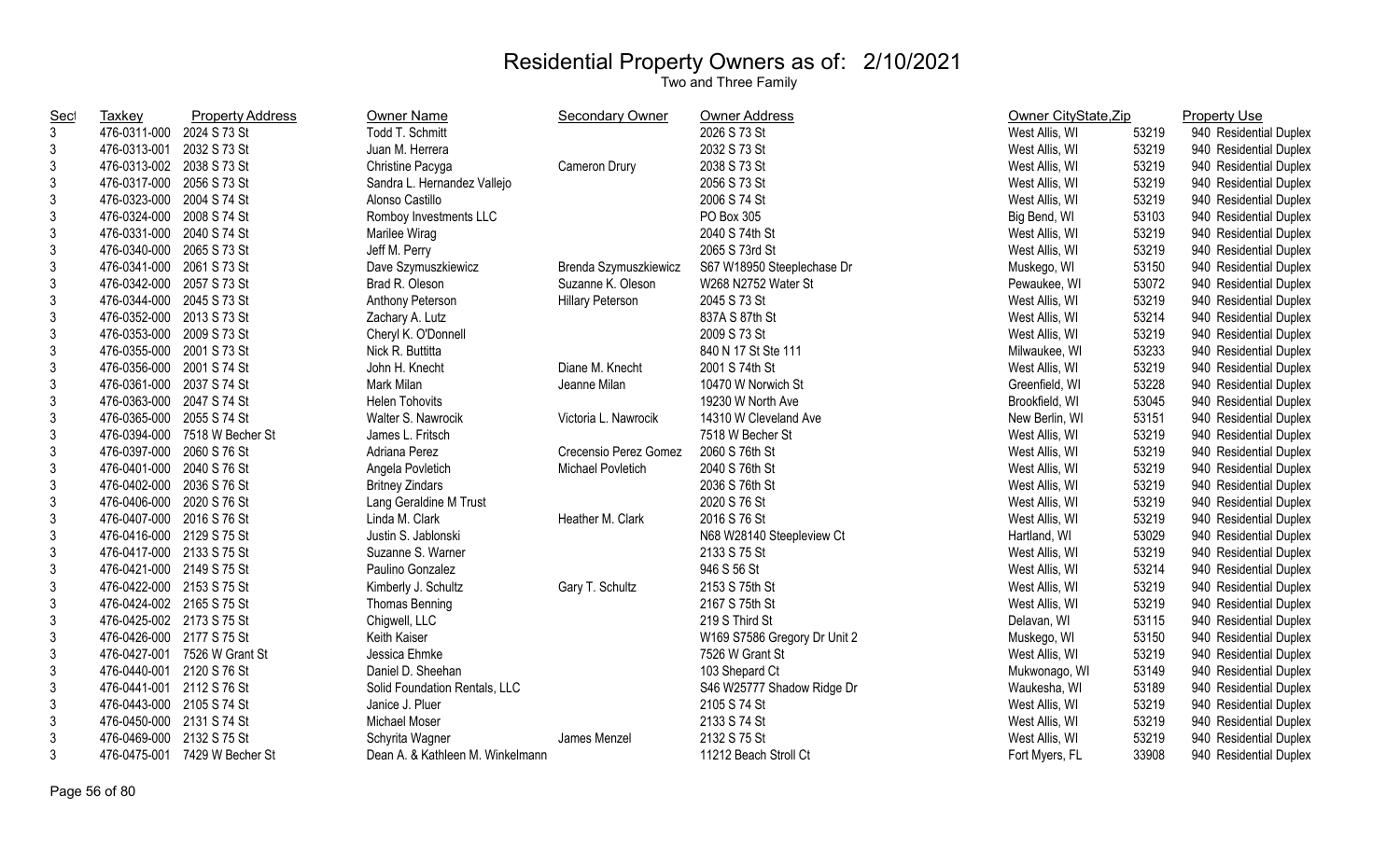| <b>Sec</b>     | Taxkey                    | <b>Property Address</b>          | Owner Name                  | <b>Secondary Owner</b>                  | Owner Address              | Owner CityState, Zip |       | <b>Property Use</b>    |
|----------------|---------------------------|----------------------------------|-----------------------------|-----------------------------------------|----------------------------|----------------------|-------|------------------------|
| $\mathbf{3}$   | 476-0478-000              | 2206 S 70 St                     | Curtis A. Chybowski         |                                         | N64 W15880 Wildflower Dr   | Menomnee Falls, WI   | 53051 | 940 Residential Duplex |
| $\mathbf{3}$   | 476-0494-000 2219 S 70 St |                                  | Nicolas S. Monreal          |                                         | 625 N 65 St                | Wauwatosa, WI        | 53213 | 940 Residential Duplex |
| $\mathbf{3}$   | 476-0500-000 2247 S 70 St |                                  | John G. Leith               | Judith M. Leith                         | 2247 S 70 St               | West Allis, WI       | 53219 | 940 Residential Duplex |
| $\mathbf{3}$   | 476-0501-000 2253 S 70 St |                                  | Kirchhoff Family Trust      |                                         | 1141 S 73 St               | West Allis, WI       | 53214 | 940 Residential Duplex |
| $\mathbf{3}$   | 476-0503-000              | 7020 W Lincoln Ave               | Nicholas J. Weger           | David Mokros                            | 7020 W Lincoln Ave         | West Allis, WI       | 53219 | 940 Residential Duplex |
| $\mathbf{3}$   | 476-0504-000              | 7024 W Lincoln Ave               | 2453 N. 17th St. LLC        |                                         | 103 Shepard Ct             | Mukwonago, WI        | 53149 | 940 Residential Duplex |
| $\mathfrak{3}$ | 476-0506-000              | 2254 S 71 St                     | Anthony Cannizzaro          |                                         | 2254 S 71st St             | West Allis, WI       | 53219 | 940 Residential Duplex |
| $\mathfrak{3}$ | 476-0510-000 2234 S 71 St |                                  | Mark Tetzlaff               | Sean D. Tetzlaff                        | 2236 S 71 St               | West Allis, WI       | 53219 | 940 Residential Duplex |
| $\mathfrak{Z}$ | 476-0513-000 2222 S 71 St |                                  | Michael J. Flores           |                                         | 2222 S 71 St               | West Allis, WI       | 53219 | 940 Residential Duplex |
| $\mathfrak{3}$ | 476-0516-000 2210 S 71 St |                                  | Curtis A. Klamann           |                                         | 2212 S 71 St               | West Allis, WI       | 53219 | 940 Residential Duplex |
| $\mathbf{3}$   | 476-0517-000 2206 S 71 St |                                  | Bedford Falls Wisconsin LLC |                                         | S67 W19063 Steeplechase Dr | Muskego, WI          | 53150 | 940 Residential Duplex |
| $\mathfrak{3}$ | 476-0541-000 2230 S 72 St |                                  | <b>Brett Felsman</b>        | Amanda Felsman                          | 3010 S Meadowcreek Ct      | New Berlin, WI       | 53146 | 940 Residential Duplex |
| 3              | 476-0543-000 2222 S 72 St |                                  | Forrest Pennock             | Hannah Vertovec                         | 2222 S 72nd St             | West Allis, WI       | 53219 | 940 Residential Duplex |
| $\mathbf{3}$   | 476-0545-000 2214 S 72 St |                                  | Joseph Busalacchi           | D'Ann Busalacchi                        | 12511 W Marquette Dr       | New Berlin, WI       | 53151 | 940 Residential Duplex |
| $\mathbf{3}$   | 476-0549-000 2201 S 72 St |                                  | Bogey 2201, LLC             |                                         | N49 W16914 Fox Ridge Dr    | Menomonee Falls, WI  | 53051 | 940 Residential Duplex |
| $\mathbf{3}$   | 476-0552-000 2211 S 72 St |                                  | Melvin E. Flegner           | Douglas M. Flegner                      | 8564 W Crossfield Ave      | Milwaukee, WI        | 53225 | 940 Residential Duplex |
| $\mathfrak{3}$ | 476-0562-000 2255 S 72 St |                                  | Elizabeth Ratzburg          |                                         | 927 Poplar St              | West Bend, WI        | 53095 | 940 Residential Duplex |
| $\mathbf{3}$   | 476-0576-000 2234 S 73 St |                                  | Steve E. Bruno              |                                         | 2236 S 73 St               | West Allis, WI       | 53219 | 940 Residential Duplex |
| $\mathbf{3}$   | 476-0580-000 2218 S 73 St |                                  | Kelly Pederson              | Christopher Pederson                    | 8434A Stickney Ave         | Wawautosa, WI        | 53226 | 940 Residential Duplex |
| $\mathbf{3}$   |                           | 476-0583-000 2206 S 73 St Unit A | Salish Venugopalan          | Deepa Mohanasundaram                    | 3510 196 PI SE             | Bothell, WA          | 98012 | 940 Residential Duplex |
| $\mathbf{3}$   | 476-0584-000 2202 S 73 St |                                  | Dwayne T. Hayes             |                                         | 2222 W Clayton Crest Ave   | Milwaukee, WI        | 53221 | 940 Residential Duplex |
| $\mathfrak{Z}$ | 476-0591-000 2227 S 73 St |                                  | Julio Cesar Hernandez       | Graciela Diaz                           | 2227 S 73 St               | West Allis, WI       | 53219 | 940 Residential Duplex |
| $\mathbf{3}$   | 476-0594-000 2239 S 73 St |                                  | David L. Sartori            |                                         | 2239 S 73 St               | West Allis, WI       | 53219 | 940 Residential Duplex |
| $\mathbf{3}$   | 476-0595-001              | 2243 S 73 St                     | Derek J. Mizysak            |                                         | 2243 S 73 St               | West Allis, WI       | 53219 | 940 Residential Duplex |
| $\mathbf{3}$   |                           | 476-0598-000 7302 W Lincoln Ave  | <b>Tony Marino</b>          |                                         | 7302 W Lincoln Ave         | West Allis, WI       | 53219 | 940 Residential Duplex |
| $\mathbf{3}$   |                           | 476-0600-000 7310 W Lincoln Ave  | Michael Kasal               | Angela Kasal                            | 7310 W Lincoln Ave         | West Allis, WI       | 53219 | 940 Residential Duplex |
| $\mathbf{3}$   | 476-0603-000 2254 S 74 St |                                  | Arnold Gutkowski            | Elizabeth Tylenda                       | 2254 S 74 St               | West Allis, WI       | 53219 | 940 Residential Duplex |
| $\mathbf{3}$   | 476-0606-000 2242 S 74 St |                                  | Carol Solik                 |                                         | 2242 S 74 St               | West Allis, WI       | 53219 | 940 Residential Duplex |
| $\mathbf{3}$   | 476-0610-000 2222 S 74 St |                                  | Bonnie J Lutzen Trust       |                                         | 6180 S 118 St              | Hales Corners, WI    | 53130 | 940 Residential Duplex |
| $\mathfrak{3}$ | 476-0614-000 2202 S 74 St |                                  | Gary C. Mahn                |                                         | 2202 S 74 St               | West Allis, WI       | 53219 | 940 Residential Duplex |
| $\mathbf{3}$   | 476-0615-000 2201 S 74 St |                                  | Gladys Glainyk              | Gladys Glainyk Revocable 2201 S 74th St |                            | West Allis, WI       | 53219 | 940 Residential Duplex |
| $\mathbf{3}$   | 476-0617-000 2213 S 74 St |                                  | 2453 N. 17th St., LLC       |                                         | 103 Shepard Ct             | Mukwonago, WI        | 53149 | 940 Residential Duplex |
| $\mathbf{3}$   | 476-0619-000 2223 S 74 St |                                  | Toua Xiong                  | Sherry Helt                             | 2223 S 74 St               | West Allis, WI       | 53219 | 940 Residential Duplex |
| $\mathbf{3}$   | 476-0621-000 2233 S 74 St |                                  | John A. Benzinger           |                                         | 2235 S 74 St               | West Allis, WI       | 53219 | 940 Residential Duplex |
| $\mathbf{3}$   | 476-0624-000 2247 S 74 St |                                  | Pedro Hernandez             |                                         | 2247 S 74th St             | West Allis, WI       | 53219 | 940 Residential Duplex |
| $\mathfrak{3}$ | 476-0633-000 2236 S 75 St |                                  | Richard T. Welsh            |                                         | 2236 S 75 St               | West Allis, WI       | 53219 | 940 Residential Duplex |
| $\mathfrak{3}$ | 476-0636-000              | 2224 S 75 St                     | Tara L. Davig               |                                         | 2224 S 75 St               | West Allis, WI       | 53219 | 940 Residential Duplex |
| $\mathbf{3}$   | 476-0641-000 2204 S 75 St |                                  | Ranjan Singh                | Meghna Singh                            | 2452 Emslie Dr             | Waukesha, WI         | 53188 | 940 Residential Duplex |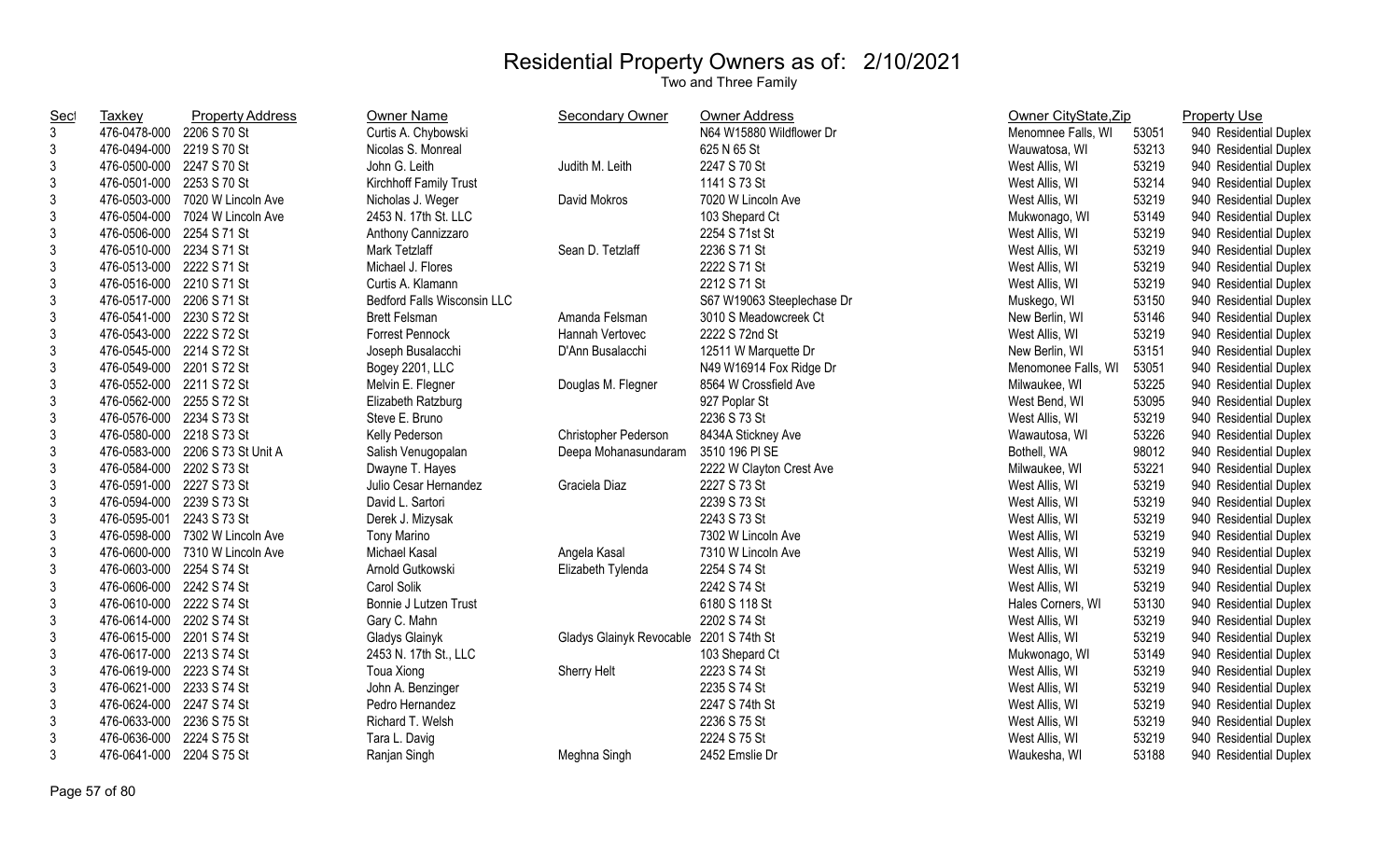| <b>Sec</b>     | Taxkey                    | <b>Property Address</b>       | <b>Owner Name</b>                | Secondary Owner        | Owner Address           | Owner CityState, Zip |       | <b>Property Use</b>              |
|----------------|---------------------------|-------------------------------|----------------------------------|------------------------|-------------------------|----------------------|-------|----------------------------------|
| 3              | 476-0642-000 2203 S 75 St |                               | Miranda E. Cannon                | Mark E. Mayo           | 2203 S 75 St            | West Allis, WI       | 53214 | 940 Residential Duplex           |
| 3              | 476-0644-000 2209 S 75 St |                               | Salvador Teran Tovar             | Grecia Rodriguez       | 2209 S 75 St            | West Allis, WI       | 53219 | 940 Residential Duplex           |
| 3              | 476-0650-002 2237 S 75 St |                               | Stephen P & Marilyn J McAdams Re |                        | 5152 S 111th St         | Hales Corners, WI    | 53130 | 940 Residential Duplex           |
| $\mathfrak{Z}$ | 476-0653-000 2247 S 75 St |                               | Scott T. Gorzek                  |                        | 1626 Michigan Ave       | South Milwaukee, WI  | 53172 | 940 Residential Duplex           |
| 3              | 476-0661-000 2250 S 76 St |                               | Jose Valle Rosas                 | Silvia N. Valle        | 2250 S 76th St          | West Allis, WI       | 53219 | 940 Residential Duplex           |
| 3              | 476-0664-000 2230 S 76 St |                               | Stephanie J. Baudo               | Patricia L. Baudo      | W271 S3594 Oak Knoll Dr | Waukesha, WI         | 53189 | 940 Residential Duplex           |
| $\mathfrak{Z}$ | 476-0669-000 2206 S 76 St |                               | Nicholas R. Julga                | Lori E. Julga          | 19509 Black Forest Dr   | Brookfield, WI       | 53045 | 955 Residential - Multiple Bldgs |
| 3              | 476-0669-000 2206 S 76 St |                               | Nicholas R. Julga                | Lori E. Julga          | 19509 Black Forest Dr   | Brookfield, WI       | 53045 | 940 Residential Duplex           |
| $\overline{4}$ | 477-0010-000              | 1915 S 77 St                  | Paul C. Kuether                  |                        | 1915 S 77 St            | West Allis, WI       | 53219 | 940 Residential Duplex           |
| $\overline{4}$ |                           | 477-0015-000 7718 W Hicks St  | Randy J. Jensen                  | Laura L. Jensen        | 7718 W Hicks St         | West Allis, WI       | 53219 | 940 Residential Duplex           |
| $\overline{4}$ | 477-0027-000              | 1959 S 77 St                  | Carol Ann Banaszak               |                        | 10724 S Christina Ct    | Oak Creek, WI        | 53154 | 940 Residential Duplex           |
| $\overline{4}$ |                           | 477-0032-000 7710 W Rogers St | Balraj Muthupandiyan             |                        | 7710 W Rogers St        | West Allis, WI       | 53219 | 940 Residential Duplex           |
| 4              |                           | 477-0033-000 7718 W Rogers St | Miguel Lopez                     | Dora Erika Lopez       | 7718 W Rogers St        | West Allis, WI       | 53219 | 940 Residential Duplex           |
| 4              | 477-0044-000              | 1954 S 78 St                  | Dawn Golla                       |                        | W4427 Raasch Hill Rd    | Horicon, WI          | 53032 | 940 Residential Duplex           |
| 4              | 477-0059-000              | 1975 S 76 St                  | Drew A. Baryenbruch              | Jason C. Baryenbruch   | 14135 Golf Pkwy         | Brookfield, WI       | 53005 | 940 Residential Duplex           |
| $\overline{4}$ | 477-0064-000 1974 S 77 St |                               | Paul Pecsi                       | Sharon A. Pecsi        | PO Box 1511             | Brookfield, WI       | 53008 | 940 Residential Duplex           |
| 4              | 477-0065-000 1970 S 77 St |                               | <b>Brian McGeary</b>             |                        | 1970 S 77 St            | West Allis, WI       | 53219 | 940 Residential Duplex           |
| 4              | 477-0069-000 1954 S 77 St |                               | Rosa L. Hernandez                |                        | 1956 S 77 St            | West Allis, WI       | 53219 | 940 Residential Duplex           |
| 4              | 477-0070-000 1950 S 77 St |                               | Steven Rosandich                 |                        | 1950 S 77th St          | West Allis, WI       | 53219 | 940 Residential Duplex           |
| $\overline{4}$ | 477-0077-000 2025 S 76 St |                               | <b>Teneriffe Holdings LLC</b>    |                        | 6751 Paseo De Los Altos | Tucson, AZ           | 85704 | 940 Residential Duplex           |
| 4              | 477-0078-000 2029 S 76 St |                               | Robyn J. Kuney                   | Mark J. Kuney          | 2029 S 76 St            | West Allis, WI       | 53219 | 940 Residential Duplex           |
| 4              | 477-0079-000 2033 S 76 St |                               | Shawn Pucylowski                 |                        | 760 W Greentree Rd      | River Hills, WI      | 53217 | 940 Residential Duplex           |
| 4              | 477-0080-000 2037 S 76 St |                               | Sheryl Lyne S. Campbell          |                        | 2037 S 76th St          | West Allis, WI       | 53219 | 940 Residential Duplex           |
| 4              | 477-0085-000 2059 S 76 St |                               | Rosemary Gottschalk              | Julie M. Gottschalk    | 2059 S 76 St            | West Allis, WI       | 53219 | 940 Residential Duplex           |
| $\overline{4}$ | 477-0086-000 2065 S 76 St |                               | Ronald R. Mueller Sr             | Darlene Mueller        | 2065 S 76 St            | West Allis, WI       | 53219 | 940 Residential Duplex           |
| 4              | 477-0088-000 2076 S 77 St |                               | <b>Brittain Residential LLC</b>  |                        | 1918 N 53 St            | Milwaukee, WI        | 53208 | 940 Residential Duplex           |
| $\overline{4}$ | 477-0092-000 2054 S 77 St |                               | Balasubramanian Natarajan        |                        | 7047 N Skyway Dr        | Tucson, AZ           | 85718 | 940 Residential Duplex           |
| 4              | 477-0092-000 2054 S 77 St |                               | Balasubramanian Natarajan        |                        | 7047 N Skyway Dr        | Tucson, AZ           | 85718 | 955 Residential - Multiple Bldgs |
| 4              | 477-0093-000 2048 S 77 St |                               | Dennis Janczak                   | Daniel Janczak         | 3924 Sherbrooke Dr      | Mequon, WI           | 53092 | 955 Residential - Multiple Bldgs |
| 4              | 477-0093-000 2048 S 77 St |                               | Dennis Janczak                   | Daniel Janczak         | 3924 Sherbrooke Dr      | Mequon, WI           | 53092 | 940 Residential Duplex           |
| 4              | 477-0095-000 2040 S 77 St |                               | Chena L. Trapp                   |                        | 7356 County Rd W        | Winchester, WI       | 54557 | 940 Residential Duplex           |
| 4              | 477-0096-000 2036 S 77 St |                               | Nancy M. Wypiszynski             | Annette M. Wypiszynski | 2036 S 77 St            | West Allis, WI       | 53219 | 940 Residential Duplex           |
| 4              | 477-0097-000 2032 S 77 St |                               | Balraj Muthupandiyan             |                        | 1170 Elm Grove St       | Elm Grove, WI        | 53122 | 940 Residential Duplex           |
| 4              | 477-0100-000 2020 S 77 St |                               | William A. Bares                 | Samant Bares           | 2020 S 77th St          | West Allis, WI       | 53219 | 940 Residential Duplex           |
| 4              | 477-0103-000 2004 S 77 St |                               | Eileen Allen                     | Carol Jagusch          | W149 S6602 Spring Ln    | Muskego, WI          | 53150 | 940 Residential Duplex           |
| 4              | 477-0104-000              | 7627 W Rogers St              | <b>Brooktosa Properties LLC</b>  |                        | 2631 N 89 St            | Wauwatosa, WI        | 53226 | 940 Residential Duplex           |
| 4              | 477-0109-001              | 2021 S 77 St                  | <b>Theodore Maris</b>            |                        | 11323 W Center St       | Wauwatosa, WI        | 53222 | 950 Residential Three Family     |
| $\overline{4}$ | 477-0109-002 2025 S 77 St |                               | <b>Scott DeMots</b>              | Jodi Demots            | 8111 W Chestnut St      | Wauwatosa, WI        | 53213 | 940 Residential Duplex           |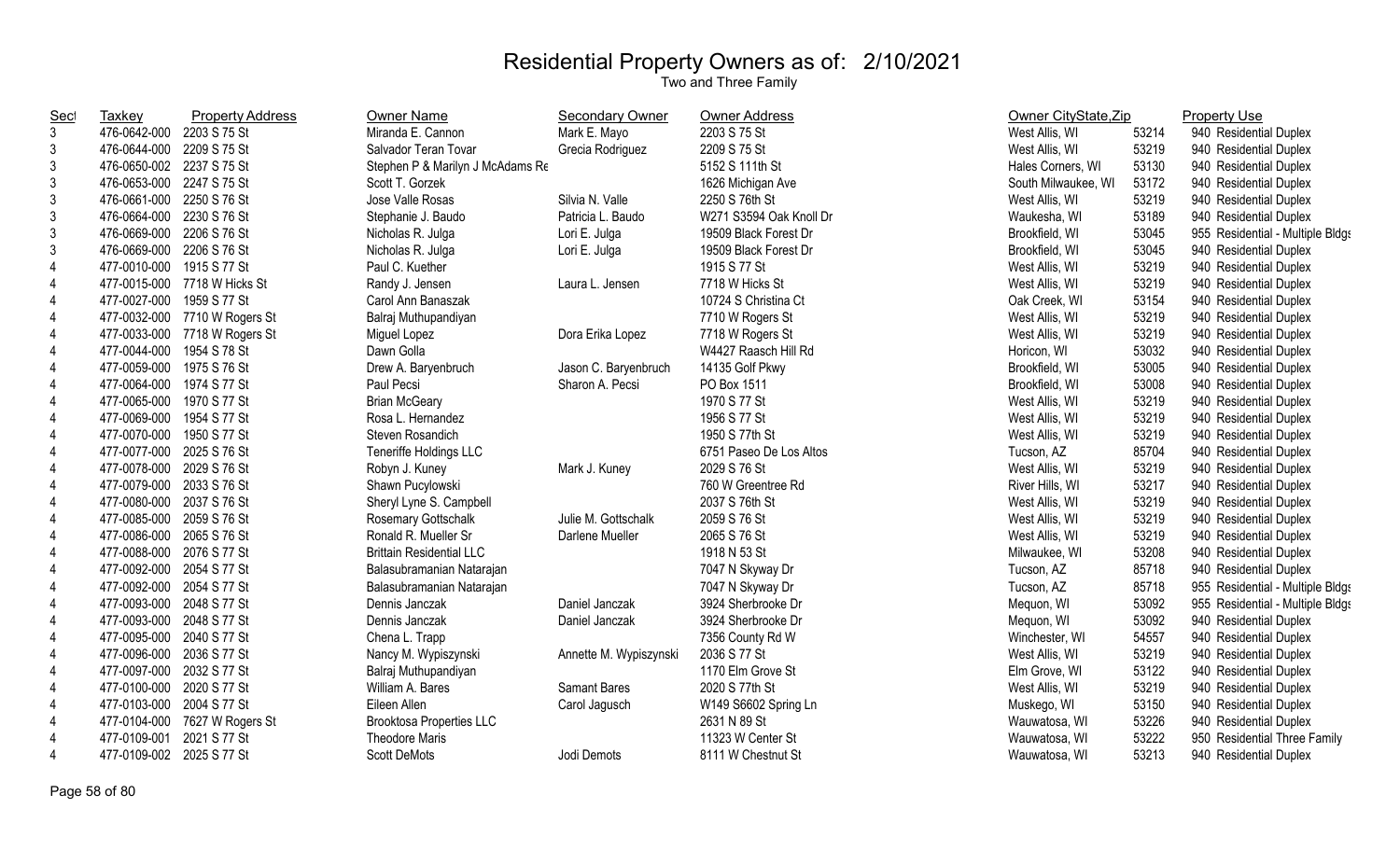| <b>Sec</b>     | <b>Taxkey</b>             | <b>Property Address</b>          | Owner Name                          | <b>Secondary Owner</b> | Owner Address             | Owner CityState, Zip       | <b>Property Use</b>              |
|----------------|---------------------------|----------------------------------|-------------------------------------|------------------------|---------------------------|----------------------------|----------------------------------|
| $\overline{4}$ | 477-0110-001              | 2029 S 77 St                     | Nicole B. Trzebiatowski             | Dionne M. Gorski       | 2029 S 77 St              | West Allis, WI<br>53219    | 940 Residential Duplex           |
| $\overline{4}$ | 477-0110-002 2033 S 77 St |                                  | Dan Sheehan                         |                        | 103 Shepard Ct            | 53149<br>Mukwonago, WI     | 950 Residential Three Family     |
| $\overline{4}$ | 477-0111-000 2037 S 77 St |                                  | Jennifer A. Sarnowski               |                        | 2039 S 77 St              | 53219<br>West Allis, WI    | 940 Residential Duplex           |
| $\overline{4}$ | 477-0114-000 2049 S 77 St |                                  | Bernardo Tellez-Gonzales            | Amalia Marin           | 2051 S 77 St              | 53219<br>West Allis, WI    | 940 Residential Duplex           |
| $\overline{4}$ | 477-0115-000 2055 S 77 St |                                  | Jonathan S. Westphal                | Renee M. Westphal      | 5706 S 104 St             | 53130<br>Hales Corners, WI | 940 Residential Duplex           |
| $\overline{4}$ | 477-0116-000 2061 S 77 St |                                  | Jonathan S. Westphal                | Renee M. Westphal      | 5706 S 104 St             | 53130<br>Hales Corners, WI | 940 Residential Duplex           |
| $\overline{4}$ | 477-0117-000 2067 S 77 St |                                  | Gregory P. Peterson                 | Sandra L. Peterson     | S82 W23210 Artesian Ave   | 53103<br>Big Bend, WI      | 940 Residential Duplex           |
| $\overline{4}$ | 477-0121-002 2072 S 78 St |                                  | Richard L. Childers                 |                        | 2072 S 78 St              | 53219<br>West Allis, WI    | 940 Residential Duplex           |
| $\overline{4}$ | 477-0122-001 2068 S 78 St |                                  | Mike Adamski                        |                        | 2070 S 78 St              | 53219<br>West Allis, WI    | 940 Residential Duplex           |
| $\overline{4}$ | 477-0122-002 2064 S 78 St |                                  | Jacob Robledo Cedillo               | Abigail Prado Torres   | 2064 S 78th St            | 53219<br>West Allis, WI    | 940 Residential Duplex           |
| $\overline{4}$ | 477-0126-001 2048 S 78 St |                                  | Alexander J. Pezewski               | Kirsten Pezewski       | 9312 W National Ave       | 53227<br>West Allis, WI    | 940 Residential Duplex           |
| $\overline{4}$ | 477-0127-000 2040 S 78 St |                                  | Scott Mahnke                        |                        | 2040 S 78 St              | 53219<br>West Allis, WI    | 940 Residential Duplex           |
| $\overline{4}$ | 477-0131-000 2024 S 78 St |                                  | Fortune Properties LLC              |                        | 8144 Fielding Ln          | 53129<br>Greendale, WI     | 940 Residential Duplex           |
| $\overline{4}$ |                           | 477-0135-000 7749 W Rogers St    | Ezerins Gloria J Trust              |                        | 7749 W Rogers St          | 53219<br>West Allis, WI    | 940 Residential Duplex           |
| $\overline{4}$ |                           | 477-0144-000 7760 W Hicks St     | <b>Richard Grzelak</b>              | Kathleen Grzelak       | 6737 W Cleveland Ave      | 53219<br>Milwaukee, WI     | 940 Residential Duplex           |
| $\overline{4}$ | 477-0147-000 1946 S 79 St |                                  | Charles L. Brandt                   |                        | 1948 S 79 St              | 53219<br>West Allis, WI    | 940 Residential Duplex           |
| 4              | 477-0148-000 1952 S 79 St |                                  | Judith A. Rauth                     | Brandyn J. Riek        | 1952 S 79 St              | 53219<br>West Allis, WI    | 940 Residential Duplex           |
| 4              | 477-0152-000              | 1976 S 79 St                     | Michael R. Marks                    |                        | 3401 S 100 St             | 53227<br>Greenfield, WI    | 940 Residential Duplex           |
| 4              | 477-0157-000              | 1965 S 78 St                     | Andrew Nevinski                     |                        | 250 Hillwood Ct           | 53072<br>Pewaukee, WI      | 940 Residential Duplex           |
| $\overline{4}$ |                           | 477-0160-001 7827 W Rogers St    | Michelle R. Tredo                   |                        | 8425 N Port Washington Rd | 53217<br>Fox Point, WI     | 940 Residential Duplex           |
| 4              | 477-0161-000 2008 S 79 St |                                  | Gerald S. Demshar                   | Wendi L. Demshar       | 7102 W Becher St          | 53219<br>West Allis, WI    | 955 Residential - Multiple Bldgs |
| $\overline{4}$ | 477-0161-000 2008 S 79 St |                                  | Gerald S. Demshar                   | Wendi L. Demshar       | 7102 W Becher St          | 53219<br>West Allis, WI    | 940 Residential Duplex           |
| $\overline{4}$ | 477-0162-000 2014 S 79 St |                                  | <b>Behrendt Richard P Trust</b>     |                        | 5536 N Santa Monica Blvd  | 53217<br>Whitefish Bay, WI | 940 Residential Duplex           |
| 4              | 477-0168-000 2046 S 79 St |                                  | Andrew G. Murray                    |                        | 10006 W Juniper St        | 53224<br>Milwaukee, WI     | 940 Residential Duplex           |
| $\overline{4}$ | 477-0169-000 2052 S 79 St |                                  | William J. Neitzel                  |                        | 2052 S 79 St              | 53219<br>West Allis, WI    | 940 Residential Duplex           |
| $\overline{4}$ | 477-0176-000 2067 S 78 St |                                  | Kelle G. Parker                     |                        | 2067 S 78 St              | 53219<br>West Allis, WI    | 940 Residential Duplex           |
| 4              | 477-0177-000 2061 S 78 St |                                  | Odilon H. Nieto                     |                        | 2061 S 78th St            | 53219<br>West Allis, WI    | 940 Residential Duplex           |
| 4              | 477-0178-000 2057 S 78 St |                                  | Kim M. McConville                   |                        | 2057 S 78 St              | 53219<br>West Allis, WI    | 940 Residential Duplex           |
| $\overline{4}$ | 477-0179-000 2053 S 78 St |                                  | Diana A. Sanchez                    |                        | 2053 S 78 St              | 53219<br>West Allis, WI    | 940 Residential Duplex           |
| $\overline{4}$ | 477-0180-000 2049 S 78 St |                                  | Michelle J. Ochoa                   |                        | 8301 W Montana Ave        | 53219<br>West Allis, WI    | 940 Residential Duplex           |
| $\overline{4}$ |                           | 477-0182-000 2037 S 78 St Unit R | Shawn Gartmann                      |                        | S99 W14923 Keeley Ct      | 53150<br>Muskego, WI       | 940 Residential Duplex           |
| 4              | 477-0186-000 2019 S 78 St |                                  | Sarah Kate Walton                   | James Walton           | 2019 S 78 St              | 53219<br>West Allis, WI    | 940 Residential Duplex           |
| $\overline{4}$ | 477-0196-000 2146 S 79 St |                                  | Thomas J. Evert Jr                  |                        | 2146 S 79 St              | 53219<br>West Allis, WI    | 940 Residential Duplex           |
| $\overline{4}$ | 477-0199-000 2160 S 79 St |                                  | <b>Carol Spiering</b>               |                        | 2160 S 79 St              | 53219<br>West Allis, WI    | 940 Residential Duplex           |
| 4              | 477-0207-000 2117 S 78 St |                                  | Joshua Anchondo                     |                        | 2117 S 78 St              | 53219<br>West Allis, WI    | 940 Residential Duplex           |
| 4              | 477-0208-000 2111 S 78 St |                                  | Robert Raasch                       | Barbara Raasch         | PO Box 38                 | 53103<br>Big Bend, WI      | 940 Residential Duplex           |
| $\overline{4}$ | 477-0212-000 2103 S 79 St |                                  | Laura Frank                         |                        | 2103 S 79 St              | 53219<br>West Allis, WI    | 940 Residential Duplex           |
| $\overline{4}$ | 477-0217-000 2123 S 79 St |                                  | Seventy Ninth Street - 2123/25, LLC |                        | 2516A W Greenfield Ave    | 53204<br>Milwaukee, WI     | 940 Residential Duplex           |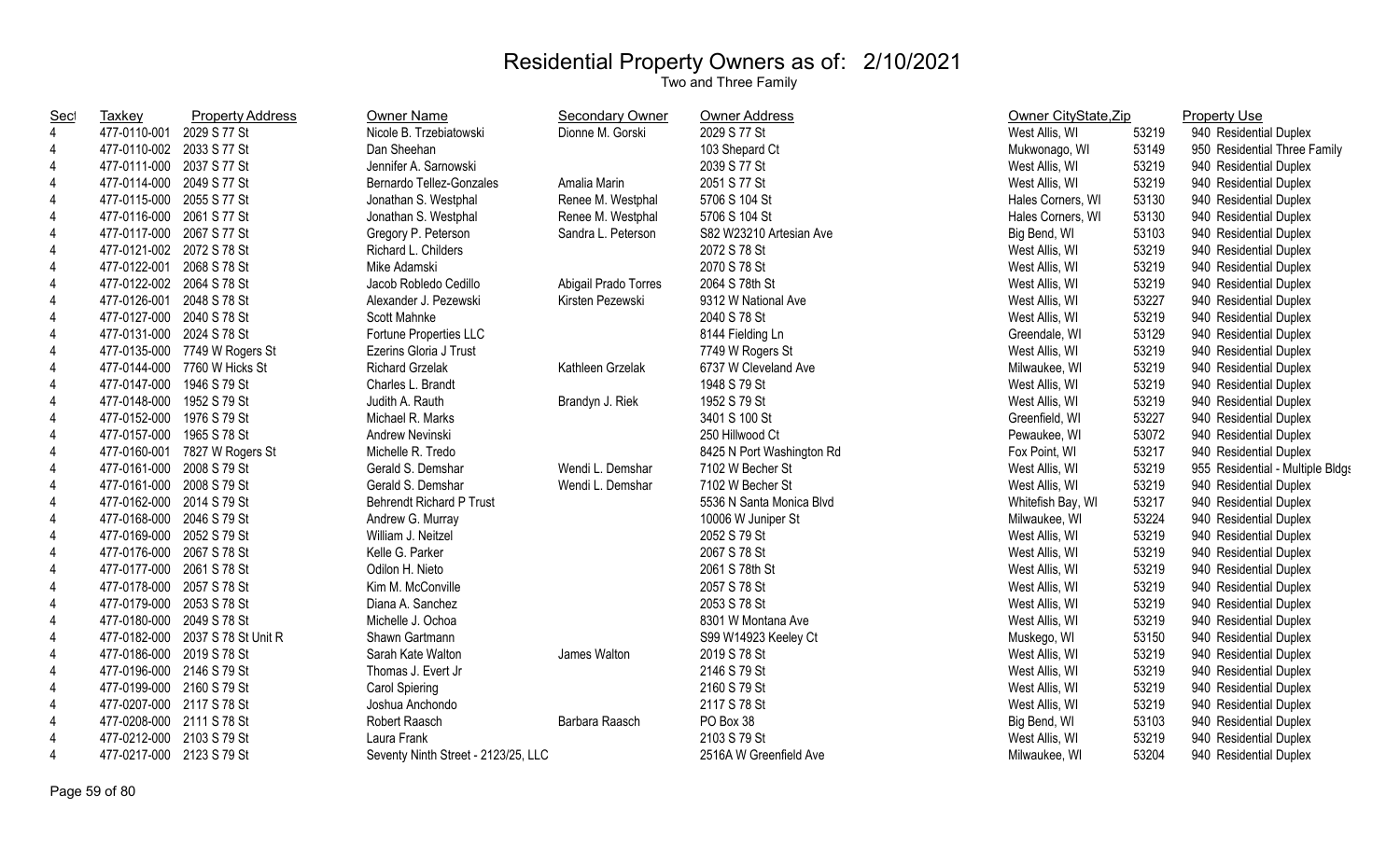| Sec            | <b>Taxkey</b>             | <b>Property Address</b>        | Owner Name                         | <b>Secondary Owner</b> | Owner Address             | Owner CityState, Zip |       | <b>Property Use</b>          |
|----------------|---------------------------|--------------------------------|------------------------------------|------------------------|---------------------------|----------------------|-------|------------------------------|
| $\overline{4}$ | 477-0227-001              | 2009 S 79 St                   | Mary A. French                     |                        | 2009 S 79th               | West Allis, WI       | 53219 | 940 Residential Duplex       |
| 4              | 477-0229-000 2021 S 79 St |                                | Robert Motola LLC                  |                        | 18930 W Norwood Dr        | New Berlin, WI       | 53146 | 940 Residential Duplex       |
| 4              | 477-0230-000 2027 S 79 St |                                | Jeffery S. Young                   | Ruth I. Young          | 2027 S 79 St              | West Allis, WI       | 53219 | 940 Residential Duplex       |
| 4              | 477-0231-000 2037 S 79 St |                                | Eric W. Schuelke                   |                        | 2037 S 79 St              | West Allis, WI       | 53219 | 940 Residential Duplex       |
| 4              | 477-0240-000 1951 S 79 St |                                | <b>TSA 1953 LLC</b>                |                        | 1951 S 79th St            | West Allis, WI       | 53219 | 940 Residential Duplex       |
| 4              | 477-0262-000 1977 S 80 St |                                | Dale L. Reinders                   |                        | 1977 S 80 St              | West Allis, WI       | 53219 | 940 Residential Duplex       |
| 4              | 477-0277-001 2055 S 80 St |                                | Colin P. O'Neill                   |                        | 1739 S 72 St Upper        | West Allis, WI       | 53214 | 940 Residential Duplex       |
| 4              |                           | 477-0282-000 8000 W Becher St  | John V. Rios                       | Jeanine Rios           | 8000 W Becher St          | West Allis, WI       | 53219 | 940 Residential Duplex       |
| 4              |                           | 477-0283-000 7936 W Becher St  | Gloria Rocha                       | Nadina Campos          | 7936 W Becher St          | West Allis, WI       | 53219 | 940 Residential Duplex       |
| 4              | 477-0285-001              | 2058 S 80 St                   | Kathleen A. Noll                   |                        | 2058 S 80 St              | West Allis, WI       | 53219 | 940 Residential Duplex       |
| 4              | 477-0298-000 1977 S 81 St |                                | Audeo, LLC                         |                        | 4368 N Wildwood Ave       | Shorewood, WI        | 53211 | 940 Residential Duplex       |
| 4              | 477-0300-000 1978 S 82 St |                                | <b>Ludtke Trust</b>                |                        | 1978 S 82 St              | West Allis, WI       | 53219 | 940 Residential Duplex       |
| 4              | 477-0311-000 1931 S 82 St |                                | Jacob N. Liban                     | Morgan M. Zimmerman    | 1933 S 82nd St            | West Alis, WI        | 53219 | 940 Residential Duplex       |
| 4              | 477-0317-000 1981 S 82 St |                                | Federal National Mortgage Associta |                        | 5600 Granite Pkwy VII     | Plano, TX            | 75024 | 940 Residential Duplex       |
| 4              | 477-0321-001 2025 S 82 St |                                | Larry J. Hug                       |                        | 2025 S 82nd St            | West Allis, WI       | 53219 | 940 Residential Duplex       |
| $\overline{4}$ | 477-0322-002 2037 S 82 St |                                | Kevin J. Davidson                  |                        | 2037 S 82 St              | West Allis, WI       | 53219 | 940 Residential Duplex       |
| $\overline{4}$ | 477-0324-000 2059 S 82 St |                                | William F. Klug                    |                        | 2059 S 82 St              | West Allis, WI       | 53219 | 940 Residential Duplex       |
| 4              | 477-0327-000 2001 S 81 St |                                | Linda P. McMahon                   | Renee T. Rottman       | 3930 S 117 St             | Greenfield, WI       | 53228 | 940 Residential Duplex       |
| 4              | 477-0330-000 2027 S 81 St |                                | Elisabeth Nicholson                |                        | 2027 S 81 St              | West Allis, WI       | 53219 | 940 Residential Duplex       |
| $\overline{4}$ | 477-0332-000 2043 S 81 St |                                | Matthew J. Koeppler                | Jennifer N. Koeppler   | W160 N8241 Old Orchard Ct | Menomonee Falls, WI  | 53051 | 940 Residential Duplex       |
| 4              | 477-0339-000 2060 S 82 St |                                | Douglas P. Brown                   | Jeremy J. Koss         | 2208 S 110 St             | West Allis, WI       | 53227 | 950 Residential Three Family |
| 4              | 477-0342-000 2028 S 82 St |                                | Christopher A. Geary               | Bridget A. Koshick     | 3135 S Manor Ct           | New Berlin, WI       | 53151 | 940 Residential Duplex       |
| 4              | 477-0350-002 2123 S 81 St |                                | Jeanne L. Flees                    |                        | 2123 S 81 St              | West Allis, WI       | 53219 | 950 Residential Three Family |
| $\overline{4}$ | 477-0352-000 2139 S 81 St |                                | Stuart J. Schultz                  | Holly M. Schultz       | 1406 Applewood Cir        | Mukwonago, WI        | 53149 | 940 Residential Duplex       |
| $\overline{4}$ | 477-0354-000 2151 S 81 St |                                | Thomas J. Novotny                  |                        | 2151 S 81st St            | West Allis, WI       | 53219 | 940 Residential Duplex       |
| 4              | 477-0356-000 2169 S 81 St |                                | MEE Estates LLC                    |                        | 5409 W Washington Blvd    | Milwaukee, WI        | 53208 | 940 Residential Duplex       |
| $\overline{4}$ | 477-0364-000 2178 S 82 St |                                | David J. Fries                     |                        | 2178 S 82 St              | West Allis, WI       | 53219 | 940 Residential Duplex       |
| 4              | 477-0365-000 2170 S 82 St |                                | PK Strong Investments,, LLC        |                        | W277 S3344 Marlene Ln     | Waukesha, WI         | 53189 | 940 Residential Duplex       |
| 4              | 477-0372-000 2122 S 82 St |                                | Robert E. Nitz                     |                        | 2122 S 82nd St            | West Allis, WI       | 53219 | 940 Residential Duplex       |
| 4              | 477-0373-000 2116 S 82 St |                                | Tracey D. Rewolinski               |                        | 2116 S 82 St              | West Allis, WI       | 53219 | 940 Residential Duplex       |
| 4              |                           | 477-0375-000 8123 W Becher St  | Collin Campbell                    |                        | 8123 W Becher St          | West Allis, WI       | 53219 | 940 Residential Duplex       |
| 4              | 477-0377-000 2107 S 82 St |                                | Dulce E. Gutierrez                 |                        | 2107 S 82 St              | West Allis, WI       | 53219 | 940 Residential Duplex       |
| $\overline{4}$ | 477-0379-002 2125 S 82 St |                                | Jeffrey D. Rossman                 |                        | N53 W15161 Glenmeadow Ct  | Menomonee Falls, WI  | 53051 | 950 Residential Three Family |
| 4              | 477-0380-000 2131 S 82 St |                                | Nicholas Bournelis                 |                        | N4 W27374 Hilltop Dr      | Waukesha, WI         | 53188 | 940 Residential Duplex       |
| 4              |                           | 477-0390-001 8223 W Burnham St | Sona Riecan                        |                        | 8223 W Burnham St         | West Allis, WI       | 53219 | 940 Residential Duplex       |
| 4              |                           | 477-0390-002 8217 W Burnham St | Gregg W. Sorvick                   | Laurie Sorvick         | 6405 N Tichigan Rd        | Waterford, WI        | 53185 | 950 Residential Three Family |
| 4              | 477-0393-000              | 1932 S 83 St                   | Todd R. Tennyson                   | Shelly M. Tennyson     | W267 S3419 Hazelwood Pl   | Waukesha, WI         | 53189 | 940 Residential Duplex       |
| $\overline{4}$ | 477-0394-000              | 1940 S 83 St                   | Ninh V. Dang                       | Yen Thi Phuong Do      | 1940 S 83 St              | West Allis, WI       | 53219 | 940 Residential Duplex       |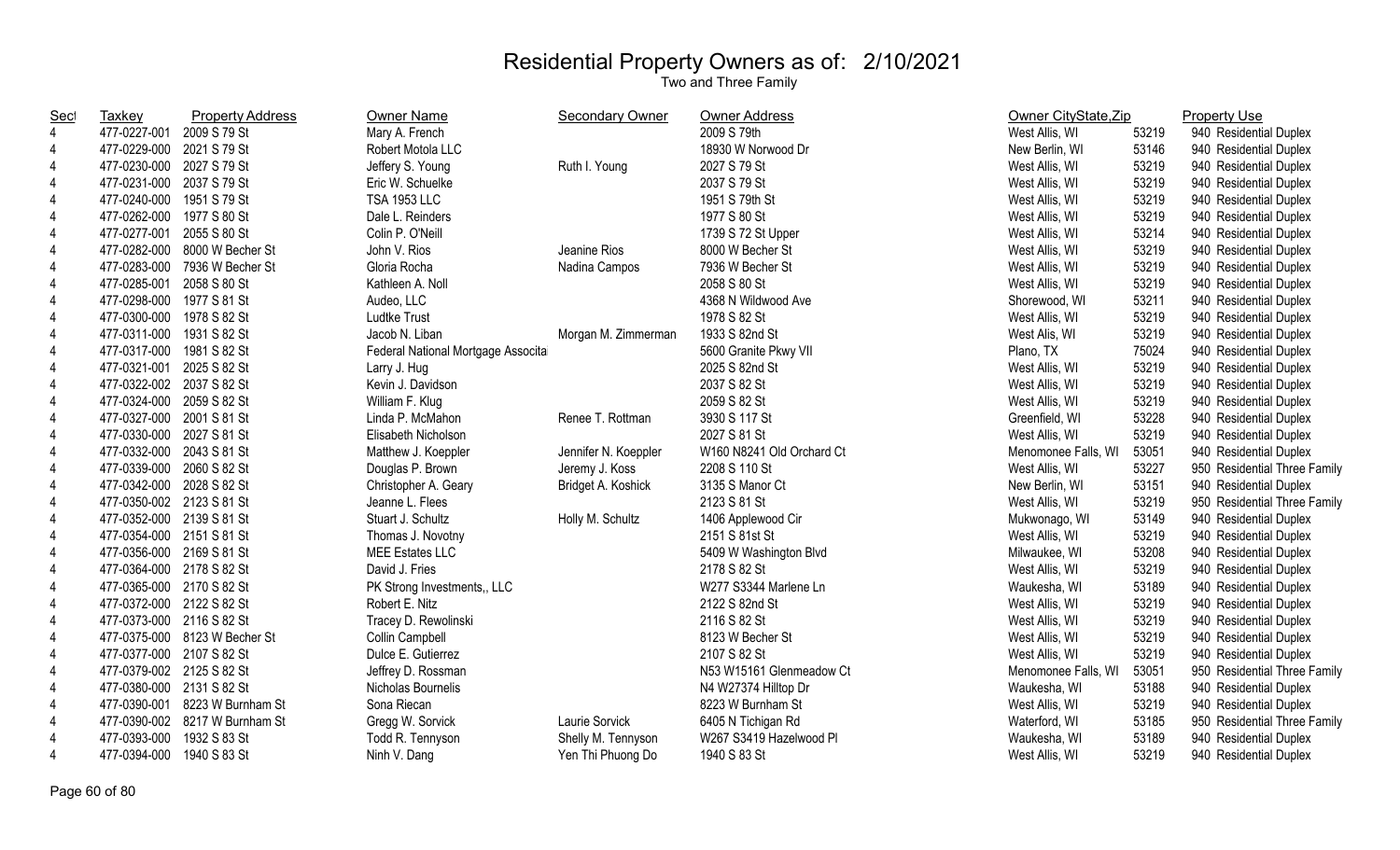| <b>Sec</b>              | <b>Taxkey</b>             | <b>Property Address</b>        | Owner Name                         | <b>Secondary Owner</b> | Owner Address                 | Owner CityState, Zip |       | <b>Property Use</b>    |
|-------------------------|---------------------------|--------------------------------|------------------------------------|------------------------|-------------------------------|----------------------|-------|------------------------|
| $\overline{4}$          | 477-0397-000              | 1962 S 83 St                   | Nannette L. Granrath               |                        | 1962 S 83 St                  | West Allis, WI       | 53219 | 940 Residential Duplex |
| $\overline{\mathbf{4}}$ | 477-0400-000              | 1980 S 83 St                   | Dana Schuerman                     |                        | 1980 S 83 St                  | West Allis, WI       | 53219 | 940 Residential Duplex |
| $\overline{4}$          | 477-0402-000 2070 S 84 St |                                | Steven Chybowski                   | Cheryl A. Chybowski    | 13540 Edgewood Ct             | New Berlin, WI       | 53151 | 940 Residential Duplex |
| 4                       | 477-0403-000 2064 S 84 St |                                | Steven Chybowski                   | Preston Chybowski      | 13540 Edgewood Ct             | New Berlin, WI       | 53151 | 940 Residential Duplex |
| $\overline{\mathbf{4}}$ | 477-0404-000 2058 S 84 St |                                | Robert Sura                        |                        | 2058 S 84 St                  | West Allis, WI       | 53219 | 940 Residential Duplex |
| 4                       | 477-0405-000 2052 S 84 St |                                | Katherine Coakley                  |                        | 2054 S 84th St                | West Allis, WI       | 53227 | 940 Residential Duplex |
| $\overline{\mathbf{4}}$ | 477-0406-000 2048 S 84 St |                                | Preston J. Chybowski               | Steven C. Chybowski    | 13540 Edgewood Ct             | New Berlin, WI       | 53151 | 940 Residential Duplex |
| 4                       | 477-0407-000 2044 S 84 St |                                | Dean Berglund                      | Darlene Berglund       | 2044 S 84 St                  | West Allis, WI       | 53227 | 940 Residential Duplex |
| $\overline{4}$          | 477-0408-000 2040 S 84 St |                                | Steven Chybowski                   | Preston Chybowski      | 13540 Edgewood Ct             | New Berlin, WI       | 53151 | 940 Residential Duplex |
| $\overline{4}$          | 477-0410-002 2028 S 84 St |                                | Honey Creek 84, LLC                |                        | S6 W31202 Hidden Hollow       | Delafield, WI        | 53018 | 940 Residential Duplex |
| $\overline{4}$          | 477-0410-003 2022 S 84 St |                                | Michael Weier                      |                        | S87 W25250 Edgewood Ave       | Mukwonago, WI        | 53149 | 940 Residential Duplex |
| $\overline{4}$          | 477-0415-000 2003 S 83 St |                                | Viridiana Canova Silva             |                        | 2003 S 83rd St                | West Allis, WI       | 53219 | 940 Residential Duplex |
| 4                       | 477-0419-000 2023 S 83 St |                                | Steven R. Schreiner                |                        | 2023 S 83 St                  | West Allis, WI       | 53219 | 940 Residential Duplex |
| $\overline{4}$          | 477-0420-000 2027 S 83 St |                                | Steven R. Schreiner                |                        | 5025 W Jerelyn Pl             | Milwaukee, WI        | 53219 | 940 Residential Duplex |
| $\overline{4}$          | 477-0421-000 2033 S 83 St |                                | Douglas Anich                      | Pamela Anich           | 2033 S 83 St                  | West Allis, WI       | 53219 | 940 Residential Duplex |
| $\overline{4}$          | 477-0422-000 2039 S 83 St |                                | Juan A. Huizar                     | Guadalupe A. Medina    | 524 Cochise PI                | Carol Stream, IL     | 60188 | 940 Residential Duplex |
| $\overline{4}$          | 477-0424-000 2057 S 83 St |                                | Eleutheris D. Kotsakis             |                        | 1190 Pilgrim Pkwy             | Elm Grove, WI        | 53122 | 940 Residential Duplex |
| $\overline{4}$          | 477-0426-000 2067 S 83 St |                                | Mark M. Matteson                   |                        | 2575 Maple Hill Ln            | Brookfield, WI       | 53045 | 940 Residential Duplex |
| 4                       | 477-0427-000 1945 S 83 St |                                | David S. Jonasen                   | Donna Jonasen          | 1945 S 83 St                  | West Allis, WI       | 53219 | 940 Residential Duplex |
| $\overline{\mathbf{4}}$ | 477-0428-000              | 1949 S 83 St                   | Geri L. Rush                       |                        | 647 S 100 St                  | West Allis, WI       | 53214 | 940 Residential Duplex |
| 4                       |                           | 477-0434-000 8322 W Rogers St  | Josh Lannert                       | Nicole Lannert         | 1022 Dresser Ave              | Waukesha, WI         | 53188 | 940 Residential Duplex |
| 4                       | 477-0437-000              | 1966 S 84 St                   | Benson Investments LLC             |                        | 2810 Meadowside Ct            | Brookfield, WI       | 53005 | 940 Residential Duplex |
| $\overline{4}$          | 477-0438-000              | 1960 S 84 St                   | David W. Waltemath Jr              | Cynthia L. Waltemath   | 1960 S 84 St                  | West Allis, WI       | 53227 | 940 Residential Duplex |
| $\overline{4}$          | 477-0443-000 2002 S 83 St |                                | Brigham T. Green                   |                        | N16 W26500 Meadowgrass Unit C | Pewaukee, WI         | 53072 | 940 Residential Duplex |
| $\overline{4}$          | 477-0459-000 1948 S 81 St |                                | Robert G & Dolores L Witte Rev Liv |                        | W143 S7570 Indian Trl         | Muskego, WI          | 53150 | 940 Residential Duplex |
| $\overline{4}$          | 477-0465-003 1982 S 81 St |                                | Kathleen M Hodan Revoc Trust       |                        | 17025 Sanctuary Trl           | Brookfield, WI       | 53005 | 940 Residential Duplex |
| $\overline{4}$          |                           | 477-0472-001 8323 W Burnham St | Jeckl Rental, LLC                  |                        | 11050 W Bluemound             | Wauwatosa, WI        | 53226 | 940 Residential Duplex |
| $\overline{4}$          | 477-0483-000 2118 S 83 St |                                | Benjamin J. Ziebart                |                        | 2118 S 83rd St                | West Allis, WI       | 53219 | 940 Residential Duplex |
| $\overline{4}$          | 477-0485-000 2130 S 83 St |                                | <b>Brittain Brothers LLC</b>       |                        | 929 W Bruce St                | Milwaukee, WI        | 53204 | 940 Residential Duplex |
| $\overline{4}$          | 477-0487-000 2140 S 83 St |                                | Rhonda M. Phillips                 |                        | 2140 S 83 St                  | West Allis, WI       | 53219 | 940 Residential Duplex |
| 4                       | 477-0489-000 2150 S 83 St |                                | Dustin J. Daley                    |                        | 2078 W Van Beck Ave           | Milwaukee, WI        | 53221 | 940 Residential Duplex |
| 4                       | 477-0491-000 2158 S 83 St |                                | Erik P. Peterson                   |                        | 11820 W Rainbow Ave           | West Allis, WI       | 53214 | 940 Residential Duplex |
| $\overline{\mathbf{4}}$ | 477-0492-000 2164 S 83 St |                                | Michael Bauer                      | Victoria Bauer         | 2164 S 83 St                  | West Allis, WI       | 53219 | 940 Residential Duplex |
| 4                       | 477-0494-000 2174 S 83 St |                                | Kelly Cesarz                       |                        | 2174 S 83 St                  | West Allis, WI       | 53219 | 940 Residential Duplex |
| $\overline{4}$          | 477-0504-000 2131 S 83 St |                                | Susan L. Radtke                    | <b>Timothy Radtke</b>  | 4639 S 109 St                 | Greenfield, WI       | 53228 | 940 Residential Duplex |
| 4                       | 477-0506-000 2149 S 83 St |                                | Aaron H. Huebner                   |                        | 38 Elm St                     | Oconomowoc, WI       | 53066 | 940 Residential Duplex |
| $\overline{\mathbf{4}}$ | 477-0507-000 2155 S 83 St |                                | David A. Savage                    |                        | 2155 S 83 St                  | West Allis, WI       | 53219 | 940 Residential Duplex |
| $\overline{4}$          | 477-0508-000 2159 S 83 St |                                | Ryan M. Malin                      |                        | 2159 S 83 St                  | West Allis, WI       | 53219 | 940 Residential Duplex |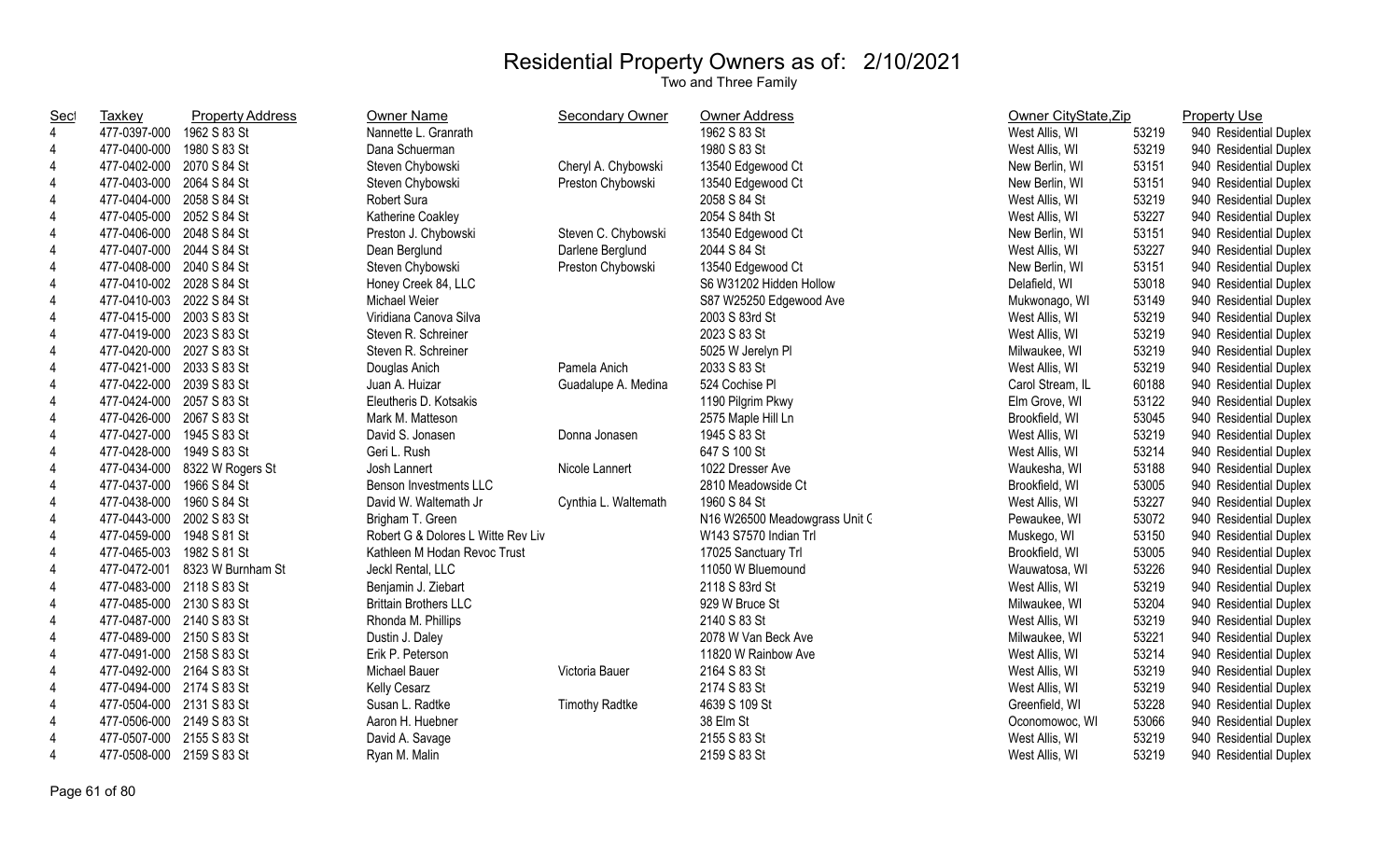| <u>Sec</u>               | <b>Taxkey</b>             | <b>Property Address</b>      | Owner Name                         | <b>Secondary Owner</b>  | Owner Address           | Owner CityState, Zip |       | <b>Property Use</b>              |
|--------------------------|---------------------------|------------------------------|------------------------------------|-------------------------|-------------------------|----------------------|-------|----------------------------------|
| 4                        | 477-0510-000 2171 S 83 St |                              | Randi Feierstein                   |                         | 2171 S 83 St            | West Allis, WI       | 53214 | 940 Residential Duplex           |
| 4                        | 477-0511-000 2175 S 83 St |                              | Amedee Brennan O'Gorman            |                         | 1262 S Falcon Dr        | Brookfield, WI       | 53005 | 940 Residential Duplex           |
| 4                        | 477-0512-000 2179 S 83 St |                              | Scott A. Kuntzsch                  |                         | 13025 W Tremont         | Brookfield, WI       | 53005 | 940 Residential Duplex           |
| $\overline{4}$           | 477-0514-000 2189 S 83 St |                              | Alan C. Winter                     | Patricia J. Walbert     | 3220 N 97 St            | Milwaukee, WI        | 53222 | 940 Residential Duplex           |
| 4                        | 477-0518-000 2184 S 84 St |                              | Sandra A. Kolloge                  |                         | 2184 S 84 St            | West Allis, WI       | 53227 | 940 Residential Duplex           |
| 4                        | 477-0520-000 2172 S 84 St |                              | <b>Williams Family Trust</b>       |                         | 340 N Park Blvd         | Brookfield, WI       | 53005 | 950 Residential Three Family     |
| $\overline{4}$           | 477-0522-000 2164 S 84 St |                              | Jose Chavez Corona                 |                         | 2164 S 84 St            | West Allis, WI       | 53227 | 940 Residential Duplex           |
| 4                        | 477-0523-000 2160 S 84 St |                              | <b>Consolidated Holdings LLC</b>   |                         | PO Box 100725           | Milwaukee, WI        | 53210 | 940 Residential Duplex           |
| 4                        | 477-0527-000 2140 S 84 St |                              | Banaszynski Revocable Living Trust |                         | 2140 S 84 St            | West Allis, WI       | 53227 | 940 Residential Duplex           |
| $\overline{4}$           | 477-0538-000 2220 S 77 St |                              | Tomislav Spremo                    | Dana Spremo             | W255 S7535 Hi Lo Dr     | Waukesha, WI         | 53189 | 940 Residential Duplex           |
| 4                        | 477-0541-000              | 2236 S 77 St                 | Equity Trust Co Cust FBO Daniel F  |                         | 6683 S 47 St            | Franklin, WI         | 53132 | 940 Residential Duplex           |
| 4                        | 477-0545-000 2209 S 77 St |                              | John J. Menzia                     | Susan L. Menzia         | 4095 S 122 St           | Greenfield, WI       | 53228 | 940 Residential Duplex           |
| 4                        | 477-0547-000 2219 S 77 St |                              | Elizabeth M. Lenarchich            |                         | 5923 Dale Ln            | Greendale, WI        | 53129 | 940 Residential Duplex           |
| 4                        | 477-0550-001 2233 S 77 St |                              | Steffen Holdings LLC               |                         | W195S7695 Westlyn Dr    | Muskego, WI          | 53150 | 940 Residential Duplex           |
| 4                        | 477-0551-001 2239 S 77 St |                              | Vicki L. Schultz                   |                         | 13820 Keefe Ave         | Brookfield, WI       | 53005 | 940 Residential Duplex           |
| $\overline{4}$           | 477-0552-000 2247 S 77 St |                              | Judy M. Miller                     |                         | 5615 S Lochleven Ln     | New Berlin, WI       | 53146 | 940 Residential Duplex           |
| 4                        | 477-0561-000 2216 S 78 St |                              | Anthony J. Bongiorno               | Helen Bongiorno         | PO Box 2317             | Palatine, IL         | 60078 | 940 Residential Duplex           |
| $\overline{4}$           | 477-0562-000 2212 S 78 St |                              | Michael Weier                      |                         | S87 W25250 Edgewood Ave | Mukwonago, WI        | 53149 | 940 Residential Duplex           |
| 4                        | 477-0563-000 2206 S 78 St |                              | Jose Montenegro                    | Margarita Montenegro    | 242 W Alvin Dr          | Salinas, CA          | 93906 | 940 Residential Duplex           |
| $\overline{4}$           |                           | 477-0564-000 7739 W Grant St | Stephen M. Kassa                   |                         | 2202 S 78 St            | West Allis, WI       | 53219 | 940 Residential Duplex           |
| $\overline{4}$           |                           | 477-0565-000 7727 W Grant St | Sherry L. Koconis                  |                         | 7729 W Grant St         | West Allis, WI       | 53219 | 940 Residential Duplex           |
| $\overline{4}$           |                           | 477-0566-000 7723 W Grant St | Patrick D. Blankenheim             | Patricia M. Blankenheim | 2251 S 57 St            | West Allis, WI       | 53219 | 940 Residential Duplex           |
| $\overline{4}$           |                           | 477-0567-000 7721 W Grant St | Joanne R. Scherwinski              |                         | S34 W32745 Sierra Pass  | Dousman, WI          | 53118 | 940 Residential Duplex           |
| $\overline{4}$           |                           | 477-0568-000 7809 W Grant St | Margarita P. Hernandez             |                         | 2201 S 78 St            | West Allis, WI       | 53219 | 940 Residential Duplex           |
| 4                        | 477-0572-000 2221 S 78 St |                              | Gregory J. Matecki                 | Dawn Matecki            | 4320 W Woodward Dr      | Franklin, WI         | 53132 | 940 Residential Duplex           |
| 4                        | 477-0580-000 2232 S 79 St |                              | Robyn B. Krimke                    |                         | 2232 S 79 St            | West Allis, WI       | 53219 | 940 Residential Duplex           |
| $\overline{4}$           | 477-0588-002 2217 S 79 St |                              | Sergio P. Lopez                    | Margarita G. Lopez      | 2217 S 79th St          | West Allis, WI       | 53219 | 940 Residential Duplex           |
| 4                        | 477-0594-000 2244 S 80 St |                              | Nancy T. Tomaschefsky              |                         | 2244 S 80 St            | West Allis, WI       | 53219 | 940 Residential Duplex           |
| 4                        | 477-0596-000 2236 S 80 St |                              | Dale Michael Sievert               |                         | 2236 S 80th St          | West Allis, WI       | 53219 | 940 Residential Duplex           |
| 4                        | 477-0601-000 2210 S 80 St |                              | Dorothy D. Reed                    |                         | 2210 S 80 St            | West Allis, WI       | 53219 | 940 Residential Duplex           |
| 4                        | 477-0602-000 2204 S 80 St |                              | Timothy G. Keller                  | Donna L. Keller         | 2204 S 80 St            | West Allis, WI       | 53219 | 955 Residential - Multiple Bldgs |
| 4                        | 477-0615-001 2228 S 81 St |                              | Adam R. Matson                     | Vyara Z. Matson         | 7155 Lakeshore Dr       | Racine, WI           | 53402 | 940 Residential Duplex           |
| 4                        |                           | 477-0618-000 8101 W Grant St | Bonnie S. Holmstrom                | Dennis Holmstrom        | 8103 W Grant St         | West Allis, WI       | 53219 | 940 Residential Duplex           |
| 4                        |                           | 477-0619-000 8107 W Grant St | Scott Antczak                      |                         | 2227 S 76 St            | West Allis, WI       | 53219 | 940 Residential Duplex           |
| 4                        | 477-0625-000              | 8104 W Lincoln Ave           | Daniel J. Von Rueden               |                         | W275 N878 Willow Ct     | Waukesha, WI         | 53188 | 940 Residential Duplex           |
| 4                        | 477-0627-000              | 2238 S 82 St                 | The Wadina Family Trust            |                         | 10421 E Meadowhill Dr   | Scottsdale, AZ       | 85255 | 940 Residential Duplex           |
| 4                        | 477-0633-000              | 2200 S 82 St                 | Denise K. Slack                    |                         | 2202 S 82 St            | West Allis, WI       | 53219 | 940 Residential Duplex           |
| $\overline{\mathcal{L}}$ | 477-0634-000              | 2203 S 82 St                 | Richard E. Conway                  |                         | 2203 S 82 St            | West Allis, WI       | 53219 | 940 Residential Duplex           |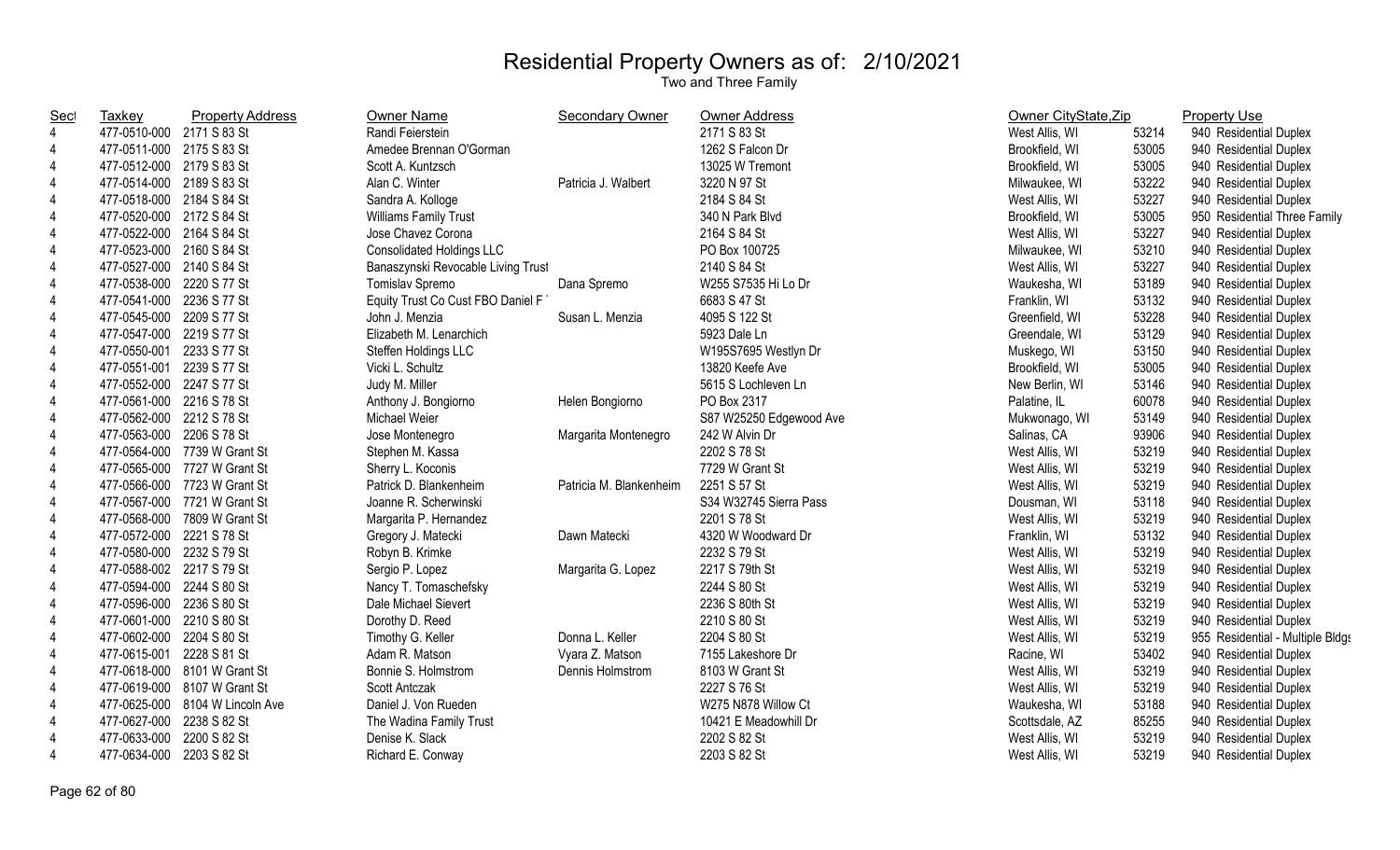| <b>Sec</b>     | <b>Taxkey</b>             | <b>Property Address</b>       | Owner Name                        | <b>Secondary Owner</b> | <b>Owner Address</b>      | Owner CityState, Zip |       | <b>Property Use</b>              |
|----------------|---------------------------|-------------------------------|-----------------------------------|------------------------|---------------------------|----------------------|-------|----------------------------------|
| $\overline{4}$ | 477-0637-000 2219 S 82 St |                               | Lardinois David A & Kaye M Trust  |                        | W283 N2193 Beach Rd       | Pewaukee, WI         | 53072 | 940 Residential Duplex           |
| 4              | 477-0638-000 2225 S 82 St |                               | 2453 N. 17th St. LLC              |                        | 103 Shepard Ct            | Mukwonago, WI        | 53149 | 940 Residential Duplex           |
|                | 477-0639-000 2231 S 82 St |                               | Mitchell A. Brus                  |                        | 2231 S 82nd St            | West Allis, WI       | 53219 | 940 Residential Duplex           |
|                | 477-0642-000 2247 S 82 St |                               | Mike Lieu                         |                        | 2247 S 82nd St            | West Allis, WI       | 53219 | 940 Residential Duplex           |
|                | 477-0645-000 2236 S 83 St |                               | Daniel C. Mc Canna Jr             |                        | W140 N8151 Lilly Rd       | Menomonee Falls, WI  | 53051 | 940 Residential Duplex           |
|                | 477-0653-000 2209 S 83 St |                               | Kristen M. Kimminau               |                        | S88 W19714 Timberbrook Dr | Muskego, WI          | 53150 | 940 Residential Duplex           |
|                | 477-0664-000 2218 S 84 St |                               | Virginia Graika                   |                        | 2218 S 84 St              | West Allis, WI       | 53227 | 940 Residential Duplex           |
| 4              | 477-0667-000 2100 S 81 St |                               | Golden Valley Investments LLC     |                        | 2904 S Stratton Dr        | West Allis, WI       | 53219 | 940 Residential Duplex           |
| $\overline{4}$ | 477-0670-000 2120 S 81 St |                               | Steven Schafer                    | Lindsay Schafer        | 2122 S 81st St            | West Allis, WI       | 53219 | 940 Residential Duplex           |
|                | 477-0672-001 2138 S 81 St |                               | Barbara A. Lisser                 |                        | 2138 S 81 St              | West Allis, WI       | 53219 | 940 Residential Duplex           |
|                | 477-0675-000 2156 S 81 St |                               | Anthony R. Wheeler                |                        | 2156 S 81st St            | West Allis, WI       | 53219 | 940 Residential Duplex           |
|                | 477-0676-003 2162 S 81 St |                               | Glenn A. Gaszak                   | Jayne Gaszak           | 2162 S 81 St              | West Allis, WI       | 53219 | 950 Residential Three Family     |
|                | 477-0677-000 2176 S 81 St |                               | William K. Fagerland              | Barbara L. Fagerland   | W170 N5479 Ridge Wood Dr  | Menomonee Falls, WI  | 53051 | 940 Residential Duplex           |
|                | 477-0678-000 2180 S 81 St |                               | Fredericm M. Hoppert, III         | Angela N. Hoppert      | 3575 S Sandalwood Dr      | New Berlin, WI       | 53151 | 940 Residential Duplex           |
| 4              | 477-0679-000 2188 S 81 St |                               | Lisa R. Mitchell                  | Donald Mitchell        | 2188 S 81 St              | West Allis, WI       | 53219 | 940 Residential Duplex           |
| 4              |                           | 477-0680-000 8024 W Grant St  | Scott B. Demots                   | Jodi L. Demots         | 8111 W Chestnut St        | Wauwatosa, WI        | 53213 | 940 Residential Duplex           |
|                | 477-0688-000 2145 S 80 St |                               | Martin J. Malin                   |                        | 2028 S 70 St              | West Allis, WI       | 53219 | 940 Residential Duplex           |
| 4              | 477-0702-000 2126 S 80 St |                               | Benjamin F. Servidas Sr           | Myrtle L. Servidas     | 2126 S 80 St              | West Allis, WI       | 53219 | 940 Residential Duplex           |
| 4              | 477-0703-000 2132 S 80 St |                               | Stephen H. Gorski                 |                        | S65 W35739 Piper Rd       | Eagle, WI            | 53119 | 940 Residential Duplex           |
| $\overline{4}$ | 477-0704-000 2138 S 80 St |                               | Lydell R. Powell                  |                        | 2138 S 80 St              | West Allis, WI       | 53219 | 940 Residential Duplex           |
| 4              | 477-0705-000 2144 S 80 St |                               | Tilemahos P. Panagiotopoulos      | Shelley L. Kegel       | 18500 Ventura Cir         | Brookfield, WI       | 53045 | 940 Residential Duplex           |
| $\overline{4}$ | 477-0706-000 2152 S 80 St |                               | Kristen N. Luebbe                 |                        | 2154 S 80 St              | West Allis, WI       | 53219 | 940 Residential Duplex           |
| $\overline{4}$ | 477-0707-000 2156 S 80 St |                               | David A. Tenaglia                 |                        | 2156 S 80th St            | West Allis, WI       | 53219 | 940 Residential Duplex           |
|                | 477-0708-000 2164 S 80 St |                               | Michael K. Brzycki                |                        | 2166 S 80 St              | West Allis, WI       | 53219 | 940 Residential Duplex           |
|                | 477-0716-001 2181 S 78 St |                               | Rucheeta Arora Dba Elexgo Group I |                        | 4575 Imperial Dr          | Brookfield, WI       | 53045 | 940 Residential Duplex           |
|                | 477-0716-002 2177 S 78 St |                               | Mary Semrad                       |                        | S75 W17551 Harbor Cir     | Muskego, WI          | 53150 | 940 Residential Duplex           |
|                | 477-0717-001 2185 S 78 St |                               | Nicole Sullivan                   |                        | 13525 Adelaide Ln         | Brookfield, WI       | 53005 | 940 Residential Duplex           |
|                | 477-0717-002 2189 S 78 St |                               | Shane L. Harrington               |                        | 2189 S 78 St              | West Allis, WI       | 53219 | 940 Residential Duplex           |
| 4              | 477-0720-000 2196 S 79 St |                               | Justine A. Bloedorn               |                        | 2196 S 79th St            | West Allis, WI       | 53219 | 940 Residential Duplex           |
|                | 477-0729-000 2171 S 79 St |                               | Leslie Scott                      |                        | 2171 S 79th St            | West Allis, WI       | 53219 | 940 Residential Duplex           |
|                | 477-0731-000 2181 S 79 St |                               | Michael G. Lange                  |                        | 2181 S 79 St              | West Allis, WI       | 53219 | 940 Residential Duplex           |
|                | 477-0739-000 2119 S 76 St |                               | Donald R. Keaton                  | <b>Betty Keaton</b>    | 12200 W Chapman Ave       | Milwaukee, WI        | 53228 | 940 Residential Duplex           |
|                | 477-0750-000 2109 S 77 St |                               | Deanna Marie Mejchar              |                        | 2109 S 77 St              | West Allis, WI       | 53219 | 940 Residential Duplex           |
|                | 477-0758-000 2120 S 78 St |                               | Daniel S. Vaclav                  |                        | 2120 S 78 St              | West Allis, WI       | 53219 | 940 Residential Duplex           |
|                |                           | 477-0761-000 7743 W Becher St | <b>Troy McBrair</b>               |                        | 1619 E Howard Ave         | Milwaukee, WI        | 53207 | 940 Residential Duplex           |
|                | 477-0769-000 2141 S 77 St |                               | Russel J. Drover                  |                        | 9116 Jackson Pk Blvd      | Wauwatosa, WI        | 53226 | 955 Residential - Multiple Bldgs |
|                | 477-0769-000 2141 S 77 St |                               | Russel J. Drover                  |                        | 9116 Jackson Pk Blvd      | Wauwatosa, WI        | 53226 | 940 Residential Duplex           |
| $\overline{4}$ | 477-0771-000 2151 S 77 St |                               | Kurth Gerald A & Joanne V Trust   |                        | W143 S6749 Gaulke Dr      | Muskego, WI          | 53150 | 940 Residential Duplex           |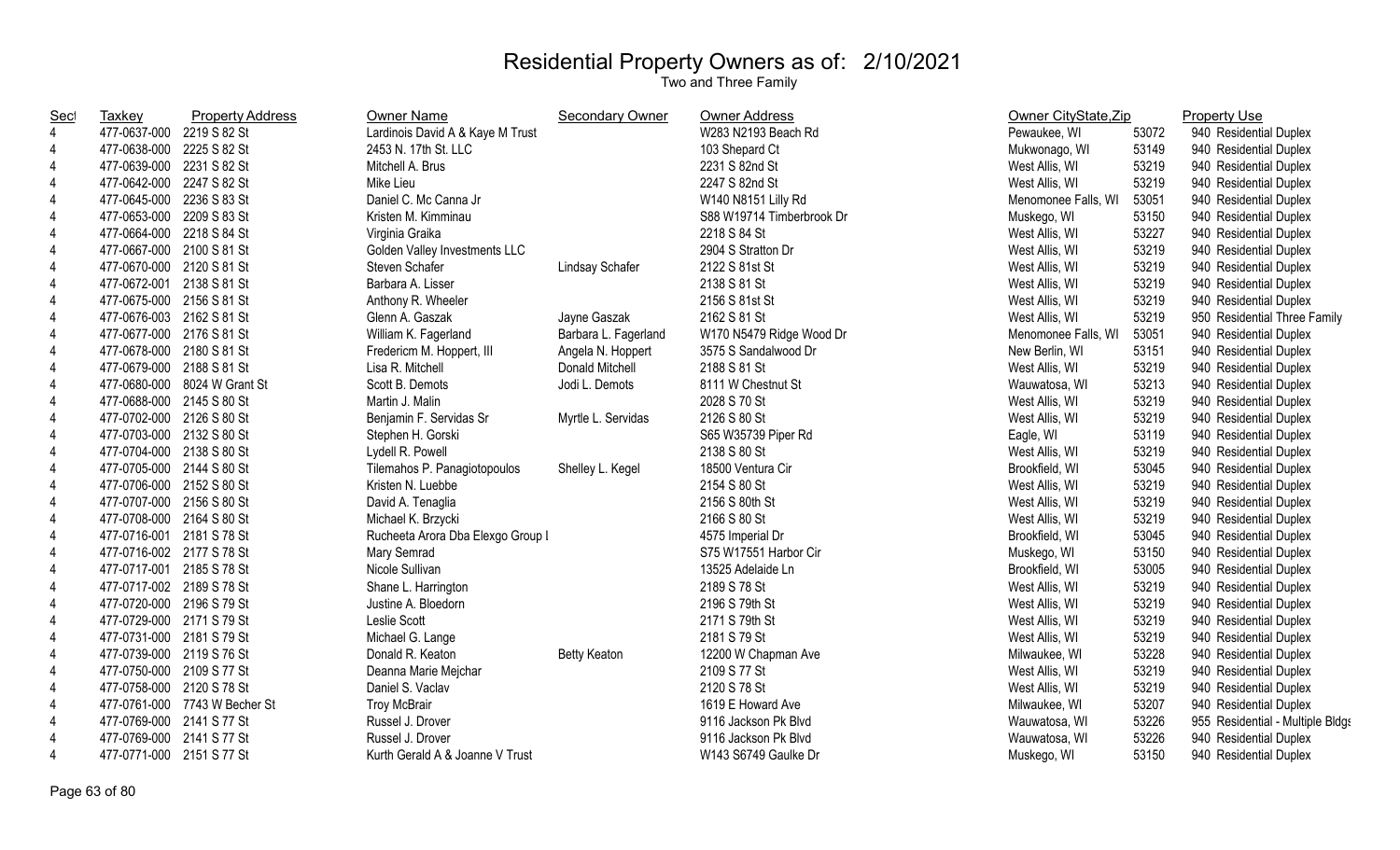| <b>Sec</b>     | <b>Taxkey</b>             | <b>Property Address</b>          | <b>Owner Name</b>              | <b>Secondary Owner</b>     | Owner Address              | Owner CityState, Zip |       | <b>Property Use</b>              |
|----------------|---------------------------|----------------------------------|--------------------------------|----------------------------|----------------------------|----------------------|-------|----------------------------------|
| $\overline{4}$ | 477-0772-000 2157 S 77 St |                                  | Michael Povletich              | Angela Povletich           | 2157 S 77th St             | West Allis, WI       | 53219 | 940 Residential Duplex           |
| $\overline{4}$ | 477-0777-000 2174 S 77 St |                                  | Michael Weier                  |                            | S87 W25250 Edgewood Ave    | Mukwonago, WI        | 53149 | 940 Residential Duplex           |
| 4              | 477-0788-000 2175 S 76 St |                                  | Kyle C. Andrysczyk             |                            | W310 S7570 Arbor Dr        | Mukwonago, WI        | 53149 | 940 Residential Duplex           |
| 4              | 477-0790-000 2134 S 78 St |                                  | Elizabeth Tavidian             |                            | 2134 S 78 St               | West Allis, WI       | 53219 | 940 Residential Duplex           |
| 4              | 477-0795-000 2166 S 78 St |                                  | Scott D. Polzin                | Wendy K. Cozzens           | 7749 W Imperial Dr         | Franklin, WI         | 53132 | 940 Residential Duplex           |
| 4              | 477-0797-000 2184 S 78 St |                                  | Margaret G. Briggs             |                            | 2184 S 78 St               | West Allis, WI       | 53219 | 940 Residential Duplex           |
| 4              | 477-0801-000 2191 S 77 St |                                  | Homestead Road WI, LLC         |                            | 4820 Minnetonka Blvd #300  | Minneapolis, MN      | 55416 | 940 Residential Duplex           |
| 4              | 477-0803-000 2179 S 77 St |                                  | Ty W. Kelley                   | Wendy M. Ghislain          | 2179 S 77 St               | West Allis, WI       | 53219 | 940 Residential Duplex           |
| 4              | 477-0814-000 2227 S 76 St |                                  | Scott A. Antczak               |                            | 2227 S 76 St               | West Allis, WI       | 53219 | 940 Residential Duplex           |
| $\overline{4}$ | 477-0818-000 2245 S 76 St |                                  | Kyle J. Sarkis                 |                            | 2245 S 76 St               | West Allis, WI       | 53219 | 940 Residential Duplex           |
| $\overline{4}$ | 477-0820-000 2255 S 76 St |                                  | Craig L. Podlesnik             |                            | 2105 La Vela Cir           | Brookfield, WI       | 53005 | 940 Residential Duplex           |
| 9              | 477-0837-000 2327 S 80 St |                                  | Marlene A. Wagner              |                            | 2329 S 80th St             | West Allis, WI       | 53219 | 940 Residential Duplex           |
| 4              | 478-0002-000 2027 S 84 St |                                  | Cindy S. Kuzdas                |                            | 2027 S 84 St               | West Allis, WI       | 53227 | 940 Residential Duplex           |
| 4              | 478-0004-000 2037 S 84 St |                                  | West Allis City Tracks LLC     |                            | S6 W31202 Hidden Hollow    | Delafield, WI        | 53018 | 955 Residential - Multiple Bldgs |
| 4              |                           | 478-0011-000 8410 W Becher St    | Deubig Investment Property LLC |                            | W362 S2452 Lisa Ln         | Dousman, WI          | 53118 | 940 Residential Duplex           |
| 4              |                           | 478-0013-000 8422 W Becher St    | Norville H. Wildes             |                            | 12825 W Euclid Ct          | New Berlin, WI       | 53151 | 940 Residential Duplex           |
| $\overline{4}$ | 478-0021-000 2030 S 85 St |                                  | Rita Renee Heiden              |                            | 2460 S 74 St               | West Allis, WI       | 53219 | 940 Residential Duplex           |
| $\overline{4}$ | 478-0022-000 2026 S 85 St |                                  | Karen A. Bennett               | <b>Christopher Bennett</b> | 2028 S 85th St             | West Allis, WI       | 53227 | 940 Residential Duplex           |
| 4              | 478-0057-000 2047 S 86 St |                                  | Arthur D. Peterson Jr          | Jennifer Risley            | 2047 S 86 St               | West Allis, WI       | 53227 | 940 Residential Duplex           |
| $\overline{4}$ |                           | 478-0087-000 8713 W National Ave | Kase Properties LLC            |                            | PO Box 510511              | New Berlin, WI       | 53151 | 940 Residential Duplex           |
| 4              | 478-0112-001 1932 S 89 St |                                  | John Sorgent                   | Kim M. Sorgent             | 3188 S 107th St            | West Allis, WI       | 53227 | 940 Residential Duplex           |
| 4              | 478-0113-000              | 1938 S 89 St                     | Irene J. Danner                | Paulette A. Bernard        | 1938 S 89 St               | West Allis, WI       | 53227 | 940 Residential Duplex           |
| 4              | 478-0115-000 1948 S 89 St |                                  | Michael Kretlow                | <b>Tatiana Kretlow</b>     | 2132 N 118 St              | Wauwatosa, WI        | 53226 | 940 Residential Duplex           |
| 4              | 478-0124-000              | 1925 S 89 St                     | 1925-1927 S 89th St, LLC       |                            | 9538 W Cleveland Ave       | West Allis, WI       | 53227 | 940 Residential Duplex           |
| 4              | 478-0129-000              | 1951 S 89 St                     | Kimberly L. Schwall            |                            | 1953 S 89th St             | West Allis, WI       | 53227 | 940 Residential Duplex           |
| 4              | 478-0133-001 1971 S 89 St |                                  | Nicholas J. Martorano          | Katherine Martorano        | N57 W15133 Mesa Dr         | Menomonee Falls, WI  | 53051 | 940 Residential Duplex           |
| 4              | 478-0137-001 1966 S 90 St |                                  | Frank Stanzer Jr               | Sally Stanzer              | 10408 W Rawson Ave         | Franklin, WI         | 53132 | 940 Residential Duplex           |
| 4              | 478-0145-001 1926 S 90 St |                                  | Linda Bingenheimer             |                            | 12460 Tremont St           | Brookfield, WI       | 53005 | 940 Residential Duplex           |
| $\overline{4}$ | 478-0162-001 1974 S 91 St |                                  | Brett R. Pfarr                 |                            | 1974 S 91st St             | West Allis, WI       | 53227 | 940 Residential Duplex           |
| 4              | 478-0174-000 1907 S 91 St |                                  | Clifford Hale III              | Teri Hale                  | 1907 S 91 St               | West Allis, WI       | 53227 | 940 Residential Duplex           |
| $\overline{4}$ | 478-0177-001 1929 S 91 St |                                  | Anthony Orlando                | Connie Orlando             | 1929 S 91 St               | West Allis, WI       | 53227 | 940 Residential Duplex           |
| 4              | 478-0177-002 1935 S 91 St |                                  | Juanita Karow                  |                            | 1935 S 91 St               | West Allis, WI       | 53227 | 940 Residential Duplex           |
| 4              | 478-0183-000 1973 S 91 St |                                  | Stacy M. Linscott              |                            | W315 S3300 Harvest View Dr | Genesee, WI          | 53189 | 940 Residential Duplex           |
| 4              | 478-0186-000              | 1962 S 92 St                     | JEM3 Rentals, LLC              |                            | 410 Stonefield Ct          | Lake Mills, WI       | 53551 | 940 Residential Duplex           |
| 4              | 478-0186-000              | 1962 S 92 St                     | JEM3 Rentals, LLC              |                            | 410 Stonefield Ct          | Lake Mills, WI       | 53551 | 955 Residential - Multiple Bldgs |
| 4              | 478-0189-000              | 1942 S 92 St                     | DTP Investments, LLC           |                            | 9930 S Cindy Ln            | Oak Creek, WI        | 53154 | 940 Residential Duplex           |
| 4              | 478-0192-000              | 1922 S 92 St                     | Tracy M. Hofmeister            | Joseph P. Hofmeister       | 1922 S 92 St               | West Allis, WI       | 53227 | 940 Residential Duplex           |
| 4              | 478-0205-000              | 2053 S 91 St                     | Marylee Catlin                 |                            | 2049 S 91 St               | West Allis, WI       | 53227 | 940 Residential Duplex           |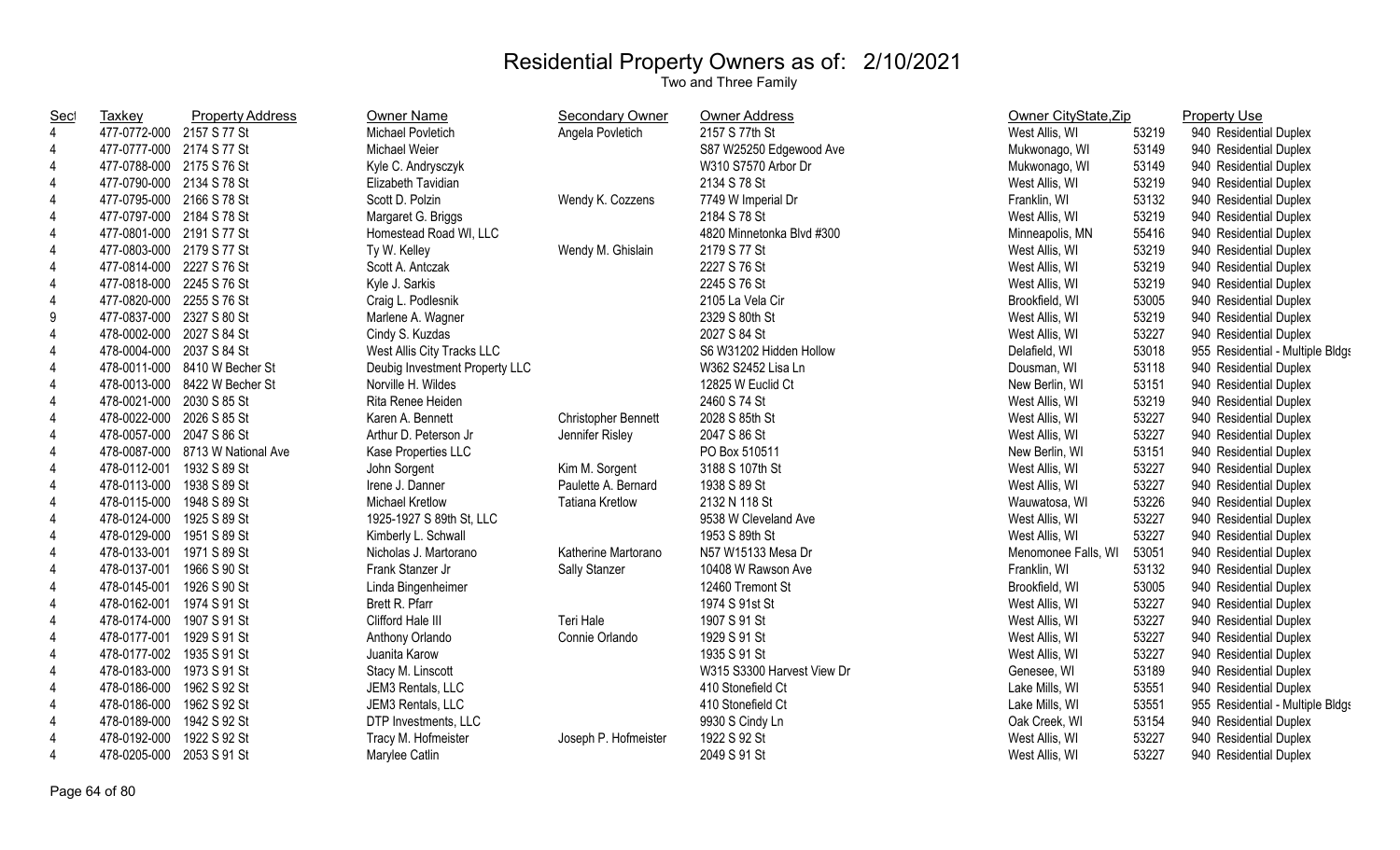| $\overline{4}$<br>Elexgo Group, LLC<br>4575 Imperial Dr<br>478-0214-001 2048 S 92 St<br>Brookfield, WI<br>53045<br>53227<br>4<br>478-0215-001 2040 S 92 St<br>Jason R. Stein<br>2040 S 92 St<br>West Allis, WI<br>$\overline{4}$<br>Daniel T. Moran<br>2008 S 92 St<br>53227<br>478-0219-000 2008 S 92 St<br>Barbara L. Moran<br>West Allis, WI<br>53089<br>4<br>478-0223-000 2001 S 90 St<br>Matthew C. Hefter<br>N77 W24195 Hidden Oaks Dr<br>Lisbon, WI<br>53227<br>$\overline{4}$<br>478-0224-000 2005 S 90 St<br>Melichar Roger L Trust<br>2005 S 90 St<br>West Allis, WI<br>2009 S 90 St<br>53227<br>4<br>478-0225-000 2009 S 90 St<br>Nicole L. Puchalla<br>Sandra L. Puchalla<br>West Allis, WI<br>53227<br>478-0226-000 2013 S 90 St<br>Stephanie Lauren Wagner<br>2013 S 90 St<br>4<br>West Allis, WI<br>$\overline{4}$<br>53227<br>478-0228-000 2023 S 90 St<br>Kim M. Sorgent<br>PO Box 270555<br>West Allis, WI<br>$\overline{4}$<br>53227<br>478-0248-000 2001 S 89 St<br>Jeanne M. Martel<br>2001 S 89 St<br>West Allis, WI | 940 Residential Duplex<br>940 Residential Duplex<br>940 Residential Duplex<br>940 Residential Duplex<br>940 Residential Duplex<br>940 Residential Duplex<br>940 Residential Duplex<br>940 Residential Duplex<br>940 Residential Duplex<br>940 Residential Duplex<br>940 Residential Duplex<br>950 Residential Three Family |
|--------------------------------------------------------------------------------------------------------------------------------------------------------------------------------------------------------------------------------------------------------------------------------------------------------------------------------------------------------------------------------------------------------------------------------------------------------------------------------------------------------------------------------------------------------------------------------------------------------------------------------------------------------------------------------------------------------------------------------------------------------------------------------------------------------------------------------------------------------------------------------------------------------------------------------------------------------------------------------------------------------------------------------------------|----------------------------------------------------------------------------------------------------------------------------------------------------------------------------------------------------------------------------------------------------------------------------------------------------------------------------|
|                                                                                                                                                                                                                                                                                                                                                                                                                                                                                                                                                                                                                                                                                                                                                                                                                                                                                                                                                                                                                                            |                                                                                                                                                                                                                                                                                                                            |
|                                                                                                                                                                                                                                                                                                                                                                                                                                                                                                                                                                                                                                                                                                                                                                                                                                                                                                                                                                                                                                            |                                                                                                                                                                                                                                                                                                                            |
|                                                                                                                                                                                                                                                                                                                                                                                                                                                                                                                                                                                                                                                                                                                                                                                                                                                                                                                                                                                                                                            |                                                                                                                                                                                                                                                                                                                            |
|                                                                                                                                                                                                                                                                                                                                                                                                                                                                                                                                                                                                                                                                                                                                                                                                                                                                                                                                                                                                                                            |                                                                                                                                                                                                                                                                                                                            |
|                                                                                                                                                                                                                                                                                                                                                                                                                                                                                                                                                                                                                                                                                                                                                                                                                                                                                                                                                                                                                                            |                                                                                                                                                                                                                                                                                                                            |
|                                                                                                                                                                                                                                                                                                                                                                                                                                                                                                                                                                                                                                                                                                                                                                                                                                                                                                                                                                                                                                            |                                                                                                                                                                                                                                                                                                                            |
|                                                                                                                                                                                                                                                                                                                                                                                                                                                                                                                                                                                                                                                                                                                                                                                                                                                                                                                                                                                                                                            |                                                                                                                                                                                                                                                                                                                            |
|                                                                                                                                                                                                                                                                                                                                                                                                                                                                                                                                                                                                                                                                                                                                                                                                                                                                                                                                                                                                                                            |                                                                                                                                                                                                                                                                                                                            |
|                                                                                                                                                                                                                                                                                                                                                                                                                                                                                                                                                                                                                                                                                                                                                                                                                                                                                                                                                                                                                                            |                                                                                                                                                                                                                                                                                                                            |
| $\overline{4}$<br>53227<br>478-0251-000 2015 S 89 St<br>Theresa Baumgartner<br>2015 S 89 St<br>West Allis, WI                                                                                                                                                                                                                                                                                                                                                                                                                                                                                                                                                                                                                                                                                                                                                                                                                                                                                                                              |                                                                                                                                                                                                                                                                                                                            |
| 53172<br>4<br>478-0261-000 2046 S 90 St<br>William T. Willy<br>Edward A. Pelikan<br>2510 Lake Shore Blvd<br>South Milwaukee, WI                                                                                                                                                                                                                                                                                                                                                                                                                                                                                                                                                                                                                                                                                                                                                                                                                                                                                                            |                                                                                                                                                                                                                                                                                                                            |
| $\overline{4}$<br>Samuel Domach<br>1227 E Broadway<br>53188<br>478-0264-000 2030 S 90 St<br>Waukesha, WI                                                                                                                                                                                                                                                                                                                                                                                                                                                                                                                                                                                                                                                                                                                                                                                                                                                                                                                                   |                                                                                                                                                                                                                                                                                                                            |
| 53132<br>4<br>478-0265-000 2024 S 90 St<br>James J. Kuchenreuther<br>11421 W Balboa St<br>Cindy L. Kuchenreuther<br>Franklin, WI                                                                                                                                                                                                                                                                                                                                                                                                                                                                                                                                                                                                                                                                                                                                                                                                                                                                                                           | 940 Residential Duplex                                                                                                                                                                                                                                                                                                     |
| 53227<br>$\overline{4}$<br>Gavin Garcia<br>8807 W Rogers St<br>478-0270-003 8807 W Rogers St<br>Sara Garcia<br>West Allis, WI                                                                                                                                                                                                                                                                                                                                                                                                                                                                                                                                                                                                                                                                                                                                                                                                                                                                                                              | 940 Residential Duplex                                                                                                                                                                                                                                                                                                     |
| Mike Kroner<br>9118 W National Ave<br>53227<br>4<br>478-0282-000 9116 W National Ave<br>Bonnie Kroner<br>West Allis, WI                                                                                                                                                                                                                                                                                                                                                                                                                                                                                                                                                                                                                                                                                                                                                                                                                                                                                                                    | 940 Residential Duplex                                                                                                                                                                                                                                                                                                     |
| $\overline{4}$<br>478-0299-000 2167 S 90 St<br>Dennis L. Bernard<br>3475 S Raymond Dr<br>53151<br>Susan A. Bernard<br>New Berlin, WI                                                                                                                                                                                                                                                                                                                                                                                                                                                                                                                                                                                                                                                                                                                                                                                                                                                                                                       | 940 Residential Duplex                                                                                                                                                                                                                                                                                                     |
| 53227<br>4<br>478-0305-000 2160 S 91 St<br>2162 S 91 St<br>Agustin Becerra<br>West Allis, WI                                                                                                                                                                                                                                                                                                                                                                                                                                                                                                                                                                                                                                                                                                                                                                                                                                                                                                                                               | 940 Residential Duplex                                                                                                                                                                                                                                                                                                     |
| 53220<br>478-0308-002 2225 S 90 St<br>5127 W Midland Dr<br>4<br>Irina Scordato<br>Greenfield, WI                                                                                                                                                                                                                                                                                                                                                                                                                                                                                                                                                                                                                                                                                                                                                                                                                                                                                                                                           | 940 Residential Duplex                                                                                                                                                                                                                                                                                                     |
| 478-0332-000 2175 S 89 St<br>Kirk B. Remer<br>53227<br>4<br>Troy C. Dequaine<br>2175 S 89 St<br>West Allis, WI                                                                                                                                                                                                                                                                                                                                                                                                                                                                                                                                                                                                                                                                                                                                                                                                                                                                                                                             | 940 Residential Duplex                                                                                                                                                                                                                                                                                                     |
| $\overline{4}$<br>478-0337-000 2114 S 89 St<br>2116 S 89 St<br>53227<br>Matthew S. Sylla<br>West Allis, WI                                                                                                                                                                                                                                                                                                                                                                                                                                                                                                                                                                                                                                                                                                                                                                                                                                                                                                                                 | 940 Residential Duplex                                                                                                                                                                                                                                                                                                     |
| $\overline{4}$<br>53151<br>478-0339-000 8807 W Becher St<br>Hoa N. Tran<br>2135 S Woodshire Dr<br>New Berlin, WI                                                                                                                                                                                                                                                                                                                                                                                                                                                                                                                                                                                                                                                                                                                                                                                                                                                                                                                           | 940 Residential Duplex                                                                                                                                                                                                                                                                                                     |
| Hoa N. Tran<br>53151<br>$\overline{4}$<br>478-0339-000 8807 W Becher St<br>2135 S Woodshire Dr<br>New Berlin, WI                                                                                                                                                                                                                                                                                                                                                                                                                                                                                                                                                                                                                                                                                                                                                                                                                                                                                                                           | 955 Residential - Multiple Bldgs                                                                                                                                                                                                                                                                                           |
| $\overline{4}$<br>478-0350-000 2136 S 89 St<br>Shannon E. Johannsen<br>2136 S 89 St<br>53227<br>Duane S. Johannsen<br>West Allis, WI                                                                                                                                                                                                                                                                                                                                                                                                                                                                                                                                                                                                                                                                                                                                                                                                                                                                                                       | 940 Residential Duplex                                                                                                                                                                                                                                                                                                     |
| 53214<br>4<br>478-0351-000 2137 S 88 St<br>Paul C. Morris<br>Jessica F. Morris<br>1322 S 89 St<br>West Allis, WI                                                                                                                                                                                                                                                                                                                                                                                                                                                                                                                                                                                                                                                                                                                                                                                                                                                                                                                           | 940 Residential Duplex                                                                                                                                                                                                                                                                                                     |
| 478-0353-000 2141 S 88 St<br>Ismael Romero<br>2141 S 88 St<br>53227<br>4<br>Yolanda Romero<br>West Allis, WI                                                                                                                                                                                                                                                                                                                                                                                                                                                                                                                                                                                                                                                                                                                                                                                                                                                                                                                               | 940 Residential Duplex                                                                                                                                                                                                                                                                                                     |
| 2144 S 89th St<br>53227<br>478-0354-000 2144 S 89 St<br>Callie N. Erickson<br>4<br>West Allis, WI                                                                                                                                                                                                                                                                                                                                                                                                                                                                                                                                                                                                                                                                                                                                                                                                                                                                                                                                          | 940 Residential Duplex                                                                                                                                                                                                                                                                                                     |
| $\overline{4}$<br>W170 N5479 Ridgewood Dr<br>53051<br>478-0360-000 2158 S 89 St<br>William K. Fagerland<br>Barbara L. Fagerland<br>Menomonee Falls, WI                                                                                                                                                                                                                                                                                                                                                                                                                                                                                                                                                                                                                                                                                                                                                                                                                                                                                     | 940 Residential Duplex                                                                                                                                                                                                                                                                                                     |
| 53033<br>4<br>478-0361-000 2159 S 88 St<br>Maple Hill Investments LLC<br>907 Cheyenne Ct<br>Hubertus, WI                                                                                                                                                                                                                                                                                                                                                                                                                                                                                                                                                                                                                                                                                                                                                                                                                                                                                                                                   | 940 Residential Duplex                                                                                                                                                                                                                                                                                                     |
| 53227<br>4<br>478-0362-000 2164 S 89 St<br><b>Brandon Viliunas</b><br>2164 S 89th St<br>West Allis, WI                                                                                                                                                                                                                                                                                                                                                                                                                                                                                                                                                                                                                                                                                                                                                                                                                                                                                                                                     | 940 Residential Duplex                                                                                                                                                                                                                                                                                                     |
| 53214<br>4<br>478-0363-000 2168 S 89 St<br>Christopher R. Krumrai<br>1612 S 65th St<br>West Allis, WI                                                                                                                                                                                                                                                                                                                                                                                                                                                                                                                                                                                                                                                                                                                                                                                                                                                                                                                                      | 940 Residential Duplex                                                                                                                                                                                                                                                                                                     |
| 53105<br>4<br>478-0369-000 2186 S 89 St<br>Michael Macaluso<br>4012 Lake St<br>Burlington, WI                                                                                                                                                                                                                                                                                                                                                                                                                                                                                                                                                                                                                                                                                                                                                                                                                                                                                                                                              | 940 Residential Duplex                                                                                                                                                                                                                                                                                                     |
| 53226<br>4<br>Schulte 88th Street, LLC<br>11931 W Blue Mound Rd<br>478-0370-001 2181 S 88 St<br>Wauwatosa, WI                                                                                                                                                                                                                                                                                                                                                                                                                                                                                                                                                                                                                                                                                                                                                                                                                                                                                                                              | 940 Residential Duplex                                                                                                                                                                                                                                                                                                     |
| $\overline{4}$<br>53189<br>478-0370-002 2185 S 88 St<br>Mark J. Filiatrault<br>1652 Legend Hill Ln<br>Waukesha, WI                                                                                                                                                                                                                                                                                                                                                                                                                                                                                                                                                                                                                                                                                                                                                                                                                                                                                                                         | 940 Residential Duplex                                                                                                                                                                                                                                                                                                     |
| $\overline{4}$<br>11817 W Tesch Ave<br>53228<br>478-0372-000 2204 S 89 St<br>Sara R. Topczewski<br>Greenfield, WI                                                                                                                                                                                                                                                                                                                                                                                                                                                                                                                                                                                                                                                                                                                                                                                                                                                                                                                          | 940 Residential Duplex                                                                                                                                                                                                                                                                                                     |
| $\overline{4}$<br>478-0373-000 8811 W Grant St<br>8811 W Grant St<br>53227<br>Timothy E. Bublitz<br>West Allis, WI                                                                                                                                                                                                                                                                                                                                                                                                                                                                                                                                                                                                                                                                                                                                                                                                                                                                                                                         | 940 Residential Duplex                                                                                                                                                                                                                                                                                                     |
| 53227<br>4<br>478-0384-000 2201 S 89 St<br>Mark J. Duerr<br>2203 S 89 St<br>West Allis, WI                                                                                                                                                                                                                                                                                                                                                                                                                                                                                                                                                                                                                                                                                                                                                                                                                                                                                                                                                 | 940 Residential Duplex                                                                                                                                                                                                                                                                                                     |
| 53227<br>4<br>478-0389-000 2231 S 89 St<br>Jerome R. Gratz<br>Burdette M. Eckart<br>2231 S 89th St<br>West Allis, WI                                                                                                                                                                                                                                                                                                                                                                                                                                                                                                                                                                                                                                                                                                                                                                                                                                                                                                                       | 940 Residential Duplex                                                                                                                                                                                                                                                                                                     |
| $\overline{4}$<br>53222<br>478-0408-000 2162 S 88 St<br>Austin Obradovich<br><b>Tyler Obrandovich</b><br>2162 S 88th St<br>940 Residential Duplex<br>West Allis, WI                                                                                                                                                                                                                                                                                                                                                                                                                                                                                                                                                                                                                                                                                                                                                                                                                                                                        |                                                                                                                                                                                                                                                                                                                            |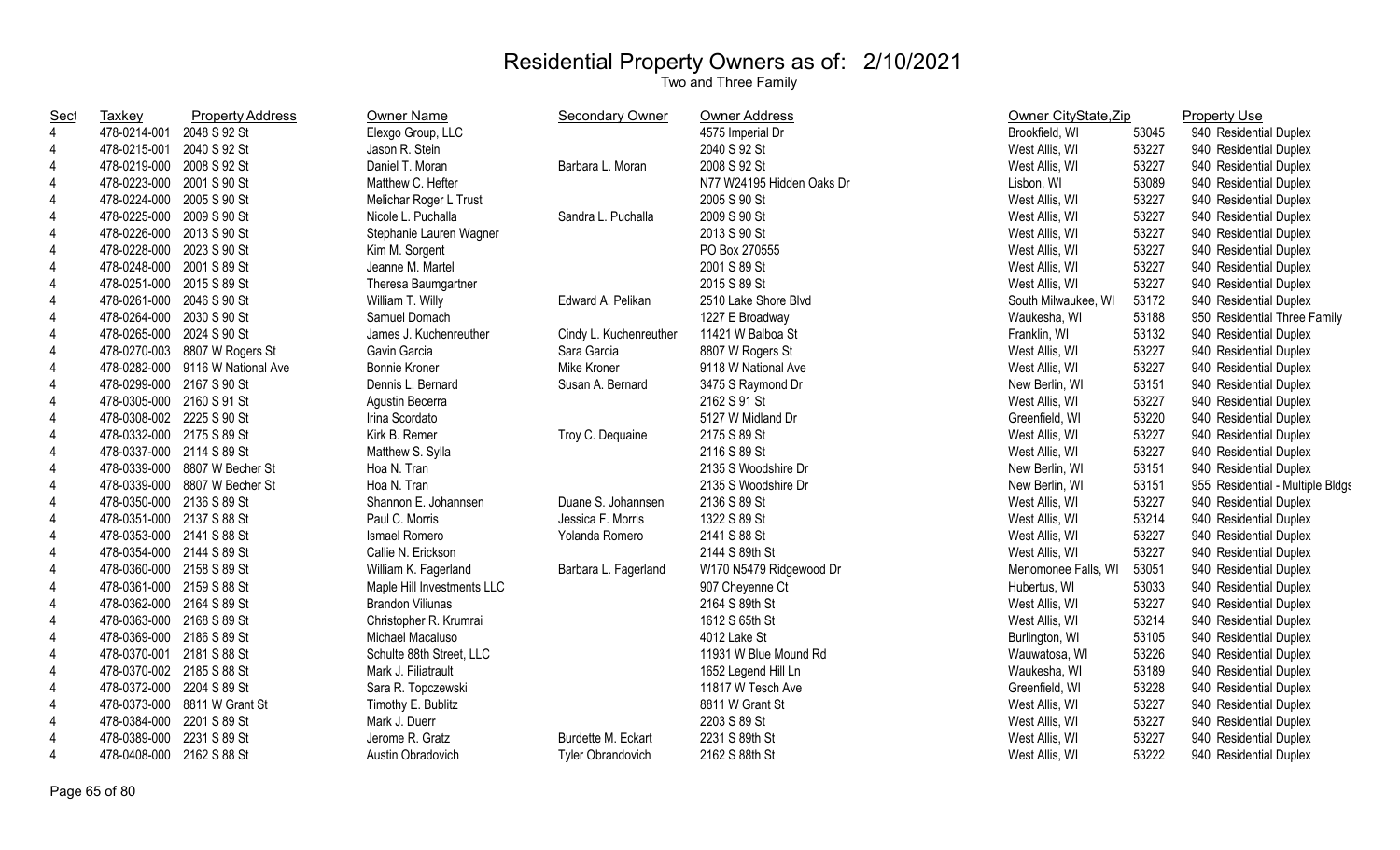| <u>Sec</u>     | <b>Taxkey</b>             | <b>Property Address</b>          | <b>Owner Name</b>       | Secondary Owner                            | <b>Owner Address</b>         | Owner CityState, Zip |       | <b>Property Use</b>              |
|----------------|---------------------------|----------------------------------|-------------------------|--------------------------------------------|------------------------------|----------------------|-------|----------------------------------|
| 4              | 478-0419-004 2163 S 87 St |                                  | Stephanie E. Dulieu     |                                            | N63 W12896 Grove St          | Menomonee Falls, WI  | 53051 | 940 Residential Duplex           |
| $\overline{4}$ | 478-0454-001 2107 S 84 St |                                  | Rudy A. Treml           |                                            | 8411 W Becher St             | West Allis, WI       | 53227 | 940 Residential Duplex           |
| $\overline{4}$ | 478-0456-000 2117 S 84 St |                                  | John Hempler            |                                            | 8381 S Shepard Ave           | Oak Creek, WI        | 53154 | 940 Residential Duplex           |
| $\overline{4}$ | 478-0457-000 2123 S 84 St |                                  | Rudy A. Treml           |                                            | 8411 W Becher St             | West Allis, WI       | 53227 | 940 Residential Duplex           |
| $\overline{4}$ | 478-0460-000 2141 S 84 St |                                  | Thomas G. Sipin         | Susan J. Sipin                             | 2143 S 84 St                 | West Allis, WI       | 53227 | 940 Residential Duplex           |
| 4              | 478-0468-000 2179 S 84 St |                                  | Susan K. Shivy          |                                            | 2179 S 84 St                 | West Allis, WI       | 53227 | 940 Residential Duplex           |
| 4              |                           | 478-0469-001 8420 W Grant St     | Bryan E. Nash           |                                            | 6255 S Karrinton Ln          | New Berlin, WI       | 53151 | 940 Residential Duplex           |
| 4              | 478-0469-002 2191 S 84 St |                                  | Mark Janik              | Jennifer Longato                           | 2193 S 84th St               | West Allis, WI       | 53227 | 940 Residential Duplex           |
| 4              | 478-0470-000 2197 S 84 St |                                  | Daniel J. Hirsch        |                                            | 2201 S 84 St                 | West Allis, WI       | 53227 | 940 Residential Duplex           |
| 4              | 478-0470-000 2197 S 84 St |                                  | Daniel J. Hirsch        |                                            | 2201 S 84 St                 | West Allis, WI       | 53227 | 955 Residential - Multiple Bldgs |
| 4              | 478-0471-000 2186 S 85 St |                                  | Julio C. Antonio        | Yvonne Castillo                            | 2186 S 85 St                 | West Allis, WI       | 53214 | 940 Residential Duplex           |
| 4              | 478-0473-000 2174 S 85 St |                                  | Jacob E. Sundstrom      |                                            | 2174 S 85 St                 | West Allis, WI       | 53227 | 940 Residential Duplex           |
| $\overline{4}$ | 478-0487-000 2106 S 85 St |                                  | Steven L. Schabow       |                                            | 700 Larry Ct                 | Waukesha, WI         | 53186 | 940 Residential Duplex           |
| $\overline{4}$ | 478-0488-000 2100 S 85 St |                                  | Stephanie M. Kosmatka   | John A. Gremore                            | 2100 S 85 St                 | West Allis, WI       | 53227 | 940 Residential Duplex           |
| 4              |                           | 478-0490-000 8416 W Lincoln Ave  | Juan Gabriel Rivera     | Ninoshka Marie Rivera                      | 8416 W Lincoln Ave           | West Allis, WI       | 53227 | 940 Residential Duplex           |
| $\overline{4}$ | 478-0491-000 2247 S 84 St |                                  | Ryan D. Swan            |                                            | 11113 W Forest Home Ave #200 | Franklin, WI         | 53132 | 940 Residential Duplex           |
| 4              | 478-0492-000 2237 S 84 St |                                  | Diane R. Berge          | Lee J. Berge                               | 2239 S 84 St                 | West Allis, WI       | 53227 | 940 Residential Duplex           |
| $\overline{4}$ |                           | 478-0496-000 8727 W Grant St     | Carol Percell           | Vernon Percell                             | 8727 W Grant St              | West Allis, WI       | 53227 | 940 Residential Duplex           |
| $\overline{4}$ |                           | 478-0503-000 8507 W Becher St    | Valerie E. Mudrock      |                                            | 8507 W Becher St             | West Allis, WI       | 53227 | 940 Residential Duplex           |
| $\overline{4}$ |                           | 478-0504-001 8513 W Becher St    | Dustin J. Clarey        | Samantha A. Hatala                         | 8513 W Becher St             | West Allis, WI       | 53227 | 940 Residential Duplex           |
| 4              |                           | 478-0504-002 8517 W Becher St    | Cynthia A. Radtke       | Cynthia A Radtke Rev Tru: 8519 W Becher St |                              | West Allis, WI       | 53227 | 940 Residential Duplex           |
| 4              |                           | 478-0507-000 8533 W Becher St    | Paul D. Fennig          |                                            | 8535 W Becher St             | West Allis, WI       | 53227 | 940 Residential Duplex           |
| $\overline{4}$ | 478-0521-000 2180 S 86 St |                                  | Steven N. Lehman        |                                            | 2475 S Brookside Pkwy        | New Berlin, WI       | 53151 | 940 Residential Duplex           |
| 4              | 478-0522-000 2186 S 86 St |                                  | Cal Rohrman             |                                            | 6511 95th Ave                | Kenosha, WI          | 53142 | 940 Residential Duplex           |
| 4              | 478-0528-000 2163 S 85 St |                                  | Glen E. Dawursk Jr      |                                            | 2163 S 85 St                 | West Allis, WI       | 53227 | 940 Residential Duplex           |
| 4              | 478-0529-000 2157 S 85 St |                                  | Scott D. Heiman         | Deborah A. Heiman                          | 2157 S 85 St                 | West Allis, WI       | 53227 | 940 Residential Duplex           |
| $\overline{4}$ | 478-0531-000 2147 S 85 St |                                  | Robert Conrad           | Robert O Conrad Revocab PO Box 621         |                              | Hales Corners, WI    | 53130 | 940 Residential Duplex           |
| 4              | 478-0534-000 2129 S 85 St |                                  | <b>Hector Ruiz</b>      | Ernestina Ruiz                             | 2901 S 149 St                | New Berlin, WI       | 53151 | 940 Residential Duplex           |
| $\overline{4}$ | 478-0536-001 2119 S 85 St |                                  | Melanie M. Stevens      |                                            | 2121 S 85 St                 | West Allis, WI       | 53227 | 940 Residential Duplex           |
| $\overline{4}$ | 478-0536-002 2115 S 85 St |                                  | Cynthia Gawlitta        | Scott Gawlitta                             | 2115 S 85 St                 | West Allis, WI       | 53227 | 940 Residential Duplex           |
| $\overline{4}$ | 478-0540-000 2215 S 84 St |                                  | Daniel Hirsch           |                                            | 2201 S 84 St                 | West Allis, WI       | 53227 | 940 Residential Duplex           |
| $\overline{4}$ |                           | 478-9991-000 8706 W National Ave | Oliverio Perez-Rebollar |                                            | 8706 W National Ave          | West Allis, WI       | 53227 | 940 Residential Duplex           |
| $\overline{4}$ |                           | 478-9992-000 8702 W National Ave | Daniel S. Olson         |                                            | 8702 W National Ave          | West Allis, WI       | 53227 | 940 Residential Duplex           |
| 4              |                           | 478-9994-002 8644 W National Ave | A Smetals Inc           |                                            | 8636R W National Ave         | West Allis, WI       | 53227 | 940 Residential Duplex           |
| 5              | 479-0018-001              | 1942 S 93 St                     | Jason J. Burtin         |                                            | 1942 S 93rd St               | West Allis, WI       | 53227 | 940 Residential Duplex           |
| 5              | 479-0020-002              | 1936 S 93 St                     | Katherine D. Legant     |                                            | 8146 W Leroy Ave             | Greenfield, WI       | 53220 | 940 Residential Duplex           |
| 5              | 479-0026-000              | 1900 S 93 St                     | Robin Santistevan       |                                            | 1900 S 93 St                 | West Allis, WI       | 53227 | 940 Residential Duplex           |
| 5              | 479-0039-000 1973 S 93 St |                                  | Jeffery R. Thom         |                                            | 1975 S 93 St                 | West Allis, WI       | 53227 | 940 Residential Duplex           |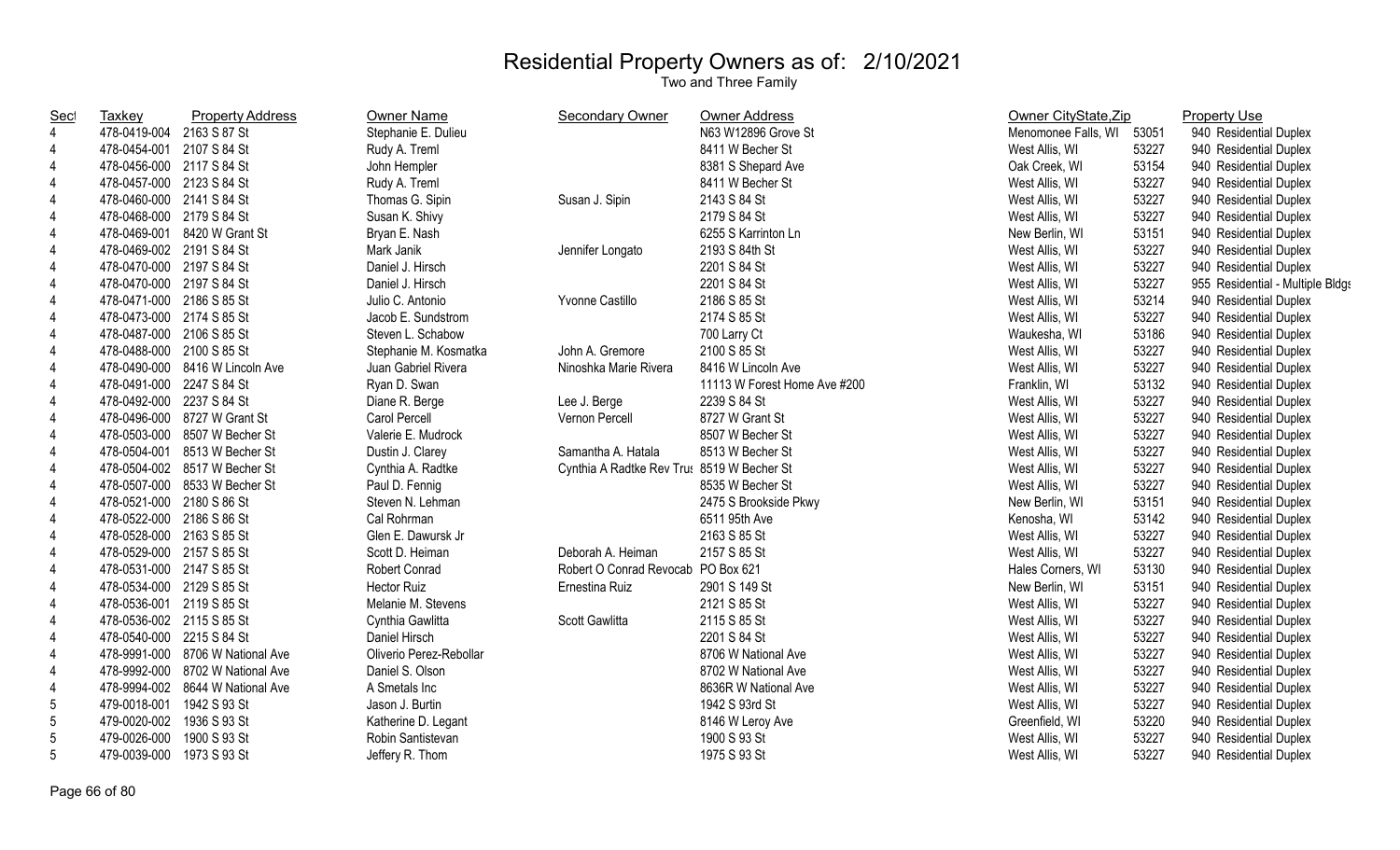| Taxkey       | <b>Property Address</b> | Owner Name                                                                                                                                                                                                                                                                                                                                                                                                                                                                                                                                                                                                                                                                                                                                                                                                                                                                                                                                                                                                                                                                                | <b>Secondary Owner</b> | <b>Owner Address</b>       |                |       | <b>Property Use</b>          |
|--------------|-------------------------|-------------------------------------------------------------------------------------------------------------------------------------------------------------------------------------------------------------------------------------------------------------------------------------------------------------------------------------------------------------------------------------------------------------------------------------------------------------------------------------------------------------------------------------------------------------------------------------------------------------------------------------------------------------------------------------------------------------------------------------------------------------------------------------------------------------------------------------------------------------------------------------------------------------------------------------------------------------------------------------------------------------------------------------------------------------------------------------------|------------------------|----------------------------|----------------|-------|------------------------------|
| 479-0043-000 |                         | Steven P. Kraklow                                                                                                                                                                                                                                                                                                                                                                                                                                                                                                                                                                                                                                                                                                                                                                                                                                                                                                                                                                                                                                                                         |                        | 1950 S 94 St               | West Allis, WI | 53227 | 940 Residential Duplex       |
|              |                         | Allen Roth                                                                                                                                                                                                                                                                                                                                                                                                                                                                                                                                                                                                                                                                                                                                                                                                                                                                                                                                                                                                                                                                                | <b>Tracy Roth</b>      | S74 W15537 Cherrywood Ct   | Muskego, WI    | 53150 | 940 Residential Duplex       |
|              |                         | Thomas W. Sladky                                                                                                                                                                                                                                                                                                                                                                                                                                                                                                                                                                                                                                                                                                                                                                                                                                                                                                                                                                                                                                                                          |                        | 2650 S Root River Pkwy     | West Allis, WI | 53227 | 940 Residential Duplex       |
|              |                         | Zachary lafrate                                                                                                                                                                                                                                                                                                                                                                                                                                                                                                                                                                                                                                                                                                                                                                                                                                                                                                                                                                                                                                                                           |                        | 1936 S 96 St               | West Allis, WI | 53227 | 940 Residential Duplex       |
|              |                         | John G. Sadowski                                                                                                                                                                                                                                                                                                                                                                                                                                                                                                                                                                                                                                                                                                                                                                                                                                                                                                                                                                                                                                                                          |                        | 2001 S 95 St               | West Allis, WI | 53227 | 940 Residential Duplex       |
|              |                         | Klose LLC                                                                                                                                                                                                                                                                                                                                                                                                                                                                                                                                                                                                                                                                                                                                                                                                                                                                                                                                                                                                                                                                                 |                        | 6025 W North Ave           | Wauwatosa, WI  | 53213 | 940 Residential Duplex       |
|              |                         | Michael J. Koester                                                                                                                                                                                                                                                                                                                                                                                                                                                                                                                                                                                                                                                                                                                                                                                                                                                                                                                                                                                                                                                                        | Susanne M. Koester     | W359 S1970 Hwy 67          | Dousman, WI    | 53118 | 940 Residential Duplex       |
|              |                         | Jeffrey S. Ryan                                                                                                                                                                                                                                                                                                                                                                                                                                                                                                                                                                                                                                                                                                                                                                                                                                                                                                                                                                                                                                                                           | Hilary B. Ryan         | 7915 Mary Ellen Pl         | Wauwatosa, WI  | 53213 | 950 Residential Three Family |
|              |                         | Gloria P. Hahn                                                                                                                                                                                                                                                                                                                                                                                                                                                                                                                                                                                                                                                                                                                                                                                                                                                                                                                                                                                                                                                                            | Theodore J. Hahn       | 2068 S 95 St               | West Allis, WI | 53227 | 940 Residential Duplex       |
|              |                         | Holzprop LLC                                                                                                                                                                                                                                                                                                                                                                                                                                                                                                                                                                                                                                                                                                                                                                                                                                                                                                                                                                                                                                                                              |                        | W334 N6010 Township Road M | Nashota, WI    | 53058 | 940 Residential Duplex       |
|              |                         | Richard J. Strike                                                                                                                                                                                                                                                                                                                                                                                                                                                                                                                                                                                                                                                                                                                                                                                                                                                                                                                                                                                                                                                                         |                        | 2041 S 94th St             | West Allis, WI | 53227 | 940 Residential Duplex       |
|              |                         | Lukasz J. Numrych                                                                                                                                                                                                                                                                                                                                                                                                                                                                                                                                                                                                                                                                                                                                                                                                                                                                                                                                                                                                                                                                         |                        | 217 Chestnut Ridge Dr      | Hartland, WI   | 53029 | 940 Residential Duplex       |
|              |                         | Nathan J. Hayes                                                                                                                                                                                                                                                                                                                                                                                                                                                                                                                                                                                                                                                                                                                                                                                                                                                                                                                                                                                                                                                                           |                        | 2063 S 93rd St             | West Allis, WI | 53227 | 940 Residential Duplex       |
|              |                         | <b>Scott DeMots</b>                                                                                                                                                                                                                                                                                                                                                                                                                                                                                                                                                                                                                                                                                                                                                                                                                                                                                                                                                                                                                                                                       | Jodi Demots            | 8111 W Chestnut St         | Wauwatosa, WI  | 53213 | 940 Residential Duplex       |
|              |                         | <b>Brenda Fletes</b>                                                                                                                                                                                                                                                                                                                                                                                                                                                                                                                                                                                                                                                                                                                                                                                                                                                                                                                                                                                                                                                                      |                        | 2009 S 93 St               | West Allis, WI | 53227 | 940 Residential Duplex       |
|              |                         | Jodi Santiago                                                                                                                                                                                                                                                                                                                                                                                                                                                                                                                                                                                                                                                                                                                                                                                                                                                                                                                                                                                                                                                                             | Natalia Santiago       | 2066 S 93rd St             | West Allis, WI | 53227 | 940 Residential Duplex       |
|              |                         | Matthew Adelsbach                                                                                                                                                                                                                                                                                                                                                                                                                                                                                                                                                                                                                                                                                                                                                                                                                                                                                                                                                                                                                                                                         | Melissa Adelsbach      | 2025 S 92 St               | West Allis, WI | 53227 | 940 Residential Duplex       |
|              |                         | Michael W. McGinnis                                                                                                                                                                                                                                                                                                                                                                                                                                                                                                                                                                                                                                                                                                                                                                                                                                                                                                                                                                                                                                                                       |                        | PO Box 210342              | Milwaukee, WI  | 53221 | 940 Residential Duplex       |
| 479-0203-000 |                         | Samantha Koconis                                                                                                                                                                                                                                                                                                                                                                                                                                                                                                                                                                                                                                                                                                                                                                                                                                                                                                                                                                                                                                                                          |                        | 1959 S 96th St             | West Allis, WI | 53227 | 940 Residential Duplex       |
| 479-0204-000 |                         | <b>Randall Miller</b>                                                                                                                                                                                                                                                                                                                                                                                                                                                                                                                                                                                                                                                                                                                                                                                                                                                                                                                                                                                                                                                                     | Michelle Miller        | 1963 S 96 St               | West Allis, WI | 53227 | 940 Residential Duplex       |
|              |                         | David G. Peplinski                                                                                                                                                                                                                                                                                                                                                                                                                                                                                                                                                                                                                                                                                                                                                                                                                                                                                                                                                                                                                                                                        |                        | 13505 W Green Meadow Dr    | New Berlin, WI | 53151 | 950 Residential Three Family |
|              |                         | David Johnson                                                                                                                                                                                                                                                                                                                                                                                                                                                                                                                                                                                                                                                                                                                                                                                                                                                                                                                                                                                                                                                                             |                        | 1917 S 97 St               | West Allis, WI | 53227 | 940 Residential Duplex       |
|              |                         | Gerald R. Buchkowski                                                                                                                                                                                                                                                                                                                                                                                                                                                                                                                                                                                                                                                                                                                                                                                                                                                                                                                                                                                                                                                                      |                        | 1921 S 97 St               | West Allis, WI | 53227 | 940 Residential Duplex       |
|              |                         | Werner G. Bayer                                                                                                                                                                                                                                                                                                                                                                                                                                                                                                                                                                                                                                                                                                                                                                                                                                                                                                                                                                                                                                                                           |                        | 3561 S 81 St               | Milwaukee, WI  | 53220 | 940 Residential Duplex       |
|              |                         | Kevin D. Wess                                                                                                                                                                                                                                                                                                                                                                                                                                                                                                                                                                                                                                                                                                                                                                                                                                                                                                                                                                                                                                                                             | Karla Wess             | 2145 S 110 St              | West Allis, WI | 53227 | 940 Residential Duplex       |
|              |                         | Patrick J. Galligan                                                                                                                                                                                                                                                                                                                                                                                                                                                                                                                                                                                                                                                                                                                                                                                                                                                                                                                                                                                                                                                                       |                        | 4331 S 43 St               | Greenfield, WI | 53220 | 940 Residential Duplex       |
|              |                         | Wallace F & Eileen M Millard Family                                                                                                                                                                                                                                                                                                                                                                                                                                                                                                                                                                                                                                                                                                                                                                                                                                                                                                                                                                                                                                                       |                        | 2067 S 97 St               | West Allis, WI | 53227 | 940 Residential Duplex       |
|              |                         | Conrad E. Lebeau                                                                                                                                                                                                                                                                                                                                                                                                                                                                                                                                                                                                                                                                                                                                                                                                                                                                                                                                                                                                                                                                          |                        | 2003 S 96 St               | West Allis, WI | 53227 | 940 Residential Duplex       |
|              |                         | Bentley R & J Family Trust                                                                                                                                                                                                                                                                                                                                                                                                                                                                                                                                                                                                                                                                                                                                                                                                                                                                                                                                                                                                                                                                |                        | S69 W17338 Kirkwood Dr     | Muskego, WI    | 53150 | 940 Residential Duplex       |
|              |                         | Christopher D. McGrath                                                                                                                                                                                                                                                                                                                                                                                                                                                                                                                                                                                                                                                                                                                                                                                                                                                                                                                                                                                                                                                                    | Katie J. McGrath       | S54 W23711 Maple Hill Ct   | Waukesha, WI   | 53189 | 940 Residential Duplex       |
|              |                         | Brion J. Briski                                                                                                                                                                                                                                                                                                                                                                                                                                                                                                                                                                                                                                                                                                                                                                                                                                                                                                                                                                                                                                                                           | Mary E. Briski         | 3710 S 158 St              | New Berlin, WI | 53151 | 940 Residential Duplex       |
|              |                         | Mampre B. Ohanian Sr                                                                                                                                                                                                                                                                                                                                                                                                                                                                                                                                                                                                                                                                                                                                                                                                                                                                                                                                                                                                                                                                      | Mampre B. Ohanian Jr   | 2127 S 96 St               | West Allis, WI | 53227 | 940 Residential Duplex       |
|              |                         | Kase Properties LLC                                                                                                                                                                                                                                                                                                                                                                                                                                                                                                                                                                                                                                                                                                                                                                                                                                                                                                                                                                                                                                                                       |                        | PO Box 510511              | New Berlin, WI | 53151 | 950 Residential Three Family |
|              |                         | Thomas E. Reilly                                                                                                                                                                                                                                                                                                                                                                                                                                                                                                                                                                                                                                                                                                                                                                                                                                                                                                                                                                                                                                                                          |                        | 2117 S 97 St               | West Allis, WI | 53227 | 940 Residential Duplex       |
|              |                         | Matthew A. Liberacki                                                                                                                                                                                                                                                                                                                                                                                                                                                                                                                                                                                                                                                                                                                                                                                                                                                                                                                                                                                                                                                                      |                        | W229 S8420 Big Bend Dr     | Big Bend, WI   | 53103 | 940 Residential Duplex       |
|              |                         | <b>Bernhard Ziebart</b>                                                                                                                                                                                                                                                                                                                                                                                                                                                                                                                                                                                                                                                                                                                                                                                                                                                                                                                                                                                                                                                                   | Joan Ziebart           | N19 W28072 Golf View Ct    | Pewaukee, WI   | 53072 | 940 Residential Duplex       |
| 479-0376-000 |                         | Kenneth Brielmaier                                                                                                                                                                                                                                                                                                                                                                                                                                                                                                                                                                                                                                                                                                                                                                                                                                                                                                                                                                                                                                                                        | Mary L. Brielmaier     | 2182 S 98 St               | West Allis, WI | 53227 | 940 Residential Duplex       |
|              |                         | Jacqueline Marie Brunker                                                                                                                                                                                                                                                                                                                                                                                                                                                                                                                                                                                                                                                                                                                                                                                                                                                                                                                                                                                                                                                                  |                        | 9629 W Grant St            | West Allis, WI | 53227 | 940 Residential Duplex       |
|              |                         | 1950 S 94 St<br>479-0057-000 1937 S 94 St<br>479-0087-000 1959 S 95 St<br>479-0095-000 1936 S 96 St<br>479-0101-003 2001 S 95 St<br>479-0104-000 2015 S 95 St<br>479-0115-002 2055 S 95 St<br>479-0119-002 2074 S 96 St<br>479-0131-000 2068 S 95 St<br>479-0132-000 2076 S 95 St<br>479-0136-001 2041 S 94 St<br>479-0136-003 2053 S 94 St<br>479-0151-000 2063 S 93 St<br>479-0155-000 2015 S 93 St<br>479-0156-000 2009 S 93 St<br>479-0169-000 2066 S 93 St<br>479-0179-000 2025 S 92 St<br>479-0202-000 1953 S 96 St<br>1959 S 96 St<br>1963 S 96 St<br>479-0222-000 1907 S 97 St<br>479-0224-000 1917 S 97 St<br>479-0225-000 1921 S 97 St<br>479-0226-000 1929 S 97 St<br>479-0257-000 2045 S 97 St<br>479-0259-000 2055 S 97 St<br>479-0261-000 2065 S 97 St<br>479-0279-000 2003 S 96 St<br>479-0283-000 2029 S 96 St<br>479-0287-000 2049 S 96 St<br>479-0310-000 2113 S 96 St<br>479-0312-000 2125 S 96 St<br>479-0314-000 2133 S 96 St<br>479-0354-000 2113 S 97 St<br>479-0357-000 2125 S 97 St<br>479-0360-000 2137 S 97 St<br>2180 S 98 St<br>479-0401-000 9629 W Grant St |                        |                            |                |       | Owner CityState, Zip         |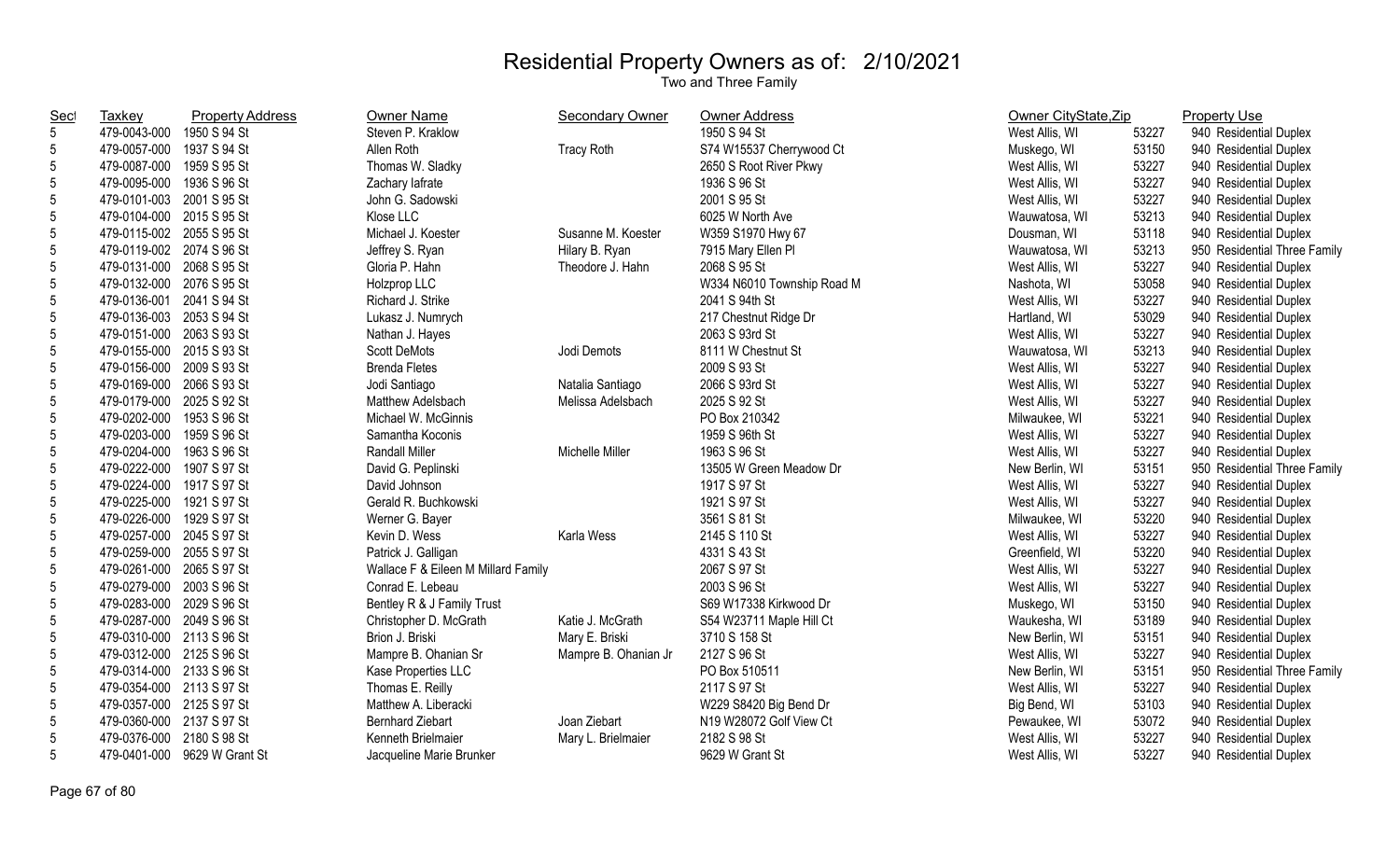| <u>Sec</u>      | <b>Taxkey</b>             | <b>Property Address</b>          | Owner Name                           | <b>Secondary Owner</b> | <b>Owner Address</b>         | Owner CityState, Zip |       | <b>Property Use</b>          |
|-----------------|---------------------------|----------------------------------|--------------------------------------|------------------------|------------------------------|----------------------|-------|------------------------------|
| $5\phantom{.0}$ |                           | 479-0416-000 9704 W Lincoln Ave  | James T. Hanlon                      |                        | 9706 W Lincoln Ave           | West Allis, WI       | 53227 | 940 Residential Duplex       |
| 5               |                           | 479-0418-000 9640 W Lincoln Ave  | Roger Eineichner                     | Diann Eineichner       | 9640 W Lincoln Ave           | West Allis, WI       | 53227 | 940 Residential Duplex       |
| 5               |                           | 479-0419-000 9628 W Lincoln Ave  | Theodore E. Rader                    | Bonnie K. Moscicki     | 9628 W Lincoln Ave           | West Allis, WI       | 53227 | 940 Residential Duplex       |
| 5               |                           | 479-0423-000 9602 W Lincoln Ave  | Jocelyn Lehn                         |                        | 824 S 95 St                  | West Allis, WI       | 53214 | 940 Residential Duplex       |
| 8               |                           | 479-0454-000 9718 W National Ave | Russell J. Beaumont                  | Caroline Beaumont      | 9718 W National Ave          | West Allis, WI       | 53227 | 940 Residential Duplex       |
| 8               | 479-0458-000 2339 S 97 St |                                  | Kimberley A. Zajac                   |                        | 2339 S 97 St                 | West Allis, WI       | 53227 | 940 Residential Duplex       |
| 8               |                           | 479-0484-000 9824 W National Ave | <b>Robert Bremer</b>                 | Martina Bremer         | 9824 W National Ave          | West Allis, WI       | 53227 | 940 Residential Duplex       |
| 8               | 479-0491-000 2339 S 98 St |                                  | Teresa L. Rickert                    |                        | S30 W37944 School Sect Lk Rd | Dousman, WI          | 53118 | 940 Residential Duplex       |
| 8               |                           | 479-0495-000 9901 W Lincoln Ave  | Gerald Kaye                          |                        | 3150 S Toldt Pkwy            | West Allis, WI       | 53227 | 940 Residential Duplex       |
| 8               |                           | 479-0496-000 9907 W Lincoln Ave  | Gerald Kaye                          |                        | 3150 S Toldt Pkwy            | West Allis, WI       | 53227 | 940 Residential Duplex       |
| 5               | 479-0561-000 2201 S 98 St |                                  | Jerrold M. Schultz                   | Rebecca J. Simonson    | 21295 W Winston Ct           | New Berlin, WI       | 53146 | 940 Residential Duplex       |
| 5               | 479-0562-000 2207 S 98 St |                                  | Timothy J. Masarik                   |                        | 2207 S 98 St                 | West Allis, WI       | 53227 | 940 Residential Duplex       |
| 5               | 479-0569-000 2192 S 99 St |                                  | Kase Properties LLC                  |                        | PO Box 510511                | New Berlin, WI       | 53151 | 950 Residential Three Family |
| 5               | 479-0572-002 2176 S 99 St |                                  | Steiniger Ray E & Vera P Trust       |                        | 2176 S 99 St                 | West Allis, WI       | 53227 | 940 Residential Duplex       |
| 5               | 479-0573-001 2172 S 99 St |                                  | Allen Landstrom                      | Carolyn Landstrom      | 13835 W Foxwood Dr           | New Berlin, WI       | 53151 | 940 Residential Duplex       |
| 5               | 479-0574-000 2166 S 99 St |                                  | Peter J. Arendt                      |                        | 2166 S 99 St                 | West Allis, WI       | 53227 | 940 Residential Duplex       |
| 5               |                           | 479-0598-001 9224 W National Ave | John Klein                           |                        | 9224 W National Ave          | West Allis, WI       | 53227 | 940 Residential Duplex       |
| 5               | 479-0607-000 2118 S 93 St |                                  | Tricia L. Erbach                     |                        | 2120 S 93 St                 | West Allis, WI       | 53227 | 940 Residential Duplex       |
| 5               |                           | 479-0611-000 9225 W Becher St    | Milka Tomich Revocable Trust         |                        | 2114 S 95th St               | West Allis, WI       | 53227 | 950 Residential Three Family |
| 5               | 479-0621-000 2143 S 93 St |                                  | <b>Brenda Hart</b>                   |                        | 2143 S 93rd St               | West Allis, WI       | 53227 | 940 Residential Duplex       |
| 5               | 479-0635-001 2164 S 94 St |                                  | <b>Currant Investments LLC</b>       |                        | 4315 Hubertus Rd             | Hubertus, WI         | 53033 | 940 Residential Duplex       |
| 5               | 479-0635-002 2160 S 94 St |                                  | <b>Currant Investments LLC</b>       |                        | 4315 Hubertus Rd             | Hubertus, WI         | 53033 | 940 Residential Duplex       |
| 5               | 479-0641-000 2130 S 94 St |                                  | Terry A. Blazek                      |                        | 2130 S 94th St               | West Allis, WI       | 53227 | 940 Residential Duplex       |
| 5               | 479-0649-001 2105 S 94 St |                                  | Albert Thompson                      | Mareba Mimms           | 2105 S 94th St               | West Allis, WI       | 53227 | 940 Residential Duplex       |
| 5               | 479-0683-001 2168 S 95 St |                                  | <b>BW01 Properties LLC</b>           |                        | 3573 Ithaca Ter              | The Villages, FL     | 32163 | 950 Residential Three Family |
| 5               | 479-0685-001 2164 S 95 St |                                  | Marie A. Waltich                     | James Waltich Jr       | 2164 S 95 St                 | West Allis, WI       | 53227 | 940 Residential Duplex       |
| 5               | 479-0707-001 2125 S 95 St |                                  | Richard A. Block                     |                        | 2125 S 95 St                 | West Allis, WI       | 53227 | 940 Residential Duplex       |
| 5               | 479-0708-001 2129 S 95 St |                                  | 2129-2131 S. 95th Street LLC         |                        | 4985 S Sunnyslope Rd         | New Berlin, WI       | 53151 | 940 Residential Duplex       |
| 5               | 479-0710-001 2139 S 95 St |                                  | Bethann Lucchesi                     |                        | 2141 S 95 St                 | West Allis, WI       | 53227 | 940 Residential Duplex       |
| 5               | 479-0711-001 2149 S 95 St |                                  | Joseph A. Lucchesi                   |                        | 9715 W Grant St              | West Allis, WI       | 53227 | 940 Residential Duplex       |
| 5               | 479-0712-000 2157 S 95 St |                                  | Erik J. Johnson                      |                        | 2157 S 95 St                 | West Allis, WI       | 53227 | 940 Residential Duplex       |
| 5               | 479-0713-000 2161 S 95 St |                                  | David W. Pultz                       |                        | 2161 S 95 St                 | West Allis, WI       | 53227 | 940 Residential Duplex       |
| 5               | 479-0714-000 2167 S 95 St |                                  | Glenn C & Janet C Hansen Trust       |                        | W250 S8115 Center Dr         | Mukwonago, WI        | 53149 | 940 Residential Duplex       |
| 5               | 479-0718-000 2193 S 95 St |                                  | Stanley A. & Clara T. Flink Rev Trus |                        | 6704 Catalpa St              | Greendale, WI        | 53129 | 940 Residential Duplex       |
| 5               | 479-0723-000 2217 S 95 St |                                  | Emil J. Belich                       | Steven Belich          | 9508 W National Ave          | West Allis, WI       | 53227 | 940 Residential Duplex       |
| 5               | 479-0730-000 2216 S 96 St |                                  | Peter P & Barbara J Schmall Rev Tr   |                        | 12121 W Whitaker Ave         | Greenfield, WI       | 53228 | 940 Residential Duplex       |
| 5               | 479-0743-000 2144 S 96 St |                                  | Amy Oltendorf                        |                        | 2144 S 96 St                 | West Allis, WI       | 53227 | 940 Residential Duplex       |
| 5               | 479-0752-001 2110 S 96 St |                                  | Jeffrey Domzil                       | Barbara Domzil         | 1242 S 123 St                | West Allis, WI       | 53214 | 950 Residential Three Family |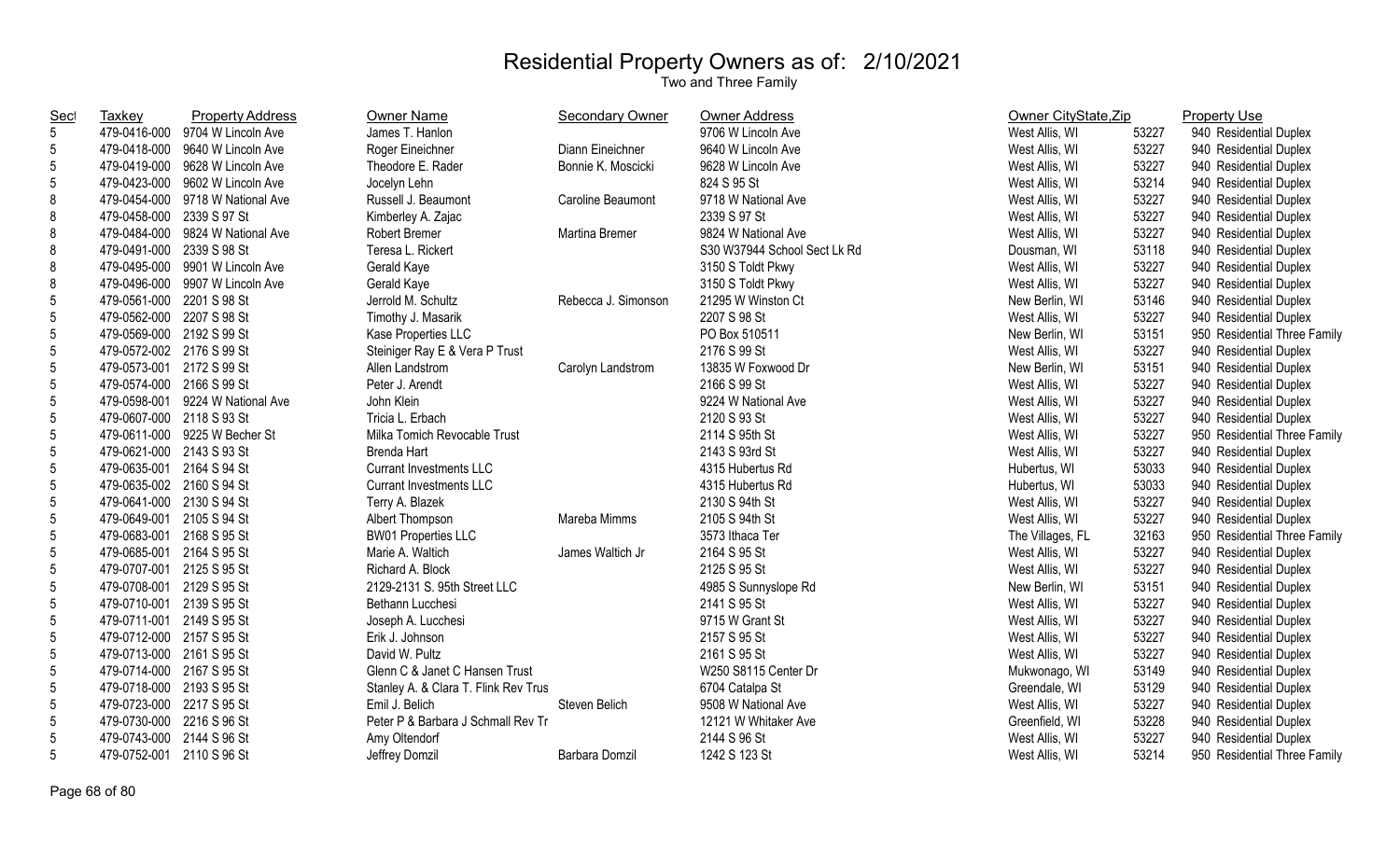| <b>Sec</b>     | Taxkey                     | <b>Property Address</b>          | <b>Owner Name</b>                    | <b>Secondary Owner</b> | Owner Address                | Owner CityState, Zip |       | <b>Property Use</b>          |
|----------------|----------------------------|----------------------------------|--------------------------------------|------------------------|------------------------------|----------------------|-------|------------------------------|
| 5              | 479-0754-001               | 2104 S 96 St                     | Peter S. & Terry M. Stefaniak Rev Li |                        | 13565 W Park Ave             | New Berlin, WI       | 53151 | 950 Residential Three Family |
| 5              | 479-0765-001               | 9333 W National Ave              | Thomas W. Gay, Jr                    |                        | PO Box 14591                 | West Allis, WI       | 53214 | 940 Residential Duplex       |
| $5\,$          |                            | 479-0766-001 9341 W National Ave | Craig F. Bushberger Revocable Trus   |                        | 1593 S 71st St               | West Allis, WI       | 53227 | 940 Residential Duplex       |
| 5              | 479-0786-000 2186 S 93 St  |                                  | Linnea J. Matthiesen                 |                        | 2186 S 93 St                 | West Allis, WI       | 53227 | 940 Residential Duplex       |
| 5              | 479-0795-000 2209 S 92 St  |                                  | Deborah Lovas                        |                        | 2209 S 92 St                 | West Allis, WI       | 53227 | 940 Residential Duplex       |
| 4              | 479-0808-000 2167 S 91 St  |                                  | Migiel Luis Estrada                  |                        | 2169 S 91st St               | West Allis, WI       | 53227 | 940 Residential Duplex       |
| 4              | 479-0811-000 2170 S 92 St  |                                  | Penny L. Smith                       |                        | 2170 S 92 St                 | West Allis, WI       | 53227 | 940 Residential Duplex       |
| 4              | 479-0817-000 2201 S 91 St  |                                  | Migiel Luis Estrada                  |                        | 2201 S 91st St               | West Allis, WI       | 53227 | 940 Residential Duplex       |
| $\overline{4}$ | 479-0823-000 2231 S 91 St  |                                  | Daniel Buretta                       |                        | 2231 S 91 St                 | West Allis, WI       | 53227 | 940 Residential Duplex       |
| 4              | 479-0824-000 2235 S 91 St  |                                  | Margaret J. Goeldner                 |                        | 2235 S 91 St                 | West Allis, WI       | 53227 | 940 Residential Duplex       |
| 4              | 479-0859-000 2215 S 90 St  |                                  | Aaron Enterprises LLC                |                        | 12605 W North Ave #203       | Brookfield, WI       | 53005 | 940 Residential Duplex       |
| $\overline{4}$ | 479-0869-002 2220 S 90 St  |                                  | Donald J & Kathleen A Haugh Joint    |                        | 3624 W Cypress Ln            | Franklin, WI         | 53132 | 940 Residential Duplex       |
| $\overline{4}$ | 479-0889-000 2172 S 90 St  |                                  | Timothy W. Thiel                     |                        | 2172 S 90 St                 | West Allis, WI       | 53227 | 940 Residential Duplex       |
| $\overline{4}$ | 479-0891-000 2180 S 90 St  |                                  | Myrna L. Nelson                      | Kirt H. Peters         | 2180 S 90 St                 | West Allis, WI       | 53227 | 940 Residential Duplex       |
| $\overline{4}$ | 479-0892-001 2184 S 90 St  |                                  | Kerry J. Gudlin                      |                        | 2184 S 90 St                 | West Allis, WI       | 53227 | 940 Residential Duplex       |
| 5              |                            | 479-0915-000 9902 W Becher St    | Matt A. Maurice                      |                        | 13521 W Montana Ave          | New Berlin, WI       | 53151 | 940 Residential Duplex       |
| 5              |                            | 479-0916-000 9910 W Becher St    | Christopher J. Kornowski             |                        | 9912 W Becher St             | West Allis, WI       | 53227 | 940 Residential Duplex       |
| 5              | 480-0058-000               | 10724 W Rogers St                | Deborah M. Russell                   |                        | 10726 W Rogers St            | West Allis, WI       | 53227 | 940 Residential Duplex       |
| $5\,$          | 480-0064-000               | 10531 W Manor Park Dr            | Brenda E. Gebhardt                   | Susan M. Kreider       | 10531 W Manor Park Dr        | West Allis, WI       | 53227 | 940 Residential Duplex       |
| 5              | 480-0287-000 2239 S 106 St |                                  | Daniel Kohlmeier                     | Sara Kohlmeier         | 2239 S 106 St                | West Allis, WI       | 53227 | 940 Residential Duplex       |
| $5\,$          |                            | 480-0290-002 10600 W Lincoln Ave | William Mettelman                    |                        | 10600 W Lincoln              | West Allis, WI       | 53227 | 940 Residential Duplex       |
| $5\,$          | 480-0291-003               | 10612 W Lincoln Ave              | Jacob T. Klein                       | Melissa Klein          | 18405 W Observatory Rd       | New Berlin, WI       | 53146 | 940 Residential Duplex       |
| $\overline{5}$ | 480-0292-001               | 10618 W Lincoln Ave              | Qin Zheng XI                         | Li Y. Lin              | 10618 W Lincoln Ave          | West Allis, WI       | 53227 | 940 Residential Duplex       |
| 5              | 480-9973-002               | 10318 W Manor Park Dr            | Leitermann Kevin Properties LLC      |                        | PO Box 161                   | Nashotah, WI         | 53058 | 950 Residential Three Family |
| 5              | 480-9975-002               | 10321 W Manor Park Dr            | Kathleen F. Narus                    |                        | 10321 W Manor Park Dr        | West Allis, WI       | 53227 | 940 Residential Duplex       |
| 5              | 480-9979-001               | 10340 W Rogers St                | Joseph J. Zablocki                   | Kenyonna J. Zablocki   | 10340 W Rogers ST            | West Allis, WI       | 53227 | 950 Residential Three Family |
| 5              | 480-9983-002 2038 S 104 St |                                  | Widge Liccione                       |                        | 2038 S 104th St              | West Allis, WI       | 53227 | 940 Residential Duplex       |
| $5\,$          | 480-9984-011 2059 S 104 St |                                  | Jay G. Beckman                       | Susan S. Kerns         | 2059 S 104 St                | West Allis, WI       | 53227 | 940 Residential Duplex       |
| $5\,$          |                            | 480-9984-015 10407 W Grant St    | Harbin Realty Management LLC         |                        | 2445 Sheraton Rd             | Brookfield, WI       | 53005 | 940 Residential Duplex       |
| 5              |                            | 480-9984-016 10401 W Grant St    | Lenore Barczak                       |                        | 10401 W Grant St             | West Allis, WI       | 53227 | 940 Residential Duplex       |
| $5\,$          | 480-9984-017               | 2071 S 104 St                    | Earl J. Lacure                       | Michael J. Piering     | 2071 S 104 St                | West Allis, WI       | 53227 | 940 Residential Duplex       |
| 5              | 480-9989-001               | 2135 S 102 St                    | Douglas B. Neuman                    |                        | 2211 Lakewood Ct             | Hartland, WI         | 53029 | 940 Residential Duplex       |
| $5\,$          | 480-9989-003 2125 S 102 St |                                  | Michael Roddick                      | Jean Roddick           | 2125 S 102nd St              | West Allsi, WI       | 53227 | 940 Residential Duplex       |
| $5\,$          | 480-9992-002 2145 S 102 St |                                  | Michael Weier                        |                        | S87 W25250 Edgewood Ave      | Mukwonago, WI        | 53149 | 940 Residential Duplex       |
| 5              | 480-9996-004               | 10332 W Lincoln Ave              | Andreas Karabelas                    | Dimos Karabelas        | 10332 W Lincoln Ave          | West Allis, WI       | 53227 | 950 Residential Three Family |
| 5              | 480-9997-007               | 10311 W Grant St                 | James A. Hinckle II                  | Frances M. Hinckle     | 11325 W Rhoder Ave           | Franklin, WI         | 53132 | 940 Residential Duplex       |
| 5              | 480-9997-008               | 10317 W Grant St                 | <b>EMW Properties LLC</b>            |                        | PO Box 545                   | Pewaukee, WI         | 53072 | 940 Residential Duplex       |
| 5              | 480-9998-003               | 10233 W Grant St                 | Michael D. Monfeli II                | Lauren M. Mancuso      | N39 W23603 Broken Hill Cir N | Pewaukee, WI         | 53072 | 940 Residential Duplex       |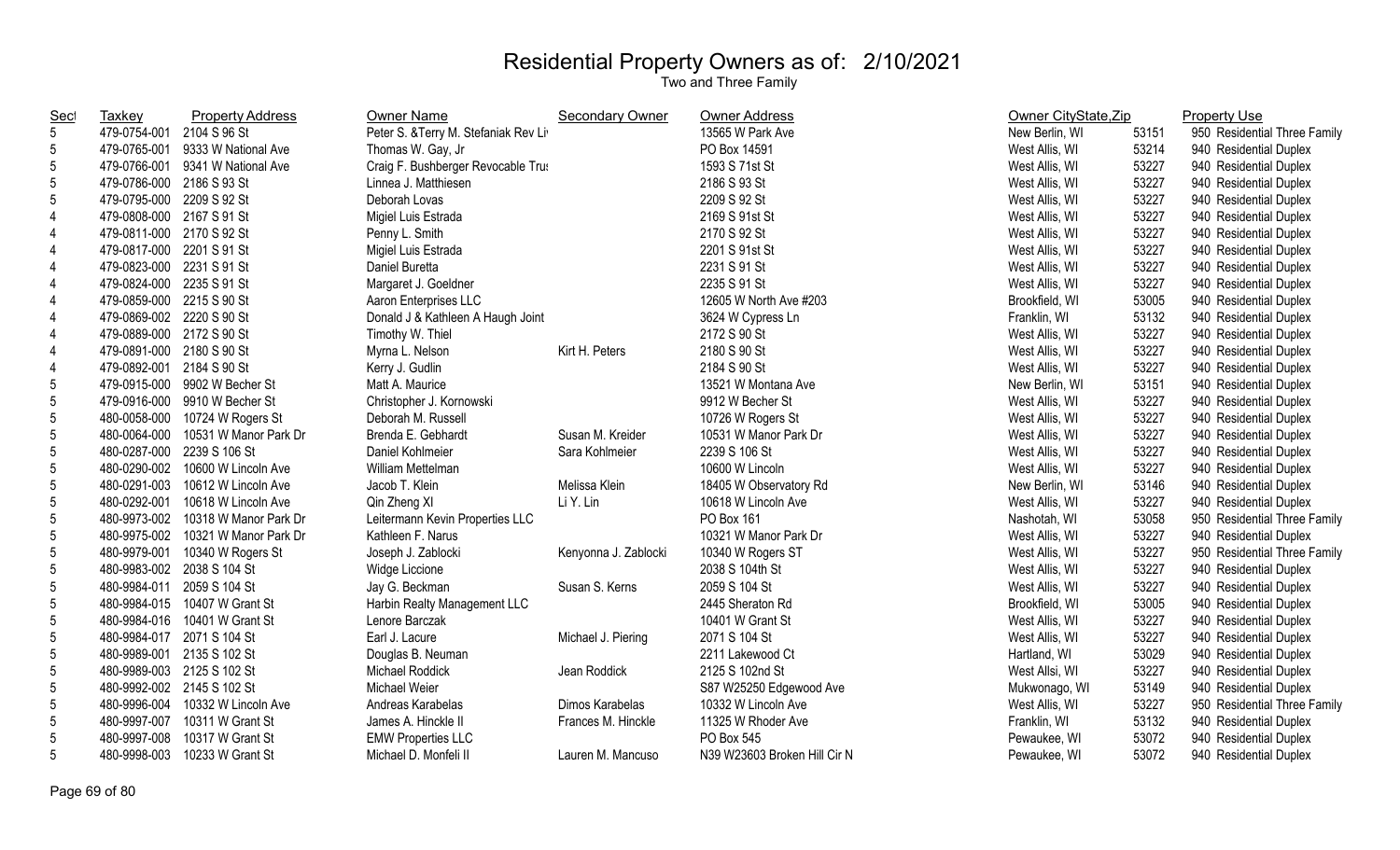| <b>Sec</b>      | <b>Taxkey</b>              | <b>Property Address</b>            | Owner Name                      | Secondary Owner       | <b>Owner Address</b>       | Owner CityState, Zip |       | <b>Property Use</b>          |
|-----------------|----------------------------|------------------------------------|---------------------------------|-----------------------|----------------------------|----------------------|-------|------------------------------|
| $6\phantom{a}$  |                            | 481-0001-000 2103 S 108 St         | Randal J. Schwartz              |                       | W358 S2546 Hunters Lake Rd | Dousman, WI          | 53118 | 940 Residential Duplex       |
| 6               |                            | 481-0063-001 2166 S 111 St         | Benjamin E. Douglas             |                       | 2166 S 111 St              | West Allis, WI       | 53227 | 940 Residential Duplex       |
| 6               |                            | 481-0063-002 2174 S 111 St         | Thomas E Faber Rev Trust        |                       | 2174 S 111 St              | West Allis, WI       | 53227 | 940 Residential Duplex       |
| $6\phantom{1}6$ |                            | 481-0076-000 2102 S 111 St         | Kevin Leitermann Properties LLC |                       | PO Box 161                 | Nashotah, WI         | 53058 | 940 Residential Duplex       |
| 6               |                            | 481-0077-001 11107 W Becher St     | Neil Hughes                     | Sally E. Hughes       | 13230 W Old Oak Ln         | New Berlin, WI       | 53151 | 940 Residential Duplex       |
| 6               | 481-0079-001 2111 S 111 St |                                    | Kevin Leitermann Properties LLC |                       | PO Box 161                 | Nashotah, WI         | 53058 | 940 Residential Duplex       |
| 6               | 481-0098-000 2209 S 109 St |                                    | David Walter                    |                       | 1951 N 84th St             | Milwaukee, WI        | 53226 | 940 Residential Duplex       |
| $\overline{7}$  | 484-0095-001               | 10921 W Hayes Ave                  | David J. Stein                  | Marvin Stein          | 8262 W Plainfield Ave      | Greenfield, WI       | 53220 | 940 Residential Duplex       |
| $\overline{7}$  | 484-0096-001               | 10926 W Hayes Ave                  | Marvin Stein                    | <b>Bonnie Stein</b>   | 3935 W Layton Ave          | Greenfield, WI       | 53221 | 940 Residential Duplex       |
| $\overline{7}$  | 484-0097-000               | 10920 W Hayes Ave                  | Joshua M. Schears               |                       | W321 S8905 Leah Way        | Mukwonago, WI        | 53149 | 940 Residential Duplex       |
| $\overline{7}$  |                            | 484-9990-002 11230 W Cleveland Ave | Gregory Torosian                |                       | 25730 White Tail Ct        | Waterford, WI        | 53185 | 940 Residential Duplex       |
| $\bf 8$         |                            | 486-0007-000 9230 W Hayes Ave      | Dean A. Wallschlaeger           |                       | 5637 Redwood Ave           | Palmdale, CA         | 93551 | 940 Residential Duplex       |
| 8               |                            | 486-0011-000 9304 W Hayes Ave      | <b>CC&amp;R Association LLC</b> |                       | 9304 W Hayes Ave           | West Allis, WI       | 53227 | 940 Residential Duplex       |
| 8               | 486-0016-000 2369 S 92 St  |                                    | Nazife Islami                   | Brahim Islami         | 5688 S 27 St               | Milwaukee, WI        | 53221 | 940 Residential Duplex       |
| 8               |                            | 486-0025-001 9313 W Hayes Ave      | Robert K. Kuehl                 |                       | W4997 New York Lake Rd     | Vulcan, MI           | 49892 | 940 Residential Duplex       |
| 8               |                            | 486-0033-000 9412 W Hayes Ave      | Mark Doweiko                    |                       | 5134 N 106 St              | Milwaukee, WI        | 53225 | 940 Residential Duplex       |
| 8               |                            | 486-0034-000 9404 W Hayes Ave      | M & K Resources, LLC            |                       | N72W23113 Waterbury Ct     | Sussex, WI           | 53089 | 940 Residential Duplex       |
| 8               | 486-0055-001 2320 S 95 St  |                                    | Alan C. Schimel                 |                       | 2320 S 95 St               | West Allis, WI       | 53227 | 940 Residential Duplex       |
| 8               | 486-0056-000 2326 S 95 St  |                                    | Wendy L. Heberer                |                       | 2326 S 95 St               | West Allis, WI       | 53227 | 940 Residential Duplex       |
| 8               | 486-0060-000 2358 S 95 St  |                                    | Wayne Gerhartz                  | Jean Gerhartz         | 2360 S 95 St               | West Allis, WI       | 53227 | 940 Residential Duplex       |
| 8               | 486-0090-000 2425 S 95 St  |                                    | Rosemary Perez                  | Emmanuel Silva Stulo  | 2425 S 95th St             | West Allis, WI       | 53227 | 940 Residential Duplex       |
| 8               | 486-0091-000 2437 S 95 St  |                                    | Bruce A. Eckert                 | Linda J. Eckert       | 13545 W Foxwood Ct         | New Berlin, WI       | 53151 | 940 Residential Duplex       |
| 8               |                            | 486-0176-001 9535 W Arthur Ave     | Diane F. Dooley                 |                       | 9537 W Arthur Ave          | West Allis, WI       | 53227 | 940 Residential Duplex       |
| 8               | 486-0178-001 2518 S 96 St  |                                    | Ruth A. Smessaert               |                       | 2549 S Green Links Dr      | West Allis, WI       | 53227 | 940 Residential Duplex       |
| 8               | 486-0179-001 2526 S 96 St  |                                    | Deborah A. Holcomb              | Lawrence J. Cardassi  | N3349 Sycamore Rd          | Lake Geneva, WI      | 53147 | 940 Residential Duplex       |
| 8               | 486-0180-001               | 2534 S 96 St                       | Goran Jovovic                   | Tatjana Jovovic       | 4950 S Nicolet Dr          | New Berlin, WI       | 53151 | 940 Residential Duplex       |
| 8               | 486-0181-001 2544 S 96 St  |                                    | Anthony V. Nestoras             | Niki Krallis-Nestoras | 2544 S 96th St             | West Allis, WI       | 53227 | 940 Residential Duplex       |
| 8               | 486-0182-001 2552 S 96 St  |                                    | Michael F. Volle                |                       | W163 N8063 Hiawatha Ct     | Menomonee Falls, WI  | 53051 | 940 Residential Duplex       |
| 8               | 486-9926-001               | 2523 S 92 St                       | Yusef E. Salameh                |                       | 2523 S 92 St               | West Allis, WI       | 53227 | 940 Residential Duplex       |
| 8               | 486-9943-001               | 2641 S 92 St                       | Ron-Frank Family Trust          |                       | 2641 S 92 St               | West Allis, WI       | 53227 | 940 Residential Duplex       |
| 8               | 486-9948-001 2667 S 92 St  |                                    | Dylan J. Strube                 | David M. Draeger      | 1858 Milwaukee St          | Delafield, WI        | 53018 | 940 Residential Duplex       |
| 8               |                            | 486-9977-002 9522 W Hayes Ave      | West Hayes Holdings LLC         |                       | 18160 St James Rd          | Brookfield, WI       | 53045 | 940 Residential Duplex       |
| 8               |                            | 486-9977-003 9530 W Hayes Ave      | West Hayes Holdings LLC         |                       | 18160 St James Rd          | Brookfield, WI       | 53045 | 940 Residential Duplex       |
| 8               | 486-9983-000 2429 S 92 St  |                                    | Cathy Beyer Rev Liv Trust       |                       | S74 W15371 Knollwood Ct    | Muskego, WI          | 53150 | 940 Residential Duplex       |
| 8               | 486-9992-016 2393 S 92 St  |                                    | Kurt Wolf                       |                       | 2393 S 92 St               | West Allis, WI       | 53227 | 940 Residential Duplex       |
| 8               | 486-9992-017 2381 S 92 St  |                                    | Julia K. Fangmann               |                       | 2383 S 92 St               | West Allis, WI       | 53227 | 940 Residential Duplex       |
| 8               |                            | 486-9996-000 9229 W Lincoln Ave    | Dennis L. Zarr                  |                       | 9229 W Lincoln Ave         | West Allis, WI       | 53227 | 950 Residential Three Family |
| 9               |                            | 487-0024-002 8605 W Lincoln Ave    | Niko Karampelas                 |                       | 3200 S Eldorado Dr         | New Berlin, WI       | 53151 | 940 Residential Duplex       |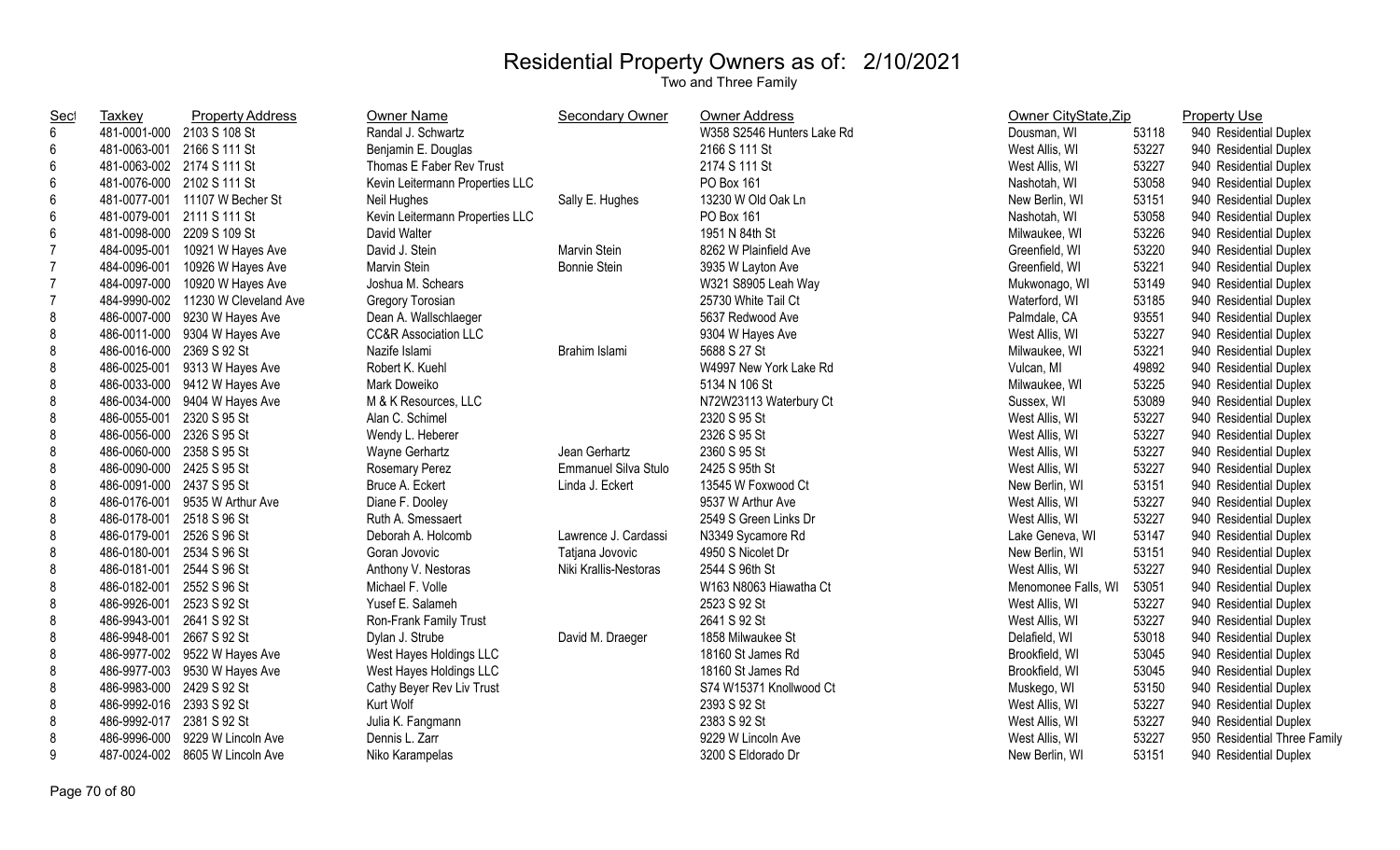| <u>Sec</u>       | Taxkey                    | <b>Property Address</b>          | Owner Name                         | <b>Secondary Owner</b> | <b>Owner Address</b>      | Owner CityState, Zip |       | <b>Property Use</b>    |
|------------------|---------------------------|----------------------------------|------------------------------------|------------------------|---------------------------|----------------------|-------|------------------------|
| 9                | 487-0038-000              | 8406 W Hayes Ave                 | Keith R. Nitkowski                 | Theresa L. Nitkowski   | 1445 S 90 St              | West Allis, WI       | 53227 | 940 Residential Duplex |
| 9                | 487-0075-000              | 2367 S 84 St                     | Jeffrey D. Edman                   |                        | 8841 Bluebird Ln          | Wind Lake, WI        | 53185 | 940 Residential Duplex |
| 9                |                           | 487-0083-000 8509 W Hayes Ave    | <b>Matthew Meunier</b>             | Jessica Nick           | 8509 W Hayes Ave          | West Allis, WI       | 53227 | 940 Residential Duplex |
| 9                | 487-0149-001 2585 S 89 St |                                  | George M. Cyra                     | Donna M. Cyra          | 2585 S 89 St              | West Allis, WI       | 53227 | 940 Residential Duplex |
| $\boldsymbol{9}$ | 487-0281-000 2648 S 86 St |                                  | James William Barnes               |                        | 2648 S 86 St              | West Allis, WI       | 53227 | 940 Residential Duplex |
| $\boldsymbol{9}$ |                           | 487-9904-004 8622 W Hayes PI     | Benjamin Krummel                   |                        | 8622 W Hayes Pl           | West Allis, WI       | 53227 | 940 Residential Duplex |
| $\boldsymbol{9}$ | 487-9907-001 2430 S 88 St |                                  | T & J Smith LLC                    |                        | W737 Carlin Trl           | Palmyra, WI          | 53156 | 940 Residential Duplex |
| 9                |                           | 487-9930-001 8512 W Arthur Ave   | Lazaro Lopez                       | Marcela A. Perusin     | 8512 W Arthur Ave         | West Allis, WI       | 53227 | 940 Residential Duplex |
| $\boldsymbol{9}$ | 487-9941-001 2531 S 84 St |                                  | Susan K. Leachy                    |                        | PO Box 146                | Brookfield, WI       | 53008 | 940 Residential Duplex |
| $\boldsymbol{9}$ |                           | 487-9968-001 8502 W Harrison Ave | Chad W. Lemerande                  |                        | 5601 S 115 St             | Hales Corners, WI    | 53130 | 940 Residential Duplex |
| $\boldsymbol{9}$ | 487-9969-030 2547 S 84 St |                                  | Donald Belich                      | Mary Belich            | 2547 S 84 St              | West Allis, WI       | 53227 | 940 Residential Duplex |
| $\boldsymbol{9}$ | 487-9986-000 2470 S 92 St |                                  | John D. Plouff                     | Chad E. Mc Graw        | 4585 Kerechun Rd          | Hubertus, WI         | 53033 | 940 Residential Duplex |
| $\boldsymbol{9}$ | 488-0015-000 2372 S 77 St |                                  | Sam Khan                           |                        | 2372 S 77th St            | West Allis, WI       | 53214 | 940 Residential Duplex |
| $\boldsymbol{9}$ | 488-0035-000 2369 S 77 St |                                  | Richard D. Kaestner Jr             | Kathi A. Kaestner      | 20360 Wynfield Ln         | Brookfield, WI       | 53045 | 940 Residential Duplex |
| 9                | 488-0049-000 2409 S 77 St |                                  | Charles C. Janusz                  |                        | 713 Price Ave             | Milwaukee, WI        | 53207 | 940 Residential Duplex |
| 9                | 488-0057-002 2459 S 77 St |                                  | Ryan Maurer                        |                        | 2459 S 77th St            | West Allis, WI       | 53219 | 940 Residential Duplex |
| 9                | 488-0077-000 2470 S 77 St |                                  | Bryan P. Holmstrom                 |                        | 2470 S 77th St            | West Allis, WI       | 53219 | 940 Residential Duplex |
| $\boldsymbol{9}$ | 488-0084-000 2432 S 77 St |                                  | Mark A. Johnson                    | Christine M. Johnson   | 2432 S 77 St              | West Allis, WI       | 53219 | 940 Residential Duplex |
| $\boldsymbol{9}$ |                           | 488-0091-001 7725 W Lincoln Ave  | Veronica Flores Estevez            |                        | 7725 W Lincoln Ave        | West Allis, WI       | 53219 | 940 Residential Duplex |
| $\boldsymbol{9}$ |                           | 488-0092-002 7731 W Lincoln Ave  | Alan A. Schultz                    | Hannah M. Schultz      | 7731 W Lincoln Ave        | West Allis, WI       | 53219 | 940 Residential Duplex |
| $\boldsymbol{9}$ |                           | 488-0094-002 7737 W Lincoln Ave  | Jane Kostuch                       | Stephanie Kostuch      | 7739 W Lincoln Ave        | West Allis, WI       | 53219 | 940 Residential Duplex |
| $\boldsymbol{9}$ |                           | 488-0095-001 7741 W Lincoln Ave  | Daniel T. Moran                    |                        | 7743 W Lincoln Ave        | West Allis, WI       | 53219 | 940 Residential Duplex |
| $\boldsymbol{9}$ | 488-0099-000 2320 S 78 St |                                  | Kathryn L Reith Rev Trust          | Steven K. Froehlich    | 2322 S 78 St              | West Allis, WI       | 53219 | 940 Residential Duplex |
| $\boldsymbol{9}$ | 488-0112-000 2464 S 78 St |                                  | <b>Michael Niemer</b>              | <b>Sherry Niemer</b>   | 2464 S 78 St              | West Allis, WI       | 53219 | 940 Residential Duplex |
| $\boldsymbol{9}$ | 488-0125-001              | 2320 S 79 St                     | Church St Paul Luth                |                        | 7821 W Lincoln Ave        | West Allis, WI       | 53219 | 940 Residential Duplex |
| $\boldsymbol{9}$ | 488-0126-000 2326 S 79 St |                                  | Church St Paul Luth                |                        | 7821 W Lincoln Ave        | West Allis, WI       | 53219 | 940 Residential Duplex |
| 9                | 488-0127-000 2332 S 79 St |                                  | St Paul's Lutheran Church and Schc |                        | 7821 W Lincoln Ave        | West Allis, WI       | 53219 | 940 Residential Duplex |
| 9                | 488-0129-000 2342 S 79 St |                                  | Brian J. Hendricks                 |                        | 2342 S 79 St              | West Allis, WI       | 53219 | 940 Residential Duplex |
| $\boldsymbol{9}$ | 488-0132-000 2358 S 79 St |                                  | Randy A. Schleicher                | Michele A. Schleicher  | N33 W29306 Millridge Rd   | Pewaukee, WI         | 53072 | 940 Residential Duplex |
| $\boldsymbol{9}$ | 488-0144-000 2333 S 78 St |                                  | Church St Paul Luth                |                        | 7821 W Lincoln Ave        | West Allis, WI       | 53219 | 940 Residential Duplex |
| $\boldsymbol{9}$ | 488-0157-000 2359 S 79 St |                                  | James M. Kostich                   | Lory Jean M Kostich    | 2359 S 79 St              | West Allis, WI       | 53219 | 940 Residential Duplex |
| $\boldsymbol{9}$ | 488-0161-000 2401 S 79 St |                                  | Paul M. Gosh                       |                        | 2401 S 79 St              | West Allis, WI       | 53219 | 940 Residential Duplex |
| $\boldsymbol{9}$ | 488-0191-000 2476 S 79 St |                                  | Christopher J. Andresen            |                        | 2476 S 79 St              | West Allis, WI       | 53219 | 940 Residential Duplex |
| 9                | 488-0194-000 2460 S 79 St |                                  | Susan M. Stefanovich               |                        | 2460 S 79 St              | West Allis, WI       | 53219 | 940 Residential Duplex |
| $\boldsymbol{9}$ | 488-0200-000 2428 S 79 St |                                  | Barbara J Borenitsch Revocable Tru |                        | 3362 S Vista Granada      | New Berlin, WI       | 53151 | 940 Residential Duplex |
| 9                |                           | 488-0217-000 8031 W Lincoln Ave  | Daniel J. Garletts                 | Laurian Kay Garletts   | 6039 W Mitchell St        | Milwaukee, WI        | 53214 | 940 Residential Duplex |
| 9                | 488-0224-000              | 2352 S 81 St                     | Wayne T. Dahnke                    | Lynn Dahnke            | 35 White Heron Ct         | Sanford, NC          | 27332 | 940 Residential Duplex |
| 9                | 488-0227-000 2364 S 81 St |                                  | Dale G. Maxey                      | Sandra Rudstrom        | 430 E Veterans Way Unit 1 | Mukwonago, WI        | 53149 | 940 Residential Duplex |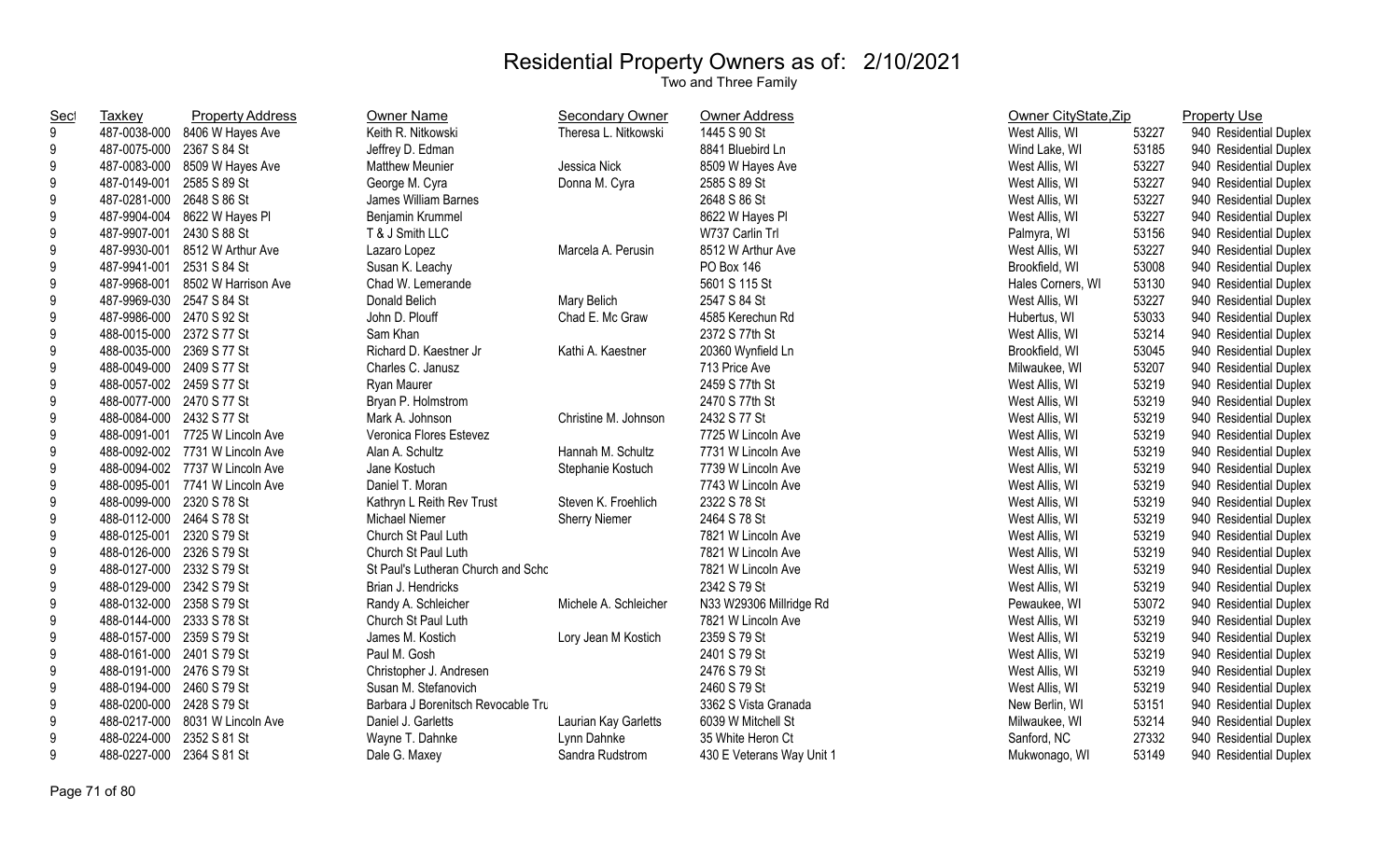| <u>Sec</u> | Taxkey                    | <b>Property Address</b>        | <b>Owner Name</b>                   | Secondary Owner                     | <b>Owner Address</b>      | Owner CityState, Zip |       | <b>Property Use</b>          |
|------------|---------------------------|--------------------------------|-------------------------------------|-------------------------------------|---------------------------|----------------------|-------|------------------------------|
| 9          | 488-0240-001              | 2312 S 82 St                   | Reich Homes   LLC                   |                                     | 337 N 72 St               | Milwaukee, WI        | 53213 | 940 Residential Duplex       |
| 9          | 488-0242-001 2318 S 82 St |                                | Julie A. Lorscheter                 |                                     | 6531 W Verona Ct          | Milwaukee, WI        | 53219 | 940 Residential Duplex       |
| 9          | 488-0253-000 2361 S 81 St |                                | Michael K. Bichanich                |                                     | W124 S6566 Hawthorne Rd   | Muskego, WI          | 53150 | 940 Residential Duplex       |
| 9          | 488-0259-000 2327 S 81 St |                                | Robert Conrad                       | Robert O Conrad Revocab PO Box 621  |                           | Hales Corners, WI    | 53130 | 940 Residential Duplex       |
| 9          | 488-0260-001 2323 S 81 St |                                | Robert O. Conrad                    | Robert O Conrad Rev Trus PO Box 621 |                           | Hales Corners, WI    | 53130 | 940 Residential Duplex       |
| 9          | 488-0266-000 2433 S 81 St |                                | Jennifer L. Gjerseth                |                                     | 2433 S 81st St            | West Allis, WI       | 53219 | 940 Residential Duplex       |
| 9          | 488-0272-000 2475 S 81 St |                                | Jacob M. Reich                      |                                     | 337 N 72 St               | Milwaukee, WI        | 53213 | 940 Residential Duplex       |
| 9          |                           | 488-0273-000 8122 W Arthur Ave | Paul Heiring                        |                                     | 10363 W Palmersheim Dr    | Hales Corners, WI    | 53132 | 940 Residential Duplex       |
| 9          | 488-0274-000 2466 S 82 St |                                | Paul C. Schum                       | Nicole M. Schum                     | 2466 S 82 St              | West Allis, WI       | 53219 | 940 Residential Duplex       |
| 9          | 488-0277-000 2440 S 82 St |                                | Jacob M. Reich                      |                                     | 337 N 72 St               | Milwaukee, WI        | 53213 | 940 Residential Duplex       |
| 9          | 488-0295-000 2477 S 80 St |                                | Eileen E. Haberman, As Trustee of t |                                     | 2477 S 80th St            | West Allis, WI       | 53219 | 940 Residential Duplex       |
| 9          | 488-0343-001 2326 S 83 St |                                | Angela Vanetta                      |                                     | 2326 S 83rd St            | West Allis, WI       | 53219 | 940 Residential Duplex       |
| $9\,$      | 488-0344-001 2322 S 83 St |                                | Keith Bierle                        | Suzanne Bierle                      | 14101 W Gatewood Dr       | New Berlin, WI       | 53151 | 940 Residential Duplex       |
| 9          | 488-0352-000 2319 S 83 St |                                | Joseph R. Klass                     | <b>Christine Klass</b>              | 2321 S 83 St              | West Allis, WI       | 53219 | 940 Residential Duplex       |
| 9          | 488-0364-000 2366 S 84 St |                                | Russell D. Bednarek                 | Suzanne M. Bednarek                 | W277 N1307 Spring Hill Dr | Pewaukee, WI         | 53072 | 940 Residential Duplex       |
| 9          | 488-0371-000 2324 S 84 St |                                | Donald L. Pederson                  |                                     | 2324 S 84 St              | West Allis, WI       | 53227 | 940 Residential Duplex       |
| 9          | 488-0373-001 2316 S 84 St |                                | 2453 N. 17th St. LLC                |                                     | 103 Shepard Ct            | Mukwonago, WI        | 53149 | 940 Residential Duplex       |
| 9          | 488-0375-001 2308 S 84 St |                                | Karl H. Muhle                       |                                     | 3363 Lakeview Rd          | Colgate, WI          | 53017 | 950 Residential Three Family |
| 9          |                           | 488-0399-000 8225 W Hayes Ave  | Mampre B. Ohanian Jr                |                                     | 1550 Longwood Ave         | Elm Grove, WI        | 53122 | 940 Residential Duplex       |
| 9          | 488-0400-000 2408 S 83 St |                                | Mitch Gruichich                     |                                     | 2408 S 83 St              | West Allis, WI       | 53219 | 940 Residential Duplex       |
| 9          | 488-0403-000 2421 S 82 St |                                | Mark D. Vander Schaaf               |                                     | 2421 S 82 St              | West Allis, WI       | 53219 | 940 Residential Duplex       |
| 9          | 488-0404-001 2416 S 83 St |                                | Ronald H. Merkel                    | Johanna M P. Merkel                 | 11721 W Lincoln Ave       | West Allis, WI       | 53227 | 940 Residential Duplex       |
| 9          | 488-0405-000 2424 S 83 St |                                | Jeremiah J. Lenz                    |                                     | 9525 W Mitchell St        | West Allis, WI       | 53214 | 940 Residential Duplex       |
| 9          | 488-0406-000 2428 S 83 St |                                | Thomas J. Ritenour                  |                                     | 2428 S 83 St              | West Allis, WI       | 53219 | 940 Residential Duplex       |
| 9          | 488-0407-001 2425 S 82 St |                                | Kristi L. Mitchell                  |                                     | 12360 W Whitaker Ave      | Greenfield, WI       | 53228 | 940 Residential Duplex       |
| 9          | 488-0409-000 2437 S 82 St |                                | Diane Radecki                       |                                     | 2437 S 82 St              | West Allis, WI       | 53219 | 940 Residential Duplex       |
| 9          | 488-0410-000 2436 S 83 St |                                | Jordan J. Huron                     |                                     | 2436 S 83rd St            | West Allis, WI       | 53219 | 940 Residential Duplex       |
| 9          |                           | 488-0422-001 7611 W Arthur Ave | Patricia E. Ginter                  |                                     | 1909 N 85 St              | Wauwatosa, WI        | 53226 | 950 Residential Three Family |
| 9          | 488-0425-000 2519 S 76 St |                                | <b>Troy Schoenrock</b>              |                                     | 2519 S 76th St            | West Allis, WI       | 53219 | 940 Residential Duplex       |
| 9          | 488-0472-000 2555 S 77 St |                                | Rolando Sandoval                    | Veronica Montoto                    | 2555 S 77 St              | West Allis, WI       | 53219 | 940 Residential Duplex       |
| 10         |                           | 488-0513-000 7350 W Beloit Rd  | Jose R. Loria                       |                                     | 7350 W Beloit Rd          | West Allis, WI       | 53219 | 940 Residential Duplex       |
| 10         |                           | 488-0514-000 7344 W Beloit Rd  | Donald R. Heidenreich               |                                     | 7834 W Edgerton Ave       | Greendale, WI        | 53129 | 940 Residential Duplex       |
| 10         |                           | 488-0515-000 7338 W Beloit Rd  | Daniel L. Zastrow                   |                                     | 10228 W Bunny Ct          | Hales Corners, WI    | 53130 | 940 Residential Duplex       |
| 10         |                           | 488-0516-000 7332 W Beloit Rd  | <b>Bohte Delores A Trust</b>        |                                     | 13585 Paddock Pkwy        | New Berlin, WI       | 53151 | 940 Residential Duplex       |
| 10         |                           | 488-0518-000 7326 W Beloit Rd  | Creative Pathways LLC               |                                     | 221 Eagles Cove Cir       | North Prairie, WI    | 53153 | 940 Residential Duplex       |
| 10         |                           | 488-0519-000 7339 W Arthur Ave | <b>Fischer Trust</b>                |                                     | 12895 W Wimbledon Ave     | New Berlin, WI       | 53151 | 940 Residential Duplex       |
| 10         |                           | 488-0520-000 7318 W Beloit Rd  | Wesley A. Grulkowski                |                                     | S70 W14918 Cornell Cir    | Muskego, WI          | 53150 | 940 Residential Duplex       |
| 10         |                           | 488-0521-000 7312 W Beloit Rd  | Chad Vander Hyden                   |                                     | 908 Meadow View Ln        | Mukwonago, WI        | 53149 | 940 Residential Duplex       |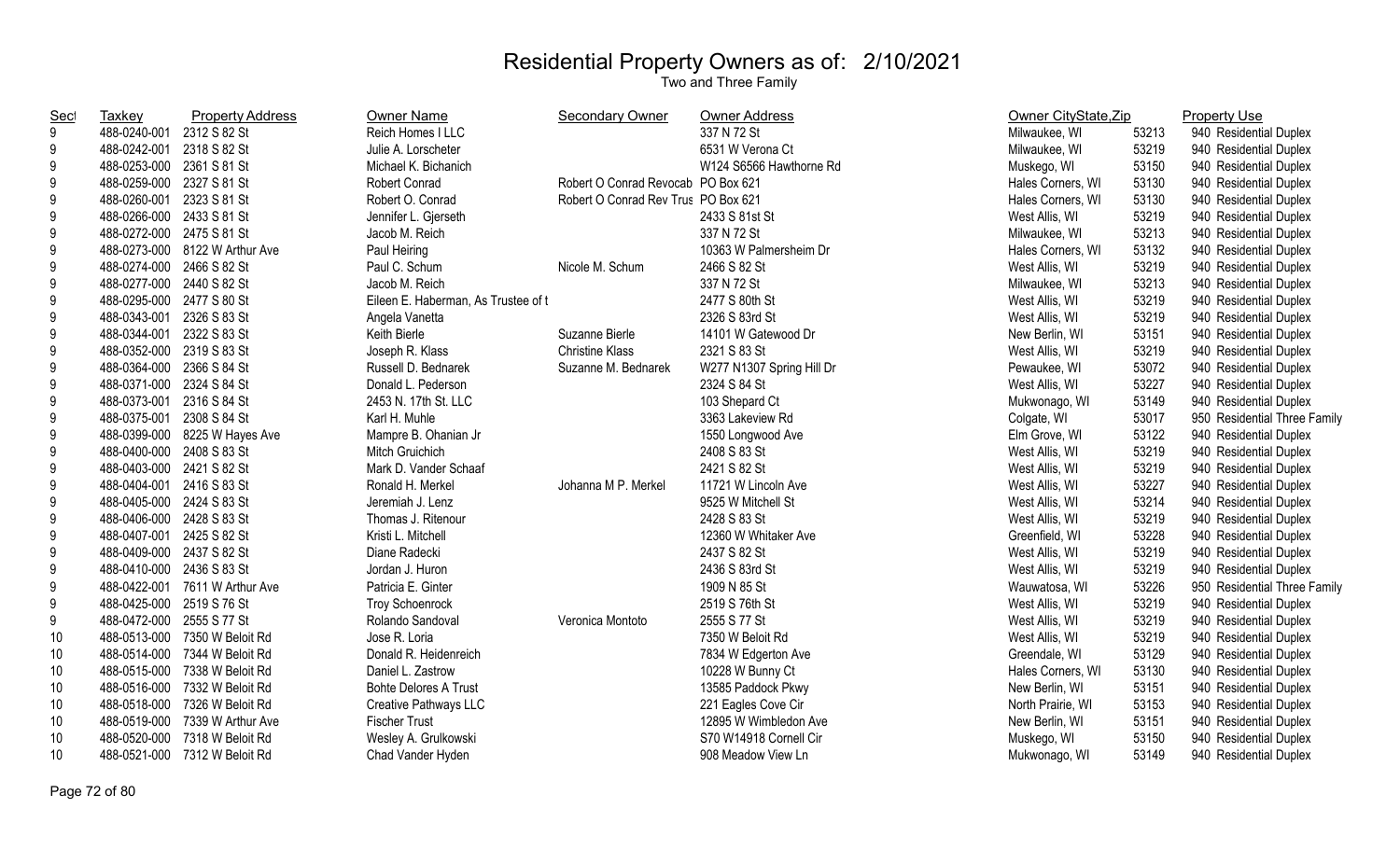| <b>Sec</b> | <b>Taxkey</b>             | <b>Property Address</b>           | Owner Name                           | <b>Secondary Owner</b> | <b>Owner Address</b>     | Owner CityState, Zip |       | <b>Property Use</b>          |
|------------|---------------------------|-----------------------------------|--------------------------------------|------------------------|--------------------------|----------------------|-------|------------------------------|
| 9          | 488-0522-000              | 7636 W Cleveland Ave              | Westwood Realty W A LLC              |                        | 7641 W Beloit Rd         | West Allis, WI       | 53219 | 940 Residential Duplex       |
| 10         | 488-0523-000              | 7644 W Cleveland Ave              | 7644-46 W Cleveland Ave LLC          |                        | W234 S6650 Big Bend Dr   | Waukesha, WI         | 53189 | 940 Residential Duplex       |
| 9          |                           | 488-0524-000 7706 W Cleveland Ave | 7706-08 W Cleveland Ave LLC          |                        | W234 S6650 Big Bend Dr   | Waukesha, WI         | 53189 | 940 Residential Duplex       |
| 9          |                           | 488-0525-000 7716 W Cleveland Ave | Thomas D. Strzyzewski Rev Tr         |                        | 4310 W Anthony Dr        | Greenfield, WI       | 53219 | 940 Residential Duplex       |
| 9          |                           | 488-0526-000 7724 W Cleveland Ave | Larry J. Davis & Judith Davis Rev Tr |                        | 7724 W Cleveland Ave     | West Allis, WI       | 53219 | 940 Residential Duplex       |
| 10         |                           | 488-0527-000 7759 W Beloit Rd     | Risan LLC                            |                        | 28519 Williams Ct        | Waterford, WI        | 53185 | 940 Residential Duplex       |
| 10         |                           | 488-0528-000 7753 W Beloit Rd     | <b>G&amp;E Properties LLC</b>        |                        | 1701 Pearl St Ste 3      | Waukesha, WI         | 53186 | 940 Residential Duplex       |
| 9          |                           | 488-0529-000 7745 W Beloit Rd     | Daryl Yau                            |                        | 3235 S 107 St            | West Allis, WI       | 53227 | 940 Residential Duplex       |
| 9          |                           | 488-0530-000 7737 W Beloit Rd     | <b>Brittain Residential LLC</b>      |                        | 1918 N 53 St             | Milwaukee, WI        | 53208 | 940 Residential Duplex       |
| 9          |                           | 488-0531-000 7727 W Beloit Rd     | <b>Beloit RD Properties LLC</b>      |                        | 4445 S 114th St          | Greenfield, WI       | 53228 | 940 Residential Duplex       |
| 9          | 488-9945-003 2620 S 83 St |                                   | Matthew A. Byrne                     |                        | 2620 S 83 St             | West Allis, WI       | 53219 | 940 Residential Duplex       |
| 9          | 488-9945-004 2621 S 82 St |                                   | James Hamilton                       | Angela Hamilton        | 2621 S 82nd St           | West Allis, WI       | 53219 | 940 Residential Duplex       |
| 9          | 488-9948-000 2618 S 84 St |                                   | Paul A. Czarnecki                    |                        | 2618 S 84th St           | West Allis, WI       | 53227 | 940 Residential Duplex       |
| 9          | 488-9951-000 2611 S 82 St |                                   | Ali Najera                           |                        | 2611 S 82nd St           | West Allis, WI       | 53219 | 940 Residential Duplex       |
| 9          | 488-9964-003 2560 S 83 St |                                   | Planovsek Trust                      |                        | 8636 W Eckel Ln          | West Allis, WI       | 53227 | 940 Residential Duplex       |
| 9          | 488-9982-000 2535 S 82 St |                                   | Matthew R. Lemke                     |                        | 2535 S 82 St             | West Allis, WI       | 53219 | 940 Residential Duplex       |
| 9          | 488-9984-000 2519 S 82 St |                                   | George Edward Sidesky                | Dzidra B. Sidesky      | 2519 S 82 St             | West Allis, WI       | 53219 | 940 Residential Duplex       |
| 9          | 488-9987-000 2518 S 84 St |                                   | Janice L. North                      |                        | 827 S 91st St            | West Allis, WI       | 53214 | 940 Residential Duplex       |
| 10         | 489-0005-000 2339 S 68 St |                                   | Mary Galaszewski Rev Tr              |                        | 2339 S 68 St             | West Allis, WI       | 53219 | 940 Residential Duplex       |
| 10         | 489-0009-000 2361 S 68 St |                                   | Lon C. Bertram                       | Michelle Bertram       | 8727 W Mallard Ct        | Franklin, WI         | 53132 | 940 Residential Duplex       |
| 10         | 489-0012-000              | 6806 W Hayes Ave                  | Stephen R. Morris                    |                        | 6806 W Hayes Ave         | West Allis, WI       | 53219 | 940 Residential Duplex       |
| 10         | 489-0014-000 2407 S 68 St |                                   | Tara Kuehmichel                      |                        | 2407 S 68th St           | West Allis, WI       | 53219 | 950 Residential Three Family |
| 10         | 489-0021-000 2445 S 68 St |                                   | Scott O. Sitowski                    |                        | 20155 Colony Ct          | Brookfield, WI       | 53045 | 940 Residential Duplex       |
| 10         | 489-0022-000 2449 S 68 St |                                   | Bryce K. Leszczynski                 |                        | 2449 S 68th St           | West Allis, WI       | 53219 | 940 Residential Duplex       |
| 10         | 489-0028-000 2501 S 68 St |                                   | Randy T. Williams                    |                        | 2501 S 68 St             | West Allis, WI       | 53219 | 940 Residential Duplex       |
| 10         |                           | 489-0039-001 6931 W Beloit Rd     | Torontosa Properties, LLC            |                        | 2444 N 100th St          | Wauwatosa, WI        | 53226 | 940 Residential Duplex       |
| 10         | 489-0043-000 2407 S 69 St |                                   | Nikola Erceg                         | Herta Erceg            | 2407 S 69 St             | West Allis, WI       | 53219 | 940 Residential Duplex       |
| 10         | 489-0044-000 2413 S 69 St |                                   | <b>MPN Properties LLC</b>            |                        | 5940 S 92 St             | Hales Corners, WI    | 53130 | 940 Residential Duplex       |
| 10         | 489-0052-004 2435 S 69 St |                                   | Mufasa LLC                           |                        | PO Box 44341             | Milwaukee, WI        | 53214 | 940 Residential Duplex       |
| 10         | 489-0062-000 2446 S 69 St |                                   | Brittany A. Smith                    |                        | 2446 S 69 St             | West Allis, WI       | 53219 | 940 Residential Duplex       |
| 10         | 489-0084-001 2410 S 68 St |                                   | Dorothy M Rozman Trust               |                        | 6404 21st Ave W Apt H500 | Bradenton, FL        | 34209 | 940 Residential Duplex       |
| 10         |                           | 489-0135-000 7107 W Stuth PI      | Jon M. Mouradian                     |                        | W340 N9595 Townline Rd   | Oconomowoc, WI       | 53066 | 940 Residential Duplex       |
| 10         |                           | 489-0150-000 7056 W Beloit Rd     | Harbinder S. Sethi                   | Kamaljit Sethi         | 7058 W Beloit Rd         | West Allis, WI       | 53219 | 940 Residential Duplex       |
| 10         |                           | 489-0165-000 7127 W Beloit Rd     | Christopher Lance Liska              |                        | 7127 W Beloit Rd         | West Allis, WI       | 53219 | 940 Residential Duplex       |
| 10         | 489-0182-000              | 2502 S 72 St                      | Emilio Gutierrez                     | <b>Emily Krenz</b>     | 2502 S 72nd St           | West Allis, WI       | 53219 | 940 Residential Duplex       |
| 10         | 489-0210-000              | 2503 S 70 St                      | Victoria Vertelka                    |                        | 2503 S 70th St           | West Allis, WI       | 53219 | 940 Residential Duplex       |
| 10         | 489-0245-000              | 7203 W Lincoln Ave                | Yusanie Martinez                     |                        | 7203 W Lincoln Ave       | West Allis, WI       | 53219 | 940 Residential Duplex       |
| 10         | 489-0247-000              | 2323 S 72 St                      | Laurel Lynn Heidenrich               |                        | 2323 S 72 St             | West Allis, WI       | 53219 | 940 Residential Duplex       |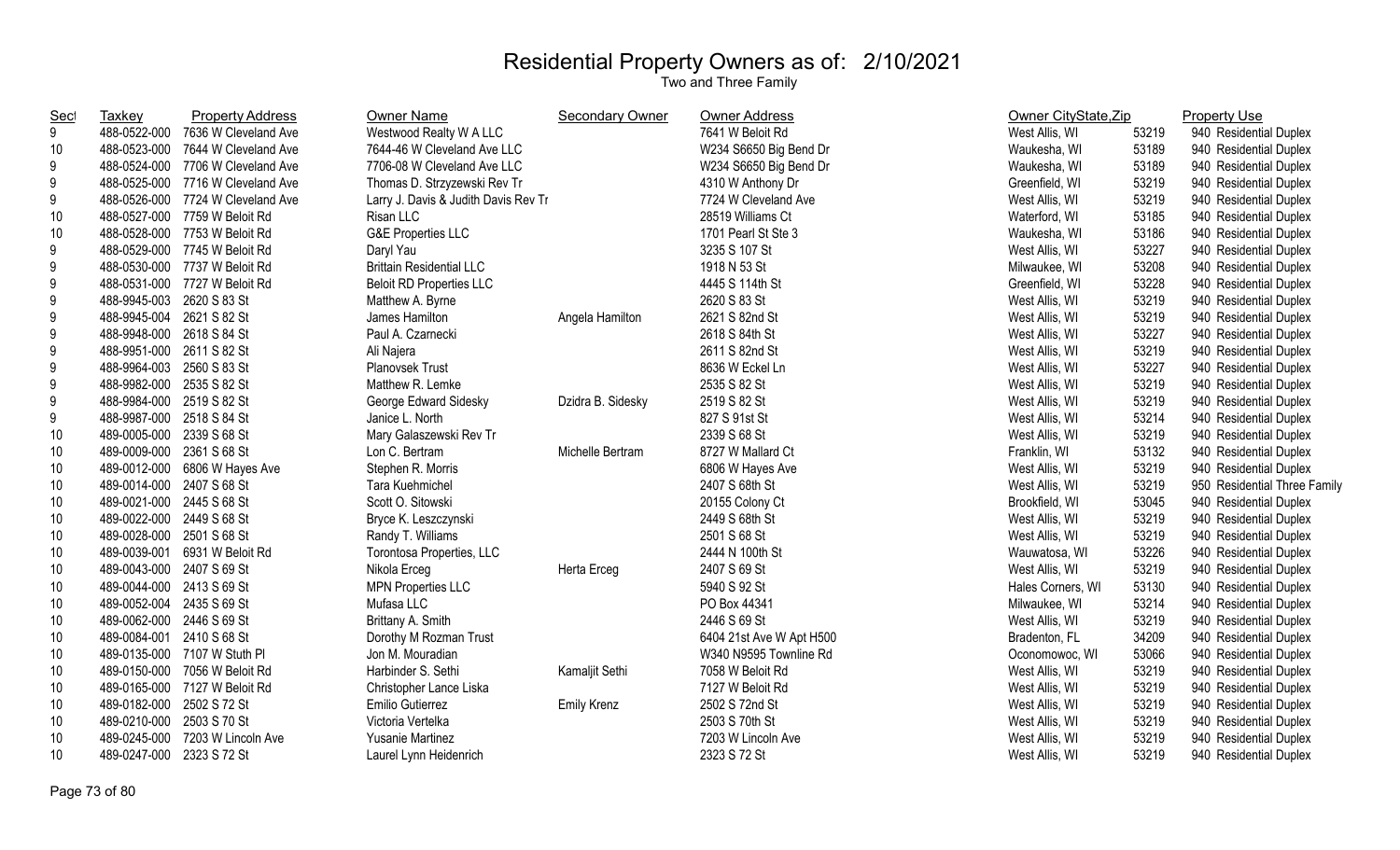| <b>Sec</b> | <b>Taxkey</b>             | <b>Property Address</b>       | Owner Name                    | Secondary Owner      | Owner Address            | Owner CityState, Zip  |       | <b>Property Use</b>              |
|------------|---------------------------|-------------------------------|-------------------------------|----------------------|--------------------------|-----------------------|-------|----------------------------------|
| 10         | 489-0249-000              | 2331 S 72 St                  | Barbara K. Dawson             |                      | 2331 S 72 St             | West Allis, WI        | 53219 | 940 Residential Duplex           |
| 10         | 489-0251-000              | 2339 S 72 St                  | Chad Vander Hyden             |                      | 908 Meadow View Ln       | Mukwonago, WI         | 53149 | 940 Residential Duplex           |
| 10         | 489-0252-000 2343 S 72 St |                               | Martin J. Malin               |                      | 2028 S 70 St             | West Allis, WI        | 53219 | 940 Residential Duplex           |
| 10         | 489-0253-000 2347 S 72 St |                               | Michael J. Weier              |                      | S87 W25250 Edgewood Ave  | Mukwonago, WI         | 53149 | 940 Residential Duplex           |
| 10         | 489-0289-000              | 2370 S 74 St                  | Suelong Yang Rental LLC       |                      | 4340 S 118 St            | Greenfield, WI        | 53228 | 940 Residential Duplex           |
| 10         | 489-0291-000              | 2362 S 74 St                  | Chigwell, LLC                 |                      | 219 S Third St           | Delavan, WI           | 53115 | 940 Residential Duplex           |
| 10         | 489-0303-000              | 7419 W Lincoln Ave            | Michael Weier                 |                      | S87 W25250 Edgewood Ave  | Mukwonago, WI         | 53149 | 940 Residential Duplex           |
| 10         | 489-0304-000              | 7415 W Lincoln Ave            | Mohammad Elahi                | Sheila Elahi         | 14110 W Cleveland        | New Berlin, WI        | 53151 | 940 Residential Duplex           |
| 10         | 489-0309-000              | 2327 S 74 St                  | Nicole Griffin                |                      | 2327 S 74th St           | West Allis, WI        | 53219 | 940 Residential Duplex           |
| 10         | 489-0315-001              | 2363 S 74 St                  | Old Kent Capital LLC          |                      | 2558 S 118th ST          | West Allis, WI        | 53227 | 940 Residential Duplex           |
| 10         | 489-0315-002              | 2367 S 74 St                  | Paul E. Regalado              | Lisa M. Regalado     | 15565 St Therese Blvd    | Brookfield, WI        | 53005 | 940 Residential Duplex           |
| 10         | 489-0316-000              | 2371 S 74 St                  | Matthew D. Lodwick            |                      | 2373 S 74 St             | West Allis, WI        | 53219 | 940 Residential Duplex           |
| 10         | 489-0317-000              | 7406 W Hayes Ave              | William Ho Leon               | Lisa Ho Leon         | 2470 S Root River Pkwy   | West Allis, WI        | 53227 | 940 Residential Duplex           |
| 10         | 489-0319-001              | 2368 S 75 St                  | Richard A. Haertel Jr         | Jessica M. Haertel   | 2368 S 75 St             | West Allis, WI        | 53219 | 940 Residential Duplex           |
| 10         | 489-0323-001              | 2350 S 75 St                  | Fernando Valdivia Rivera      | Samantha J. Valdivia | 2350 S 75th St           | West Allis, WI        | 53214 | 940 Residential Duplex           |
| 10         | 489-0324-000              | 2342 S 75 St                  | Marcus Maichle                | Anita Maichle        | 2342 S 75 St             | West Allis, WI        | 53219 | 940 Residential Duplex           |
| 10         | 489-0326-000 2334 S 75 St |                               | Michael Weier                 |                      | S87 W25250 Edgewood Ave  | Mukwonago, WI         | 53149 | 940 Residential Duplex           |
| 10         | 489-0328-000              | 2326 S 75 St                  | Amanda H. Allen               |                      | 2328 S 75 St             | West Allis, WI        | 53219 | 940 Residential Duplex           |
| 10         | 489-0353-000              | 2352 S 76 St                  | Dimitrios Tsigistras          |                      | 1180 S Bobolink Dr       | Brookfield, WI        | 53005 | 940 Residential Duplex           |
| 10         | 489-0365-002              | 7509 W Hayes Ave              | Ho-Chunk Nation               |                      | PO Box 310               | Black River Falls, WI | 54615 | 940 Residential Duplex           |
| 10         | 489-0369-000              | 2425 S 75 St                  | Nathan B. Radue               |                      | 2425 S 75 St             | West Allis, WI        | 53219 | 940 Residential Duplex           |
| 10         | 489-0381-000              | 2464 S 76 St                  | Heun Living Trust             |                      | 4131 S Regal Manor Ct    | New Berlin, WI        | 53151 | 940 Residential Duplex           |
| 10         | 489-0394-000 2411 S 74 St |                               | Garret J. Gennrich            | Ann Renee Rasmussen  | 2413 S 74 St             | West Allis, WI        | 53219 | 940 Residential Duplex           |
| 10         | 489-0412-000 2462 S 75 St |                               | Maria De La Luz Torres        |                      | 2462 S 75 St             | West Allis, WI        | 53219 | 940 Residential Duplex           |
| 10         | 489-0418-001              | 2436 S 75 St                  | Lois M. Knorre                | Wendy Jo Heiden      | 2436 S 75 St             | West Allis, WI        | 53219 | 940 Residential Duplex           |
| 10         | 489-0418-002 2432 S 75 St |                               | <b>CSL Properties LLC</b>     |                      | N64 W15880 Wildflower Dr | Menomonee Falls, WI   | 53051 | 940 Residential Duplex           |
| 10         | 489-0420-001              | 2420 S 75 St                  | Lawrence P. Hubmann           | Polly A. Hubmann     | 2420 S 75 St             | West Allis, WI        | 53219 | 940 Residential Duplex           |
| 10         | 489-0420-001              | 2420 S 75 St                  | Lawrence P. Hubmann           | Polly A. Hubmann     | 2420 S 75 St             | West Allis, WI        | 53219 | 955 Residential - Multiple Bldgs |
| 10         | 489-0421-001              | 2416 S 75 St                  | Colin Hammer                  | Sara Hammer          | 2416 S 75th St           | West Allis, WI        | 53219 | 940 Residential Duplex           |
| 10         | 489-0432-000 2443 S 73 St |                               | Scott Morgano Revocable Trust |                      | N81 W23369 Five Iron Way | Sussex, WI            | 53089 | 940 Residential Duplex           |
| 10         | 489-0451-000 2404 S 74 St |                               | Brandan T. Chmielewski        |                      | 2404 S 74th St           | West Allis, WI        | 53219 | 940 Residential Duplex           |
| 10         |                           | 489-0453-000 7211 W Hayes Ave | Robert K. Jacobs              | Lynnette M. Jacobs   | 7211 W Hayes Ave         | West Allis, WI        | 53219 | 950 Residential Three Family     |
| 10         | 489-0464-000              | 2444 S 73 St                  | Sue M. Hooker                 | Ronald L. Hooker     | 7130 Ashwood Ln          | Waterford, WI         | 53185 | 940 Residential Duplex           |
| 10         | 489-0465-000              | 2440 S 73 St                  | Terry L. Qualls               |                      | 2440 S 73rd St           | West Allis, WI        | 53219 | 940 Residential Duplex           |
| 10         | 489-9998-003              | 6919 W Arthur Ave             | Christopher Gebert            | Anne Gebert          | 26619 Roosevelt Ln       | Windlake, WI          | 53185 | 950 Residential Three Family     |
| 10         | 489-9998-004              | 2503 S 69 St                  | Nikola Dedic                  | Nevenka Dedic        | 2503 S 69 St             | West Allis, WI        | 53219 | 950 Residential Three Family     |
| 10         | 489-9998-005              | 2508 S 70 St                  | Meh LLC                       |                      | 6529 W Fremont Pl        | Milwaukee, WI         | 53219 | 950 Residential Three Family     |
| 10         | 489-9998-006              | 2509 S 69 St                  | Matthew A. Liberacki          | Lauren T. Liberacki  | W229 S8420 Big Bend Dr   | Big Bend, WI          | 53103 | 950 Residential Three Family     |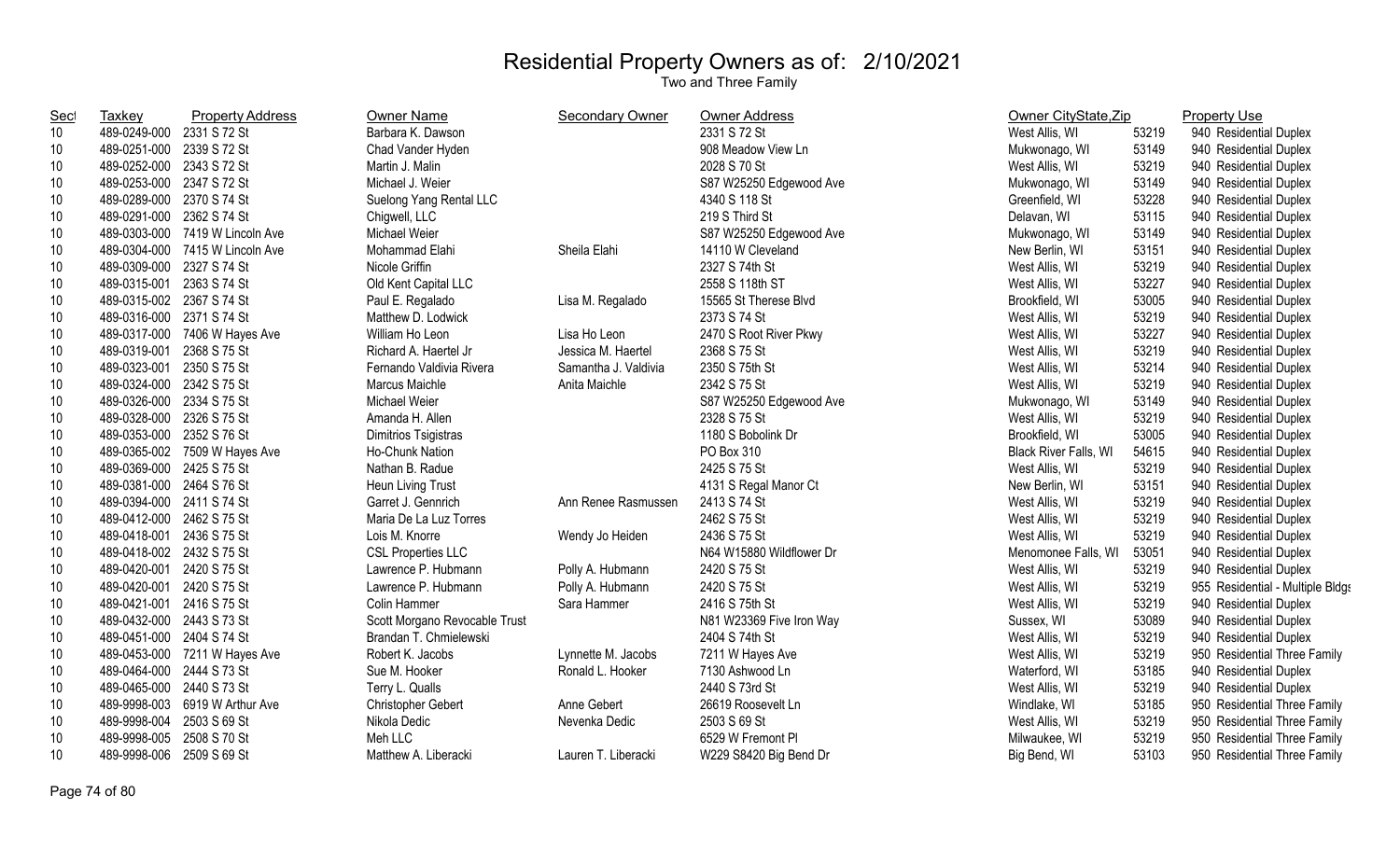| <b>Sec</b>      | Taxkey                    | <b>Property Address</b> | <b>Owner Name</b>                   | <b>Secondary Owner</b> | Owner Address                 | Owner CityState, Zip |       | <b>Property Use</b>              |
|-----------------|---------------------------|-------------------------|-------------------------------------|------------------------|-------------------------------|----------------------|-------|----------------------------------|
| 10              | 490-0012-000              | 2343 S 61 St            | John A. Arena                       | Deborah Arena          | 2825 S 75 St                  | West Allis, WI       | 53219 | 940 Residential Duplex           |
| 10 <sup>°</sup> | 490-0029-000              | 2417 S 60 St            | Neil Blanck                         |                        | 2417 S 60 St                  | West Allis, WI       | 53219 | 940 Residential Duplex           |
| 10              | 490-0030-000              | 2413 S 60 St            | Carol Kay Schwarz-Lyles             | Linda Sue Schwarz      | 2413 S 60 St                  | West Allis, WI       | 53219 | 940 Residential Duplex           |
| 10              | 490-0033-000              | 2401 S 61 St            | Jason S. Schubel                    |                        | 2401 S 61 St                  | West Allis, WI       | 53219 | 940 Residential Duplex           |
| 10              | 490-0043-000              | 2367 S 61 St            | Roseleaf Properties LLC             |                        | 2807 E Linnwood Ave           | Milwaukee, WI        | 53211 | 940 Residential Duplex           |
| 10              | 490-0050-000              | 2470 S 61 St            | John W. Gostomski                   |                        | 2470 S 61 St                  | West Allis, WI       | 53219 | 940 Residential Duplex           |
| 10              | 490-0063-000              | 6119 W Lincoln Ave      | Scott T. Kreuzer                    |                        | 4409 S Rachel Ct              | New Berlin, WI       | 53151 | 940 Residential Duplex           |
| 10              | 490-0068-000              | 2322 S 62 St            | Cliff B & Helen M Koronka Rev Livin |                        | 6122 Thorncrest Dr            | Greendale, WI        | 53129 | 940 Residential Duplex           |
| 10              | 490-0088-001              | 2326 S 63 St            | Joseph P. Mundo                     |                        | 2326 S 63 St                  | West Allis, WI       | 53219 | 950 Residential Three Family     |
| 10              | 490-0090-001              | 2334 S 63 St            | Cornerstone Mgmt Assoc LLC          |                        | 12254 W Sunset Ln             | Greenfield, WI       | 53228 | 950 Residential Three Family     |
| 10              | 490-0109-001              | 2327 S 62 St            | Marjorie I. Janick                  |                        | 2327 S 62 St                  | West Allis, WI       | 53219 | 940 Residential Duplex           |
| 10              | 490-0113-000              | 6305 W Lincoln Ave      | Daniel A. Rivera                    | Kim Rivera             | 6307 W Lincoln Ave            | West Allis, WI       | 53219 | 940 Residential Duplex           |
| 10              | 490-0115-000              | 6313 W Lincoln Ave      | Mackximus LLC                       |                        | 6421 N Hyacinth Ln            | Glendale, WI         | 53217 | 940 Residential Duplex           |
| 10              | 490-0120-002              | 2326 S 64 St            | Brian L. Patterson                  |                        | N24 W30411 Crystal Springs Dr | Pewaukee, WI         | 53072 | 940 Residential Duplex           |
| 10              | 490-0132-000              | 2376 S 64 St            | Paige Cocco Wynn                    | Arpalicho Cocco        | 2376 S 64th St                | West Allis, WI       | 53219 | 940 Residential Duplex           |
| 10              | 490-0133-000 2377 S 63 St |                         | Robert A. Lessner Jr                | Jodi L. Lessner        | 4920 Hillside Dr              | West Bend, WI        | 53095 | 940 Residential Duplex           |
| 10              | 490-0134-000 2373 S 63 St |                         | Alan Jacobson                       |                        | 2373 S 63rd St                | West Allis, WI       | 53219 | 940 Residential Duplex           |
| 10              | 490-0143-000 2327 S 63 St |                         | Karen M. Holmbeck                   | Jeffrey Holmbeck       | 2327 S 63 St                  | West Allis, WI       | 53219 | 940 Residential Duplex           |
| 10              | 490-0144-000 2323 S 63 St |                         | Cynthia M. Wasick                   |                        | 928 Todd Preis Dr             | Nashville, TN        | 37221 | 940 Residential Duplex           |
| 10              | 490-0146-001              | 2403 S 63 St            | Diane J Takala Rev Trust            |                        | 2403 S 63 St                  | West Allis, WI       | 53219 | 940 Residential Duplex           |
| 10              | 490-0154-000              | 2437 S 63 St            | Ryan M. Monroe                      |                        | 2437 S 63 St                  | West Allis, WI       | 53219 | 940 Residential Duplex           |
| 10              | 490-0155-000              | 2441 S 63 St            | James Kirby                         | Maxwell J. Kirby       | 479 E Wilbur Ave              | Milwaukee, WI        | 53207 | 940 Residential Duplex           |
| 10              | 490-0160-001 2463 S 63 St |                         | Pietro D. Balistreri                |                        | 2463 S 63 St                  | West Allis, WI       | 53219 | 940 Residential Duplex           |
| 10              | 490-0162-001 2467 S 63 St |                         | Miroslav Milisavljevic              | Rada Milisavljevic     | 9375 S 27 St                  | Franklin, WI         | 53132 | 950 Residential Three Family     |
| 10              | 490-0164-001              | 6302 W Arthur Ave       | Brian R. Polczynski                 | Kathleen A. Polczynski | W2123 Beulah Heights Rd       | East Troy, WI        | 53120 | 940 Residential Duplex           |
| 10              | 490-0167-000              | 2468 S 64 St            | Dongxing He                         | Zhonghui Shen          | 15060 Palomino Mesa Rd 403    | San Diego, CA        | 92127 | 940 Residential Duplex           |
| 10              | 490-0168-000              | 2462 S 64 St            | Robert T. Tate                      |                        | 2462 S 64 St                  | West Allis, WI       | 53219 | 940 Residential Duplex           |
| 10              | 490-0169-000              | 2456 S 64 St            | Reich Homes III LLC                 |                        | 337 N 72 St                   | Milwaukee, WI        | 53213 | 940 Residential Duplex           |
| 10              | 490-0186-000              | 2425 S 62 St            | Joanne Pluta                        |                        | 2425 S 62 St                  | West Allis, WI       | 53219 | 940 Residential Duplex           |
| 10              | 490-0190-003 2445 S 62 St |                         | Gregory J. Schneider                | Theresa Schneider      | N75 W17299 Wilson Dr          | Menomonee Falls, WI  | 53051 | 940 Residential Duplex           |
| 10              | 490-0193-000              | 2461 S 62 St            | Thomas J. Suttner                   |                        | 6456 S 118 St                 | Franklin, WI         | 53132 | 940 Residential Duplex           |
| 10              | 490-0204-001              | 2432 S 63 St Unit A     | Steven C. Kelly                     |                        | 2432A S 63 St                 | West Allis, WI       | 53219 | 955 Residential - Multiple Bldgs |
| 10              | 490-0204-001              | 2432 S 63 St Unit A     | Steven C. Kelly                     |                        | 2432A S 63 St                 | West Allis, WI       | 53219 | 940 Residential Duplex           |
| 10              | 490-0204-002              | 2438 S 63 St            | Rupesh Gupta                        |                        | 2367 W Saint Johns Way        | Oak Creek, WI        | 53154 | 940 Residential Duplex           |
| 10              | 490-0206-000              | 2426 S 63 St            | Dale M. Sievert                     | Dorothy M. Sievert     | W231 S5977 Molla Dr           | Waukesha, WI         | 53189 | 940 Residential Duplex           |
| 10              | 490-0211-000              | 2402 S 63 St            | Jeffrey Anderson                    |                        | 125 N 70 St                   | Milwaukee, WI        | 53213 | 940 Residential Duplex           |
| 10              | 490-0214-000              | 2408 S 62 St            | Jessica Hauk                        | Jenna Harris           | 2408 S 62 St                  | West Allis, WI       | 53219 | 940 Residential Duplex           |
| 10              | 490-0220-000              | 2440 S 62 St            | Thomas A. Bowlin Jr                 | Greta Bowlin           | 2440 S 62 St                  | West Allis, WI       | 53219 | 940 Residential Duplex           |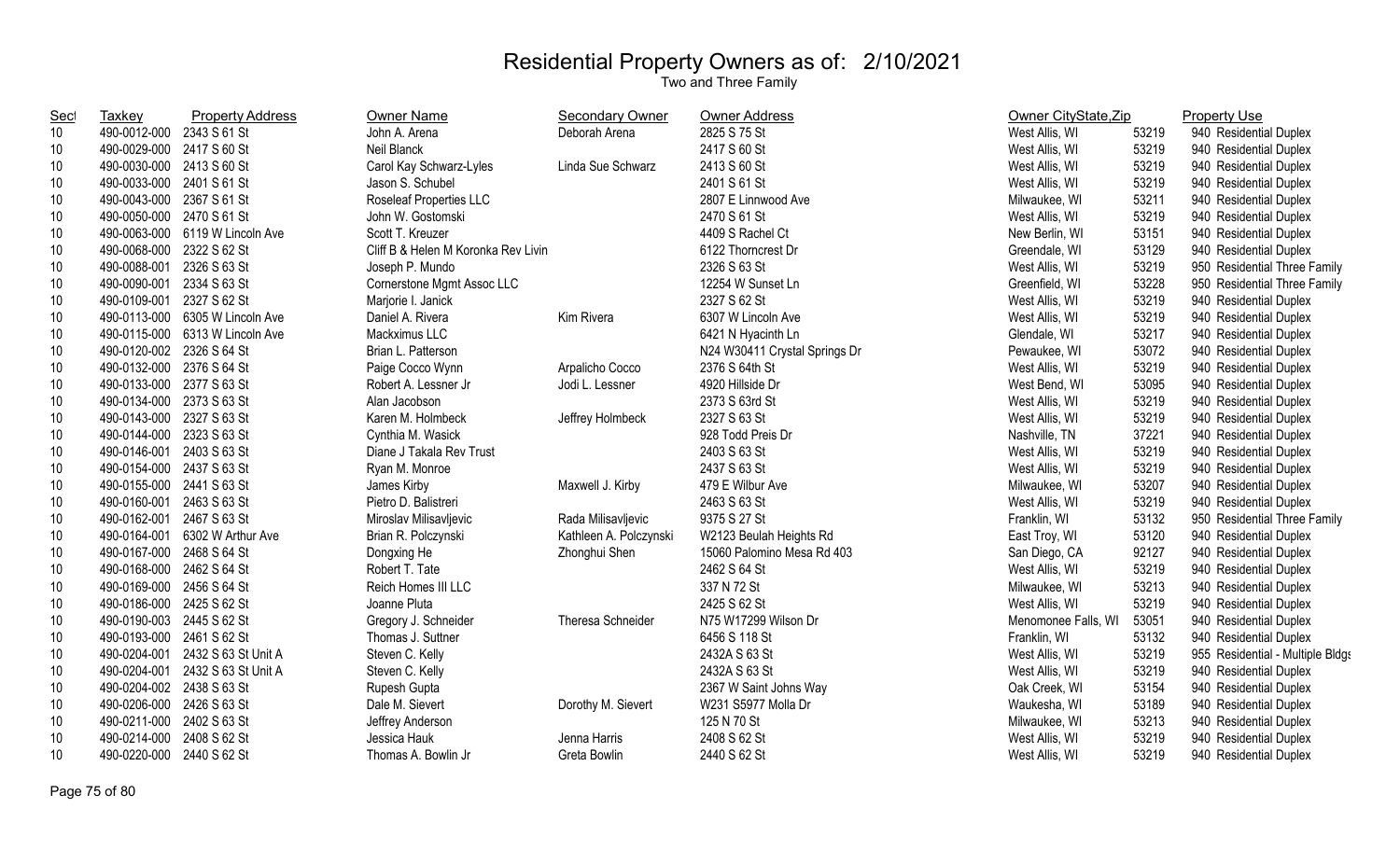| <b>Sec</b> | Taxkey                    | <b>Property Address</b>         | Owner Name                       | <b>Secondary Owner</b> | <b>Owner Address</b>       | Owner CityState, Zip |       | <b>Property Use</b>          |
|------------|---------------------------|---------------------------------|----------------------------------|------------------------|----------------------------|----------------------|-------|------------------------------|
| 10         | 490-0223-000 2452 S 62 St |                                 | Adam Would Have Wanted It That V |                        | 9549 Liberty School Rd     | Omro, WI             | 54963 | 940 Residential Duplex       |
| 10         |                           | 490-0239-000 6404 W Hayes Ave   | Mark J. Tomczak                  | Thomas A. Tomczak      | W176 N8678 Sunset Ridge Dr | Menomonee Falls, WI  | 53051 | 940 Residential Duplex       |
| 10         |                           | 490-0278-000 6613 W Lincoln Ave | Daniel Sixteco Gutierrez         |                        | 6613 W Lincoln Ave         | West Allis, WI       | 53219 | 940 Residential Duplex       |
| 10         | 490-0324-001 2466 S 66 St |                                 | Shuping Lai                      | Qiang Dai              | 1930 Cotton Tail Ln        | Brookfield, WI       | 53045 | 950 Residential Three Family |
| 10         | 490-0329-000 2457 S 65 St |                                 | Daniel E. Hay                    | Sandra P. Hay          | 2457 S 65 St               | West Allis, WI       | 53219 | 940 Residential Duplex       |
| 10         | 490-0357-000 2443 S 66 St |                                 | Brandon L. Brookbank             |                        | 2443 S 66 St               | West Allis, WI       | 53219 | 940 Residential Duplex       |
| 10         | 490-0360-000 2425 S 66 St |                                 | Jeffrey M. Weissmann             | Dionne M. Hock         | N41 W22795 Sunder Creek Dr | Pewaukee, WI         | 53072 | 940 Residential Duplex       |
| 10         | 490-0375-000              | 6629 W Lincoln Ave              | Huy Q. Duong                     | Thao T. Nguyen         | 820 Parkmoor Dr            | Brookfield, WI       | 53005 | 940 Residential Duplex       |
| 10         | 490-0415-003              | 2507 S 60 St                    | Jeannie Ovshak                   |                        | 2507 S 60th St             | West Allis, WI       | 53219 | 940 Residential Duplex       |
| 10         | 490-0417-000 2525 S 60 St |                                 | Tracy J. Spaeth                  |                        | 2525 S 60th St             | West Allis, WI       | 53219 | 940 Residential Duplex       |
| 10         | 490-0418-000 2529 S 60 St |                                 | David Quakkelaar                 |                        | 2529 S 60 St               | West Allis, WI       | 53219 | 940 Residential Duplex       |
| 10         | 490-0419-000 2535 S 60 St |                                 | Brian S. Golke                   |                        | 7448 S Loomis Rd           | Wind Lake, WI        | 53185 | 940 Residential Duplex       |
| 10         | 490-0420-000 2541 S 60 St |                                 | Russel Simonis Jr                | Kathy Simonis          | 2541 S 60 St               | West Allis, WI       | 53219 | 940 Residential Duplex       |
| 10         | 490-0421-000 2545 S 60 St |                                 | Christopher E. Kazubowski        |                        | 2547 S 60th St             | West Allis, WI       | 53219 | 940 Residential Duplex       |
| 10         | 490-0422-000 2551 S 60 St |                                 | Aicardo Gallegos                 |                        | 937 S 121 St               | West Allis, WI       | 53214 | 940 Residential Duplex       |
| 10         | 490-0423-000 2557 S 60 St |                                 | Ingrid T. Maida                  |                        | 2557 S 60 St               | West Allis, WI       | 53219 | 940 Residential Duplex       |
| 10         | 490-0424-000 2561 S 60 St |                                 | Guy Bergum                       | Marilyn Bergum         | 2561 S 60 St               | West Allis, WI       | 53219 | 940 Residential Duplex       |
| 10         | 490-0425-000 2567 S 60 St |                                 | Dimitri Gonzalez                 |                        | 2567 S 60th St             | West Allis, WI       | 53227 | 940 Residential Duplex       |
| 10         | 490-0431-000 2517 S 61 St |                                 | Carrie P. Smith                  | Christopher B. Smith   | N20 W29916 Glen Cove Rd    | Pewaukee, WI         | 53072 | 940 Residential Duplex       |
| 10         |                           | 490-9985-002 6031 W Arthur Ave  | <b>RLR WI LLC</b>                |                        | 1444 Northland Dr Ste 200  | Mendota Heights, MN  | 55120 | 940 Residential Duplex       |
| 11         | 491-0005-000 2324 S 52 St |                                 | <b>Brandon Somsack</b>           |                        | 2326 S 52nd St             | West Allis, WI       | 53219 | 940 Residential Duplex       |
| 11         | 491-0006-000 2328 S 52 St |                                 | Jose L. Chavez                   | Eduardo Chavez         | 2328 S 52 St               | West Allis, WI       | 53219 | 940 Residential Duplex       |
| 11         | 491-0014-000 2372 S 52 St |                                 | Edgardo Luna-Valadez             | Soyla F. Luna          | 2372 S 52 St               | West Allis, WI       | 53219 | 940 Residential Duplex       |
| 11         | 491-0115-000 2341 S 57 St |                                 | Jennifer Guzman                  |                        | N68 W15886 Kathrn Ave      | Menomonee Falls, WI  | 53051 | 940 Residential Duplex       |
| 11         | 491-0149-000 2318 S 60 St |                                 | Classic Realty of West Allis LLC |                        | 7010 W Lincoln Ave         | West Allis, WI       | 53219 | 940 Residential Duplex       |
| 11         | 491-0150-000 2324 S 60 St |                                 | Robert J. Harley                 |                        | 2326 S 60 St               | West Allis, WI       | 53219 | 940 Residential Duplex       |
| 11         | 491-0151-000 2332 S 60 St |                                 | Nicholas B. Tremel n             | Diane L. Schweda       | 2334 S 60th St             | West Allis, WI       | 53219 | 940 Residential Duplex       |
| 11         | 491-0152-000 2338 S 60 St |                                 | Brenden E. Walsh                 | Megan Walsh            | 2108 N Bel Ayr Dr          | Waukesha, WI         | 53188 | 940 Residential Duplex       |
| 11         | 491-0153-000 2344 S 60 St |                                 | Jimmy Gonzalez                   | Maria G. Regalado      | 3058 S 9th PI              | Milwaukee, WI        | 53215 | 940 Residential Duplex       |
| 11         | 491-0154-000 2352 S 60 St |                                 | James Justham                    |                        | 2605 N 111th St            | Wauwatosa, WI        | 53115 | 940 Residential Duplex       |
| 11         | 491-0155-000 2358 S 60 St |                                 | Paul Barry                       | <b>Glorimar Barry</b>  | 3535 S River Glen Ln #3    | Greenfield, WI       | 53228 | 940 Residential Duplex       |
| 11         | 491-0156-000 2364 S 60 St |                                 | Paul C. Kresse                   |                        | 1780 Lone Oak Cir E        | Brookfield, WI       | 53045 | 940 Residential Duplex       |
| 11         | 491-0157-000 2372 S 60 St |                                 | Jordan G. Gottfreid              |                        | 1460 S 73 St               | West Allis, WI       | 53214 | 940 Residential Duplex       |
| 11         | 491-0166-000              | 2325 S 59 St                    | Miguel A. Sanchez-Olmos          |                        | 2325 S 59th St             | West Allis, WI       | 53219 | 940 Residential Duplex       |
| 11         |                           | 491-0219-000 5707 W Fillmore Dr | Frank H. Neuwald                 |                        | 5707 W Fillmore Dr         | West Allis, WI       | 53219 | 940 Residential Duplex       |
| 11         |                           | 491-0220-000 5713 W Fillmore Dr | Lisa Jennifer Davis              |                        | 5713 W Fillmore Dr         | West Allis, WI       | 53219 | 940 Residential Duplex       |
| 11         |                           | 491-0221-000 5717 W Fillmore Dr | Scott G. Simon                   | <b>Matt Simon</b>      | 5717 W Fillmore Dr         | West Allis, WI       | 53219 | 940 Residential Duplex       |
| 11         |                           | 491-0222-000 5723 W Fillmore Dr | Sass Warren W & Pauline Trust    |                        | 5723 W Fillmore Dr         | West Allis, WI       | 53219 | 940 Residential Duplex       |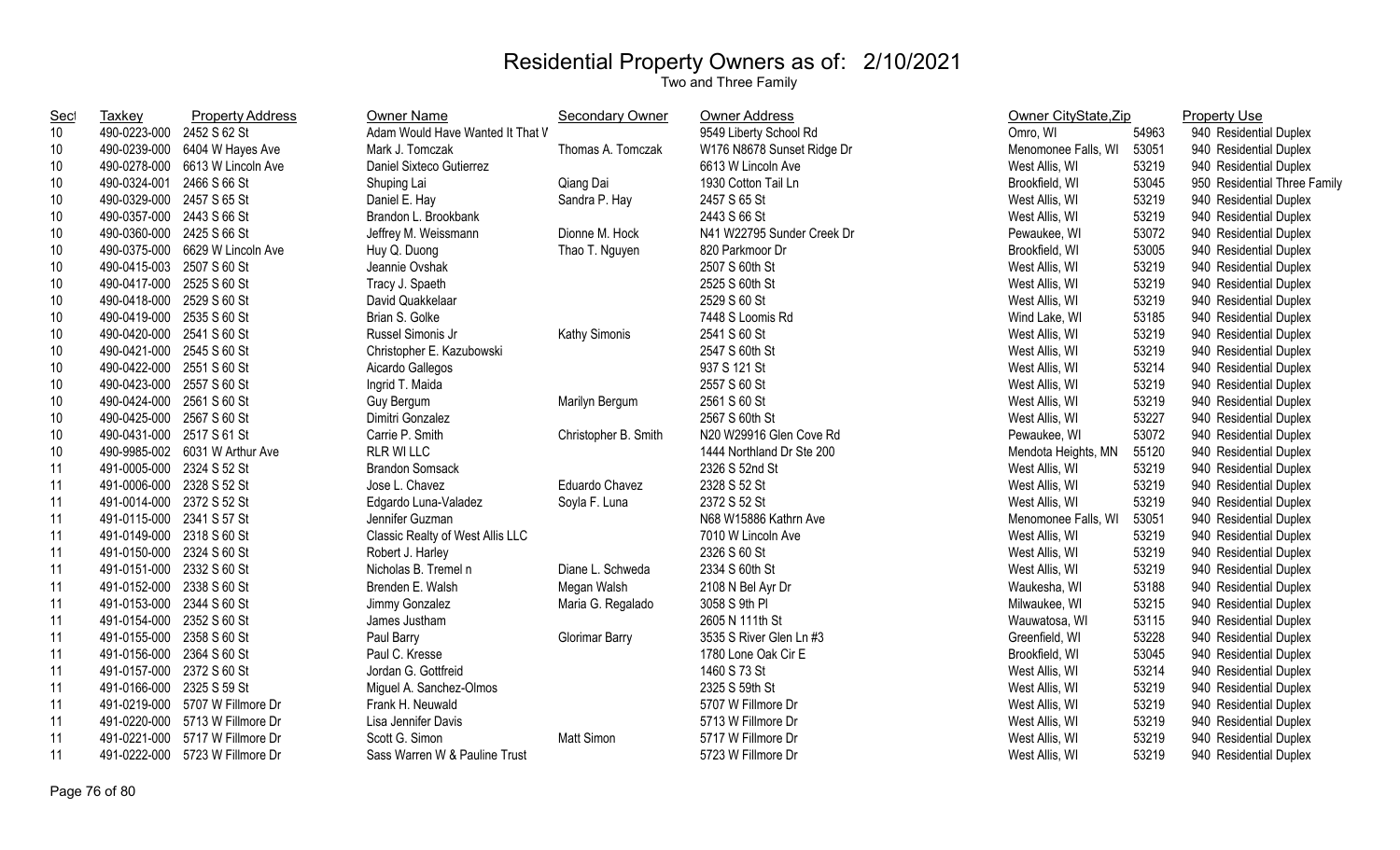| <b>Sec</b> | Taxkey                    | <b>Property Address</b>       | <b>Owner Name</b>                   | <b>Secondary Owner</b> | <b>Owner Address</b>   | Owner CityState, Zip |       | <b>Property Use</b>          |
|------------|---------------------------|-------------------------------|-------------------------------------|------------------------|------------------------|----------------------|-------|------------------------------|
| 11         | 491-0223-000              | 5727 W Fillmore Dr            | <b>Jillian Villiers</b>             | <b>Nigel Villiers</b>  | 4745 W Sharon Ln       | Franklin, WI         | 53132 | 940 Residential Duplex       |
| 11         | 491-0224-000              | 5733 W Fillmore Dr            | James B Rick Declaration of Trust   |                        | 5733 W Fillmore Dr     | West Allis, WI       | 53219 | 940 Residential Duplex       |
| 11         | 491-0225-000              | 5739 W Fillmore Dr            | Elizabeth M. Masamitsu              |                        | 5739 W Fillmore Dr     | West Allis, WI       | 53219 | 940 Residential Duplex       |
| 11         | 491-0226-000              | 5745 W Fillmore Dr            | Mark M. Jenich                      | Denise Olson Jenich    | 8212 Rockway Pl        | Wauwatosa, WI        | 53213 | 940 Residential Duplex       |
| 11         | 491-0227-000              | 5749 W Fillmore Dr            | Vicki L. DiPalma                    |                        | 5749 W Fillmore Dr     | West Allis, WI       | 53219 | 940 Residential Duplex       |
| 11         | 491-0228-000              | 5803 W Fillmore Dr            | Carol J Block Rev Trust             |                        | 5803 W Fillmore Dr     | West Allis, WI       | 53219 | 940 Residential Duplex       |
| 11         | 491-0229-000              | 5807 W Fillmore Dr            | Daniel A. Bishop                    |                        | N6 W30775 Cherokee Trl | Waukesha, WI         | 53188 | 940 Residential Duplex       |
| 11         | 491-0230-000              | 5813 W Fillmore Dr            | Kevin W. Zaremba                    | Jofflyn S. Zaremba     | 5813 W Fillmore Dr     | West Allis, WI       | 53219 | 940 Residential Duplex       |
| 11         | 491-0231-000              | 5819 W Fillmore Dr            | James Kaebisch                      |                        | 102 N Water St #210    | Milwaukee, WI        | 53202 | 940 Residential Duplex       |
| 11         |                           | 491-0246-002 5227 W Hayes Ave | Hugo Perea                          | Maria P. Mora          | 5227 W Hayes Ave       | West Allis, WI       | 53219 | 940 Residential Duplex       |
| 11         | 491-0250-000              | 5301 W Hayes Ave              | Paula DeBuhr                        |                        | S79 W16459 Woods Rd    | Muskego, WI          | 53150 | 940 Residential Duplex       |
| 11         | 491-0251-000              | 5307 W Hayes Ave              | Aaron W. Schafer                    |                        | 819 Knollwood Ct       | Waukesha, WI         | 53188 | 940 Residential Duplex       |
| 11         | 491-0252-000              | 5311 W Hayes Ave              | Neil R. Bujny                       |                        | 3516 S 19 St           | Milwaukee, WI        | 53221 | 940 Residential Duplex       |
| 11         | 491-0253-000              | 5317 W Hayes Ave              | David W. Anderson                   |                        | 3137 S 26 St           | Milwaukee, WI        | 53215 | 940 Residential Duplex       |
| 11         | 491-0255-000              | 5329 W Hayes Ave              | Michael J. Olson                    | Christina I. Olson     | 5329 W Hayes Ave       | West Allis, WI       | 53219 | 940 Residential Duplex       |
| 11         | 491-0270-000              | 2400 S 52 St                  | Allan F. Froehlich                  |                        | 2400 S 52 St           | West Allis, WI       | 53219 | 940 Residential Duplex       |
| 11         | 491-0271-000 2406 S 52 St |                               | Clare M. Fenelon                    |                        | 415 Northview Tr       | Hartford, WI         | 53027 | 940 Residential Duplex       |
| 11         | 491-0272-000 2410 S 52 St |                               | Mark E. Gaulke                      | Jason R. Gaulke        | 2410 S 52 St           | West Allis, WI       | 53219 | 940 Residential Duplex       |
| 10         | 515-0016-000 2712 S 76 St |                               | David Kurczewski                    | Danuta Kurczewski      | 2907 S 44 St           | Milwaukee, WI        | 53219 | 940 Residential Duplex       |
| 10         | 515-0021-001 2738 S 76 St |                               | Paul S. Ehrenberg                   |                        | 2738 S 76 St           | West Allis, WI       | 53219 | 940 Residential Duplex       |
| 9          | 515-0042-005 2733 S 76 St |                               | Veronica Franke                     | Therese A. Reiff       | 2733 S 76th St         | West Allis, WI       | 53219 | 940 Residential Duplex       |
| 10         | 515-0276-000              | 7323 W Bennett Ave            | Sheets Larry & Judy Trust           |                        | 2606 Lander Ln         | Waukesha, WI         | 53188 | 940 Residential Duplex       |
| 10         | 515-0277-000              | 7315 W Bennett Ave            | Ronald Zulka                        | Barbara Zulka          | 7315 W Bennett Ave     | West Allis, WI       | 53219 | 940 Residential Duplex       |
| 10         | 515-0278-000              | 7305 W Bennett Ave            | Carol Vidas                         | Raymond Vidas          | 7305 W Bennett Ave     | Milwaukee, WI        | 53219 | 940 Residential Duplex       |
| 10         | 515-0279-000              | 7259 W Bennett Ave            | John J. Bowers                      |                        | 7259 W Bennett Ave     | West Allis, WI       | 53219 | 940 Residential Duplex       |
| 10         | 515-0280-000              | 7251 W Bennett Ave            | Kim Zizzo-Helm                      |                        | 7251 W Bennett Ave     | West Allis, WI       | 53219 | 940 Residential Duplex       |
| 10         | 515-0281-000              | 7241 W Bennett Ave            | Scott J. Quinn                      | Krystal M. Quinn       | 7241 W Bennett Ave     | West Allis, WI       | 53219 | 940 Residential Duplex       |
| 10         | 515-0282-000              | 7231 W Bennett Ave            | Scott P. Zunker                     | Linda C. Zunker        | 7233 W Bennett Ave     | West Allis, WI       | 53219 | 940 Residential Duplex       |
| 10         | 515-0283-000              | 7221 W Bennett Ave            | Mark W. Witek                       | Kathleen A. Sullivan   | 7221 W Bennett Ave     | West Allis, WI       | 53219 | 940 Residential Duplex       |
| 9          | 516-0063-000              | 2739 S 76 St                  | Tom M. Alvey                        | Betty J. Alvey         | 5850 S 109 St          | Hales Corners, WI    | 53130 | 950 Residential Three Family |
| 9          | 516-0064-000 2747 S 76 St |                               | Nestor Gandia                       | Diana Gandia           | 2747 S 76th St         | West Allis, WI       | 53219 | 940 Residential Duplex       |
| 9          | 516-0065-000 2757 S 76 St |                               | James J. Lansing                    |                        | 2757 S 76 St           | West Allis, WI       | 53219 | 940 Residential Duplex       |
| 9          | 516-0066-000 2763 S 76 St |                               | The Mario F. DeLuca Individual Prop |                        | 240 Lakewood Blvd      | Madison, WI          | 53704 | 940 Residential Duplex       |
| 9          | 516-0067-000 2771 S 76 St |                               | V & N Investments LLC               |                        | 7651 W Windrush Ln     | Franklin, WI         | 53132 | 940 Residential Duplex       |
| 9          | 516-0070-000              | 2807 S 76 St                  | Chris Vento-Bente                   | Patricia Kleczka       | 8391 Parkridge Ln      | Greendale, WI        | 53129 | 940 Residential Duplex       |
| 9          | 516-0071-000              | 2813 S 76 St                  | Eileen Ihn                          |                        | 2759 S 75 St           | West Allis, WI       | 53219 | 940 Residential Duplex       |
| 9          | 516-0074-000              | 2837 S 76 St                  | Jeffrey R. Smith                    | April Smith            | 2839 S 76th St         | West Allis, WI       | 53219 | 940 Residential Duplex       |
| 9          | 516-0257-000              | 3020 S 82 St                  | Edith M. Turnbull                   | Andrew A. Turnbull     | 3020 S 82nd St         | West Allis, WI       | 53219 | 940 Residential Duplex       |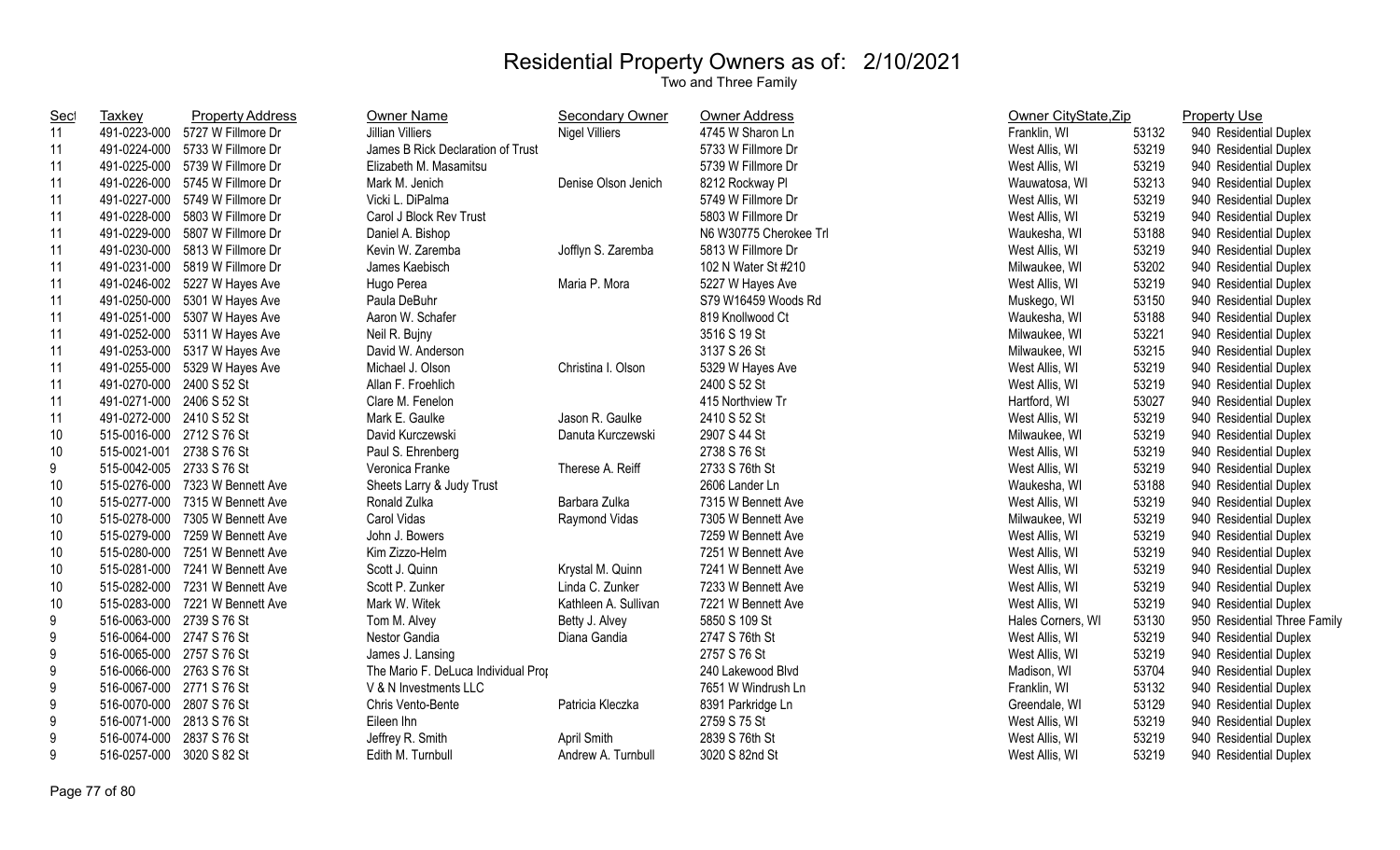| <b>Sec</b>       | Taxkey                    | <b>Property Address</b>           | <b>Owner Name</b>                       | Secondary Owner        | Owner Address            | Owner CityState, Zip |       | <b>Property Use</b>              |
|------------------|---------------------------|-----------------------------------|-----------------------------------------|------------------------|--------------------------|----------------------|-------|----------------------------------|
| 9                |                           | 516-0258-000 8110 W Manitoba St   | <b>Graig Canter</b>                     |                        | 8112 W Manitoba          | West Allis, WI       | 53219 | 940 Residential Duplex           |
| 9                | 516-0259-000              | 8102 W Manitoba St                | Peter J. Schultz                        | Carla L. Schultz       | 8102 W Manitoba St       | West Allis, WI       | 53219 | 940 Residential Duplex           |
| 9                | 516-0260-000              | 8030 W Manitoba St                | Alejandro Delgado                       | Vera Delgado           | 8030 W Manitoba St       | West Allis, WI       | 53219 | 940 Residential Duplex           |
| 9                | 516-0261-004              | 8022 W Manitoba St                | Justin M. Schaar                        |                        | 8022 W Manitoba St       | West Allis, WI       | 53219 | 940 Residential Duplex           |
| 9                | 516-0280-000              | 8229 W Beloit Rd                  | Justin A. Hurd                          |                        | W234 S6450 Big Bend Rd   | Waukesha, WI         | 53189 | 940 Residential Duplex           |
| 9                | 516-0290-000              | 2932 S 84 St                      | Dane Smiljanic                          | Milka Smiljanic        | 2932 S 84 St             | West Allis, WI       | 53227 | 940 Residential Duplex           |
| 9                | 516-0291-000              | 2938 S 84 St                      | Augustin Milic                          | Danijela Milic-Azdajic | 9445 S 92 St             | Franklin, WI         | 53132 | 940 Residential Duplex           |
| 9                | 516-0292-000              | 2946 S 84 St                      | Sandy Schuppner                         |                        | 2946 S 84th St           | West Allis, WI       | 53227 | 940 Residential Duplex           |
| 9                | 516-0299-000 3021 S 82 St |                                   | Andrew Ballard                          | Randa Ballard          | 3021 S 82nd St           | West Allis, WI       | 53219 | 940 Residential Duplex           |
| 9                | 516-0300-000 3027 S 82 St |                                   | Nicole L. Markowski                     |                        | 3027 S 82 St             | West Allis, WI       | 53219 | 940 Residential Duplex           |
| 9                | 516-0305-000 3026 S 83 St |                                   | Jordan Weston                           |                        | 3028 S 83 St             | West Allis, WI       | 53219 | 940 Residential Duplex           |
| 9                | 516-0306-000 3020 S 83 St |                                   | Lesya Bohachuk                          |                        | 3020 S 83rd St           | West Allis, WI       | 53219 | 940 Residential Duplex           |
| 9                | 516-0327-000 2728 S 83 Pl |                                   | Thomas Marchese                         |                        | 2728 S 83 PI             | West Allis, WI       | 53219 | 940 Residential Duplex           |
| 9                |                           | 516-9956-002 8323 W Cleveland Ave | Kate A. Jacobs                          | Rex D. Jacobs          | 8323 W Cleveland Ave     | West Allis, WI       | 53219 | 940 Residential Duplex           |
| 9                |                           | 516-9956-004 8309 W Cleveland Ave | <b>Birch Tree LLC</b>                   |                        | PO Box 342312            | Milwaukee, WI        | 53234 | 940 Residential Duplex           |
| 9                |                           | 516-9978-006 8133 W Beloit Rd     | John D. Tomasini Jr                     |                        | 5674 Hwy 167             | Hubertus, WI         | 53033 | 940 Residential Duplex           |
| 9                | 516-9990-002 2968 S 84 St |                                   | Jacqueline M. Fellin                    |                        | 2968 S 84th St           | West Allis, WI       | 53227 | 940 Residential Duplex           |
| $\boldsymbol{9}$ | 516-9993-001 3017 S 83 St |                                   | Christopher Krausert                    | Theresa B. Krausert    | PO Box 171               | Brookfield, WI       | 53008 | 940 Residential Duplex           |
| 9                | 516-9993-005 3016 S 84 St |                                   | Leonard J. Haubert                      | Karen S. Haubert       | 3016 S 84 St             | West Allis, WI       | 53227 | 940 Residential Duplex           |
| 9                | 516-9994-011 3024 S 84 St |                                   | Mary Balistreri                         | Madeline Faillaci      | 3026 S 84 St             | West Allis, WI       | 53227 | 940 Residential Duplex           |
| 9                | 516-9994-012 3025 S 83 St |                                   | Scean Steven Rose                       |                        | 3025 S 83 St             | West Allis, WI       | 53219 | 940 Residential Duplex           |
| 9                | 516-9994-015 3036 S 84 St |                                   | John G. Peschong                        | Jane Peschong          | 3036 S 84th St           | West Allis, WI       | 53227 | 940 Residential Duplex           |
| 9                |                           | 517-0185-001 9119 W Cleveland Ave | Gretchen W. Davies                      |                        | 9121 W Cleveland Ave     | West Allis, WI       | 53227 | 940 Residential Duplex           |
| 9                |                           | 517-0186-001 9109 W Cleveland Ave | <b>RPC Properties LLC</b>               |                        | 11317 W Potter Rd        | Wauwatosa, WI        | 53226 | 940 Residential Duplex           |
| 9                |                           | 517-0423-001 8915 W Stuth Ave     | Daniel C. Milos                         |                        | 8915 W Stuth Ave         | West Allis, WI       | 53227 | 940 Residential Duplex           |
| 9                | 517-0435-000 3018 S 92 St |                                   | Azzolina Trust                          |                        | 3018 S 92 St             | West Allis, WI       | 53227 | 940 Residential Duplex           |
| 9                | 517-0436-000 3010 S 92 St |                                   | Matthew A. Maney                        | Carolyn M. Sotala      | 16140 Fernwood Ln        | Brookfield, WI       | 53005 | 950 Residential Three Family     |
| 9                |                           | 517-9977-002 8800 W Oklahoma Ave  | Methodist Manor Of Waukesha Inc         |                        | 3023 S 84 St             | West Allis, WI       | 53227 | 940 Residential Duplex           |
| 9                |                           | 517-9996-006 9107 W Manitoba St   | Erika Gallegos                          |                        | 9107 W Mantioba St       | West Allis, WI       | 53227 | 940 Residential Duplex           |
| 9                | 517-9996-007              | 3011 S 91 St                      | Steven L. Hebert                        | Susan M. Marusinec     | W292 S2828 Cambrian Rdg  | Waukesha, WI         | 53188 | 940 Residential Duplex           |
| 9                | 517-9996-009              | 3019 S 91 St                      | Jeffrey R. Sidello and Julie A. Sidello |                        | 7200 Whippoorwill Ct     | Wind Lake, WI        | 53185 | 940 Residential Duplex           |
| 9                | 517-9997-004              | 9106 W Manitoba St                | Peter M. Stefaniak                      | Christine A. Stefaniak | 8042 W Wisconsin Ave     | Wauwatosa, WI        | 53213 | 940 Residential Duplex           |
| 9                | 517-9997-005              | 2967 S 91 St                      | Jane Styza                              |                        | 2969 S 91 St             | West Allis, WI       | 53227 | 940 Residential Duplex           |
| 9                | 517-9998-005              | 2943 S 91 St                      | Lisa B. Cuevas                          |                        | 2943 S 91st St           | West Allis, WI       | 53227 | 940 Residential Duplex           |
| 9                | 517-9998-006              | 2951 S 91 St                      | <b>Brent Strecok</b>                    | <b>Trina Strecok</b>   | 2951 S 91 St             | West Allis, WI       | 53227 | 940 Residential Duplex           |
| 8                | 518-0069-001              | 9819 W Cleveland Ave              | Carey H. Catania                        | Jeanne M. Douville     | 9819 W Cleveland Ave     | West Allis, WI       | 53227 | 940 Residential Duplex           |
| 8                | 518-0069-001              | 9819 W Cleveland Ave              | Carey H. Catania                        | Jeanne M. Douville     | 9819 W Cleveland Ave     | West Allis, WI       | 53227 | 955 Residential - Multiple Bldgs |
| 8                | 518-0326-000              | 2945 S 92 St                      | Curtis Chybowski                        |                        | N64 W15880 Wildflower Dr | Menomonee Falls, WI  | 53051 | 940 Residential Duplex           |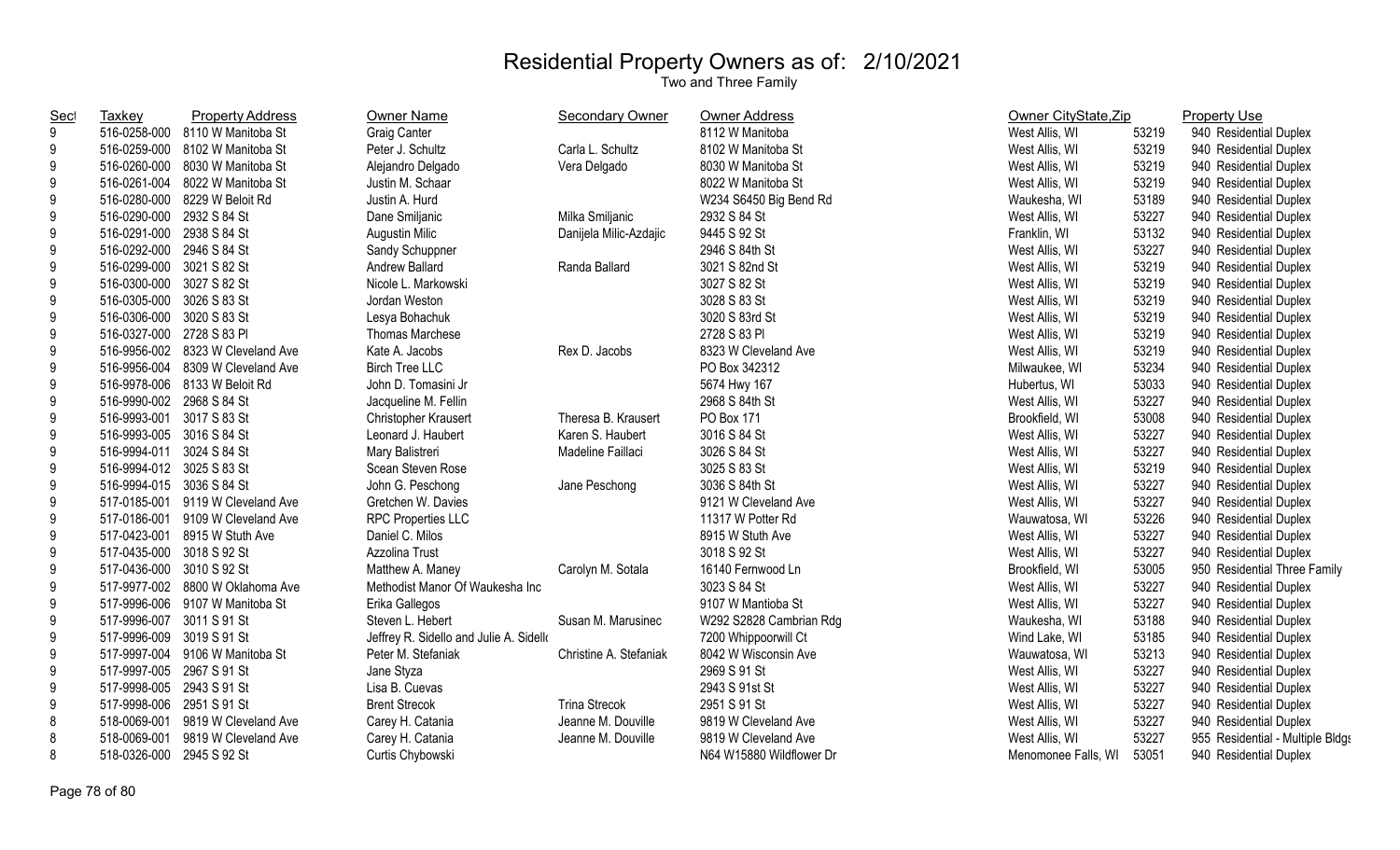| <b>Sec</b> | <b>Taxkey</b>              | <b>Property Address</b>           | Owner Name                     | Secondary Owner                        | Owner Address             | Owner CityState, Zip |       | <b>Property Use</b>    |
|------------|----------------------------|-----------------------------------|--------------------------------|----------------------------------------|---------------------------|----------------------|-------|------------------------|
| 8          | 518-0330-000 2975 S 92 St  |                                   | Haithem Aldhahiry              |                                        | 2975 S 92nd St            | West Allis, WI       | 53227 | 940 Residential Duplex |
| 8          | 518-0467-000               | 3056 S 93 St                      | Vladimir Bjelic                |                                        | 3056 S 93 St              | West Allis, WI       | 53227 | 940 Residential Duplex |
| 8          |                            | 518-9945-002 9828 W Montana Ave   | Kathryn Demmer                 | Jody Calderon                          | 9828 W Montana Ave        | West Allis, WI       | 53227 | 940 Residential Duplex |
| 8          | 518-9959-010               | 9630 W Montana Ave                | Nathan S. Angles               |                                        | 9630 W Montana Ave        | West Allis, WI       | 53227 | 940 Residential Duplex |
| 8          | 518-9961-004               | 9627 W Cleveland Ave              | <b>Barbara Ezerins</b>         | <b>Eriks Ezerins</b>                   | 9627 W Cleveland Ave      | West Allis, WI       | 53227 | 940 Residential Duplex |
| 8          |                            | 518-9975-002 9617 W Cleveland Ave | Troy W. Dahlke                 | Candace L. Dahlke                      | 12501 W Needham Dr        | New Berlin, WI       | 53151 | 940 Residential Duplex |
| 8          | 519-0017-000               | 10108 W Montana Ave               | Michael Kohn                   | Trisha Kohn                            | 10108 W Montana Ave       | West Allis, WI       | 53227 | 940 Residential Duplex |
| 8          | 519-0018-000               | 10112 W Montana Ave               | Cynthia Schuerman              | Nicole M. Schramm                      | 10112 W Montana Ave       | West Allis, WI       | 53227 | 940 Residential Duplex |
| 8          | 519-0019-000               | 10118 W Montana Ave               | Manousos Karen M Trust         |                                        | 915 S 103 St              | West Allis, WI       | 53214 | 940 Residential Duplex |
| 8          | 519-0020-000               | 10126 W Montana Ave               | Kathleen T. Kapsos             |                                        | 15260 Cascade Dr          | Elm Grove, WI        | 53122 | 940 Residential Duplex |
| 8          | 519-0022-000               | 10138 W Montana Ave               | Elaine M Sullivan Living Trust |                                        | W349 S8990 Nesting Ct     | Eagle, WI            | 53119 | 940 Residential Duplex |
| 8          | 519-0024-000               | 10150 W Montana Ave               | Yun Gao                        | Yun Zheng Ni                           | 13845 W Park Central Blvd | New Berlin, WI       | 53151 | 940 Residential Duplex |
| 8          | 519-0026-000               | 10160 W Montana Ave               | Chad A. Spoolhoff              |                                        | 10160 W Montana Ave       | West Allis, WI       | 53227 | 940 Residential Duplex |
| 8          | 519-0027-000               | 10166 W Montana Ave               | Heather Marie Sperandio        |                                        | 10166 W Montana Ave       | West Allis, WI       | 53227 | 940 Residential Duplex |
| 8          | 519-0028-000 2726 S 102 St |                                   | Paul Niedfeldt                 |                                        | 2728 S 102 St             | West Allis, WI       | 53227 | 940 Residential Duplex |
| 8          | 519-0029-000 2710 S 102 St |                                   | Gary J. Conrad                 | Michael R. Struck                      | 2712 S 102 St             | West Allis, WI       | 53227 | 940 Residential Duplex |
| 8          | 519-0030-000               | 10165 W Cleveland Ave             | Yun Gao Ni                     | Yun Zheng                              | 13845 W Park Central Blvd | New Berlin, WI       | 53151 | 940 Residential Duplex |
| 8          | 519-0031-000               | 10159 W Cleveland Ave             | Kevin P. Gennerman             |                                        | 10159 W Cleveland Ave     | West Allis, WI       | 53227 | 940 Residential Duplex |
| 8          | 519-0032-000               | 10153 W Cleveland Ave             | Olivia Grace Milton            |                                        | 19135 Lothmoor Dr Lower   | Brookfield, WI       | 53045 | 940 Residential Duplex |
| 8          | 519-0033-000               | 10147 W Cleveland Ave             | Timothy M. Bernicky            |                                        | 10147 W Cleveland Ave     | West Allis, WI       | 53227 | 940 Residential Duplex |
| 8          | 519-0035-000               | 10135 W Cleveland Ave             | Craig P. Stanly                | Donna Stanly                           | 10137 W Cleveland Ave     | West Allis, WI       | 53227 | 940 Residential Duplex |
| 8          | 519-0036-000               | 10129 W Cleveland Ave             | Leah M. Barsch                 |                                        | 10131 W Cleveland Ave     | West Allis, WI       | 53227 | 940 Residential Duplex |
| 8          | 519-0038-000               | 10117 W Cleveland Ave             | Shang Ren Huang                | Lai Jing Leong Huang                   | 14845 W Janice Ct         | New Berlin, WI       | 53151 | 940 Residential Duplex |
| 8          | 519-0039-000               | 10111 W Cleveland Ave             | Kenneth M. Rakowski            |                                        | 10111 W Cleveland Ave     | West Allis, WI       | 53227 | 940 Residential Duplex |
| 8          | 519-0040-000               | 10103 W Cleveland Ave             | <b>KEBF Duplex LLC</b>         |                                        | W208 S7043 High Bluff Dr  | Muskego, WI          | 53150 | 940 Residential Duplex |
| 8          | 519-0138-000               | 2866 S 106 St                     | Benjamin A. Caravella          | Angela M. Grimord-Carave 15750 Mark Dr |                           | Brookfield, WI       | 53005 | 940 Residential Duplex |
| 8          | 519-0139-000               | 2860 S 106 St                     | Daniel R. Coons                |                                        | 2860 S 106 St             | West Allis, WI       | 53227 | 940 Residential Duplex |
| 8          | 519-0140-000 2850 S 106 St |                                   | Yun Gao Ni                     | Yun Zheng                              | 13845 W Park Central Blvd | New Berlin, WI       | 53151 | 940 Residential Duplex |
| 8          | 519-0141-000 2842 S 106 St |                                   | Michael T. Kohn                | Trisha Kohn                            | 12234 W Euclid Ave        | West Allis, WI       | 53227 | 940 Residential Duplex |
| 8          | 519-0142-000               | 2834 S 106 St                     | Michele A. Brott               |                                        | 8220 S 8220 S 68          | Franklin, WI         | 53132 | 940 Residential Duplex |
| 8          | 519-0143-000               | 2826 S 106 St                     | Phillip O. Weinhold            |                                        | 2826 S 106 St             | West Allis, WI       | 53227 | 940 Residential Duplex |
| 7          | 521-9941-000               | 2867 S Waukesha Rd                | Scott F. Knackert              | Breahn M. Knackert                     | 2867 S Waukesha Rd        | West Allis, WI       | 53227 | 940 Residential Duplex |
| 18         | 523-0001-000               | 3131 S Wollmer Rd                 | Harvey Salevski                | Mary Salevski                          | W295 S7771 High Cross Dr  | Mukwonago, WI        | 53149 | 940 Residential Duplex |
| 18         | 523-0011-001               | 3249 S Wollmer Rd                 | Glenn C & Janet C Hansen Trust |                                        | 1605 Blue Ridge Blvd      | Elm Grove, WI        | 53122 | 940 Residential Duplex |
| 18         |                            | 523-0046-000 11133 W Ohio St      | Marvin L. Stein                | Bonnie L. Stein                        | 3935 W Layton Ave         | Greenfield, WI       | 53221 | 940 Residential Duplex |
| 18         |                            | 523-0047-000 11123 W Ohio St      | Nicolette A. Micelli           |                                        | 11115 W Ohio St           | West Allis, WI       | 53227 | 940 Residential Duplex |
| 18         |                            | 523-0048-000 11113 W Ohio St      | Nicolette Sarozek              |                                        | 11115 W Ohio St           | West Allis, WI       | 53227 | 940 Residential Duplex |
| 18         |                            | 523-0049-000 11105 W Ohio St      | Gloria H. Gorzalski            |                                        | N99 W21730 Indian Pkwy    | Colgate, WI          | 53017 | 940 Residential Duplex |